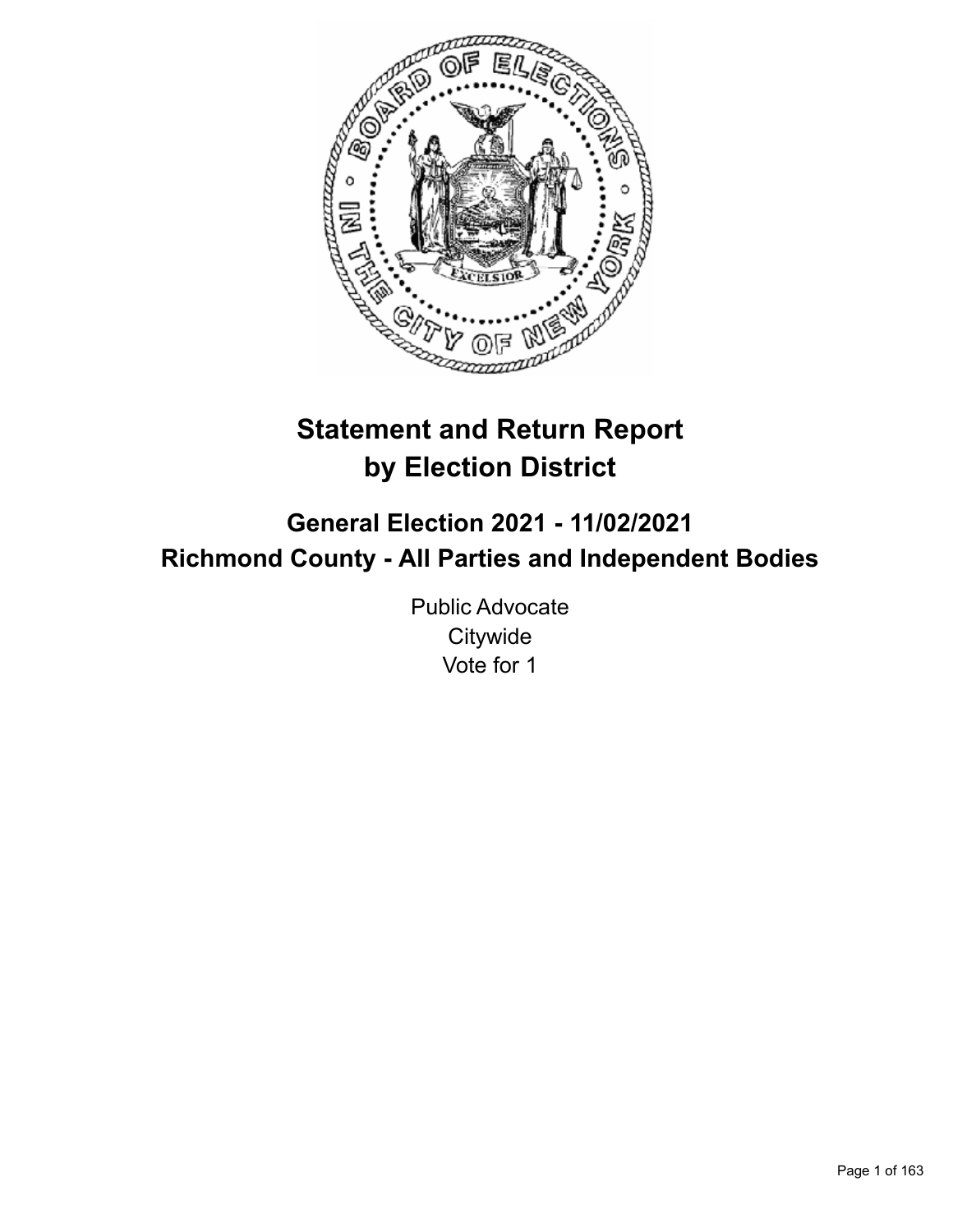

| <b>PUBLIC COUNTER</b>                                    | 333 |
|----------------------------------------------------------|-----|
| <b>MANUALLY COUNTED EMERGENCY</b>                        | 0   |
| ABSENTEE / MILITARY                                      | 18  |
| AFFIDAVIT                                                | 1   |
| <b>Total Ballots</b>                                     | 352 |
| Less - Inapplicable Federal/Special Presidential Ballots | 0   |
| <b>Total Applicable Ballots</b>                          | 352 |
| JUMAANE D. WILLIAMS (DEMOCRATIC)                         | 277 |
| DR. DEVI ELIZABETH NAMPIAPARAMPIL (REPUBLICAN)           | 43  |
| ANTHONY L. HERBERT (CONSERVATIVE)                        | 9   |
| DEVIN W. BALKIND (LIBERTARIAN)                           | 2   |
| DR. DEVI ELIZABETH NAMPIAPARAMPIL (SAVE OUR CITY)        | 2   |
| ANTHONY L. HERBERT (INDEPENDENT)                         | 2   |
| <b>Total Votes</b>                                       | 335 |
| Unrecorded                                               | 17  |

| <b>PUBLIC COUNTER</b>                                    | 289            |
|----------------------------------------------------------|----------------|
| <b>MANUALLY COUNTED EMERGENCY</b>                        | 0              |
| ABSENTEE / MILITARY                                      | 34             |
| <b>AFFIDAVIT</b>                                         | 2              |
| <b>Total Ballots</b>                                     | 325            |
| Less - Inapplicable Federal/Special Presidential Ballots | 0              |
| <b>Total Applicable Ballots</b>                          | 325            |
| JUMAANE D. WILLIAMS (DEMOCRATIC)                         | 239            |
| DR. DEVI ELIZABETH NAMPIAPARAMPIL (REPUBLICAN)           | 45             |
| ANTHONY L. HERBERT (CONSERVATIVE)                        | 21             |
| DEVIN W. BALKIND (LIBERTARIAN)                           | 5              |
| DR. DEVI ELIZABETH NAMPIAPARAMPIL (SAVE OUR CITY)        | $\overline{2}$ |
| ANTHONY L. HERBERT (INDEPENDENT)                         | $\overline{2}$ |
| ALEX ZABLOCKI (WRITE-IN)                                 | 1              |
| <b>Total Votes</b>                                       | 315            |
| Unrecorded                                               | 10             |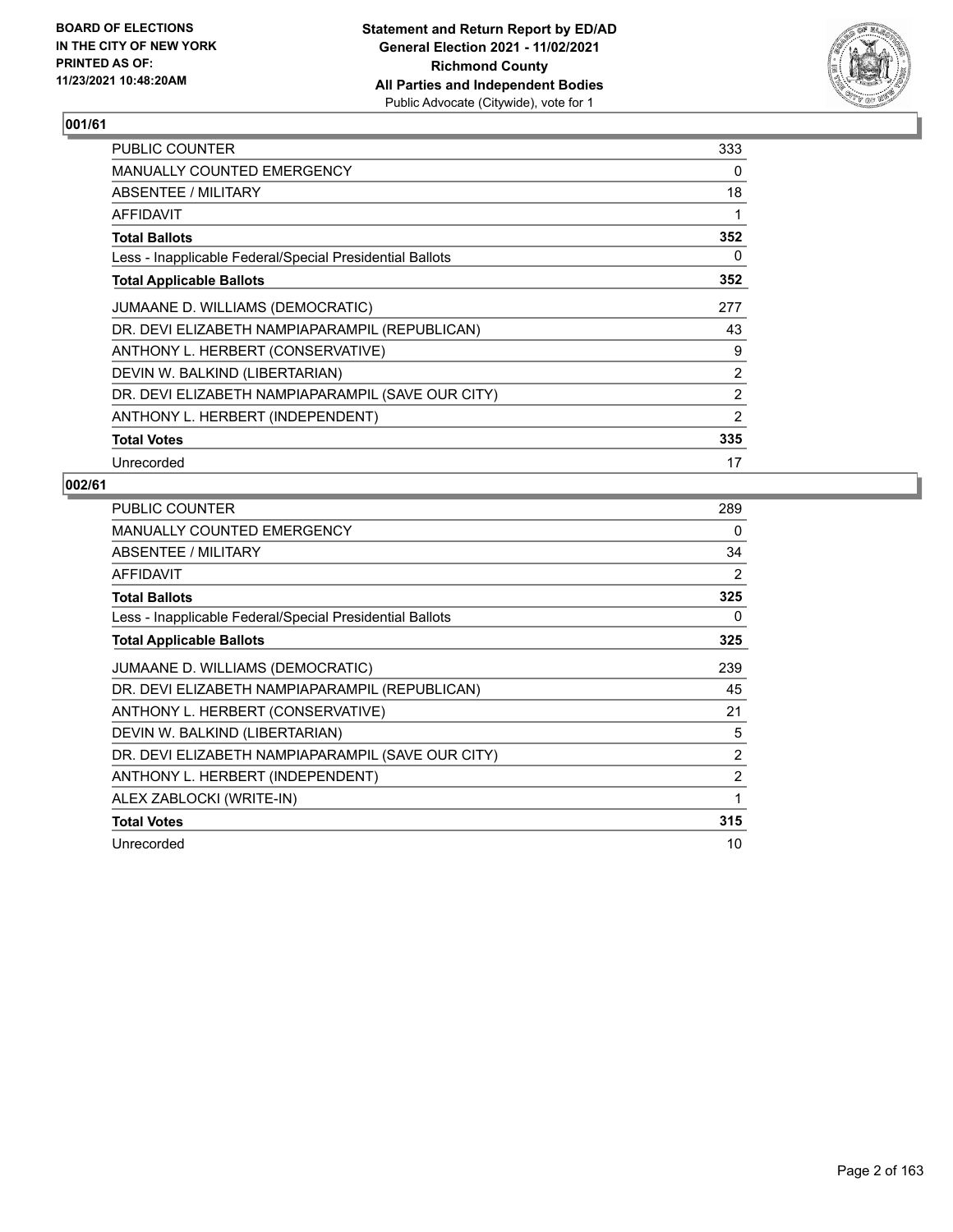

| PUBLIC COUNTER                                           | 365 |
|----------------------------------------------------------|-----|
| <b>MANUALLY COUNTED EMERGENCY</b>                        | 0   |
| ABSENTEE / MILITARY                                      | 24  |
| AFFIDAVIT                                                | 4   |
| <b>Total Ballots</b>                                     | 393 |
| Less - Inapplicable Federal/Special Presidential Ballots | 0   |
| <b>Total Applicable Ballots</b>                          | 393 |
| JUMAANE D. WILLIAMS (DEMOCRATIC)                         | 292 |
| DR. DEVI ELIZABETH NAMPIAPARAMPIL (REPUBLICAN)           | 59  |
| ANTHONY L. HERBERT (CONSERVATIVE)                        | 22  |
| DEVIN W. BALKIND (LIBERTARIAN)                           | 7   |
| DR. DEVI ELIZABETH NAMPIAPARAMPIL (SAVE OUR CITY)        | 0   |
| ANTHONY L. HERBERT (INDEPENDENT)                         | 3   |
| <b>Total Votes</b>                                       | 383 |
| Unrecorded                                               | 10  |

| <b>PUBLIC COUNTER</b>                                    | 222            |
|----------------------------------------------------------|----------------|
| <b>MANUALLY COUNTED EMERGENCY</b>                        | 0              |
| ABSENTEE / MILITARY                                      | 17             |
| AFFIDAVIT                                                | 1              |
| <b>Total Ballots</b>                                     | 240            |
| Less - Inapplicable Federal/Special Presidential Ballots | 0              |
| <b>Total Applicable Ballots</b>                          | 240            |
| JUMAANE D. WILLIAMS (DEMOCRATIC)                         | 164            |
| DR. DEVI ELIZABETH NAMPIAPARAMPIL (REPUBLICAN)           | 44             |
| ANTHONY L. HERBERT (CONSERVATIVE)                        | 15             |
| DEVIN W. BALKIND (LIBERTARIAN)                           | 6              |
| DR. DEVI ELIZABETH NAMPIAPARAMPIL (SAVE OUR CITY)        | $\overline{2}$ |
| ANTHONY L. HERBERT (INDEPENDENT)                         | 3              |
| <b>Total Votes</b>                                       | 234            |
| Unrecorded                                               | 6              |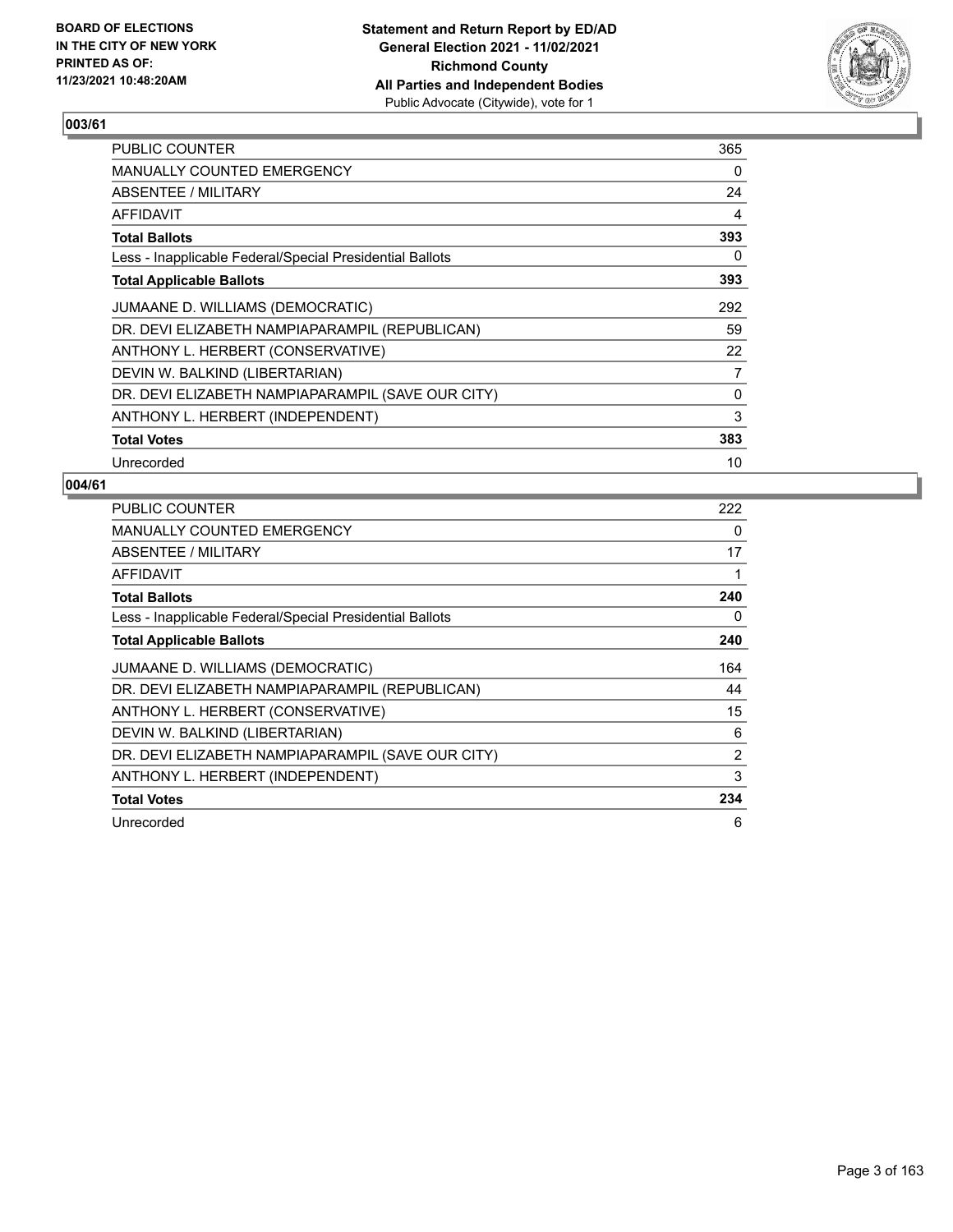

| PUBLIC COUNTER                                           | 189 |
|----------------------------------------------------------|-----|
| MANUALLY COUNTED EMERGENCY                               | 0   |
| ABSENTEE / MILITARY                                      | 12  |
| AFFIDAVIT                                                |     |
| <b>Total Ballots</b>                                     | 202 |
| Less - Inapplicable Federal/Special Presidential Ballots | 0   |
| <b>Total Applicable Ballots</b>                          | 202 |
| JUMAANE D. WILLIAMS (DEMOCRATIC)                         | 167 |
| DR. DEVI ELIZABETH NAMPIAPARAMPIL (REPUBLICAN)           | 15  |
| ANTHONY L. HERBERT (CONSERVATIVE)                        | 9   |
| DEVIN W. BALKIND (LIBERTARIAN)                           | 4   |
| DR. DEVI ELIZABETH NAMPIAPARAMPIL (SAVE OUR CITY)        | 3   |
| ANTHONY L. HERBERT (INDEPENDENT)                         | 2   |
| SUSAN SARANDON (WRITE-IN)                                | 1   |
| <b>Total Votes</b>                                       | 201 |
| Unrecorded                                               |     |

| <b>PUBLIC COUNTER</b>                                    | 156 |
|----------------------------------------------------------|-----|
| <b>MANUALLY COUNTED EMERGENCY</b>                        | 0   |
| ABSENTEE / MILITARY                                      | 40  |
| <b>AFFIDAVIT</b>                                         | 0   |
| <b>Total Ballots</b>                                     | 196 |
| Less - Inapplicable Federal/Special Presidential Ballots | 0   |
| <b>Total Applicable Ballots</b>                          | 196 |
| JUMAANE D. WILLIAMS (DEMOCRATIC)                         | 101 |
| DR. DEVI ELIZABETH NAMPIAPARAMPIL (REPUBLICAN)           | 71  |
| ANTHONY L. HERBERT (CONSERVATIVE)                        | 11  |
| DEVIN W. BALKIND (LIBERTARIAN)                           | 3   |
| DR. DEVI ELIZABETH NAMPIAPARAMPIL (SAVE OUR CITY)        | 0   |
| ANTHONY L. HERBERT (INDEPENDENT)                         | 1   |
| <b>Total Votes</b>                                       | 187 |
| Unrecorded                                               | 9   |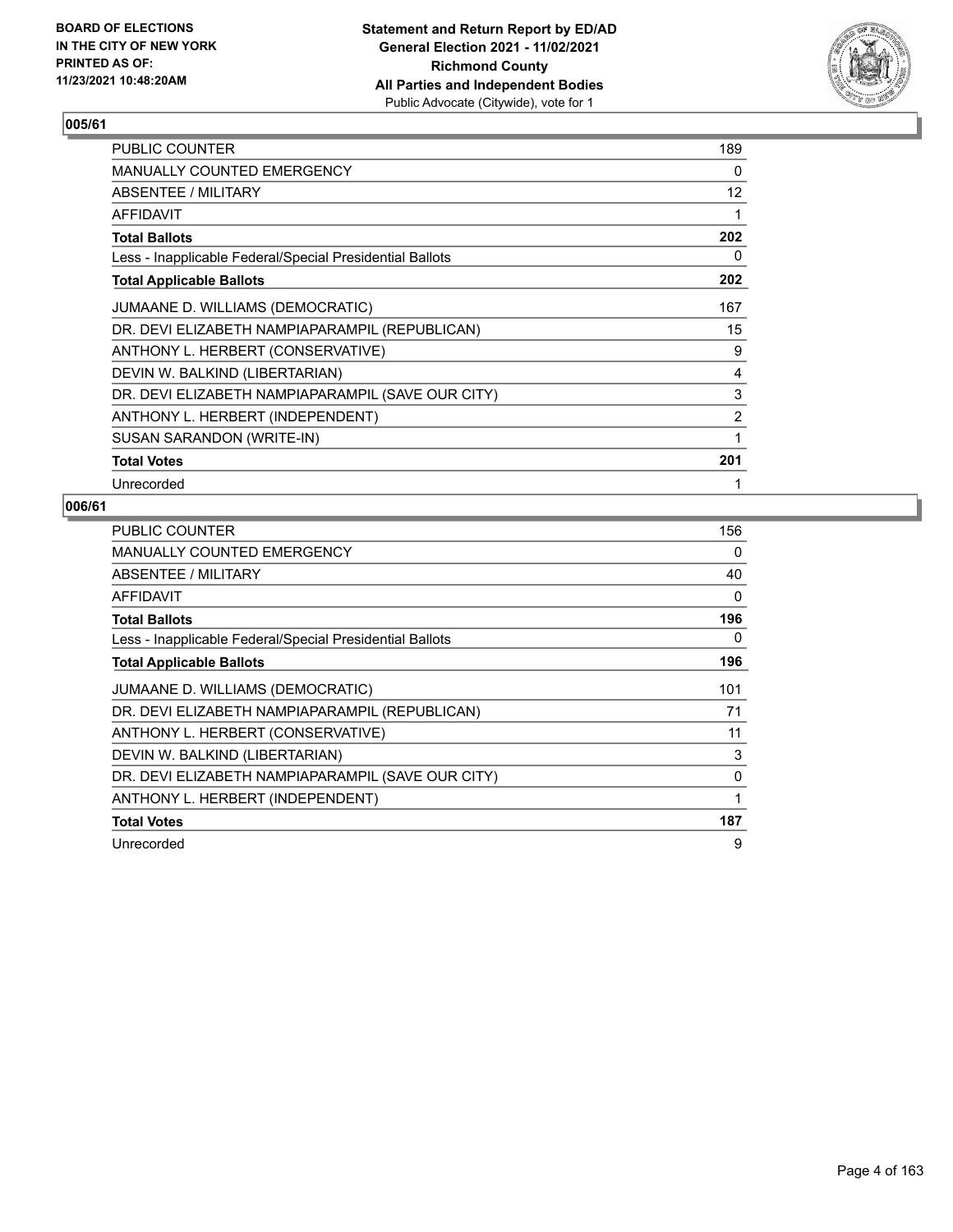

| PUBLIC COUNTER                                           | 174 |
|----------------------------------------------------------|-----|
| <b>MANUALLY COUNTED EMERGENCY</b>                        | 0   |
| ABSENTEE / MILITARY                                      | 9   |
| AFFIDAVIT                                                | 0   |
| <b>Total Ballots</b>                                     | 183 |
| Less - Inapplicable Federal/Special Presidential Ballots | 0   |
| <b>Total Applicable Ballots</b>                          | 183 |
| JUMAANE D. WILLIAMS (DEMOCRATIC)                         | 161 |
| DR. DEVI ELIZABETH NAMPIAPARAMPIL (REPUBLICAN)           | 10  |
| ANTHONY L. HERBERT (CONSERVATIVE)                        | 5   |
| DEVIN W. BALKIND (LIBERTARIAN)                           | 2   |
| DR. DEVI ELIZABETH NAMPIAPARAMPIL (SAVE OUR CITY)        | 0   |
| ANTHONY L. HERBERT (INDEPENDENT)                         | 2   |
| <b>Total Votes</b>                                       | 180 |
| Unrecorded                                               | 3   |

| <b>PUBLIC COUNTER</b>                                    | 110 |
|----------------------------------------------------------|-----|
| <b>MANUALLY COUNTED EMERGENCY</b>                        | 0   |
| ABSENTEE / MILITARY                                      | 9   |
| <b>AFFIDAVIT</b>                                         | 1   |
| <b>Total Ballots</b>                                     | 120 |
| Less - Inapplicable Federal/Special Presidential Ballots | 0   |
| <b>Total Applicable Ballots</b>                          | 120 |
| JUMAANE D. WILLIAMS (DEMOCRATIC)                         | 102 |
| DR. DEVI ELIZABETH NAMPIAPARAMPIL (REPUBLICAN)           | 8   |
| ANTHONY L. HERBERT (CONSERVATIVE)                        | 7   |
| DEVIN W. BALKIND (LIBERTARIAN)                           | 1   |
| DR. DEVI ELIZABETH NAMPIAPARAMPIL (SAVE OUR CITY)        | 0   |
| ANTHONY L. HERBERT (INDEPENDENT)                         | 0   |
| <b>Total Votes</b>                                       | 118 |
| Unrecorded                                               | 2   |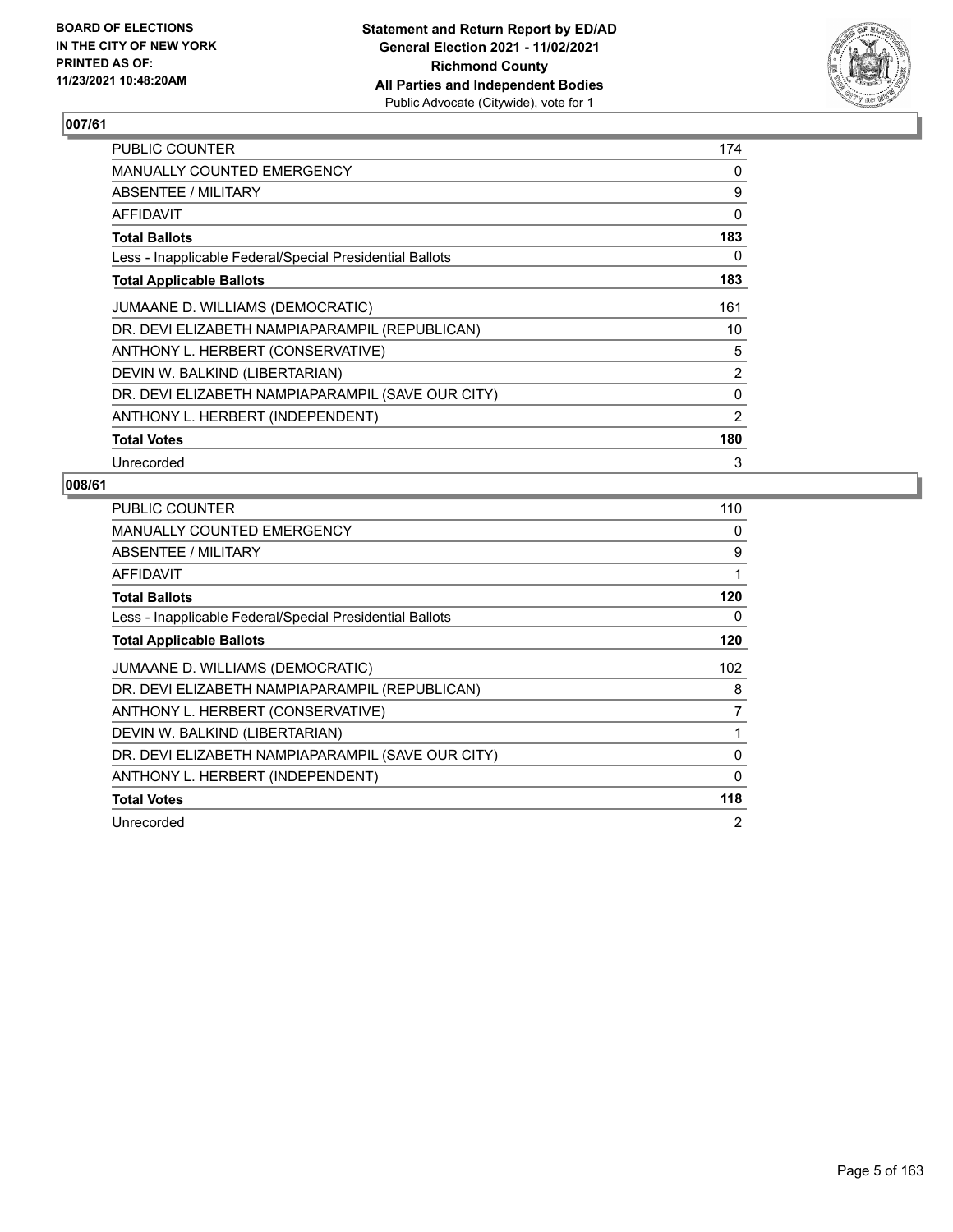

| PUBLIC COUNTER                                           | 388 |
|----------------------------------------------------------|-----|
| MANUALLY COUNTED EMERGENCY                               | 0   |
| ABSENTEE / MILITARY                                      | 20  |
| AFFIDAVIT                                                |     |
| Total Ballots                                            | 409 |
| Less - Inapplicable Federal/Special Presidential Ballots | 0   |
| <b>Total Applicable Ballots</b>                          | 409 |
| JUMAANE D. WILLIAMS (DEMOCRATIC)                         | 290 |
| DR. DEVI ELIZABETH NAMPIAPARAMPIL (REPUBLICAN)           | 76  |
| ANTHONY L. HERBERT (CONSERVATIVE)                        | 26  |
| DEVIN W. BALKIND (LIBERTARIAN)                           | 5   |
| DR. DEVI ELIZABETH NAMPIAPARAMPIL (SAVE OUR CITY)        | 1   |
| ANTHONY L. HERBERT (INDEPENDENT)                         | 0   |
| DAVID NARINGI (WRITE-IN)                                 | 1   |
| <b>Total Votes</b>                                       | 399 |
| Unrecorded                                               | 10  |

| <b>PUBLIC COUNTER</b>                                    | 309 |
|----------------------------------------------------------|-----|
| <b>MANUALLY COUNTED EMERGENCY</b>                        | 0   |
| ABSENTEE / MILITARY                                      | 20  |
| <b>AFFIDAVIT</b>                                         | 0   |
| <b>Total Ballots</b>                                     | 329 |
| Less - Inapplicable Federal/Special Presidential Ballots | 0   |
| <b>Total Applicable Ballots</b>                          | 329 |
| JUMAANE D. WILLIAMS (DEMOCRATIC)                         | 221 |
| DR. DEVI ELIZABETH NAMPIAPARAMPIL (REPUBLICAN)           | 60  |
| ANTHONY L. HERBERT (CONSERVATIVE)                        | 18  |
| DEVIN W. BALKIND (LIBERTARIAN)                           | 4   |
| DR. DEVI ELIZABETH NAMPIAPARAMPIL (SAVE OUR CITY)        |     |
| ANTHONY L. HERBERT (INDEPENDENT)                         | 1   |
| <b>Total Votes</b>                                       | 305 |
| Unrecorded                                               | 24  |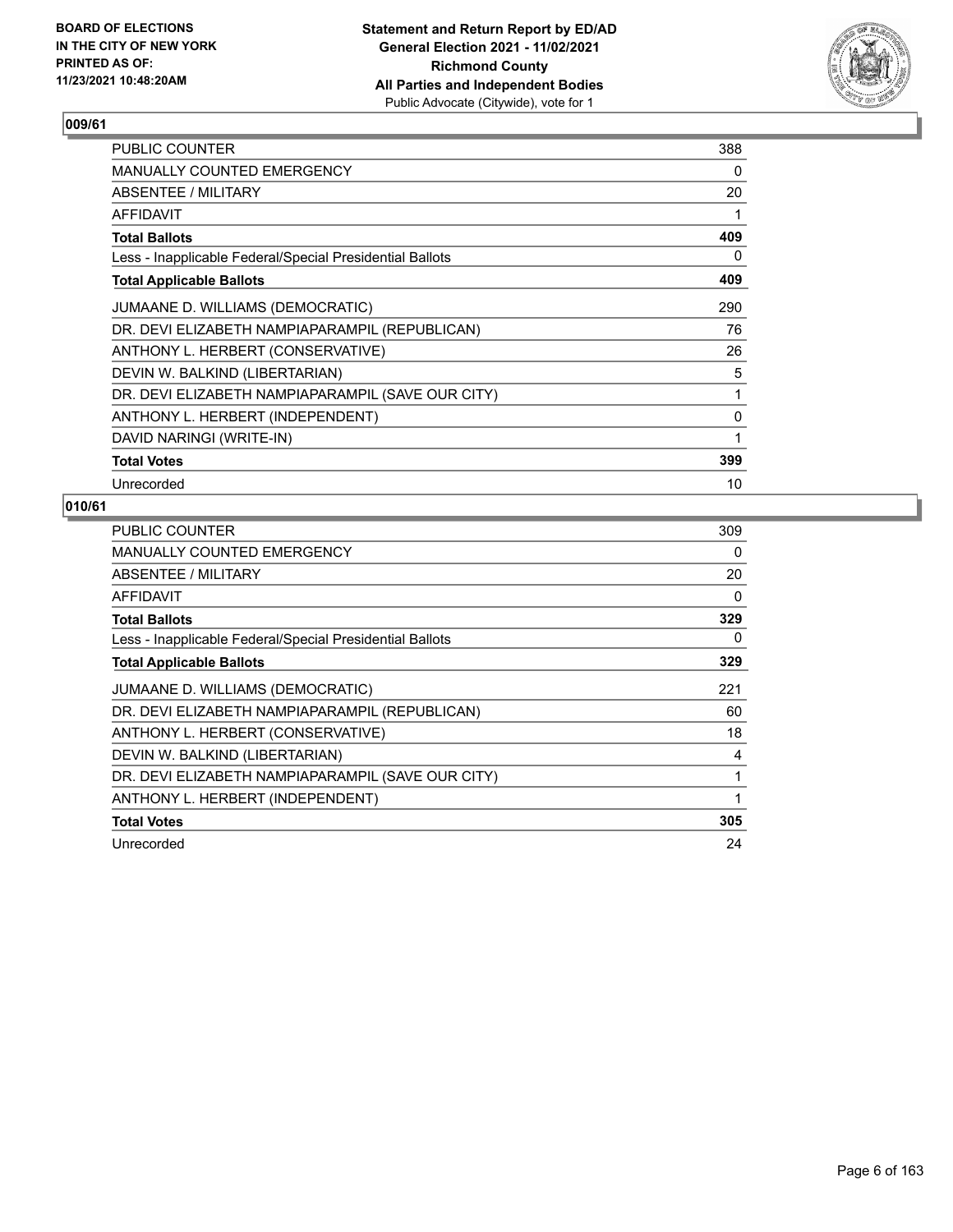

| PUBLIC COUNTER                                           | 281 |
|----------------------------------------------------------|-----|
| <b>MANUALLY COUNTED EMERGENCY</b>                        | 0   |
| ABSENTEE / MILITARY                                      | 29  |
| AFFIDAVIT                                                | 0   |
| <b>Total Ballots</b>                                     | 310 |
| Less - Inapplicable Federal/Special Presidential Ballots | 0   |
| <b>Total Applicable Ballots</b>                          | 310 |
| JUMAANE D. WILLIAMS (DEMOCRATIC)                         | 195 |
| DR. DEVI ELIZABETH NAMPIAPARAMPIL (REPUBLICAN)           | 61  |
| ANTHONY L. HERBERT (CONSERVATIVE)                        | 26  |
| DEVIN W. BALKIND (LIBERTARIAN)                           | 8   |
| DR. DEVI ELIZABETH NAMPIAPARAMPIL (SAVE OUR CITY)        | 0   |
| ANTHONY L. HERBERT (INDEPENDENT)                         | 11  |
| <b>Total Votes</b>                                       | 301 |
| Unrecorded                                               | 9   |

| <b>PUBLIC COUNTER</b>                                    | 590            |
|----------------------------------------------------------|----------------|
| <b>MANUALLY COUNTED EMERGENCY</b>                        | 0              |
| ABSENTEE / MILITARY                                      | 27             |
| <b>AFFIDAVIT</b>                                         | 2              |
| <b>Total Ballots</b>                                     | 619            |
| Less - Inapplicable Federal/Special Presidential Ballots | 0              |
| <b>Total Applicable Ballots</b>                          | 619            |
| JUMAANE D. WILLIAMS (DEMOCRATIC)                         | 311            |
| DR. DEVI ELIZABETH NAMPIAPARAMPIL (REPUBLICAN)           | 209            |
| ANTHONY L. HERBERT (CONSERVATIVE)                        | 65             |
| DEVIN W. BALKIND (LIBERTARIAN)                           | 7              |
| DR. DEVI ELIZABETH NAMPIAPARAMPIL (SAVE OUR CITY)        | $\overline{2}$ |
| ANTHONY L. HERBERT (INDEPENDENT)                         | 4              |
| AARON JUDGE (WRITE-IN)                                   | 1              |
| <b>Total Votes</b>                                       | 599            |
| Unrecorded                                               | 20             |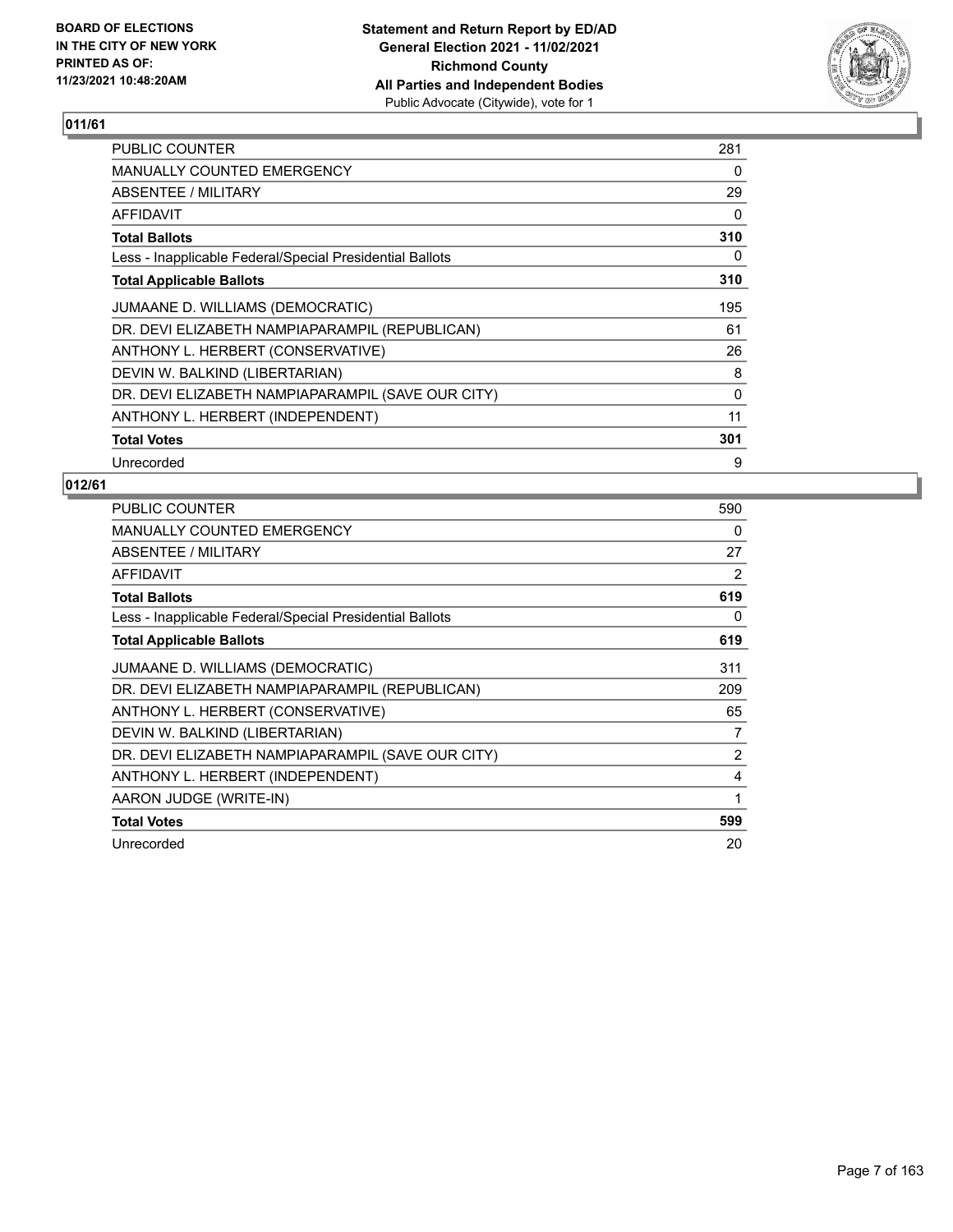

| PUBLIC COUNTER                                           | 286 |
|----------------------------------------------------------|-----|
| <b>MANUALLY COUNTED EMERGENCY</b>                        | 0   |
| ABSENTEE / MILITARY                                      | 11  |
| <b>AFFIDAVIT</b>                                         | 0   |
| <b>Total Ballots</b>                                     | 297 |
| Less - Inapplicable Federal/Special Presidential Ballots | 0   |
| <b>Total Applicable Ballots</b>                          | 297 |
| JUMAANE D. WILLIAMS (DEMOCRATIC)                         | 179 |
| DR. DEVI ELIZABETH NAMPIAPARAMPIL (REPUBLICAN)           | 66  |
| ANTHONY L. HERBERT (CONSERVATIVE)                        | 30  |
| DEVIN W. BALKIND (LIBERTARIAN)                           | 11  |
| DR. DEVI ELIZABETH NAMPIAPARAMPIL (SAVE OUR CITY)        | 0   |
| ANTHONY L. HERBERT (INDEPENDENT)                         | 1   |
| <b>Total Votes</b>                                       | 287 |
| Unrecorded                                               | 10  |

| PUBLIC COUNTER                                           | 361            |
|----------------------------------------------------------|----------------|
| MANUALLY COUNTED EMERGENCY                               | 0              |
| ABSENTEE / MILITARY                                      | 20             |
| <b>AFFIDAVIT</b>                                         |                |
| <b>Total Ballots</b>                                     | 382            |
| Less - Inapplicable Federal/Special Presidential Ballots | 0              |
| <b>Total Applicable Ballots</b>                          | 382            |
| JUMAANE D. WILLIAMS (DEMOCRATIC)                         | 177            |
| DR. DEVI ELIZABETH NAMPIAPARAMPIL (REPUBLICAN)           | 127            |
| ANTHONY L. HERBERT (CONSERVATIVE)                        | 45             |
| DEVIN W. BALKIND (LIBERTARIAN)                           | 7              |
| DR. DEVI ELIZABETH NAMPIAPARAMPIL (SAVE OUR CITY)        | $\overline{2}$ |
| ANTHONY L. HERBERT (INDEPENDENT)                         | 8              |
| <b>GARY R. RICHARDS (WRITE-IN)</b>                       | 1              |
| <b>Total Votes</b>                                       | 367            |
| Unrecorded                                               | 15             |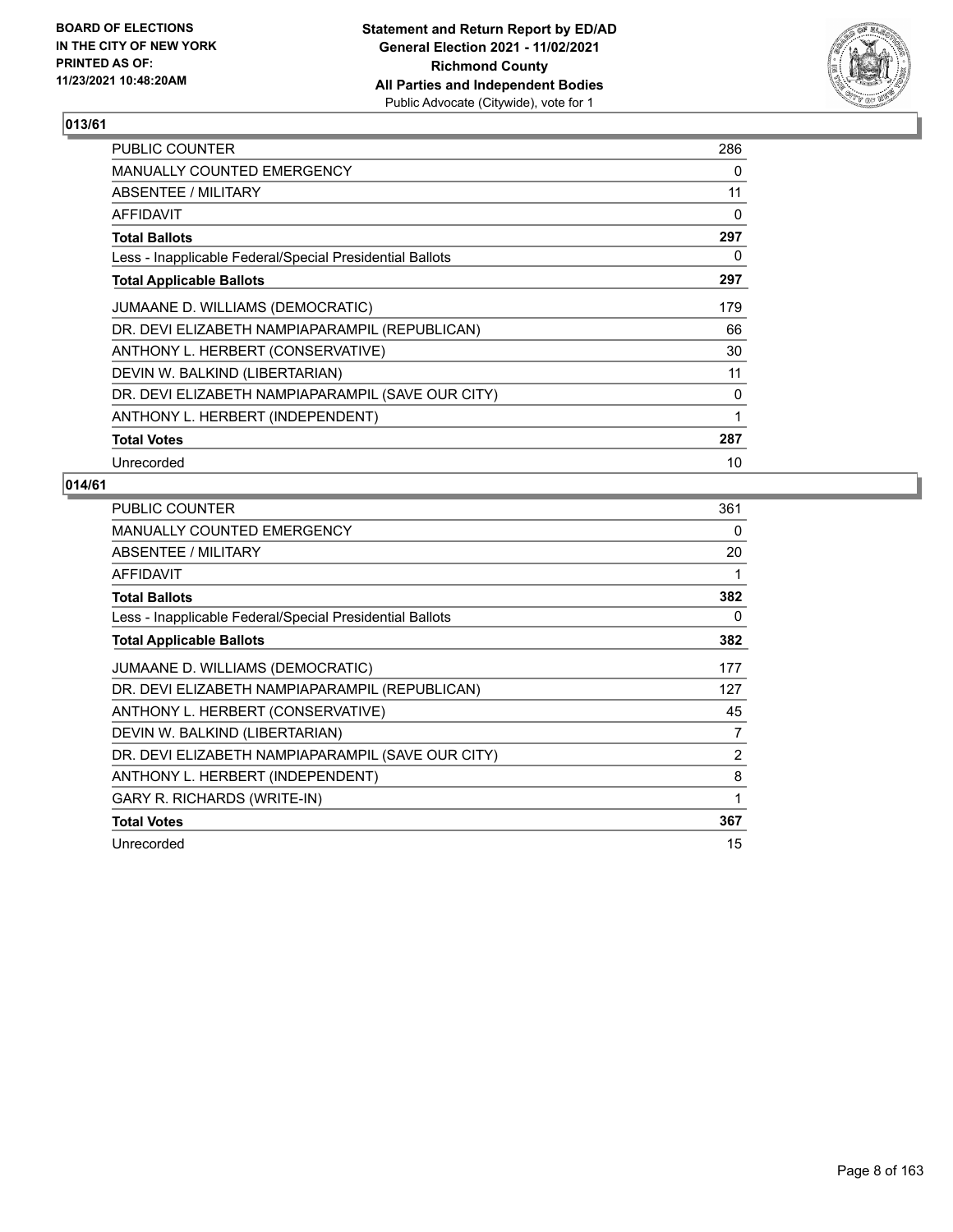

| PUBLIC COUNTER                                           | 261            |
|----------------------------------------------------------|----------------|
| <b>MANUALLY COUNTED EMERGENCY</b>                        | 0              |
| ABSENTEE / MILITARY                                      | 8              |
| AFFIDAVIT                                                | $\overline{2}$ |
| <b>Total Ballots</b>                                     | 271            |
| Less - Inapplicable Federal/Special Presidential Ballots | 0              |
| <b>Total Applicable Ballots</b>                          | 271            |
| JUMAANE D. WILLIAMS (DEMOCRATIC)                         | 121            |
| DR. DEVI ELIZABETH NAMPIAPARAMPIL (REPUBLICAN)           | 105            |
| ANTHONY L. HERBERT (CONSERVATIVE)                        | 25             |
| DEVIN W. BALKIND (LIBERTARIAN)                           | 6              |
| DR. DEVI ELIZABETH NAMPIAPARAMPIL (SAVE OUR CITY)        | 1              |
| ANTHONY L. HERBERT (INDEPENDENT)                         | 3              |
| <b>Total Votes</b>                                       | 261            |
| Unrecorded                                               | 10             |

| <b>PUBLIC COUNTER</b>                                    | 211          |
|----------------------------------------------------------|--------------|
| <b>MANUALLY COUNTED EMERGENCY</b>                        | $\Omega$     |
| ABSENTEE / MILITARY                                      | 10           |
| <b>AFFIDAVIT</b>                                         | 1            |
| <b>Total Ballots</b>                                     | 222          |
| Less - Inapplicable Federal/Special Presidential Ballots | 0            |
| <b>Total Applicable Ballots</b>                          | 222          |
| JUMAANE D. WILLIAMS (DEMOCRATIC)                         | 185          |
| DR. DEVI ELIZABETH NAMPIAPARAMPIL (REPUBLICAN)           | 22           |
| ANTHONY L. HERBERT (CONSERVATIVE)                        | 8            |
| DEVIN W. BALKIND (LIBERTARIAN)                           |              |
| DR. DEVI ELIZABETH NAMPIAPARAMPIL (SAVE OUR CITY)        | 1            |
| ANTHONY L. HERBERT (INDEPENDENT)                         | $\mathbf{0}$ |
| <b>Total Votes</b>                                       | 217          |
| Unrecorded                                               | 5            |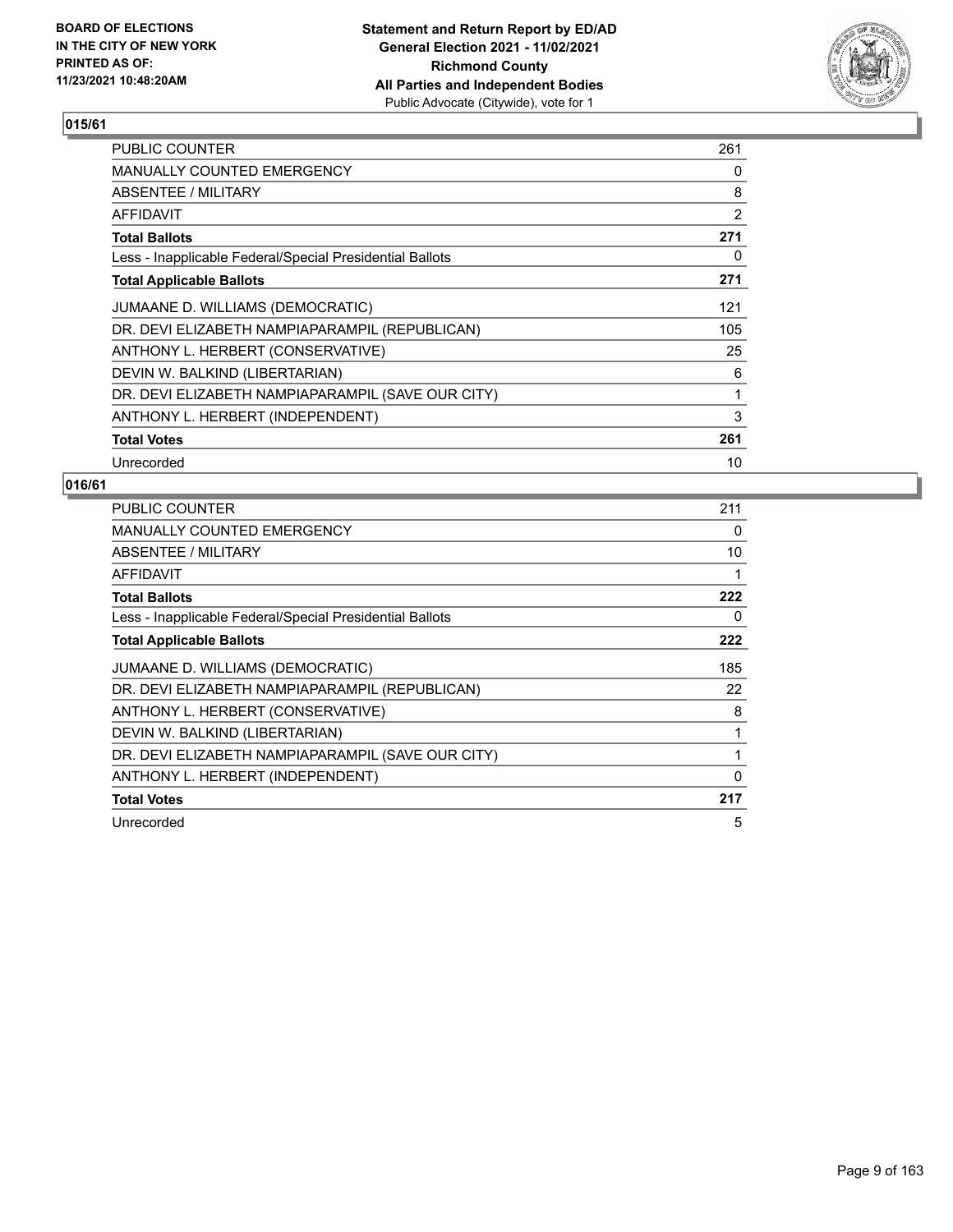

| PUBLIC COUNTER                                           | 259            |
|----------------------------------------------------------|----------------|
| <b>MANUALLY COUNTED EMERGENCY</b>                        | 0              |
| ABSENTEE / MILITARY                                      | 7              |
| <b>AFFIDAVIT</b>                                         | 1              |
| <b>Total Ballots</b>                                     | 267            |
| Less - Inapplicable Federal/Special Presidential Ballots | 0              |
| <b>Total Applicable Ballots</b>                          | 267            |
| JUMAANE D. WILLIAMS (DEMOCRATIC)                         | 197            |
| DR. DEVI ELIZABETH NAMPIAPARAMPIL (REPUBLICAN)           | 46             |
| ANTHONY L. HERBERT (CONSERVATIVE)                        | 11             |
| DEVIN W. BALKIND (LIBERTARIAN)                           | 1              |
| DR. DEVI ELIZABETH NAMPIAPARAMPIL (SAVE OUR CITY)        | $\mathbf{0}$   |
| ANTHONY L. HERBERT (INDEPENDENT)                         | $\overline{2}$ |
| CESAR A. VARGAS (WRITE-IN)                               | 1              |
| UNATTRIBUTABLE WRITE-IN (WRITE-IN)                       |                |
| <b>Total Votes</b>                                       | 259            |
| Unrecorded                                               | 8              |

| <b>PUBLIC COUNTER</b>                                    | 272               |
|----------------------------------------------------------|-------------------|
| <b>MANUALLY COUNTED EMERGENCY</b>                        | 0                 |
| ABSENTEE / MILITARY                                      | $12 \overline{ }$ |
| <b>AFFIDAVIT</b>                                         | 0                 |
| <b>Total Ballots</b>                                     | 284               |
| Less - Inapplicable Federal/Special Presidential Ballots | 0                 |
| <b>Total Applicable Ballots</b>                          | 284               |
| JUMAANE D. WILLIAMS (DEMOCRATIC)                         | 144               |
| DR. DEVI ELIZABETH NAMPIAPARAMPIL (REPUBLICAN)           | 88                |
| ANTHONY L. HERBERT (CONSERVATIVE)                        | 31                |
| DEVIN W. BALKIND (LIBERTARIAN)                           | 7                 |
| DR. DEVI ELIZABETH NAMPIAPARAMPIL (SAVE OUR CITY)        | 2                 |
| ANTHONY L. HERBERT (INDEPENDENT)                         | $\overline{2}$    |
| <b>JUSTIN BRANNAN (WRITE-IN)</b>                         | 1                 |
| UNATTRIBUTABLE WRITE-IN (WRITE-IN)                       | 1                 |
| <b>Total Votes</b>                                       | 276               |
| Unrecorded                                               | 8                 |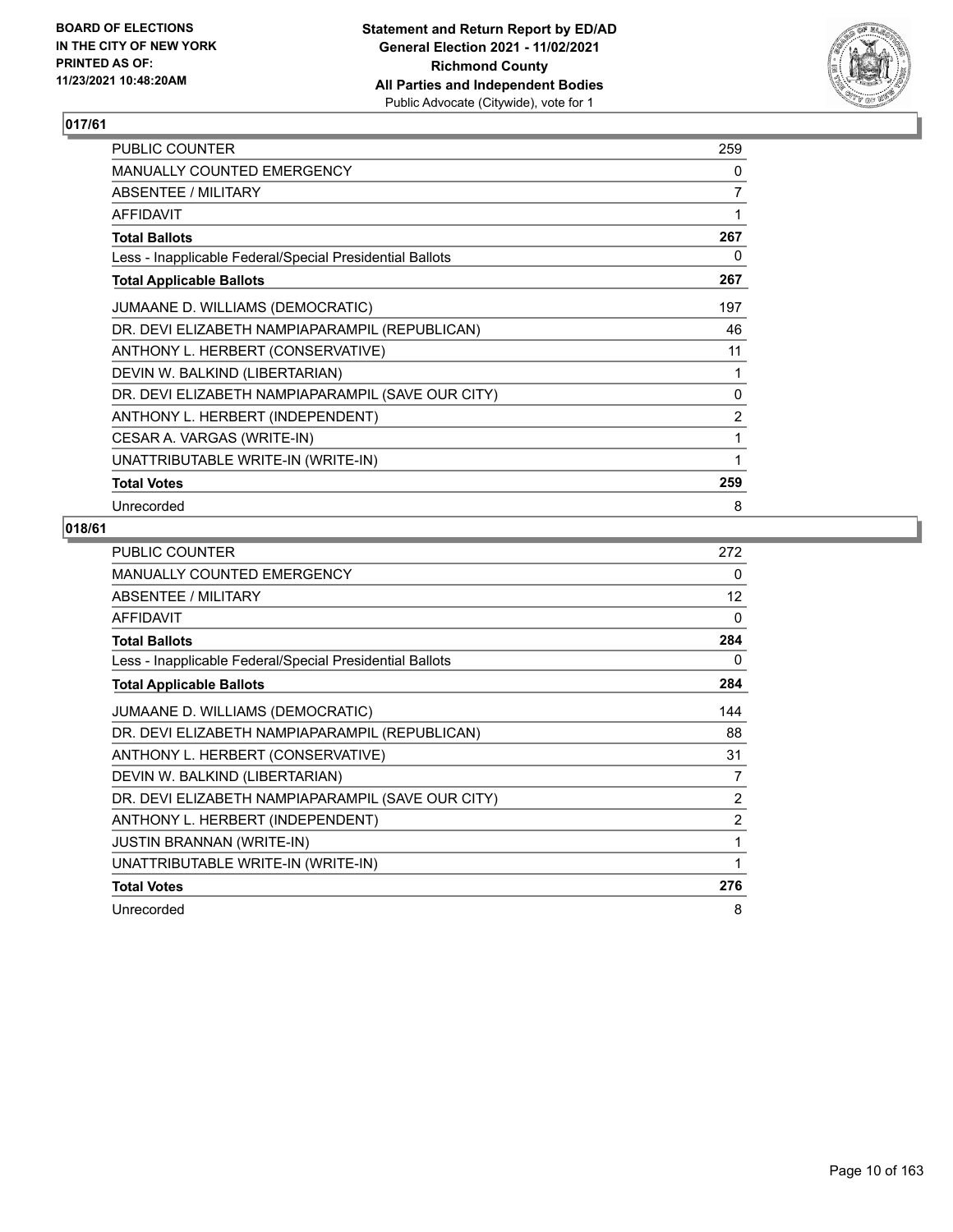

| PUBLIC COUNTER                                           | 312 |
|----------------------------------------------------------|-----|
| MANUALLY COUNTED EMERGENCY                               | 0   |
| ABSENTEE / MILITARY                                      | 21  |
| <b>AFFIDAVIT</b>                                         |     |
| <b>Total Ballots</b>                                     | 334 |
| Less - Inapplicable Federal/Special Presidential Ballots | 0   |
| <b>Total Applicable Ballots</b>                          | 334 |
| JUMAANE D. WILLIAMS (DEMOCRATIC)                         | 157 |
| DR. DEVI ELIZABETH NAMPIAPARAMPIL (REPUBLICAN)           | 115 |
| ANTHONY L. HERBERT (CONSERVATIVE)                        | 33  |
| DEVIN W. BALKIND (LIBERTARIAN)                           | 7   |
| DR. DEVI ELIZABETH NAMPIAPARAMPIL (SAVE OUR CITY)        | 0   |
| ANTHONY L. HERBERT (INDEPENDENT)                         | 3   |
| ASHLEY C. COTTON (WRITE-IN)                              | 1   |
| <b>Total Votes</b>                                       | 316 |
| Unrecorded                                               | 18  |

| <b>PUBLIC COUNTER</b>                                    | 319 |
|----------------------------------------------------------|-----|
| <b>MANUALLY COUNTED EMERGENCY</b>                        | 0   |
| ABSENTEE / MILITARY                                      | 7   |
| <b>AFFIDAVIT</b>                                         | 1   |
| <b>Total Ballots</b>                                     | 327 |
| Less - Inapplicable Federal/Special Presidential Ballots | 0   |
| <b>Total Applicable Ballots</b>                          | 327 |
| JUMAANE D. WILLIAMS (DEMOCRATIC)                         | 133 |
| DR. DEVI ELIZABETH NAMPIAPARAMPIL (REPUBLICAN)           | 129 |
| ANTHONY L. HERBERT (CONSERVATIVE)                        | 45  |
| DEVIN W. BALKIND (LIBERTARIAN)                           | 3   |
| DR. DEVI ELIZABETH NAMPIAPARAMPIL (SAVE OUR CITY)        | 3   |
| ANTHONY L. HERBERT (INDEPENDENT)                         | 3   |
| <b>Total Votes</b>                                       | 316 |
| Unrecorded                                               | 11  |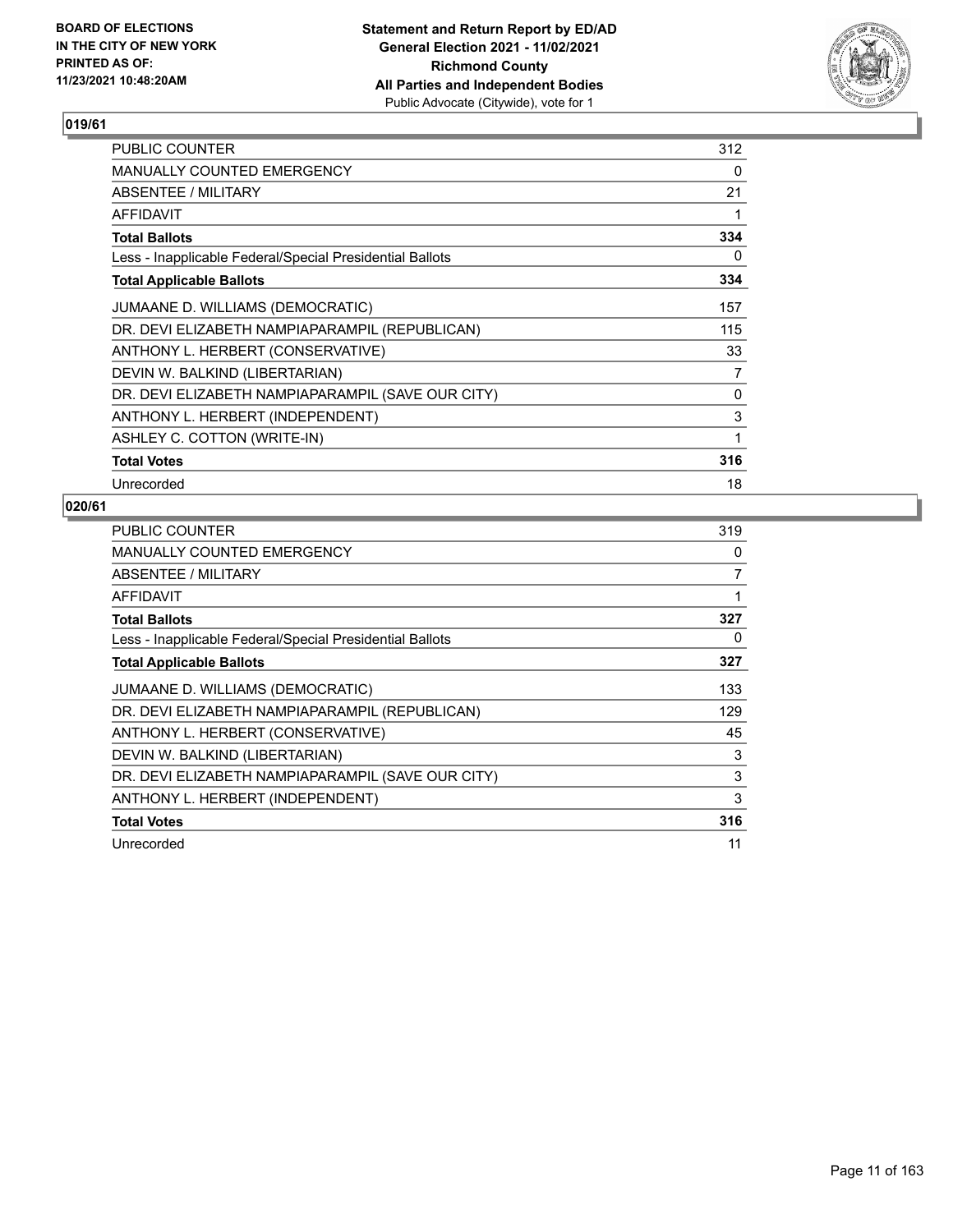

| <b>PUBLIC COUNTER</b>                                    | 244 |
|----------------------------------------------------------|-----|
| <b>MANUALLY COUNTED EMERGENCY</b>                        | 0   |
| ABSENTEE / MILITARY                                      | 15  |
| AFFIDAVIT                                                | 1   |
| <b>Total Ballots</b>                                     | 260 |
| Less - Inapplicable Federal/Special Presidential Ballots | 0   |
| <b>Total Applicable Ballots</b>                          | 260 |
| JUMAANE D. WILLIAMS (DEMOCRATIC)                         | 192 |
| DR. DEVI ELIZABETH NAMPIAPARAMPIL (REPUBLICAN)           | 36  |
| ANTHONY L. HERBERT (CONSERVATIVE)                        | 13  |
| DEVIN W. BALKIND (LIBERTARIAN)                           | 1   |
| DR. DEVI ELIZABETH NAMPIAPARAMPIL (SAVE OUR CITY)        | 1   |
| ANTHONY L. HERBERT (INDEPENDENT)                         | 4   |
| <b>Total Votes</b>                                       | 247 |
| Unrecorded                                               | 13  |

| <b>PUBLIC COUNTER</b>                                    | 238 |
|----------------------------------------------------------|-----|
| <b>MANUALLY COUNTED EMERGENCY</b>                        | 0   |
| ABSENTEE / MILITARY                                      | 17  |
| <b>AFFIDAVIT</b>                                         | 1   |
| <b>Total Ballots</b>                                     | 256 |
| Less - Inapplicable Federal/Special Presidential Ballots | 0   |
| <b>Total Applicable Ballots</b>                          | 256 |
| JUMAANE D. WILLIAMS (DEMOCRATIC)                         | 178 |
| DR. DEVI ELIZABETH NAMPIAPARAMPIL (REPUBLICAN)           | 51  |
| ANTHONY L. HERBERT (CONSERVATIVE)                        | 18  |
| DEVIN W. BALKIND (LIBERTARIAN)                           | 0   |
| DR. DEVI ELIZABETH NAMPIAPARAMPIL (SAVE OUR CITY)        | 1   |
| ANTHONY L. HERBERT (INDEPENDENT)                         | 1   |
| <b>Total Votes</b>                                       | 249 |
| Unrecorded                                               | 7   |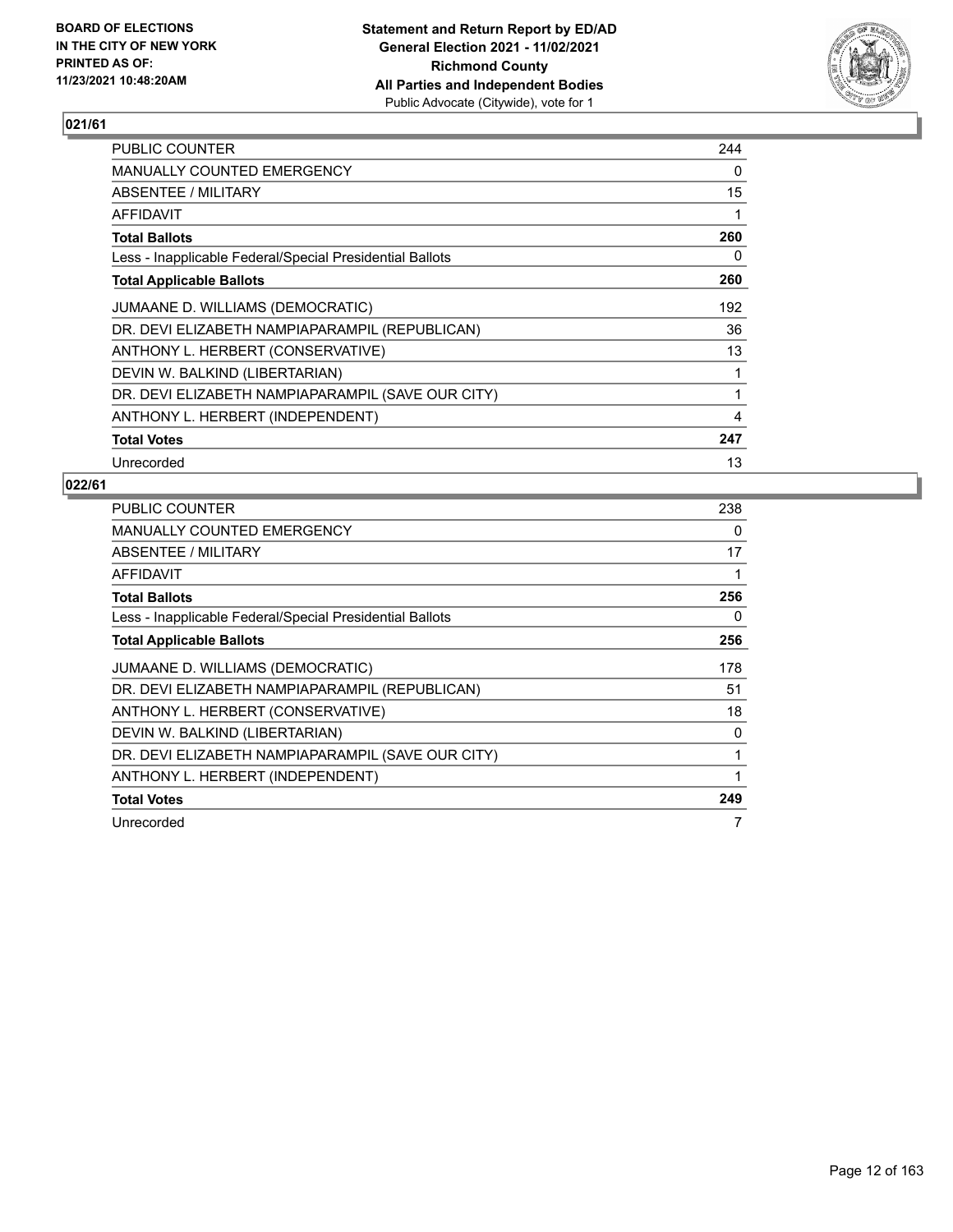

| <b>PUBLIC COUNTER</b>                                    | 207            |
|----------------------------------------------------------|----------------|
| MANUALLY COUNTED EMERGENCY                               | 0              |
| ABSENTEE / MILITARY                                      | 16             |
| AFFIDAVIT                                                | $\Omega$       |
| <b>Total Ballots</b>                                     | 223            |
| Less - Inapplicable Federal/Special Presidential Ballots | 0              |
| <b>Total Applicable Ballots</b>                          | 223            |
| JUMAANE D. WILLIAMS (DEMOCRATIC)                         | 127            |
| DR. DEVI ELIZABETH NAMPIAPARAMPIL (REPUBLICAN)           | 77             |
| ANTHONY L. HERBERT (CONSERVATIVE)                        | 11             |
| DEVIN W. BALKIND (LIBERTARIAN)                           | $\overline{2}$ |
| DR. DEVI ELIZABETH NAMPIAPARAMPIL (SAVE OUR CITY)        | 0              |
| ANTHONY L. HERBERT (INDEPENDENT)                         | 4              |
| <b>Total Votes</b>                                       | 221            |
| Unrecorded                                               | $\overline{2}$ |

| <b>PUBLIC COUNTER</b>                                    | 319      |
|----------------------------------------------------------|----------|
| <b>MANUALLY COUNTED EMERGENCY</b>                        | $\Omega$ |
| ABSENTEE / MILITARY                                      | 19       |
| <b>AFFIDAVIT</b>                                         | $\Omega$ |
| <b>Total Ballots</b>                                     | 338      |
| Less - Inapplicable Federal/Special Presidential Ballots | 0        |
| <b>Total Applicable Ballots</b>                          | 338      |
| JUMAANE D. WILLIAMS (DEMOCRATIC)                         | 139      |
| DR. DEVI ELIZABETH NAMPIAPARAMPIL (REPUBLICAN)           | 134      |
| ANTHONY L. HERBERT (CONSERVATIVE)                        | 46       |
| DEVIN W. BALKIND (LIBERTARIAN)                           | 7        |
| DR. DEVI ELIZABETH NAMPIAPARAMPIL (SAVE OUR CITY)        | 1        |
| ANTHONY L. HERBERT (INDEPENDENT)                         | 2        |
| <b>Total Votes</b>                                       | 329      |
| Unrecorded                                               | 9        |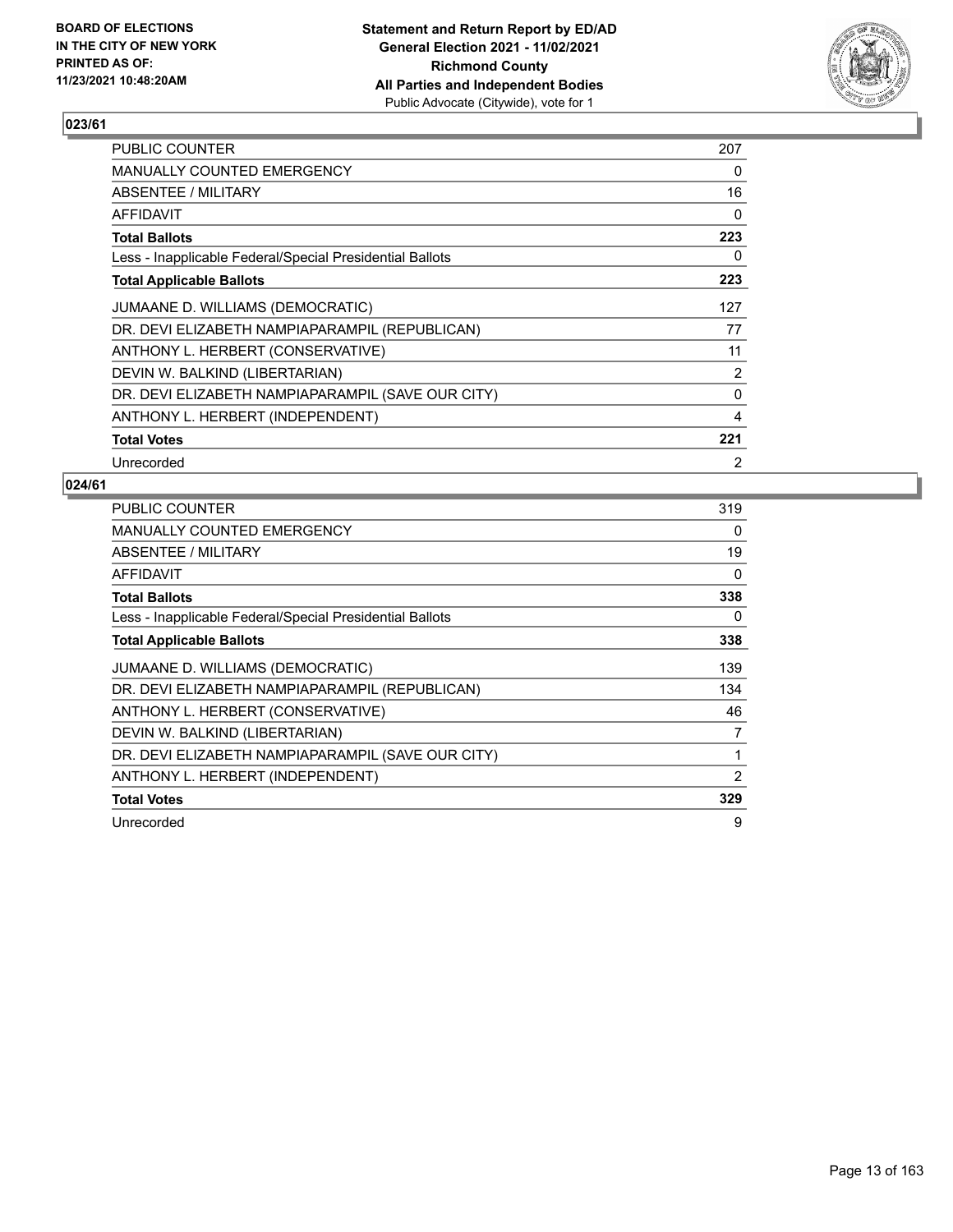

| <b>PUBLIC COUNTER</b>                                    | 264 |
|----------------------------------------------------------|-----|
| <b>MANUALLY COUNTED EMERGENCY</b>                        | 0   |
| ABSENTEE / MILITARY                                      | 19  |
| AFFIDAVIT                                                | 0   |
| <b>Total Ballots</b>                                     | 283 |
| Less - Inapplicable Federal/Special Presidential Ballots | 0   |
| <b>Total Applicable Ballots</b>                          | 283 |
| JUMAANE D. WILLIAMS (DEMOCRATIC)                         | 137 |
| DR. DEVI ELIZABETH NAMPIAPARAMPIL (REPUBLICAN)           | 106 |
| ANTHONY L. HERBERT (CONSERVATIVE)                        | 28  |
| DEVIN W. BALKIND (LIBERTARIAN)                           | 1   |
| DR. DEVI ELIZABETH NAMPIAPARAMPIL (SAVE OUR CITY)        | 0   |
| ANTHONY L. HERBERT (INDEPENDENT)                         | 2   |
| <b>Total Votes</b>                                       | 274 |
| Unrecorded                                               | 9   |

| PUBLIC COUNTER                                           | 252 |
|----------------------------------------------------------|-----|
| MANUALLY COUNTED EMERGENCY                               | 0   |
| ABSENTEE / MILITARY                                      | 19  |
| <b>AFFIDAVIT</b>                                         |     |
| <b>Total Ballots</b>                                     | 272 |
| Less - Inapplicable Federal/Special Presidential Ballots | 0   |
| <b>Total Applicable Ballots</b>                          | 272 |
| JUMAANE D. WILLIAMS (DEMOCRATIC)                         | 159 |
| DR. DEVI ELIZABETH NAMPIAPARAMPIL (REPUBLICAN)           | 73  |
| ANTHONY L. HERBERT (CONSERVATIVE)                        | 17  |
| DEVIN W. BALKIND (LIBERTARIAN)                           | 4   |
| DR. DEVI ELIZABETH NAMPIAPARAMPIL (SAVE OUR CITY)        | 3   |
| ANTHONY L. HERBERT (INDEPENDENT)                         | 5   |
| UNATTRIBUTABLE WRITE-IN (WRITE-IN)                       | 1   |
| <b>Total Votes</b>                                       | 262 |
| Unrecorded                                               | 10  |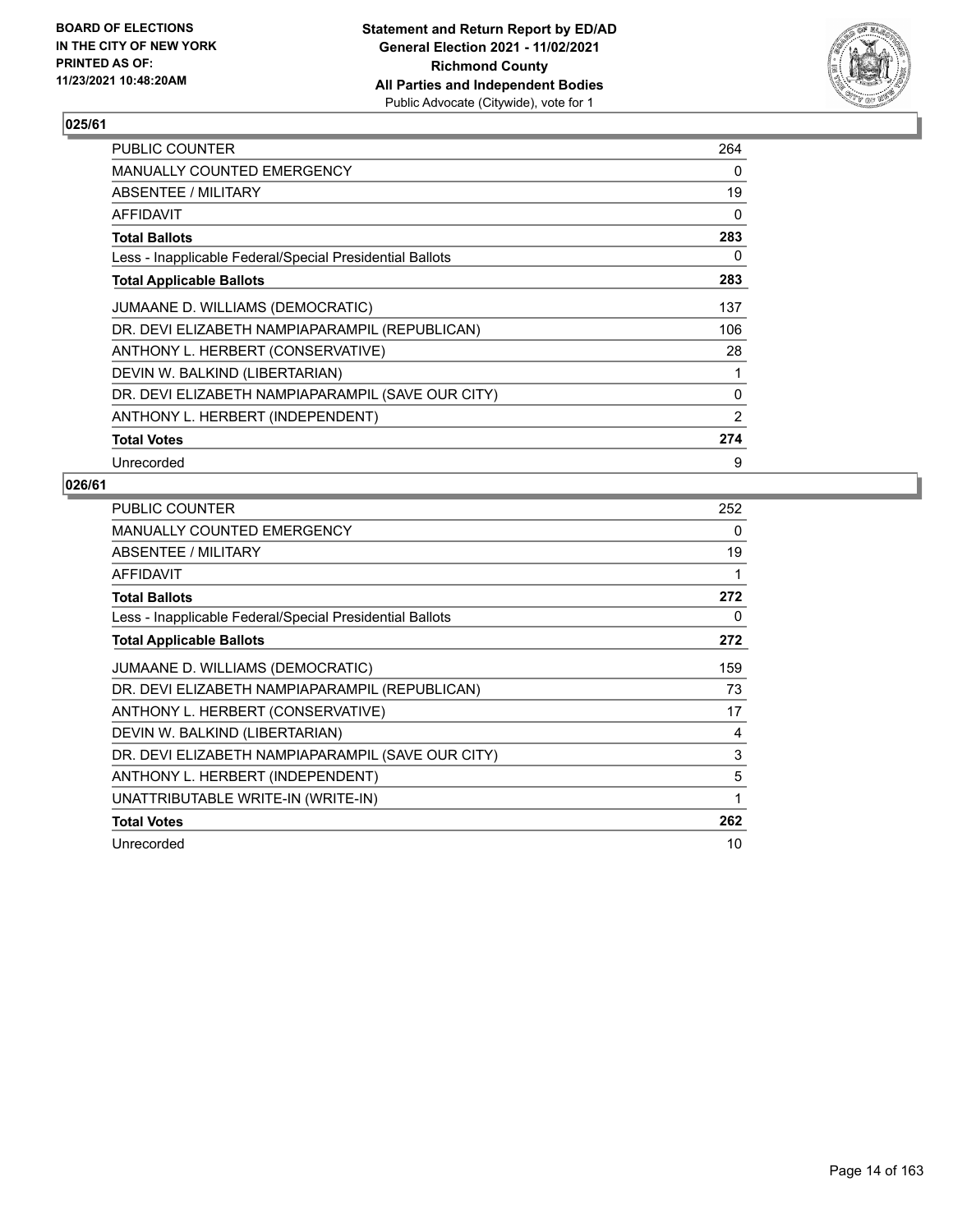

| PUBLIC COUNTER                                           | 244          |
|----------------------------------------------------------|--------------|
| <b>MANUALLY COUNTED EMERGENCY</b>                        | 0            |
| ABSENTEE / MILITARY                                      | 9            |
| AFFIDAVIT                                                | 1            |
| <b>Total Ballots</b>                                     | 254          |
| Less - Inapplicable Federal/Special Presidential Ballots | 0            |
| <b>Total Applicable Ballots</b>                          | 254          |
| JUMAANE D. WILLIAMS (DEMOCRATIC)                         | 155          |
| DR. DEVI ELIZABETH NAMPIAPARAMPIL (REPUBLICAN)           | 79           |
| ANTHONY L. HERBERT (CONSERVATIVE)                        | 15           |
| DEVIN W. BALKIND (LIBERTARIAN)                           | 1            |
| DR. DEVI ELIZABETH NAMPIAPARAMPIL (SAVE OUR CITY)        | 0            |
| ANTHONY L. HERBERT (INDEPENDENT)                         | $\mathbf{0}$ |
| <b>Total Votes</b>                                       | 250          |
| Unrecorded                                               | 4            |

| <b>PUBLIC COUNTER</b>                                    | 185      |
|----------------------------------------------------------|----------|
| <b>MANUALLY COUNTED EMERGENCY</b>                        | 0        |
| ABSENTEE / MILITARY                                      | 12       |
| <b>AFFIDAVIT</b>                                         | $\Omega$ |
| <b>Total Ballots</b>                                     | 197      |
| Less - Inapplicable Federal/Special Presidential Ballots | 0        |
| <b>Total Applicable Ballots</b>                          | 197      |
| JUMAANE D. WILLIAMS (DEMOCRATIC)                         | 125      |
| DR. DEVI ELIZABETH NAMPIAPARAMPIL (REPUBLICAN)           | 51       |
| ANTHONY L. HERBERT (CONSERVATIVE)                        | 15       |
| DEVIN W. BALKIND (LIBERTARIAN)                           | 2        |
| DR. DEVI ELIZABETH NAMPIAPARAMPIL (SAVE OUR CITY)        | 0        |
| ANTHONY L. HERBERT (INDEPENDENT)                         | 1        |
| <b>Total Votes</b>                                       | 194      |
| Unrecorded                                               | 3        |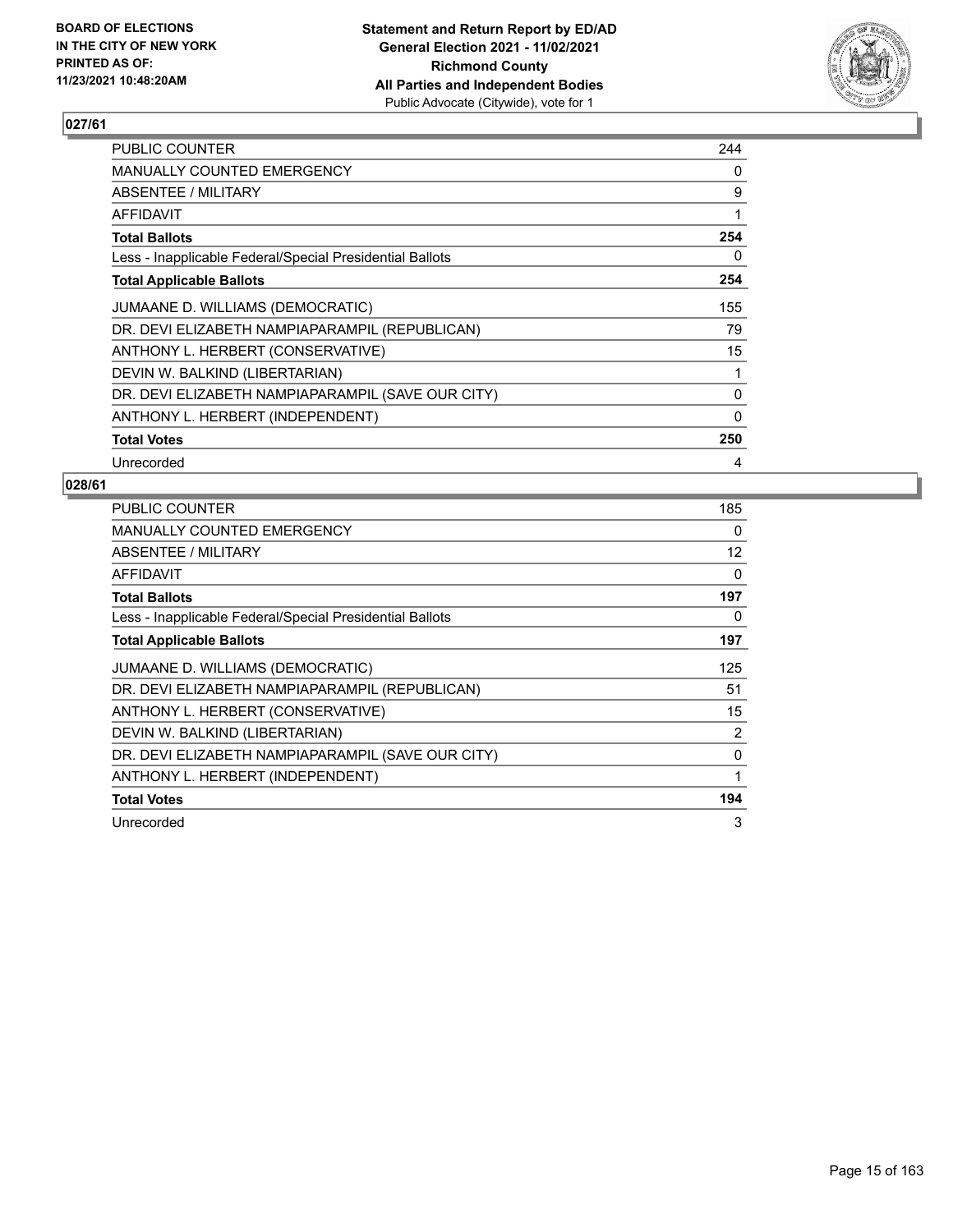

| PUBLIC COUNTER                                           | 291 |
|----------------------------------------------------------|-----|
| MANUALLY COUNTED EMERGENCY                               | 0   |
| ABSENTEE / MILITARY                                      | 13  |
| <b>AFFIDAVIT</b>                                         | 0   |
| <b>Total Ballots</b>                                     | 304 |
| Less - Inapplicable Federal/Special Presidential Ballots | 0   |
| <b>Total Applicable Ballots</b>                          | 304 |
| JUMAANE D. WILLIAMS (DEMOCRATIC)                         | 131 |
| DR. DEVI ELIZABETH NAMPIAPARAMPIL (REPUBLICAN)           | 121 |
| ANTHONY L. HERBERT (CONSERVATIVE)                        | 31  |
| DEVIN W. BALKIND (LIBERTARIAN)                           | 3   |
| DR. DEVI ELIZABETH NAMPIAPARAMPIL (SAVE OUR CITY)        | 1   |
| ANTHONY L. HERBERT (INDEPENDENT)                         | 3   |
| UNATTRIBUTABLE WRITE-IN (WRITE-IN)                       | 1   |
| <b>Total Votes</b>                                       | 291 |
| Unrecorded                                               | 13  |

| <b>PUBLIC COUNTER</b>                                    | 289 |
|----------------------------------------------------------|-----|
| MANUALLY COUNTED EMERGENCY                               | 0   |
| ABSENTEE / MILITARY                                      | 17  |
| AFFIDAVIT                                                | 1   |
| <b>Total Ballots</b>                                     | 307 |
| Less - Inapplicable Federal/Special Presidential Ballots | 0   |
| <b>Total Applicable Ballots</b>                          | 307 |
| JUMAANE D. WILLIAMS (DEMOCRATIC)                         | 129 |
| DR. DEVI ELIZABETH NAMPIAPARAMPIL (REPUBLICAN)           | 131 |
| ANTHONY L. HERBERT (CONSERVATIVE)                        | 28  |
| DEVIN W. BALKIND (LIBERTARIAN)                           | 2   |
| DR. DEVI ELIZABETH NAMPIAPARAMPIL (SAVE OUR CITY)        | 1   |
| ANTHONY L. HERBERT (INDEPENDENT)                         | 4   |
| UNATTRIBUTABLE WRITE-IN (WRITE-IN)                       | 1   |
| <b>Total Votes</b>                                       | 296 |
| Unrecorded                                               | 11  |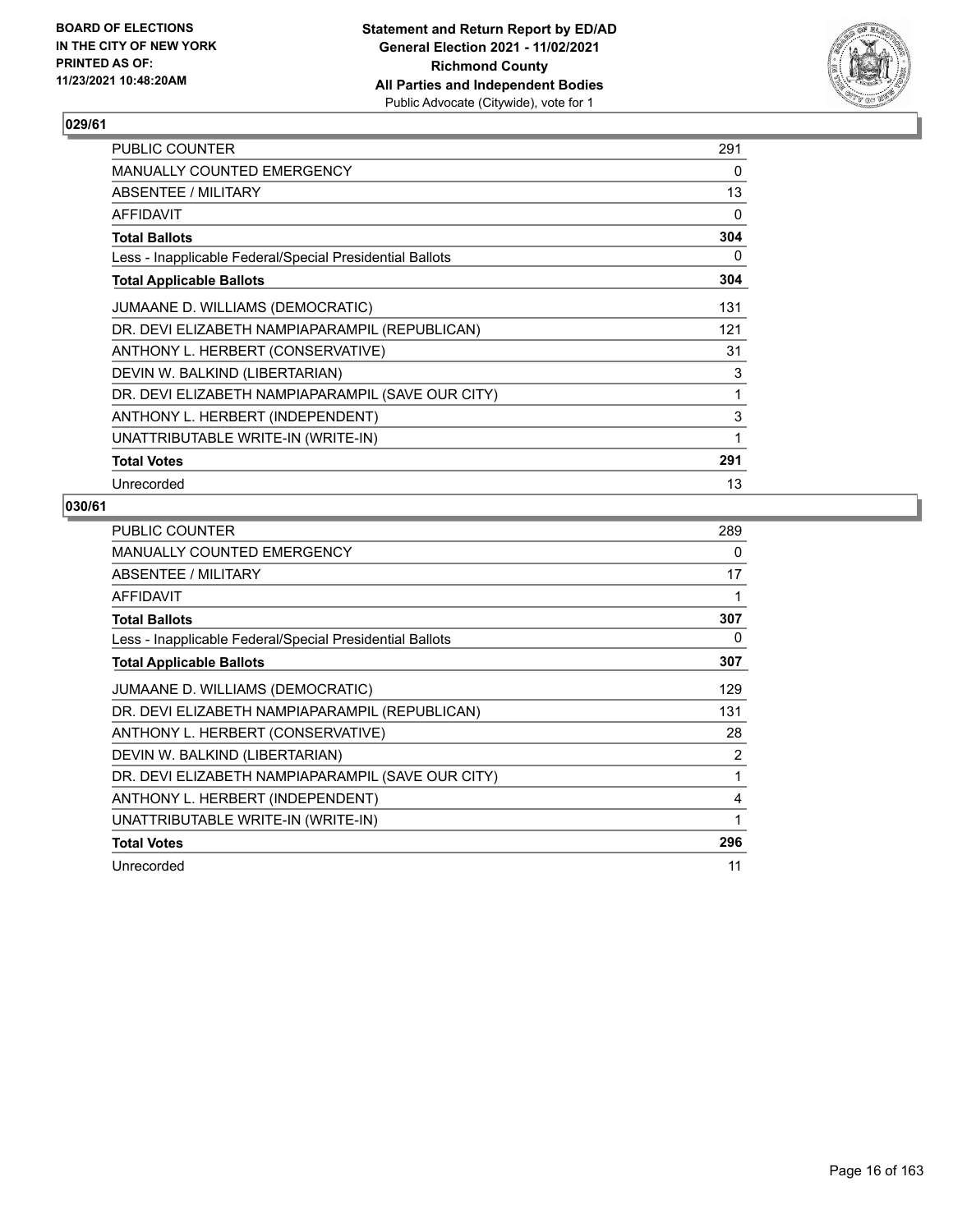

| PUBLIC COUNTER                                           | 291 |
|----------------------------------------------------------|-----|
| MANUALLY COUNTED EMERGENCY                               | 0   |
| ABSENTEE / MILITARY                                      | 8   |
| AFFIDAVIT                                                | 1   |
| <b>Total Ballots</b>                                     | 300 |
| Less - Inapplicable Federal/Special Presidential Ballots | 0   |
| <b>Total Applicable Ballots</b>                          | 300 |
| JUMAANE D. WILLIAMS (DEMOCRATIC)                         | 190 |
| DR. DEVI ELIZABETH NAMPIAPARAMPIL (REPUBLICAN)           | 75  |
| ANTHONY L. HERBERT (CONSERVATIVE)                        | 15  |
| DEVIN W. BALKIND (LIBERTARIAN)                           | 3   |
| DR. DEVI ELIZABETH NAMPIAPARAMPIL (SAVE OUR CITY)        | 1   |
| ANTHONY L. HERBERT (INDEPENDENT)                         | 3   |
| <b>Total Votes</b>                                       | 287 |
| Unrecorded                                               | 13  |

| <b>PUBLIC COUNTER</b>                                    | 272 |
|----------------------------------------------------------|-----|
| <b>MANUALLY COUNTED EMERGENCY</b>                        | 0   |
| ABSENTEE / MILITARY                                      | 14  |
| <b>AFFIDAVIT</b>                                         | 3   |
| <b>Total Ballots</b>                                     | 289 |
| Less - Inapplicable Federal/Special Presidential Ballots | 0   |
| <b>Total Applicable Ballots</b>                          | 289 |
| JUMAANE D. WILLIAMS (DEMOCRATIC)                         | 198 |
| DR. DEVI ELIZABETH NAMPIAPARAMPIL (REPUBLICAN)           | 60  |
| ANTHONY L. HERBERT (CONSERVATIVE)                        | 18  |
| DEVIN W. BALKIND (LIBERTARIAN)                           | 3   |
| DR. DEVI ELIZABETH NAMPIAPARAMPIL (SAVE OUR CITY)        | 1   |
| ANTHONY L. HERBERT (INDEPENDENT)                         | 1   |
| <b>Total Votes</b>                                       | 281 |
| Unrecorded                                               | 8   |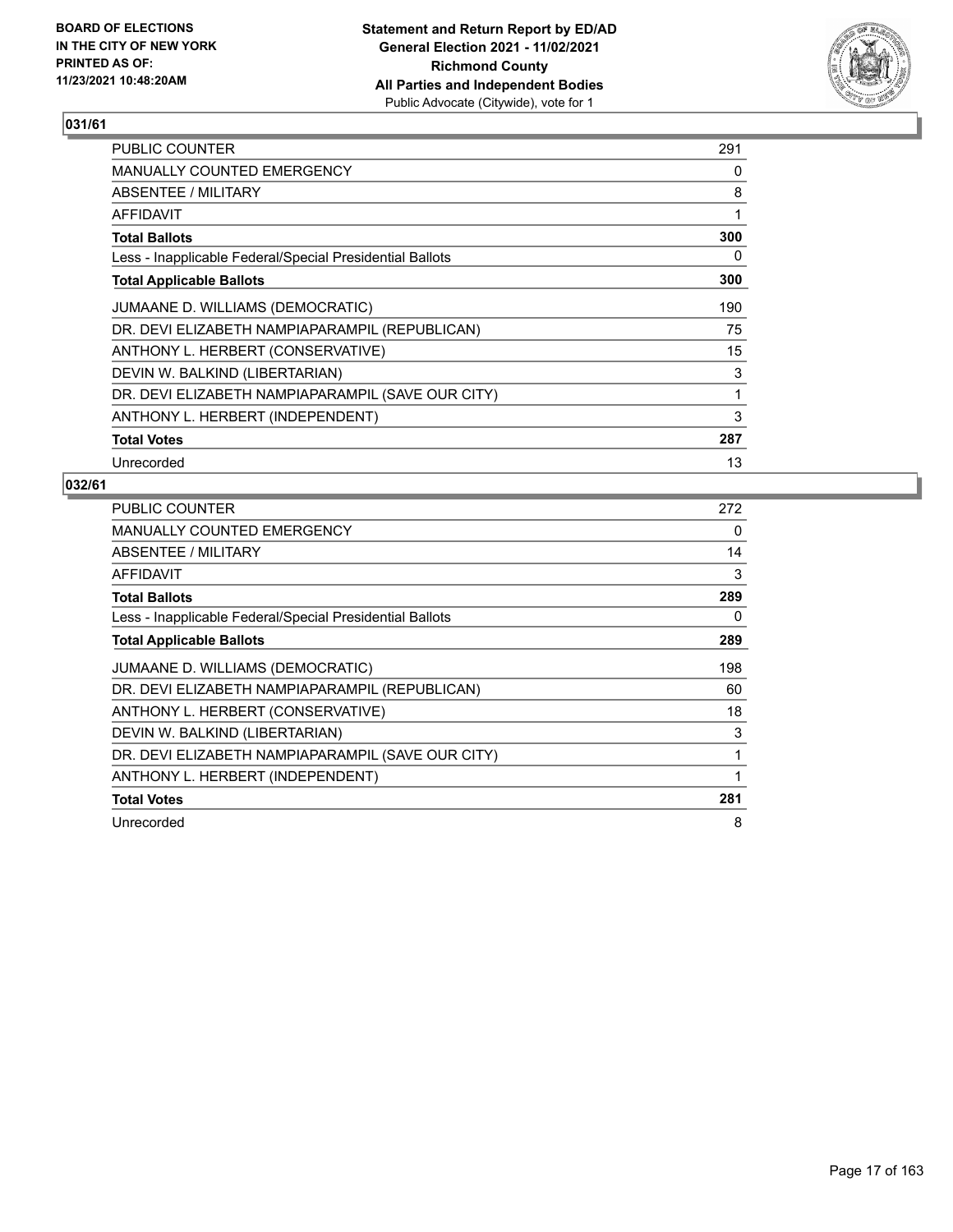

| <b>PUBLIC COUNTER</b>                                    | 229          |
|----------------------------------------------------------|--------------|
| <b>MANUALLY COUNTED EMERGENCY</b>                        | 0            |
| ABSENTEE / MILITARY                                      | 23           |
| AFFIDAVIT                                                | 1            |
| <b>Total Ballots</b>                                     | 253          |
| Less - Inapplicable Federal/Special Presidential Ballots | 0            |
| <b>Total Applicable Ballots</b>                          | 253          |
| JUMAANE D. WILLIAMS (DEMOCRATIC)                         | 186          |
| DR. DEVI ELIZABETH NAMPIAPARAMPIL (REPUBLICAN)           | 50           |
| ANTHONY L. HERBERT (CONSERVATIVE)                        | 11           |
| DEVIN W. BALKIND (LIBERTARIAN)                           | 1            |
| DR. DEVI ELIZABETH NAMPIAPARAMPIL (SAVE OUR CITY)        | 1            |
| ANTHONY L. HERBERT (INDEPENDENT)                         | $\mathbf{0}$ |
| <b>Total Votes</b>                                       | 249          |
| Unrecorded                                               | 4            |

| <b>PUBLIC COUNTER</b>                                    | 410 |
|----------------------------------------------------------|-----|
| <b>MANUALLY COUNTED EMERGENCY</b>                        | 0   |
| ABSENTEE / MILITARY                                      | 21  |
| AFFIDAVIT                                                | 1   |
| <b>Total Ballots</b>                                     | 432 |
| Less - Inapplicable Federal/Special Presidential Ballots | 0   |
| <b>Total Applicable Ballots</b>                          | 432 |
| JUMAANE D. WILLIAMS (DEMOCRATIC)                         | 90  |
| DR. DEVI ELIZABETH NAMPIAPARAMPIL (REPUBLICAN)           | 261 |
| ANTHONY L. HERBERT (CONSERVATIVE)                        | 53  |
| DEVIN W. BALKIND (LIBERTARIAN)                           | 11  |
| DR. DEVI ELIZABETH NAMPIAPARAMPIL (SAVE OUR CITY)        | 1   |
| ANTHONY L. HERBERT (INDEPENDENT)                         | 4   |
| UNATTRIBUTABLE WRITE-IN (WRITE-IN)                       | 1   |
| <b>Total Votes</b>                                       | 421 |
| Unrecorded                                               | 11  |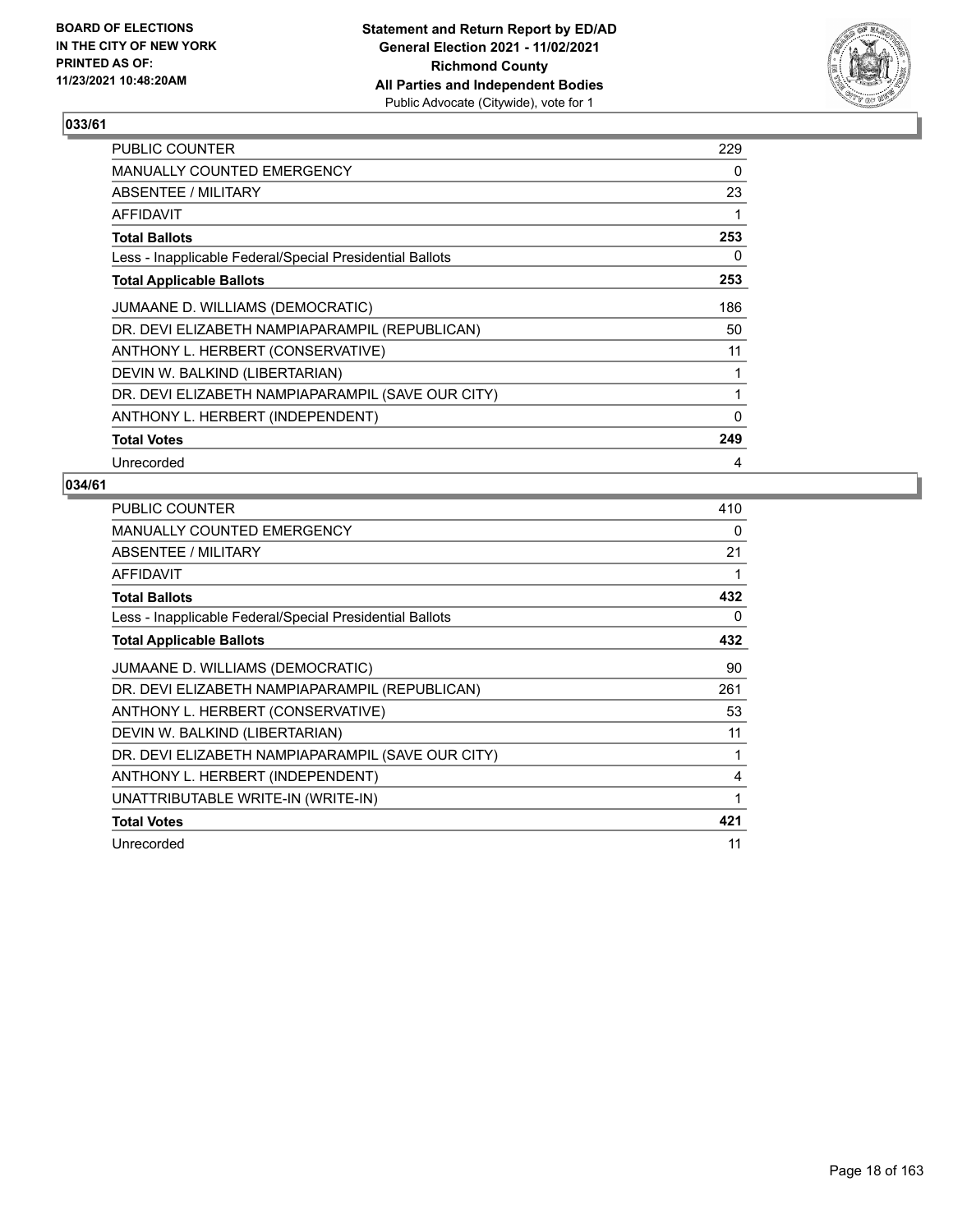

| <b>PUBLIC COUNTER</b>                                    | 355 |
|----------------------------------------------------------|-----|
| <b>MANUALLY COUNTED EMERGENCY</b>                        | 0   |
| ABSENTEE / MILITARY                                      | 7   |
| AFFIDAVIT                                                | 5   |
| <b>Total Ballots</b>                                     | 367 |
| Less - Inapplicable Federal/Special Presidential Ballots | 0   |
| <b>Total Applicable Ballots</b>                          | 367 |
| JUMAANE D. WILLIAMS (DEMOCRATIC)                         | 64  |
| DR. DEVI ELIZABETH NAMPIAPARAMPIL (REPUBLICAN)           | 211 |
| ANTHONY L. HERBERT (CONSERVATIVE)                        | 59  |
| DEVIN W. BALKIND (LIBERTARIAN)                           | 4   |
| DR. DEVI ELIZABETH NAMPIAPARAMPIL (SAVE OUR CITY)        | 1   |
| ANTHONY L. HERBERT (INDEPENDENT)                         | 3   |
| <b>Total Votes</b>                                       | 342 |
| Unrecorded                                               | 25  |

| <b>PUBLIC COUNTER</b>                                    | 255          |
|----------------------------------------------------------|--------------|
| <b>MANUALLY COUNTED EMERGENCY</b>                        | 0            |
| ABSENTEE / MILITARY                                      | 7            |
| <b>AFFIDAVIT</b>                                         | 0            |
| <b>Total Ballots</b>                                     | 262          |
| Less - Inapplicable Federal/Special Presidential Ballots | 0            |
| <b>Total Applicable Ballots</b>                          | 262          |
| JUMAANE D. WILLIAMS (DEMOCRATIC)                         | 67           |
| DR. DEVI ELIZABETH NAMPIAPARAMPIL (REPUBLICAN)           | 152          |
| ANTHONY L. HERBERT (CONSERVATIVE)                        | 28           |
| DEVIN W. BALKIND (LIBERTARIAN)                           | 3            |
| DR. DEVI ELIZABETH NAMPIAPARAMPIL (SAVE OUR CITY)        | 0            |
| ANTHONY L. HERBERT (INDEPENDENT)                         | 1            |
| UNATTRIBUTABLE WRITE-IN (WRITE-IN)                       | $\mathbf{1}$ |
| <b>Total Votes</b>                                       | 252          |
| Unrecorded                                               | 10           |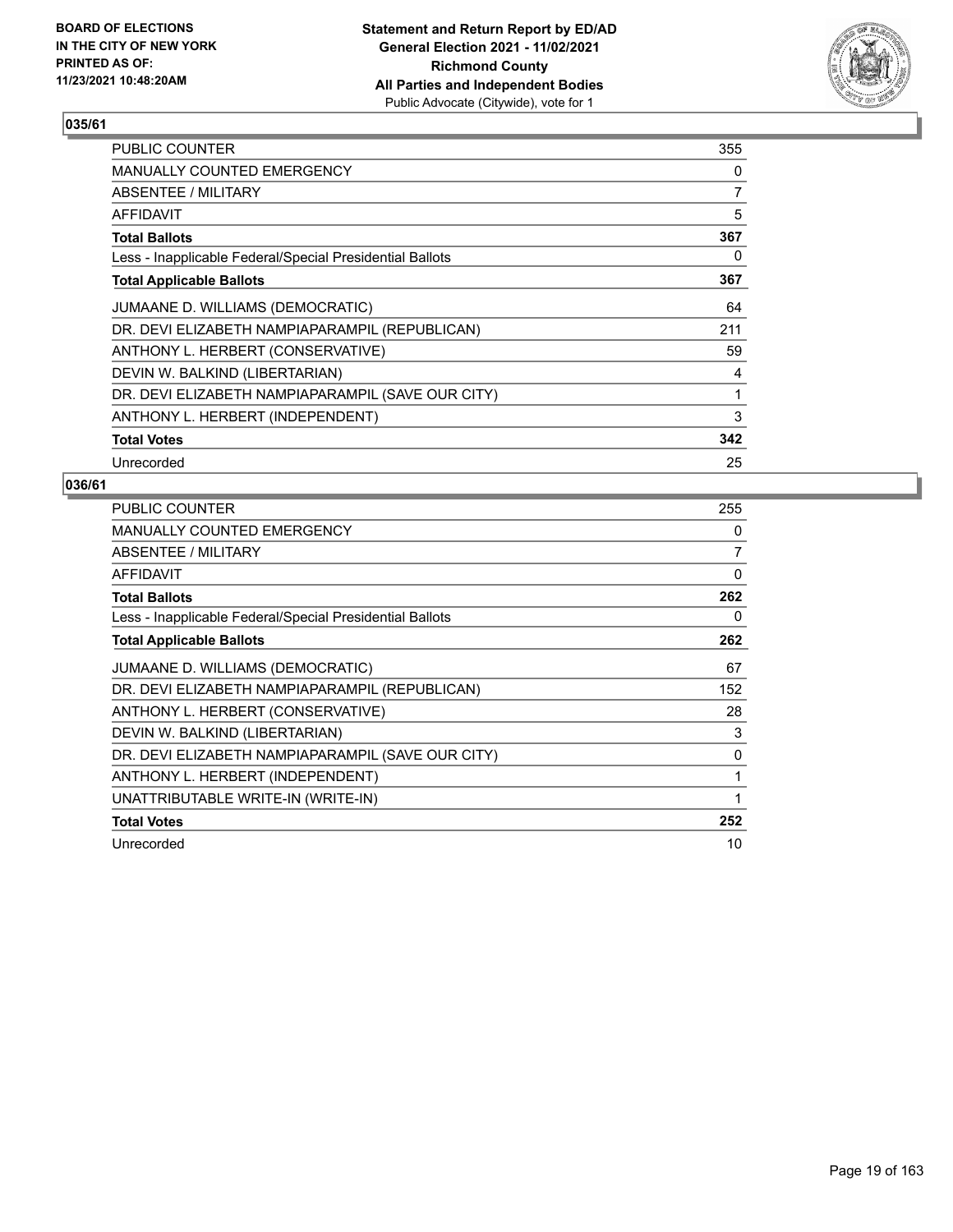

| PUBLIC COUNTER                                           | 378 |
|----------------------------------------------------------|-----|
| <b>MANUALLY COUNTED EMERGENCY</b>                        | 0   |
| ABSENTEE / MILITARY                                      | 22  |
| AFFIDAVIT                                                | 0   |
| <b>Total Ballots</b>                                     | 400 |
| Less - Inapplicable Federal/Special Presidential Ballots | 0   |
| <b>Total Applicable Ballots</b>                          | 400 |
| JUMAANE D. WILLIAMS (DEMOCRATIC)                         | 199 |
| DR. DEVI ELIZABETH NAMPIAPARAMPIL (REPUBLICAN)           | 138 |
| ANTHONY L. HERBERT (CONSERVATIVE)                        | 37  |
| DEVIN W. BALKIND (LIBERTARIAN)                           | 4   |
| DR. DEVI ELIZABETH NAMPIAPARAMPIL (SAVE OUR CITY)        | 0   |
| ANTHONY L. HERBERT (INDEPENDENT)                         | 5   |
| UNATTRIBUTABLE WRITE-IN (WRITE-IN)                       | 1   |
| WILLIAM MCGRATH (WRITE-IN)                               | 1   |
| <b>Total Votes</b>                                       | 385 |
| Unrecorded                                               | 15  |

| PUBLIC COUNTER                                           | 437 |
|----------------------------------------------------------|-----|
| MANUALLY COUNTED EMERGENCY                               | 0   |
| ABSENTEE / MILITARY                                      | 28  |
| AFFIDAVIT                                                | 2   |
| <b>Total Ballots</b>                                     | 467 |
| Less - Inapplicable Federal/Special Presidential Ballots | 0   |
| <b>Total Applicable Ballots</b>                          | 467 |
| JUMAANE D. WILLIAMS (DEMOCRATIC)                         | 175 |
| DR. DEVI ELIZABETH NAMPIAPARAMPIL (REPUBLICAN)           | 205 |
| ANTHONY L. HERBERT (CONSERVATIVE)                        | 61  |
| DEVIN W. BALKIND (LIBERTARIAN)                           | 8   |
| DR. DEVI ELIZABETH NAMPIAPARAMPIL (SAVE OUR CITY)        | 2   |
| ANTHONY L. HERBERT (INDEPENDENT)                         | 3   |
| <b>Total Votes</b>                                       | 454 |
| Unrecorded                                               | 13  |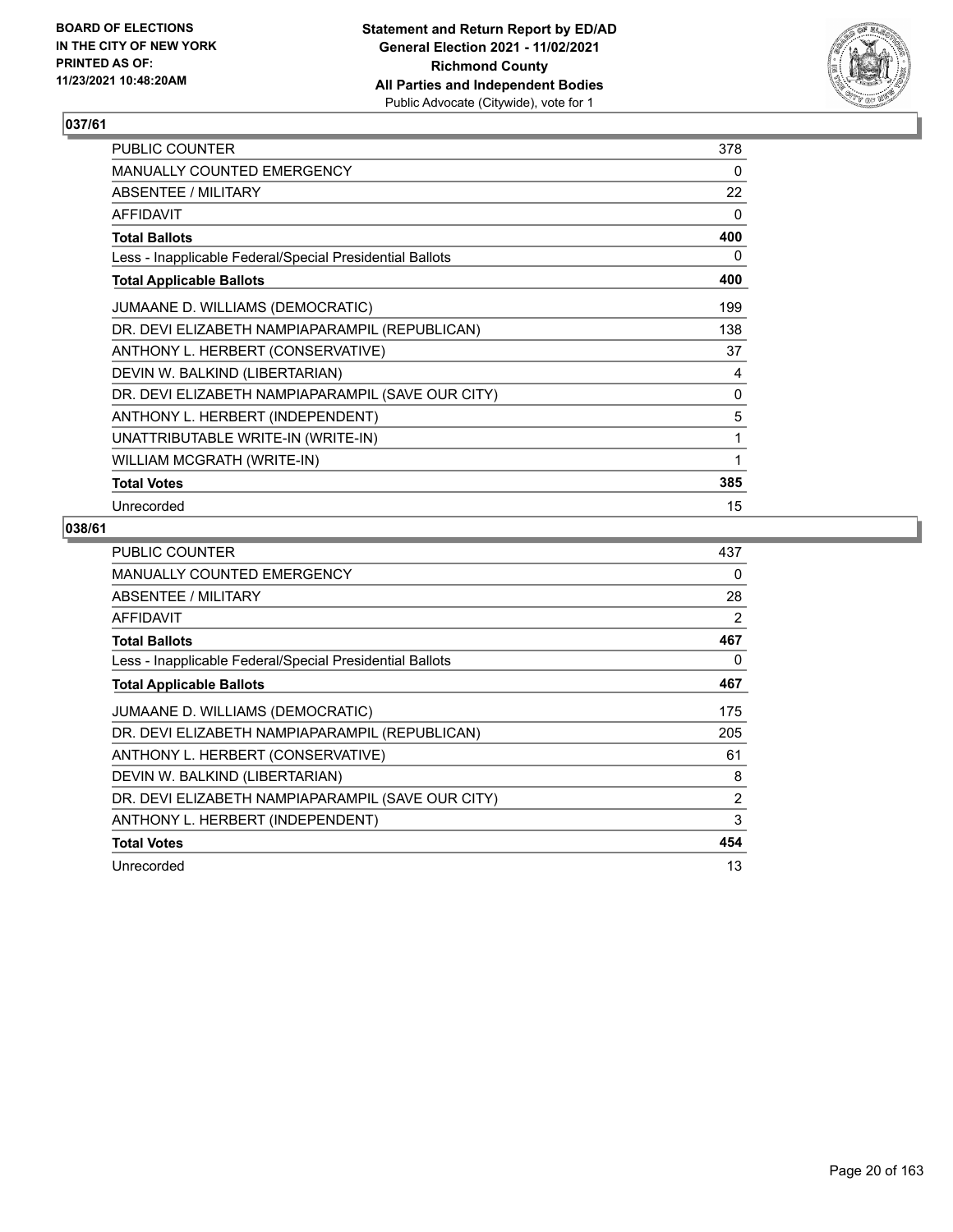

| PUBLIC COUNTER                                           | 422 |
|----------------------------------------------------------|-----|
| MANUALLY COUNTED EMERGENCY                               | 0   |
| ABSENTEE / MILITARY                                      | 8   |
| AFFIDAVIT                                                | 1   |
| <b>Total Ballots</b>                                     | 431 |
| Less - Inapplicable Federal/Special Presidential Ballots | 0   |
| <b>Total Applicable Ballots</b>                          | 431 |
| JUMAANE D. WILLIAMS (DEMOCRATIC)                         | 158 |
| DR. DEVI ELIZABETH NAMPIAPARAMPIL (REPUBLICAN)           | 180 |
| ANTHONY L. HERBERT (CONSERVATIVE)                        | 71  |
| DEVIN W. BALKIND (LIBERTARIAN)                           | 5   |
| DR. DEVI ELIZABETH NAMPIAPARAMPIL (SAVE OUR CITY)        | 0   |
| ANTHONY L. HERBERT (INDEPENDENT)                         | 3   |
| AARON JUDGE (WRITE-IN)                                   | 1   |
| UNATTRIBUTABLE WRITE-IN (WRITE-IN)                       | 1   |
| <b>Total Votes</b>                                       | 419 |
| Unrecorded                                               | 12  |

| <b>PUBLIC COUNTER</b>                                    | 434 |
|----------------------------------------------------------|-----|
| <b>MANUALLY COUNTED EMERGENCY</b>                        | 0   |
| ABSENTEE / MILITARY                                      | 29  |
| <b>AFFIDAVIT</b>                                         | 2   |
| <b>Total Ballots</b>                                     | 465 |
| Less - Inapplicable Federal/Special Presidential Ballots | 0   |
| <b>Total Applicable Ballots</b>                          | 465 |
| JUMAANE D. WILLIAMS (DEMOCRATIC)                         | 148 |
| DR. DEVI ELIZABETH NAMPIAPARAMPIL (REPUBLICAN)           | 214 |
| ANTHONY L. HERBERT (CONSERVATIVE)                        | 56  |
| DEVIN W. BALKIND (LIBERTARIAN)                           | 10  |
| DR. DEVI ELIZABETH NAMPIAPARAMPIL (SAVE OUR CITY)        | 0   |
| ANTHONY L. HERBERT (INDEPENDENT)                         | 8   |
| VINCENT PLOVER (WRITE-IN)                                | 1   |
| <b>Total Votes</b>                                       | 437 |
| Unrecorded                                               | 28  |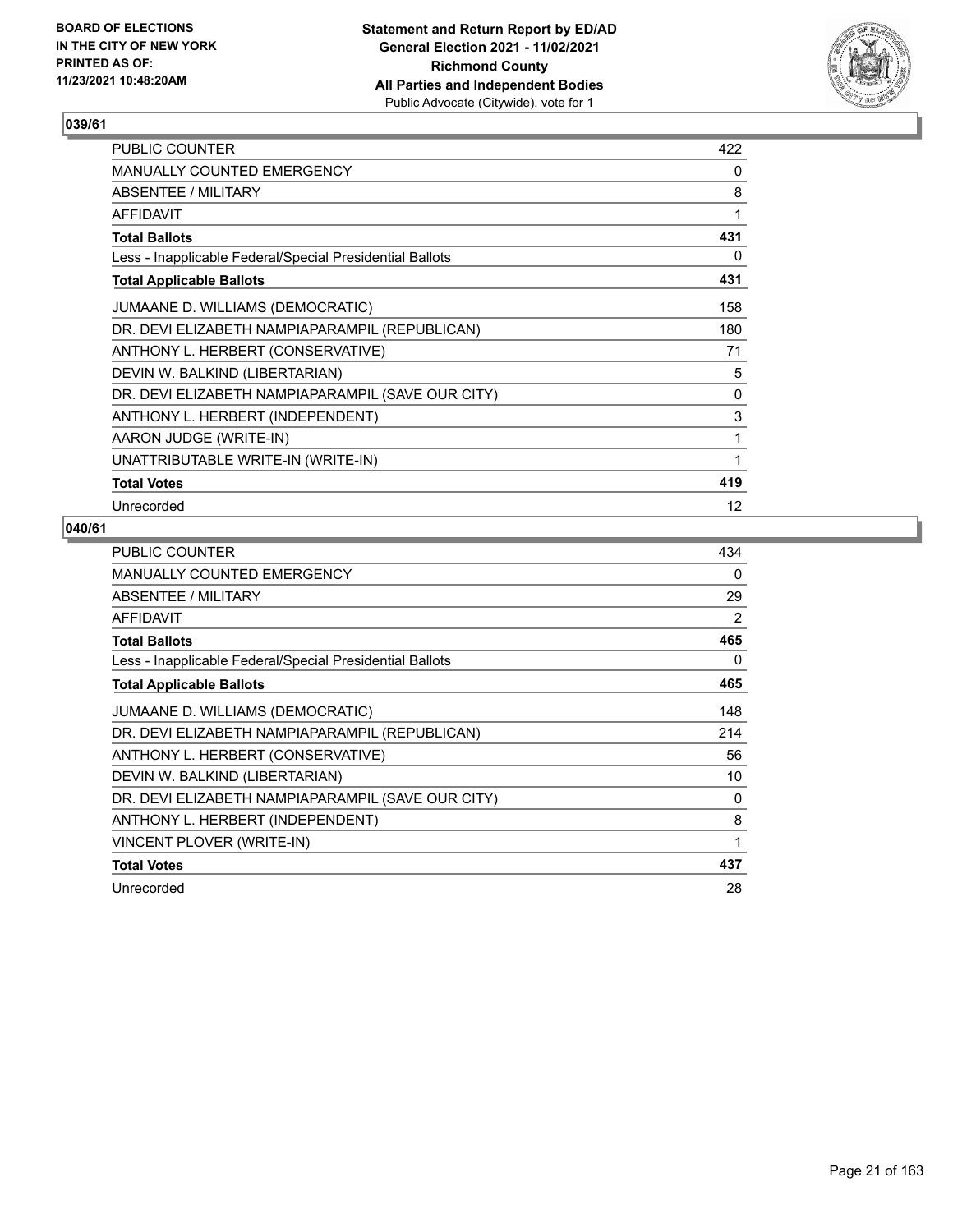

| <b>PUBLIC COUNTER</b>                                    | 399 |
|----------------------------------------------------------|-----|
| <b>MANUALLY COUNTED EMERGENCY</b>                        | 0   |
| ABSENTEE / MILITARY                                      | 16  |
| AFFIDAVIT                                                | 2   |
| <b>Total Ballots</b>                                     | 417 |
| Less - Inapplicable Federal/Special Presidential Ballots | 0   |
| <b>Total Applicable Ballots</b>                          | 417 |
| JUMAANE D. WILLIAMS (DEMOCRATIC)                         | 94  |
| DR. DEVI ELIZABETH NAMPIAPARAMPIL (REPUBLICAN)           | 226 |
| ANTHONY L. HERBERT (CONSERVATIVE)                        | 63  |
| DEVIN W. BALKIND (LIBERTARIAN)                           | 7   |
| DR. DEVI ELIZABETH NAMPIAPARAMPIL (SAVE OUR CITY)        | 1   |
| ANTHONY L. HERBERT (INDEPENDENT)                         | 11  |
| <b>Total Votes</b>                                       | 402 |
| Unrecorded                                               | 15  |

| <b>PUBLIC COUNTER</b>                                    | 544            |
|----------------------------------------------------------|----------------|
| <b>MANUALLY COUNTED EMERGENCY</b>                        | 0              |
| ABSENTEE / MILITARY                                      | 29             |
| <b>AFFIDAVIT</b>                                         |                |
| <b>Total Ballots</b>                                     | 574            |
| Less - Inapplicable Federal/Special Presidential Ballots | 0              |
| <b>Total Applicable Ballots</b>                          | 574            |
| JUMAANE D. WILLIAMS (DEMOCRATIC)                         | 173            |
| DR. DEVI ELIZABETH NAMPIAPARAMPIL (REPUBLICAN)           | 281            |
| ANTHONY L. HERBERT (CONSERVATIVE)                        | 70             |
| DEVIN W. BALKIND (LIBERTARIAN)                           | 14             |
| DR. DEVI ELIZABETH NAMPIAPARAMPIL (SAVE OUR CITY)        | $\overline{2}$ |
| ANTHONY L. HERBERT (INDEPENDENT)                         | 6              |
| JERROLD O. KAVANAGH (WRITE-IN)                           | 1              |
| <b>Total Votes</b>                                       | 547            |
| Unrecorded                                               | 27             |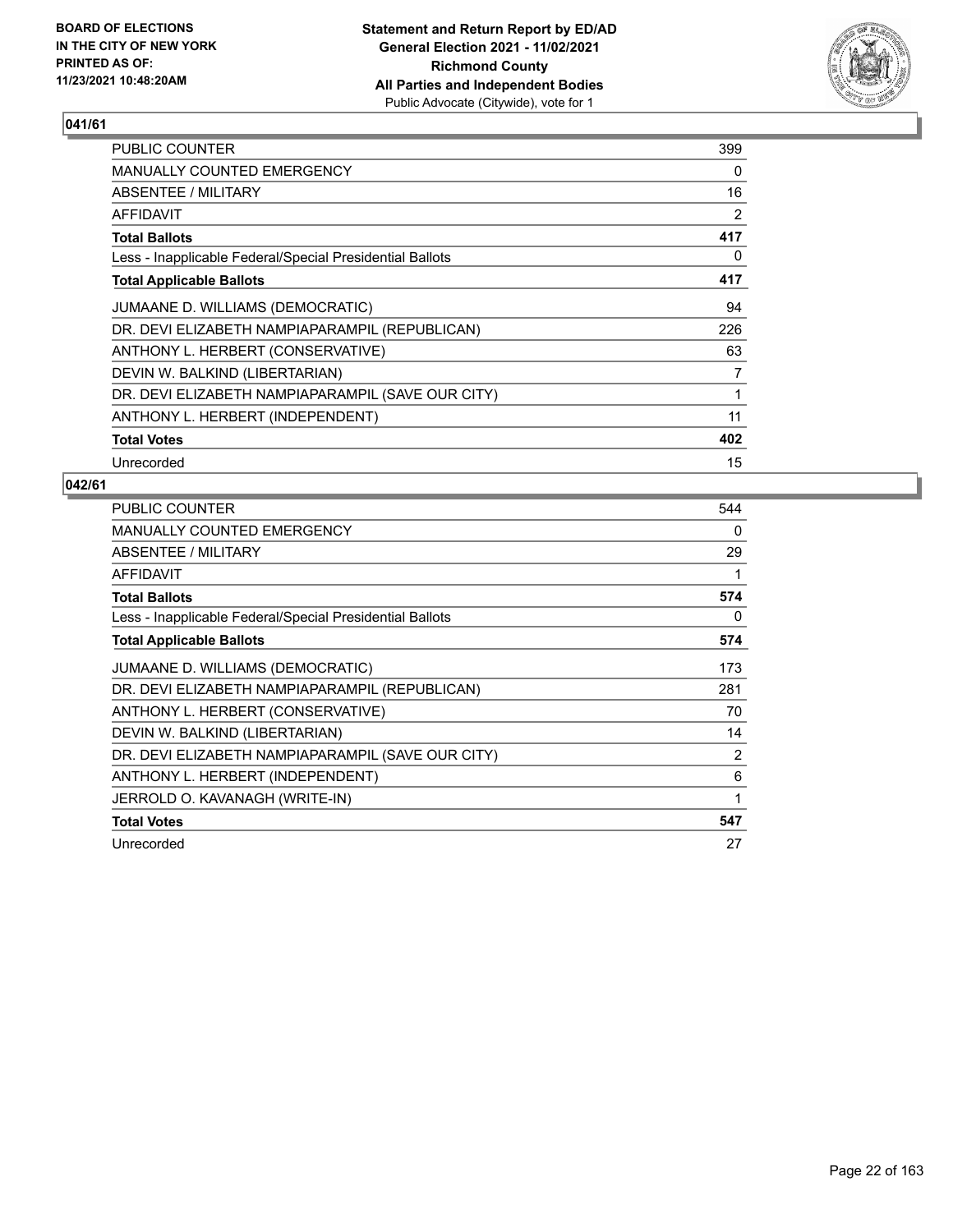

| PUBLIC COUNTER                                           | 351            |
|----------------------------------------------------------|----------------|
| MANUALLY COUNTED EMERGENCY                               | 0              |
| <b>ABSENTEE / MILITARY</b>                               | 8              |
| <b>AFFIDAVIT</b>                                         | 1              |
| <b>Total Ballots</b>                                     | 360            |
| Less - Inapplicable Federal/Special Presidential Ballots | 0              |
| <b>Total Applicable Ballots</b>                          | 360            |
| JUMAANE D. WILLIAMS (DEMOCRATIC)                         | 106            |
| DR. DEVI ELIZABETH NAMPIAPARAMPIL (REPUBLICAN)           | 188            |
| ANTHONY L. HERBERT (CONSERVATIVE)                        | 48             |
| DEVIN W. BALKIND (LIBERTARIAN)                           | $\overline{2}$ |
| DR. DEVI ELIZABETH NAMPIAPARAMPIL (SAVE OUR CITY)        | 0              |
| ANTHONY L. HERBERT (INDEPENDENT)                         | 5              |
| ANTHONY SIMPSON (WRITE-IN)                               | 1              |
| DWAYNE JOHNSON (WRITE-IN)                                |                |
| <b>Total Votes</b>                                       | 351            |
| Unrecorded                                               | 9              |

| <b>PUBLIC COUNTER</b>                                    | 319            |
|----------------------------------------------------------|----------------|
| MANUALLY COUNTED EMERGENCY                               | 0              |
| ABSENTEE / MILITARY                                      | 25             |
| AFFIDAVIT                                                |                |
| <b>Total Ballots</b>                                     | 345            |
| Less - Inapplicable Federal/Special Presidential Ballots | 0              |
| <b>Total Applicable Ballots</b>                          | 345            |
| JUMAANE D. WILLIAMS (DEMOCRATIC)                         | 97             |
| DR. DEVI ELIZABETH NAMPIAPARAMPIL (REPUBLICAN)           | 175            |
| ANTHONY L. HERBERT (CONSERVATIVE)                        | 48             |
| DEVIN W. BALKIND (LIBERTARIAN)                           | 8              |
| DR. DEVI ELIZABETH NAMPIAPARAMPIL (SAVE OUR CITY)        | 1              |
| ANTHONY L. HERBERT (INDEPENDENT)                         | $\overline{2}$ |
| <b>Total Votes</b>                                       | 331            |
| Unrecorded                                               | 14             |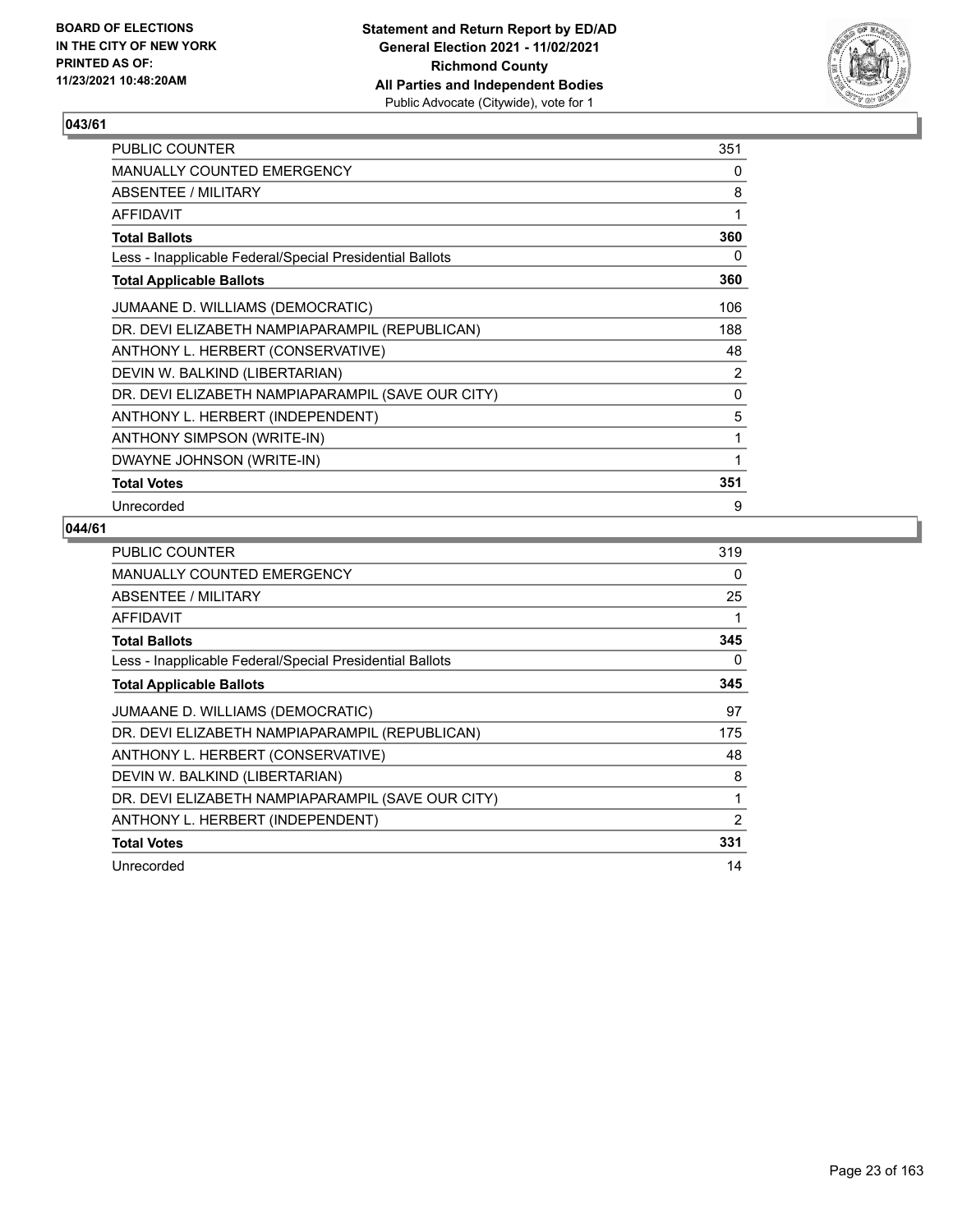

| <b>PUBLIC COUNTER</b>                                    | 410            |
|----------------------------------------------------------|----------------|
| <b>MANUALLY COUNTED EMERGENCY</b>                        | 0              |
| ABSENTEE / MILITARY                                      | 20             |
| <b>AFFIDAVIT</b>                                         | 1              |
| <b>Total Ballots</b>                                     | 431            |
| Less - Inapplicable Federal/Special Presidential Ballots | 0              |
| <b>Total Applicable Ballots</b>                          | 431            |
| JUMAANE D. WILLIAMS (DEMOCRATIC)                         | 113            |
| DR. DEVI ELIZABETH NAMPIAPARAMPIL (REPUBLICAN)           | 209            |
| ANTHONY L. HERBERT (CONSERVATIVE)                        | 77             |
| DEVIN W. BALKIND (LIBERTARIAN)                           | 5              |
| DR. DEVI ELIZABETH NAMPIAPARAMPIL (SAVE OUR CITY)        | $\overline{2}$ |
| ANTHONY L. HERBERT (INDEPENDENT)                         | 3              |
| <b>Total Votes</b>                                       | 409            |
| Unrecorded                                               | 22             |

| PUBLIC COUNTER                                           | 364 |
|----------------------------------------------------------|-----|
| MANUALLY COUNTED EMERGENCY                               | 0   |
| ABSENTEE / MILITARY                                      | 11  |
| <b>AFFIDAVIT</b>                                         | 0   |
| <b>Total Ballots</b>                                     | 375 |
| Less - Inapplicable Federal/Special Presidential Ballots | 0   |
| <b>Total Applicable Ballots</b>                          | 375 |
| JUMAANE D. WILLIAMS (DEMOCRATIC)                         | 100 |
| DR. DEVI ELIZABETH NAMPIAPARAMPIL (REPUBLICAN)           | 205 |
| ANTHONY L. HERBERT (CONSERVATIVE)                        | 44  |
| DEVIN W. BALKIND (LIBERTARIAN)                           | 2   |
| DR. DEVI ELIZABETH NAMPIAPARAMPIL (SAVE OUR CITY)        | 0   |
| ANTHONY L. HERBERT (INDEPENDENT)                         | 6   |
| UNATTRIBUTABLE WRITE-IN (WRITE-IN)                       | 1   |
| <b>Total Votes</b>                                       | 358 |
| Unrecorded                                               | 17  |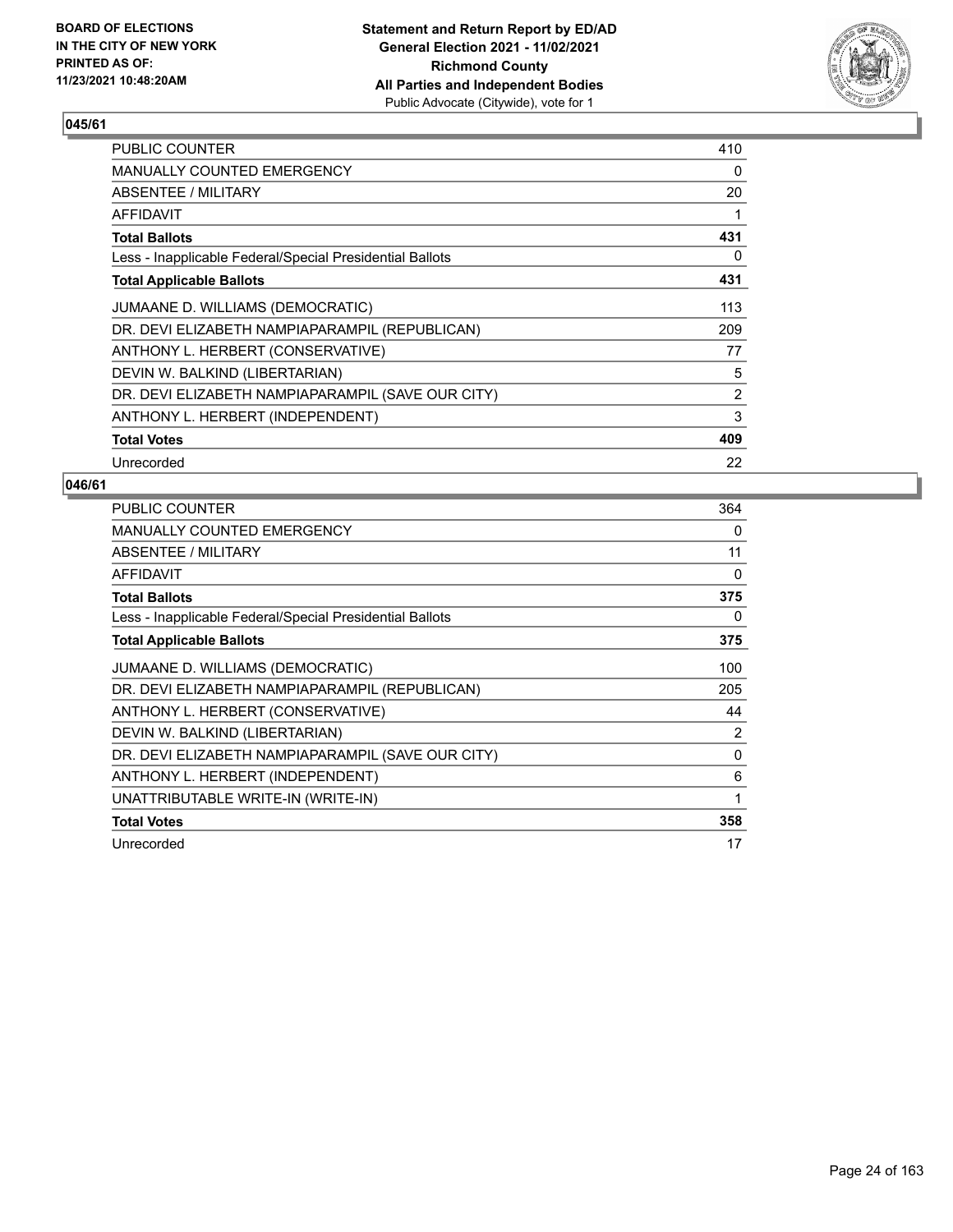

| PUBLIC COUNTER                                           | 436 |
|----------------------------------------------------------|-----|
| <b>MANUALLY COUNTED EMERGENCY</b>                        | 0   |
| ABSENTEE / MILITARY                                      | 16  |
| AFFIDAVIT                                                | 2   |
| <b>Total Ballots</b>                                     | 454 |
| Less - Inapplicable Federal/Special Presidential Ballots | 0   |
| <b>Total Applicable Ballots</b>                          | 454 |
| JUMAANE D. WILLIAMS (DEMOCRATIC)                         | 110 |
| DR. DEVI ELIZABETH NAMPIAPARAMPIL (REPUBLICAN)           | 252 |
| ANTHONY L. HERBERT (CONSERVATIVE)                        | 55  |
| DEVIN W. BALKIND (LIBERTARIAN)                           | 7   |
| DR. DEVI ELIZABETH NAMPIAPARAMPIL (SAVE OUR CITY)        | 4   |
| ANTHONY L. HERBERT (INDEPENDENT)                         | 5   |
| RAYMOND MAGGIO (WRITE-IN)                                | 1   |
| <b>Total Votes</b>                                       | 434 |
| Unrecorded                                               | 20  |

| <b>PUBLIC COUNTER</b>                                    | 478 |
|----------------------------------------------------------|-----|
| <b>MANUALLY COUNTED EMERGENCY</b>                        | 0   |
| ABSENTEE / MILITARY                                      | 19  |
| <b>AFFIDAVIT</b>                                         | 4   |
| <b>Total Ballots</b>                                     | 501 |
| Less - Inapplicable Federal/Special Presidential Ballots | 0   |
| <b>Total Applicable Ballots</b>                          | 501 |
| JUMAANE D. WILLIAMS (DEMOCRATIC)                         | 88  |
| DR. DEVI ELIZABETH NAMPIAPARAMPIL (REPUBLICAN)           | 309 |
| ANTHONY L. HERBERT (CONSERVATIVE)                        | 69  |
| DEVIN W. BALKIND (LIBERTARIAN)                           | 5   |
| DR. DEVI ELIZABETH NAMPIAPARAMPIL (SAVE OUR CITY)        | 0   |
| ANTHONY L. HERBERT (INDEPENDENT)                         | 6   |
| ANTHONY RUSSO (WRITE-IN)                                 | 1   |
| DANIELLE DONNELLY (WRITE-IN)                             | 1   |
| <b>Total Votes</b>                                       | 479 |
| Unrecorded                                               | 22  |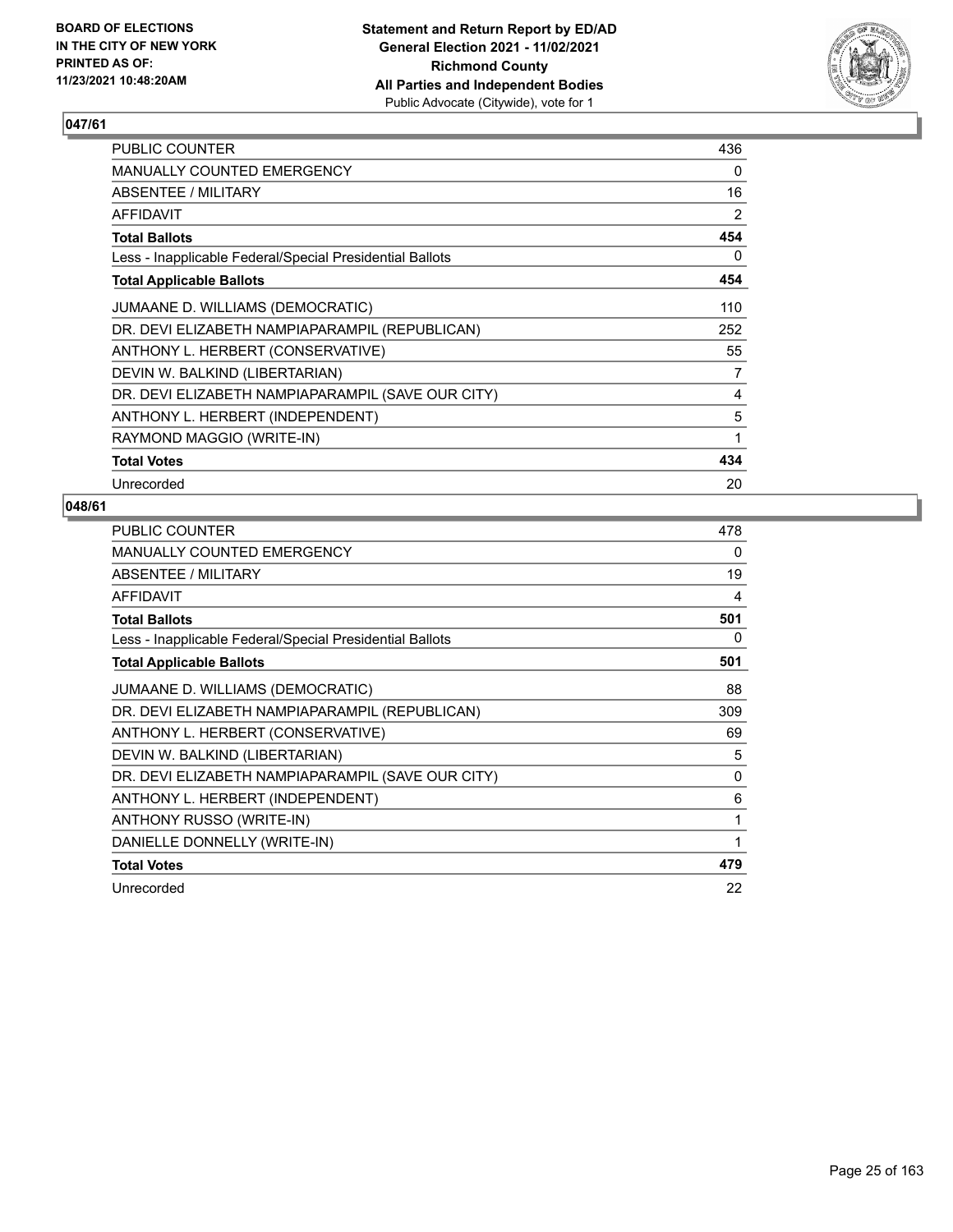

| <b>PUBLIC COUNTER</b>                                    | 144            |
|----------------------------------------------------------|----------------|
| MANUALLY COUNTED EMERGENCY                               | 0              |
| ABSENTEE / MILITARY                                      | 3              |
| <b>AFFIDAVIT</b>                                         | 0              |
| <b>Total Ballots</b>                                     | 147            |
| Less - Inapplicable Federal/Special Presidential Ballots | 0              |
| <b>Total Applicable Ballots</b>                          | 147            |
| JUMAANE D. WILLIAMS (DEMOCRATIC)                         | 106            |
| DR. DEVI ELIZABETH NAMPIAPARAMPIL (REPUBLICAN)           | 20             |
| ANTHONY L. HERBERT (CONSERVATIVE)                        | 6              |
| DEVIN W. BALKIND (LIBERTARIAN)                           | 2              |
| DR. DEVI ELIZABETH NAMPIAPARAMPIL (SAVE OUR CITY)        | 3              |
| ANTHONY L. HERBERT (INDEPENDENT)                         | $\overline{4}$ |
| <b>Total Votes</b>                                       | 141            |
| Unrecorded                                               | 6              |

| <b>PUBLIC COUNTER</b>                                    | 163 |
|----------------------------------------------------------|-----|
| <b>MANUALLY COUNTED EMERGENCY</b>                        | 0   |
| ABSENTEE / MILITARY                                      | 7   |
| AFFIDAVIT                                                | 0   |
| <b>Total Ballots</b>                                     | 170 |
| Less - Inapplicable Federal/Special Presidential Ballots | 0   |
| <b>Total Applicable Ballots</b>                          | 170 |
| JUMAANE D. WILLIAMS (DEMOCRATIC)                         | 116 |
| DR. DEVI ELIZABETH NAMPIAPARAMPIL (REPUBLICAN)           | 35  |
| ANTHONY L. HERBERT (CONSERVATIVE)                        | 12  |
| DEVIN W. BALKIND (LIBERTARIAN)                           | 3   |
| DR. DEVI ELIZABETH NAMPIAPARAMPIL (SAVE OUR CITY)        | 0   |
| ANTHONY L. HERBERT (INDEPENDENT)                         | 1   |
| JON STEWART (WRITE-IN)                                   | 1   |
| <b>Total Votes</b>                                       | 168 |
| Unrecorded                                               | 2   |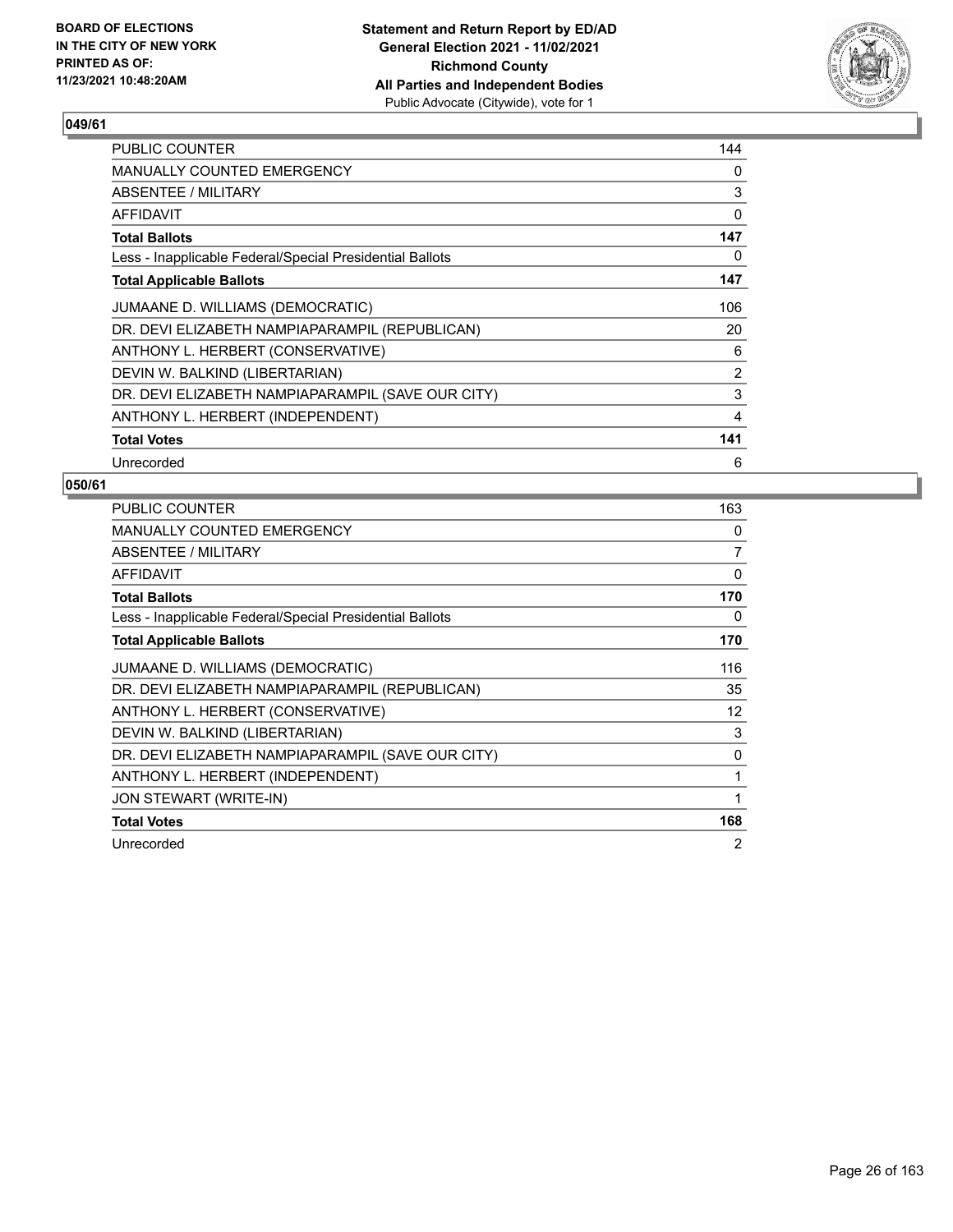

| PUBLIC COUNTER                                           | 290            |
|----------------------------------------------------------|----------------|
| <b>MANUALLY COUNTED EMERGENCY</b>                        | 0              |
| ABSENTEE / MILITARY                                      | 21             |
| <b>AFFIDAVIT</b>                                         | 0              |
| <b>Total Ballots</b>                                     | 311            |
| Less - Inapplicable Federal/Special Presidential Ballots | 0              |
| <b>Total Applicable Ballots</b>                          | 311            |
| JUMAANE D. WILLIAMS (DEMOCRATIC)                         | 202            |
| DR. DEVI ELIZABETH NAMPIAPARAMPIL (REPUBLICAN)           | 81             |
| ANTHONY L. HERBERT (CONSERVATIVE)                        | 13             |
| DEVIN W. BALKIND (LIBERTARIAN)                           | 2              |
| DR. DEVI ELIZABETH NAMPIAPARAMPIL (SAVE OUR CITY)        | 1              |
| ANTHONY L. HERBERT (INDEPENDENT)                         | $\overline{2}$ |
| CATHERINE ROJAS (WRITE-IN)                               | 1              |
| <b>Total Votes</b>                                       | 302            |
| Unrecorded                                               | 9              |

| <b>PUBLIC COUNTER</b>                                    | 278 |
|----------------------------------------------------------|-----|
| <b>MANUALLY COUNTED EMERGENCY</b>                        | 0   |
| ABSENTEE / MILITARY                                      | 29  |
| <b>AFFIDAVIT</b>                                         | 1   |
| <b>Total Ballots</b>                                     | 308 |
| Less - Inapplicable Federal/Special Presidential Ballots | 0   |
| <b>Total Applicable Ballots</b>                          | 308 |
| JUMAANE D. WILLIAMS (DEMOCRATIC)                         | 146 |
| DR. DEVI ELIZABETH NAMPIAPARAMPIL (REPUBLICAN)           | 105 |
| ANTHONY L. HERBERT (CONSERVATIVE)                        | 31  |
| DEVIN W. BALKIND (LIBERTARIAN)                           | 5   |
| DR. DEVI ELIZABETH NAMPIAPARAMPIL (SAVE OUR CITY)        | 1   |
| ANTHONY L. HERBERT (INDEPENDENT)                         | 3   |
| <b>Total Votes</b>                                       | 291 |
| Unrecorded                                               | 17  |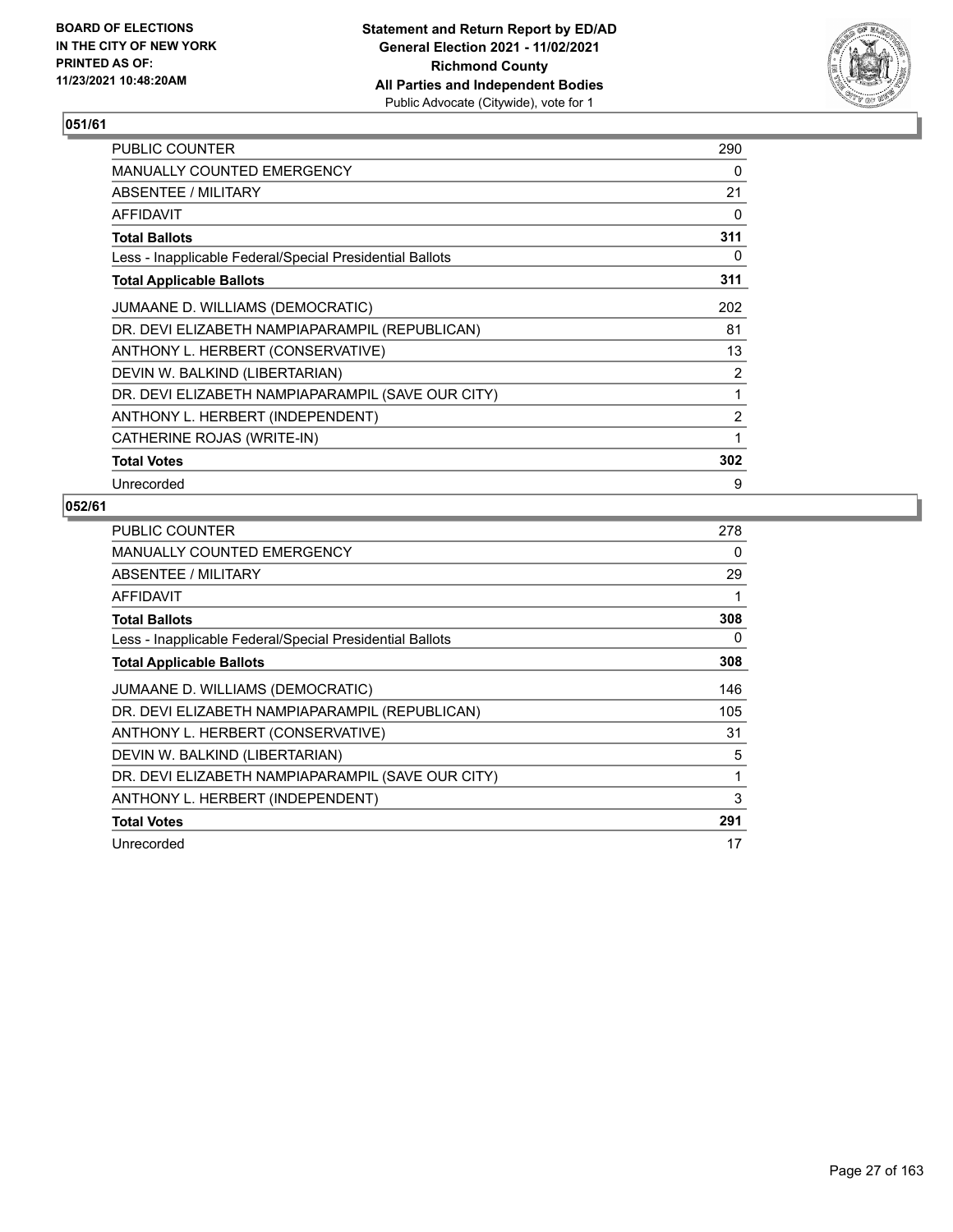

| PUBLIC COUNTER                                           | 187 |
|----------------------------------------------------------|-----|
| <b>MANUALLY COUNTED EMERGENCY</b>                        | 0   |
| ABSENTEE / MILITARY                                      | 12  |
| AFFIDAVIT                                                | 2   |
| <b>Total Ballots</b>                                     | 201 |
| Less - Inapplicable Federal/Special Presidential Ballots | 0   |
| <b>Total Applicable Ballots</b>                          | 201 |
| JUMAANE D. WILLIAMS (DEMOCRATIC)                         | 177 |
| DR. DEVI ELIZABETH NAMPIAPARAMPIL (REPUBLICAN)           | 14  |
| ANTHONY L. HERBERT (CONSERVATIVE)                        | 2   |
| DEVIN W. BALKIND (LIBERTARIAN)                           | 1   |
| DR. DEVI ELIZABETH NAMPIAPARAMPIL (SAVE OUR CITY)        | 0   |
| ANTHONY L. HERBERT (INDEPENDENT)                         | 2   |
| <b>Total Votes</b>                                       | 196 |
| Unrecorded                                               | 5   |

| <b>PUBLIC COUNTER</b>                                    | 132            |
|----------------------------------------------------------|----------------|
| MANUALLY COUNTED EMERGENCY                               | $\Omega$       |
| <b>ABSENTEE / MILITARY</b>                               | 78             |
| AFFIDAVIT                                                | 2              |
| <b>Total Ballots</b>                                     | 212            |
| Less - Inapplicable Federal/Special Presidential Ballots | 0              |
| <b>Total Applicable Ballots</b>                          | 212            |
| JUMAANE D. WILLIAMS (DEMOCRATIC)                         | 134            |
| DR. DEVI ELIZABETH NAMPIAPARAMPIL (REPUBLICAN)           | 36             |
| ANTHONY L. HERBERT (CONSERVATIVE)                        | 11             |
| DEVIN W. BALKIND (LIBERTARIAN)                           | $\overline{2}$ |
| DR. DEVI ELIZABETH NAMPIAPARAMPIL (SAVE OUR CITY)        | 1              |
| ANTHONY L. HERBERT (INDEPENDENT)                         | $\overline{2}$ |
| <b>Total Votes</b>                                       | 186            |
| Unrecorded                                               | 26             |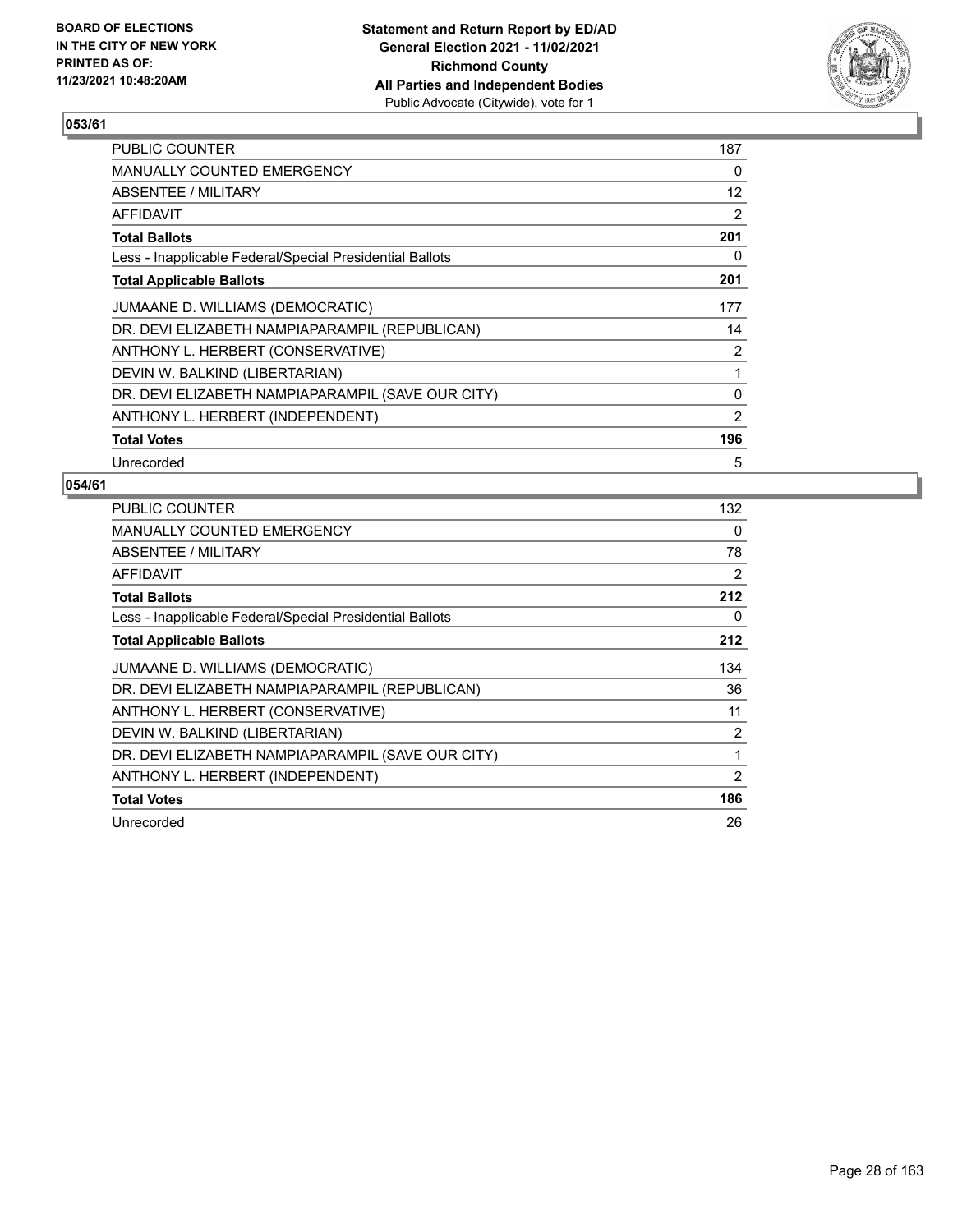

| PUBLIC COUNTER                                           | 216 |
|----------------------------------------------------------|-----|
| <b>MANUALLY COUNTED EMERGENCY</b>                        | 0   |
| ABSENTEE / MILITARY                                      | 9   |
| AFFIDAVIT                                                | 1   |
| <b>Total Ballots</b>                                     | 226 |
| Less - Inapplicable Federal/Special Presidential Ballots | 0   |
| <b>Total Applicable Ballots</b>                          | 226 |
| JUMAANE D. WILLIAMS (DEMOCRATIC)                         | 184 |
| DR. DEVI ELIZABETH NAMPIAPARAMPIL (REPUBLICAN)           | 29  |
| ANTHONY L. HERBERT (CONSERVATIVE)                        | 8   |
| DEVIN W. BALKIND (LIBERTARIAN)                           | 0   |
| DR. DEVI ELIZABETH NAMPIAPARAMPIL (SAVE OUR CITY)        | 1   |
| ANTHONY L. HERBERT (INDEPENDENT)                         | 0   |
| <b>Total Votes</b>                                       | 222 |
| Unrecorded                                               | 4   |

| <b>PUBLIC COUNTER</b>                                    | 214      |
|----------------------------------------------------------|----------|
| <b>MANUALLY COUNTED EMERGENCY</b>                        | $\Omega$ |
| ABSENTEE / MILITARY                                      | 20       |
| <b>AFFIDAVIT</b>                                         | 1        |
| <b>Total Ballots</b>                                     | 235      |
| Less - Inapplicable Federal/Special Presidential Ballots | 0        |
| <b>Total Applicable Ballots</b>                          | 235      |
| JUMAANE D. WILLIAMS (DEMOCRATIC)                         | 172      |
| DR. DEVI ELIZABETH NAMPIAPARAMPIL (REPUBLICAN)           | 47       |
| ANTHONY L. HERBERT (CONSERVATIVE)                        | 5        |
| DEVIN W. BALKIND (LIBERTARIAN)                           | 0        |
| DR. DEVI ELIZABETH NAMPIAPARAMPIL (SAVE OUR CITY)        | 0        |
| ANTHONY L. HERBERT (INDEPENDENT)                         | 2        |
| <b>Total Votes</b>                                       | 226      |
| Unrecorded                                               | 9        |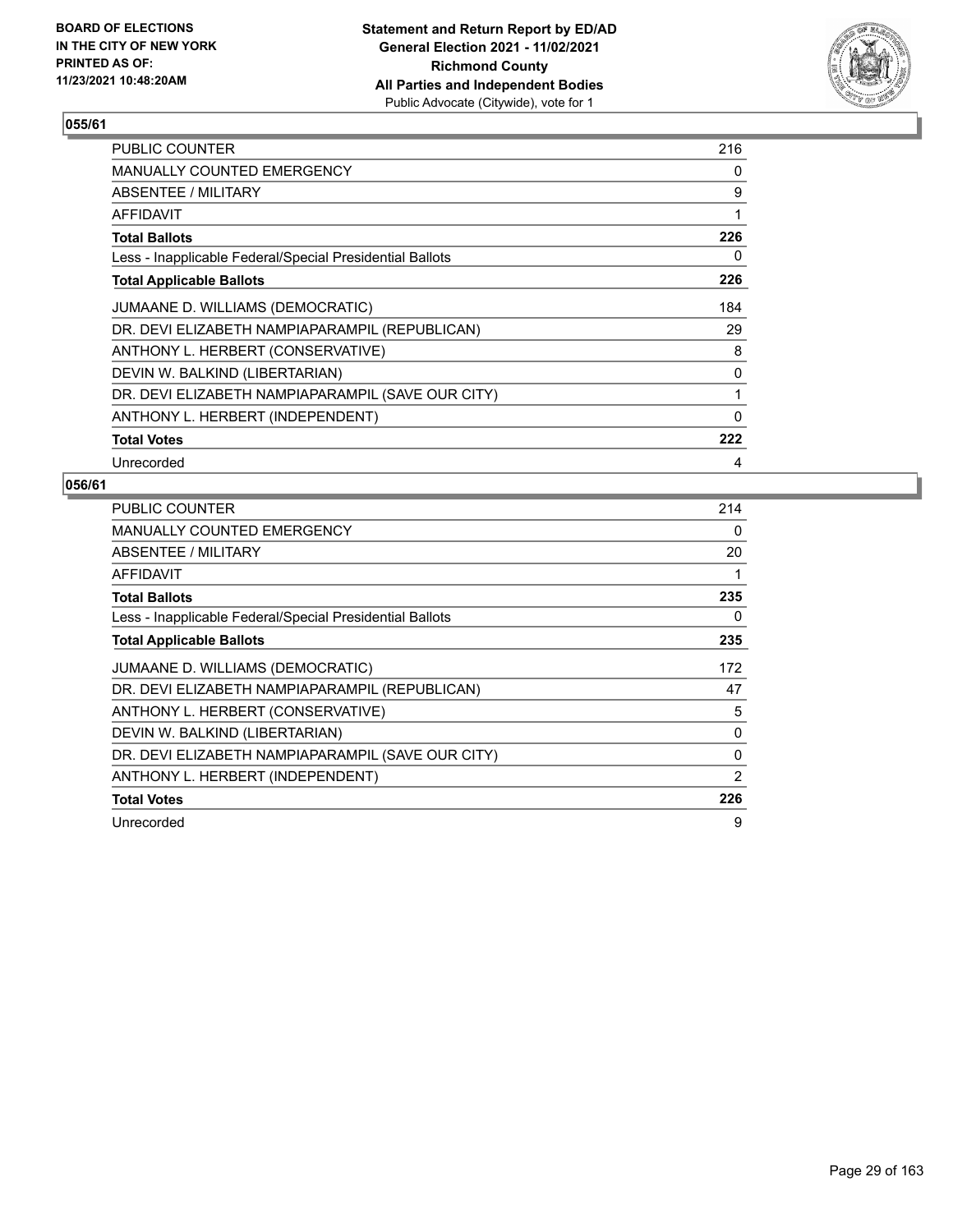

| PUBLIC COUNTER                                           | 298 |
|----------------------------------------------------------|-----|
| <b>MANUALLY COUNTED EMERGENCY</b>                        | 0   |
| ABSENTEE / MILITARY                                      | 23  |
| AFFIDAVIT                                                |     |
| <b>Total Ballots</b>                                     | 322 |
| Less - Inapplicable Federal/Special Presidential Ballots | 0   |
| <b>Total Applicable Ballots</b>                          | 322 |
| JUMAANE D. WILLIAMS (DEMOCRATIC)                         | 172 |
| DR. DEVI ELIZABETH NAMPIAPARAMPIL (REPUBLICAN)           | 91  |
| ANTHONY L. HERBERT (CONSERVATIVE)                        | 38  |
| DEVIN W. BALKIND (LIBERTARIAN)                           | 4   |
| DR. DEVI ELIZABETH NAMPIAPARAMPIL (SAVE OUR CITY)        | 0   |
| ANTHONY L. HERBERT (INDEPENDENT)                         | 3   |
| UNATTRIBUTABLE WRITE-IN (WRITE-IN)                       | 1   |
| <b>Total Votes</b>                                       | 309 |
| Unrecorded                                               | 13  |

| <b>PUBLIC COUNTER</b>                                    | 168 |
|----------------------------------------------------------|-----|
| MANUALLY COUNTED EMERGENCY                               | 0   |
| ABSENTEE / MILITARY                                      | 9   |
| <b>AFFIDAVIT</b>                                         | 0   |
| <b>Total Ballots</b>                                     | 177 |
| Less - Inapplicable Federal/Special Presidential Ballots | 0   |
| <b>Total Applicable Ballots</b>                          | 177 |
| JUMAANE D. WILLIAMS (DEMOCRATIC)                         | 165 |
| DR. DEVI ELIZABETH NAMPIAPARAMPIL (REPUBLICAN)           | 4   |
| ANTHONY L. HERBERT (CONSERVATIVE)                        | 0   |
| DEVIN W. BALKIND (LIBERTARIAN)                           | 0   |
| DR. DEVI ELIZABETH NAMPIAPARAMPIL (SAVE OUR CITY)        | 0   |
| ANTHONY L. HERBERT (INDEPENDENT)                         | 3   |
| <b>Total Votes</b>                                       | 172 |
| Unrecorded                                               | 5   |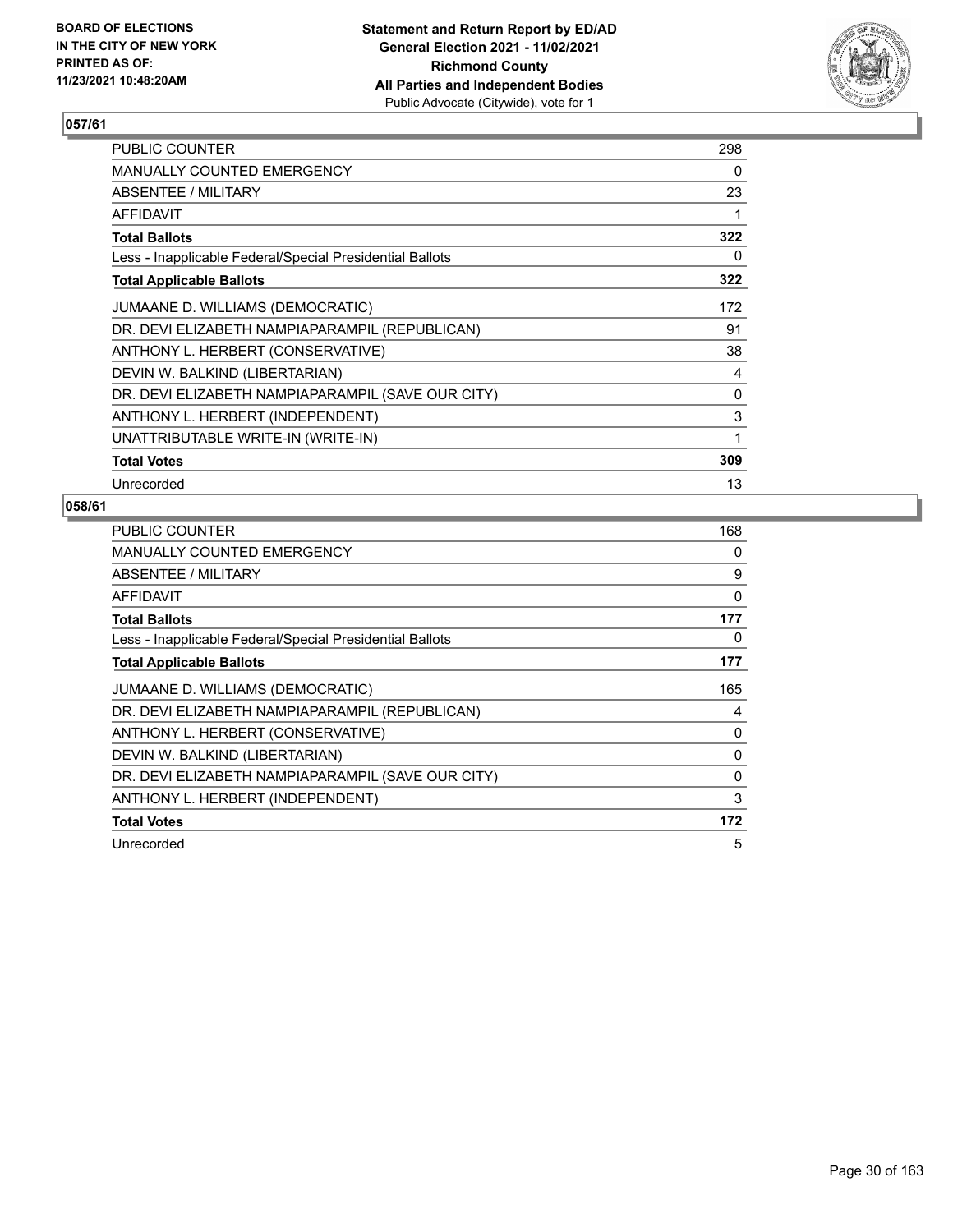

| PUBLIC COUNTER                                           | 222 |
|----------------------------------------------------------|-----|
| MANUALLY COUNTED EMERGENCY                               | 0   |
| ABSENTEE / MILITARY                                      | 23  |
| AFFIDAVIT                                                | 0   |
| <b>Total Ballots</b>                                     | 245 |
| Less - Inapplicable Federal/Special Presidential Ballots | 0   |
| <b>Total Applicable Ballots</b>                          | 245 |
| JUMAANE D. WILLIAMS (DEMOCRATIC)                         | 193 |
| DR. DEVI ELIZABETH NAMPIAPARAMPIL (REPUBLICAN)           | 28  |
| ANTHONY L. HERBERT (CONSERVATIVE)                        | 8   |
| DEVIN W. BALKIND (LIBERTARIAN)                           | 1   |
| DR. DEVI ELIZABETH NAMPIAPARAMPIL (SAVE OUR CITY)        | 2   |
| ANTHONY L. HERBERT (INDEPENDENT)                         | 1   |
| KAMERYN ROSE (WRITE-IN)                                  | 1   |
| <b>Total Votes</b>                                       | 234 |
| Unrecorded                                               | 11  |

| PUBLIC COUNTER                                           | 182 |
|----------------------------------------------------------|-----|
| <b>MANUALLY COUNTED EMERGENCY</b>                        | 0   |
| ABSENTEE / MILITARY                                      | 11  |
| AFFIDAVIT                                                | 0   |
| <b>Total Ballots</b>                                     | 193 |
| Less - Inapplicable Federal/Special Presidential Ballots | 0   |
| <b>Total Applicable Ballots</b>                          | 193 |
| JUMAANE D. WILLIAMS (DEMOCRATIC)                         | 106 |
| DR. DEVI ELIZABETH NAMPIAPARAMPIL (REPUBLICAN)           | 61  |
| ANTHONY L. HERBERT (CONSERVATIVE)                        | 14  |
| DEVIN W. BALKIND (LIBERTARIAN)                           | 0   |
| DR. DEVI ELIZABETH NAMPIAPARAMPIL (SAVE OUR CITY)        | 0   |
| ANTHONY L. HERBERT (INDEPENDENT)                         | 3   |
| <b>Total Votes</b>                                       | 184 |
| Unrecorded                                               | 9   |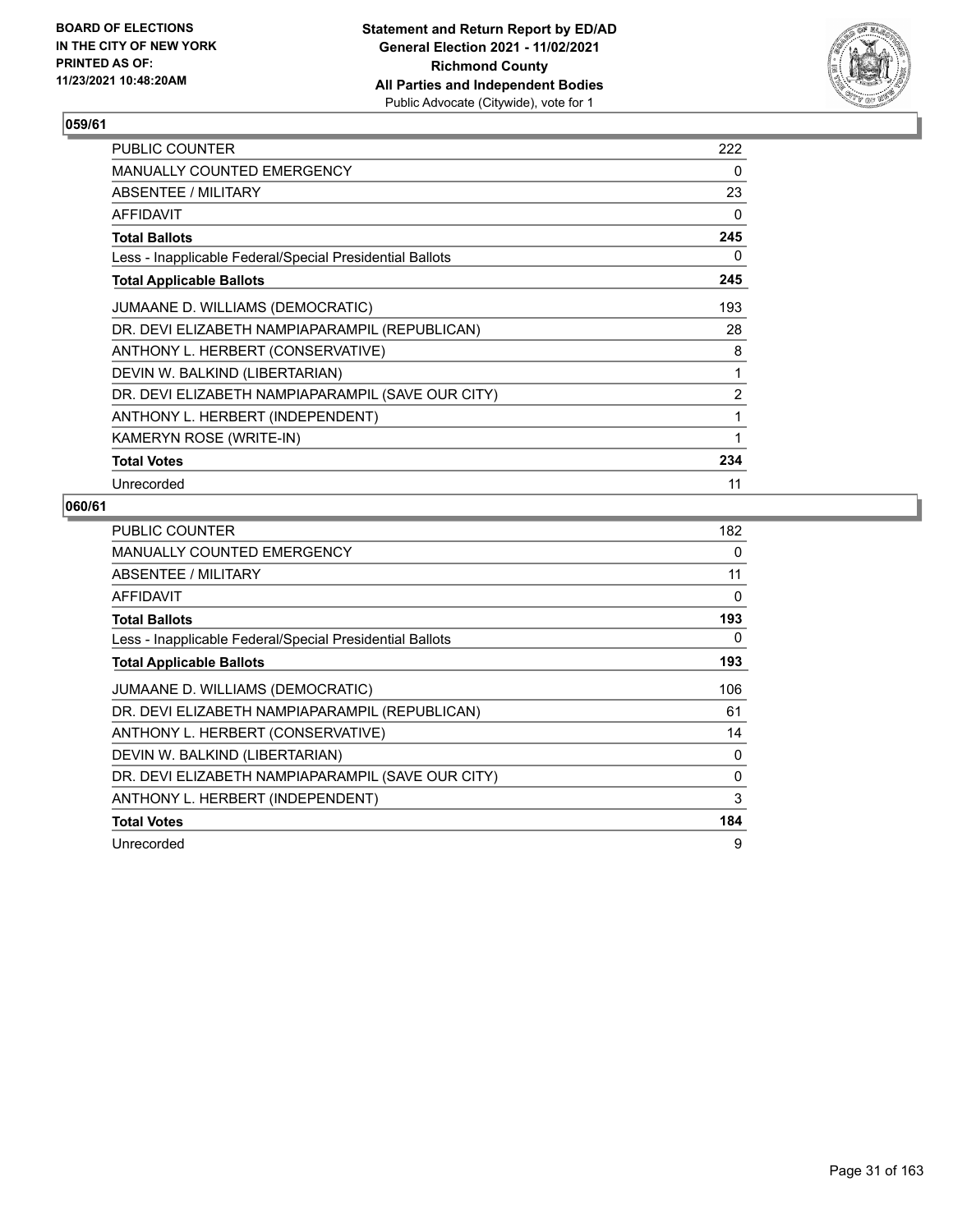

| PUBLIC COUNTER                                           | 218            |
|----------------------------------------------------------|----------------|
| <b>MANUALLY COUNTED EMERGENCY</b>                        | 0              |
| ABSENTEE / MILITARY                                      | 7              |
| AFFIDAVIT                                                | 0              |
| <b>Total Ballots</b>                                     | 225            |
| Less - Inapplicable Federal/Special Presidential Ballots | 0              |
| <b>Total Applicable Ballots</b>                          | 225            |
| JUMAANE D. WILLIAMS (DEMOCRATIC)                         | 195            |
| DR. DEVI ELIZABETH NAMPIAPARAMPIL (REPUBLICAN)           | 16             |
| ANTHONY L. HERBERT (CONSERVATIVE)                        | 3              |
| DEVIN W. BALKIND (LIBERTARIAN)                           | $\overline{2}$ |
| DR. DEVI ELIZABETH NAMPIAPARAMPIL (SAVE OUR CITY)        | 0              |
| ANTHONY L. HERBERT (INDEPENDENT)                         | 1              |
| <b>Total Votes</b>                                       | 217            |
| Unrecorded                                               | 8              |

| <b>PUBLIC COUNTER</b>                                    | 278 |
|----------------------------------------------------------|-----|
| <b>MANUALLY COUNTED EMERGENCY</b>                        | 0   |
| ABSENTEE / MILITARY                                      | 8   |
| AFFIDAVIT                                                | 4   |
| <b>Total Ballots</b>                                     | 290 |
| Less - Inapplicable Federal/Special Presidential Ballots | 0   |
| <b>Total Applicable Ballots</b>                          | 290 |
| JUMAANE D. WILLIAMS (DEMOCRATIC)                         | 98  |
| DR. DEVI ELIZABETH NAMPIAPARAMPIL (REPUBLICAN)           | 141 |
| ANTHONY L. HERBERT (CONSERVATIVE)                        | 34  |
| DEVIN W. BALKIND (LIBERTARIAN)                           | 3   |
| DR. DEVI ELIZABETH NAMPIAPARAMPIL (SAVE OUR CITY)        | 0   |
| ANTHONY L. HERBERT (INDEPENDENT)                         | 3   |
| <b>Total Votes</b>                                       | 279 |
| Unrecorded                                               | 11  |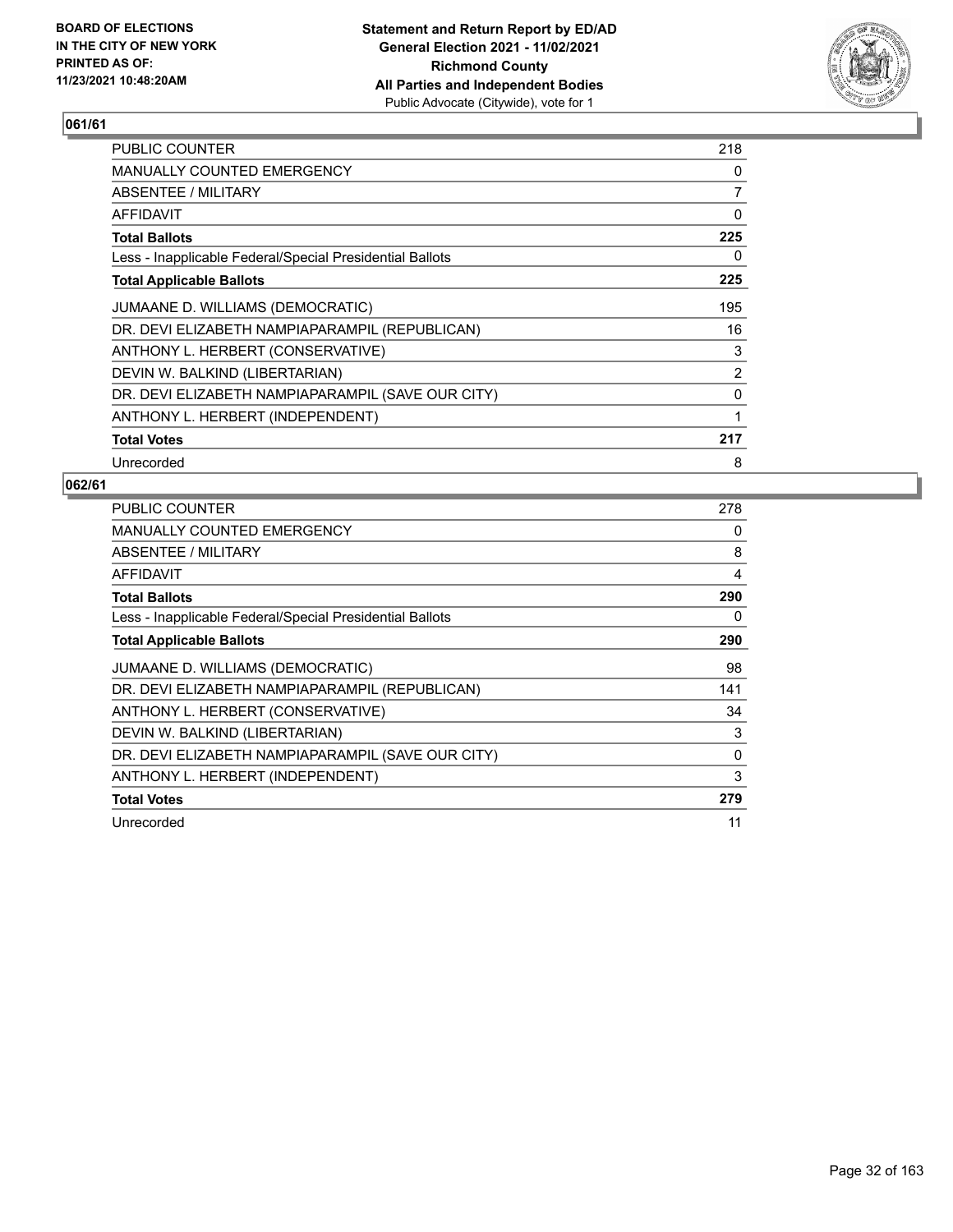

| PUBLIC COUNTER                                           | 86 |
|----------------------------------------------------------|----|
| MANUALLY COUNTED EMERGENCY                               | 0  |
| ABSENTEE / MILITARY                                      | 10 |
| AFFIDAVIT                                                | 2  |
| <b>Total Ballots</b>                                     | 98 |
| Less - Inapplicable Federal/Special Presidential Ballots | 0  |
| <b>Total Applicable Ballots</b>                          | 98 |
| JUMAANE D. WILLIAMS (DEMOCRATIC)                         | 39 |
| DR. DEVI ELIZABETH NAMPIAPARAMPIL (REPUBLICAN)           | 48 |
| ANTHONY L. HERBERT (CONSERVATIVE)                        | 6  |
| DEVIN W. BALKIND (LIBERTARIAN)                           | 0  |
| DR. DEVI ELIZABETH NAMPIAPARAMPIL (SAVE OUR CITY)        | 0  |
| ANTHONY L. HERBERT (INDEPENDENT)                         | 0  |
| <b>Total Votes</b>                                       | 93 |
| Unrecorded                                               | 5  |

| <b>PUBLIC COUNTER</b>                                    | 102      |
|----------------------------------------------------------|----------|
| MANUALLY COUNTED EMERGENCY                               | 0        |
| ABSENTEE / MILITARY                                      | 14       |
| <b>AFFIDAVIT</b>                                         | 2        |
| <b>Total Ballots</b>                                     | 118      |
| Less - Inapplicable Federal/Special Presidential Ballots | 0        |
| <b>Total Applicable Ballots</b>                          | 118      |
| JUMAANE D. WILLIAMS (DEMOCRATIC)                         | 87       |
| DR. DEVI ELIZABETH NAMPIAPARAMPIL (REPUBLICAN)           | 22       |
| ANTHONY L. HERBERT (CONSERVATIVE)                        | 3        |
| DEVIN W. BALKIND (LIBERTARIAN)                           | 0        |
| DR. DEVI ELIZABETH NAMPIAPARAMPIL (SAVE OUR CITY)        | 1        |
| ANTHONY L. HERBERT (INDEPENDENT)                         | $\Omega$ |
| <b>Total Votes</b>                                       | 113      |
| Unrecorded                                               | 5        |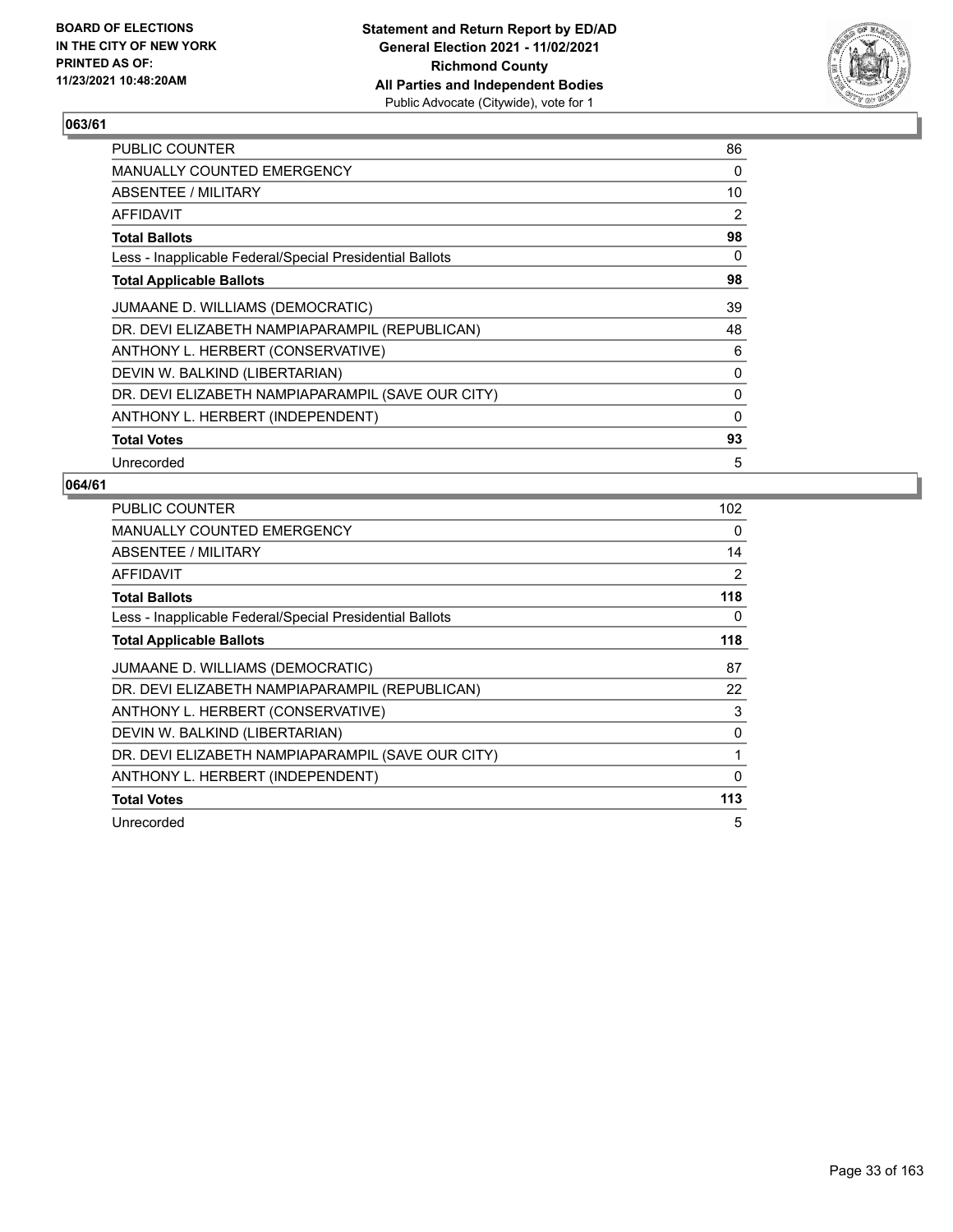

| PUBLIC COUNTER                                           | 305 |
|----------------------------------------------------------|-----|
| <b>MANUALLY COUNTED EMERGENCY</b>                        | 0   |
| ABSENTEE / MILITARY                                      | 22  |
| AFFIDAVIT                                                | 1   |
| <b>Total Ballots</b>                                     | 328 |
| Less - Inapplicable Federal/Special Presidential Ballots | 0   |
| <b>Total Applicable Ballots</b>                          | 328 |
| JUMAANE D. WILLIAMS (DEMOCRATIC)                         | 239 |
| DR. DEVI ELIZABETH NAMPIAPARAMPIL (REPUBLICAN)           | 47  |
| ANTHONY L. HERBERT (CONSERVATIVE)                        | 26  |
| DEVIN W. BALKIND (LIBERTARIAN)                           | 5   |
| DR. DEVI ELIZABETH NAMPIAPARAMPIL (SAVE OUR CITY)        | 2   |
| ANTHONY L. HERBERT (INDEPENDENT)                         | 2   |
| <b>Total Votes</b>                                       | 321 |
| Unrecorded                                               | 7   |

| <b>PUBLIC COUNTER</b>                                    | 228      |
|----------------------------------------------------------|----------|
| <b>MANUALLY COUNTED EMERGENCY</b>                        | 0        |
| ABSENTEE / MILITARY                                      | 17       |
| AFFIDAVIT                                                | 0        |
| <b>Total Ballots</b>                                     | 245      |
| Less - Inapplicable Federal/Special Presidential Ballots | 0        |
| <b>Total Applicable Ballots</b>                          | 245      |
| JUMAANE D. WILLIAMS (DEMOCRATIC)                         | 168      |
| DR. DEVI ELIZABETH NAMPIAPARAMPIL (REPUBLICAN)           | 54       |
| ANTHONY L. HERBERT (CONSERVATIVE)                        | 14       |
| DEVIN W. BALKIND (LIBERTARIAN)                           | 4        |
| DR. DEVI ELIZABETH NAMPIAPARAMPIL (SAVE OUR CITY)        | 1        |
| ANTHONY L. HERBERT (INDEPENDENT)                         | $\Omega$ |
| <b>Total Votes</b>                                       | 241      |
| Unrecorded                                               | 4        |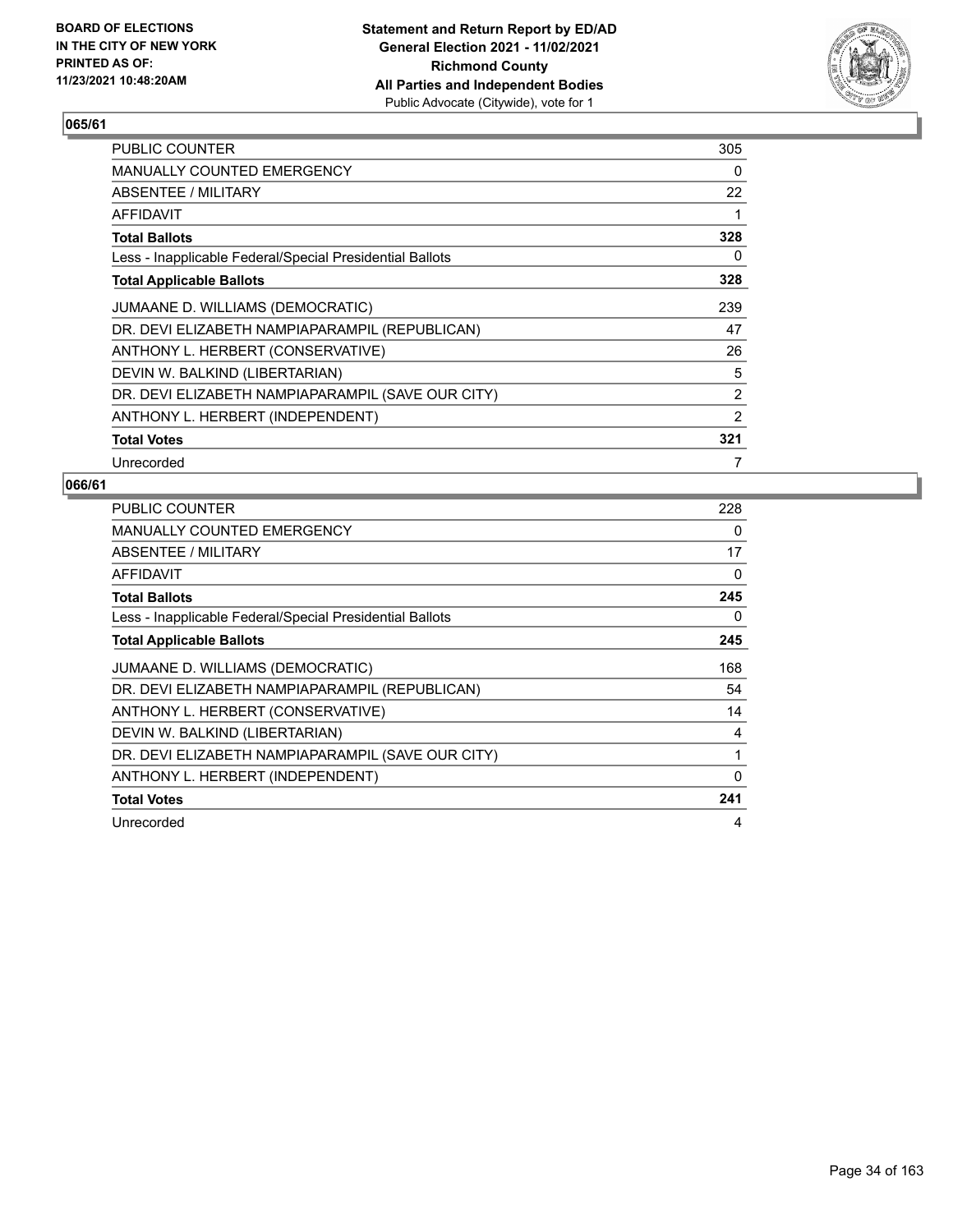

| PUBLIC COUNTER                                           | 260            |
|----------------------------------------------------------|----------------|
| <b>MANUALLY COUNTED EMERGENCY</b>                        | $\Omega$       |
| ABSENTEE / MILITARY                                      | 20             |
| AFFIDAVIT                                                | 1              |
| <b>Total Ballots</b>                                     | 281            |
| Less - Inapplicable Federal/Special Presidential Ballots | 0              |
| <b>Total Applicable Ballots</b>                          | 281            |
| JUMAANE D. WILLIAMS (DEMOCRATIC)                         | 166            |
| DR. DEVI ELIZABETH NAMPIAPARAMPIL (REPUBLICAN)           | 87             |
| ANTHONY L. HERBERT (CONSERVATIVE)                        | 17             |
| DEVIN W. BALKIND (LIBERTARIAN)                           | $\overline{2}$ |
| DR. DEVI ELIZABETH NAMPIAPARAMPIL (SAVE OUR CITY)        | $\overline{2}$ |
| ANTHONY L. HERBERT (INDEPENDENT)                         | 1              |
| <b>Total Votes</b>                                       | 275            |
| Unrecorded                                               | 6              |

| <b>PUBLIC COUNTER</b>                                    | 239      |
|----------------------------------------------------------|----------|
| MANUALLY COUNTED EMERGENCY                               | $\Omega$ |
| ABSENTEE / MILITARY                                      | 16       |
| <b>AFFIDAVIT</b>                                         | 1        |
| <b>Total Ballots</b>                                     | 256      |
| Less - Inapplicable Federal/Special Presidential Ballots | 0        |
| <b>Total Applicable Ballots</b>                          | 256      |
| JUMAANE D. WILLIAMS (DEMOCRATIC)                         | 176      |
| DR. DEVI ELIZABETH NAMPIAPARAMPIL (REPUBLICAN)           | 47       |
| ANTHONY L. HERBERT (CONSERVATIVE)                        | 17       |
| DEVIN W. BALKIND (LIBERTARIAN)                           | 2        |
| DR. DEVI ELIZABETH NAMPIAPARAMPIL (SAVE OUR CITY)        | 2        |
| ANTHONY L. HERBERT (INDEPENDENT)                         | 3        |
| <b>Total Votes</b>                                       | 247      |
| Unrecorded                                               | 9        |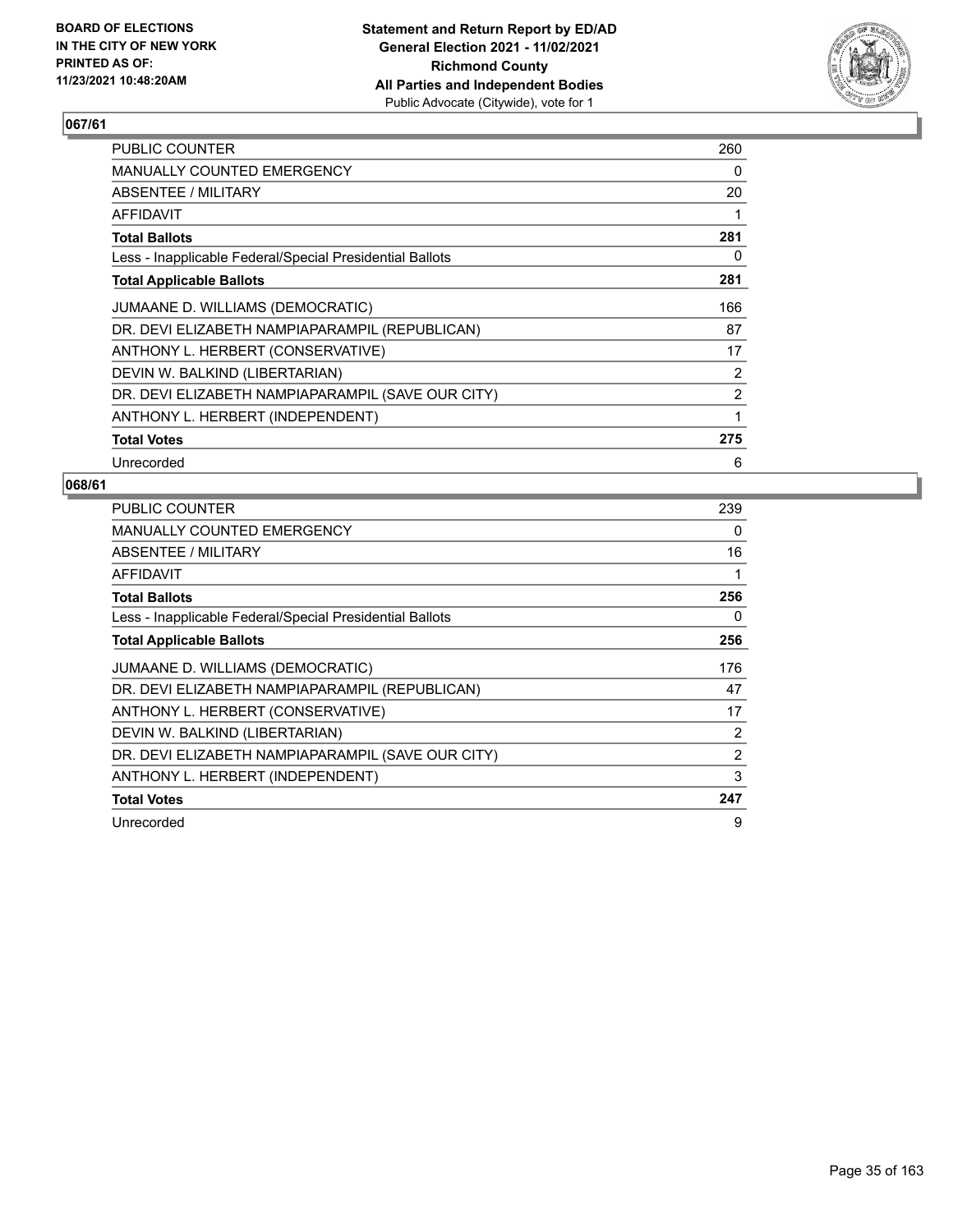

| <b>PUBLIC COUNTER</b>                                    | 210            |
|----------------------------------------------------------|----------------|
| MANUALLY COUNTED EMERGENCY                               | $\Omega$       |
| <b>ABSENTEE / MILITARY</b>                               | 13             |
| AFFIDAVIT                                                | $\Omega$       |
| <b>Total Ballots</b>                                     | 223            |
| Less - Inapplicable Federal/Special Presidential Ballots | 0              |
| <b>Total Applicable Ballots</b>                          | 223            |
| JUMAANE D. WILLIAMS (DEMOCRATIC)                         | 147            |
| DR. DEVI ELIZABETH NAMPIAPARAMPIL (REPUBLICAN)           | 60             |
| ANTHONY L. HERBERT (CONSERVATIVE)                        | 6              |
| DEVIN W. BALKIND (LIBERTARIAN)                           | $\overline{2}$ |
| DR. DEVI ELIZABETH NAMPIAPARAMPIL (SAVE OUR CITY)        | 0              |
| ANTHONY L. HERBERT (INDEPENDENT)                         | 2              |
| <b>Total Votes</b>                                       | 217            |
| Unrecorded                                               | 6              |

| <b>PUBLIC COUNTER</b>                                    | 140 |
|----------------------------------------------------------|-----|
| <b>MANUALLY COUNTED EMERGENCY</b>                        | 0   |
| ABSENTEE / MILITARY                                      | 9   |
| AFFIDAVIT                                                | 0   |
| <b>Total Ballots</b>                                     | 149 |
| Less - Inapplicable Federal/Special Presidential Ballots | 0   |
| <b>Total Applicable Ballots</b>                          | 149 |
| JUMAANE D. WILLIAMS (DEMOCRATIC)                         | 125 |
| DR. DEVI ELIZABETH NAMPIAPARAMPIL (REPUBLICAN)           | 12  |
| ANTHONY L. HERBERT (CONSERVATIVE)                        | 3   |
| DEVIN W. BALKIND (LIBERTARIAN)                           | 0   |
| DR. DEVI ELIZABETH NAMPIAPARAMPIL (SAVE OUR CITY)        | 0   |
| ANTHONY L. HERBERT (INDEPENDENT)                         | 2   |
| <b>Total Votes</b>                                       | 142 |
| Unrecorded                                               | 7   |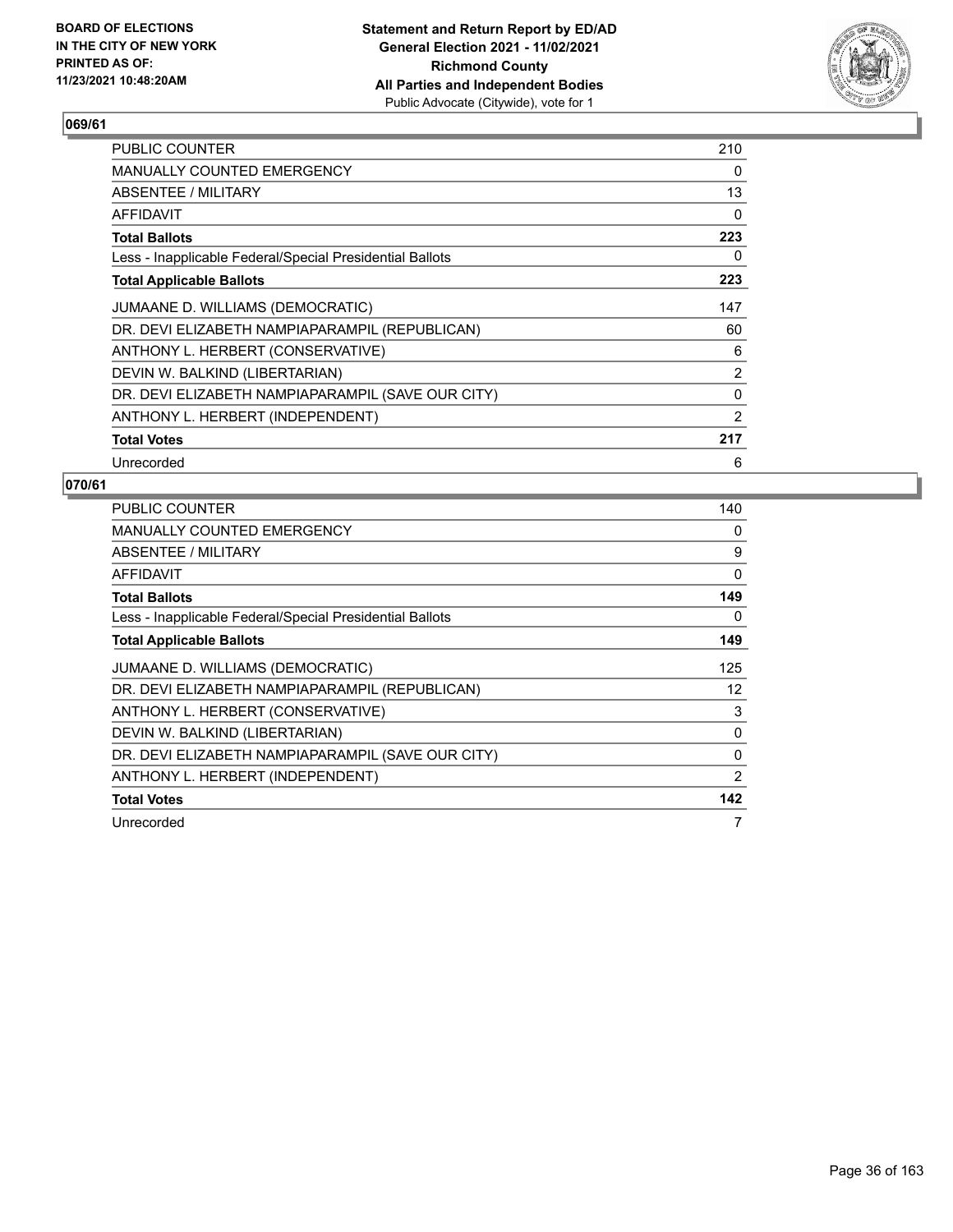

| <b>PUBLIC COUNTER</b>                                    | 332      |
|----------------------------------------------------------|----------|
| MANUALLY COUNTED EMERGENCY                               | 0        |
| ABSENTEE / MILITARY                                      | 25       |
| AFFIDAVIT                                                | $\Omega$ |
| <b>Total Ballots</b>                                     | 357      |
| Less - Inapplicable Federal/Special Presidential Ballots | 0        |
| <b>Total Applicable Ballots</b>                          | 357      |
| JUMAANE D. WILLIAMS (DEMOCRATIC)                         | 118      |
| DR. DEVI ELIZABETH NAMPIAPARAMPIL (REPUBLICAN)           | 170      |
| ANTHONY L. HERBERT (CONSERVATIVE)                        | 44       |
| DEVIN W. BALKIND (LIBERTARIAN)                           | 7        |
| DR. DEVI ELIZABETH NAMPIAPARAMPIL (SAVE OUR CITY)        | 0        |
| ANTHONY L. HERBERT (INDEPENDENT)                         | 1        |
| <b>Total Votes</b>                                       | 340      |
| Unrecorded                                               | 17       |

| <b>PUBLIC COUNTER</b>                                    | 307 |
|----------------------------------------------------------|-----|
| <b>MANUALLY COUNTED EMERGENCY</b>                        | 0   |
| ABSENTEE / MILITARY                                      | 16  |
| AFFIDAVIT                                                |     |
| <b>Total Ballots</b>                                     | 324 |
| Less - Inapplicable Federal/Special Presidential Ballots | 0   |
| <b>Total Applicable Ballots</b>                          | 324 |
| JUMAANE D. WILLIAMS (DEMOCRATIC)                         | 133 |
| DR. DEVI ELIZABETH NAMPIAPARAMPIL (REPUBLICAN)           | 126 |
| ANTHONY L. HERBERT (CONSERVATIVE)                        | 46  |
| DEVIN W. BALKIND (LIBERTARIAN)                           | 4   |
| DR. DEVI ELIZABETH NAMPIAPARAMPIL (SAVE OUR CITY)        | 3   |
| ANTHONY L. HERBERT (INDEPENDENT)                         | 1   |
| KAMALA D. HARRIS (WRITE-IN)                              | 1   |
| <b>Total Votes</b>                                       | 314 |
| Unrecorded                                               | 10  |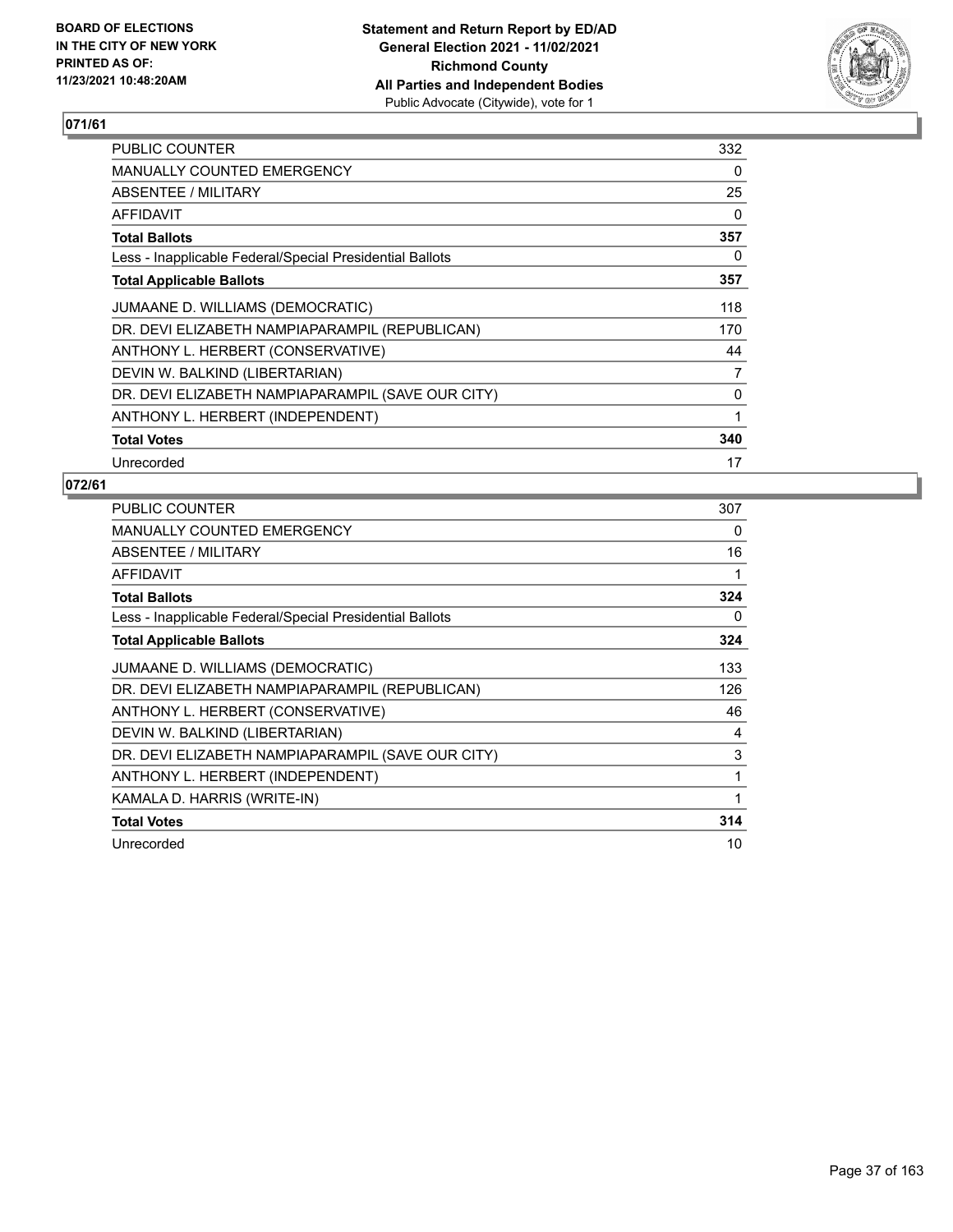

| PUBLIC COUNTER                                           | 235            |
|----------------------------------------------------------|----------------|
| <b>MANUALLY COUNTED EMERGENCY</b>                        | 0              |
| ABSENTEE / MILITARY                                      | 8              |
| AFFIDAVIT                                                | 0              |
| <b>Total Ballots</b>                                     | 243            |
| Less - Inapplicable Federal/Special Presidential Ballots | 0              |
| <b>Total Applicable Ballots</b>                          | 243            |
| JUMAANE D. WILLIAMS (DEMOCRATIC)                         | 198            |
| DR. DEVI ELIZABETH NAMPIAPARAMPIL (REPUBLICAN)           | 27             |
| ANTHONY L. HERBERT (CONSERVATIVE)                        | 4              |
| DEVIN W. BALKIND (LIBERTARIAN)                           | 0              |
| DR. DEVI ELIZABETH NAMPIAPARAMPIL (SAVE OUR CITY)        | 0              |
| ANTHONY L. HERBERT (INDEPENDENT)                         | $\overline{2}$ |
| <b>Total Votes</b>                                       | 231            |
| Unrecorded                                               | 12             |

| <b>PUBLIC COUNTER</b>                                    | 138            |
|----------------------------------------------------------|----------------|
| <b>MANUALLY COUNTED EMERGENCY</b>                        | 0              |
| ABSENTEE / MILITARY                                      | 8              |
| <b>AFFIDAVIT</b>                                         | 0              |
| <b>Total Ballots</b>                                     | 146            |
| Less - Inapplicable Federal/Special Presidential Ballots | 0              |
| <b>Total Applicable Ballots</b>                          | 146            |
| JUMAANE D. WILLIAMS (DEMOCRATIC)                         | 95             |
| DR. DEVI ELIZABETH NAMPIAPARAMPIL (REPUBLICAN)           | 36             |
| ANTHONY L. HERBERT (CONSERVATIVE)                        | 7              |
| DEVIN W. BALKIND (LIBERTARIAN)                           | $\overline{2}$ |
| DR. DEVI ELIZABETH NAMPIAPARAMPIL (SAVE OUR CITY)        | 1              |
| ANTHONY L. HERBERT (INDEPENDENT)                         | 1              |
| <b>Total Votes</b>                                       | 142            |
| Unrecorded                                               | 4              |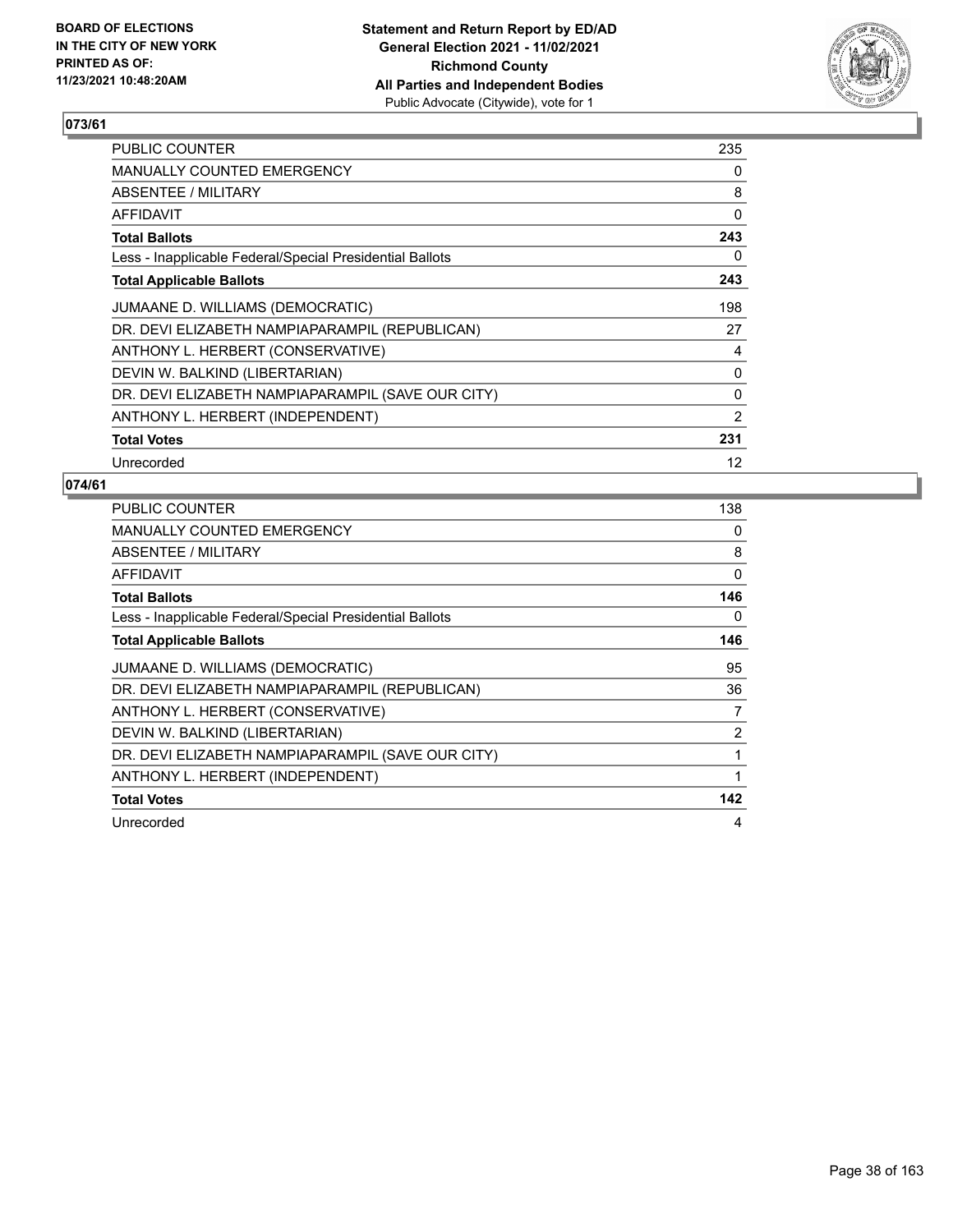

| PUBLIC COUNTER                                           | 204            |
|----------------------------------------------------------|----------------|
| <b>MANUALLY COUNTED EMERGENCY</b>                        | 0              |
| ABSENTEE / MILITARY                                      | 16             |
| <b>AFFIDAVIT</b>                                         | 1              |
| <b>Total Ballots</b>                                     | 221            |
| Less - Inapplicable Federal/Special Presidential Ballots | 0              |
| <b>Total Applicable Ballots</b>                          | 221            |
| JUMAANE D. WILLIAMS (DEMOCRATIC)                         | 137            |
| DR. DEVI ELIZABETH NAMPIAPARAMPIL (REPUBLICAN)           | 49             |
| ANTHONY L. HERBERT (CONSERVATIVE)                        | 22             |
| DEVIN W. BALKIND (LIBERTARIAN)                           | 4              |
| DR. DEVI ELIZABETH NAMPIAPARAMPIL (SAVE OUR CITY)        | $\overline{2}$ |
| ANTHONY L. HERBERT (INDEPENDENT)                         | $\overline{2}$ |
| <b>Total Votes</b>                                       | 216            |
| Unrecorded                                               | 5              |

| <b>PUBLIC COUNTER</b>                                    | 285      |
|----------------------------------------------------------|----------|
| <b>MANUALLY COUNTED EMERGENCY</b>                        | 0        |
| ABSENTEE / MILITARY                                      | 16       |
| <b>AFFIDAVIT</b>                                         | 4        |
| <b>Total Ballots</b>                                     | 305      |
| Less - Inapplicable Federal/Special Presidential Ballots | 0        |
| <b>Total Applicable Ballots</b>                          | 305      |
| JUMAANE D. WILLIAMS (DEMOCRATIC)                         | 160      |
| DR. DEVI ELIZABETH NAMPIAPARAMPIL (REPUBLICAN)           | 93       |
| ANTHONY L. HERBERT (CONSERVATIVE)                        | 27       |
| DEVIN W. BALKIND (LIBERTARIAN)                           | 5        |
| DR. DEVI ELIZABETH NAMPIAPARAMPIL (SAVE OUR CITY)        | $\Omega$ |
| ANTHONY L. HERBERT (INDEPENDENT)                         | 3        |
| <b>Total Votes</b>                                       | 288      |
| Unrecorded                                               | 17       |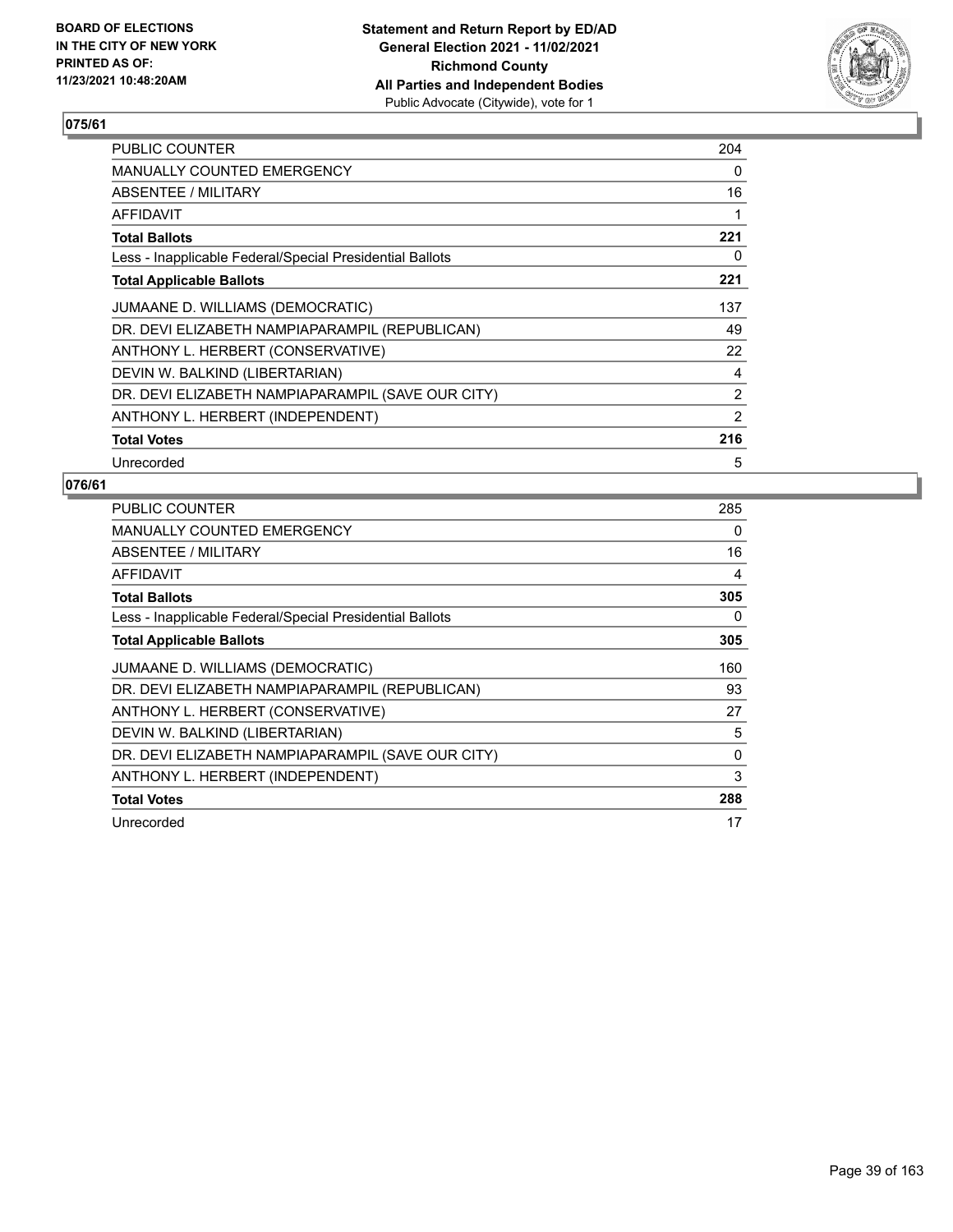

| <b>PUBLIC COUNTER</b>                                    | 154 |
|----------------------------------------------------------|-----|
| <b>MANUALLY COUNTED EMERGENCY</b>                        | 0   |
| ABSENTEE / MILITARY                                      | 8   |
| AFFIDAVIT                                                | 0   |
| <b>Total Ballots</b>                                     | 162 |
| Less - Inapplicable Federal/Special Presidential Ballots | 0   |
| <b>Total Applicable Ballots</b>                          | 162 |
| JUMAANE D. WILLIAMS (DEMOCRATIC)                         | 138 |
| DR. DEVI ELIZABETH NAMPIAPARAMPIL (REPUBLICAN)           | 18  |
| ANTHONY L. HERBERT (CONSERVATIVE)                        | 1   |
| DEVIN W. BALKIND (LIBERTARIAN)                           | 4   |
| DR. DEVI ELIZABETH NAMPIAPARAMPIL (SAVE OUR CITY)        | 1   |
| ANTHONY L. HERBERT (INDEPENDENT)                         | 0   |
| <b>Total Votes</b>                                       | 162 |

## **078/61**

| <b>PUBLIC COUNTER</b>                                    | 93             |
|----------------------------------------------------------|----------------|
| <b>MANUALLY COUNTED EMERGENCY</b>                        | 0              |
| <b>ABSENTEE / MILITARY</b>                               | 12             |
| AFFIDAVIT                                                | 3              |
| <b>Total Ballots</b>                                     | 108            |
| Less - Inapplicable Federal/Special Presidential Ballots | 0              |
| <b>Total Applicable Ballots</b>                          | 108            |
| JUMAANE D. WILLIAMS (DEMOCRATIC)                         | 82             |
| DR. DEVI ELIZABETH NAMPIAPARAMPIL (REPUBLICAN)           | 15             |
| ANTHONY L. HERBERT (CONSERVATIVE)                        | 7              |
| DEVIN W. BALKIND (LIBERTARIAN)                           | $\overline{2}$ |
| DR. DEVI ELIZABETH NAMPIAPARAMPIL (SAVE OUR CITY)        | 0              |
| ANTHONY L. HERBERT (INDEPENDENT)                         | 0              |
| <b>Total Votes</b>                                       | 106            |
| Unrecorded                                               | 2              |

| <b>PUBLIC COUNTER</b>                                    | 0            |
|----------------------------------------------------------|--------------|
| MANUALLY COUNTED EMERGENCY                               | 0            |
| ABSENTEE / MILITARY                                      | 0            |
| AFFIDAVIT                                                | 0            |
| <b>Total Ballots</b>                                     | 0            |
| Less - Inapplicable Federal/Special Presidential Ballots | 0            |
| <b>Total Applicable Ballots</b>                          | 0            |
| JUMAANE D. WILLIAMS (DEMOCRATIC)                         | 0            |
| DR. DEVI ELIZABETH NAMPIAPARAMPIL (REPUBLICAN)           | 0            |
| ANTHONY L. HERBERT (CONSERVATIVE)                        | 0            |
| DEVIN W. BALKIND (LIBERTARIAN)                           | $\mathbf{0}$ |
| DR. DEVI ELIZABETH NAMPIAPARAMPIL (SAVE OUR CITY)        | 0            |
| ANTHONY L. HERBERT (INDEPENDENT)                         | 0            |
| <b>Total Votes</b>                                       | 0            |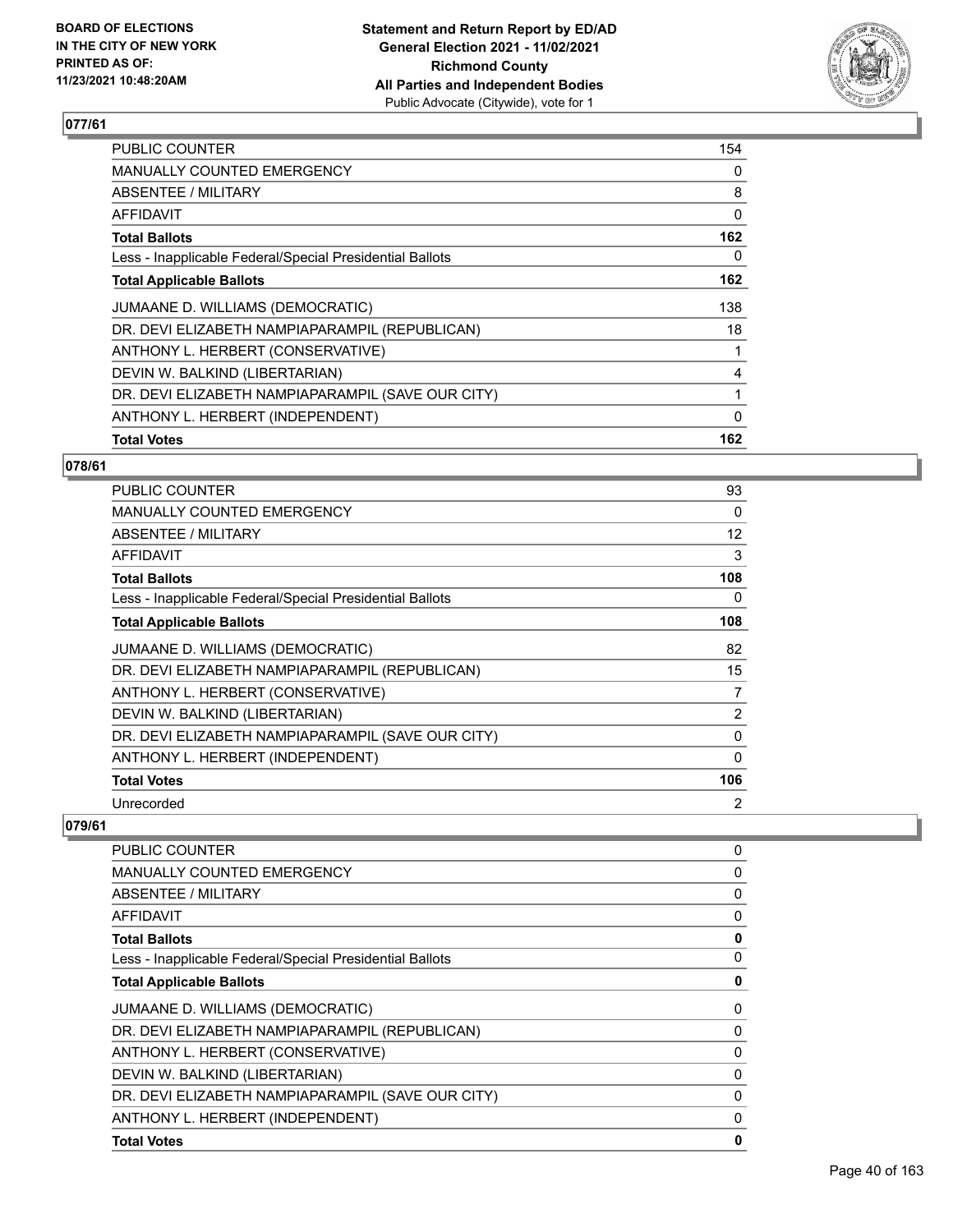

| <b>PUBLIC COUNTER</b>                                    | 473            |
|----------------------------------------------------------|----------------|
| <b>MANUALLY COUNTED EMERGENCY</b>                        | $\Omega$       |
| ABSENTEE / MILITARY                                      | 13             |
| <b>AFFIDAVIT</b>                                         | $\overline{2}$ |
| <b>Total Ballots</b>                                     | 488            |
| Less - Inapplicable Federal/Special Presidential Ballots | 0              |
| <b>Total Applicable Ballots</b>                          | 488            |
| JUMAANE D. WILLIAMS (DEMOCRATIC)                         | 49             |
| DR. DEVI ELIZABETH NAMPIAPARAMPIL (REPUBLICAN)           | 351            |
| ANTHONY L. HERBERT (CONSERVATIVE)                        | 46             |
| DEVIN W. BALKIND (LIBERTARIAN)                           | 4              |
| DR. DEVI ELIZABETH NAMPIAPARAMPIL (SAVE OUR CITY)        | $\overline{2}$ |
| ANTHONY L. HERBERT (INDEPENDENT)                         | 6              |
| <b>Total Votes</b>                                       | 458            |
| Unrecorded                                               | 30             |

| <b>PUBLIC COUNTER</b>                                    | 539 |
|----------------------------------------------------------|-----|
| <b>MANUALLY COUNTED EMERGENCY</b>                        | 0   |
| ABSENTEE / MILITARY                                      | 19  |
| AFFIDAVIT                                                | 1   |
| <b>Total Ballots</b>                                     | 559 |
| Less - Inapplicable Federal/Special Presidential Ballots | 0   |
| <b>Total Applicable Ballots</b>                          | 559 |
| JUMAANE D. WILLIAMS (DEMOCRATIC)                         | 66  |
| DR. DEVI ELIZABETH NAMPIAPARAMPIL (REPUBLICAN)           | 372 |
| ANTHONY L. HERBERT (CONSERVATIVE)                        | 87  |
| DEVIN W. BALKIND (LIBERTARIAN)                           | 3   |
| DR. DEVI ELIZABETH NAMPIAPARAMPIL (SAVE OUR CITY)        | 0   |
| ANTHONY L. HERBERT (INDEPENDENT)                         | 4   |
| <b>Total Votes</b>                                       | 532 |
| Unrecorded                                               | 27  |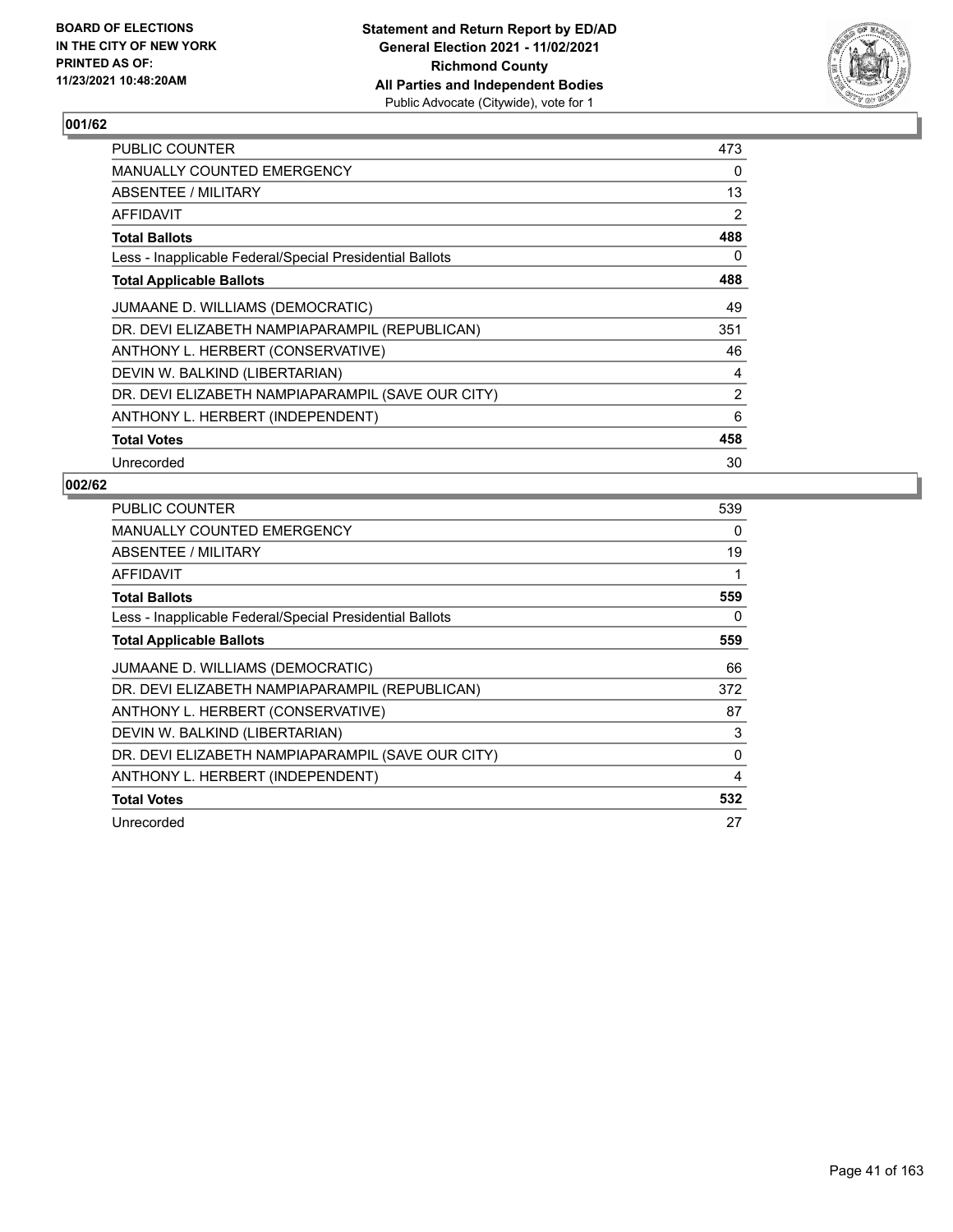

| <b>PUBLIC COUNTER</b>                                    | 411      |
|----------------------------------------------------------|----------|
| MANUALLY COUNTED EMERGENCY                               | $\Omega$ |
| ABSENTEE / MILITARY                                      | 13       |
| AFFIDAVIT                                                | 1        |
| <b>Total Ballots</b>                                     | 425      |
| Less - Inapplicable Federal/Special Presidential Ballots | 0        |
| <b>Total Applicable Ballots</b>                          | 425      |
| JUMAANE D. WILLIAMS (DEMOCRATIC)                         | 44       |
| DR. DEVI ELIZABETH NAMPIAPARAMPIL (REPUBLICAN)           | 306      |
| ANTHONY L. HERBERT (CONSERVATIVE)                        | 46       |
| DEVIN W. BALKIND (LIBERTARIAN)                           | 2        |
| DR. DEVI ELIZABETH NAMPIAPARAMPIL (SAVE OUR CITY)        | 0        |
| ANTHONY L. HERBERT (INDEPENDENT)                         | 6        |
| <b>Total Votes</b>                                       | 404      |
| Unrecorded                                               | 21       |

| <b>PUBLIC COUNTER</b>                                    | 458            |
|----------------------------------------------------------|----------------|
| <b>MANUALLY COUNTED EMERGENCY</b>                        | $\Omega$       |
| ABSENTEE / MILITARY                                      | 16             |
| AFFIDAVIT                                                | 9              |
| <b>Total Ballots</b>                                     | 483            |
| Less - Inapplicable Federal/Special Presidential Ballots | 0              |
| <b>Total Applicable Ballots</b>                          | 483            |
| JUMAANE D. WILLIAMS (DEMOCRATIC)                         | 62             |
| DR. DEVI ELIZABETH NAMPIAPARAMPIL (REPUBLICAN)           | 336            |
| ANTHONY L. HERBERT (CONSERVATIVE)                        | 60             |
| DEVIN W. BALKIND (LIBERTARIAN)                           | $\overline{2}$ |
| DR. DEVI ELIZABETH NAMPIAPARAMPIL (SAVE OUR CITY)        | 1              |
| ANTHONY L. HERBERT (INDEPENDENT)                         | 1              |
| <b>Total Votes</b>                                       | 462            |
| Unrecorded                                               | 21             |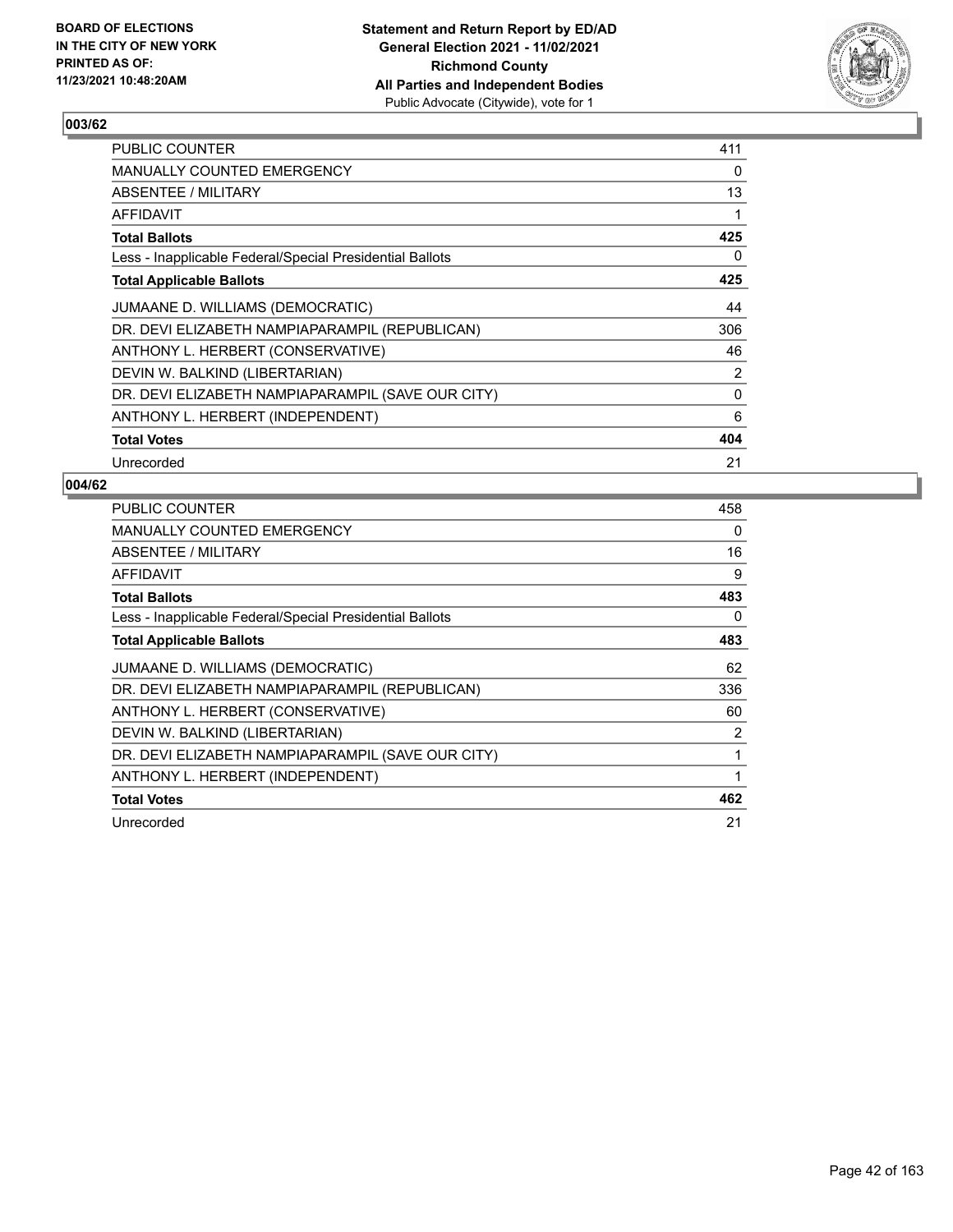

| PUBLIC COUNTER                                           | 505 |
|----------------------------------------------------------|-----|
| <b>MANUALLY COUNTED EMERGENCY</b>                        | 0   |
| <b>ABSENTEE / MILITARY</b>                               | 9   |
| AFFIDAVIT                                                | 5   |
| <b>Total Ballots</b>                                     | 519 |
| Less - Inapplicable Federal/Special Presidential Ballots | 0   |
| <b>Total Applicable Ballots</b>                          | 519 |
| JUMAANE D. WILLIAMS (DEMOCRATIC)                         | 40  |
| DR. DEVI ELIZABETH NAMPIAPARAMPIL (REPUBLICAN)           | 391 |
| ANTHONY L. HERBERT (CONSERVATIVE)                        | 59  |
| DEVIN W. BALKIND (LIBERTARIAN)                           | 3   |
| DR. DEVI ELIZABETH NAMPIAPARAMPIL (SAVE OUR CITY)        | 0   |
| ANTHONY L. HERBERT (INDEPENDENT)                         | 4   |
| <b>Total Votes</b>                                       | 497 |
| Unrecorded                                               | 22  |

| PUBLIC COUNTER                                           | 370 |
|----------------------------------------------------------|-----|
| <b>MANUALLY COUNTED EMERGENCY</b>                        | 0   |
| ABSENTEE / MILITARY                                      | 17  |
| AFFIDAVIT                                                | 5   |
| <b>Total Ballots</b>                                     | 392 |
| Less - Inapplicable Federal/Special Presidential Ballots | 0   |
| <b>Total Applicable Ballots</b>                          | 392 |
| JUMAANE D. WILLIAMS (DEMOCRATIC)                         | 73  |
| DR. DEVI ELIZABETH NAMPIAPARAMPIL (REPUBLICAN)           | 241 |
| ANTHONY L. HERBERT (CONSERVATIVE)                        | 53  |
| DEVIN W. BALKIND (LIBERTARIAN)                           | 5   |
| DR. DEVI ELIZABETH NAMPIAPARAMPIL (SAVE OUR CITY)        | 1   |
| ANTHONY L. HERBERT (INDEPENDENT)                         | 7   |
| <b>Total Votes</b>                                       | 380 |
| Unrecorded                                               | 12  |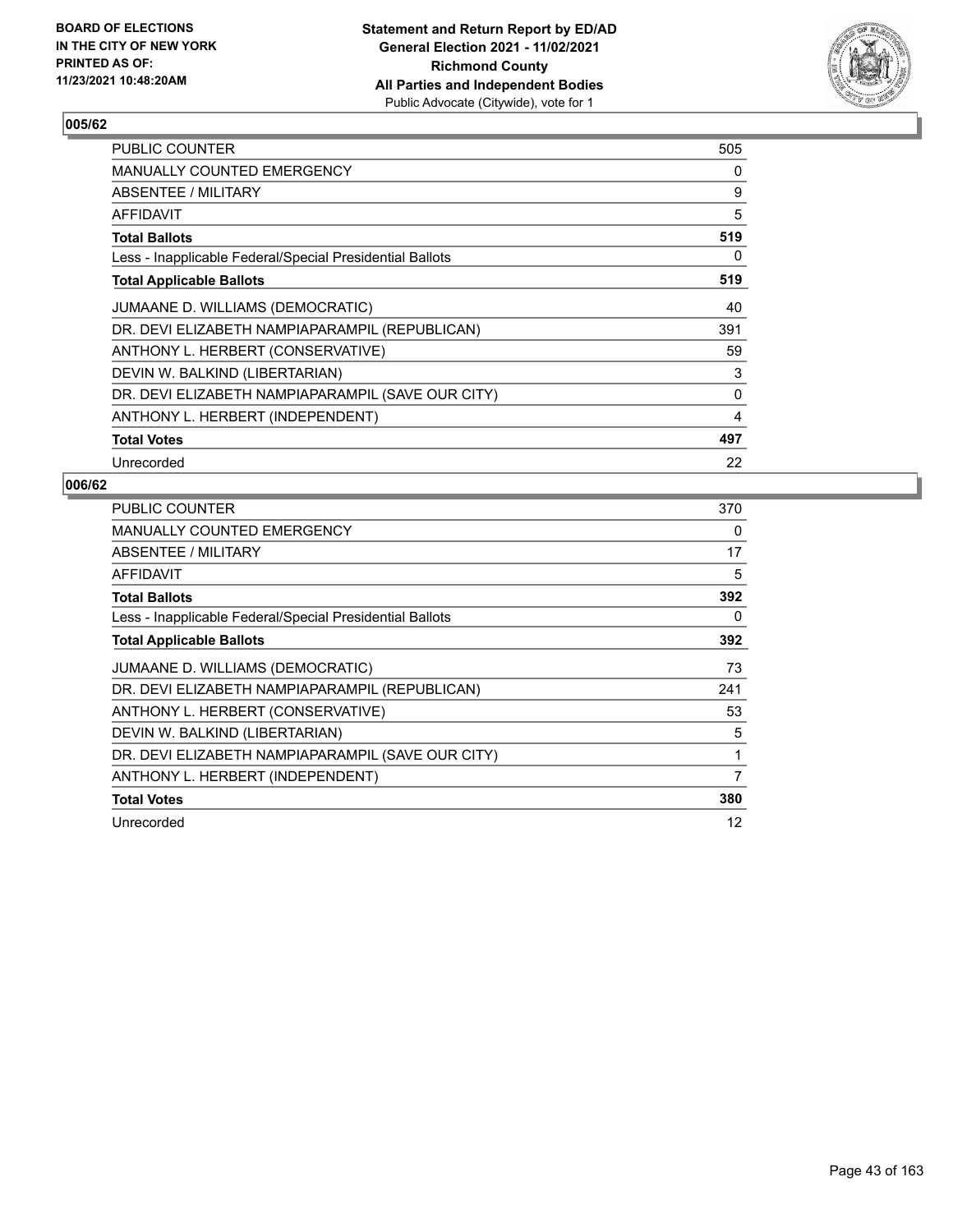

| <b>PUBLIC COUNTER</b>                                    | 454 |
|----------------------------------------------------------|-----|
| <b>MANUALLY COUNTED EMERGENCY</b>                        | 0   |
| ABSENTEE / MILITARY                                      | 12  |
| <b>AFFIDAVIT</b>                                         | 11  |
| <b>Total Ballots</b>                                     | 477 |
| Less - Inapplicable Federal/Special Presidential Ballots | 0   |
| <b>Total Applicable Ballots</b>                          | 477 |
| JUMAANE D. WILLIAMS (DEMOCRATIC)                         | 64  |
| DR. DEVI ELIZABETH NAMPIAPARAMPIL (REPUBLICAN)           | 327 |
| ANTHONY L. HERBERT (CONSERVATIVE)                        | 61  |
| DEVIN W. BALKIND (LIBERTARIAN)                           | 4   |
| DR. DEVI ELIZABETH NAMPIAPARAMPIL (SAVE OUR CITY)        | 0   |
| ANTHONY L. HERBERT (INDEPENDENT)                         | 4   |
| <b>Total Votes</b>                                       | 460 |
| Unrecorded                                               | 17  |

| PUBLIC COUNTER                                           | 403      |
|----------------------------------------------------------|----------|
| <b>MANUALLY COUNTED EMERGENCY</b>                        | 0        |
| ABSENTEE / MILITARY                                      | 12       |
| <b>AFFIDAVIT</b>                                         | 3        |
| <b>Total Ballots</b>                                     | 418      |
| Less - Inapplicable Federal/Special Presidential Ballots | 0        |
| <b>Total Applicable Ballots</b>                          | 418      |
| JUMAANE D. WILLIAMS (DEMOCRATIC)                         | 61       |
| DR. DEVI ELIZABETH NAMPIAPARAMPIL (REPUBLICAN)           | 271      |
| ANTHONY L. HERBERT (CONSERVATIVE)                        | 67       |
| DEVIN W. BALKIND (LIBERTARIAN)                           | 2        |
| DR. DEVI ELIZABETH NAMPIAPARAMPIL (SAVE OUR CITY)        | $\Omega$ |
| ANTHONY L. HERBERT (INDEPENDENT)                         | 4        |
| DANIEL HIGGINS (WRITE-IN)                                | 1        |
| UNATTRIBUTABLE WRITE-IN (WRITE-IN)                       | 1        |
| <b>Total Votes</b>                                       | 407      |
| Unrecorded                                               | 11       |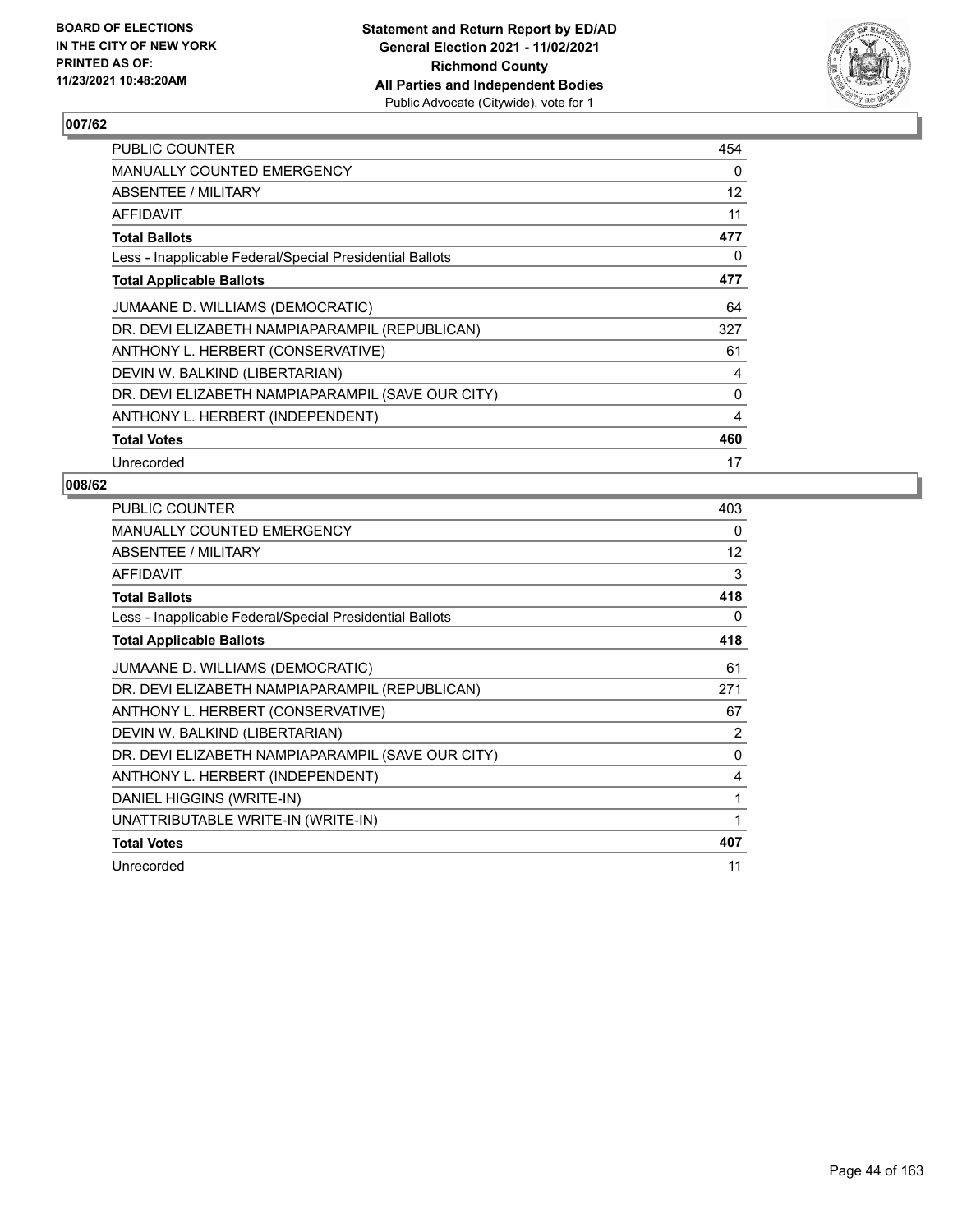

| <b>PUBLIC COUNTER</b>                                    | 253      |
|----------------------------------------------------------|----------|
| <b>MANUALLY COUNTED EMERGENCY</b>                        | 0        |
| <b>ABSENTEE / MILITARY</b>                               | 4        |
| AFFIDAVIT                                                | $\Omega$ |
| <b>Total Ballots</b>                                     | 257      |
| Less - Inapplicable Federal/Special Presidential Ballots | 0        |
| <b>Total Applicable Ballots</b>                          | 257      |
| JUMAANE D. WILLIAMS (DEMOCRATIC)                         | 50       |
| DR. DEVI ELIZABETH NAMPIAPARAMPIL (REPUBLICAN)           | 171      |
| ANTHONY L. HERBERT (CONSERVATIVE)                        | 16       |
| DEVIN W. BALKIND (LIBERTARIAN)                           | 1        |
| DR. DEVI ELIZABETH NAMPIAPARAMPIL (SAVE OUR CITY)        | 0        |
| ANTHONY L. HERBERT (INDEPENDENT)                         | 1        |
| <b>Total Votes</b>                                       | 239      |
| Unrecorded                                               | 18       |

| <b>PUBLIC COUNTER</b>                                    | 310            |
|----------------------------------------------------------|----------------|
| <b>MANUALLY COUNTED EMERGENCY</b>                        | 0              |
| ABSENTEE / MILITARY                                      | 8              |
| AFFIDAVIT                                                | 3              |
| <b>Total Ballots</b>                                     | 321            |
| Less - Inapplicable Federal/Special Presidential Ballots | 0              |
| <b>Total Applicable Ballots</b>                          | 321            |
| JUMAANE D. WILLIAMS (DEMOCRATIC)                         | 37             |
| DR. DEVI ELIZABETH NAMPIAPARAMPIL (REPUBLICAN)           | 235            |
| ANTHONY L. HERBERT (CONSERVATIVE)                        | 34             |
| DEVIN W. BALKIND (LIBERTARIAN)                           | $\overline{2}$ |
| DR. DEVI ELIZABETH NAMPIAPARAMPIL (SAVE OUR CITY)        | 0              |
| ANTHONY L. HERBERT (INDEPENDENT)                         | 0              |
| <b>Total Votes</b>                                       | 308            |
| Unrecorded                                               | 13             |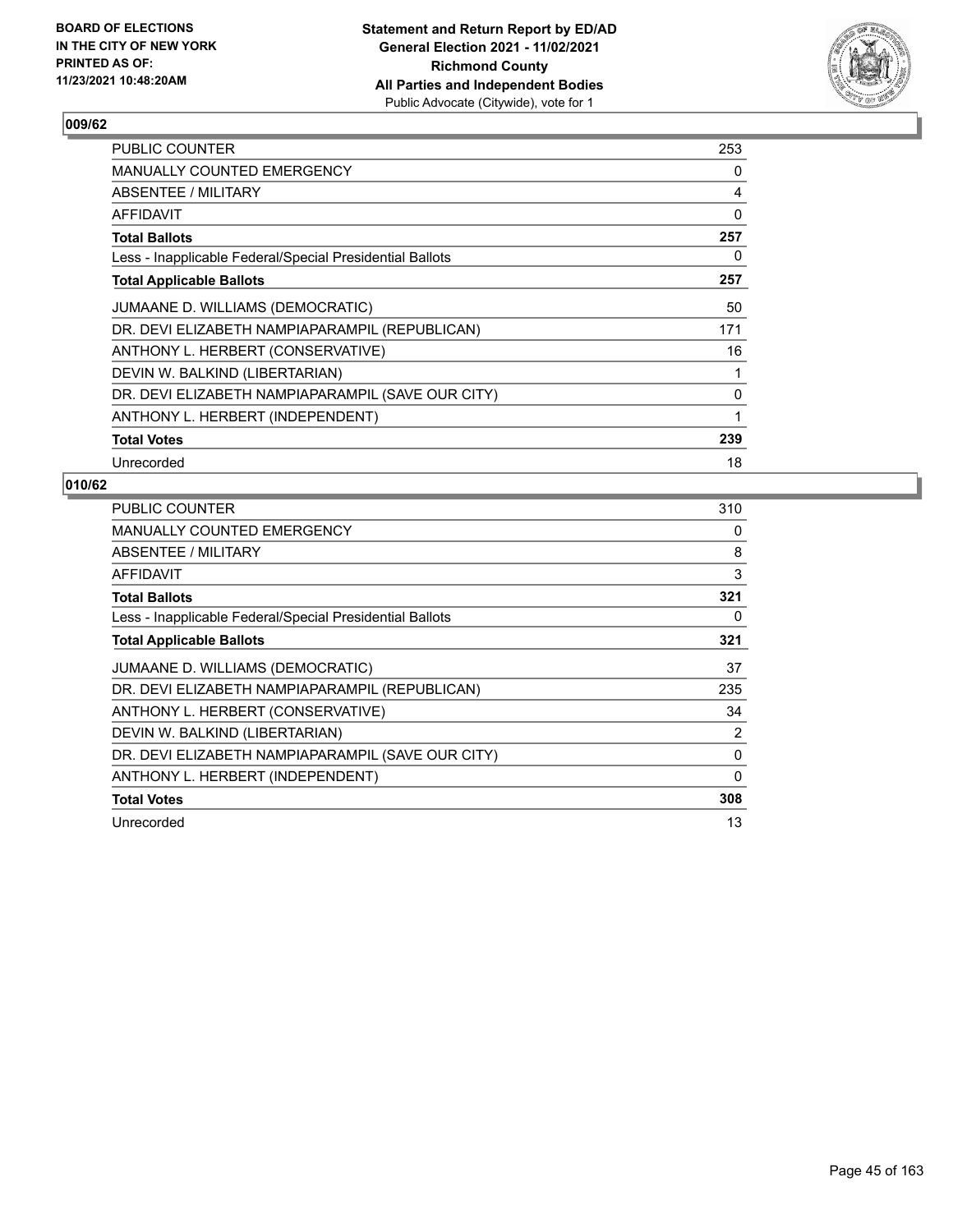

| PUBLIC COUNTER                                           | 444      |
|----------------------------------------------------------|----------|
| MANUALLY COUNTED EMERGENCY                               | 0        |
| ABSENTEE / MILITARY                                      | 16       |
| AFFIDAVIT                                                |          |
| <b>Total Ballots</b>                                     | 461      |
| Less - Inapplicable Federal/Special Presidential Ballots | 0        |
| <b>Total Applicable Ballots</b>                          | 461      |
| JUMAANE D. WILLIAMS (DEMOCRATIC)                         | 52       |
| DR. DEVI ELIZABETH NAMPIAPARAMPIL (REPUBLICAN)           | 313      |
| ANTHONY L. HERBERT (CONSERVATIVE)                        | 69       |
| DEVIN W. BALKIND (LIBERTARIAN)                           | 3        |
| DR. DEVI ELIZABETH NAMPIAPARAMPIL (SAVE OUR CITY)        | $\Omega$ |
| ANTHONY L. HERBERT (INDEPENDENT)                         | 1        |
| CHARLES TANTILLO (WRITE-IN)                              | 1        |
| <b>Total Votes</b>                                       | 439      |
| Unrecorded                                               | 22       |

| PUBLIC COUNTER                                           | 301      |
|----------------------------------------------------------|----------|
| <b>MANUALLY COUNTED EMERGENCY</b>                        | 0        |
| ABSENTEE / MILITARY                                      | 14       |
| <b>AFFIDAVIT</b>                                         | 1        |
| <b>Total Ballots</b>                                     | 316      |
| Less - Inapplicable Federal/Special Presidential Ballots | 0        |
| <b>Total Applicable Ballots</b>                          | 316      |
| JUMAANE D. WILLIAMS (DEMOCRATIC)                         | 45       |
| DR. DEVI ELIZABETH NAMPIAPARAMPIL (REPUBLICAN)           | 243      |
| ANTHONY L. HERBERT (CONSERVATIVE)                        | 17       |
| DEVIN W. BALKIND (LIBERTARIAN)                           | 2        |
| DR. DEVI ELIZABETH NAMPIAPARAMPIL (SAVE OUR CITY)        | $\Omega$ |
| ANTHONY L. HERBERT (INDEPENDENT)                         | 4        |
| <b>Total Votes</b>                                       | 311      |
| Unrecorded                                               | 5        |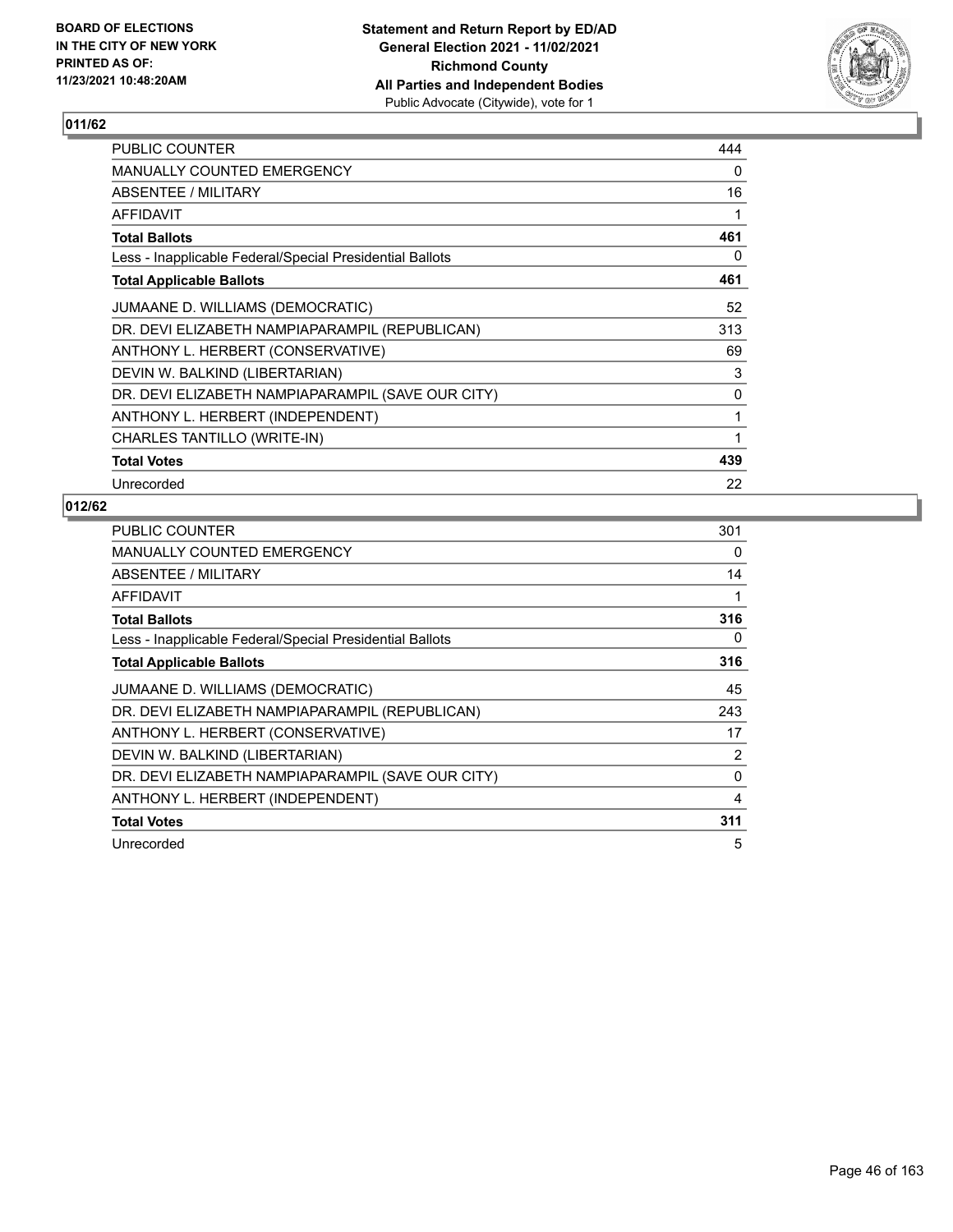

| <b>PUBLIC COUNTER</b>                                    | 429            |
|----------------------------------------------------------|----------------|
| MANUALLY COUNTED EMERGENCY                               | $\Omega$       |
| ABSENTEE / MILITARY                                      | 18             |
| <b>AFFIDAVIT</b>                                         | 1              |
| <b>Total Ballots</b>                                     | 448            |
| Less - Inapplicable Federal/Special Presidential Ballots | 0              |
| <b>Total Applicable Ballots</b>                          | 448            |
| JUMAANE D. WILLIAMS (DEMOCRATIC)                         | 70             |
| DR. DEVI ELIZABETH NAMPIAPARAMPIL (REPUBLICAN)           | 317            |
| ANTHONY L. HERBERT (CONSERVATIVE)                        | 39             |
| DEVIN W. BALKIND (LIBERTARIAN)                           | 1              |
| DR. DEVI ELIZABETH NAMPIAPARAMPIL (SAVE OUR CITY)        | $\overline{2}$ |
| ANTHONY L. HERBERT (INDEPENDENT)                         | 3              |
| <b>Total Votes</b>                                       | 432            |
| Unrecorded                                               | 16             |

| <b>PUBLIC COUNTER</b>                                    | 261 |
|----------------------------------------------------------|-----|
| <b>MANUALLY COUNTED EMERGENCY</b>                        | 0   |
| ABSENTEE / MILITARY                                      | 11  |
| <b>AFFIDAVIT</b>                                         |     |
| <b>Total Ballots</b>                                     | 273 |
| Less - Inapplicable Federal/Special Presidential Ballots | 0   |
| <b>Total Applicable Ballots</b>                          | 273 |
| JUMAANE D. WILLIAMS (DEMOCRATIC)                         | 40  |
| DR. DEVI ELIZABETH NAMPIAPARAMPIL (REPUBLICAN)           | 190 |
| ANTHONY L. HERBERT (CONSERVATIVE)                        | 24  |
| DEVIN W. BALKIND (LIBERTARIAN)                           | 3   |
| DR. DEVI ELIZABETH NAMPIAPARAMPIL (SAVE OUR CITY)        | 0   |
| ANTHONY L. HERBERT (INDEPENDENT)                         | 3   |
| <b>Total Votes</b>                                       | 260 |
| Unrecorded                                               | 13  |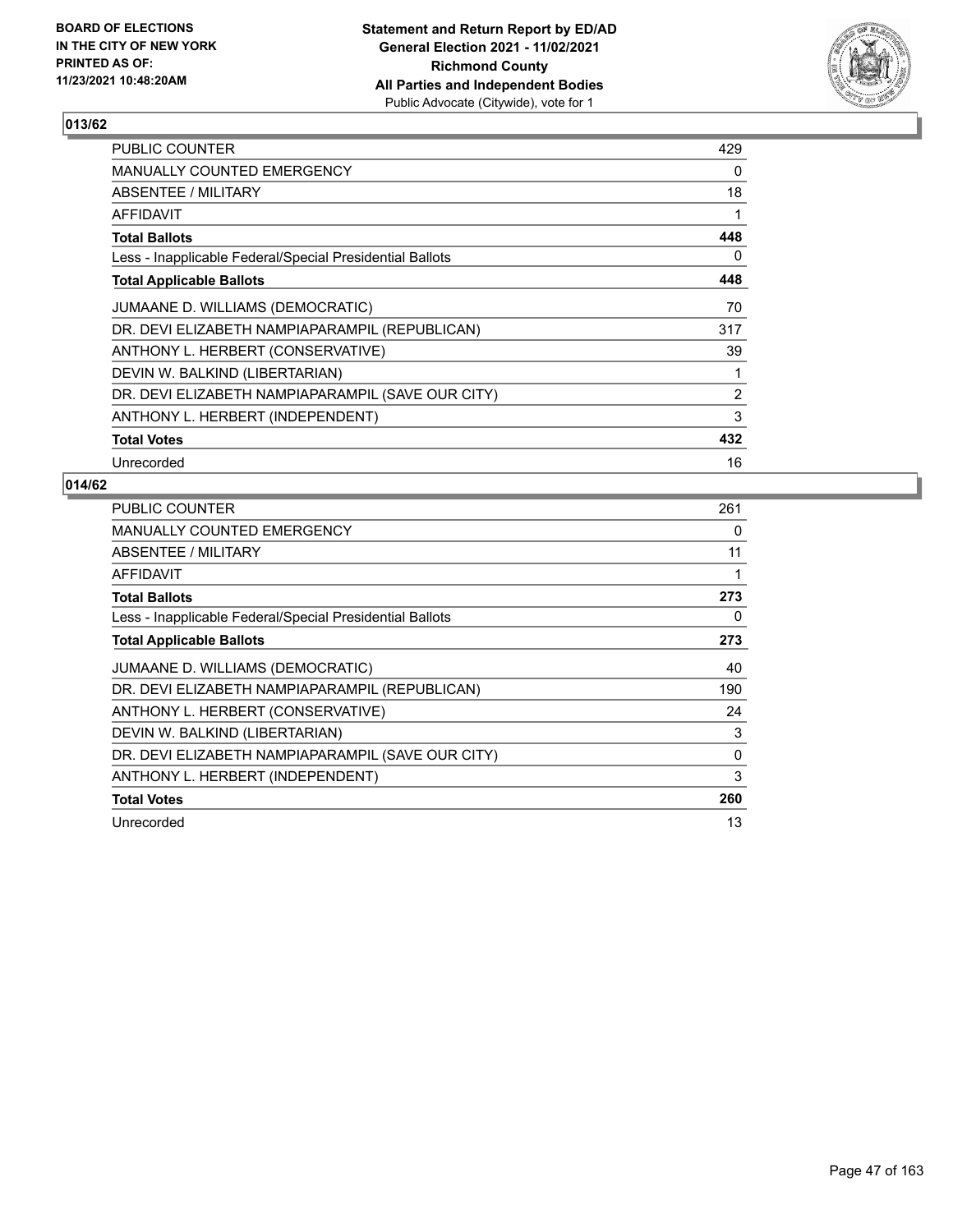

| <b>PUBLIC COUNTER</b>                                    | 391 |
|----------------------------------------------------------|-----|
| <b>MANUALLY COUNTED EMERGENCY</b>                        | 0   |
| ABSENTEE / MILITARY                                      | 14  |
| AFFIDAVIT                                                | 3   |
| <b>Total Ballots</b>                                     | 408 |
| Less - Inapplicable Federal/Special Presidential Ballots | 0   |
| <b>Total Applicable Ballots</b>                          | 408 |
| JUMAANE D. WILLIAMS (DEMOCRATIC)                         | 66  |
| DR. DEVI ELIZABETH NAMPIAPARAMPIL (REPUBLICAN)           | 273 |
| ANTHONY L. HERBERT (CONSERVATIVE)                        | 42  |
| DEVIN W. BALKIND (LIBERTARIAN)                           | 4   |
| DR. DEVI ELIZABETH NAMPIAPARAMPIL (SAVE OUR CITY)        | 1   |
| ANTHONY L. HERBERT (INDEPENDENT)                         | 4   |
| <b>Total Votes</b>                                       | 390 |
| Unrecorded                                               | 18  |

| <b>PUBLIC COUNTER</b>                                    | 391            |
|----------------------------------------------------------|----------------|
| <b>MANUALLY COUNTED EMERGENCY</b>                        | 0              |
| ABSENTEE / MILITARY                                      | 15             |
| <b>AFFIDAVIT</b>                                         | 2              |
| <b>Total Ballots</b>                                     | 408            |
| Less - Inapplicable Federal/Special Presidential Ballots | 0              |
| <b>Total Applicable Ballots</b>                          | 408            |
| JUMAANE D. WILLIAMS (DEMOCRATIC)                         | 80             |
| DR. DEVI ELIZABETH NAMPIAPARAMPIL (REPUBLICAN)           | 256            |
| ANTHONY L. HERBERT (CONSERVATIVE)                        | 48             |
| DEVIN W. BALKIND (LIBERTARIAN)                           | 3              |
| DR. DEVI ELIZABETH NAMPIAPARAMPIL (SAVE OUR CITY)        | 3              |
| ANTHONY L. HERBERT (INDEPENDENT)                         | $\overline{2}$ |
| HESHY TISCHLER (WRITE-IN)                                | 1              |
| UNATTRIBUTABLE WRITE-IN (WRITE-IN)                       | 1              |
| <b>Total Votes</b>                                       | 394            |
| Unrecorded                                               | 14             |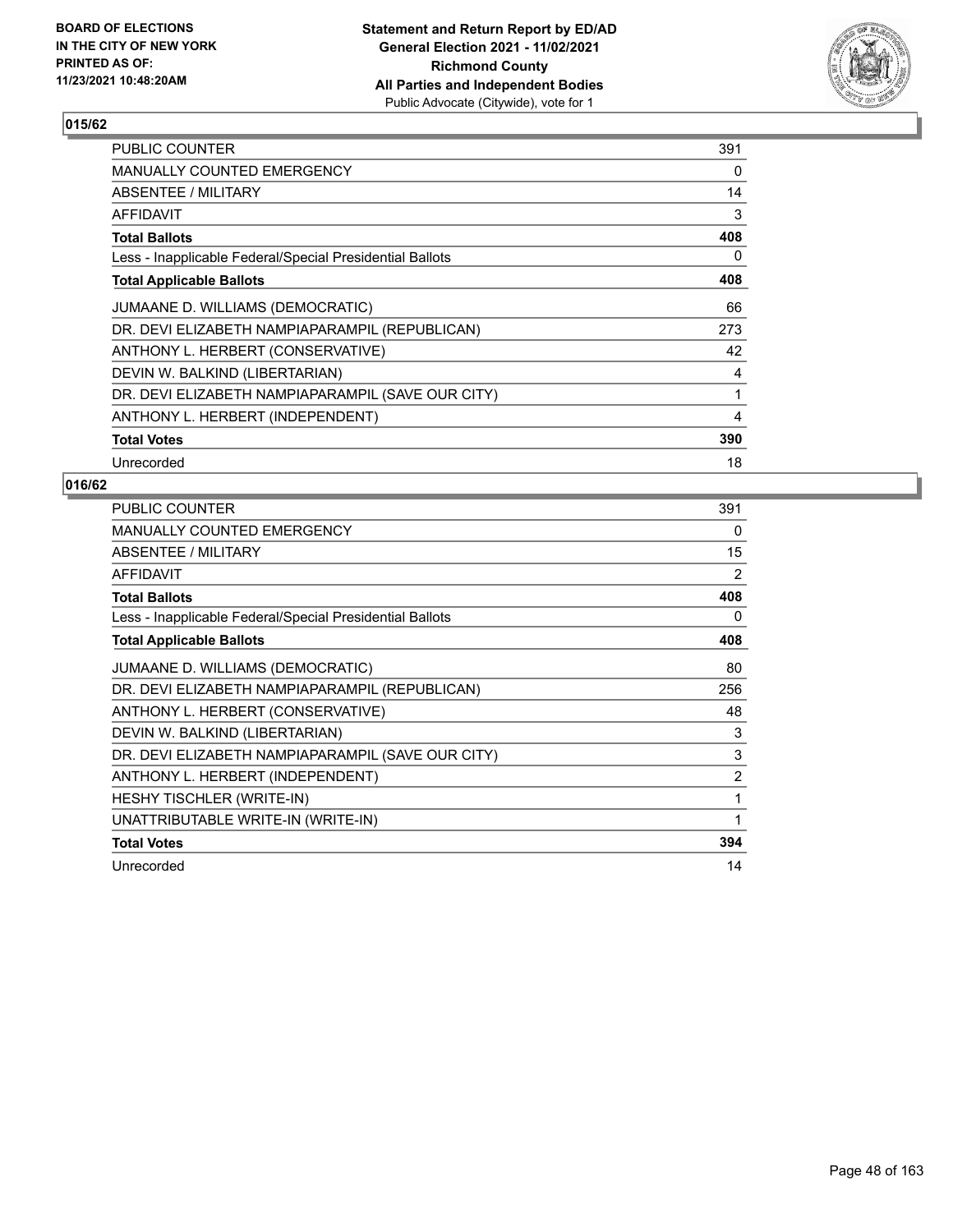

| <b>PUBLIC COUNTER</b>                                    | 312      |
|----------------------------------------------------------|----------|
| <b>MANUALLY COUNTED EMERGENCY</b>                        | $\Omega$ |
| ABSENTEE / MILITARY                                      | 12       |
| AFFIDAVIT                                                | $\Omega$ |
| <b>Total Ballots</b>                                     | 324      |
| Less - Inapplicable Federal/Special Presidential Ballots | 0        |
| <b>Total Applicable Ballots</b>                          | 324      |
| JUMAANE D. WILLIAMS (DEMOCRATIC)                         | 28       |
| DR. DEVI ELIZABETH NAMPIAPARAMPIL (REPUBLICAN)           | 240      |
| ANTHONY L. HERBERT (CONSERVATIVE)                        | 41       |
| DEVIN W. BALKIND (LIBERTARIAN)                           | 0        |
| DR. DEVI ELIZABETH NAMPIAPARAMPIL (SAVE OUR CITY)        | 1        |
| ANTHONY L. HERBERT (INDEPENDENT)                         | 3        |
| <b>Total Votes</b>                                       | 313      |
| Unrecorded                                               | 11       |

| <b>PUBLIC COUNTER</b>                                    | 369            |
|----------------------------------------------------------|----------------|
| <b>MANUALLY COUNTED EMERGENCY</b>                        | 0              |
| ABSENTEE / MILITARY                                      | 7              |
| <b>AFFIDAVIT</b>                                         | $\overline{2}$ |
| <b>Total Ballots</b>                                     | 378            |
| Less - Inapplicable Federal/Special Presidential Ballots | 0              |
| <b>Total Applicable Ballots</b>                          | 378            |
| JUMAANE D. WILLIAMS (DEMOCRATIC)                         | 36             |
| DR. DEVI ELIZABETH NAMPIAPARAMPIL (REPUBLICAN)           | 297            |
| ANTHONY L. HERBERT (CONSERVATIVE)                        | 31             |
| DEVIN W. BALKIND (LIBERTARIAN)                           | 5              |
| DR. DEVI ELIZABETH NAMPIAPARAMPIL (SAVE OUR CITY)        | 1              |
| ANTHONY L. HERBERT (INDEPENDENT)                         | 2              |
| <b>Total Votes</b>                                       | 372            |
| Unrecorded                                               | 6              |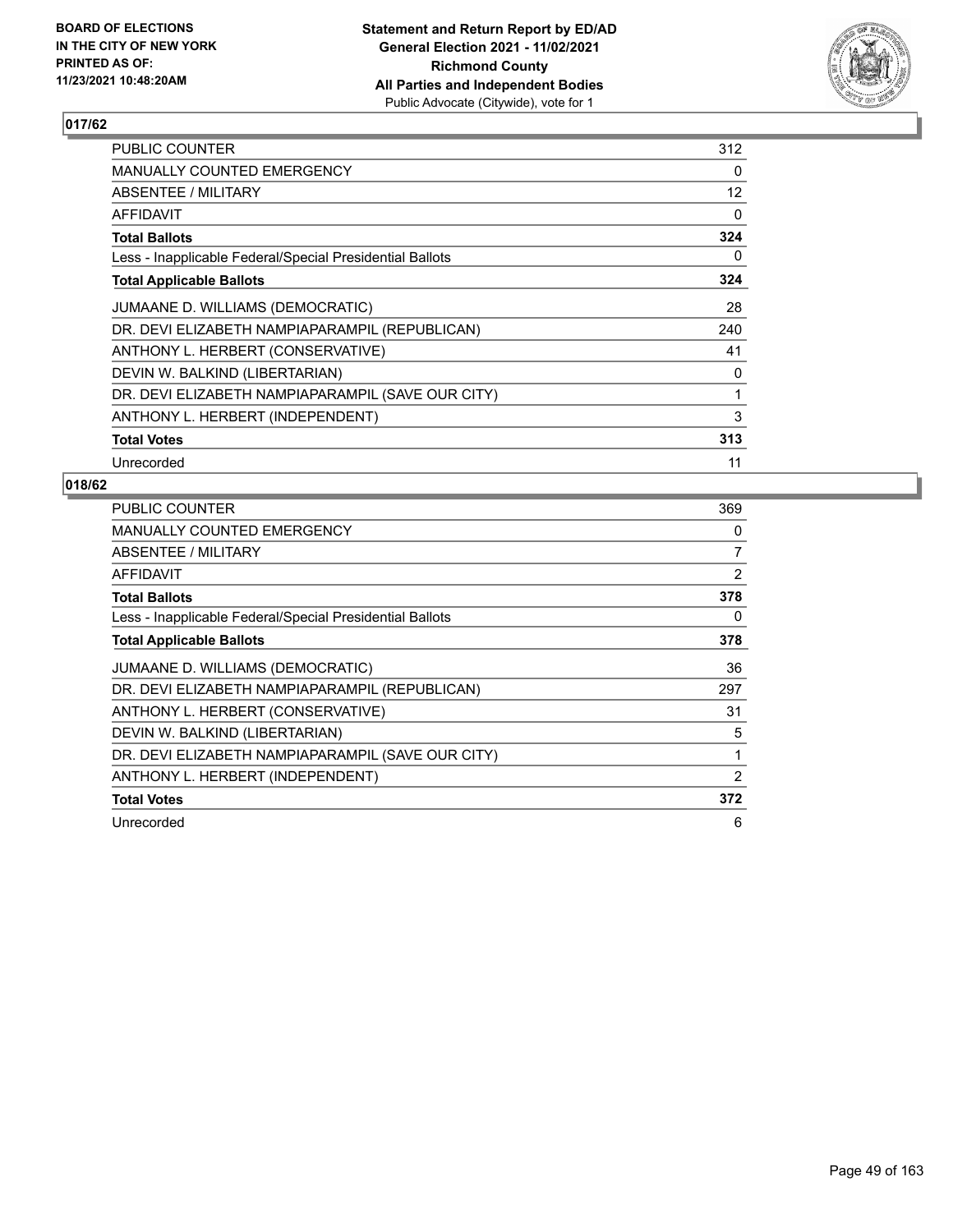

| <b>PUBLIC COUNTER</b>                                    | 351      |
|----------------------------------------------------------|----------|
| <b>MANUALLY COUNTED EMERGENCY</b>                        | $\Omega$ |
| <b>ABSENTEE / MILITARY</b>                               | 18       |
| AFFIDAVIT                                                | 1        |
| <b>Total Ballots</b>                                     | 370      |
| Less - Inapplicable Federal/Special Presidential Ballots | 0        |
| <b>Total Applicable Ballots</b>                          | 370      |
| JUMAANE D. WILLIAMS (DEMOCRATIC)                         | 59       |
| DR. DEVI ELIZABETH NAMPIAPARAMPIL (REPUBLICAN)           | 252      |
| ANTHONY L. HERBERT (CONSERVATIVE)                        | 40       |
| DEVIN W. BALKIND (LIBERTARIAN)                           | 1        |
| DR. DEVI ELIZABETH NAMPIAPARAMPIL (SAVE OUR CITY)        | 0        |
| ANTHONY L. HERBERT (INDEPENDENT)                         | 2        |
| <b>Total Votes</b>                                       | 354      |
| Unrecorded                                               | 16       |

| <b>PUBLIC COUNTER</b>                                    | 412            |
|----------------------------------------------------------|----------------|
| <b>MANUALLY COUNTED EMERGENCY</b>                        | $\Omega$       |
| <b>ABSENTEE / MILITARY</b>                               | 10             |
| AFFIDAVIT                                                | 3              |
| <b>Total Ballots</b>                                     | 425            |
| Less - Inapplicable Federal/Special Presidential Ballots | 0              |
| <b>Total Applicable Ballots</b>                          | 425            |
| JUMAANE D. WILLIAMS (DEMOCRATIC)                         | 39             |
| DR. DEVI ELIZABETH NAMPIAPARAMPIL (REPUBLICAN)           | 314            |
| ANTHONY L. HERBERT (CONSERVATIVE)                        | 48             |
| DEVIN W. BALKIND (LIBERTARIAN)                           | 0              |
| DR. DEVI ELIZABETH NAMPIAPARAMPIL (SAVE OUR CITY)        | 1              |
| ANTHONY L. HERBERT (INDEPENDENT)                         | $\overline{2}$ |
| <b>Total Votes</b>                                       | 404            |
| Unrecorded                                               | 21             |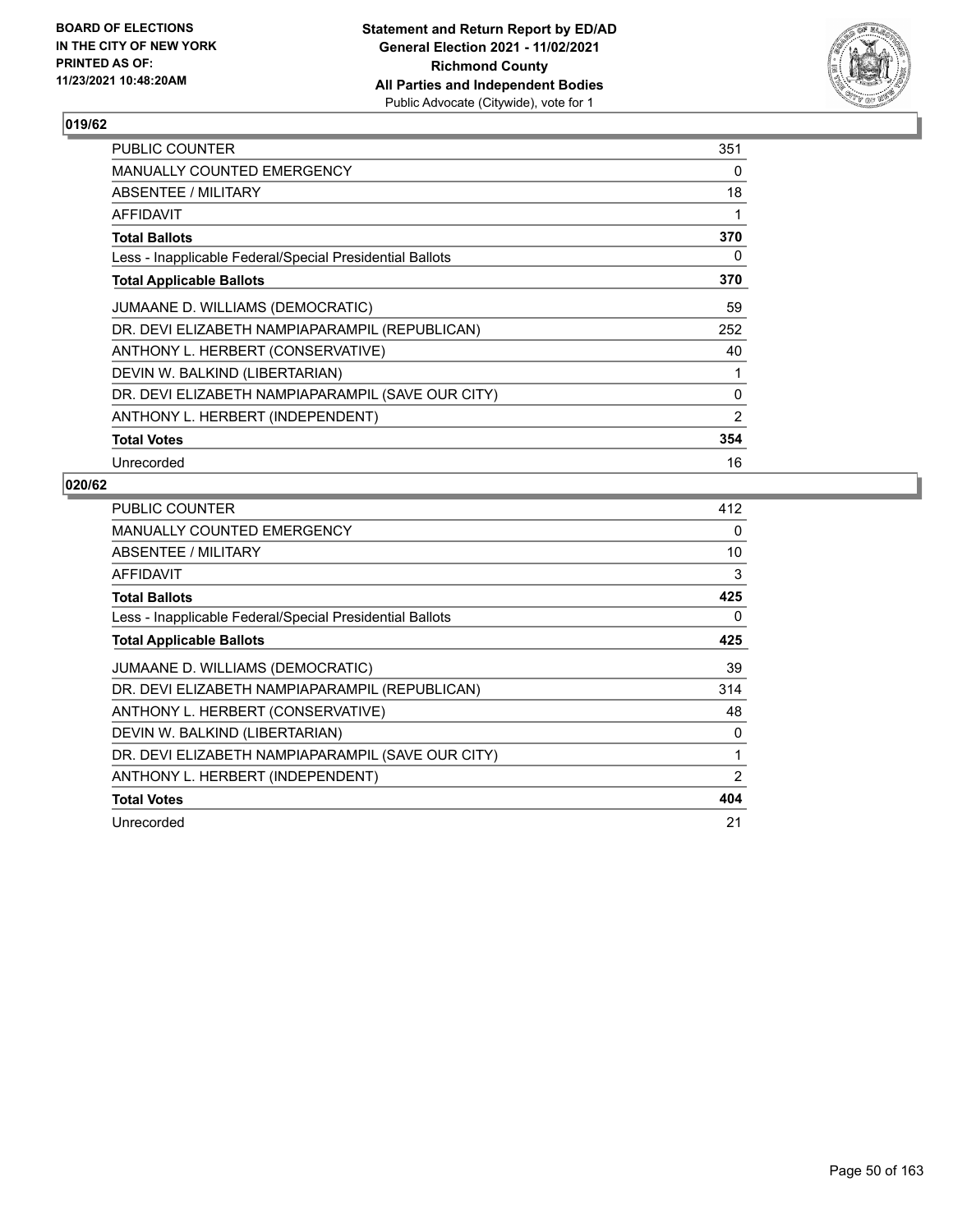

| PUBLIC COUNTER                                           | 441      |
|----------------------------------------------------------|----------|
| <b>MANUALLY COUNTED EMERGENCY</b>                        | $\Omega$ |
| ABSENTEE / MILITARY                                      | 22       |
| AFFIDAVIT                                                | 3        |
| <b>Total Ballots</b>                                     | 466      |
| Less - Inapplicable Federal/Special Presidential Ballots | 0        |
| <b>Total Applicable Ballots</b>                          | 466      |
| JUMAANE D. WILLIAMS (DEMOCRATIC)                         | 41       |
| DR. DEVI ELIZABETH NAMPIAPARAMPIL (REPUBLICAN)           | 324      |
| ANTHONY L. HERBERT (CONSERVATIVE)                        | 73       |
| DEVIN W. BALKIND (LIBERTARIAN)                           | 6        |
| DR. DEVI ELIZABETH NAMPIAPARAMPIL (SAVE OUR CITY)        | 0        |
| ANTHONY L. HERBERT (INDEPENDENT)                         | 5        |
| <b>Total Votes</b>                                       | 449      |
| Unrecorded                                               | 17       |

| PUBLIC COUNTER                                           | 395            |
|----------------------------------------------------------|----------------|
| <b>MANUALLY COUNTED EMERGENCY</b>                        | 0              |
| ABSENTEE / MILITARY                                      | 17             |
| <b>AFFIDAVIT</b>                                         | 2              |
| <b>Total Ballots</b>                                     | 414            |
| Less - Inapplicable Federal/Special Presidential Ballots | 0              |
| <b>Total Applicable Ballots</b>                          | 414            |
| JUMAANE D. WILLIAMS (DEMOCRATIC)                         | 46             |
| DR. DEVI ELIZABETH NAMPIAPARAMPIL (REPUBLICAN)           | 290            |
| ANTHONY L. HERBERT (CONSERVATIVE)                        | 52             |
| DEVIN W. BALKIND (LIBERTARIAN)                           | 4              |
| DR. DEVI ELIZABETH NAMPIAPARAMPIL (SAVE OUR CITY)        | $\overline{2}$ |
| ANTHONY L. HERBERT (INDEPENDENT)                         | 1              |
| JULIE WON (WRITE-IN)                                     | 1              |
| <b>Total Votes</b>                                       | 396            |
| Unrecorded                                               | 18             |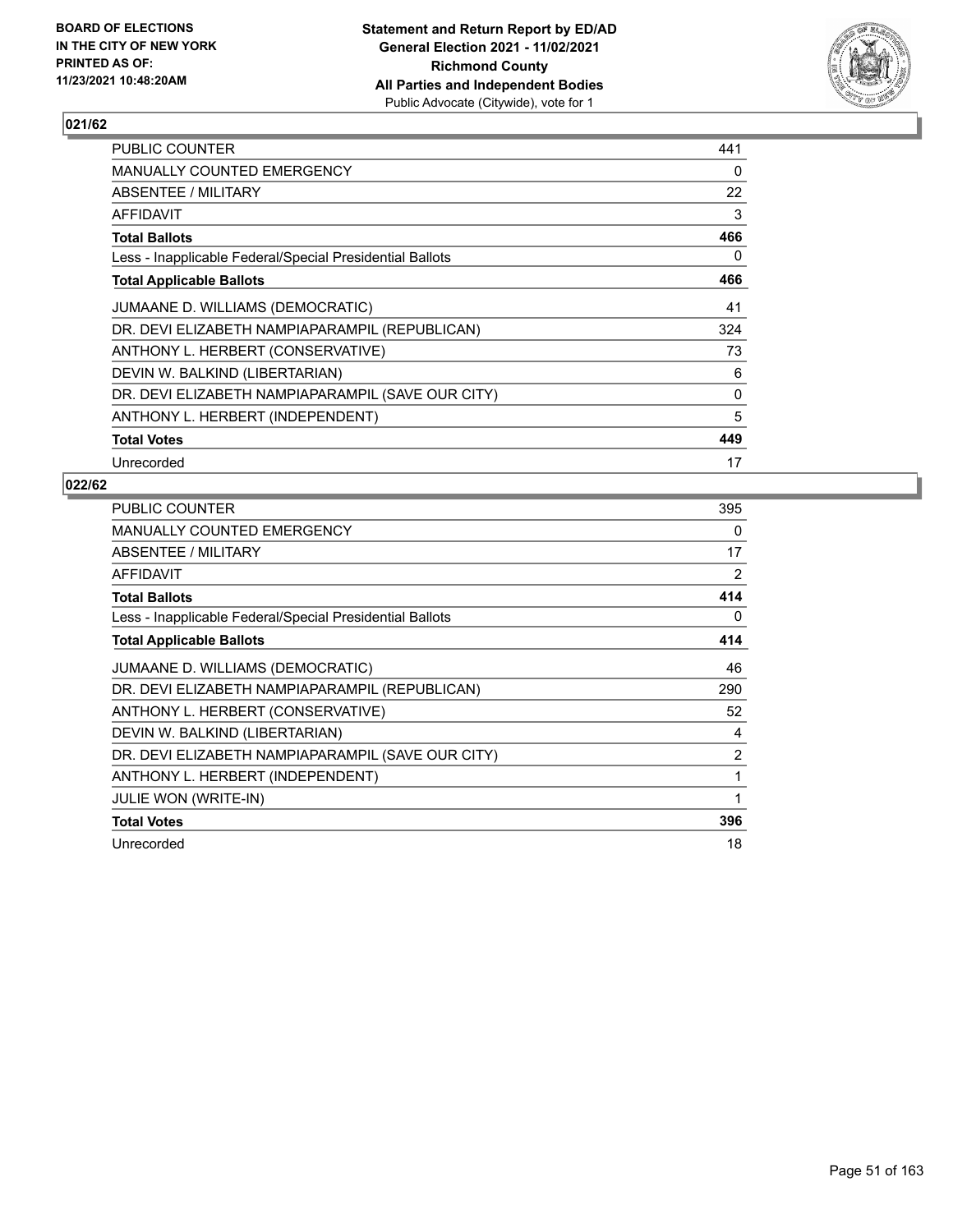

| PUBLIC COUNTER                                           | 342            |
|----------------------------------------------------------|----------------|
| MANUALLY COUNTED EMERGENCY                               | 0              |
| ABSENTEE / MILITARY                                      | 16             |
| AFFIDAVIT                                                | 3              |
| <b>Total Ballots</b>                                     | 361            |
| Less - Inapplicable Federal/Special Presidential Ballots | 0              |
| <b>Total Applicable Ballots</b>                          | 361            |
| JUMAANE D. WILLIAMS (DEMOCRATIC)                         | 43             |
| DR. DEVI ELIZABETH NAMPIAPARAMPIL (REPUBLICAN)           | 251            |
| ANTHONY L. HERBERT (CONSERVATIVE)                        | 39             |
| DEVIN W. BALKIND (LIBERTARIAN)                           | 5              |
| DR. DEVI ELIZABETH NAMPIAPARAMPIL (SAVE OUR CITY)        | $\overline{2}$ |
| ANTHONY L. HERBERT (INDEPENDENT)                         | 3              |
| <b>Total Votes</b>                                       | 343            |
| Unrecorded                                               | 18             |

| <b>PUBLIC COUNTER</b>                                    | 283      |
|----------------------------------------------------------|----------|
| <b>MANUALLY COUNTED EMERGENCY</b>                        | $\Omega$ |
| ABSENTEE / MILITARY                                      | 28       |
| <b>AFFIDAVIT</b>                                         | 3        |
| <b>Total Ballots</b>                                     | 314      |
| Less - Inapplicable Federal/Special Presidential Ballots | 0        |
| <b>Total Applicable Ballots</b>                          | 314      |
| JUMAANE D. WILLIAMS (DEMOCRATIC)                         | 72       |
| DR. DEVI ELIZABETH NAMPIAPARAMPIL (REPUBLICAN)           | 188      |
| ANTHONY L. HERBERT (CONSERVATIVE)                        | 36       |
| DEVIN W. BALKIND (LIBERTARIAN)                           | 3        |
| DR. DEVI ELIZABETH NAMPIAPARAMPIL (SAVE OUR CITY)        | 0        |
| ANTHONY L. HERBERT (INDEPENDENT)                         | 3        |
| <b>Total Votes</b>                                       | 302      |
| Unrecorded                                               | 12       |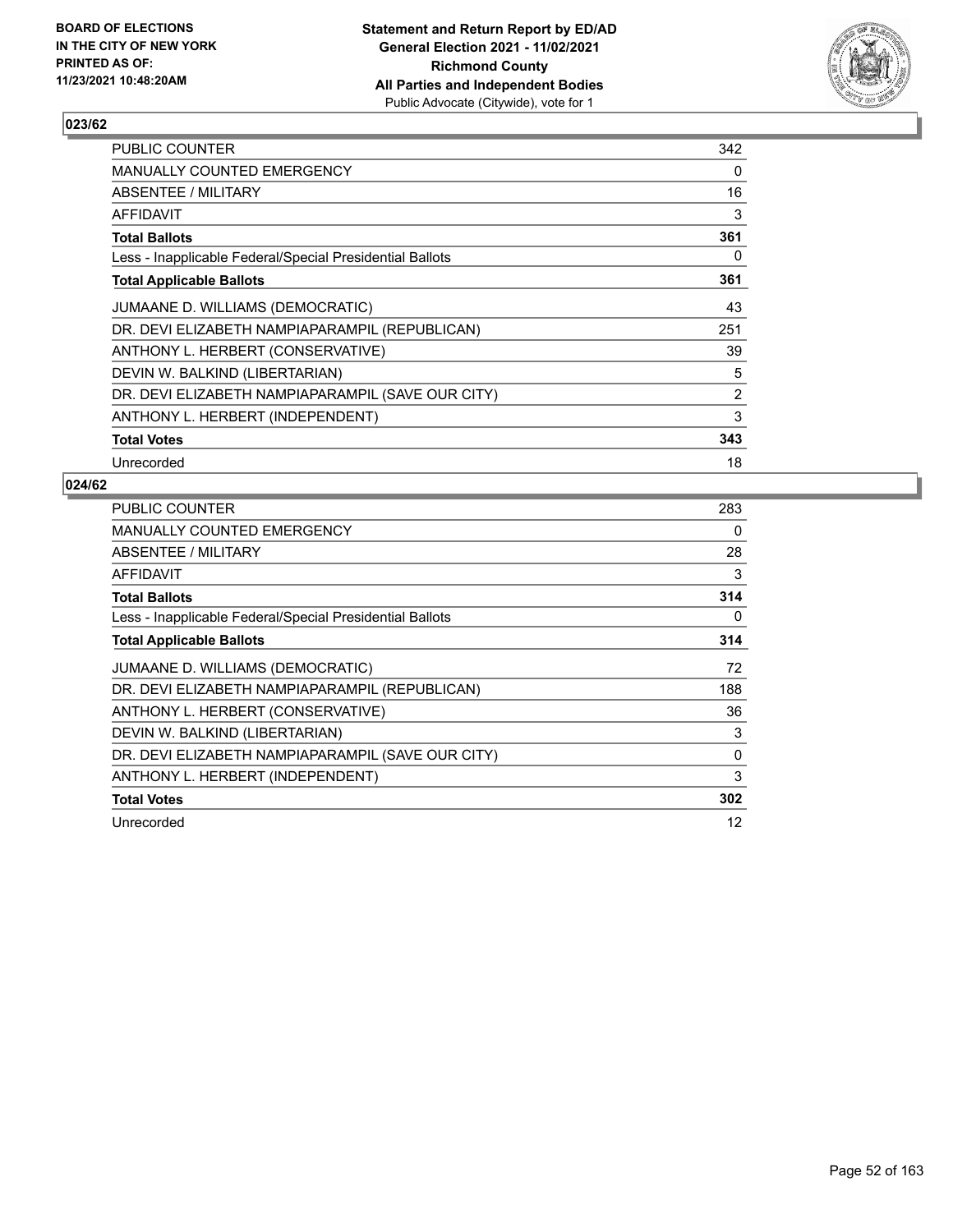

| PUBLIC COUNTER                                           | 408            |
|----------------------------------------------------------|----------------|
| <b>MANUALLY COUNTED EMERGENCY</b>                        | 0              |
| ABSENTEE / MILITARY                                      | 19             |
| AFFIDAVIT                                                | 3              |
| <b>Total Ballots</b>                                     | 430            |
| Less - Inapplicable Federal/Special Presidential Ballots | 0              |
| <b>Total Applicable Ballots</b>                          | 430            |
| JUMAANE D. WILLIAMS (DEMOCRATIC)                         | 45             |
| DR. DEVI ELIZABETH NAMPIAPARAMPIL (REPUBLICAN)           | 283            |
| ANTHONY L. HERBERT (CONSERVATIVE)                        | 65             |
| DEVIN W. BALKIND (LIBERTARIAN)                           | 1              |
| DR. DEVI ELIZABETH NAMPIAPARAMPIL (SAVE OUR CITY)        | $\overline{2}$ |
| ANTHONY L. HERBERT (INDEPENDENT)                         | 4              |
| <b>Total Votes</b>                                       | 400            |
| Unrecorded                                               | 30             |

| <b>PUBLIC COUNTER</b>                                    | 360            |
|----------------------------------------------------------|----------------|
| <b>MANUALLY COUNTED EMERGENCY</b>                        | 0              |
| ABSENTEE / MILITARY                                      | 26             |
| AFFIDAVIT                                                |                |
| <b>Total Ballots</b>                                     | 387            |
| Less - Inapplicable Federal/Special Presidential Ballots | 0              |
| <b>Total Applicable Ballots</b>                          | 387            |
| JUMAANE D. WILLIAMS (DEMOCRATIC)                         | 124            |
| DR. DEVI ELIZABETH NAMPIAPARAMPIL (REPUBLICAN)           | 190            |
| ANTHONY L. HERBERT (CONSERVATIVE)                        | 45             |
| DEVIN W. BALKIND (LIBERTARIAN)                           | $\overline{2}$ |
| DR. DEVI ELIZABETH NAMPIAPARAMPIL (SAVE OUR CITY)        | 3              |
| ANTHONY L. HERBERT (INDEPENDENT)                         | 3              |
| <b>Total Votes</b>                                       | 367            |
| Unrecorded                                               | 20             |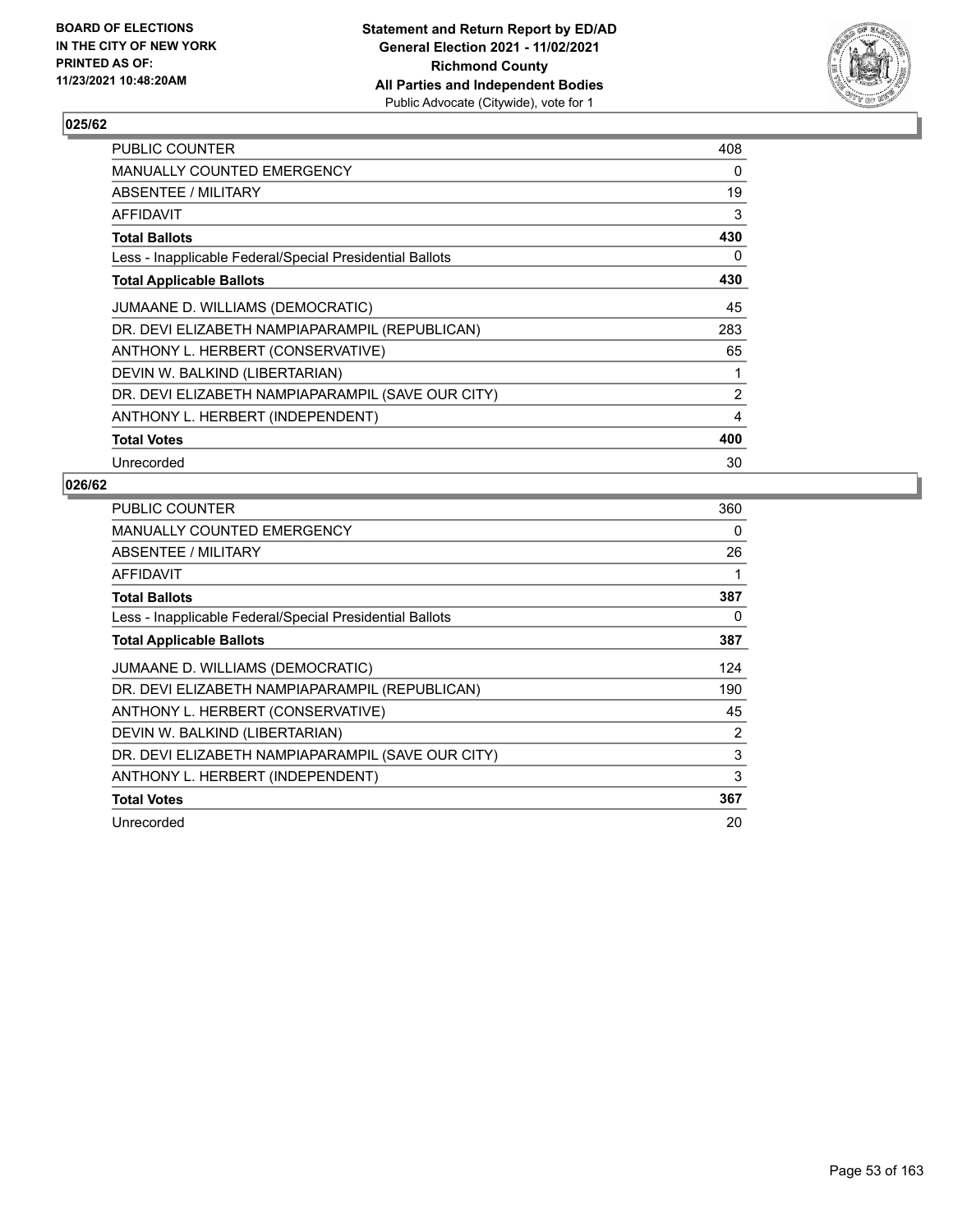

| <b>PUBLIC COUNTER</b>                                    | 499 |
|----------------------------------------------------------|-----|
| <b>MANUALLY COUNTED EMERGENCY</b>                        | 0   |
| ABSENTEE / MILITARY                                      | 22  |
| AFFIDAVIT                                                | 1   |
| <b>Total Ballots</b>                                     | 522 |
| Less - Inapplicable Federal/Special Presidential Ballots | 0   |
| <b>Total Applicable Ballots</b>                          | 522 |
| JUMAANE D. WILLIAMS (DEMOCRATIC)                         | 78  |
| DR. DEVI ELIZABETH NAMPIAPARAMPIL (REPUBLICAN)           | 358 |
| ANTHONY L. HERBERT (CONSERVATIVE)                        | 55  |
| DEVIN W. BALKIND (LIBERTARIAN)                           | 3   |
| DR. DEVI ELIZABETH NAMPIAPARAMPIL (SAVE OUR CITY)        | 3   |
| ANTHONY L. HERBERT (INDEPENDENT)                         | 4   |
| <b>Total Votes</b>                                       | 501 |
| Unrecorded                                               | 21  |

| <b>PUBLIC COUNTER</b>                                    | 421      |
|----------------------------------------------------------|----------|
| <b>MANUALLY COUNTED EMERGENCY</b>                        | $\Omega$ |
| ABSENTEE / MILITARY                                      | 17       |
| <b>AFFIDAVIT</b>                                         | 3        |
| <b>Total Ballots</b>                                     | 441      |
| Less - Inapplicable Federal/Special Presidential Ballots | 0        |
| <b>Total Applicable Ballots</b>                          | 441      |
| JUMAANE D. WILLIAMS (DEMOCRATIC)                         | 70       |
| DR. DEVI ELIZABETH NAMPIAPARAMPIL (REPUBLICAN)           | 295      |
| ANTHONY L. HERBERT (CONSERVATIVE)                        | 56       |
| DEVIN W. BALKIND (LIBERTARIAN)                           | 3        |
| DR. DEVI ELIZABETH NAMPIAPARAMPIL (SAVE OUR CITY)        | $\Omega$ |
| ANTHONY L. HERBERT (INDEPENDENT)                         | 3        |
| <b>Total Votes</b>                                       | 427      |
| Unrecorded                                               | 14       |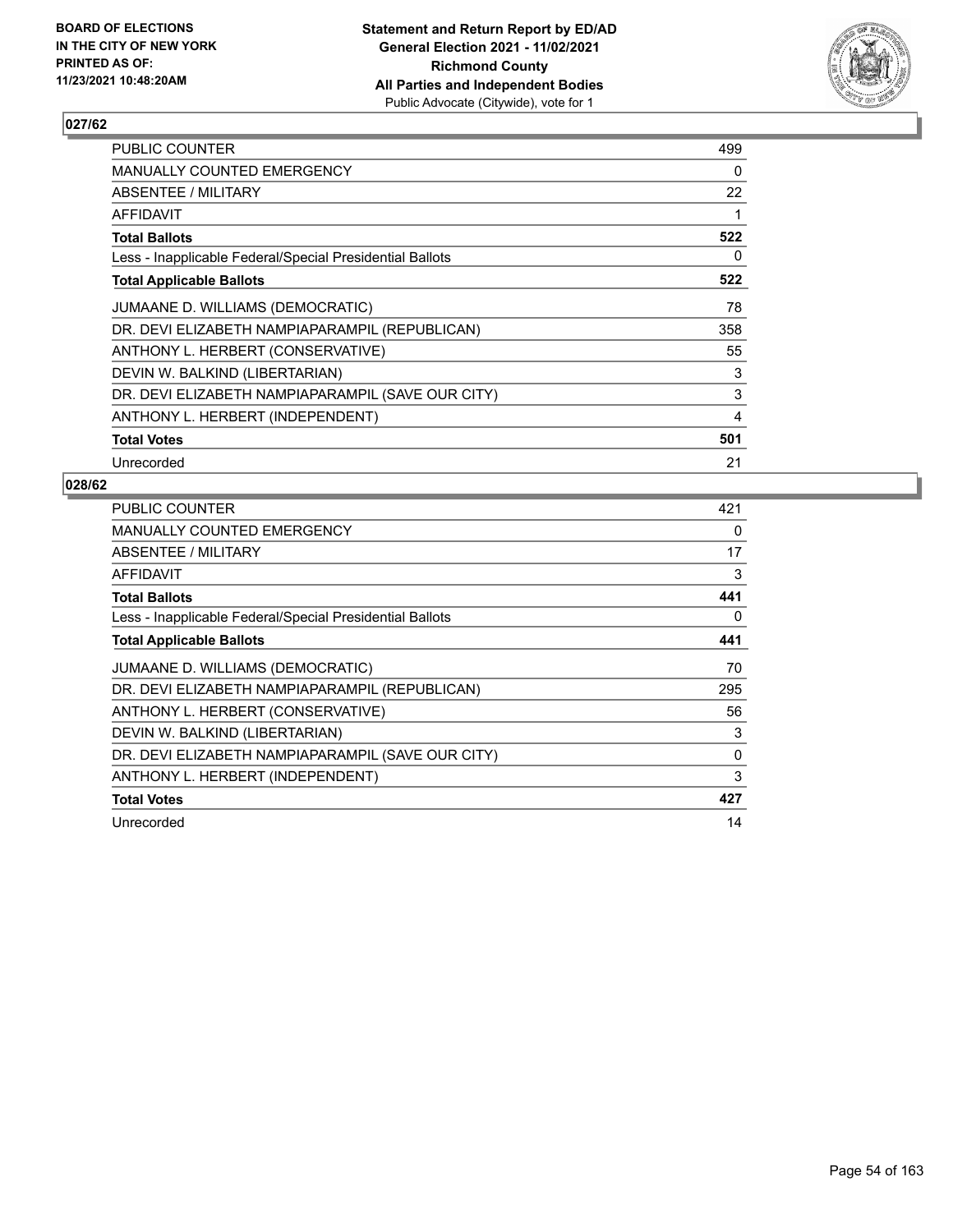

| <b>PUBLIC COUNTER</b>                                    | 334      |
|----------------------------------------------------------|----------|
| MANUALLY COUNTED EMERGENCY                               | $\Omega$ |
| ABSENTEE / MILITARY                                      | 9        |
| AFFIDAVIT                                                | 3        |
| <b>Total Ballots</b>                                     | 346      |
| Less - Inapplicable Federal/Special Presidential Ballots | 0        |
| <b>Total Applicable Ballots</b>                          | 346      |
| JUMAANE D. WILLIAMS (DEMOCRATIC)                         | 44       |
| DR. DEVI ELIZABETH NAMPIAPARAMPIL (REPUBLICAN)           | 247      |
| ANTHONY L. HERBERT (CONSERVATIVE)                        | 34       |
| DEVIN W. BALKIND (LIBERTARIAN)                           | 4        |
| DR. DEVI ELIZABETH NAMPIAPARAMPIL (SAVE OUR CITY)        | 2        |
| ANTHONY L. HERBERT (INDEPENDENT)                         | 1        |
| <b>Total Votes</b>                                       | 332      |
| Unrecorded                                               | 14       |

| <b>PUBLIC COUNTER</b>                                    | 445            |
|----------------------------------------------------------|----------------|
| <b>MANUALLY COUNTED EMERGENCY</b>                        | 1              |
| ABSENTEE / MILITARY                                      | 14             |
| AFFIDAVIT                                                | 3              |
| <b>Total Ballots</b>                                     | 463            |
| Less - Inapplicable Federal/Special Presidential Ballots | 0              |
| <b>Total Applicable Ballots</b>                          | 463            |
| JUMAANE D. WILLIAMS (DEMOCRATIC)                         | 60             |
| DR. DEVI ELIZABETH NAMPIAPARAMPIL (REPUBLICAN)           | 330            |
| ANTHONY L. HERBERT (CONSERVATIVE)                        | 48             |
| DEVIN W. BALKIND (LIBERTARIAN)                           | $\overline{2}$ |
| DR. DEVI ELIZABETH NAMPIAPARAMPIL (SAVE OUR CITY)        | 1              |
| ANTHONY L. HERBERT (INDEPENDENT)                         | 3              |
| <b>Total Votes</b>                                       | 444            |
| Unrecorded                                               | 19             |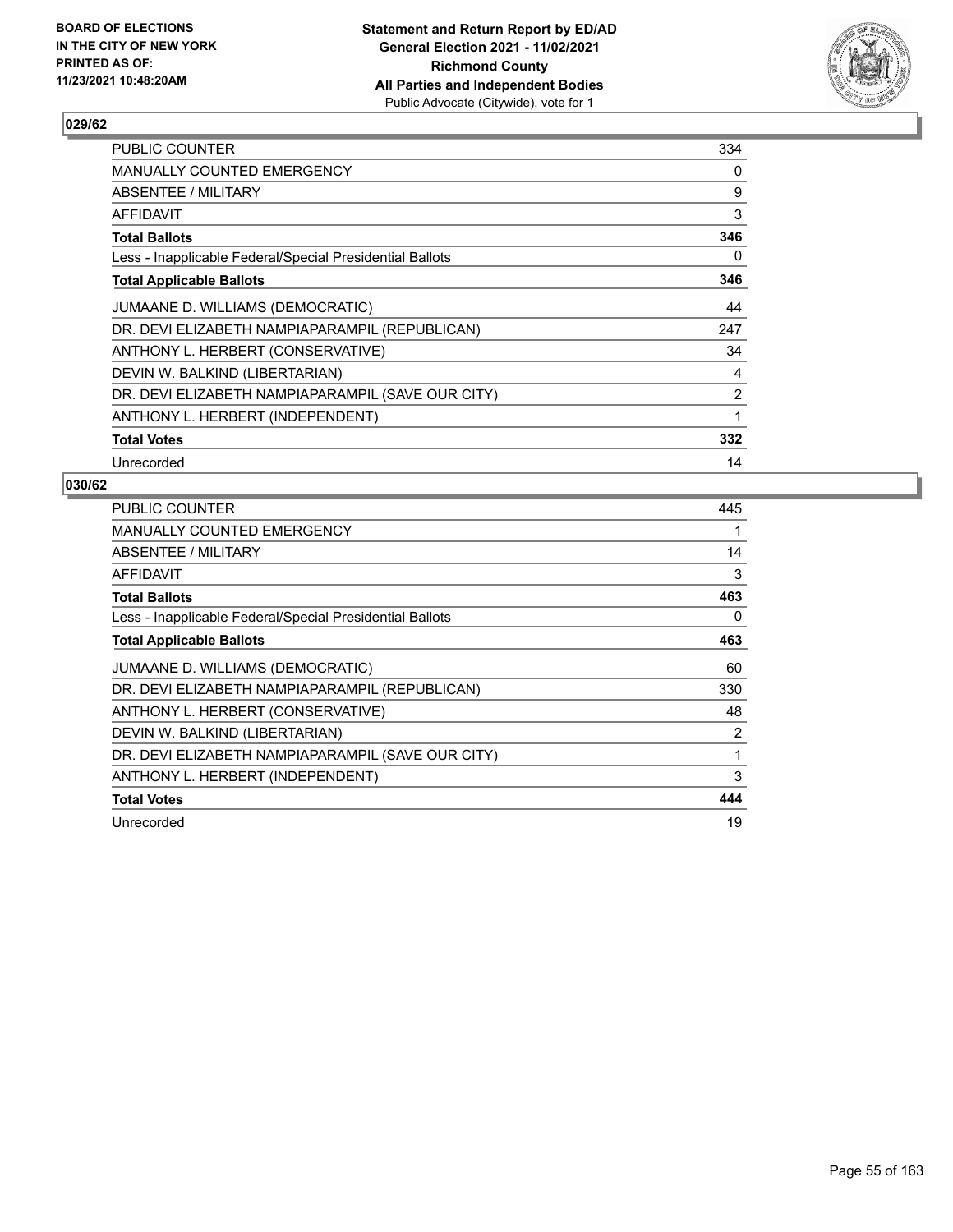

| PUBLIC COUNTER                                           | 438 |
|----------------------------------------------------------|-----|
| <b>MANUALLY COUNTED EMERGENCY</b>                        | 1   |
| ABSENTEE / MILITARY                                      | 26  |
| AFFIDAVIT                                                | 2   |
| <b>Total Ballots</b>                                     | 467 |
| Less - Inapplicable Federal/Special Presidential Ballots | 0   |
| <b>Total Applicable Ballots</b>                          | 467 |
| JUMAANE D. WILLIAMS (DEMOCRATIC)                         | 66  |
| DR. DEVI ELIZABETH NAMPIAPARAMPIL (REPUBLICAN)           | 329 |
| ANTHONY L. HERBERT (CONSERVATIVE)                        | 45  |
| DEVIN W. BALKIND (LIBERTARIAN)                           | 1   |
| DR. DEVI ELIZABETH NAMPIAPARAMPIL (SAVE OUR CITY)        | 1   |
| ANTHONY L. HERBERT (INDEPENDENT)                         | 2   |
| <b>Total Votes</b>                                       | 444 |
| Unrecorded                                               | 23  |

| PUBLIC COUNTER                                           | 386 |
|----------------------------------------------------------|-----|
| <b>MANUALLY COUNTED EMERGENCY</b>                        | 0   |
| ABSENTEE / MILITARY                                      | 15  |
| AFFIDAVIT                                                | 5   |
| <b>Total Ballots</b>                                     | 406 |
| Less - Inapplicable Federal/Special Presidential Ballots | 0   |
| <b>Total Applicable Ballots</b>                          | 406 |
| JUMAANE D. WILLIAMS (DEMOCRATIC)                         | 50  |
| DR. DEVI ELIZABETH NAMPIAPARAMPIL (REPUBLICAN)           | 286 |
| ANTHONY L. HERBERT (CONSERVATIVE)                        | 46  |
| DEVIN W. BALKIND (LIBERTARIAN)                           | 5   |
| DR. DEVI ELIZABETH NAMPIAPARAMPIL (SAVE OUR CITY)        | 0   |
| ANTHONY L. HERBERT (INDEPENDENT)                         | 3   |
| <b>Total Votes</b>                                       | 390 |
| Unrecorded                                               | 16  |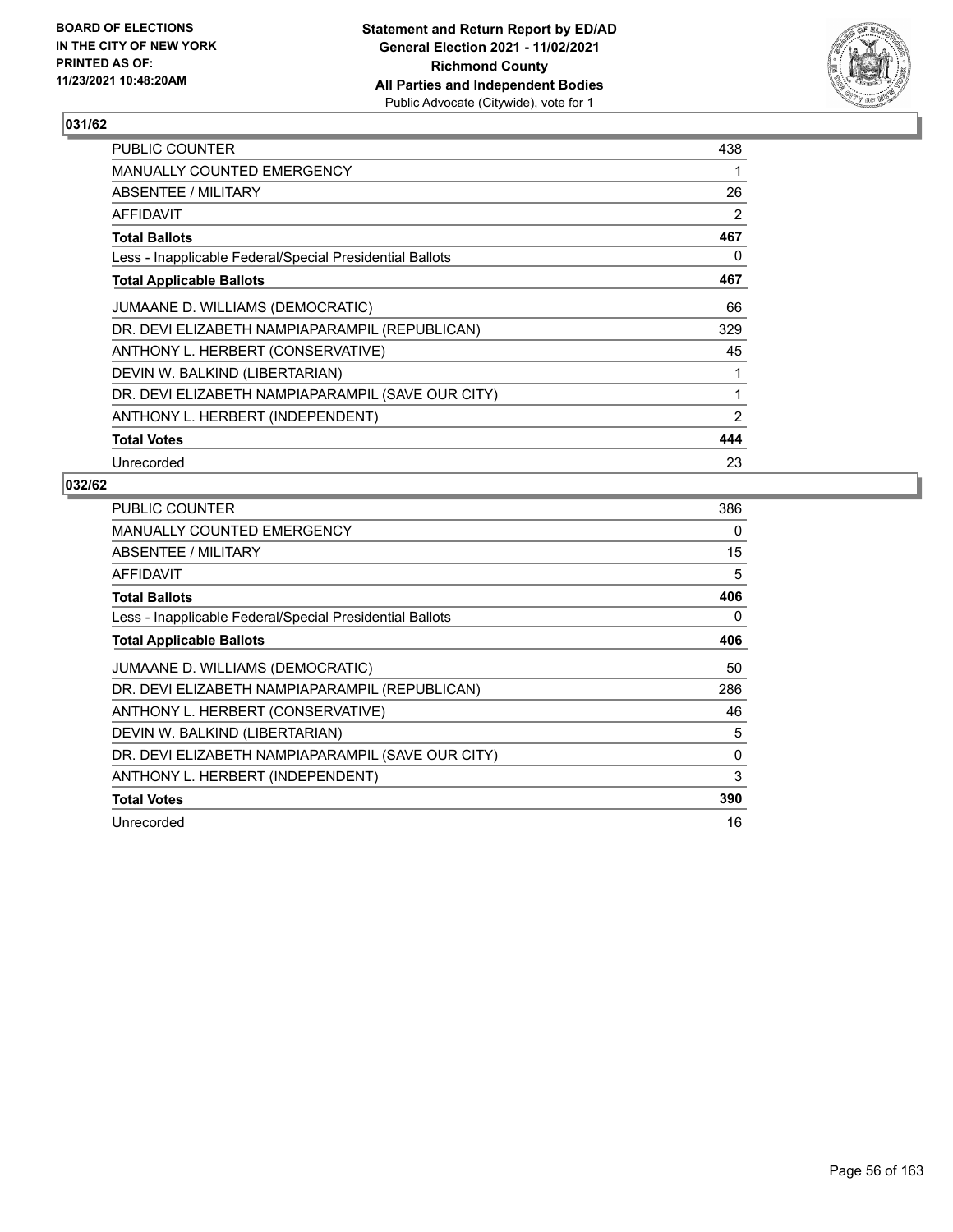

| PUBLIC COUNTER                                           | 406               |
|----------------------------------------------------------|-------------------|
| <b>MANUALLY COUNTED EMERGENCY</b>                        | 0                 |
| ABSENTEE / MILITARY                                      | $12 \overline{ }$ |
| AFFIDAVIT                                                | 2                 |
| <b>Total Ballots</b>                                     | 420               |
| Less - Inapplicable Federal/Special Presidential Ballots | 0                 |
| <b>Total Applicable Ballots</b>                          | 420               |
| JUMAANE D. WILLIAMS (DEMOCRATIC)                         | 48                |
| DR. DEVI ELIZABETH NAMPIAPARAMPIL (REPUBLICAN)           | 275               |
| ANTHONY L. HERBERT (CONSERVATIVE)                        | 65                |
| DEVIN W. BALKIND (LIBERTARIAN)                           | 5                 |
| DR. DEVI ELIZABETH NAMPIAPARAMPIL (SAVE OUR CITY)        | 0                 |
| ANTHONY L. HERBERT (INDEPENDENT)                         | 4                 |
| <b>Total Votes</b>                                       | 397               |
| Unrecorded                                               | 23                |

| PUBLIC COUNTER                                           | 458 |
|----------------------------------------------------------|-----|
| <b>MANUALLY COUNTED EMERGENCY</b>                        | 0   |
| ABSENTEE / MILITARY                                      | 14  |
| <b>AFFIDAVIT</b>                                         | 0   |
| <b>Total Ballots</b>                                     | 472 |
| Less - Inapplicable Federal/Special Presidential Ballots | 0   |
| <b>Total Applicable Ballots</b>                          | 472 |
| JUMAANE D. WILLIAMS (DEMOCRATIC)                         | 59  |
| DR. DEVI ELIZABETH NAMPIAPARAMPIL (REPUBLICAN)           | 312 |
| ANTHONY L. HERBERT (CONSERVATIVE)                        | 62  |
| DEVIN W. BALKIND (LIBERTARIAN)                           | 5   |
| DR. DEVI ELIZABETH NAMPIAPARAMPIL (SAVE OUR CITY)        | 3   |
| ANTHONY L. HERBERT (INDEPENDENT)                         | 4   |
| <b>GRIFFIN T. FOSSELLA (WRITE-IN)</b>                    | 1   |
| UNATTRIBUTABLE WRITE-IN (WRITE-IN)                       | 2   |
| <b>Total Votes</b>                                       | 448 |
| Unrecorded                                               | 24  |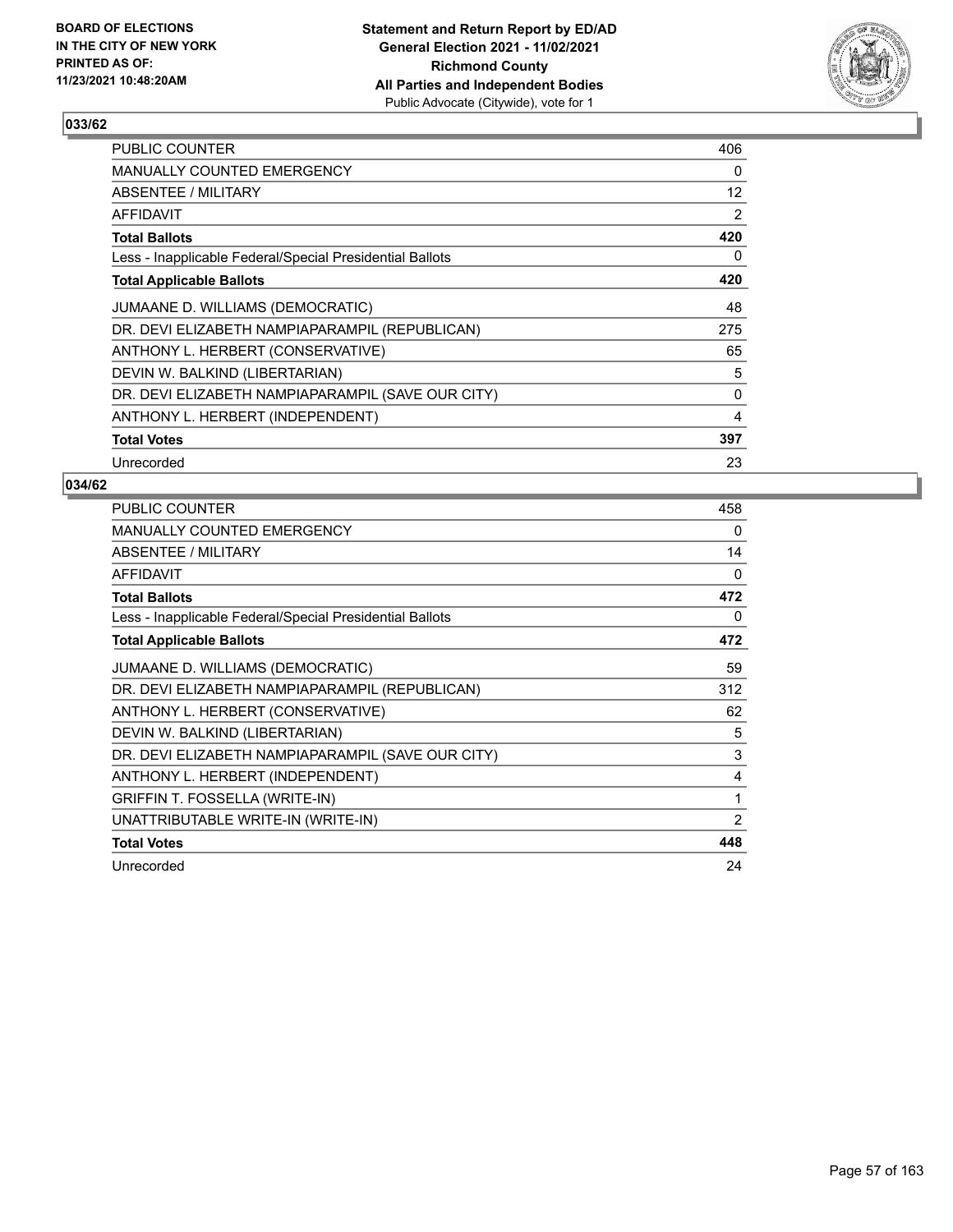

| <b>PUBLIC COUNTER</b>                                    | 412            |
|----------------------------------------------------------|----------------|
| <b>MANUALLY COUNTED EMERGENCY</b>                        | 0              |
| ABSENTEE / MILITARY                                      | $\overline{7}$ |
| AFFIDAVIT                                                | 2              |
| <b>Total Ballots</b>                                     | 421            |
| Less - Inapplicable Federal/Special Presidential Ballots | 0              |
| <b>Total Applicable Ballots</b>                          | 421            |
| JUMAANE D. WILLIAMS (DEMOCRATIC)                         | 44             |
| DR. DEVI ELIZABETH NAMPIAPARAMPIL (REPUBLICAN)           | 302            |
| ANTHONY L. HERBERT (CONSERVATIVE)                        | 46             |
| DEVIN W. BALKIND (LIBERTARIAN)                           | 3              |
| DR. DEVI ELIZABETH NAMPIAPARAMPIL (SAVE OUR CITY)        | 0              |
| ANTHONY L. HERBERT (INDEPENDENT)                         | 7              |
| JOSEPH C. BORELLI (WRITE-IN)                             | 1              |
| KATHLEEN K. DORMAN (WRITE-IN)                            | 1              |
| <b>Total Votes</b>                                       | 404            |
| Unrecorded                                               | 17             |

| <b>PUBLIC COUNTER</b>                                    | 377            |
|----------------------------------------------------------|----------------|
| <b>MANUALLY COUNTED EMERGENCY</b>                        | 0              |
| ABSENTEE / MILITARY                                      | 23             |
| <b>AFFIDAVIT</b>                                         | 1              |
| <b>Total Ballots</b>                                     | 401            |
| Less - Inapplicable Federal/Special Presidential Ballots | 0              |
| <b>Total Applicable Ballots</b>                          | 401            |
| JUMAANE D. WILLIAMS (DEMOCRATIC)                         | 61             |
| DR. DEVI ELIZABETH NAMPIAPARAMPIL (REPUBLICAN)           | 267            |
| ANTHONY L. HERBERT (CONSERVATIVE)                        | 42             |
| DEVIN W. BALKIND (LIBERTARIAN)                           | 2              |
| DR. DEVI ELIZABETH NAMPIAPARAMPIL (SAVE OUR CITY)        | $\overline{2}$ |
| ANTHONY L. HERBERT (INDEPENDENT)                         | 5              |
| <b>Total Votes</b>                                       | 379            |
| Unrecorded                                               | 22             |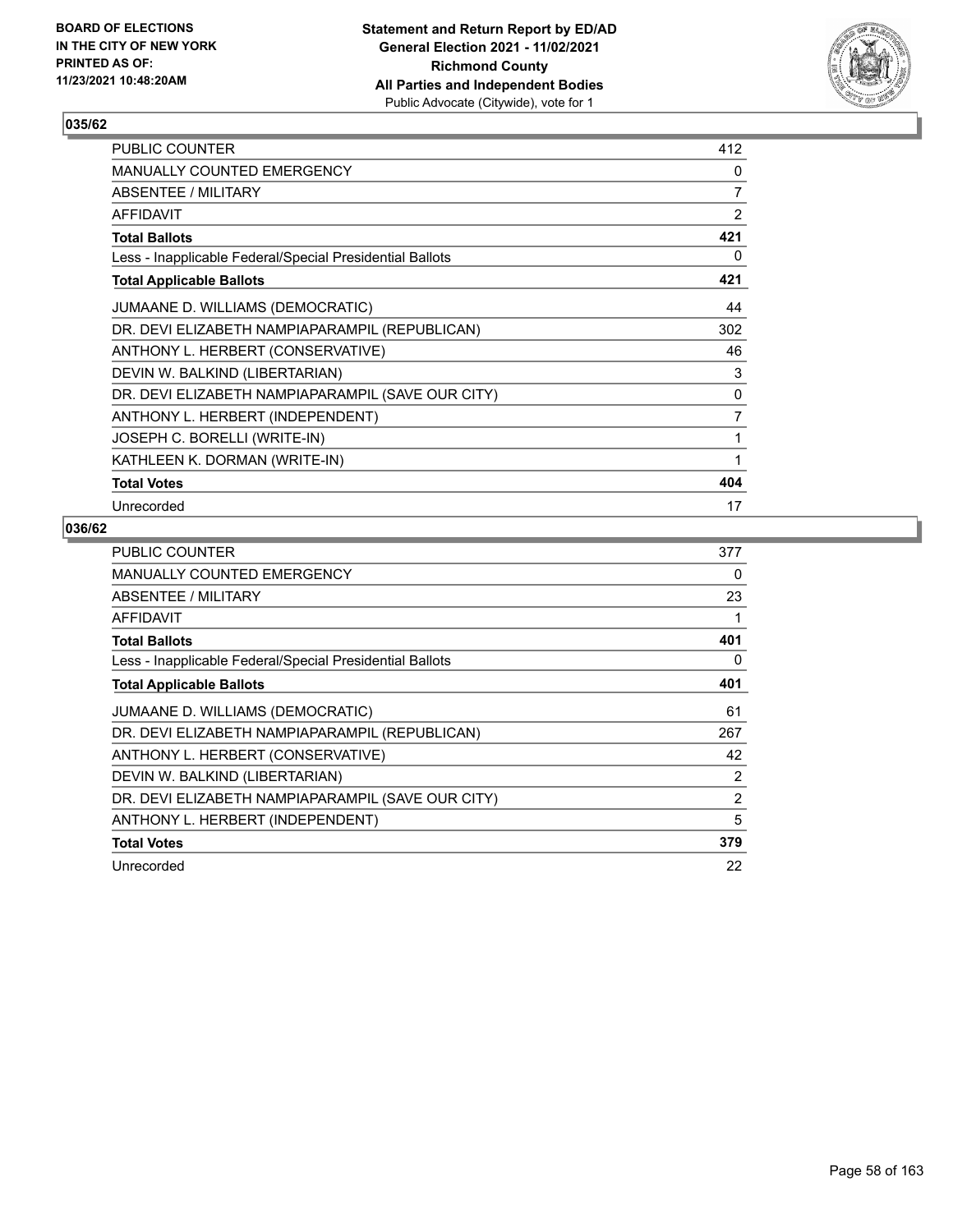

| PUBLIC COUNTER                                           | 445 |
|----------------------------------------------------------|-----|
| <b>MANUALLY COUNTED EMERGENCY</b>                        | 0   |
| ABSENTEE / MILITARY                                      | 23  |
| AFFIDAVIT                                                | 3   |
| <b>Total Ballots</b>                                     | 471 |
| Less - Inapplicable Federal/Special Presidential Ballots | 0   |
| <b>Total Applicable Ballots</b>                          | 471 |
| JUMAANE D. WILLIAMS (DEMOCRATIC)                         | 64  |
| DR. DEVI ELIZABETH NAMPIAPARAMPIL (REPUBLICAN)           | 312 |
| ANTHONY L. HERBERT (CONSERVATIVE)                        | 63  |
| DEVIN W. BALKIND (LIBERTARIAN)                           | 2   |
| DR. DEVI ELIZABETH NAMPIAPARAMPIL (SAVE OUR CITY)        | 1   |
| ANTHONY L. HERBERT (INDEPENDENT)                         | 3   |
| <b>Total Votes</b>                                       | 445 |
| Unrecorded                                               | 26  |

| <b>PUBLIC COUNTER</b>                                    | 446            |
|----------------------------------------------------------|----------------|
| <b>MANUALLY COUNTED EMERGENCY</b>                        | 0              |
| ABSENTEE / MILITARY                                      | 9              |
| AFFIDAVIT                                                | 4              |
| <b>Total Ballots</b>                                     | 459            |
| Less - Inapplicable Federal/Special Presidential Ballots | 0              |
| <b>Total Applicable Ballots</b>                          | 459            |
| JUMAANE D. WILLIAMS (DEMOCRATIC)                         | 84             |
| DR. DEVI ELIZABETH NAMPIAPARAMPIL (REPUBLICAN)           | 302            |
| ANTHONY L. HERBERT (CONSERVATIVE)                        | 45             |
| DEVIN W. BALKIND (LIBERTARIAN)                           | 11             |
| DR. DEVI ELIZABETH NAMPIAPARAMPIL (SAVE OUR CITY)        | $\overline{2}$ |
| ANTHONY L. HERBERT (INDEPENDENT)                         | 4              |
| <b>Total Votes</b>                                       | 448            |
| Unrecorded                                               | 11             |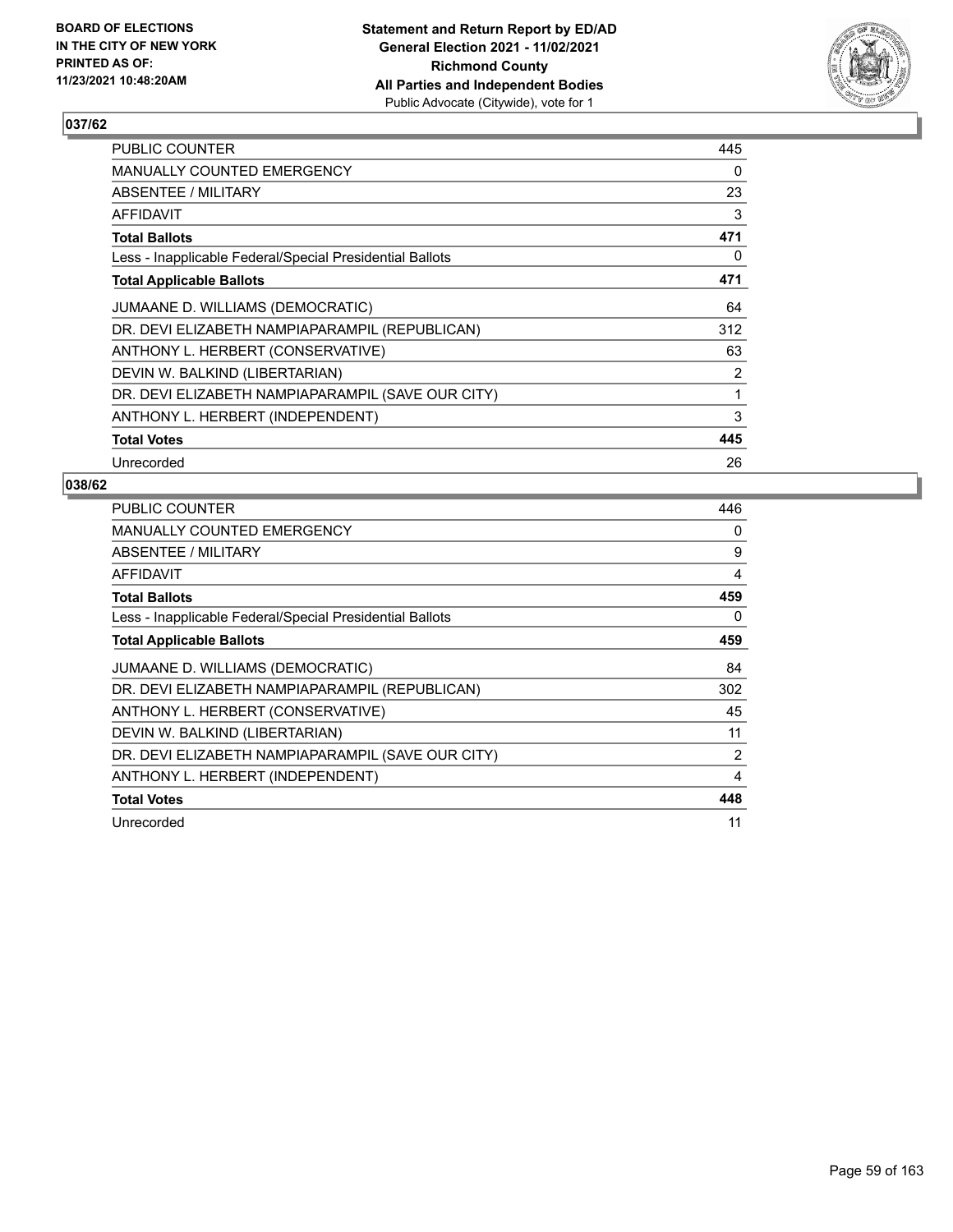

| <b>PUBLIC COUNTER</b>                                    | 454 |
|----------------------------------------------------------|-----|
| <b>MANUALLY COUNTED EMERGENCY</b>                        | 0   |
| ABSENTEE / MILITARY                                      | 16  |
| <b>AFFIDAVIT</b>                                         | 7   |
| <b>Total Ballots</b>                                     | 477 |
| Less - Inapplicable Federal/Special Presidential Ballots | 0   |
| <b>Total Applicable Ballots</b>                          | 477 |
| JUMAANE D. WILLIAMS (DEMOCRATIC)                         | 44  |
| DR. DEVI ELIZABETH NAMPIAPARAMPIL (REPUBLICAN)           | 327 |
| ANTHONY L. HERBERT (CONSERVATIVE)                        | 77  |
| DEVIN W. BALKIND (LIBERTARIAN)                           | 3   |
| DR. DEVI ELIZABETH NAMPIAPARAMPIL (SAVE OUR CITY)        | 0   |
| ANTHONY L. HERBERT (INDEPENDENT)                         | 4   |
| <b>Total Votes</b>                                       | 455 |
| Unrecorded                                               | 22  |

| PUBLIC COUNTER                                           | 449            |
|----------------------------------------------------------|----------------|
| <b>MANUALLY COUNTED EMERGENCY</b>                        | 0              |
| <b>ABSENTEE / MILITARY</b>                               | 32             |
| AFFIDAVIT                                                | 3              |
| <b>Total Ballots</b>                                     | 484            |
| Less - Inapplicable Federal/Special Presidential Ballots | 0              |
| <b>Total Applicable Ballots</b>                          | 484            |
| JUMAANE D. WILLIAMS (DEMOCRATIC)                         | 80             |
| DR. DEVI ELIZABETH NAMPIAPARAMPIL (REPUBLICAN)           | 308            |
| ANTHONY L. HERBERT (CONSERVATIVE)                        | 66             |
| DEVIN W. BALKIND (LIBERTARIAN)                           | 8              |
| DR. DEVI ELIZABETH NAMPIAPARAMPIL (SAVE OUR CITY)        | $\overline{2}$ |
| ANTHONY L. HERBERT (INDEPENDENT)                         | 4              |
| MARKO KEPI (WRITE-IN)                                    | 1              |
| <b>Total Votes</b>                                       | 469            |
| Unrecorded                                               | 15             |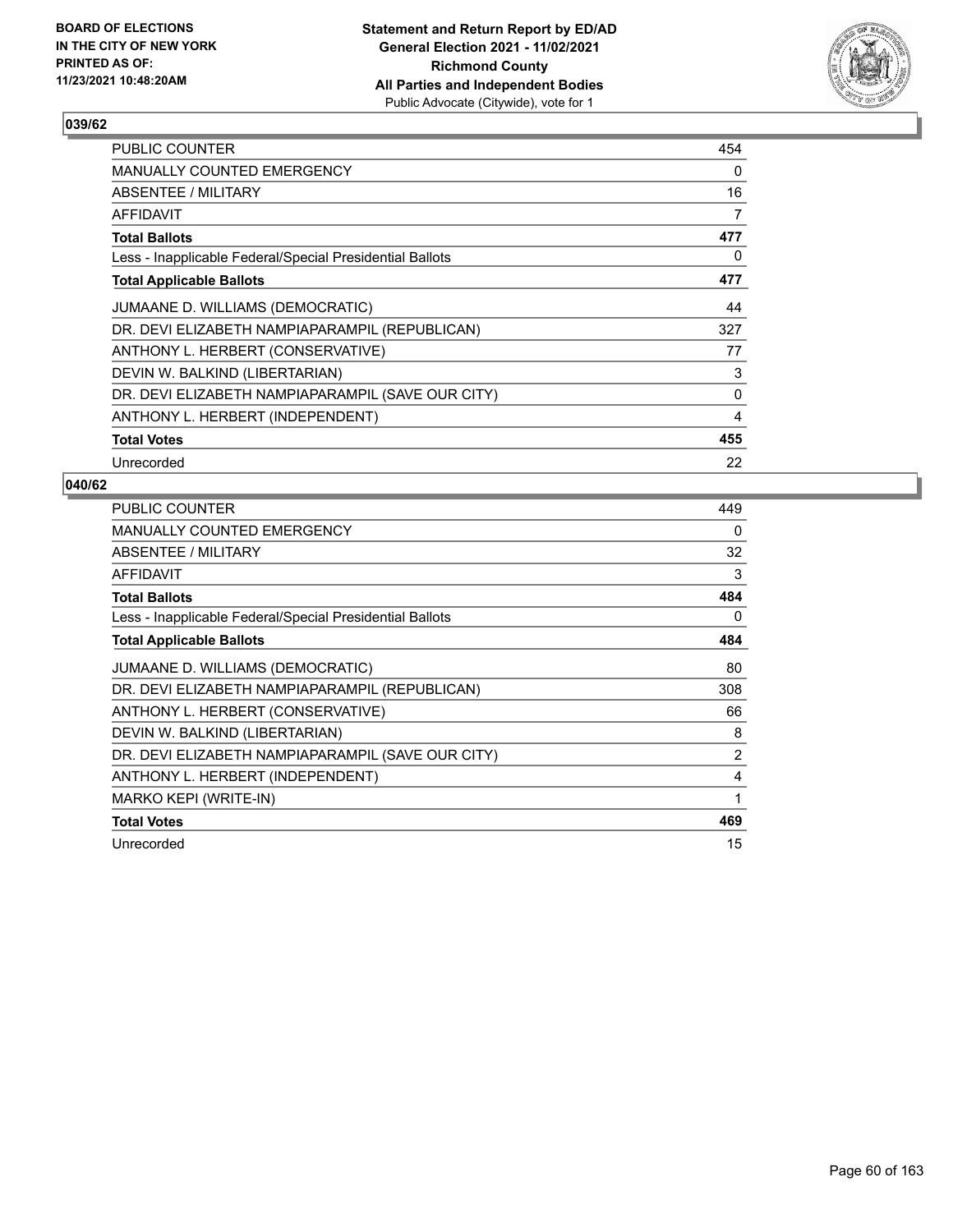

| <b>PUBLIC COUNTER</b>                                    | 473 |
|----------------------------------------------------------|-----|
| <b>MANUALLY COUNTED EMERGENCY</b>                        | 0   |
| ABSENTEE / MILITARY                                      | 16  |
| AFFIDAVIT                                                | 3   |
| <b>Total Ballots</b>                                     | 492 |
| Less - Inapplicable Federal/Special Presidential Ballots | 0   |
| <b>Total Applicable Ballots</b>                          | 492 |
| JUMAANE D. WILLIAMS (DEMOCRATIC)                         | 70  |
| DR. DEVI ELIZABETH NAMPIAPARAMPIL (REPUBLICAN)           | 339 |
| ANTHONY L. HERBERT (CONSERVATIVE)                        | 56  |
| DEVIN W. BALKIND (LIBERTARIAN)                           | 7   |
| DR. DEVI ELIZABETH NAMPIAPARAMPIL (SAVE OUR CITY)        | 1   |
| ANTHONY L. HERBERT (INDEPENDENT)                         | 4   |
| <b>Total Votes</b>                                       | 477 |
| Unrecorded                                               | 15  |

| <b>PUBLIC COUNTER</b>                                    | 414      |
|----------------------------------------------------------|----------|
| <b>MANUALLY COUNTED EMERGENCY</b>                        | $\Omega$ |
| ABSENTEE / MILITARY                                      | 26       |
| <b>AFFIDAVIT</b>                                         | 3        |
| <b>Total Ballots</b>                                     | 443      |
| Less - Inapplicable Federal/Special Presidential Ballots | 0        |
| <b>Total Applicable Ballots</b>                          | 443      |
| JUMAANE D. WILLIAMS (DEMOCRATIC)                         | 82       |
| DR. DEVI ELIZABETH NAMPIAPARAMPIL (REPUBLICAN)           | 288      |
| ANTHONY L. HERBERT (CONSERVATIVE)                        | 50       |
| DEVIN W. BALKIND (LIBERTARIAN)                           | 4        |
| DR. DEVI ELIZABETH NAMPIAPARAMPIL (SAVE OUR CITY)        | 1        |
| ANTHONY L. HERBERT (INDEPENDENT)                         | 6        |
| <b>Total Votes</b>                                       | 431      |
| Unrecorded                                               | 12       |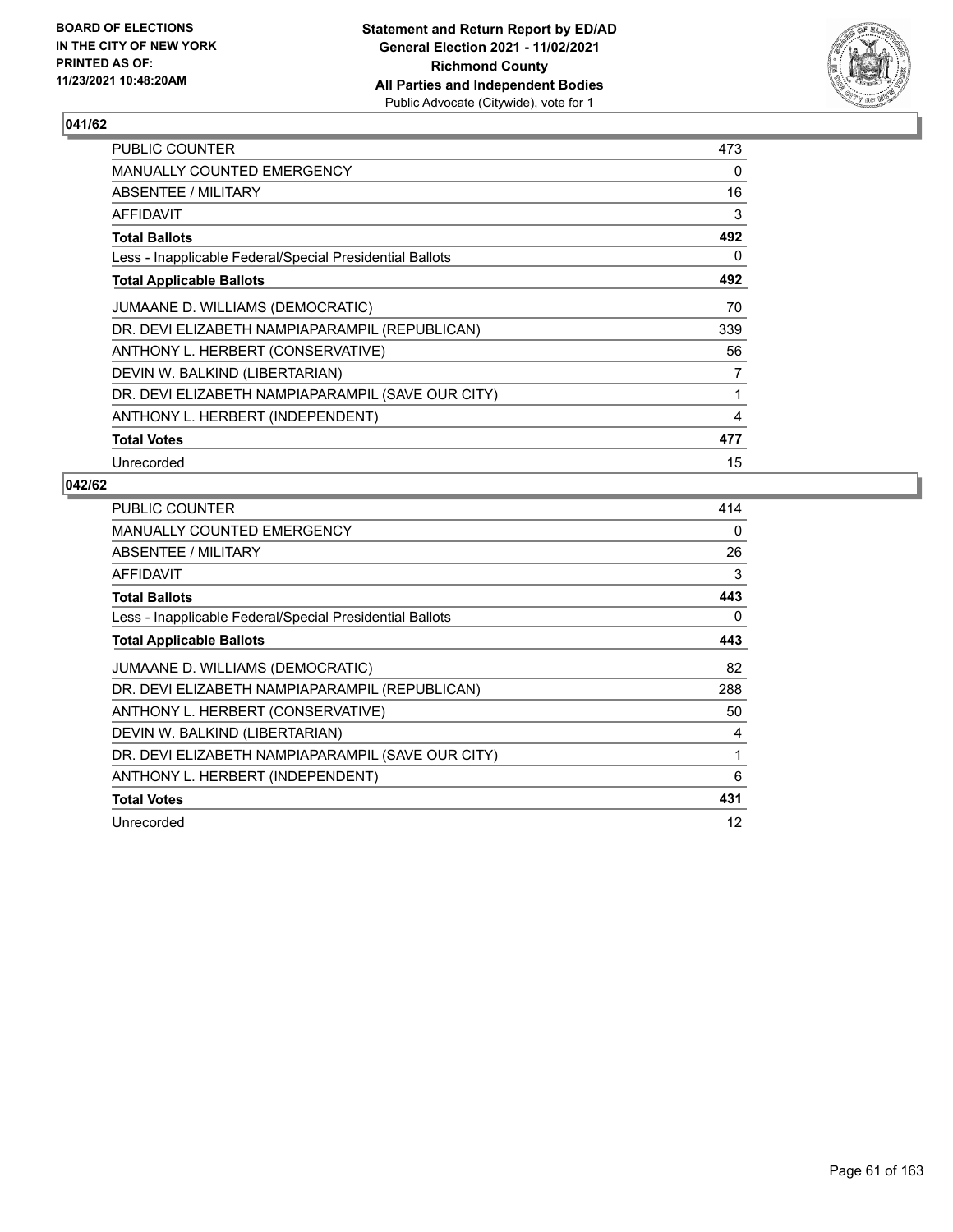

| PUBLIC COUNTER                                           | 469 |
|----------------------------------------------------------|-----|
| MANUALLY COUNTED EMERGENCY                               | 0   |
| ABSENTEE / MILITARY                                      | 13  |
| <b>AFFIDAVIT</b>                                         | 2   |
| <b>Total Ballots</b>                                     | 484 |
| Less - Inapplicable Federal/Special Presidential Ballots | 0   |
| <b>Total Applicable Ballots</b>                          | 484 |
| JUMAANE D. WILLIAMS (DEMOCRATIC)                         | 70  |
| DR. DEVI ELIZABETH NAMPIAPARAMPIL (REPUBLICAN)           | 311 |
| ANTHONY L. HERBERT (CONSERVATIVE)                        | 64  |
| DEVIN W. BALKIND (LIBERTARIAN)                           | 4   |
| DR. DEVI ELIZABETH NAMPIAPARAMPIL (SAVE OUR CITY)        | 1   |
| ANTHONY L. HERBERT (INDEPENDENT)                         | 5   |
| MICHAEL GORGA (WRITE-IN)                                 | 1   |
| STEVEN KRAMER (WRITE-IN)                                 | 1   |
| <b>Total Votes</b>                                       | 457 |
| Unrecorded                                               | 27  |

| <b>PUBLIC COUNTER</b>                                    | 439 |
|----------------------------------------------------------|-----|
| <b>MANUALLY COUNTED EMERGENCY</b>                        | 0   |
| ABSENTEE / MILITARY                                      | 15  |
| <b>AFFIDAVIT</b>                                         | 1   |
| <b>Total Ballots</b>                                     | 455 |
| Less - Inapplicable Federal/Special Presidential Ballots | 0   |
| <b>Total Applicable Ballots</b>                          | 455 |
| JUMAANE D. WILLIAMS (DEMOCRATIC)                         | 65  |
| DR. DEVI ELIZABETH NAMPIAPARAMPIL (REPUBLICAN)           | 290 |
| ANTHONY L. HERBERT (CONSERVATIVE)                        | 59  |
| DEVIN W. BALKIND (LIBERTARIAN)                           | 7   |
| DR. DEVI ELIZABETH NAMPIAPARAMPIL (SAVE OUR CITY)        | 2   |
| ANTHONY L. HERBERT (INDEPENDENT)                         | 1   |
| <b>Total Votes</b>                                       | 424 |
| Unrecorded                                               | 31  |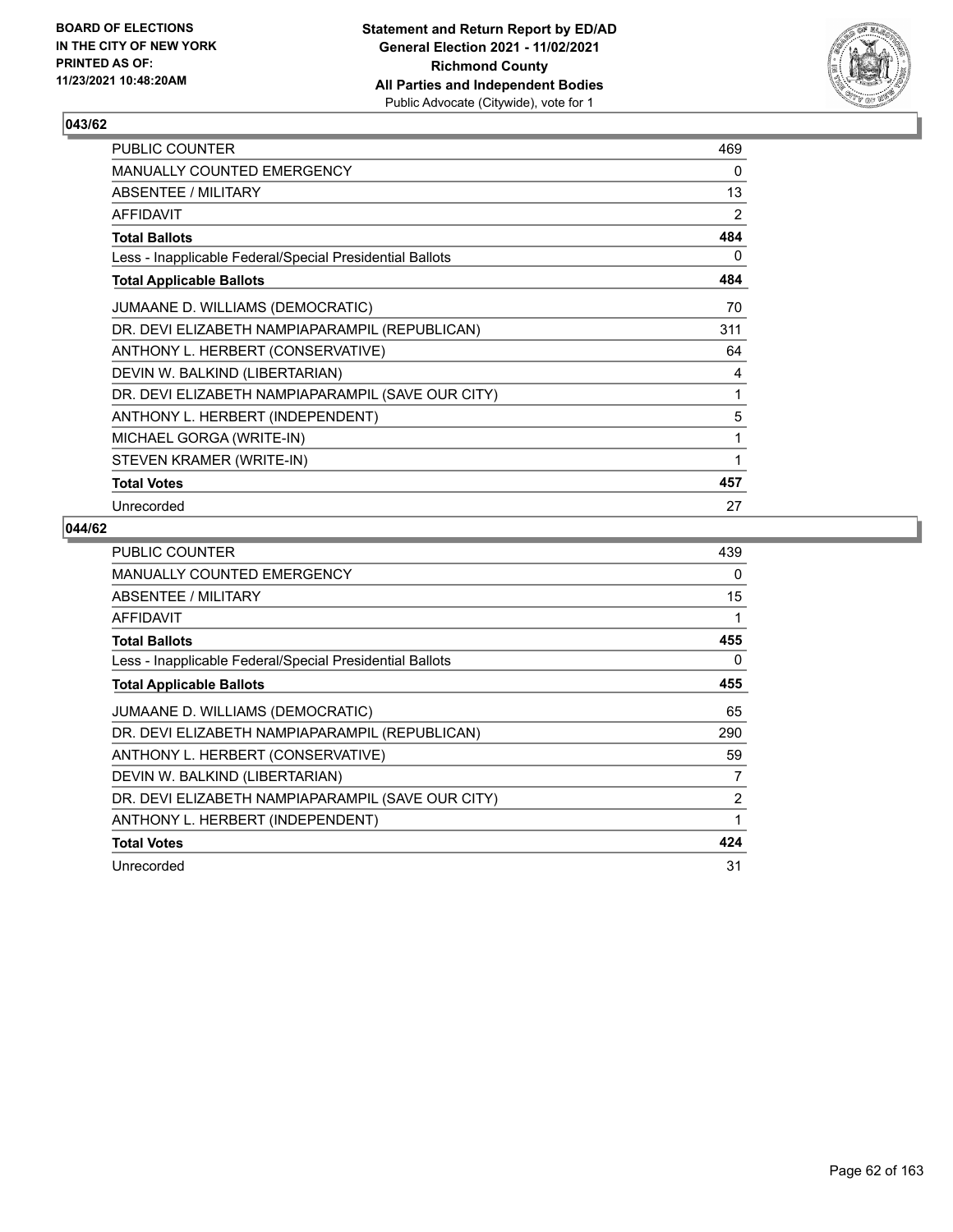

| PUBLIC COUNTER                                           | 392            |
|----------------------------------------------------------|----------------|
| MANUALLY COUNTED EMERGENCY                               | 0              |
| ABSENTEE / MILITARY                                      | 15             |
| AFFIDAVIT                                                | 0              |
| Total Ballots                                            | 407            |
| Less - Inapplicable Federal/Special Presidential Ballots | 0              |
| <b>Total Applicable Ballots</b>                          | 407            |
| JUMAANE D. WILLIAMS (DEMOCRATIC)                         | 35             |
| DR. DEVI ELIZABETH NAMPIAPARAMPIL (REPUBLICAN)           | 286            |
| ANTHONY L. HERBERT (CONSERVATIVE)                        | 52             |
| DEVIN W. BALKIND (LIBERTARIAN)                           | 6              |
| DR. DEVI ELIZABETH NAMPIAPARAMPIL (SAVE OUR CITY)        | 1              |
| ANTHONY L. HERBERT (INDEPENDENT)                         | $\overline{2}$ |
| ROBERT LEVY (WRITE-IN)                                   | 1              |
| <b>Total Votes</b>                                       | 383            |
| Unrecorded                                               | 24             |

| <b>PUBLIC COUNTER</b>                                    | 450            |
|----------------------------------------------------------|----------------|
| <b>MANUALLY COUNTED EMERGENCY</b>                        | 0              |
| ABSENTEE / MILITARY                                      | 18             |
| <b>AFFIDAVIT</b>                                         | 1              |
| <b>Total Ballots</b>                                     | 469            |
| Less - Inapplicable Federal/Special Presidential Ballots | 0              |
| <b>Total Applicable Ballots</b>                          | 469            |
| JUMAANE D. WILLIAMS (DEMOCRATIC)                         | 68             |
| DR. DEVI ELIZABETH NAMPIAPARAMPIL (REPUBLICAN)           | 303            |
| ANTHONY L. HERBERT (CONSERVATIVE)                        | 51             |
| DEVIN W. BALKIND (LIBERTARIAN)                           | 9              |
| DR. DEVI ELIZABETH NAMPIAPARAMPIL (SAVE OUR CITY)        | $\overline{2}$ |
| ANTHONY L. HERBERT (INDEPENDENT)                         | 3              |
| DAVID DELISA (WRITE-IN)                                  | 1              |
| <b>Total Votes</b>                                       | 437            |
| Unrecorded                                               | 32             |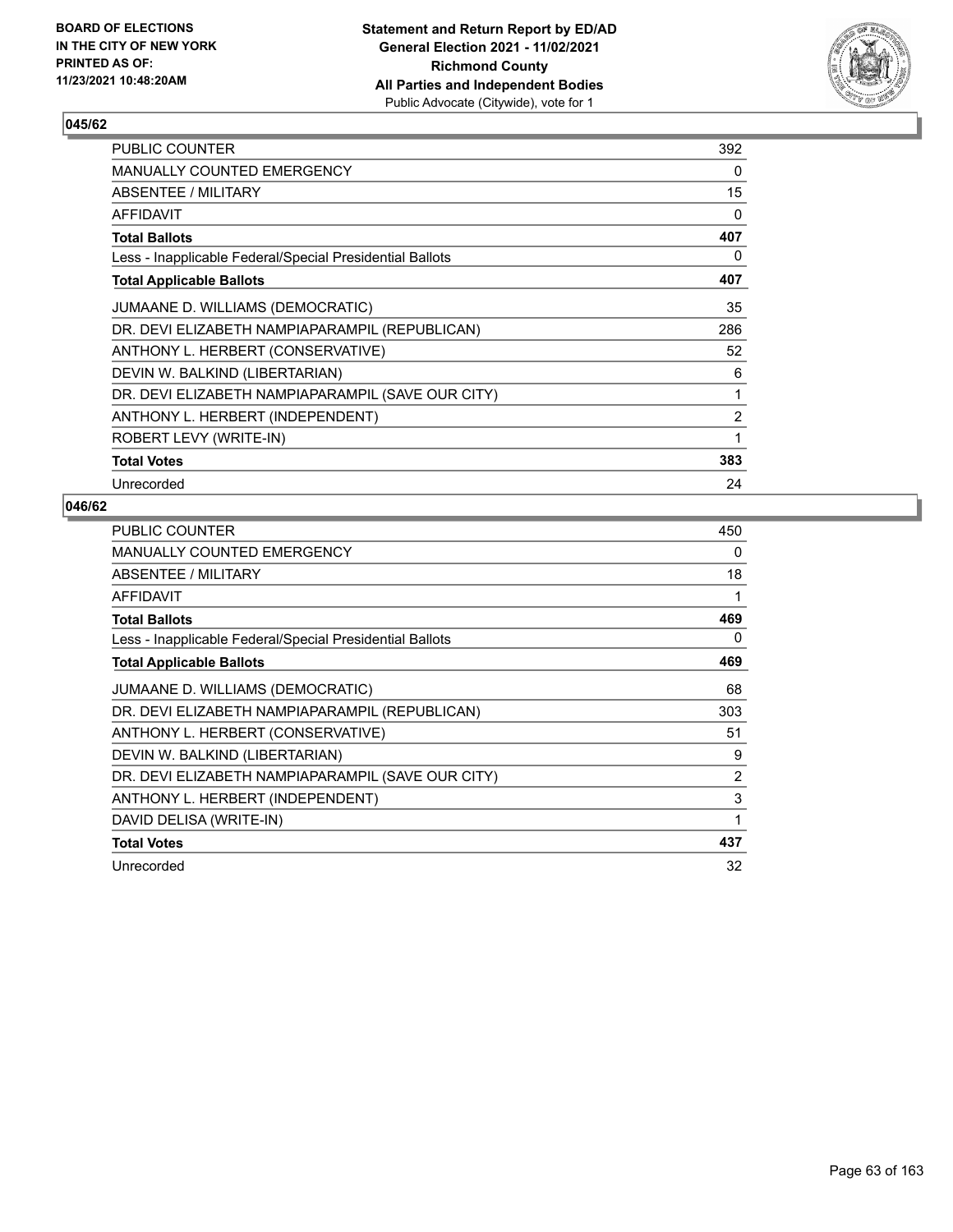

| <b>PUBLIC COUNTER</b>                                    | 415            |
|----------------------------------------------------------|----------------|
| <b>MANUALLY COUNTED EMERGENCY</b>                        | 0              |
| ABSENTEE / MILITARY                                      | 16             |
| AFFIDAVIT                                                | 3              |
| <b>Total Ballots</b>                                     | 434            |
| Less - Inapplicable Federal/Special Presidential Ballots | 0              |
| <b>Total Applicable Ballots</b>                          | 434            |
| JUMAANE D. WILLIAMS (DEMOCRATIC)                         | 55             |
| DR. DEVI ELIZABETH NAMPIAPARAMPIL (REPUBLICAN)           | 295            |
| ANTHONY L. HERBERT (CONSERVATIVE)                        | 60             |
| DEVIN W. BALKIND (LIBERTARIAN)                           | $\overline{2}$ |
| DR. DEVI ELIZABETH NAMPIAPARAMPIL (SAVE OUR CITY)        | 4              |
| ANTHONY L. HERBERT (INDEPENDENT)                         | 3              |
| <b>Total Votes</b>                                       | 419            |
| Unrecorded                                               | 15             |

| PUBLIC COUNTER                                           | 353          |
|----------------------------------------------------------|--------------|
| MANUALLY COUNTED EMERGENCY                               | 0            |
| ABSENTEE / MILITARY                                      | 10           |
| <b>AFFIDAVIT</b>                                         | 0            |
| <b>Total Ballots</b>                                     | 363          |
| Less - Inapplicable Federal/Special Presidential Ballots | 0            |
| <b>Total Applicable Ballots</b>                          | 363          |
| JUMAANE D. WILLIAMS (DEMOCRATIC)                         | 61           |
| DR. DEVI ELIZABETH NAMPIAPARAMPIL (REPUBLICAN)           | 239          |
| ANTHONY L. HERBERT (CONSERVATIVE)                        | 44           |
| DEVIN W. BALKIND (LIBERTARIAN)                           |              |
| DR. DEVI ELIZABETH NAMPIAPARAMPIL (SAVE OUR CITY)        | 1            |
| ANTHONY L. HERBERT (INDEPENDENT)                         | 7            |
| <b>BRADLEY NOWELL (WRITE-IN)</b>                         | $\mathbf{1}$ |
| <b>Total Votes</b>                                       | 354          |
| Unrecorded                                               | 9            |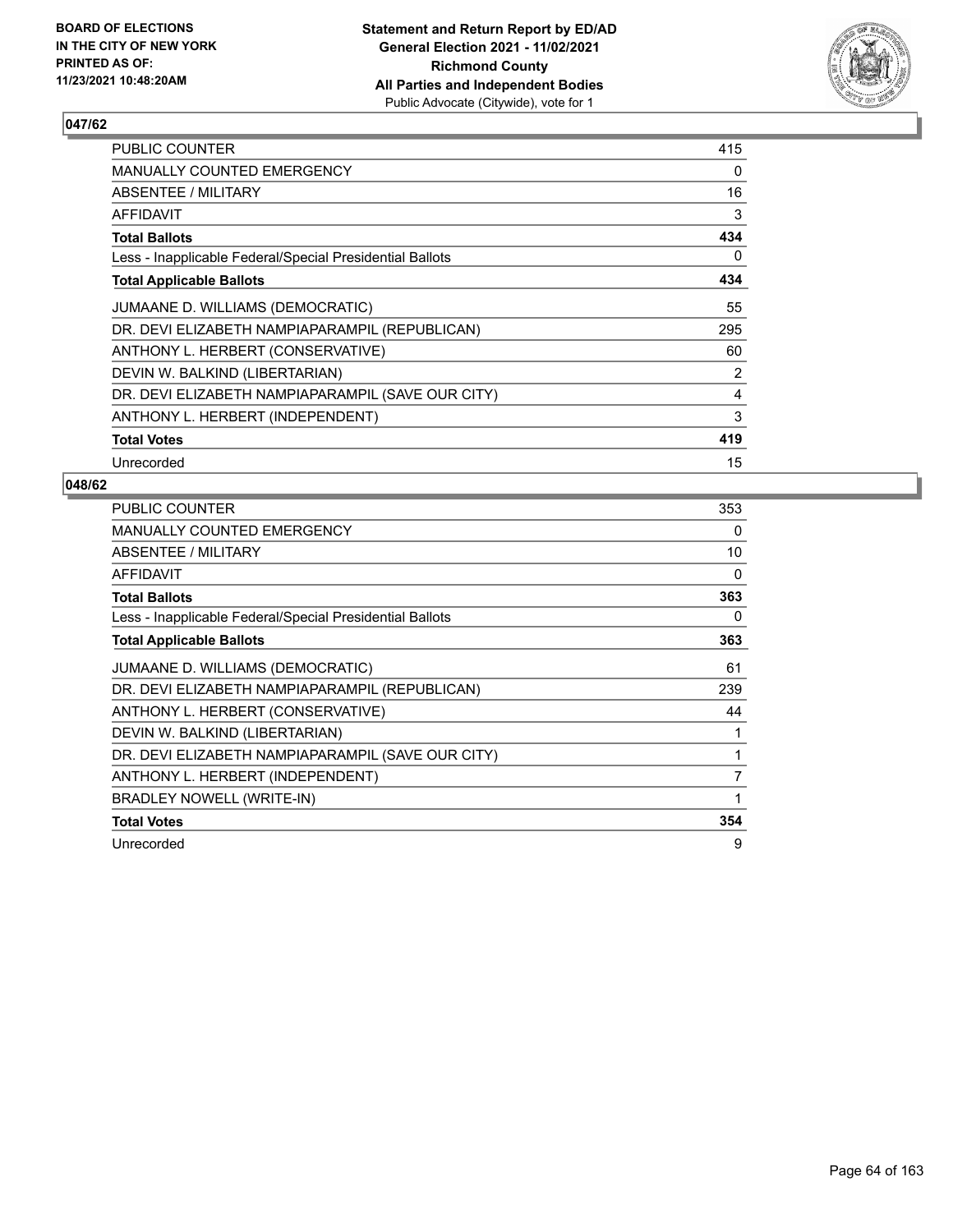

| PUBLIC COUNTER                                           | 418 |
|----------------------------------------------------------|-----|
| MANUALLY COUNTED EMERGENCY                               | 0   |
| ABSENTEE / MILITARY                                      | 17  |
| AFFIDAVIT                                                | 0   |
| <b>Total Ballots</b>                                     | 435 |
| Less - Inapplicable Federal/Special Presidential Ballots | 0   |
| <b>Total Applicable Ballots</b>                          | 435 |
| JUMAANE D. WILLIAMS (DEMOCRATIC)                         | 80  |
| DR. DEVI ELIZABETH NAMPIAPARAMPIL (REPUBLICAN)           | 276 |
| ANTHONY L. HERBERT (CONSERVATIVE)                        | 58  |
| DEVIN W. BALKIND (LIBERTARIAN)                           | 3   |
| DR. DEVI ELIZABETH NAMPIAPARAMPIL (SAVE OUR CITY)        | 0   |
| ANTHONY L. HERBERT (INDEPENDENT)                         | 1   |
| EDWARD BARRETT (WRITE-IN)                                | 1   |
| <b>Total Votes</b>                                       | 419 |
| Unrecorded                                               | 16  |

| <b>PUBLIC COUNTER</b>                                    | 473 |
|----------------------------------------------------------|-----|
| MANUALLY COUNTED EMERGENCY                               | 0   |
| ABSENTEE / MILITARY                                      | 28  |
| <b>AFFIDAVIT</b>                                         | 5   |
| <b>Total Ballots</b>                                     | 506 |
| Less - Inapplicable Federal/Special Presidential Ballots | 0   |
| <b>Total Applicable Ballots</b>                          | 506 |
| JUMAANE D. WILLIAMS (DEMOCRATIC)                         | 71  |
| DR. DEVI ELIZABETH NAMPIAPARAMPIL (REPUBLICAN)           | 330 |
| ANTHONY L. HERBERT (CONSERVATIVE)                        | 74  |
| DEVIN W. BALKIND (LIBERTARIAN)                           | 6   |
| DR. DEVI ELIZABETH NAMPIAPARAMPIL (SAVE OUR CITY)        | 1   |
| ANTHONY L. HERBERT (INDEPENDENT)                         | 4   |
| <b>Total Votes</b>                                       | 486 |
| Unrecorded                                               | 20  |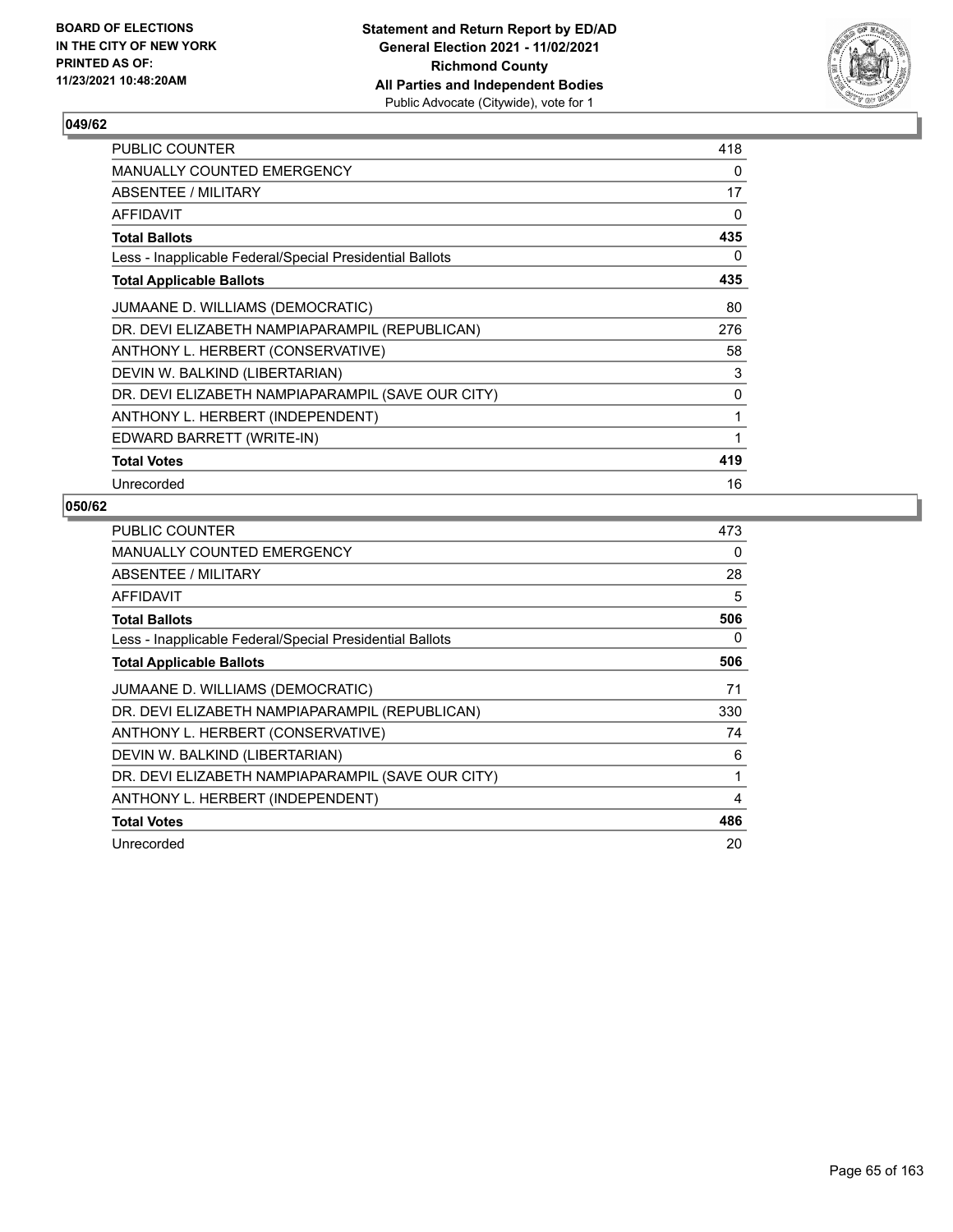

| PUBLIC COUNTER                                           | 406            |
|----------------------------------------------------------|----------------|
| MANUALLY COUNTED EMERGENCY                               | $\Omega$       |
| ABSENTEE / MILITARY                                      | 23             |
| AFFIDAVIT                                                | $\overline{2}$ |
| <b>Total Ballots</b>                                     | 431            |
| Less - Inapplicable Federal/Special Presidential Ballots | 0              |
| <b>Total Applicable Ballots</b>                          | 431            |
| JUMAANE D. WILLIAMS (DEMOCRATIC)                         | 87             |
| DR. DEVI ELIZABETH NAMPIAPARAMPIL (REPUBLICAN)           | 258            |
| ANTHONY L. HERBERT (CONSERVATIVE)                        | 49             |
| DEVIN W. BALKIND (LIBERTARIAN)                           | 3              |
| DR. DEVI ELIZABETH NAMPIAPARAMPIL (SAVE OUR CITY)        | $\overline{2}$ |
| ANTHONY L. HERBERT (INDEPENDENT)                         | 3              |
| <b>Total Votes</b>                                       | 402            |
| Unrecorded                                               | 29             |

| <b>PUBLIC COUNTER</b>                                    | 463            |
|----------------------------------------------------------|----------------|
| <b>MANUALLY COUNTED EMERGENCY</b>                        | $\Omega$       |
| ABSENTEE / MILITARY                                      | 16             |
| <b>AFFIDAVIT</b>                                         | 4              |
| <b>Total Ballots</b>                                     | 483            |
| Less - Inapplicable Federal/Special Presidential Ballots | 0              |
| <b>Total Applicable Ballots</b>                          | 483            |
| JUMAANE D. WILLIAMS (DEMOCRATIC)                         | 95             |
| DR. DEVI ELIZABETH NAMPIAPARAMPIL (REPUBLICAN)           | 286            |
| ANTHONY L. HERBERT (CONSERVATIVE)                        | 69             |
| DEVIN W. BALKIND (LIBERTARIAN)                           | 3              |
| DR. DEVI ELIZABETH NAMPIAPARAMPIL (SAVE OUR CITY)        | $\overline{2}$ |
| ANTHONY L. HERBERT (INDEPENDENT)                         | 8              |
| <b>Total Votes</b>                                       | 463            |
| Unrecorded                                               | 20             |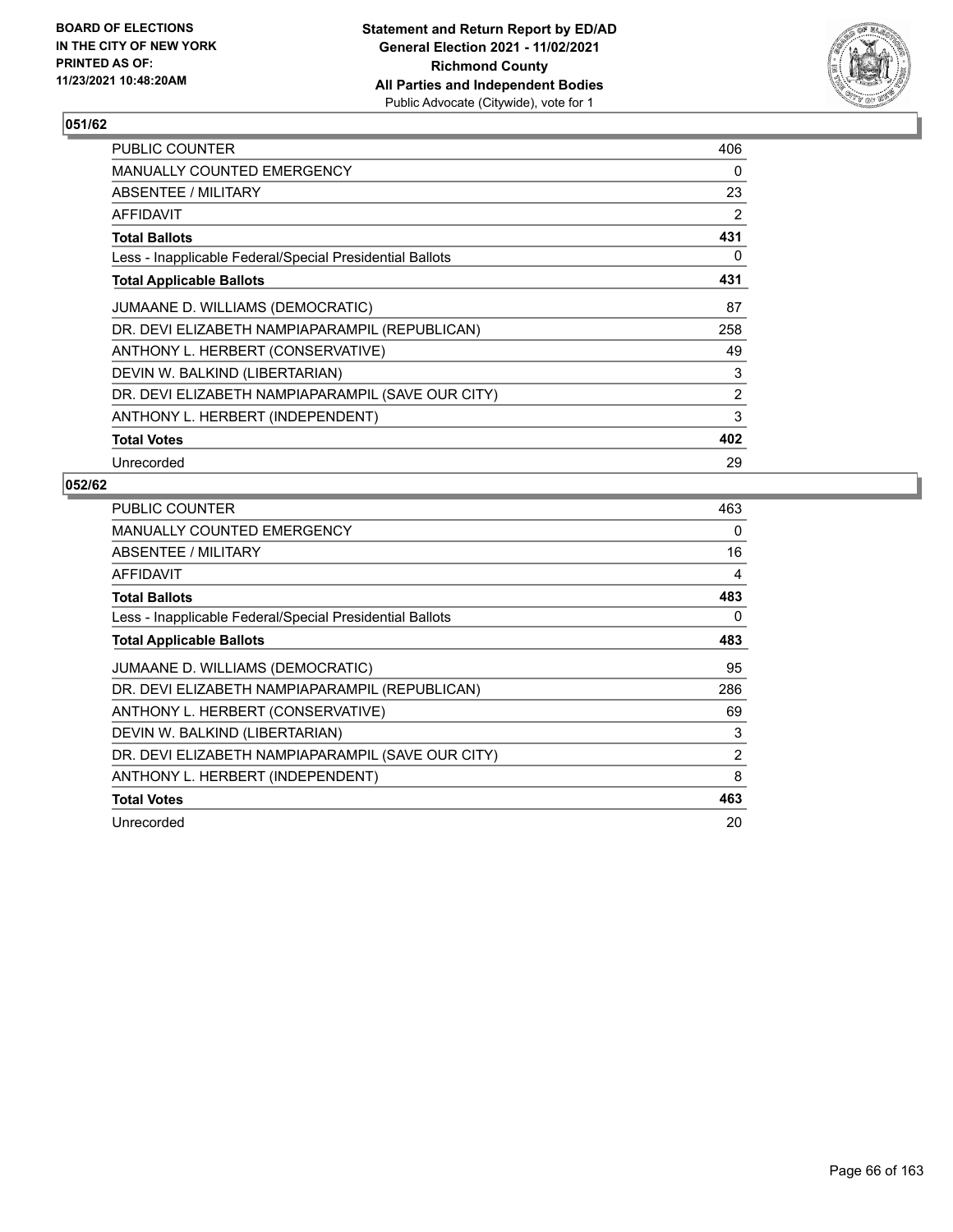

| <b>PUBLIC COUNTER</b>                                    | 449            |
|----------------------------------------------------------|----------------|
| <b>MANUALLY COUNTED EMERGENCY</b>                        | 0              |
| ABSENTEE / MILITARY                                      | 20             |
| <b>AFFIDAVIT</b>                                         | $\overline{2}$ |
| <b>Total Ballots</b>                                     | 471            |
| Less - Inapplicable Federal/Special Presidential Ballots | 0              |
| <b>Total Applicable Ballots</b>                          | 471            |
| JUMAANE D. WILLIAMS (DEMOCRATIC)                         | 80             |
| DR. DEVI ELIZABETH NAMPIAPARAMPIL (REPUBLICAN)           | 312            |
| ANTHONY L. HERBERT (CONSERVATIVE)                        | 56             |
| DEVIN W. BALKIND (LIBERTARIAN)                           | $\overline{2}$ |
| DR. DEVI ELIZABETH NAMPIAPARAMPIL (SAVE OUR CITY)        | 2              |
| ANTHONY L. HERBERT (INDEPENDENT)                         | 5              |
| <b>Total Votes</b>                                       | 457            |
| Unrecorded                                               | 14             |

| <b>PUBLIC COUNTER</b>                                    | 387 |
|----------------------------------------------------------|-----|
| <b>MANUALLY COUNTED EMERGENCY</b>                        | 0   |
| ABSENTEE / MILITARY                                      | 22  |
| AFFIDAVIT                                                | 4   |
| <b>Total Ballots</b>                                     | 413 |
| Less - Inapplicable Federal/Special Presidential Ballots | 0   |
| <b>Total Applicable Ballots</b>                          | 413 |
| JUMAANE D. WILLIAMS (DEMOCRATIC)                         | 68  |
| DR. DEVI ELIZABETH NAMPIAPARAMPIL (REPUBLICAN)           | 283 |
| ANTHONY L. HERBERT (CONSERVATIVE)                        | 41  |
| DEVIN W. BALKIND (LIBERTARIAN)                           |     |
| DR. DEVI ELIZABETH NAMPIAPARAMPIL (SAVE OUR CITY)        | 0   |
| ANTHONY L. HERBERT (INDEPENDENT)                         | 1   |
| <b>Total Votes</b>                                       | 394 |
| Unrecorded                                               | 19  |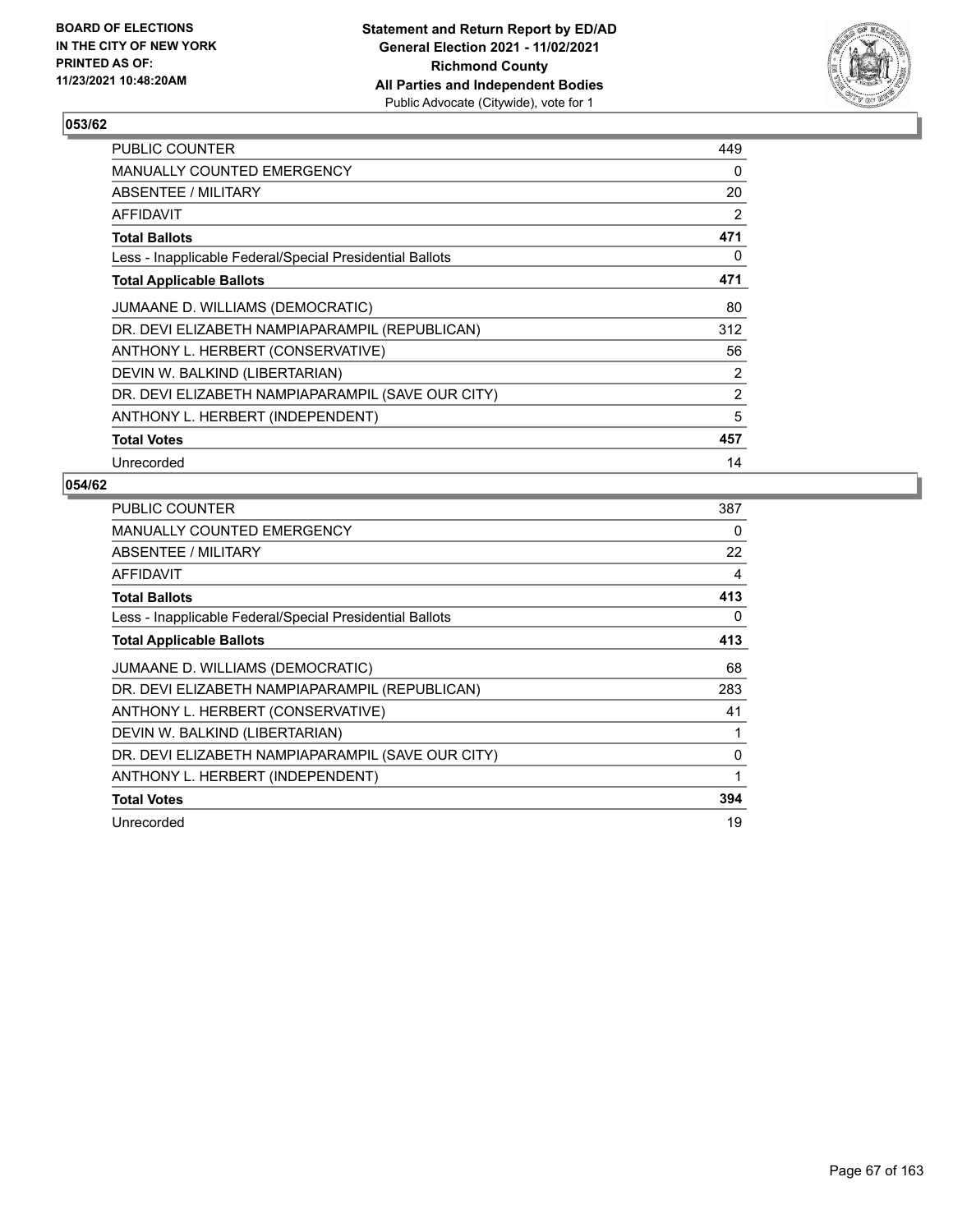

| PUBLIC COUNTER                                           | 475            |
|----------------------------------------------------------|----------------|
| <b>MANUALLY COUNTED EMERGENCY</b>                        | 0              |
| ABSENTEE / MILITARY                                      | 21             |
| AFFIDAVIT                                                |                |
| Total Ballots                                            | 497            |
| Less - Inapplicable Federal/Special Presidential Ballots | 0              |
| <b>Total Applicable Ballots</b>                          | 497            |
| JUMAANE D. WILLIAMS (DEMOCRATIC)                         | 82             |
| DR. DEVI ELIZABETH NAMPIAPARAMPIL (REPUBLICAN)           | 294            |
| ANTHONY L. HERBERT (CONSERVATIVE)                        | 83             |
| DEVIN W. BALKIND (LIBERTARIAN)                           | 7              |
| DR. DEVI ELIZABETH NAMPIAPARAMPIL (SAVE OUR CITY)        | $\Omega$       |
| ANTHONY L. HERBERT (INDEPENDENT)                         | 5              |
| UNATTRIBUTABLE WRITE-IN (WRITE-IN)                       | $\overline{2}$ |
| <b>Total Votes</b>                                       | 473            |
| Unrecorded                                               | 24             |

| PUBLIC COUNTER                                           | 372 |
|----------------------------------------------------------|-----|
| <b>MANUALLY COUNTED EMERGENCY</b>                        | 0   |
| ABSENTEE / MILITARY                                      | 18  |
| <b>AFFIDAVIT</b>                                         | 2   |
| <b>Total Ballots</b>                                     | 392 |
| Less - Inapplicable Federal/Special Presidential Ballots | 0   |
| <b>Total Applicable Ballots</b>                          | 392 |
| JUMAANE D. WILLIAMS (DEMOCRATIC)                         | 72  |
| DR. DEVI ELIZABETH NAMPIAPARAMPIL (REPUBLICAN)           | 240 |
| ANTHONY L. HERBERT (CONSERVATIVE)                        | 44  |
| DEVIN W. BALKIND (LIBERTARIAN)                           | 10  |
| DR. DEVI ELIZABETH NAMPIAPARAMPIL (SAVE OUR CITY)        | 0   |
| ANTHONY L. HERBERT (INDEPENDENT)                         | 5   |
| <b>Total Votes</b>                                       | 371 |
| Unrecorded                                               | 21  |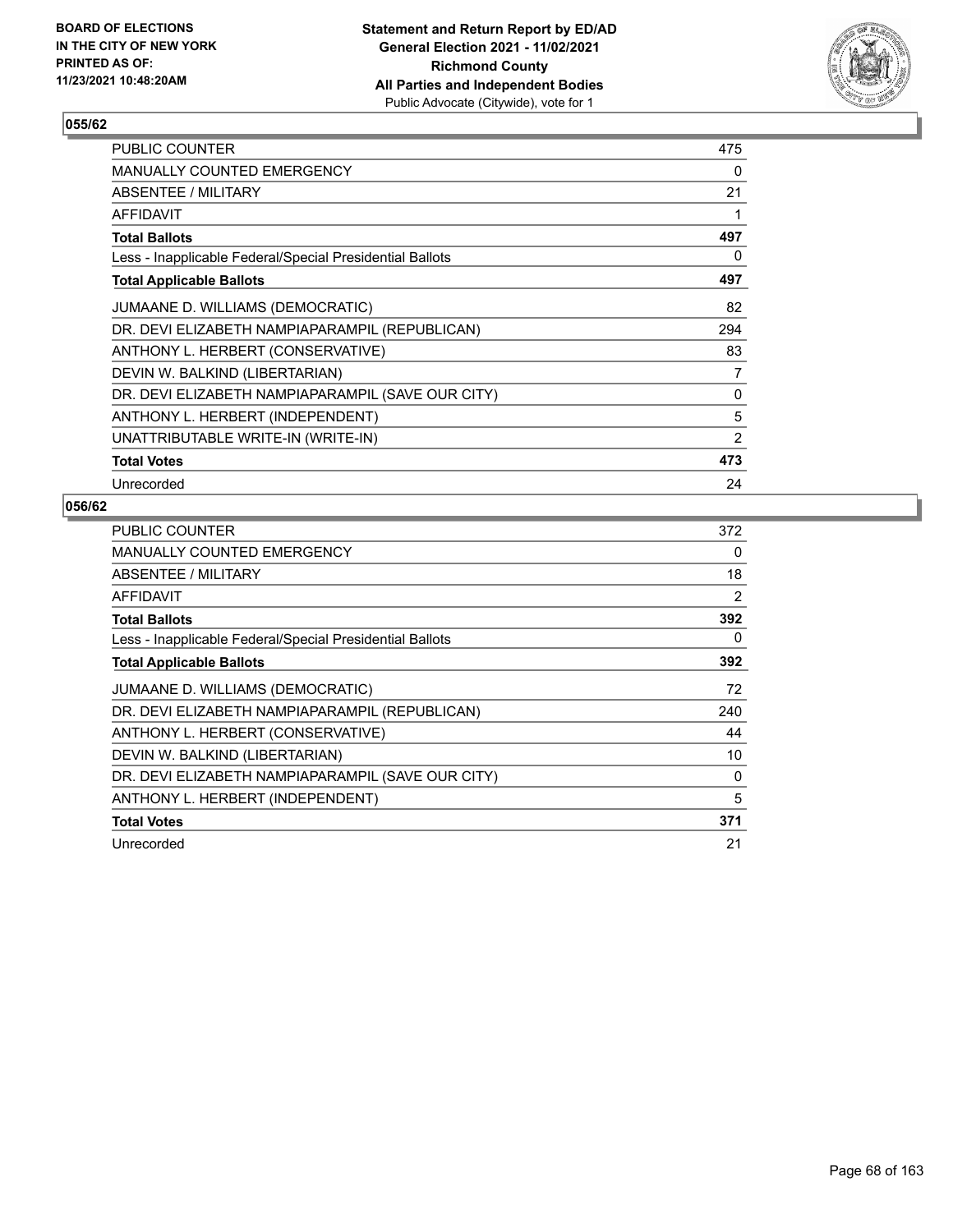

| <b>PUBLIC COUNTER</b>                                    | 407 |
|----------------------------------------------------------|-----|
| <b>MANUALLY COUNTED EMERGENCY</b>                        | 0   |
| ABSENTEE / MILITARY                                      | 14  |
| <b>AFFIDAVIT</b>                                         | 1   |
| <b>Total Ballots</b>                                     | 422 |
| Less - Inapplicable Federal/Special Presidential Ballots | 0   |
| <b>Total Applicable Ballots</b>                          | 422 |
| JUMAANE D. WILLIAMS (DEMOCRATIC)                         | 52  |
| DR. DEVI ELIZABETH NAMPIAPARAMPIL (REPUBLICAN)           | 299 |
| ANTHONY L. HERBERT (CONSERVATIVE)                        | 47  |
| DEVIN W. BALKIND (LIBERTARIAN)                           | 5   |
| DR. DEVI ELIZABETH NAMPIAPARAMPIL (SAVE OUR CITY)        | 1   |
| ANTHONY L. HERBERT (INDEPENDENT)                         | 2   |
| MATTHEW G. ELLIAS (WRITE-IN)                             | 1   |
| UNATTRIBUTABLE WRITE-IN (WRITE-IN)                       | 1   |
| <b>Total Votes</b>                                       | 408 |
| Unrecorded                                               | 14  |

| <b>PUBLIC COUNTER</b>                                    | 479      |
|----------------------------------------------------------|----------|
| MANUALLY COUNTED EMERGENCY                               | 0        |
| ABSENTEE / MILITARY                                      | 8        |
| AFFIDAVIT                                                | 1        |
| <b>Total Ballots</b>                                     | 488      |
| Less - Inapplicable Federal/Special Presidential Ballots | 0        |
| <b>Total Applicable Ballots</b>                          | 488      |
| JUMAANE D. WILLIAMS (DEMOCRATIC)                         | 81       |
| DR. DEVI ELIZABETH NAMPIAPARAMPIL (REPUBLICAN)           | 331      |
| ANTHONY L. HERBERT (CONSERVATIVE)                        | 49       |
| DEVIN W. BALKIND (LIBERTARIAN)                           | 2        |
| DR. DEVI ELIZABETH NAMPIAPARAMPIL (SAVE OUR CITY)        | $\Omega$ |
| ANTHONY L. HERBERT (INDEPENDENT)                         | 4        |
| <b>Total Votes</b>                                       | 467      |
| Unrecorded                                               | 21       |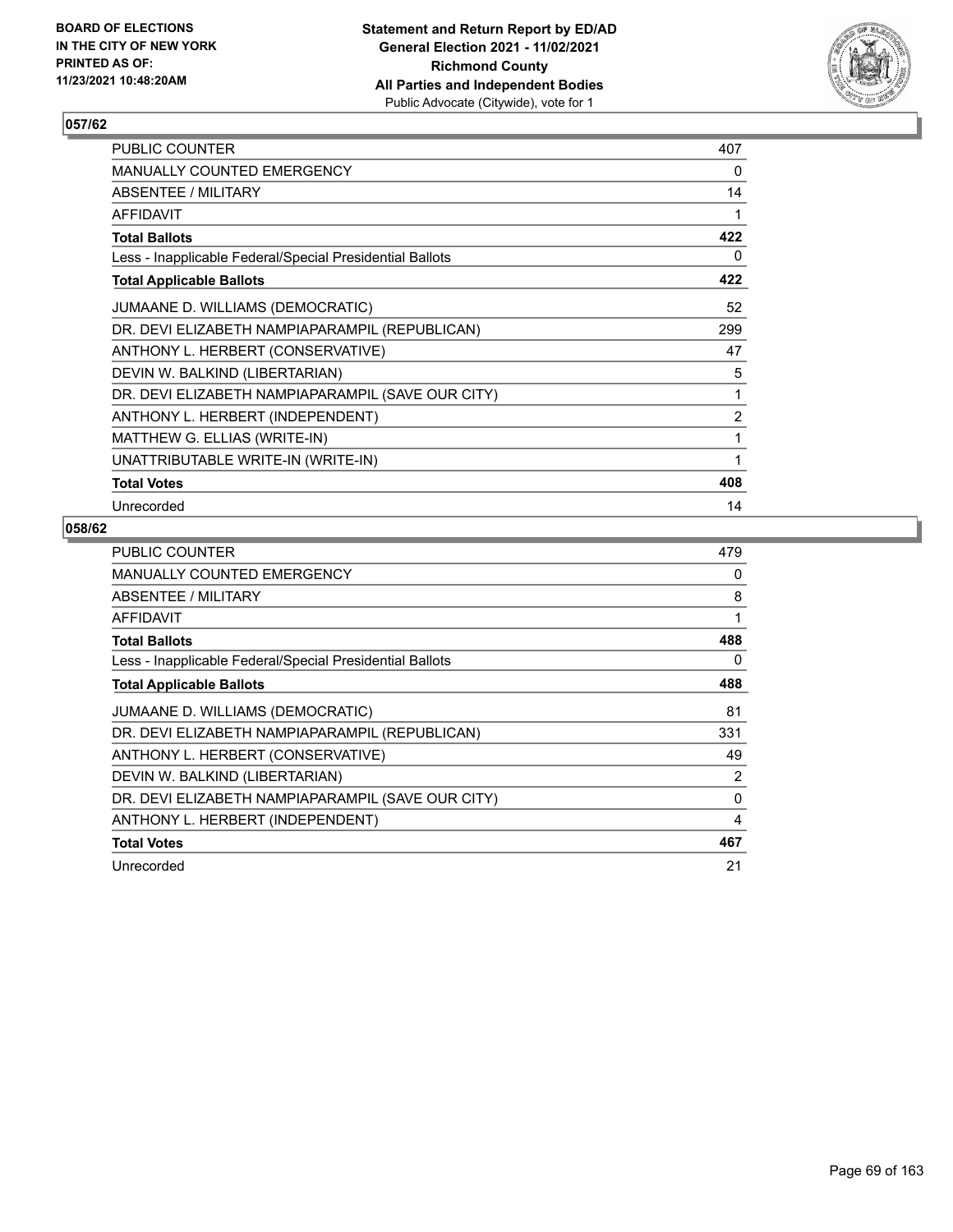

| PUBLIC COUNTER                                           | 371 |
|----------------------------------------------------------|-----|
| <b>MANUALLY COUNTED EMERGENCY</b>                        | 0   |
| <b>ABSENTEE / MILITARY</b>                               | 35  |
| AFFIDAVIT                                                | 4   |
| <b>Total Ballots</b>                                     | 410 |
| Less - Inapplicable Federal/Special Presidential Ballots | 0   |
| <b>Total Applicable Ballots</b>                          | 410 |
| JUMAANE D. WILLIAMS (DEMOCRATIC)                         | 82  |
| DR. DEVI ELIZABETH NAMPIAPARAMPIL (REPUBLICAN)           | 252 |
| ANTHONY L. HERBERT (CONSERVATIVE)                        | 50  |
| DEVIN W. BALKIND (LIBERTARIAN)                           | 7   |
| DR. DEVI ELIZABETH NAMPIAPARAMPIL (SAVE OUR CITY)        | 2   |
| ANTHONY L. HERBERT (INDEPENDENT)                         | 1   |
| ROBERT LEVY (WRITE-IN)                                   | 1   |
| <b>Total Votes</b>                                       | 395 |
| Unrecorded                                               | 15  |

| <b>PUBLIC COUNTER</b>                                    | 460            |
|----------------------------------------------------------|----------------|
| MANUALLY COUNTED EMERGENCY                               | 0              |
| ABSENTEE / MILITARY                                      | 13             |
| <b>AFFIDAVIT</b>                                         | $\overline{2}$ |
| <b>Total Ballots</b>                                     | 475            |
| Less - Inapplicable Federal/Special Presidential Ballots | 0              |
| <b>Total Applicable Ballots</b>                          | 475            |
| JUMAANE D. WILLIAMS (DEMOCRATIC)                         | 77             |
| DR. DEVI ELIZABETH NAMPIAPARAMPIL (REPUBLICAN)           | 309            |
| ANTHONY L. HERBERT (CONSERVATIVE)                        | 47             |
| DEVIN W. BALKIND (LIBERTARIAN)                           | 5              |
| DR. DEVI ELIZABETH NAMPIAPARAMPIL (SAVE OUR CITY)        | 2              |
| ANTHONY L. HERBERT (INDEPENDENT)                         | 4              |
| <b>Total Votes</b>                                       | 444            |
| Unrecorded                                               | 31             |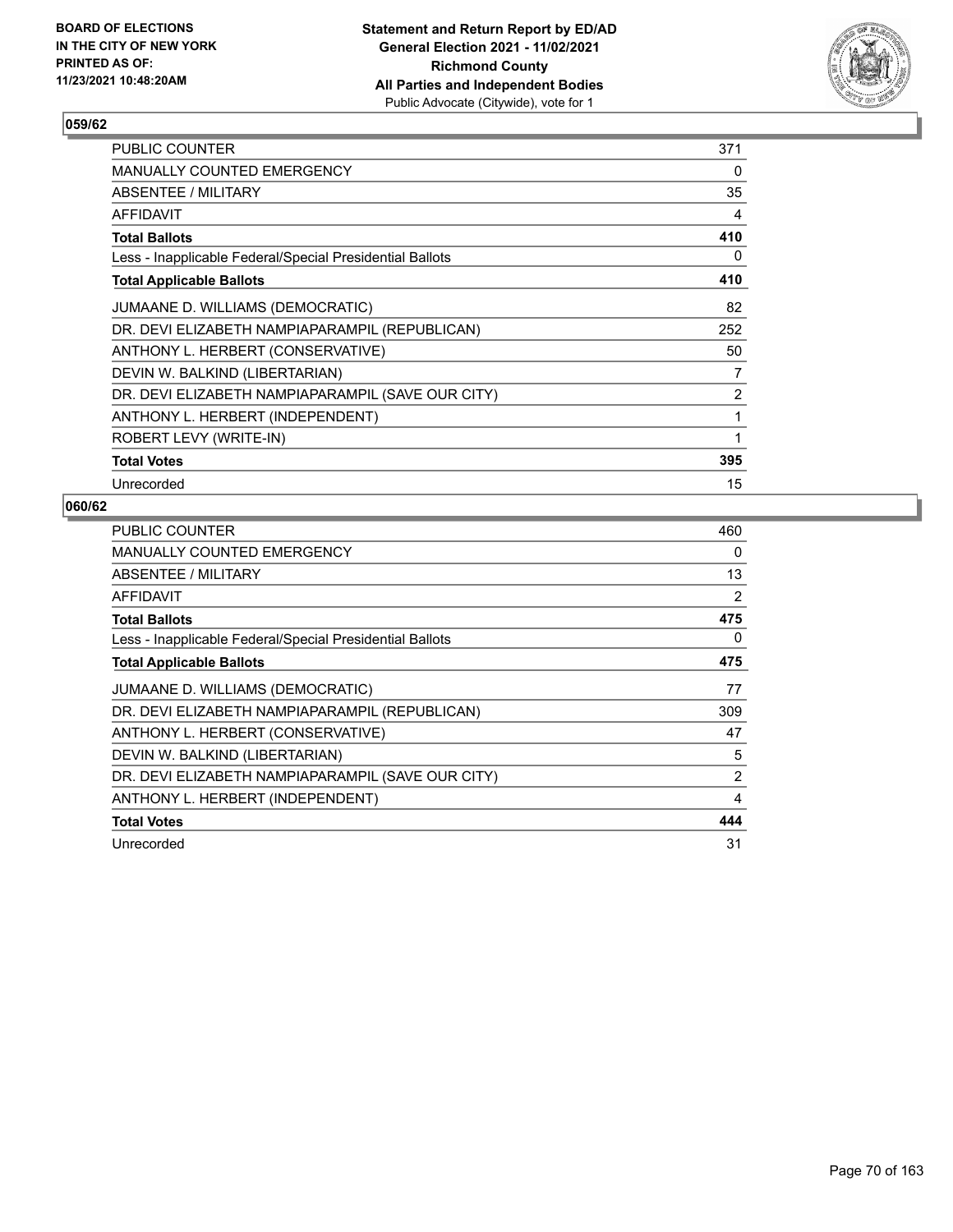

| PUBLIC COUNTER                                           | 450 |
|----------------------------------------------------------|-----|
| MANUALLY COUNTED EMERGENCY                               | 0   |
| ABSENTEE / MILITARY                                      | 13  |
| AFFIDAVIT                                                | 0   |
| <b>Total Ballots</b>                                     | 463 |
| Less - Inapplicable Federal/Special Presidential Ballots | 0   |
| <b>Total Applicable Ballots</b>                          | 463 |
| JUMAANE D. WILLIAMS (DEMOCRATIC)                         | 71  |
| DR. DEVI ELIZABETH NAMPIAPARAMPIL (REPUBLICAN)           | 313 |
| ANTHONY L. HERBERT (CONSERVATIVE)                        | 54  |
| DEVIN W. BALKIND (LIBERTARIAN)                           | 5   |
| DR. DEVI ELIZABETH NAMPIAPARAMPIL (SAVE OUR CITY)        | 3   |
| ANTHONY L. HERBERT (INDEPENDENT)                         | 2   |
| MICHAEL J. BESSO (WRITE-IN)                              | 1   |
| <b>Total Votes</b>                                       | 449 |
| Unrecorded                                               | 14  |

| <b>PUBLIC COUNTER</b>                                    | 391 |
|----------------------------------------------------------|-----|
| <b>MANUALLY COUNTED EMERGENCY</b>                        | 0   |
| ABSENTEE / MILITARY                                      | 21  |
| <b>AFFIDAVIT</b>                                         | 2   |
| <b>Total Ballots</b>                                     | 414 |
| Less - Inapplicable Federal/Special Presidential Ballots | 0   |
| <b>Total Applicable Ballots</b>                          | 414 |
| JUMAANE D. WILLIAMS (DEMOCRATIC)                         | 69  |
| DR. DEVI ELIZABETH NAMPIAPARAMPIL (REPUBLICAN)           | 263 |
| ANTHONY L. HERBERT (CONSERVATIVE)                        | 48  |
| DEVIN W. BALKIND (LIBERTARIAN)                           | 8   |
| DR. DEVI ELIZABETH NAMPIAPARAMPIL (SAVE OUR CITY)        | 1   |
| ANTHONY L. HERBERT (INDEPENDENT)                         | 3   |
| MAX N. ROSE (WRITE-IN)                                   | 1   |
| PAUL HEDMAN (WRITE-IN)                                   | 1   |
| <b>Total Votes</b>                                       | 394 |
| Unrecorded                                               | 20  |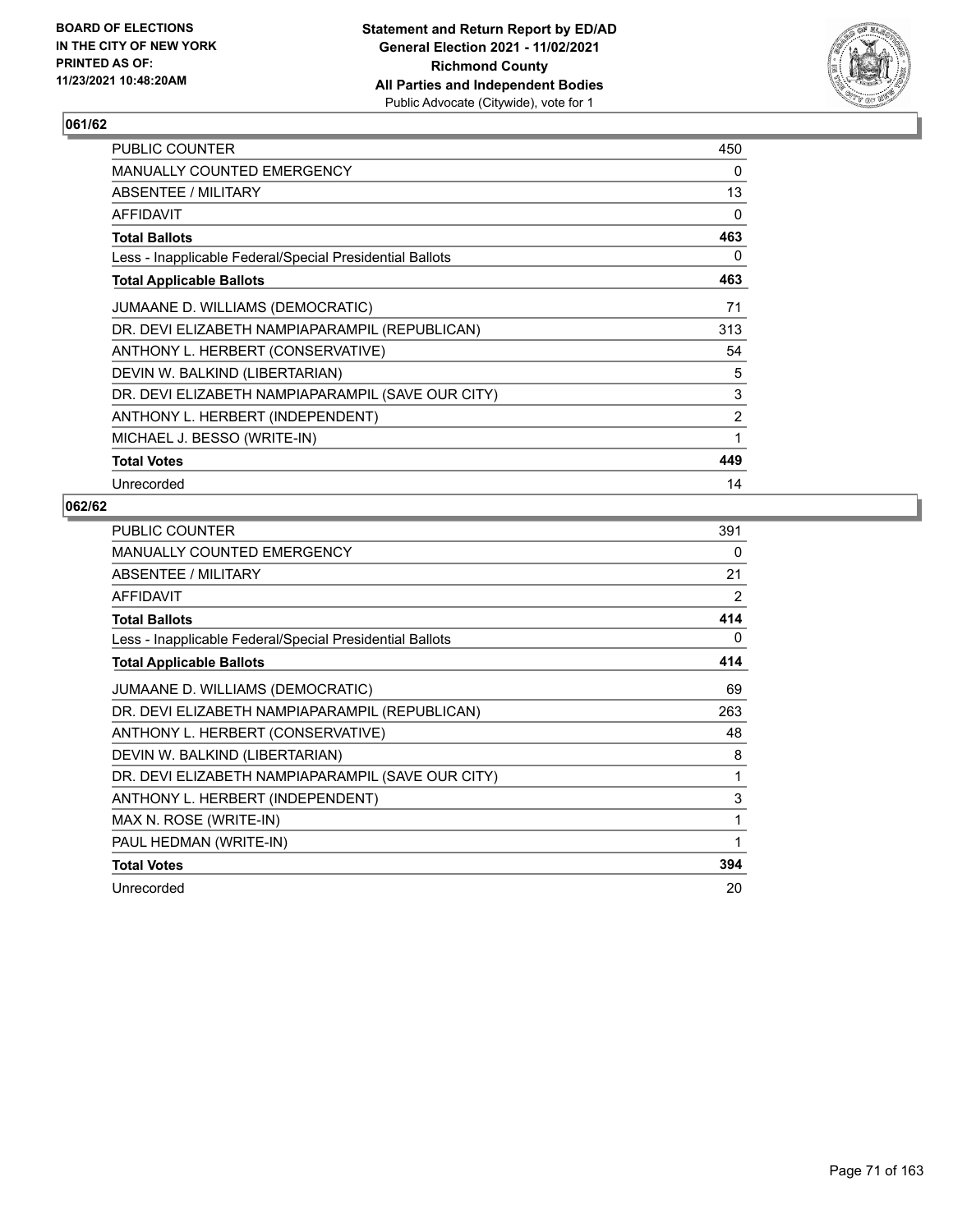

| <b>PUBLIC COUNTER</b>                                    | 282            |
|----------------------------------------------------------|----------------|
| MANUALLY COUNTED EMERGENCY                               | 0              |
| ABSENTEE / MILITARY                                      | 11             |
| AFFIDAVIT                                                | 1              |
| <b>Total Ballots</b>                                     | 294            |
| Less - Inapplicable Federal/Special Presidential Ballots | 0              |
| <b>Total Applicable Ballots</b>                          | 294            |
| JUMAANE D. WILLIAMS (DEMOCRATIC)                         | 56             |
| DR. DEVI ELIZABETH NAMPIAPARAMPIL (REPUBLICAN)           | 192            |
| ANTHONY L. HERBERT (CONSERVATIVE)                        | 22             |
| DEVIN W. BALKIND (LIBERTARIAN)                           | 6              |
| DR. DEVI ELIZABETH NAMPIAPARAMPIL (SAVE OUR CITY)        | 1              |
| ANTHONY L. HERBERT (INDEPENDENT)                         | $\overline{2}$ |
| <b>Total Votes</b>                                       | 279            |
| Unrecorded                                               | 15             |

| <b>PUBLIC COUNTER</b>                                    | 267      |
|----------------------------------------------------------|----------|
| <b>MANUALLY COUNTED EMERGENCY</b>                        | 0        |
| ABSENTEE / MILITARY                                      | 19       |
| AFFIDAVIT                                                | $\Omega$ |
| <b>Total Ballots</b>                                     | 286      |
| Less - Inapplicable Federal/Special Presidential Ballots | 0        |
| <b>Total Applicable Ballots</b>                          | 286      |
| JUMAANE D. WILLIAMS (DEMOCRATIC)                         | 59       |
| DR. DEVI ELIZABETH NAMPIAPARAMPIL (REPUBLICAN)           | 180      |
| ANTHONY L. HERBERT (CONSERVATIVE)                        | 31       |
| DEVIN W. BALKIND (LIBERTARIAN)                           | 3        |
| DR. DEVI ELIZABETH NAMPIAPARAMPIL (SAVE OUR CITY)        | 1        |
| ANTHONY L. HERBERT (INDEPENDENT)                         | 2        |
| <b>Total Votes</b>                                       | 276      |
| Unrecorded                                               | 10       |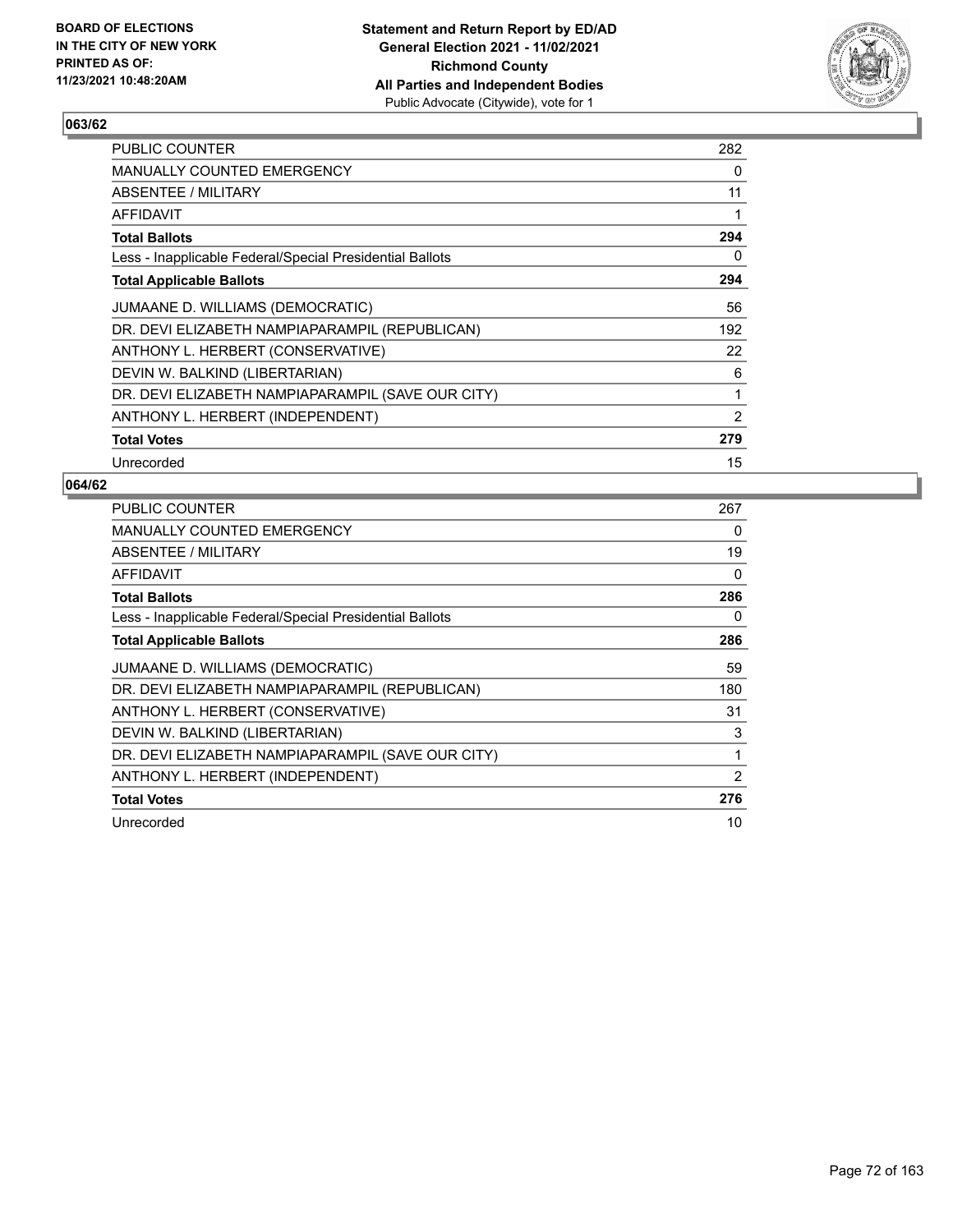

| PUBLIC COUNTER                                           | 541            |
|----------------------------------------------------------|----------------|
| <b>MANUALLY COUNTED EMERGENCY</b>                        | 0              |
| ABSENTEE / MILITARY                                      | 15             |
| AFFIDAVIT                                                | 2              |
| <b>Total Ballots</b>                                     | 558            |
| Less - Inapplicable Federal/Special Presidential Ballots | 0              |
| <b>Total Applicable Ballots</b>                          | 558            |
| JUMAANE D. WILLIAMS (DEMOCRATIC)                         | 86             |
| DR. DEVI ELIZABETH NAMPIAPARAMPIL (REPUBLICAN)           | 374            |
| ANTHONY L. HERBERT (CONSERVATIVE)                        | 59             |
| DEVIN W. BALKIND (LIBERTARIAN)                           | 9              |
| DR. DEVI ELIZABETH NAMPIAPARAMPIL (SAVE OUR CITY)        | $\overline{2}$ |
| ANTHONY L. HERBERT (INDEPENDENT)                         | 4              |
| <b>Total Votes</b>                                       | 534            |
| Unrecorded                                               | 24             |

| PUBLIC COUNTER                                           | 468            |
|----------------------------------------------------------|----------------|
| <b>MANUALLY COUNTED EMERGENCY</b>                        | 0              |
| ABSENTEE / MILITARY                                      | 21             |
| <b>AFFIDAVIT</b>                                         | 1              |
| <b>Total Ballots</b>                                     | 490            |
| Less - Inapplicable Federal/Special Presidential Ballots | 0              |
| <b>Total Applicable Ballots</b>                          | 490            |
| JUMAANE D. WILLIAMS (DEMOCRATIC)                         | 62             |
| DR. DEVI ELIZABETH NAMPIAPARAMPIL (REPUBLICAN)           | 332            |
| ANTHONY L. HERBERT (CONSERVATIVE)                        | 53             |
| DEVIN W. BALKIND (LIBERTARIAN)                           | 6              |
| DR. DEVI ELIZABETH NAMPIAPARAMPIL (SAVE OUR CITY)        | 3              |
| ANTHONY L. HERBERT (INDEPENDENT)                         | $\overline{2}$ |
| KIMBERLY DUYANG (WRITE-IN)                               | 1              |
| MICHAEL MATTEO (WRITE-IN)                                | 1              |
| THOMAS LAGUIDICE (WRITE-IN)                              | 1              |
| VICTORIA WICKMAN (WRITE-IN)                              | 1              |
| <b>Total Votes</b>                                       | 462            |
| Unrecorded                                               | 28             |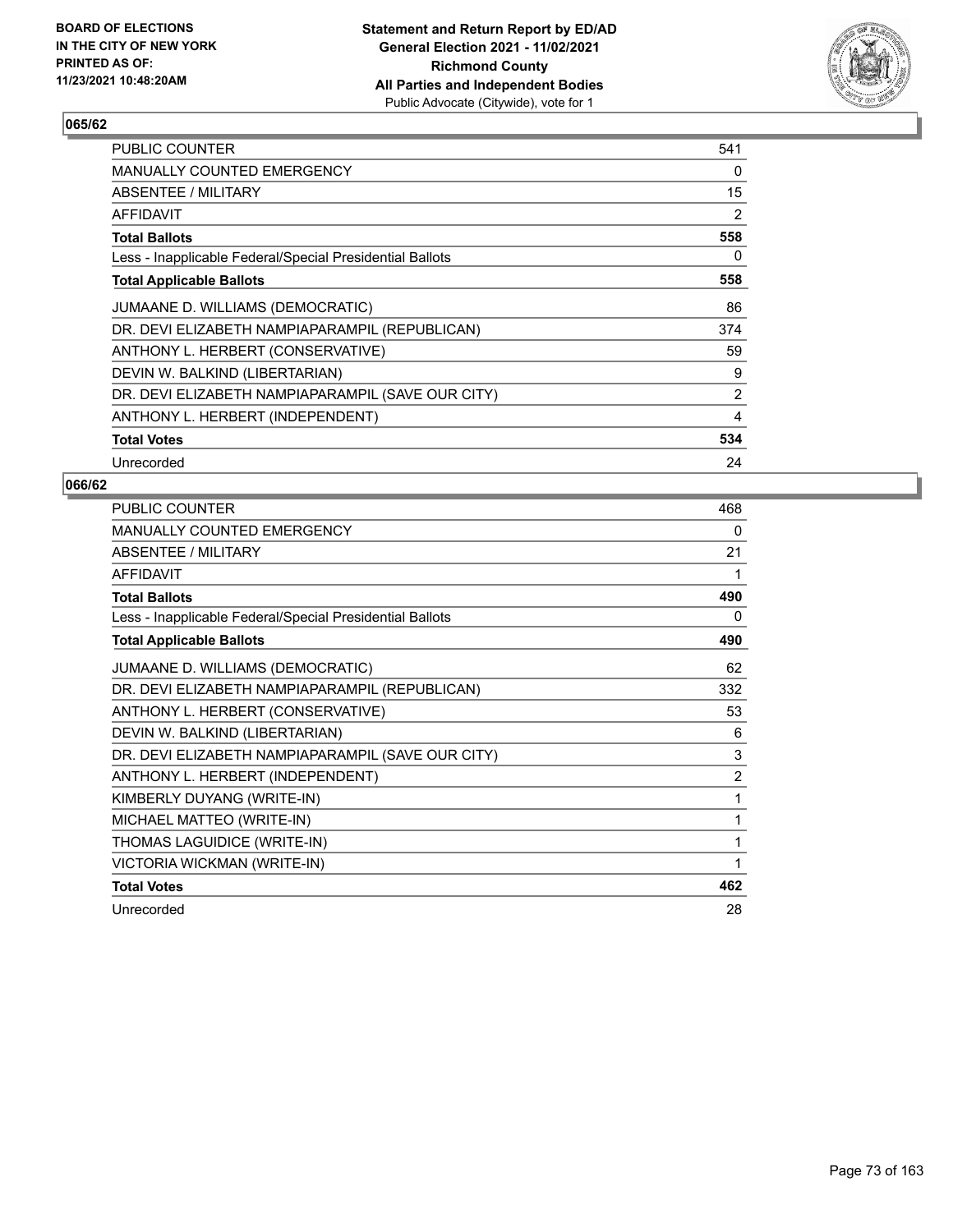

| PUBLIC COUNTER                                           | 417 |
|----------------------------------------------------------|-----|
| MANUALLY COUNTED EMERGENCY                               | 0   |
| ABSENTEE / MILITARY                                      | 19  |
| AFFIDAVIT                                                | 0   |
| <b>Total Ballots</b>                                     | 436 |
| Less - Inapplicable Federal/Special Presidential Ballots | 0   |
| <b>Total Applicable Ballots</b>                          | 436 |
| JUMAANE D. WILLIAMS (DEMOCRATIC)                         | 83  |
| DR. DEVI ELIZABETH NAMPIAPARAMPIL (REPUBLICAN)           | 269 |
| ANTHONY L. HERBERT (CONSERVATIVE)                        | 50  |
| DEVIN W. BALKIND (LIBERTARIAN)                           | 3   |
| DR. DEVI ELIZABETH NAMPIAPARAMPIL (SAVE OUR CITY)        | 0   |
| ANTHONY L. HERBERT (INDEPENDENT)                         | 3   |
| FRANK HERBERT (WRITE-IN)                                 | 1   |
| <b>Total Votes</b>                                       | 409 |
| Unrecorded                                               | 27  |

| <b>PUBLIC COUNTER</b>                                    | 399 |
|----------------------------------------------------------|-----|
| <b>MANUALLY COUNTED EMERGENCY</b>                        | 0   |
| <b>ABSENTEE / MILITARY</b>                               | 19  |
| AFFIDAVIT                                                | 2   |
| <b>Total Ballots</b>                                     | 420 |
| Less - Inapplicable Federal/Special Presidential Ballots | 0   |
| <b>Total Applicable Ballots</b>                          | 420 |
| JUMAANE D. WILLIAMS (DEMOCRATIC)                         | 105 |
| DR. DEVI ELIZABETH NAMPIAPARAMPIL (REPUBLICAN)           | 233 |
| ANTHONY L. HERBERT (CONSERVATIVE)                        | 55  |
| DEVIN W. BALKIND (LIBERTARIAN)                           | 4   |
| DR. DEVI ELIZABETH NAMPIAPARAMPIL (SAVE OUR CITY)        | 3   |
| ANTHONY L. HERBERT (INDEPENDENT)                         | 3   |
| <b>Total Votes</b>                                       | 403 |
| Unrecorded                                               | 17  |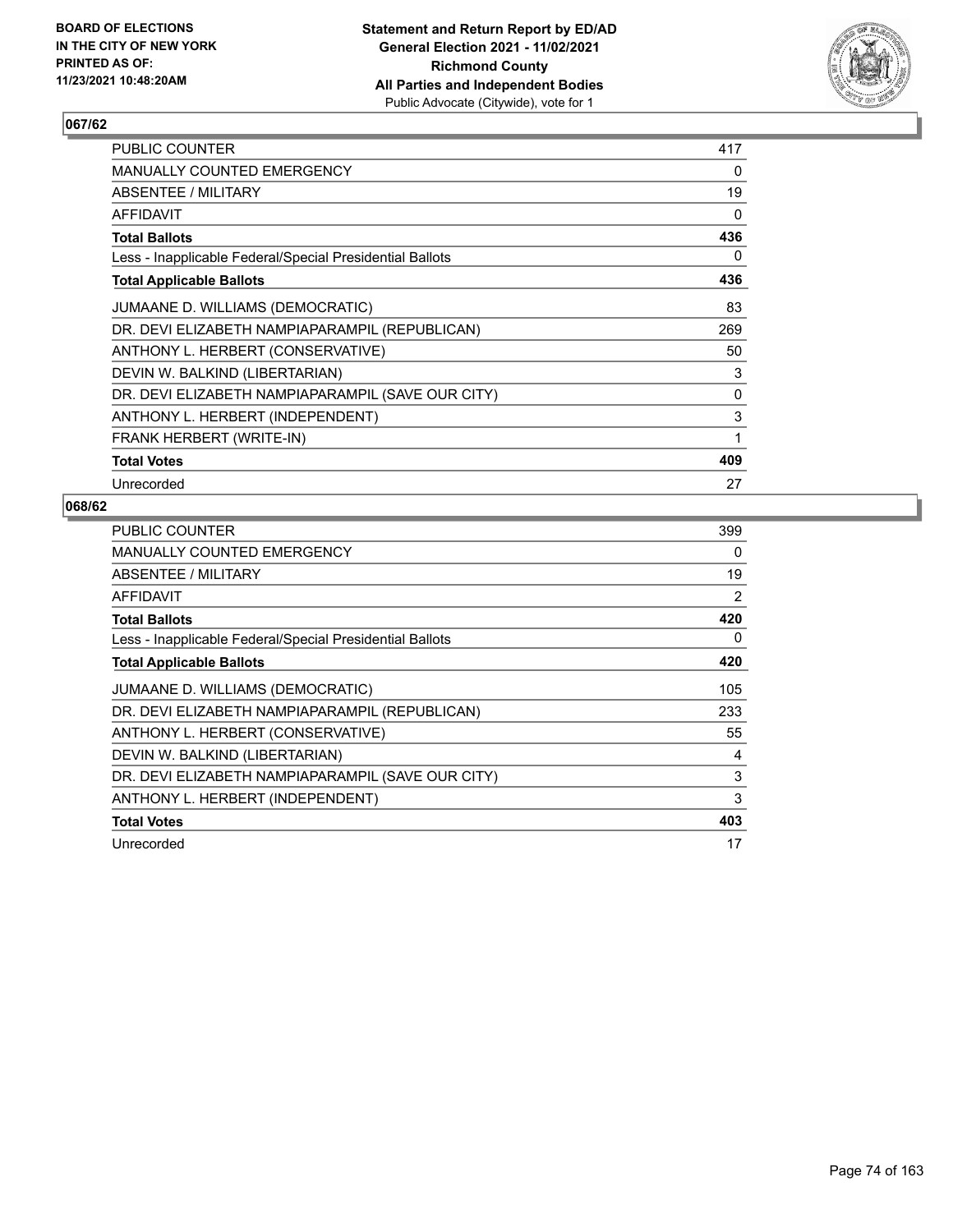

| <b>PUBLIC COUNTER</b>                                    | 363 |
|----------------------------------------------------------|-----|
| <b>MANUALLY COUNTED EMERGENCY</b>                        | 0   |
| <b>ABSENTEE / MILITARY</b>                               | 25  |
| AFFIDAVIT                                                | 8   |
| <b>Total Ballots</b>                                     | 396 |
| Less - Inapplicable Federal/Special Presidential Ballots | 0   |
| <b>Total Applicable Ballots</b>                          | 396 |
| JUMAANE D. WILLIAMS (DEMOCRATIC)                         | 75  |
| DR. DEVI ELIZABETH NAMPIAPARAMPIL (REPUBLICAN)           | 244 |
| ANTHONY L. HERBERT (CONSERVATIVE)                        | 43  |
| DEVIN W. BALKIND (LIBERTARIAN)                           | 7   |
| DR. DEVI ELIZABETH NAMPIAPARAMPIL (SAVE OUR CITY)        | 2   |
| ANTHONY L. HERBERT (INDEPENDENT)                         | 5   |
| <b>Total Votes</b>                                       | 376 |
| Unrecorded                                               | 20  |

| <b>PUBLIC COUNTER</b>                                    | 179      |
|----------------------------------------------------------|----------|
| <b>MANUALLY COUNTED EMERGENCY</b>                        | 0        |
| ABSENTEE / MILITARY                                      | 13       |
| <b>AFFIDAVIT</b>                                         | $\Omega$ |
| <b>Total Ballots</b>                                     | 192      |
| Less - Inapplicable Federal/Special Presidential Ballots | 0        |
| <b>Total Applicable Ballots</b>                          | 192      |
| JUMAANE D. WILLIAMS (DEMOCRATIC)                         | 46       |
| DR. DEVI ELIZABETH NAMPIAPARAMPIL (REPUBLICAN)           | 115      |
| ANTHONY L. HERBERT (CONSERVATIVE)                        | 21       |
| DEVIN W. BALKIND (LIBERTARIAN)                           | 0        |
| DR. DEVI ELIZABETH NAMPIAPARAMPIL (SAVE OUR CITY)        | $\Omega$ |
| ANTHONY L. HERBERT (INDEPENDENT)                         | 4        |
| <b>Total Votes</b>                                       | 186      |
| Unrecorded                                               | 6        |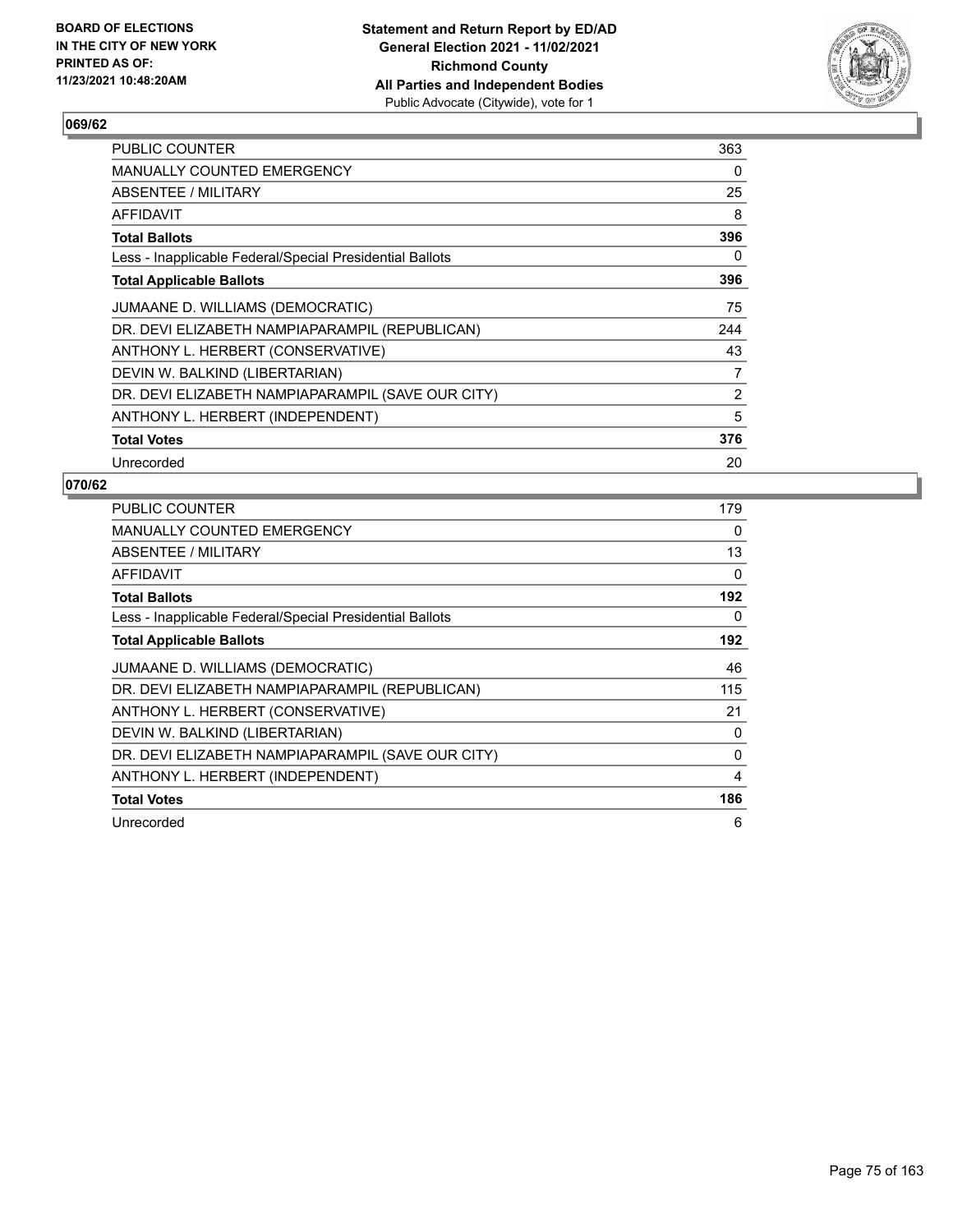

| PUBLIC COUNTER                                           | 420            |
|----------------------------------------------------------|----------------|
| <b>MANUALLY COUNTED EMERGENCY</b>                        | 0              |
| <b>ABSENTEE / MILITARY</b>                               | 16             |
| AFFIDAVIT                                                | 3              |
| <b>Total Ballots</b>                                     | 439            |
| Less - Inapplicable Federal/Special Presidential Ballots | 0              |
| <b>Total Applicable Ballots</b>                          | 439            |
| JUMAANE D. WILLIAMS (DEMOCRATIC)                         | 79             |
| DR. DEVI ELIZABETH NAMPIAPARAMPIL (REPUBLICAN)           | 259            |
| ANTHONY L. HERBERT (CONSERVATIVE)                        | 60             |
| DEVIN W. BALKIND (LIBERTARIAN)                           | 4              |
| DR. DEVI ELIZABETH NAMPIAPARAMPIL (SAVE OUR CITY)        | $\overline{2}$ |
| ANTHONY L. HERBERT (INDEPENDENT)                         | 5              |
| HANK BARDELL (WRITE-IN)                                  | 1              |
| SCOTT M. STRINGER (WRITE-IN)                             | 1              |
| <b>Total Votes</b>                                       | 411            |
| Unrecorded                                               | 28             |

| <b>PUBLIC COUNTER</b>                                    | 369 |
|----------------------------------------------------------|-----|
| MANUALLY COUNTED EMERGENCY                               | 0   |
| ABSENTEE / MILITARY                                      | 8   |
| AFFIDAVIT                                                | 0   |
| <b>Total Ballots</b>                                     | 377 |
| Less - Inapplicable Federal/Special Presidential Ballots | 0   |
| <b>Total Applicable Ballots</b>                          | 377 |
| JUMAANE D. WILLIAMS (DEMOCRATIC)                         | 69  |
| DR. DEVI ELIZABETH NAMPIAPARAMPIL (REPUBLICAN)           | 246 |
| ANTHONY L. HERBERT (CONSERVATIVE)                        | 34  |
| DEVIN W. BALKIND (LIBERTARIAN)                           | 6   |
| DR. DEVI ELIZABETH NAMPIAPARAMPIL (SAVE OUR CITY)        | 1   |
| ANTHONY L. HERBERT (INDEPENDENT)                         | 1   |
| <b>Total Votes</b>                                       | 357 |
| Unrecorded                                               | 20  |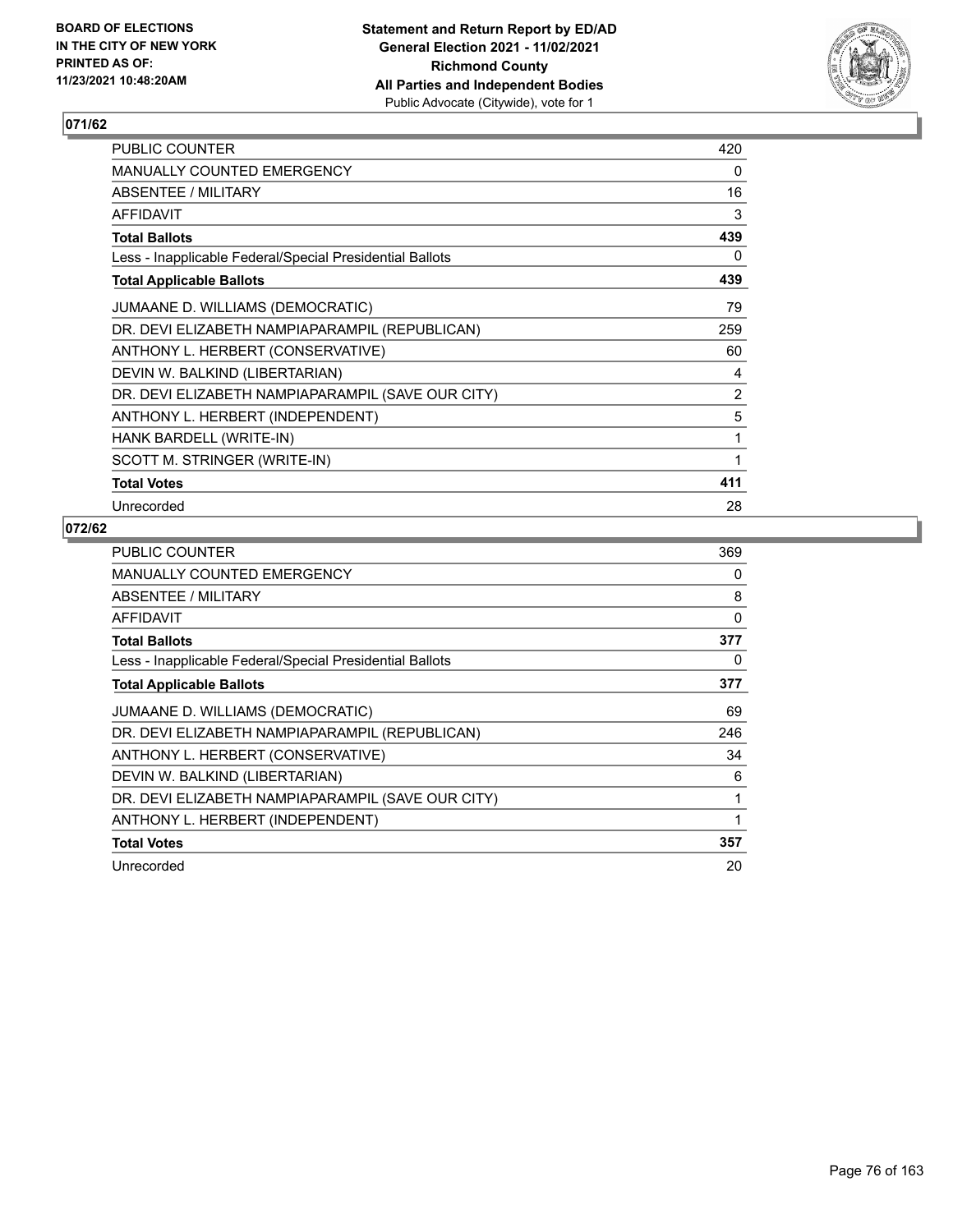

| <b>PUBLIC COUNTER</b>                                    | 398            |
|----------------------------------------------------------|----------------|
| <b>MANUALLY COUNTED EMERGENCY</b>                        | 0              |
| ABSENTEE / MILITARY                                      | 31             |
| AFFIDAVIT                                                | 1              |
| <b>Total Ballots</b>                                     | 430            |
| Less - Inapplicable Federal/Special Presidential Ballots | 0              |
| <b>Total Applicable Ballots</b>                          | 430            |
| JUMAANE D. WILLIAMS (DEMOCRATIC)                         | 87             |
| DR. DEVI ELIZABETH NAMPIAPARAMPIL (REPUBLICAN)           | 242            |
| ANTHONY L. HERBERT (CONSERVATIVE)                        | 62             |
| DEVIN W. BALKIND (LIBERTARIAN)                           | 7              |
| DR. DEVI ELIZABETH NAMPIAPARAMPIL (SAVE OUR CITY)        | $\overline{2}$ |
| ANTHONY L. HERBERT (INDEPENDENT)                         | 2              |
| <b>Total Votes</b>                                       | 402            |
| Unrecorded                                               | 28             |

| <b>PUBLIC COUNTER</b>                                    | 502      |
|----------------------------------------------------------|----------|
| <b>MANUALLY COUNTED EMERGENCY</b>                        | $\Omega$ |
| ABSENTEE / MILITARY                                      | 17       |
| AFFIDAVIT                                                | $\Omega$ |
| <b>Total Ballots</b>                                     | 519      |
| Less - Inapplicable Federal/Special Presidential Ballots | 0        |
| <b>Total Applicable Ballots</b>                          | 519      |
| JUMAANE D. WILLIAMS (DEMOCRATIC)                         | 56       |
| DR. DEVI ELIZABETH NAMPIAPARAMPIL (REPUBLICAN)           | 355      |
| ANTHONY L. HERBERT (CONSERVATIVE)                        | 68       |
| DEVIN W. BALKIND (LIBERTARIAN)                           | 6        |
| DR. DEVI ELIZABETH NAMPIAPARAMPIL (SAVE OUR CITY)        | 3        |
| ANTHONY L. HERBERT (INDEPENDENT)                         | 4        |
| <b>Total Votes</b>                                       | 492      |
| Unrecorded                                               | 27       |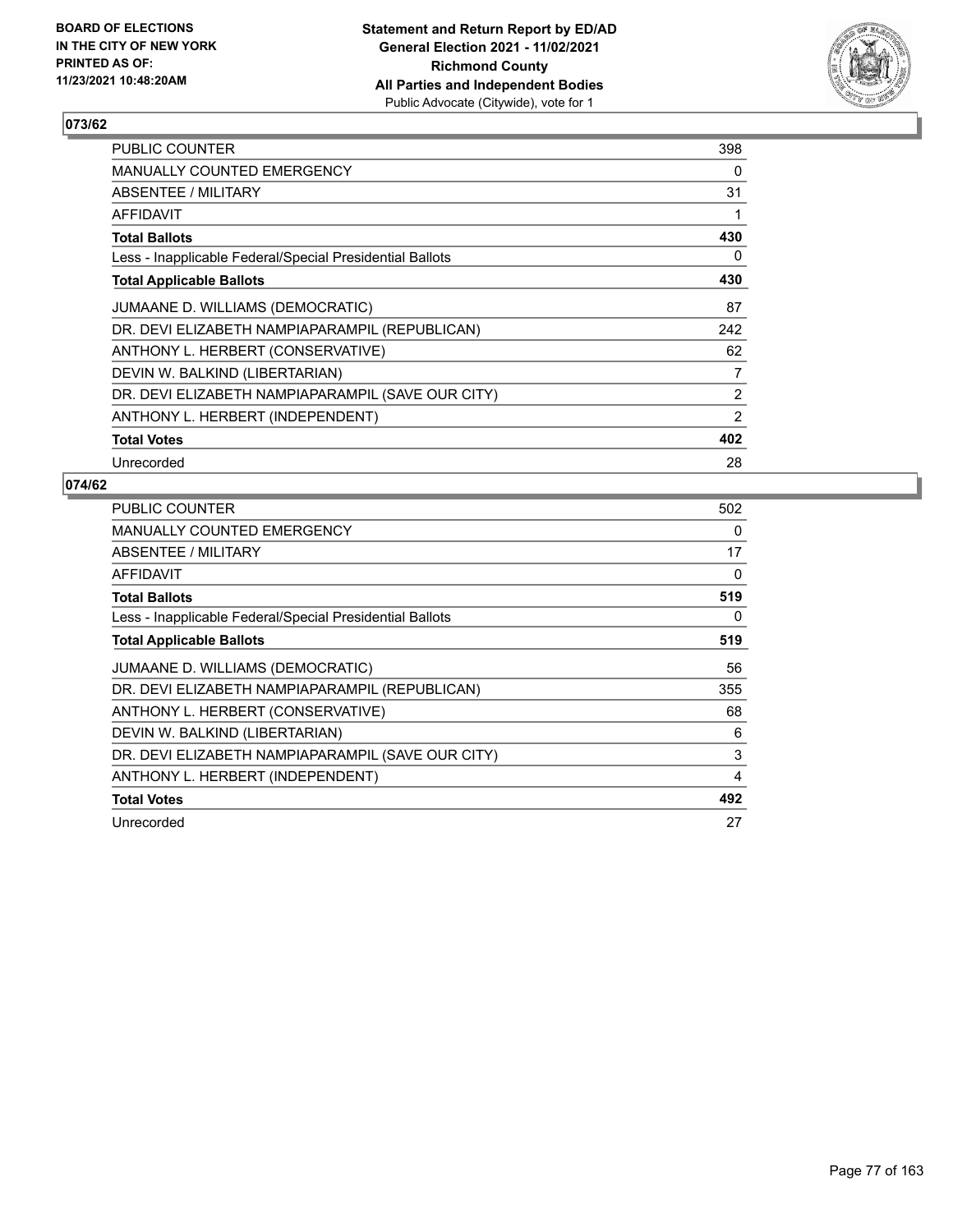

| <b>PUBLIC COUNTER</b>                                    | 411 |
|----------------------------------------------------------|-----|
| <b>MANUALLY COUNTED EMERGENCY</b>                        | 0   |
| ABSENTEE / MILITARY                                      | 19  |
| AFFIDAVIT                                                | 6   |
| <b>Total Ballots</b>                                     | 436 |
| Less - Inapplicable Federal/Special Presidential Ballots | 0   |
| <b>Total Applicable Ballots</b>                          | 436 |
| JUMAANE D. WILLIAMS (DEMOCRATIC)                         | 54  |
| DR. DEVI ELIZABETH NAMPIAPARAMPIL (REPUBLICAN)           | 317 |
| ANTHONY L. HERBERT (CONSERVATIVE)                        | 37  |
| DEVIN W. BALKIND (LIBERTARIAN)                           | 4   |
| DR. DEVI ELIZABETH NAMPIAPARAMPIL (SAVE OUR CITY)        |     |
| ANTHONY L. HERBERT (INDEPENDENT)                         | 1   |
| <b>Total Votes</b>                                       | 414 |
| Unrecorded                                               | 22  |

| PUBLIC COUNTER                                           | 445            |
|----------------------------------------------------------|----------------|
| <b>MANUALLY COUNTED EMERGENCY</b>                        | 0              |
| ABSENTEE / MILITARY                                      | 6              |
| <b>AFFIDAVIT</b>                                         | 9              |
| <b>Total Ballots</b>                                     | 460            |
| Less - Inapplicable Federal/Special Presidential Ballots | 0              |
| <b>Total Applicable Ballots</b>                          | 460            |
| JUMAANE D. WILLIAMS (DEMOCRATIC)                         | 48             |
| DR. DEVI ELIZABETH NAMPIAPARAMPIL (REPUBLICAN)           | 335            |
| ANTHONY L. HERBERT (CONSERVATIVE)                        | 57             |
| DEVIN W. BALKIND (LIBERTARIAN)                           | 3              |
| DR. DEVI ELIZABETH NAMPIAPARAMPIL (SAVE OUR CITY)        | 1              |
| ANTHONY L. HERBERT (INDEPENDENT)                         | $\overline{2}$ |
| DAVID L. BEYAR (WRITE-IN)                                | 1              |
| JEFFERSON DEAN (WRITE-IN)                                | 1              |
| <b>Total Votes</b>                                       | 448            |
| Unrecorded                                               | 12             |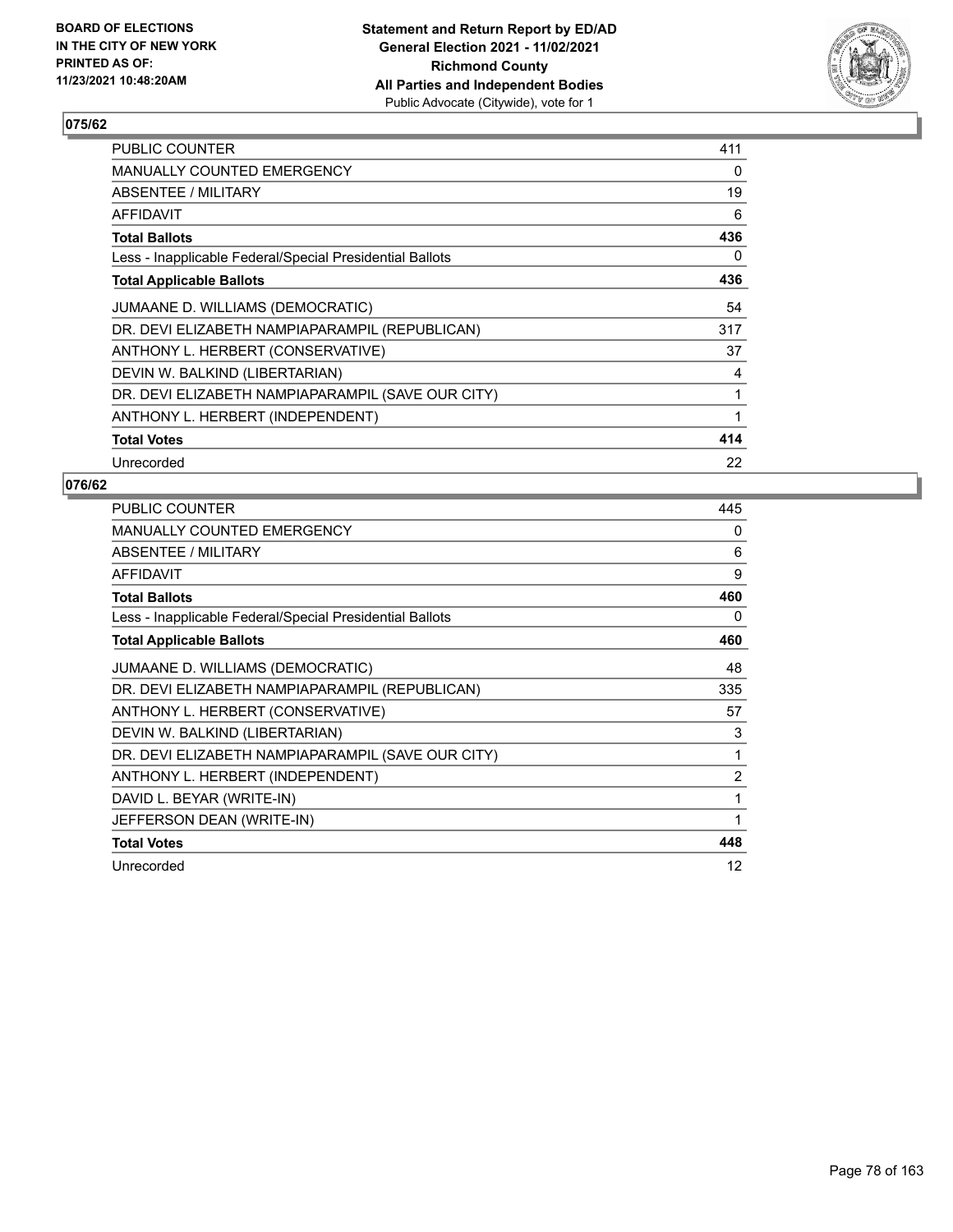

| PUBLIC COUNTER                                           | 474 |
|----------------------------------------------------------|-----|
| MANUALLY COUNTED EMERGENCY                               | 0   |
| ABSENTEE / MILITARY                                      | 23  |
| <b>AFFIDAVIT</b>                                         | 2   |
| <b>Total Ballots</b>                                     | 499 |
| Less - Inapplicable Federal/Special Presidential Ballots | 0   |
| <b>Total Applicable Ballots</b>                          | 499 |
| JUMAANE D. WILLIAMS (DEMOCRATIC)                         | 50  |
| DR. DEVI ELIZABETH NAMPIAPARAMPIL (REPUBLICAN)           | 362 |
| ANTHONY L. HERBERT (CONSERVATIVE)                        | 62  |
| DEVIN W. BALKIND (LIBERTARIAN)                           | 0   |
| DR. DEVI ELIZABETH NAMPIAPARAMPIL (SAVE OUR CITY)        | 2   |
| ANTHONY L. HERBERT (INDEPENDENT)                         | 1   |
| UNATTRIBUTABLE WRITE-IN (WRITE-IN)                       | 1   |
| <b>Total Votes</b>                                       | 478 |
| Unrecorded                                               | 21  |

| <b>PUBLIC COUNTER</b>                                    | 447            |
|----------------------------------------------------------|----------------|
| MANUALLY COUNTED EMERGENCY                               | 0              |
| ABSENTEE / MILITARY                                      | 14             |
| AFFIDAVIT                                                | 2              |
| <b>Total Ballots</b>                                     | 463            |
| Less - Inapplicable Federal/Special Presidential Ballots | 0              |
| <b>Total Applicable Ballots</b>                          | 463            |
| JUMAANE D. WILLIAMS (DEMOCRATIC)                         | 55             |
| DR. DEVI ELIZABETH NAMPIAPARAMPIL (REPUBLICAN)           | 339            |
| ANTHONY L. HERBERT (CONSERVATIVE)                        | 49             |
| DEVIN W. BALKIND (LIBERTARIAN)                           | 2              |
| DR. DEVI ELIZABETH NAMPIAPARAMPIL (SAVE OUR CITY)        | $\overline{2}$ |
| ANTHONY L. HERBERT (INDEPENDENT)                         | 4              |
| OLIVIA M. FRASCA (WRITE-IN)                              | 1              |
| <b>Total Votes</b>                                       | 452            |
| Unrecorded                                               | 11             |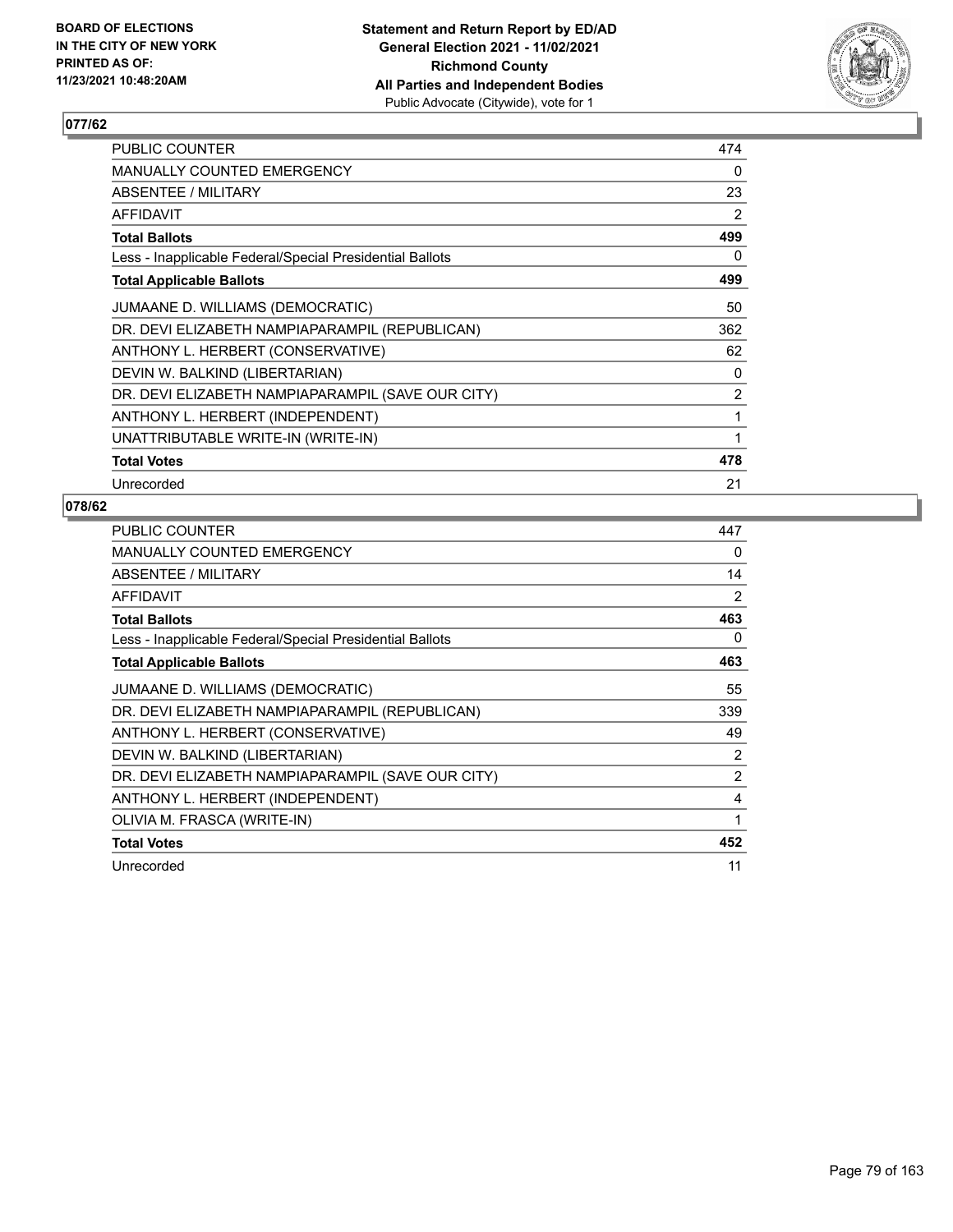

| <b>PUBLIC COUNTER</b>                                    | 263      |
|----------------------------------------------------------|----------|
| MANUALLY COUNTED EMERGENCY                               | $\Omega$ |
| ABSENTEE / MILITARY                                      | 14       |
| AFFIDAVIT                                                | $\Omega$ |
| <b>Total Ballots</b>                                     | 277      |
| Less - Inapplicable Federal/Special Presidential Ballots | 0        |
| <b>Total Applicable Ballots</b>                          | 277      |
| JUMAANE D. WILLIAMS (DEMOCRATIC)                         | 35       |
| DR. DEVI ELIZABETH NAMPIAPARAMPIL (REPUBLICAN)           | 213      |
| ANTHONY L. HERBERT (CONSERVATIVE)                        | 18       |
| DEVIN W. BALKIND (LIBERTARIAN)                           | 1        |
| DR. DEVI ELIZABETH NAMPIAPARAMPIL (SAVE OUR CITY)        | 0        |
| ANTHONY L. HERBERT (INDEPENDENT)                         | $\Omega$ |
| <b>Total Votes</b>                                       | 267      |
| Unrecorded                                               | 10       |

| PUBLIC COUNTER                                           | 461         |
|----------------------------------------------------------|-------------|
| <b>MANUALLY COUNTED EMERGENCY</b>                        | 0           |
| ABSENTEE / MILITARY                                      | 13          |
| <b>AFFIDAVIT</b>                                         | 4           |
| <b>Total Ballots</b>                                     | 478         |
| Less - Inapplicable Federal/Special Presidential Ballots | 0           |
| <b>Total Applicable Ballots</b>                          | 478         |
| JUMAANE D. WILLIAMS (DEMOCRATIC)                         | 79          |
| DR. DEVI ELIZABETH NAMPIAPARAMPIL (REPUBLICAN)           | 324         |
| ANTHONY L. HERBERT (CONSERVATIVE)                        | 49          |
| DEVIN W. BALKIND (LIBERTARIAN)                           | 2           |
| DR. DEVI ELIZABETH NAMPIAPARAMPIL (SAVE OUR CITY)        | 3           |
| ANTHONY L. HERBERT (INDEPENDENT)                         | 5           |
| ROBERT DELUCA (WRITE-IN)                                 | $\mathbf 1$ |
| <b>Total Votes</b>                                       | 463         |
| Unrecorded                                               | 15          |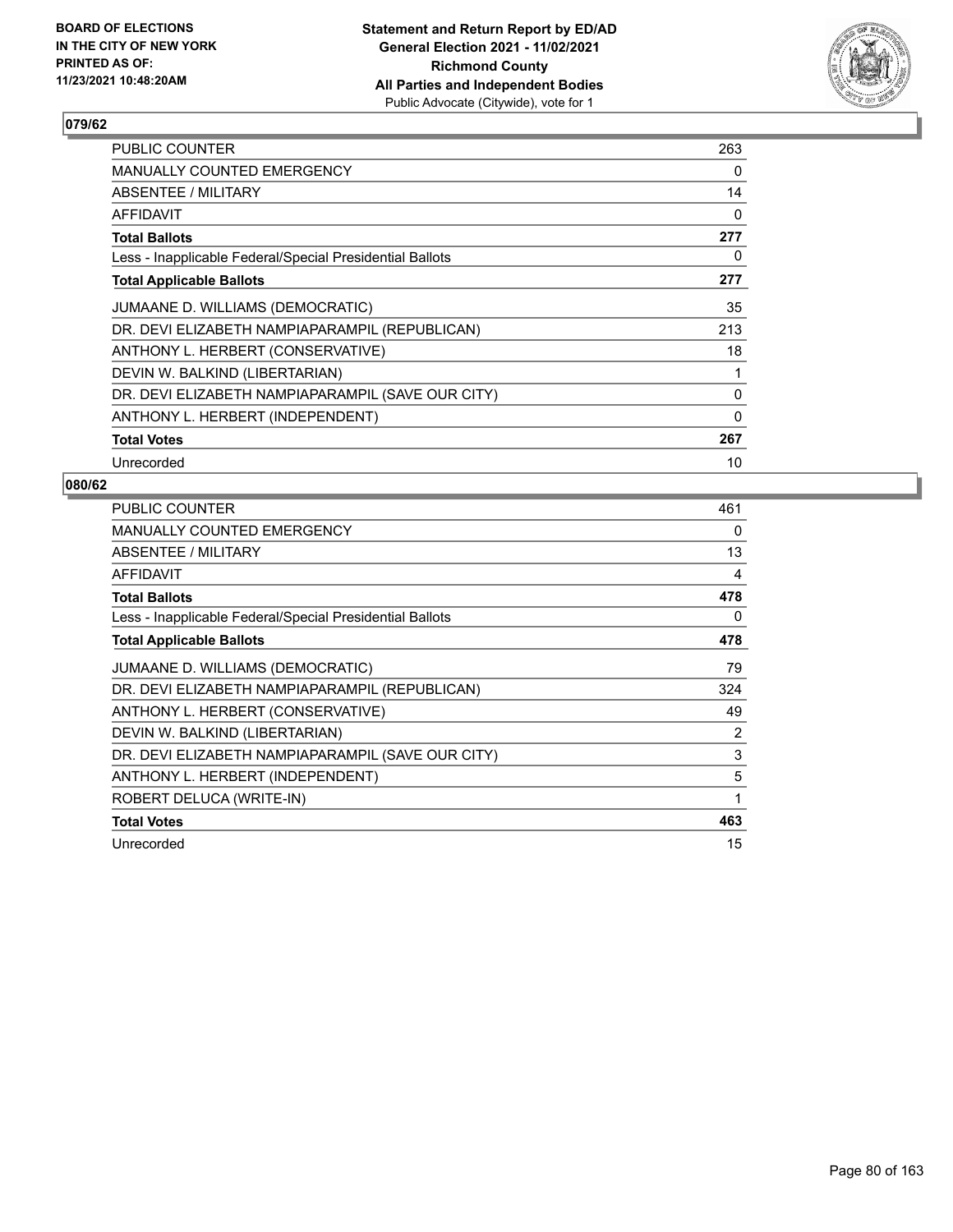

| PUBLIC COUNTER                                           | 479 |
|----------------------------------------------------------|-----|
| <b>MANUALLY COUNTED EMERGENCY</b>                        | 0   |
| ABSENTEE / MILITARY                                      | 28  |
| AFFIDAVIT                                                | 0   |
| <b>Total Ballots</b>                                     | 507 |
| Less - Inapplicable Federal/Special Presidential Ballots | 0   |
| <b>Total Applicable Ballots</b>                          | 507 |
| JUMAANE D. WILLIAMS (DEMOCRATIC)                         | 56  |
| DR. DEVI ELIZABETH NAMPIAPARAMPIL (REPUBLICAN)           | 380 |
| ANTHONY L. HERBERT (CONSERVATIVE)                        | 41  |
| DEVIN W. BALKIND (LIBERTARIAN)                           | 6   |
| DR. DEVI ELIZABETH NAMPIAPARAMPIL (SAVE OUR CITY)        | 0   |
| ANTHONY L. HERBERT (INDEPENDENT)                         | 3   |
| <b>Total Votes</b>                                       | 486 |
| Unrecorded                                               | 21  |

| <b>PUBLIC COUNTER</b>                                    | 418 |
|----------------------------------------------------------|-----|
| <b>MANUALLY COUNTED EMERGENCY</b>                        | 0   |
| <b>ABSENTEE / MILITARY</b>                               | 23  |
| AFFIDAVIT                                                | 3   |
| <b>Total Ballots</b>                                     | 444 |
| Less - Inapplicable Federal/Special Presidential Ballots | 0   |
| <b>Total Applicable Ballots</b>                          | 444 |
| JUMAANE D. WILLIAMS (DEMOCRATIC)                         | 58  |
| DR. DEVI ELIZABETH NAMPIAPARAMPIL (REPUBLICAN)           | 308 |
| ANTHONY L. HERBERT (CONSERVATIVE)                        | 45  |
| DEVIN W. BALKIND (LIBERTARIAN)                           | 4   |
| DR. DEVI ELIZABETH NAMPIAPARAMPIL (SAVE OUR CITY)        | 1   |
| ANTHONY L. HERBERT (INDEPENDENT)                         | 3   |
| <b>Total Votes</b>                                       | 419 |
| Unrecorded                                               | 25  |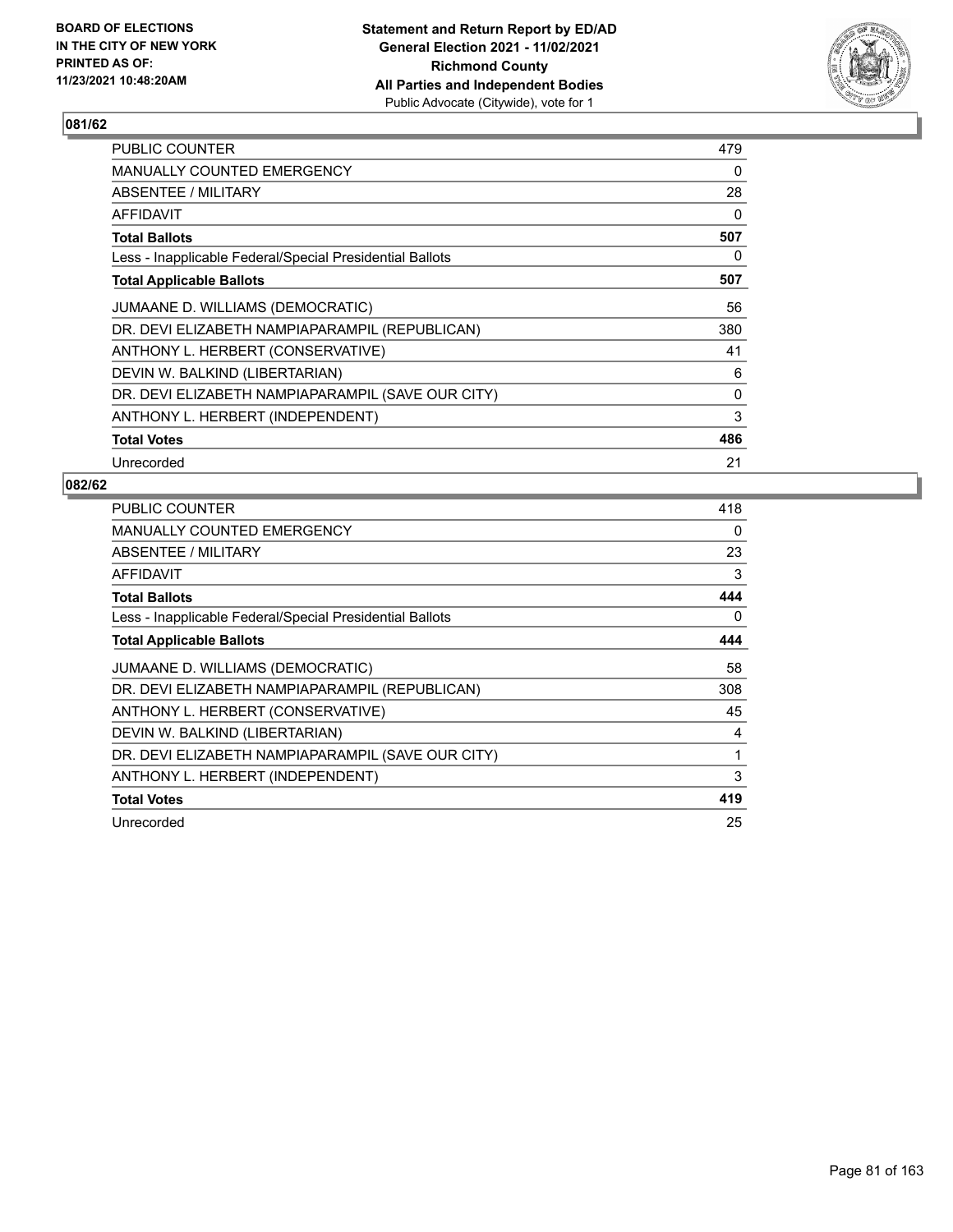

| PUBLIC COUNTER                                           | 419 |
|----------------------------------------------------------|-----|
| MANUALLY COUNTED EMERGENCY                               | 0   |
| ABSENTEE / MILITARY                                      | 7   |
| AFFIDAVIT                                                |     |
| <b>Total Ballots</b>                                     | 427 |
| Less - Inapplicable Federal/Special Presidential Ballots | 0   |
| <b>Total Applicable Ballots</b>                          | 427 |
| JUMAANE D. WILLIAMS (DEMOCRATIC)                         | 43  |
| DR. DEVI ELIZABETH NAMPIAPARAMPIL (REPUBLICAN)           | 314 |
| ANTHONY L. HERBERT (CONSERVATIVE)                        | 48  |
| DEVIN W. BALKIND (LIBERTARIAN)                           | 3   |
| DR. DEVI ELIZABETH NAMPIAPARAMPIL (SAVE OUR CITY)        | 0   |
| ANTHONY L. HERBERT (INDEPENDENT)                         | 2   |
| ADAM FOX (WRITE-IN)                                      | 1   |
| <b>Total Votes</b>                                       | 411 |
| Unrecorded                                               | 16  |

| <b>PUBLIC COUNTER</b>                                    | 477            |
|----------------------------------------------------------|----------------|
| MANUALLY COUNTED EMERGENCY                               | 0              |
| ABSENTEE / MILITARY                                      | 21             |
| <b>AFFIDAVIT</b>                                         | 0              |
| <b>Total Ballots</b>                                     | 498            |
| Less - Inapplicable Federal/Special Presidential Ballots | 0              |
| <b>Total Applicable Ballots</b>                          | 498            |
| JUMAANE D. WILLIAMS (DEMOCRATIC)                         | 47             |
| DR. DEVI ELIZABETH NAMPIAPARAMPIL (REPUBLICAN)           | 361            |
| ANTHONY L. HERBERT (CONSERVATIVE)                        | 60             |
| DEVIN W. BALKIND (LIBERTARIAN)                           | 1              |
| DR. DEVI ELIZABETH NAMPIAPARAMPIL (SAVE OUR CITY)        | 1              |
| ANTHONY L. HERBERT (INDEPENDENT)                         | $\overline{2}$ |
| FRANK REILLY (WRITE-IN)                                  | 1              |
| MICHAEL LOPRATE (WRITE-IN)                               | 1              |
| <b>Total Votes</b>                                       | 474            |
| Unrecorded                                               | 24             |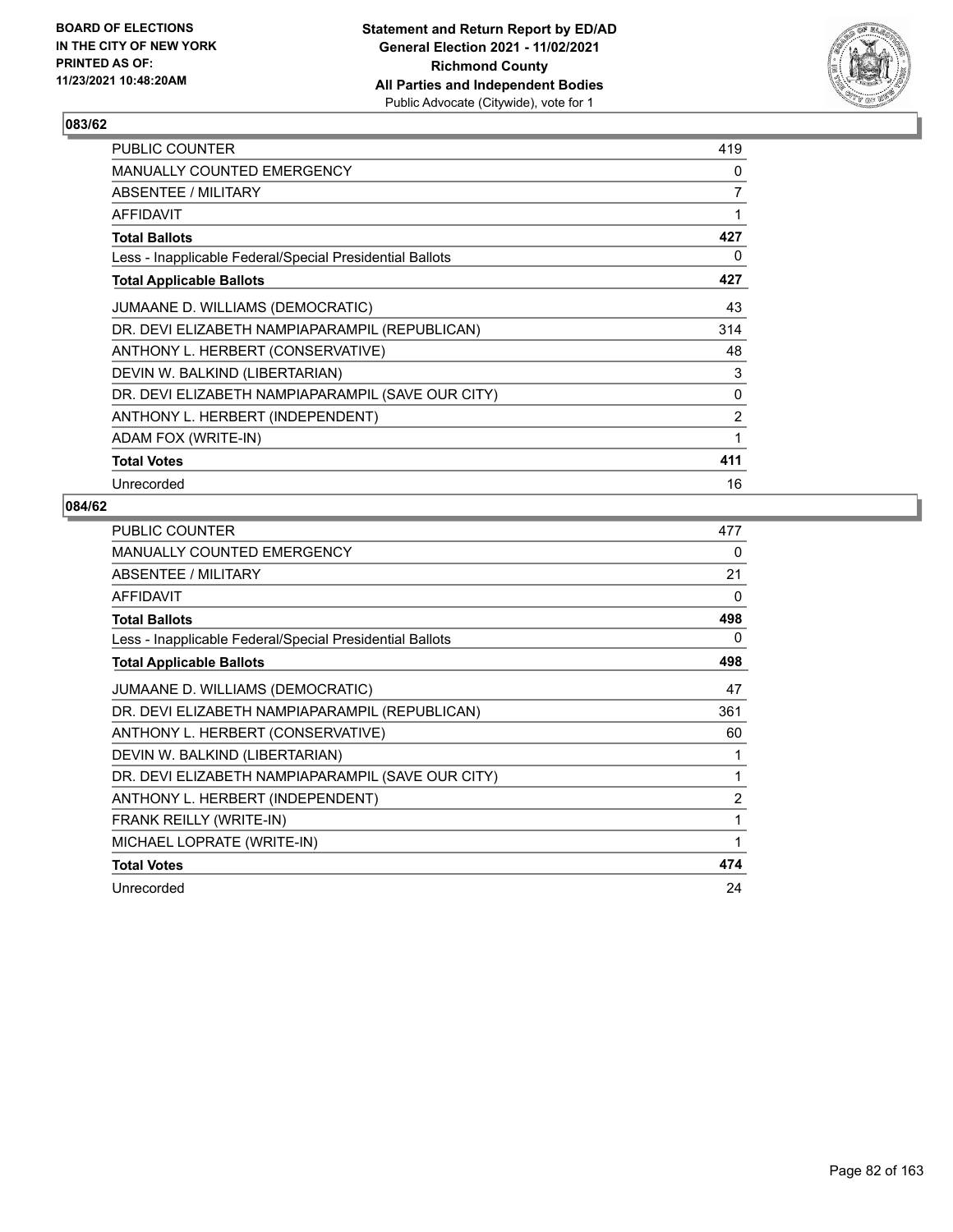

| PUBLIC COUNTER                                           | 342 |
|----------------------------------------------------------|-----|
| MANUALLY COUNTED EMERGENCY                               | 0   |
| ABSENTEE / MILITARY                                      | 18  |
| <b>AFFIDAVIT</b>                                         | 1   |
| <b>Total Ballots</b>                                     | 361 |
| Less - Inapplicable Federal/Special Presidential Ballots | 0   |
| <b>Total Applicable Ballots</b>                          | 361 |
| JUMAANE D. WILLIAMS (DEMOCRATIC)                         | 65  |
| DR. DEVI ELIZABETH NAMPIAPARAMPIL (REPUBLICAN)           | 235 |
| ANTHONY L. HERBERT (CONSERVATIVE)                        | 42  |
| DEVIN W. BALKIND (LIBERTARIAN)                           | 0   |
| DR. DEVI ELIZABETH NAMPIAPARAMPIL (SAVE OUR CITY)        | 1   |
| ANTHONY L. HERBERT (INDEPENDENT)                         | 0   |
| <b>HESHY TISCHLER (WRITE-IN)</b>                         | 1   |
| YVES H. ANTEMOR (WRITE-IN)                               | 1   |
| <b>Total Votes</b>                                       | 345 |
| Unrecorded                                               | 16  |

| <b>PUBLIC COUNTER</b>                                    | 389               |
|----------------------------------------------------------|-------------------|
| <b>MANUALLY COUNTED EMERGENCY</b>                        | 0                 |
| ABSENTEE / MILITARY                                      | $12 \overline{ }$ |
| <b>AFFIDAVIT</b>                                         | 0                 |
| <b>Total Ballots</b>                                     | 401               |
| Less - Inapplicable Federal/Special Presidential Ballots | 0                 |
| <b>Total Applicable Ballots</b>                          | 401               |
| JUMAANE D. WILLIAMS (DEMOCRATIC)                         | 70                |
| DR. DEVI ELIZABETH NAMPIAPARAMPIL (REPUBLICAN)           | 238               |
| ANTHONY L. HERBERT (CONSERVATIVE)                        | 51                |
| DEVIN W. BALKIND (LIBERTARIAN)                           | 7                 |
| DR. DEVI ELIZABETH NAMPIAPARAMPIL (SAVE OUR CITY)        | 0                 |
| ANTHONY L. HERBERT (INDEPENDENT)                         | 4                 |
| JOSEPH SCARDATO (WRITE-IN)                               | 1                 |
| <b>Total Votes</b>                                       | 371               |
| Unrecorded                                               | 30                |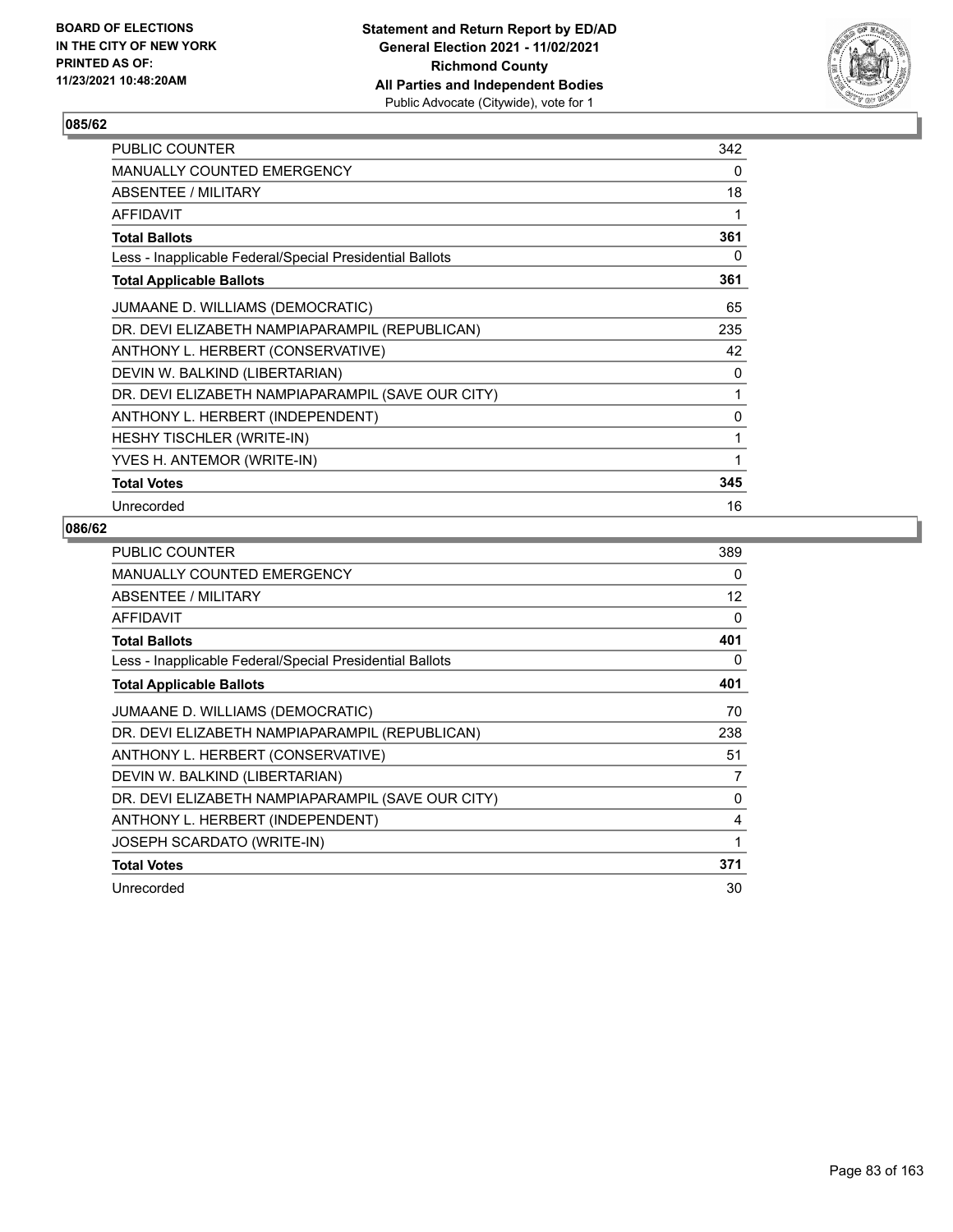

| PUBLIC COUNTER                                           | 0 |
|----------------------------------------------------------|---|
| <b>MANUALLY COUNTED EMERGENCY</b>                        | 0 |
| ABSENTEE / MILITARY                                      | 0 |
| AFFIDAVIT                                                | 0 |
| <b>Total Ballots</b>                                     | 0 |
| Less - Inapplicable Federal/Special Presidential Ballots | 0 |
| <b>Total Applicable Ballots</b>                          | 0 |
| JUMAANE D. WILLIAMS (DEMOCRATIC)                         | 0 |
| DR. DEVI ELIZABETH NAMPIAPARAMPIL (REPUBLICAN)           | 0 |
| ANTHONY L. HERBERT (CONSERVATIVE)                        | 0 |
| DEVIN W. BALKIND (LIBERTARIAN)                           | 0 |
| DR. DEVI ELIZABETH NAMPIAPARAMPIL (SAVE OUR CITY)        | 0 |
| ANTHONY L. HERBERT (INDEPENDENT)                         | 0 |
| <b>Total Votes</b>                                       | 0 |

| PUBLIC COUNTER                                           | 0            |
|----------------------------------------------------------|--------------|
| <b>MANUALLY COUNTED EMERGENCY</b>                        | 0            |
| ABSENTEE / MILITARY                                      | 0            |
| <b>AFFIDAVIT</b>                                         | 0            |
| <b>Total Ballots</b>                                     | 0            |
| Less - Inapplicable Federal/Special Presidential Ballots | 0            |
| <b>Total Applicable Ballots</b>                          | 0            |
| JUMAANE D. WILLIAMS (DEMOCRATIC)                         | 0            |
| DR. DEVI ELIZABETH NAMPIAPARAMPIL (REPUBLICAN)           | 0            |
| ANTHONY L. HERBERT (CONSERVATIVE)                        | 0            |
| DEVIN W. BALKIND (LIBERTARIAN)                           | 0            |
| DR. DEVI ELIZABETH NAMPIAPARAMPIL (SAVE OUR CITY)        | 0            |
| ANTHONY L. HERBERT (INDEPENDENT)                         | 0            |
| <b>Total Votes</b>                                       | $\mathbf{0}$ |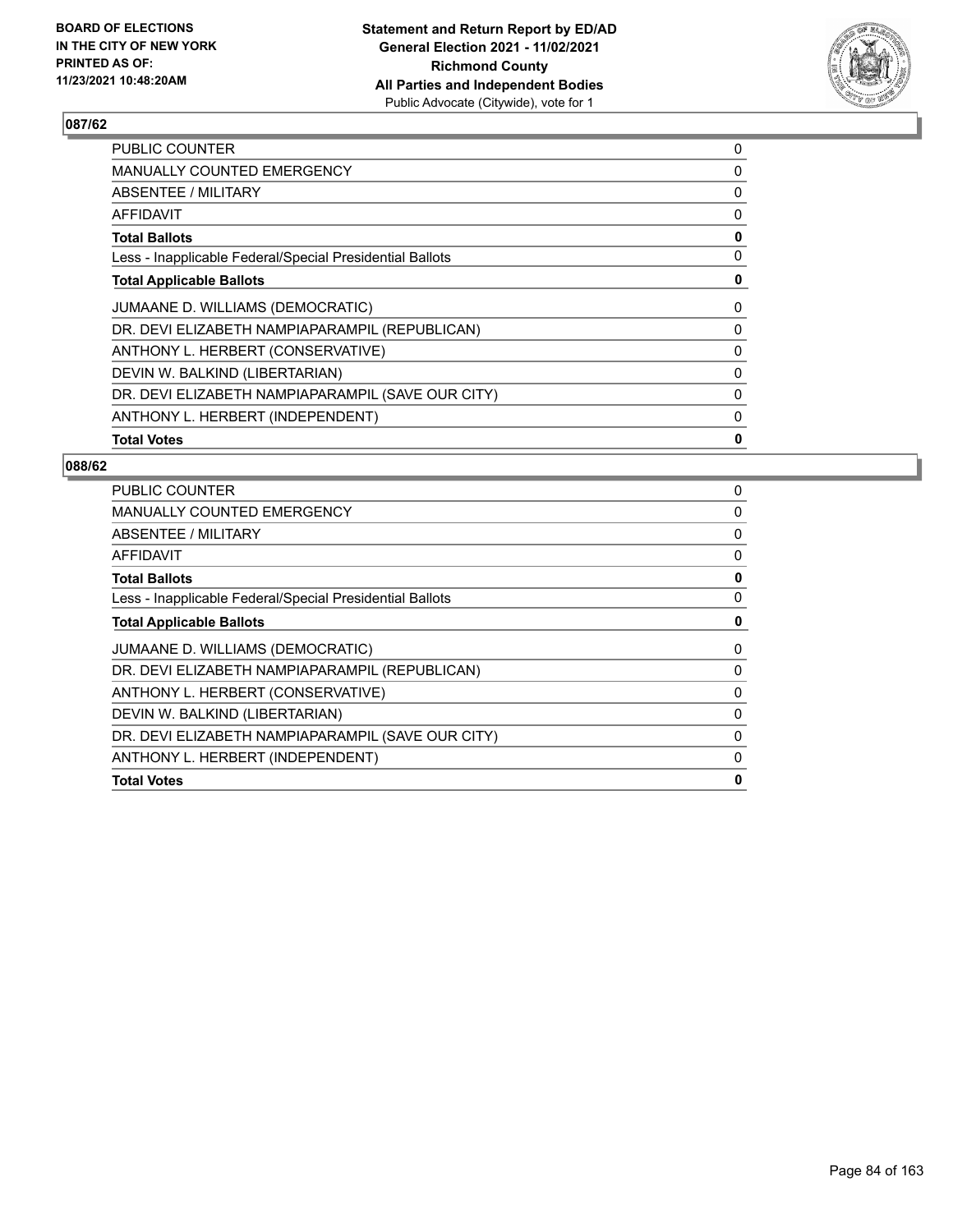

| PUBLIC COUNTER                                           | 409 |
|----------------------------------------------------------|-----|
| MANUALLY COUNTED EMERGENCY                               | 0   |
| ABSENTEE / MILITARY                                      | 20  |
| AFFIDAVIT                                                |     |
| <b>Total Ballots</b>                                     | 430 |
| Less - Inapplicable Federal/Special Presidential Ballots | 0   |
| <b>Total Applicable Ballots</b>                          | 430 |
| JUMAANE D. WILLIAMS (DEMOCRATIC)                         | 95  |
| DR. DEVI ELIZABETH NAMPIAPARAMPIL (REPUBLICAN)           | 262 |
| ANTHONY L. HERBERT (CONSERVATIVE)                        | 46  |
| DEVIN W. BALKIND (LIBERTARIAN)                           | 6   |
| DR. DEVI ELIZABETH NAMPIAPARAMPIL (SAVE OUR CITY)        | 2   |
| ANTHONY L. HERBERT (INDEPENDENT)                         | 3   |
| UNATTRIBUTABLE WRITE-IN (WRITE-IN)                       | 1   |
| <b>Total Votes</b>                                       | 415 |
| Unrecorded                                               | 15  |

| <b>PUBLIC COUNTER</b>                                    | 359 |
|----------------------------------------------------------|-----|
| <b>MANUALLY COUNTED EMERGENCY</b>                        | 0   |
| ABSENTEE / MILITARY                                      | 23  |
| <b>AFFIDAVIT</b>                                         | 0   |
| <b>Total Ballots</b>                                     | 382 |
| Less - Inapplicable Federal/Special Presidential Ballots | 0   |
| <b>Total Applicable Ballots</b>                          | 382 |
| JUMAANE D. WILLIAMS (DEMOCRATIC)                         | 115 |
| DR. DEVI ELIZABETH NAMPIAPARAMPIL (REPUBLICAN)           | 208 |
| ANTHONY L. HERBERT (CONSERVATIVE)                        | 34  |
| DEVIN W. BALKIND (LIBERTARIAN)                           | 5   |
| DR. DEVI ELIZABETH NAMPIAPARAMPIL (SAVE OUR CITY)        | 3   |
| ANTHONY L. HERBERT (INDEPENDENT)                         | 3   |
| <b>Total Votes</b>                                       | 368 |
| Unrecorded                                               | 14  |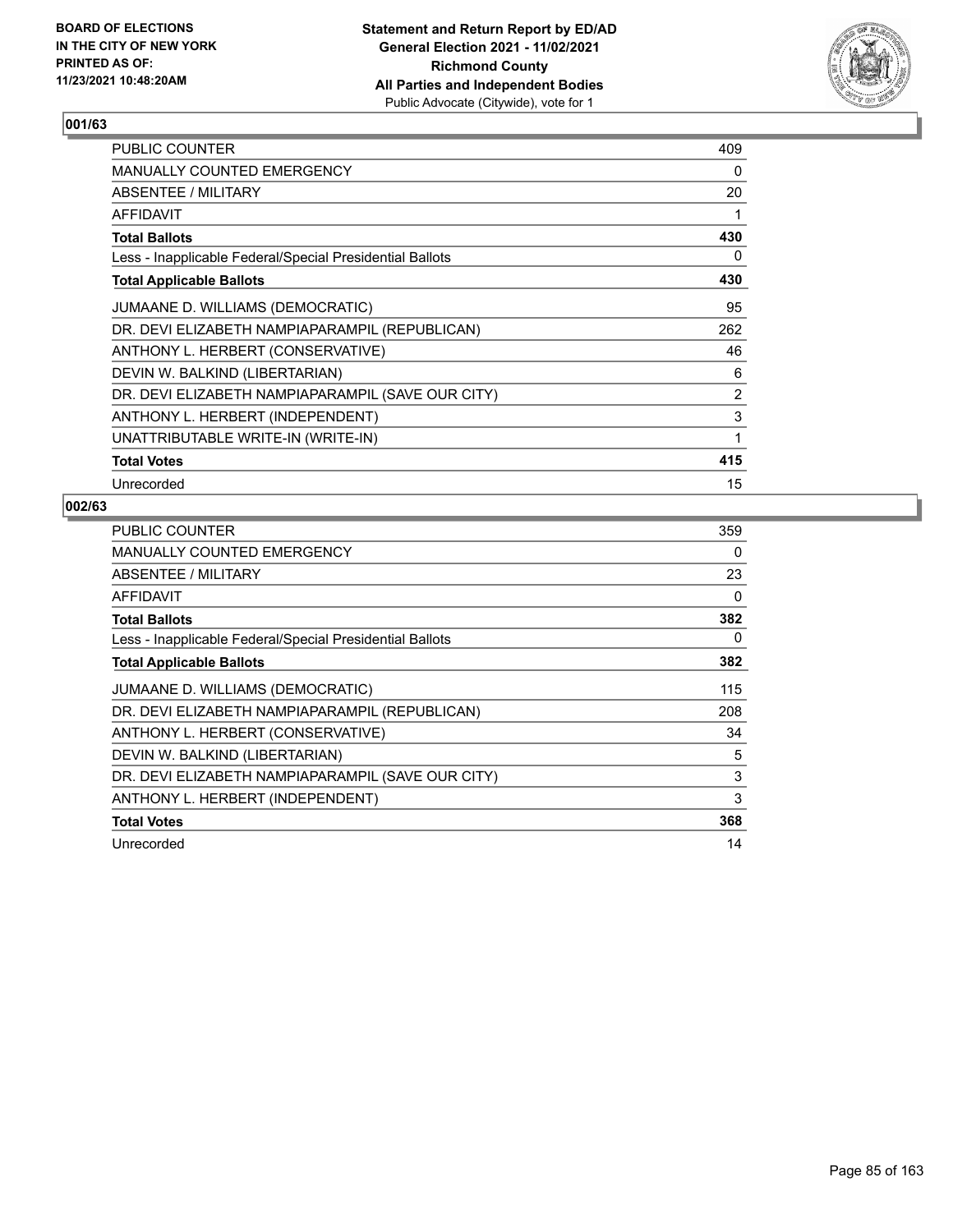

| <b>PUBLIC COUNTER</b>                                    | 234            |
|----------------------------------------------------------|----------------|
| <b>MANUALLY COUNTED EMERGENCY</b>                        | $\Omega$       |
| ABSENTEE / MILITARY                                      | 15             |
| AFFIDAVIT                                                | $\overline{2}$ |
| <b>Total Ballots</b>                                     | 251            |
| Less - Inapplicable Federal/Special Presidential Ballots | 0              |
| <b>Total Applicable Ballots</b>                          | 251            |
| JUMAANE D. WILLIAMS (DEMOCRATIC)                         | 77             |
| DR. DEVI ELIZABETH NAMPIAPARAMPIL (REPUBLICAN)           | 116            |
| ANTHONY L. HERBERT (CONSERVATIVE)                        | 40             |
| DEVIN W. BALKIND (LIBERTARIAN)                           | 6              |
| DR. DEVI ELIZABETH NAMPIAPARAMPIL (SAVE OUR CITY)        | 2              |
| ANTHONY L. HERBERT (INDEPENDENT)                         | 1              |
| <b>Total Votes</b>                                       | 242            |
| Unrecorded                                               | 9              |

| <b>PUBLIC COUNTER</b>                                    | 399 |
|----------------------------------------------------------|-----|
| <b>MANUALLY COUNTED EMERGENCY</b>                        | 0   |
| ABSENTEE / MILITARY                                      | 42  |
| AFFIDAVIT                                                | 2   |
| <b>Total Ballots</b>                                     | 443 |
| Less - Inapplicable Federal/Special Presidential Ballots | 0   |
| <b>Total Applicable Ballots</b>                          | 443 |
| JUMAANE D. WILLIAMS (DEMOCRATIC)                         | 79  |
| DR. DEVI ELIZABETH NAMPIAPARAMPIL (REPUBLICAN)           | 290 |
| ANTHONY L. HERBERT (CONSERVATIVE)                        | 39  |
| DEVIN W. BALKIND (LIBERTARIAN)                           | 3   |
| DR. DEVI ELIZABETH NAMPIAPARAMPIL (SAVE OUR CITY)        | 1   |
| ANTHONY L. HERBERT (INDEPENDENT)                         | 8   |
| <b>Total Votes</b>                                       | 420 |
| Unrecorded                                               | 23  |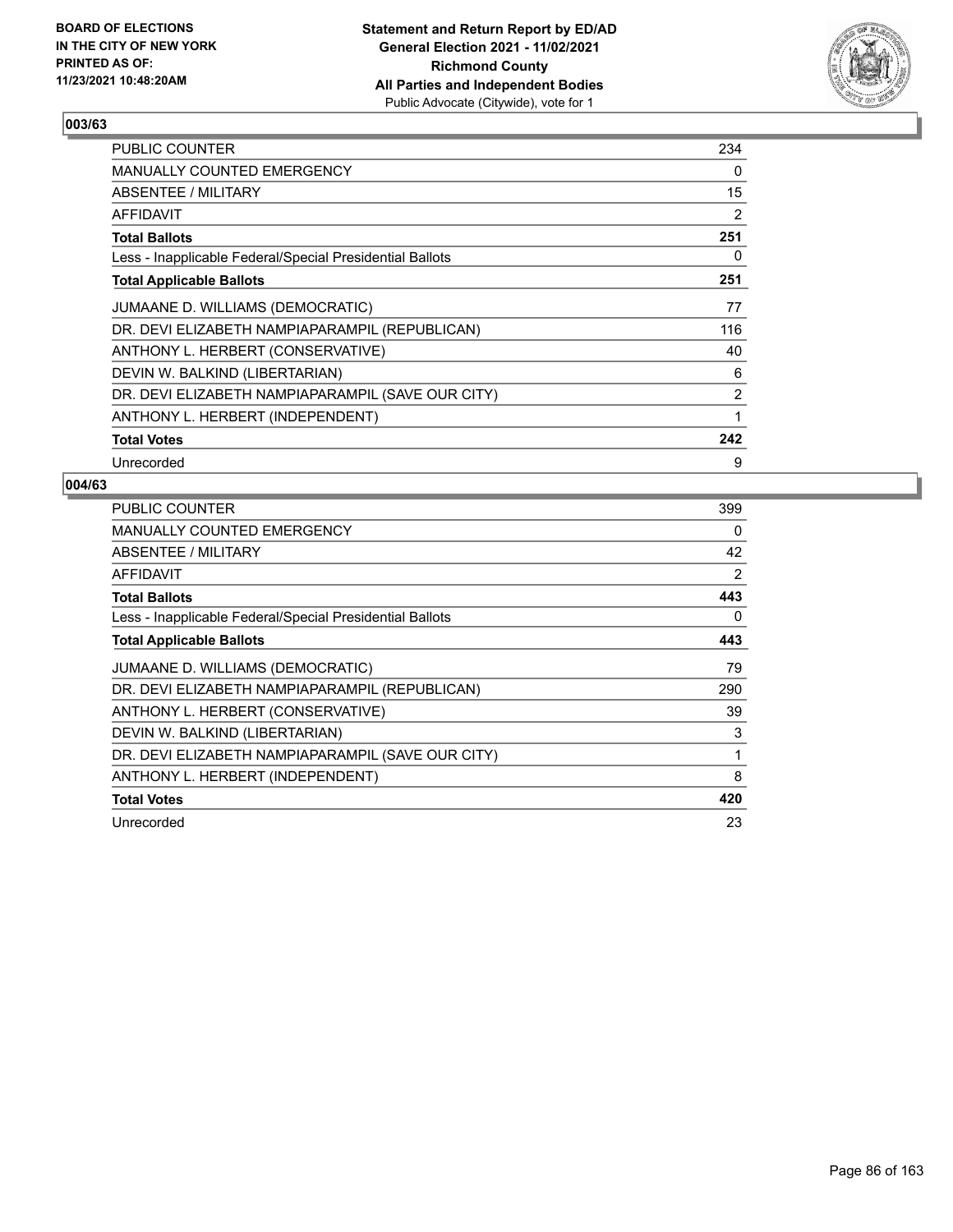

| <b>PUBLIC COUNTER</b>                                    | 362      |
|----------------------------------------------------------|----------|
| MANUALLY COUNTED EMERGENCY                               | $\Omega$ |
| <b>ABSENTEE / MILITARY</b>                               | 17       |
| AFFIDAVIT                                                | 1        |
| <b>Total Ballots</b>                                     | 380      |
| Less - Inapplicable Federal/Special Presidential Ballots | 0        |
| <b>Total Applicable Ballots</b>                          | 380      |
| JUMAANE D. WILLIAMS (DEMOCRATIC)                         | 71       |
| DR. DEVI ELIZABETH NAMPIAPARAMPIL (REPUBLICAN)           | 241      |
| ANTHONY L. HERBERT (CONSERVATIVE)                        | 49       |
| DEVIN W. BALKIND (LIBERTARIAN)                           | 2        |
| DR. DEVI ELIZABETH NAMPIAPARAMPIL (SAVE OUR CITY)        | 1        |
| ANTHONY L. HERBERT (INDEPENDENT)                         | 1        |
| <b>Total Votes</b>                                       | 365      |
| Unrecorded                                               | 15       |

| PUBLIC COUNTER                                           | 338            |
|----------------------------------------------------------|----------------|
| <b>MANUALLY COUNTED EMERGENCY</b>                        | 0              |
| ABSENTEE / MILITARY                                      | 20             |
| <b>AFFIDAVIT</b>                                         | 0              |
| <b>Total Ballots</b>                                     | 358            |
| Less - Inapplicable Federal/Special Presidential Ballots | 0              |
| <b>Total Applicable Ballots</b>                          | 358            |
| JUMAANE D. WILLIAMS (DEMOCRATIC)                         | 72             |
| DR. DEVI ELIZABETH NAMPIAPARAMPIL (REPUBLICAN)           | 213            |
| ANTHONY L. HERBERT (CONSERVATIVE)                        | 45             |
| DEVIN W. BALKIND (LIBERTARIAN)                           | 4              |
| DR. DEVI ELIZABETH NAMPIAPARAMPIL (SAVE OUR CITY)        | 1              |
| ANTHONY L. HERBERT (INDEPENDENT)                         | $\overline{7}$ |
| MAX N. ROSE (WRITE-IN)                                   | 1              |
| <b>Total Votes</b>                                       | 343            |
| Unrecorded                                               | 15             |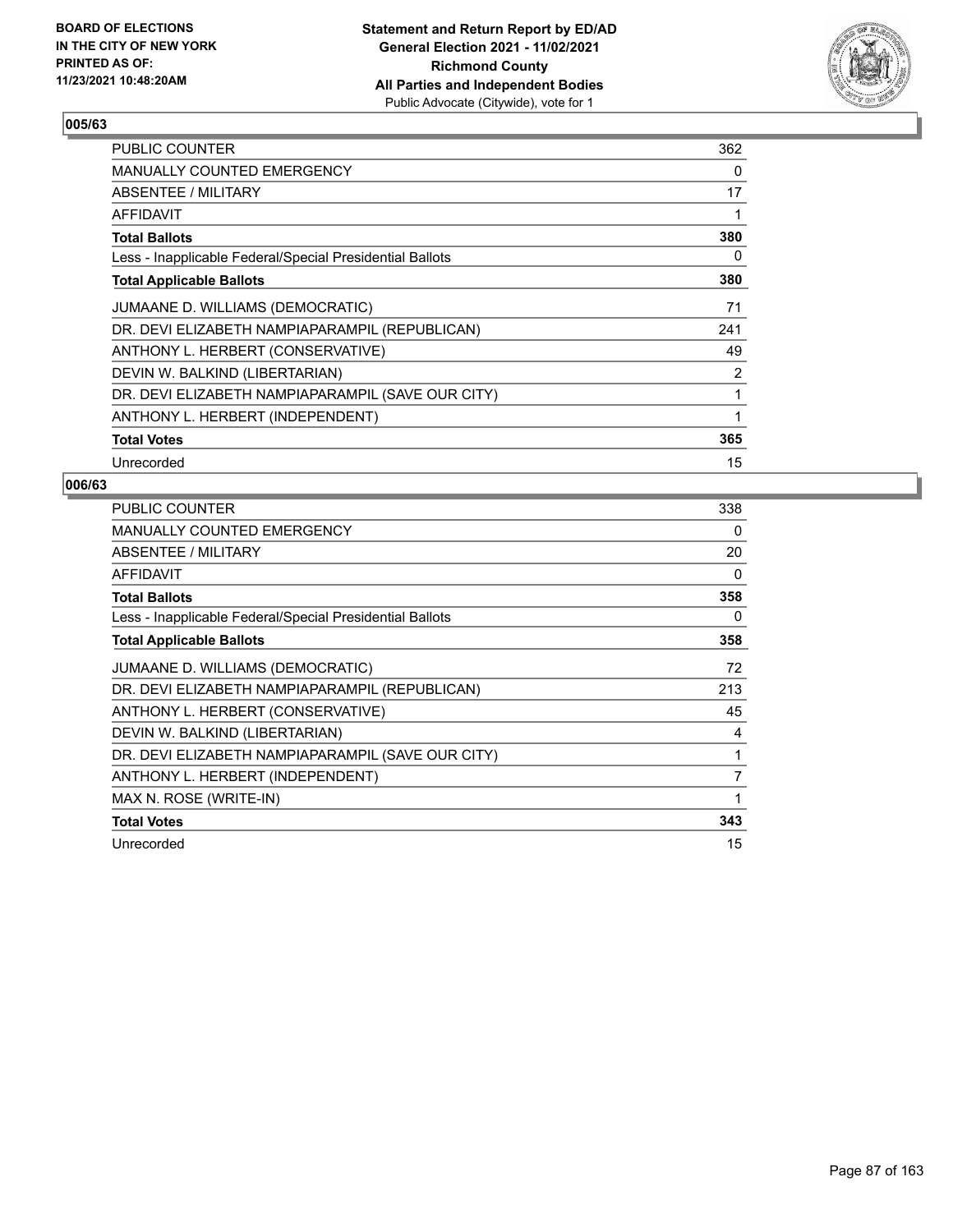

| PUBLIC COUNTER                                           | 270            |
|----------------------------------------------------------|----------------|
| <b>MANUALLY COUNTED EMERGENCY</b>                        | 0              |
| ABSENTEE / MILITARY                                      | 11             |
| AFFIDAVIT                                                |                |
| <b>Total Ballots</b>                                     | 282            |
| Less - Inapplicable Federal/Special Presidential Ballots | 0              |
| <b>Total Applicable Ballots</b>                          | 282            |
| JUMAANE D. WILLIAMS (DEMOCRATIC)                         | 97             |
| DR. DEVI ELIZABETH NAMPIAPARAMPIL (REPUBLICAN)           | 144            |
| ANTHONY L. HERBERT (CONSERVATIVE)                        | 23             |
| DEVIN W. BALKIND (LIBERTARIAN)                           |                |
| DR. DEVI ELIZABETH NAMPIAPARAMPIL (SAVE OUR CITY)        | $\overline{2}$ |
| ANTHONY L. HERBERT (INDEPENDENT)                         | 4              |
| LIAM HENLEY (WRITE-IN)                                   | 1              |
| <b>Total Votes</b>                                       | 272            |
| Unrecorded                                               | 10             |

| <b>PUBLIC COUNTER</b>                                    | 350 |
|----------------------------------------------------------|-----|
| <b>MANUALLY COUNTED EMERGENCY</b>                        | 0   |
| ABSENTEE / MILITARY                                      | 17  |
| <b>AFFIDAVIT</b>                                         | 1   |
| <b>Total Ballots</b>                                     | 368 |
| Less - Inapplicable Federal/Special Presidential Ballots | 0   |
| <b>Total Applicable Ballots</b>                          | 368 |
| JUMAANE D. WILLIAMS (DEMOCRATIC)                         | 98  |
| DR. DEVI ELIZABETH NAMPIAPARAMPIL (REPUBLICAN)           | 214 |
| ANTHONY L. HERBERT (CONSERVATIVE)                        | 35  |
| DEVIN W. BALKIND (LIBERTARIAN)                           | 3   |
| DR. DEVI ELIZABETH NAMPIAPARAMPIL (SAVE OUR CITY)        | 0   |
| ANTHONY L. HERBERT (INDEPENDENT)                         | 5   |
| <b>Total Votes</b>                                       | 355 |
| Unrecorded                                               | 13  |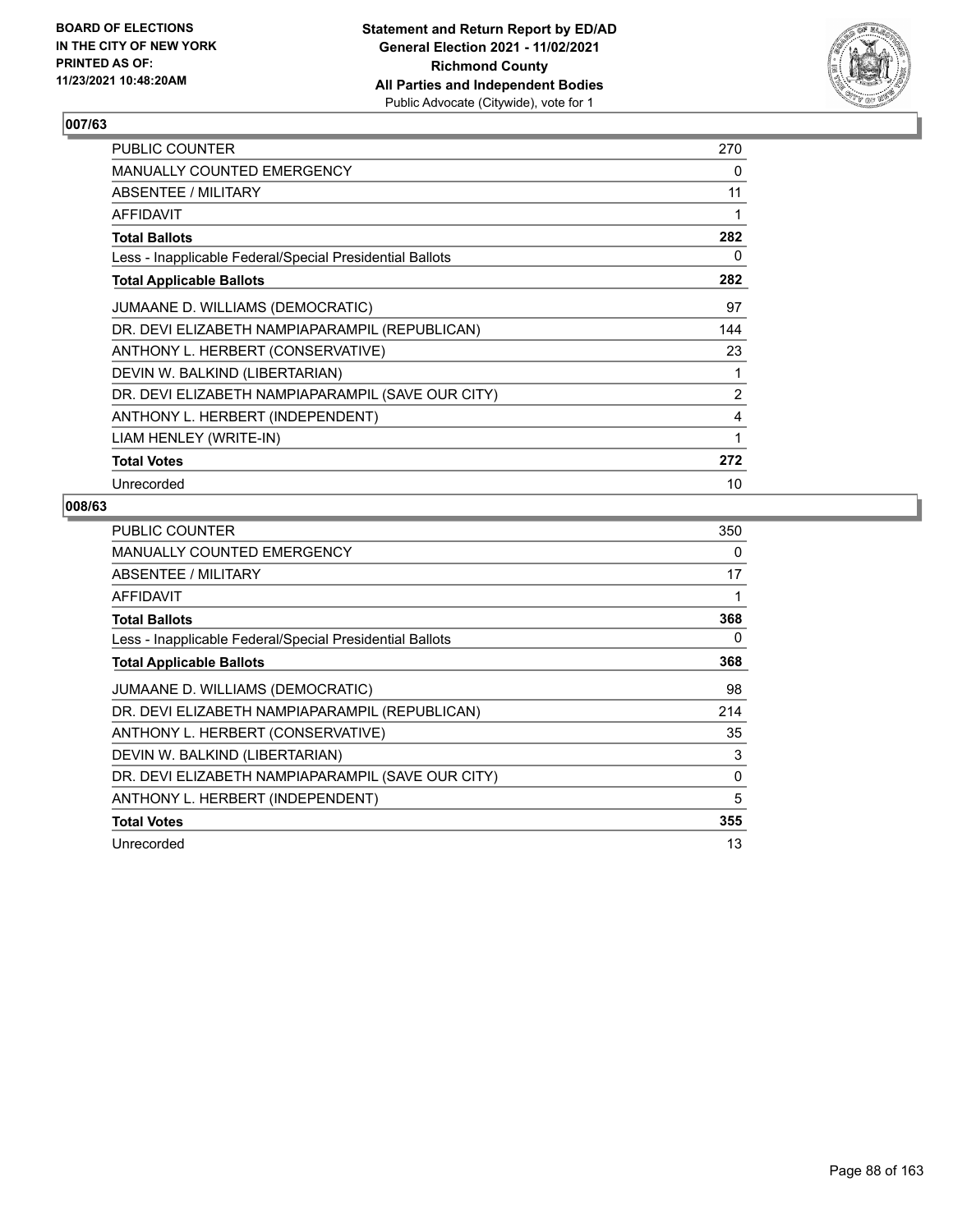

| PUBLIC COUNTER                                           | 30             |
|----------------------------------------------------------|----------------|
| <b>MANUALLY COUNTED EMERGENCY</b>                        | 0              |
| ABSENTEE / MILITARY                                      | 4              |
| AFFIDAVIT                                                | 0              |
| <b>Total Ballots</b>                                     | 34             |
| Less - Inapplicable Federal/Special Presidential Ballots | 0              |
| <b>Total Applicable Ballots</b>                          | 34             |
| JUMAANE D. WILLIAMS (DEMOCRATIC)                         | 8              |
| DR. DEVI ELIZABETH NAMPIAPARAMPIL (REPUBLICAN)           | 21             |
| ANTHONY L. HERBERT (CONSERVATIVE)                        | 3              |
| DEVIN W. BALKIND (LIBERTARIAN)                           | 0              |
| DR. DEVI ELIZABETH NAMPIAPARAMPIL (SAVE OUR CITY)        | 0              |
| ANTHONY L. HERBERT (INDEPENDENT)                         | $\Omega$       |
| <b>Total Votes</b>                                       | 32             |
| Unrecorded                                               | $\overline{2}$ |

| <b>PUBLIC COUNTER</b>                                    | 167 |
|----------------------------------------------------------|-----|
| <b>MANUALLY COUNTED EMERGENCY</b>                        | 0   |
| ABSENTEE / MILITARY                                      | 19  |
| AFFIDAVIT                                                | 0   |
| <b>Total Ballots</b>                                     | 186 |
| Less - Inapplicable Federal/Special Presidential Ballots | 0   |
| <b>Total Applicable Ballots</b>                          | 186 |
| JUMAANE D. WILLIAMS (DEMOCRATIC)                         | 100 |
| DR. DEVI ELIZABETH NAMPIAPARAMPIL (REPUBLICAN)           | 65  |
| ANTHONY L. HERBERT (CONSERVATIVE)                        | 14  |
| DEVIN W. BALKIND (LIBERTARIAN)                           | 2   |
| DR. DEVI ELIZABETH NAMPIAPARAMPIL (SAVE OUR CITY)        | 0   |
| ANTHONY L. HERBERT (INDEPENDENT)                         | 0   |
| PETER BATTEN (WRITE-IN)                                  | 1   |
| <b>Total Votes</b>                                       | 182 |
| Unrecorded                                               | 4   |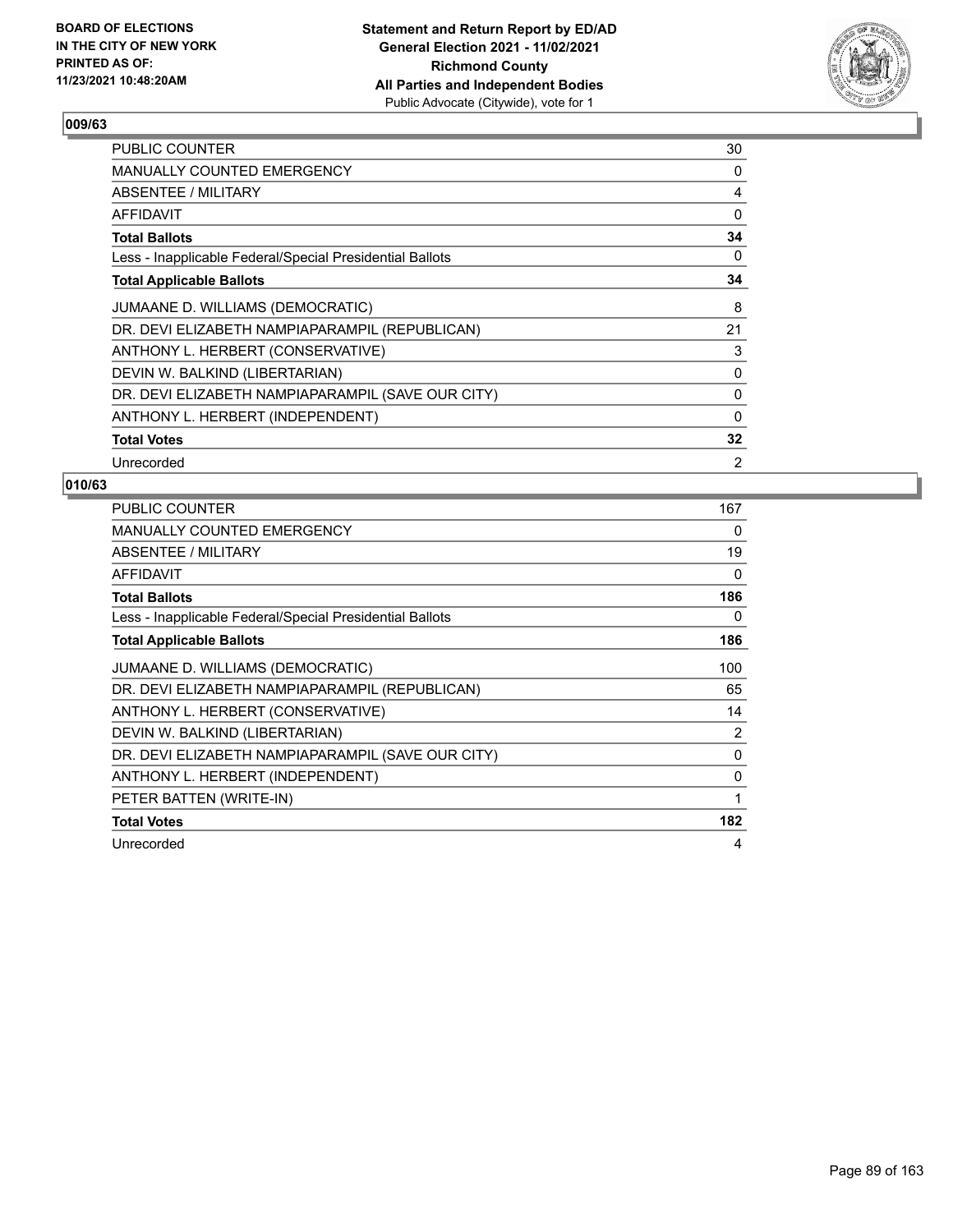

| PUBLIC COUNTER                                           | 269 |
|----------------------------------------------------------|-----|
| <b>MANUALLY COUNTED EMERGENCY</b>                        | 0   |
| ABSENTEE / MILITARY                                      | 27  |
| AFFIDAVIT                                                | 0   |
| <b>Total Ballots</b>                                     | 296 |
| Less - Inapplicable Federal/Special Presidential Ballots | 0   |
| <b>Total Applicable Ballots</b>                          | 296 |
| JUMAANE D. WILLIAMS (DEMOCRATIC)                         | 96  |
| DR. DEVI ELIZABETH NAMPIAPARAMPIL (REPUBLICAN)           | 152 |
| ANTHONY L. HERBERT (CONSERVATIVE)                        | 34  |
| DEVIN W. BALKIND (LIBERTARIAN)                           | 3   |
| DR. DEVI ELIZABETH NAMPIAPARAMPIL (SAVE OUR CITY)        | 0   |
| ANTHONY L. HERBERT (INDEPENDENT)                         | 4   |
| <b>Total Votes</b>                                       | 289 |
| Unrecorded                                               | 7   |

| <b>PUBLIC COUNTER</b>                                    | 258         |
|----------------------------------------------------------|-------------|
| <b>MANUALLY COUNTED EMERGENCY</b>                        | 0           |
| ABSENTEE / MILITARY                                      | 20          |
| <b>AFFIDAVIT</b>                                         | 0           |
| <b>Total Ballots</b>                                     | 278         |
| Less - Inapplicable Federal/Special Presidential Ballots | 0           |
| <b>Total Applicable Ballots</b>                          | 278         |
| JUMAANE D. WILLIAMS (DEMOCRATIC)                         | 90          |
| DR. DEVI ELIZABETH NAMPIAPARAMPIL (REPUBLICAN)           | 136         |
| ANTHONY L. HERBERT (CONSERVATIVE)                        | 30          |
| DEVIN W. BALKIND (LIBERTARIAN)                           | 3           |
| DR. DEVI ELIZABETH NAMPIAPARAMPIL (SAVE OUR CITY)        | 1           |
| ANTHONY L. HERBERT (INDEPENDENT)                         | 3           |
| CHARLIE BROWN (WRITE-IN)                                 | $\mathbf 1$ |
| <b>Total Votes</b>                                       | 264         |
| Unrecorded                                               | 14          |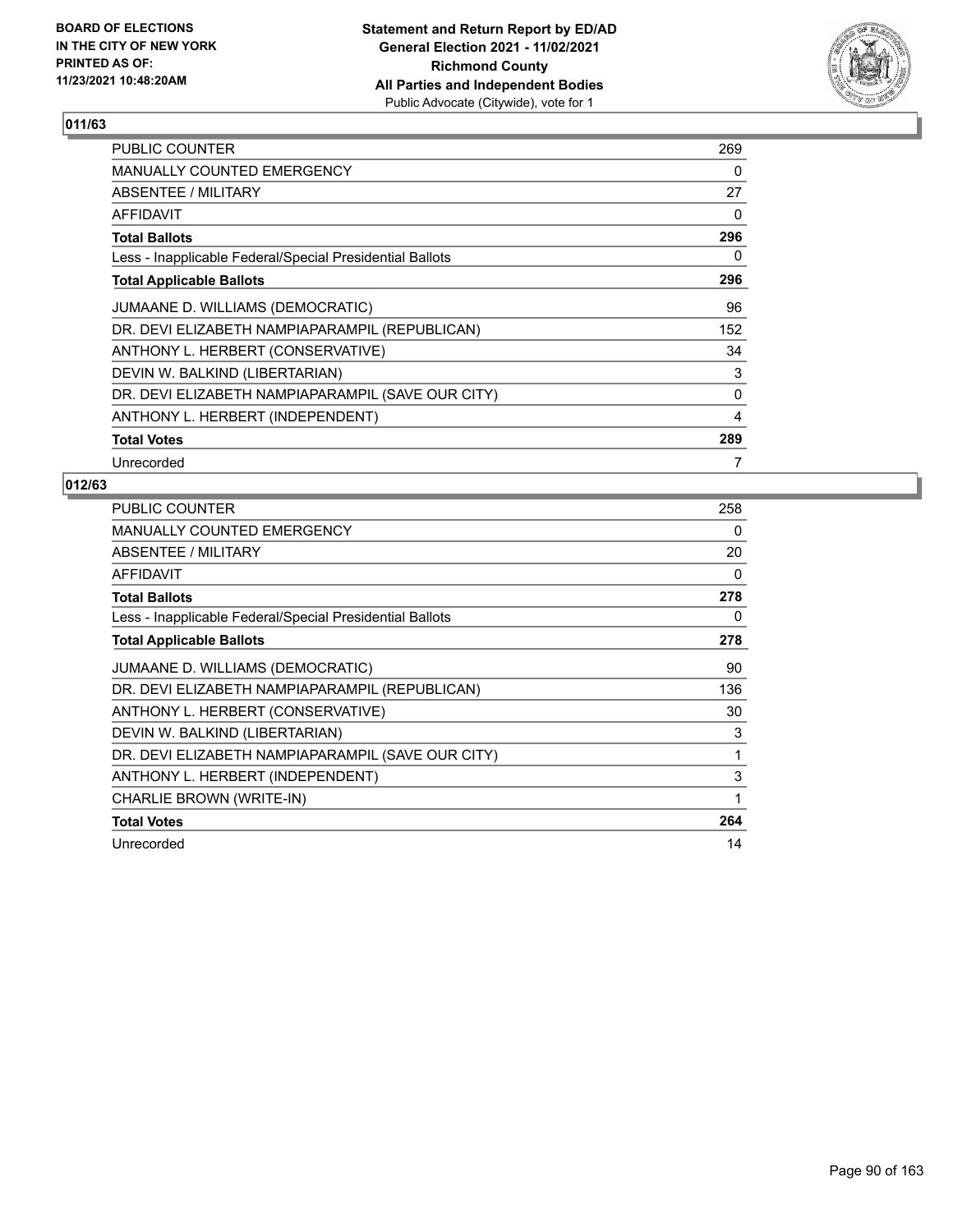

| PUBLIC COUNTER                                           | 284 |
|----------------------------------------------------------|-----|
| <b>MANUALLY COUNTED EMERGENCY</b>                        | 0   |
| ABSENTEE / MILITARY                                      | 30  |
| AFFIDAVIT                                                | 3   |
| <b>Total Ballots</b>                                     | 317 |
| Less - Inapplicable Federal/Special Presidential Ballots | 0   |
| <b>Total Applicable Ballots</b>                          | 317 |
| JUMAANE D. WILLIAMS (DEMOCRATIC)                         | 128 |
| DR. DEVI ELIZABETH NAMPIAPARAMPIL (REPUBLICAN)           | 145 |
| ANTHONY L. HERBERT (CONSERVATIVE)                        | 24  |
| DEVIN W. BALKIND (LIBERTARIAN)                           | 3   |
| DR. DEVI ELIZABETH NAMPIAPARAMPIL (SAVE OUR CITY)        | 0   |
| ANTHONY L. HERBERT (INDEPENDENT)                         | 2   |
| <b>Total Votes</b>                                       | 302 |
| Unrecorded                                               | 15  |

| PUBLIC COUNTER                                           | 290 |
|----------------------------------------------------------|-----|
| <b>MANUALLY COUNTED EMERGENCY</b>                        | 0   |
| ABSENTEE / MILITARY                                      | 13  |
| AFFIDAVIT                                                | 1   |
| <b>Total Ballots</b>                                     | 304 |
| Less - Inapplicable Federal/Special Presidential Ballots | 0   |
| <b>Total Applicable Ballots</b>                          | 304 |
| JUMAANE D. WILLIAMS (DEMOCRATIC)                         | 102 |
| DR. DEVI ELIZABETH NAMPIAPARAMPIL (REPUBLICAN)           | 162 |
| ANTHONY L. HERBERT (CONSERVATIVE)                        | 18  |
| DEVIN W. BALKIND (LIBERTARIAN)                           | 3   |
| DR. DEVI ELIZABETH NAMPIAPARAMPIL (SAVE OUR CITY)        | 0   |
| ANTHONY L. HERBERT (INDEPENDENT)                         | 3   |
| <b>Total Votes</b>                                       | 288 |
| Unrecorded                                               | 16  |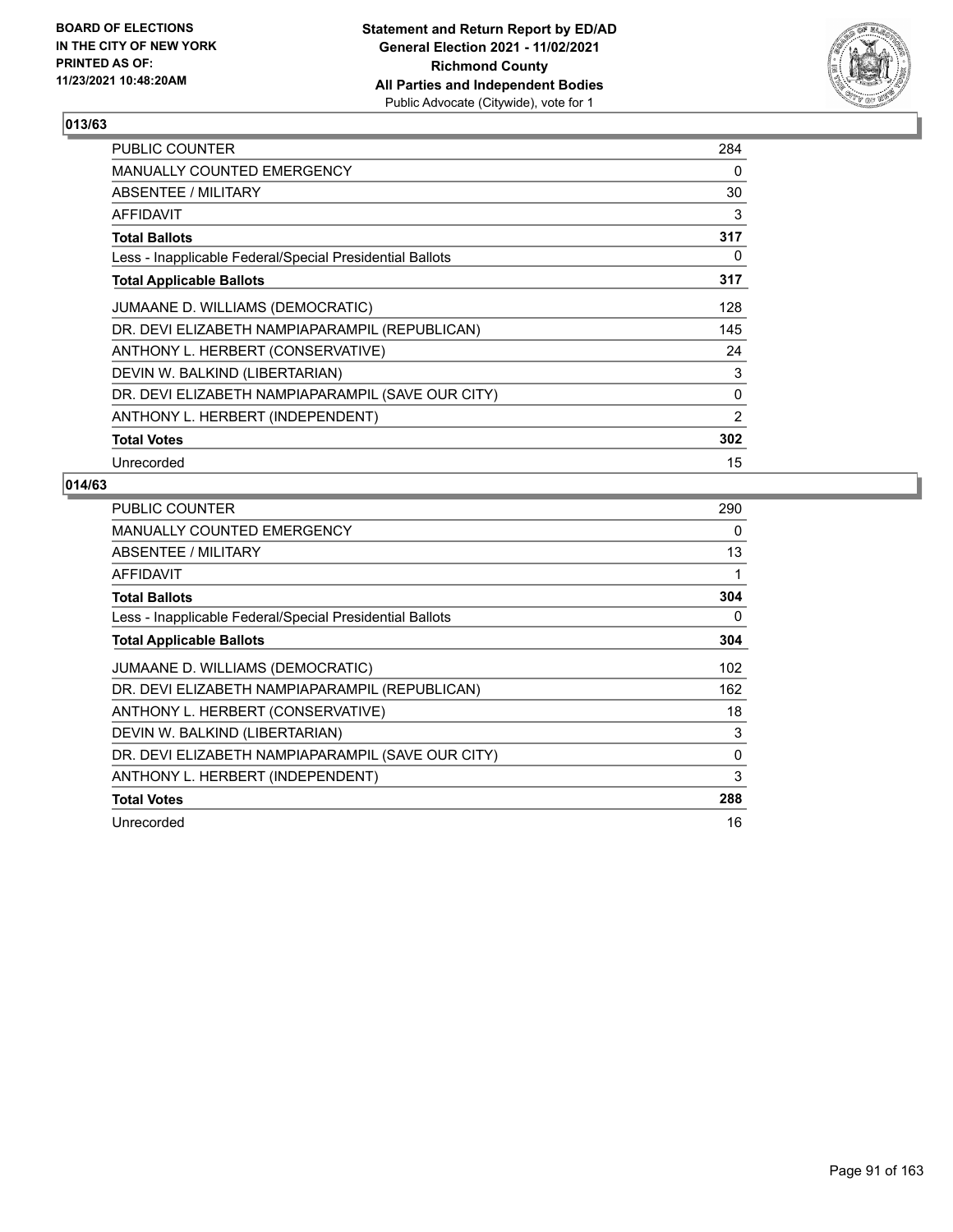

| PUBLIC COUNTER                                           | 303 |
|----------------------------------------------------------|-----|
| <b>MANUALLY COUNTED EMERGENCY</b>                        | 0   |
| <b>ABSENTEE / MILITARY</b>                               | 20  |
| <b>AFFIDAVIT</b>                                         | 0   |
| <b>Total Ballots</b>                                     | 323 |
| Less - Inapplicable Federal/Special Presidential Ballots | 0   |
| <b>Total Applicable Ballots</b>                          | 323 |
| JUMAANE D. WILLIAMS (DEMOCRATIC)                         | 98  |
| DR. DEVI ELIZABETH NAMPIAPARAMPIL (REPUBLICAN)           | 171 |
| ANTHONY L. HERBERT (CONSERVATIVE)                        | 29  |
| DEVIN W. BALKIND (LIBERTARIAN)                           | 1   |
| DR. DEVI ELIZABETH NAMPIAPARAMPIL (SAVE OUR CITY)        | 0   |
| ANTHONY L. HERBERT (INDEPENDENT)                         | 2   |
| SAL ALBANESE (WRITE-IN)                                  | 1   |
| UNCOUNTED WRITE-IN PER STATUTE (WRITE-IN)                | 1   |
| <b>Total Votes</b>                                       | 303 |
| Unrecorded                                               | 20  |

| <b>PUBLIC COUNTER</b>                                    | 221 |
|----------------------------------------------------------|-----|
| <b>MANUALLY COUNTED EMERGENCY</b>                        | 0   |
| ABSENTEE / MILITARY                                      | 6   |
| AFFIDAVIT                                                | 1   |
| <b>Total Ballots</b>                                     | 228 |
| Less - Inapplicable Federal/Special Presidential Ballots | 0   |
| <b>Total Applicable Ballots</b>                          | 228 |
| JUMAANE D. WILLIAMS (DEMOCRATIC)                         | 70  |
| DR. DEVI ELIZABETH NAMPIAPARAMPIL (REPUBLICAN)           | 126 |
| ANTHONY L. HERBERT (CONSERVATIVE)                        | 19  |
| DEVIN W. BALKIND (LIBERTARIAN)                           | 5   |
| DR. DEVI ELIZABETH NAMPIAPARAMPIL (SAVE OUR CITY)        | 0   |
| ANTHONY L. HERBERT (INDEPENDENT)                         | 1   |
| <b>Total Votes</b>                                       | 221 |
| Unrecorded                                               | 7   |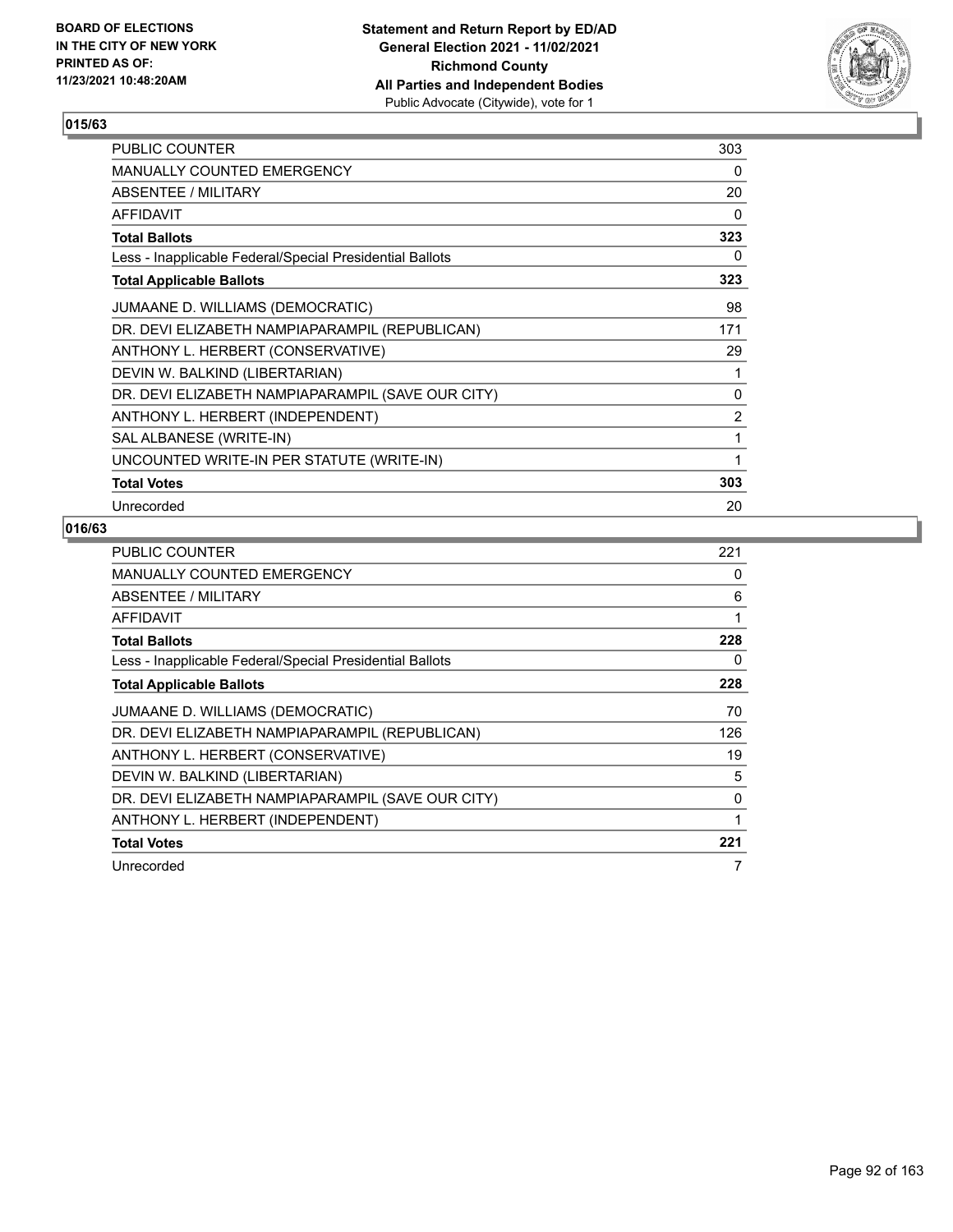

| <b>PUBLIC COUNTER</b>                                    | 122      |
|----------------------------------------------------------|----------|
| <b>MANUALLY COUNTED EMERGENCY</b>                        | 0        |
| ABSENTEE / MILITARY                                      | 10       |
| AFFIDAVIT                                                | $\Omega$ |
| <b>Total Ballots</b>                                     | 132      |
| Less - Inapplicable Federal/Special Presidential Ballots | 0        |
| <b>Total Applicable Ballots</b>                          | 132      |
| JUMAANE D. WILLIAMS (DEMOCRATIC)                         | 49       |
| DR. DEVI ELIZABETH NAMPIAPARAMPIL (REPUBLICAN)           | 62       |
| ANTHONY L. HERBERT (CONSERVATIVE)                        | 8        |
| DEVIN W. BALKIND (LIBERTARIAN)                           | 2        |
| DR. DEVI ELIZABETH NAMPIAPARAMPIL (SAVE OUR CITY)        | 2        |
| ANTHONY L. HERBERT (INDEPENDENT)                         | 3        |
| <b>Total Votes</b>                                       | 126      |
| Unrecorded                                               | 6        |

| <b>PUBLIC COUNTER</b>                                    | 448 |
|----------------------------------------------------------|-----|
| <b>MANUALLY COUNTED EMERGENCY</b>                        | 0   |
| ABSENTEE / MILITARY                                      | 15  |
| <b>AFFIDAVIT</b>                                         | 2   |
| <b>Total Ballots</b>                                     | 465 |
| Less - Inapplicable Federal/Special Presidential Ballots | 0   |
| <b>Total Applicable Ballots</b>                          | 465 |
| JUMAANE D. WILLIAMS (DEMOCRATIC)                         | 85  |
| DR. DEVI ELIZABETH NAMPIAPARAMPIL (REPUBLICAN)           | 294 |
| ANTHONY L. HERBERT (CONSERVATIVE)                        | 46  |
| DEVIN W. BALKIND (LIBERTARIAN)                           | 5   |
| DR. DEVI ELIZABETH NAMPIAPARAMPIL (SAVE OUR CITY)        | 3   |
| ANTHONY L. HERBERT (INDEPENDENT)                         | 7   |
| <b>Total Votes</b>                                       | 440 |
| Unrecorded                                               | 25  |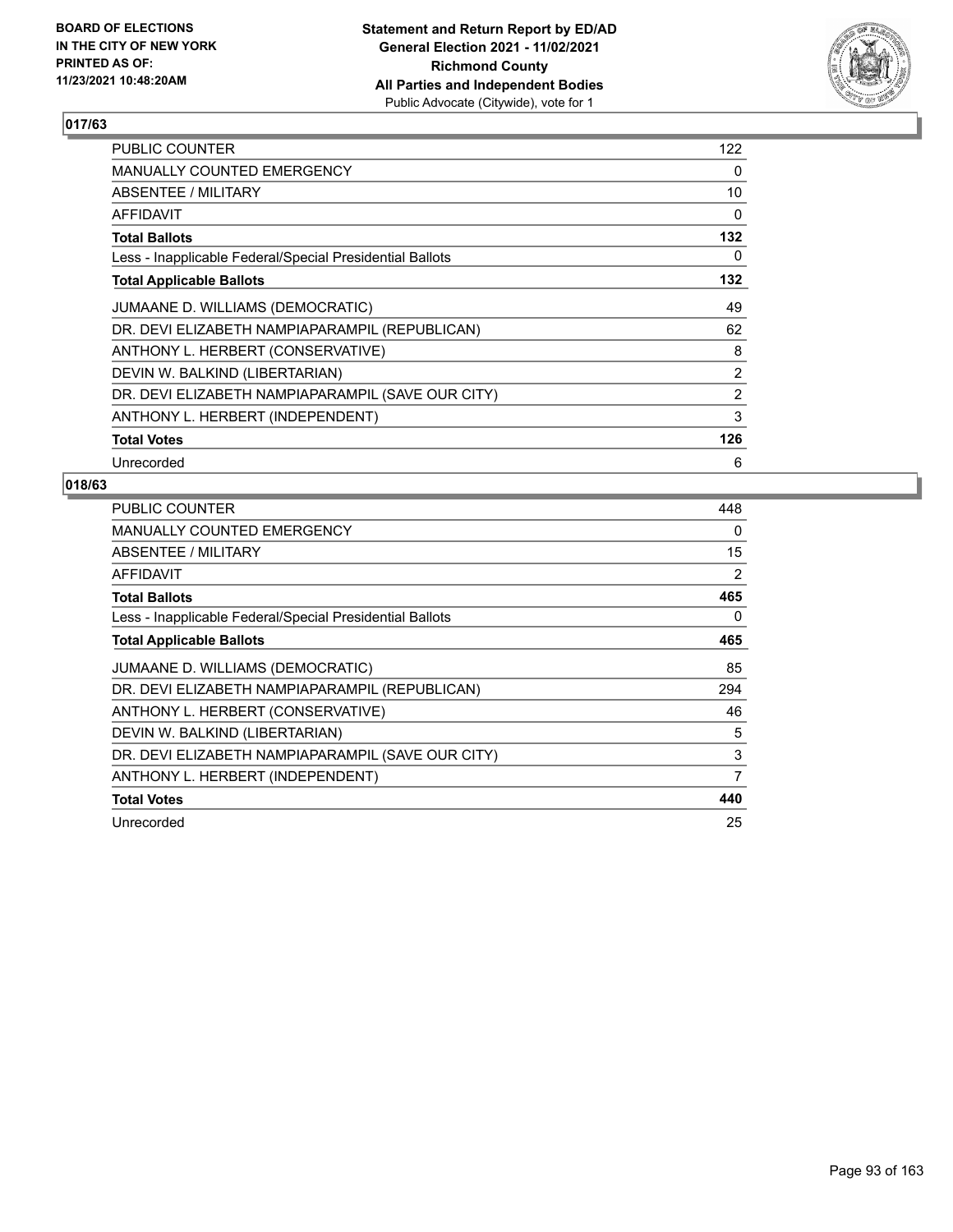

| <b>PUBLIC COUNTER</b>                                    | 252            |
|----------------------------------------------------------|----------------|
| <b>MANUALLY COUNTED EMERGENCY</b>                        | $\Omega$       |
| ABSENTEE / MILITARY                                      | 5              |
| <b>AFFIDAVIT</b>                                         | $\overline{2}$ |
| <b>Total Ballots</b>                                     | 259            |
| Less - Inapplicable Federal/Special Presidential Ballots | 0              |
| <b>Total Applicable Ballots</b>                          | 259            |
| JUMAANE D. WILLIAMS (DEMOCRATIC)                         | 56             |
| DR. DEVI ELIZABETH NAMPIAPARAMPIL (REPUBLICAN)           | 161            |
| ANTHONY L. HERBERT (CONSERVATIVE)                        | 26             |
| DEVIN W. BALKIND (LIBERTARIAN)                           | 5              |
| DR. DEVI ELIZABETH NAMPIAPARAMPIL (SAVE OUR CITY)        | 0              |
| ANTHONY L. HERBERT (INDEPENDENT)                         | 5              |
| <b>Total Votes</b>                                       | 253            |
| Unrecorded                                               | 6              |

| <b>PUBLIC COUNTER</b>                                    | 241            |
|----------------------------------------------------------|----------------|
| <b>MANUALLY COUNTED EMERGENCY</b>                        | 0              |
| ABSENTEE / MILITARY                                      | 39             |
| AFFIDAVIT                                                | $\Omega$       |
| <b>Total Ballots</b>                                     | 280            |
| Less - Inapplicable Federal/Special Presidential Ballots | 0              |
| <b>Total Applicable Ballots</b>                          | 280            |
| JUMAANE D. WILLIAMS (DEMOCRATIC)                         | 74             |
| DR. DEVI ELIZABETH NAMPIAPARAMPIL (REPUBLICAN)           | 147            |
| ANTHONY L. HERBERT (CONSERVATIVE)                        | 33             |
| DEVIN W. BALKIND (LIBERTARIAN)                           | $\overline{2}$ |
| DR. DEVI ELIZABETH NAMPIAPARAMPIL (SAVE OUR CITY)        | 1              |
| ANTHONY L. HERBERT (INDEPENDENT)                         | 4              |
| <b>Total Votes</b>                                       | 261            |
| Unrecorded                                               | 19             |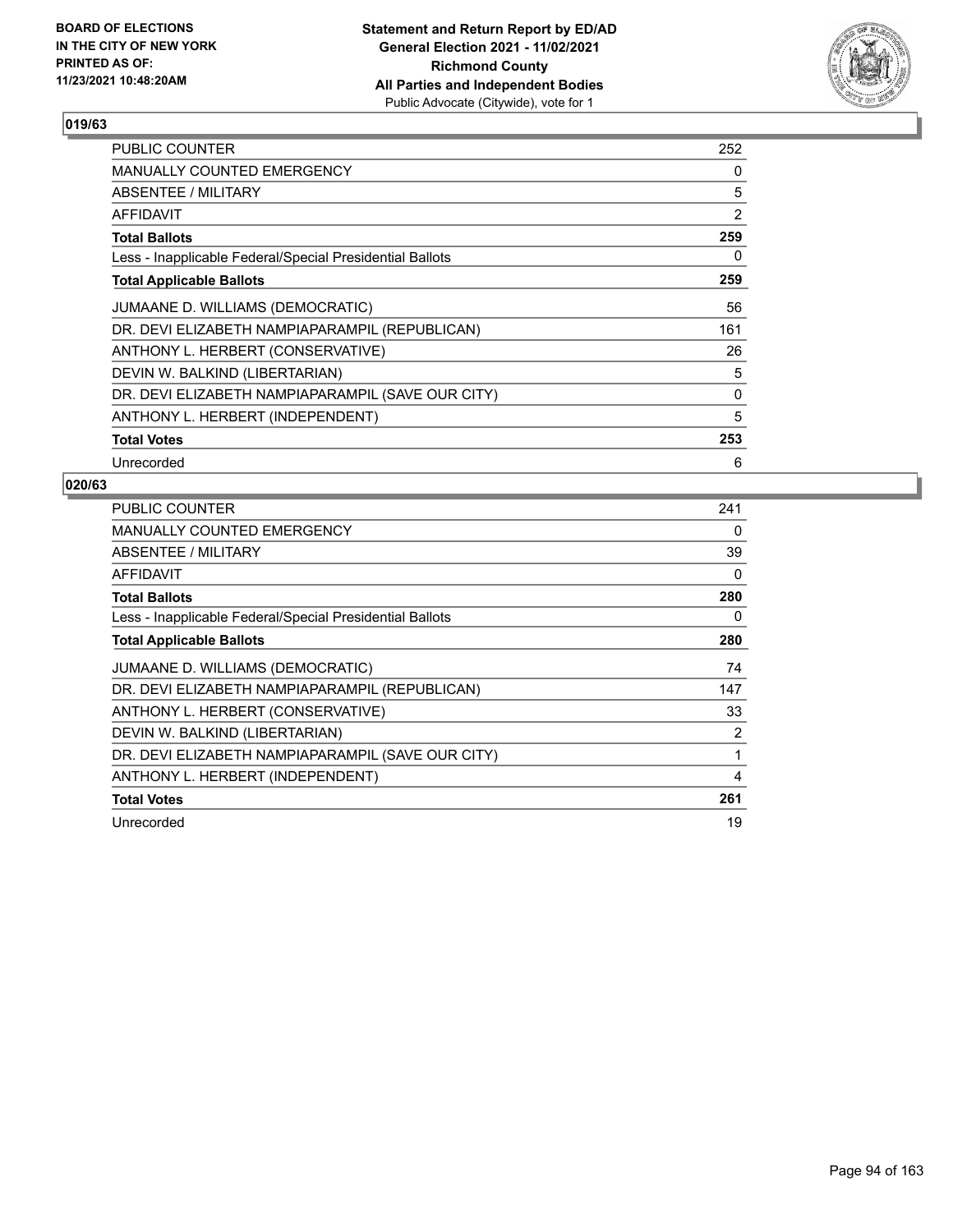

| <b>PUBLIC COUNTER</b>                                    | 294 |
|----------------------------------------------------------|-----|
| <b>MANUALLY COUNTED EMERGENCY</b>                        | 0   |
| ABSENTEE / MILITARY                                      | 24  |
| AFFIDAVIT                                                |     |
| <b>Total Ballots</b>                                     | 319 |
| Less - Inapplicable Federal/Special Presidential Ballots | 0   |
| <b>Total Applicable Ballots</b>                          | 319 |
| JUMAANE D. WILLIAMS (DEMOCRATIC)                         | 80  |
| DR. DEVI ELIZABETH NAMPIAPARAMPIL (REPUBLICAN)           | 192 |
| ANTHONY L. HERBERT (CONSERVATIVE)                        | 32  |
| DEVIN W. BALKIND (LIBERTARIAN)                           | 3   |
| DR. DEVI ELIZABETH NAMPIAPARAMPIL (SAVE OUR CITY)        | 0   |
| ANTHONY L. HERBERT (INDEPENDENT)                         | 0   |
| <b>Total Votes</b>                                       | 307 |
| Unrecorded                                               | 12  |

| <b>PUBLIC COUNTER</b>                                    | 321      |
|----------------------------------------------------------|----------|
| <b>MANUALLY COUNTED EMERGENCY</b>                        | $\Omega$ |
| ABSENTEE / MILITARY                                      | 10       |
| <b>AFFIDAVIT</b>                                         | 2        |
| <b>Total Ballots</b>                                     | 333      |
| Less - Inapplicable Federal/Special Presidential Ballots | 0        |
| <b>Total Applicable Ballots</b>                          | 333      |
| JUMAANE D. WILLIAMS (DEMOCRATIC)                         | 75       |
| DR. DEVI ELIZABETH NAMPIAPARAMPIL (REPUBLICAN)           | 192      |
| ANTHONY L. HERBERT (CONSERVATIVE)                        | 39       |
| DEVIN W. BALKIND (LIBERTARIAN)                           | 9        |
| DR. DEVI ELIZABETH NAMPIAPARAMPIL (SAVE OUR CITY)        | 1        |
| ANTHONY L. HERBERT (INDEPENDENT)                         | 4        |
| <b>Total Votes</b>                                       | 320      |
| Unrecorded                                               | 13       |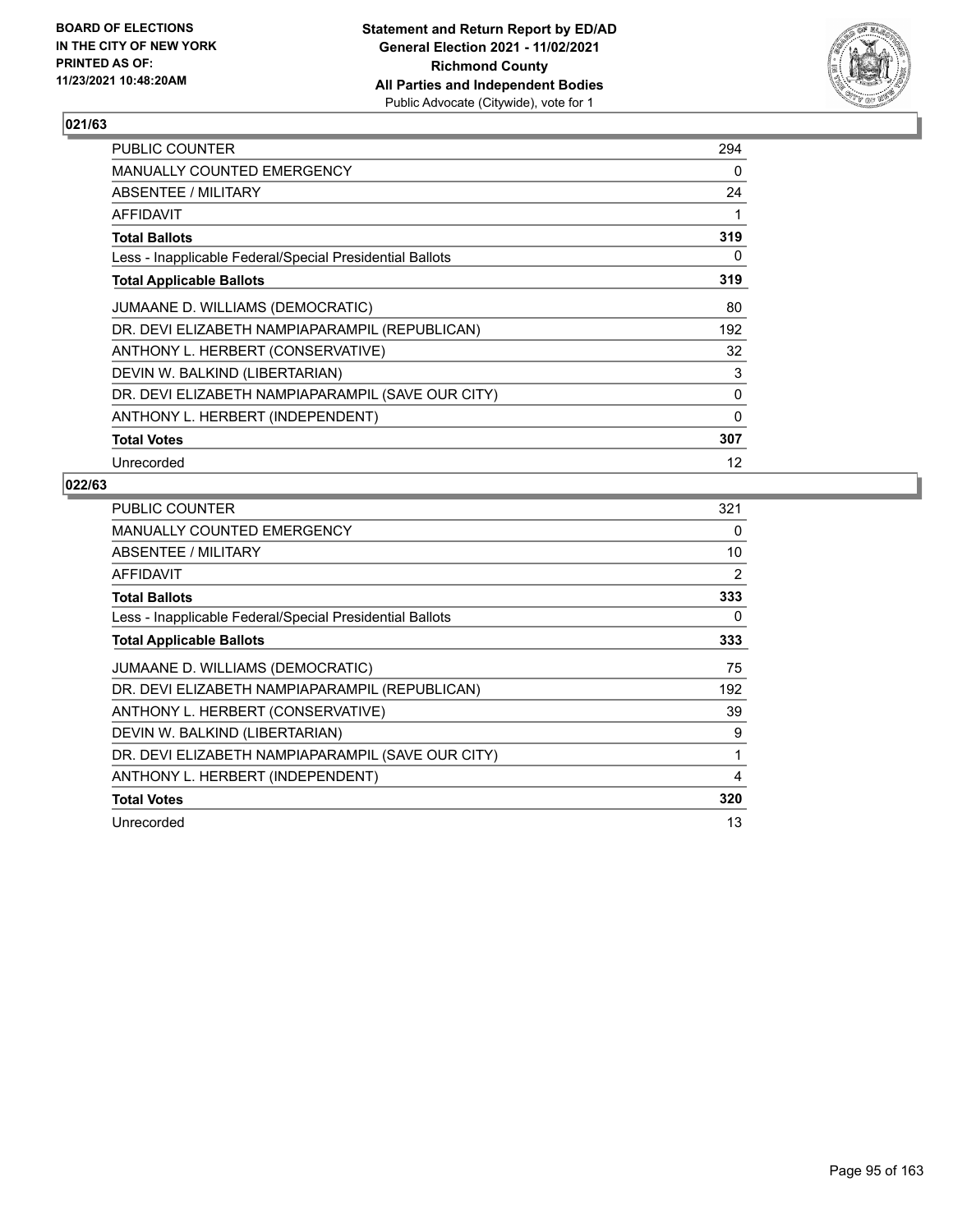

| <b>PUBLIC COUNTER</b>                                    | 282 |
|----------------------------------------------------------|-----|
| <b>MANUALLY COUNTED EMERGENCY</b>                        | 0   |
| ABSENTEE / MILITARY                                      | 7   |
| AFFIDAVIT                                                | 1   |
| <b>Total Ballots</b>                                     | 290 |
| Less - Inapplicable Federal/Special Presidential Ballots | 0   |
| <b>Total Applicable Ballots</b>                          | 290 |
| JUMAANE D. WILLIAMS (DEMOCRATIC)                         | 81  |
| DR. DEVI ELIZABETH NAMPIAPARAMPIL (REPUBLICAN)           | 162 |
| ANTHONY L. HERBERT (CONSERVATIVE)                        | 25  |
| DEVIN W. BALKIND (LIBERTARIAN)                           | 8   |
| DR. DEVI ELIZABETH NAMPIAPARAMPIL (SAVE OUR CITY)        | 2   |
| ANTHONY L. HERBERT (INDEPENDENT)                         | 5   |
| <b>Total Votes</b>                                       | 283 |
| Unrecorded                                               | 7   |

| <b>PUBLIC COUNTER</b>                                    | 337      |
|----------------------------------------------------------|----------|
| <b>MANUALLY COUNTED EMERGENCY</b>                        | 0        |
| ABSENTEE / MILITARY                                      | 16       |
| <b>AFFIDAVIT</b>                                         | 1        |
| <b>Total Ballots</b>                                     | 354      |
| Less - Inapplicable Federal/Special Presidential Ballots | 0        |
| <b>Total Applicable Ballots</b>                          | 354      |
| JUMAANE D. WILLIAMS (DEMOCRATIC)                         | 103      |
| DR. DEVI ELIZABETH NAMPIAPARAMPIL (REPUBLICAN)           | 183      |
| ANTHONY L. HERBERT (CONSERVATIVE)                        | 42       |
| DEVIN W. BALKIND (LIBERTARIAN)                           | 5        |
| DR. DEVI ELIZABETH NAMPIAPARAMPIL (SAVE OUR CITY)        | $\Omega$ |
| ANTHONY L. HERBERT (INDEPENDENT)                         | 3        |
| <b>Total Votes</b>                                       | 336      |
| Unrecorded                                               | 18       |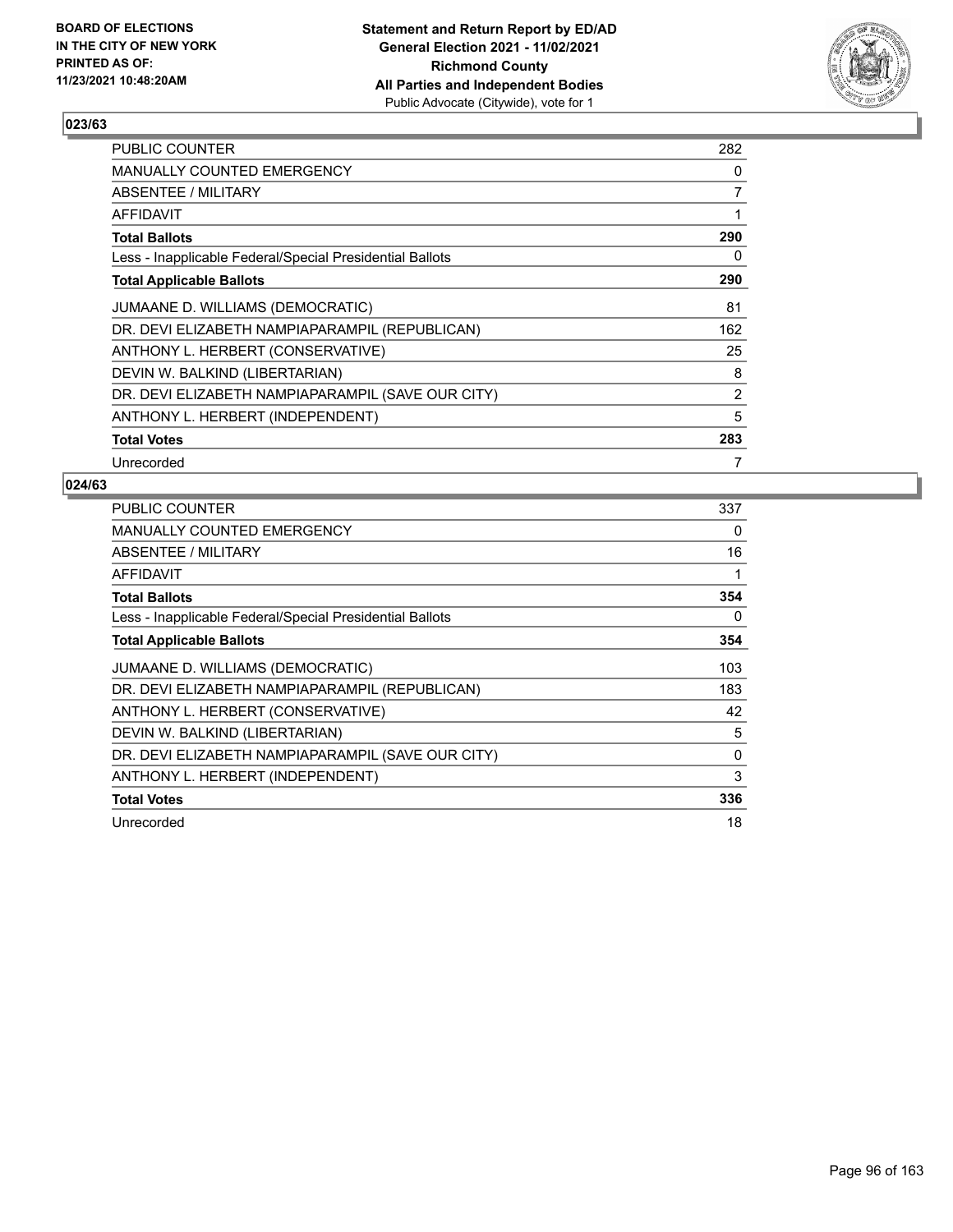

| PUBLIC COUNTER                                           | 267            |
|----------------------------------------------------------|----------------|
| <b>MANUALLY COUNTED EMERGENCY</b>                        | 0              |
| ABSENTEE / MILITARY                                      | 6              |
| AFFIDAVIT                                                | 1              |
| <b>Total Ballots</b>                                     | 274            |
| Less - Inapplicable Federal/Special Presidential Ballots | 0              |
| <b>Total Applicable Ballots</b>                          | 274            |
| JUMAANE D. WILLIAMS (DEMOCRATIC)                         | 67             |
| DR. DEVI ELIZABETH NAMPIAPARAMPIL (REPUBLICAN)           | 154            |
| ANTHONY L. HERBERT (CONSERVATIVE)                        | 25             |
| DEVIN W. BALKIND (LIBERTARIAN)                           | 3              |
| DR. DEVI ELIZABETH NAMPIAPARAMPIL (SAVE OUR CITY)        | 3              |
| ANTHONY L. HERBERT (INDEPENDENT)                         | 1              |
| BENZION OBSTFELD (WRITE-IN)                              | $\overline{2}$ |
| <b>Total Votes</b>                                       | 255            |
| Unrecorded                                               | 19             |

| <b>PUBLIC COUNTER</b>                                    | 334            |
|----------------------------------------------------------|----------------|
| <b>MANUALLY COUNTED EMERGENCY</b>                        | 0              |
| ABSENTEE / MILITARY                                      | 15             |
| <b>AFFIDAVIT</b>                                         | 1              |
| <b>Total Ballots</b>                                     | 350            |
| Less - Inapplicable Federal/Special Presidential Ballots | 0              |
| <b>Total Applicable Ballots</b>                          | 350            |
| JUMAANE D. WILLIAMS (DEMOCRATIC)                         | 73             |
| DR. DEVI ELIZABETH NAMPIAPARAMPIL (REPUBLICAN)           | 211            |
| ANTHONY L. HERBERT (CONSERVATIVE)                        | 46             |
| DEVIN W. BALKIND (LIBERTARIAN)                           | 4              |
| DR. DEVI ELIZABETH NAMPIAPARAMPIL (SAVE OUR CITY)        | 2              |
| ANTHONY L. HERBERT (INDEPENDENT)                         | 1              |
| GEPALIA WAXLEX (WRITE-IN)                                | 1              |
| MICHAEL J. CUSICK (WRITE-IN)                             | $\overline{2}$ |
| <b>Total Votes</b>                                       | 340            |
| Unrecorded                                               | 10             |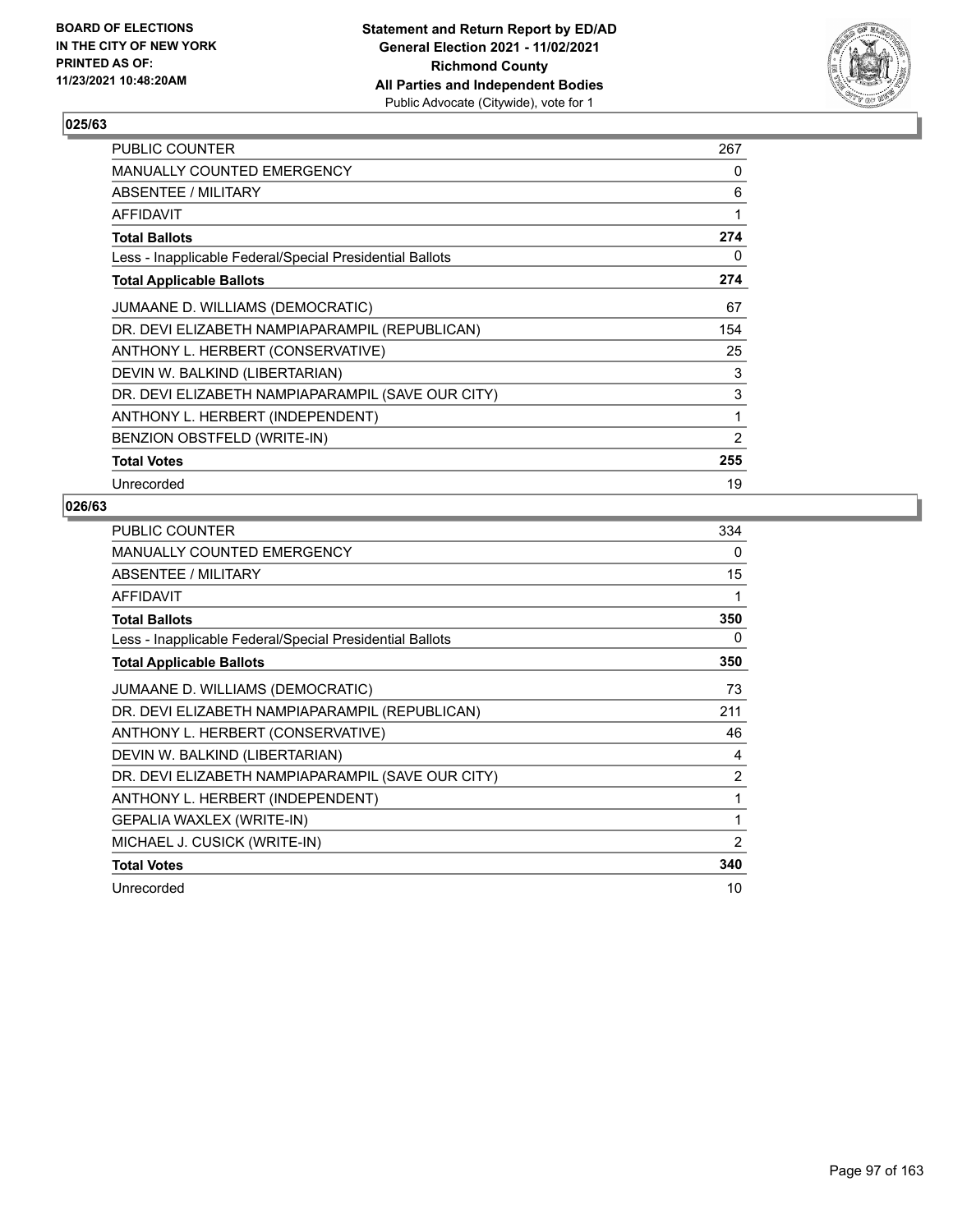

| <b>PUBLIC COUNTER</b>                                    | 318 |
|----------------------------------------------------------|-----|
| <b>MANUALLY COUNTED EMERGENCY</b>                        | 0   |
| ABSENTEE / MILITARY                                      | 26  |
| AFFIDAVIT                                                | 1   |
| <b>Total Ballots</b>                                     | 345 |
| Less - Inapplicable Federal/Special Presidential Ballots | 0   |
| <b>Total Applicable Ballots</b>                          | 345 |
| JUMAANE D. WILLIAMS (DEMOCRATIC)                         | 76  |
| DR. DEVI ELIZABETH NAMPIAPARAMPIL (REPUBLICAN)           | 193 |
| ANTHONY L. HERBERT (CONSERVATIVE)                        | 52  |
| DEVIN W. BALKIND (LIBERTARIAN)                           | 3   |
| DR. DEVI ELIZABETH NAMPIAPARAMPIL (SAVE OUR CITY)        | 0   |
| ANTHONY L. HERBERT (INDEPENDENT)                         | 5   |
| <b>Total Votes</b>                                       | 329 |
| Unrecorded                                               | 16  |

| <b>PUBLIC COUNTER</b>                                    | 281 |
|----------------------------------------------------------|-----|
| <b>MANUALLY COUNTED EMERGENCY</b>                        | 0   |
| ABSENTEE / MILITARY                                      | 9   |
| <b>AFFIDAVIT</b>                                         | 1   |
| <b>Total Ballots</b>                                     | 291 |
| Less - Inapplicable Federal/Special Presidential Ballots | 0   |
| <b>Total Applicable Ballots</b>                          | 291 |
| JUMAANE D. WILLIAMS (DEMOCRATIC)                         | 60  |
| DR. DEVI ELIZABETH NAMPIAPARAMPIL (REPUBLICAN)           | 171 |
| ANTHONY L. HERBERT (CONSERVATIVE)                        | 41  |
| DEVIN W. BALKIND (LIBERTARIAN)                           | 1   |
| DR. DEVI ELIZABETH NAMPIAPARAMPIL (SAVE OUR CITY)        | 3   |
| ANTHONY L. HERBERT (INDEPENDENT)                         | 2   |
| <b>Total Votes</b>                                       | 278 |
| Unrecorded                                               | 13  |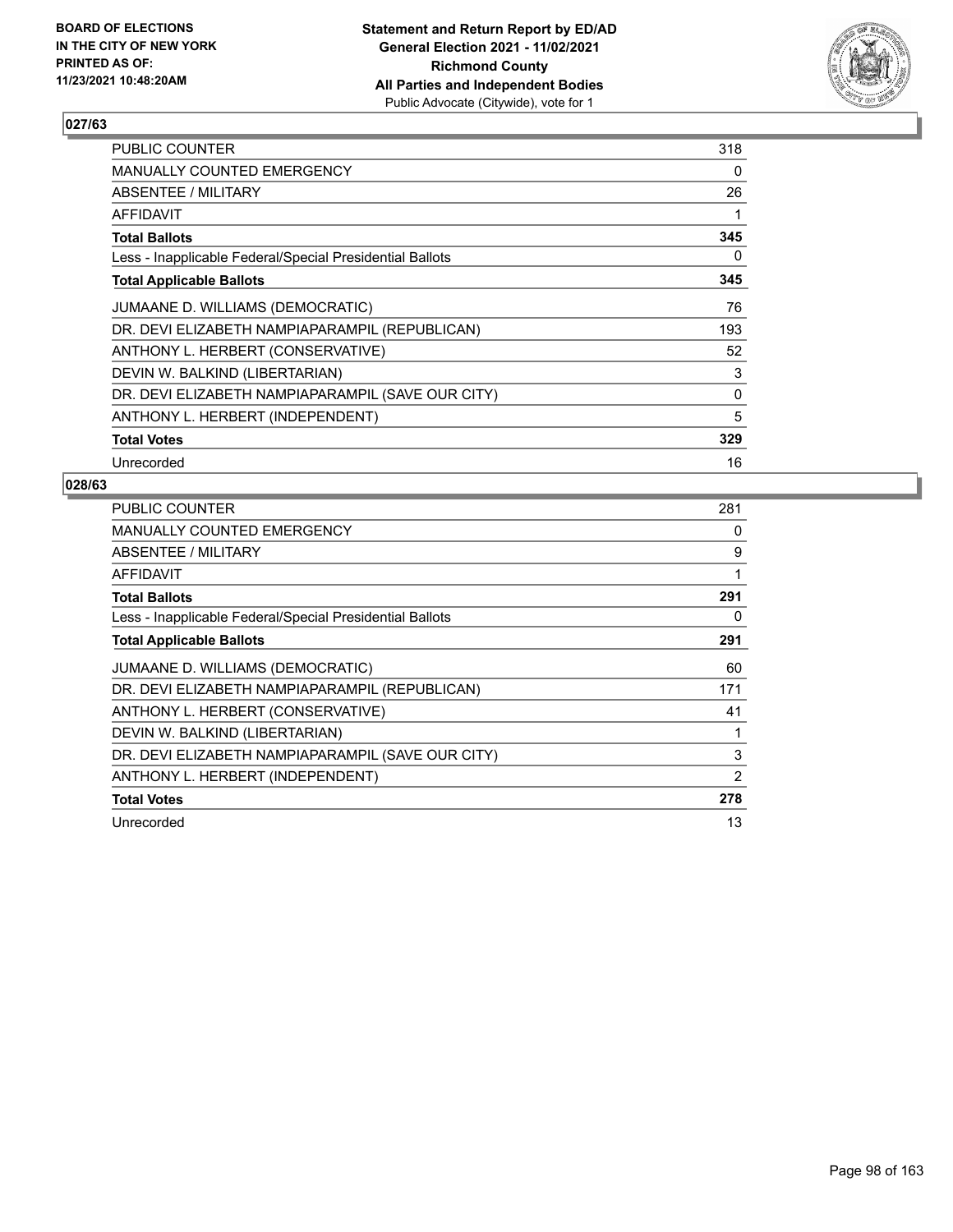

| PUBLIC COUNTER                                           | 347            |
|----------------------------------------------------------|----------------|
| <b>MANUALLY COUNTED EMERGENCY</b>                        | 0              |
| ABSENTEE / MILITARY                                      | 11             |
| AFFIDAVIT                                                | $\overline{2}$ |
| <b>Total Ballots</b>                                     | 360            |
| Less - Inapplicable Federal/Special Presidential Ballots | 0              |
| <b>Total Applicable Ballots</b>                          | 360            |
| JUMAANE D. WILLIAMS (DEMOCRATIC)                         | 96             |
| DR. DEVI ELIZABETH NAMPIAPARAMPIL (REPUBLICAN)           | 211            |
| ANTHONY L. HERBERT (CONSERVATIVE)                        | 36             |
| DEVIN W. BALKIND (LIBERTARIAN)                           | 2              |
| DR. DEVI ELIZABETH NAMPIAPARAMPIL (SAVE OUR CITY)        | 1              |
| ANTHONY L. HERBERT (INDEPENDENT)                         | 3              |
| <b>Total Votes</b>                                       | 349            |
| Unrecorded                                               | 11             |

| <b>PUBLIC COUNTER</b>                                    | 307 |
|----------------------------------------------------------|-----|
| <b>MANUALLY COUNTED EMERGENCY</b>                        | 0   |
| ABSENTEE / MILITARY                                      | 11  |
| AFFIDAVIT                                                | 1   |
| <b>Total Ballots</b>                                     | 319 |
| Less - Inapplicable Federal/Special Presidential Ballots | 0   |
| <b>Total Applicable Ballots</b>                          | 319 |
| JUMAANE D. WILLIAMS (DEMOCRATIC)                         | 90  |
| DR. DEVI ELIZABETH NAMPIAPARAMPIL (REPUBLICAN)           | 183 |
| ANTHONY L. HERBERT (CONSERVATIVE)                        | 29  |
| DEVIN W. BALKIND (LIBERTARIAN)                           | 5   |
| DR. DEVI ELIZABETH NAMPIAPARAMPIL (SAVE OUR CITY)        | 3   |
| ANTHONY L. HERBERT (INDEPENDENT)                         | 5   |
| <b>Total Votes</b>                                       | 315 |
| Unrecorded                                               | 4   |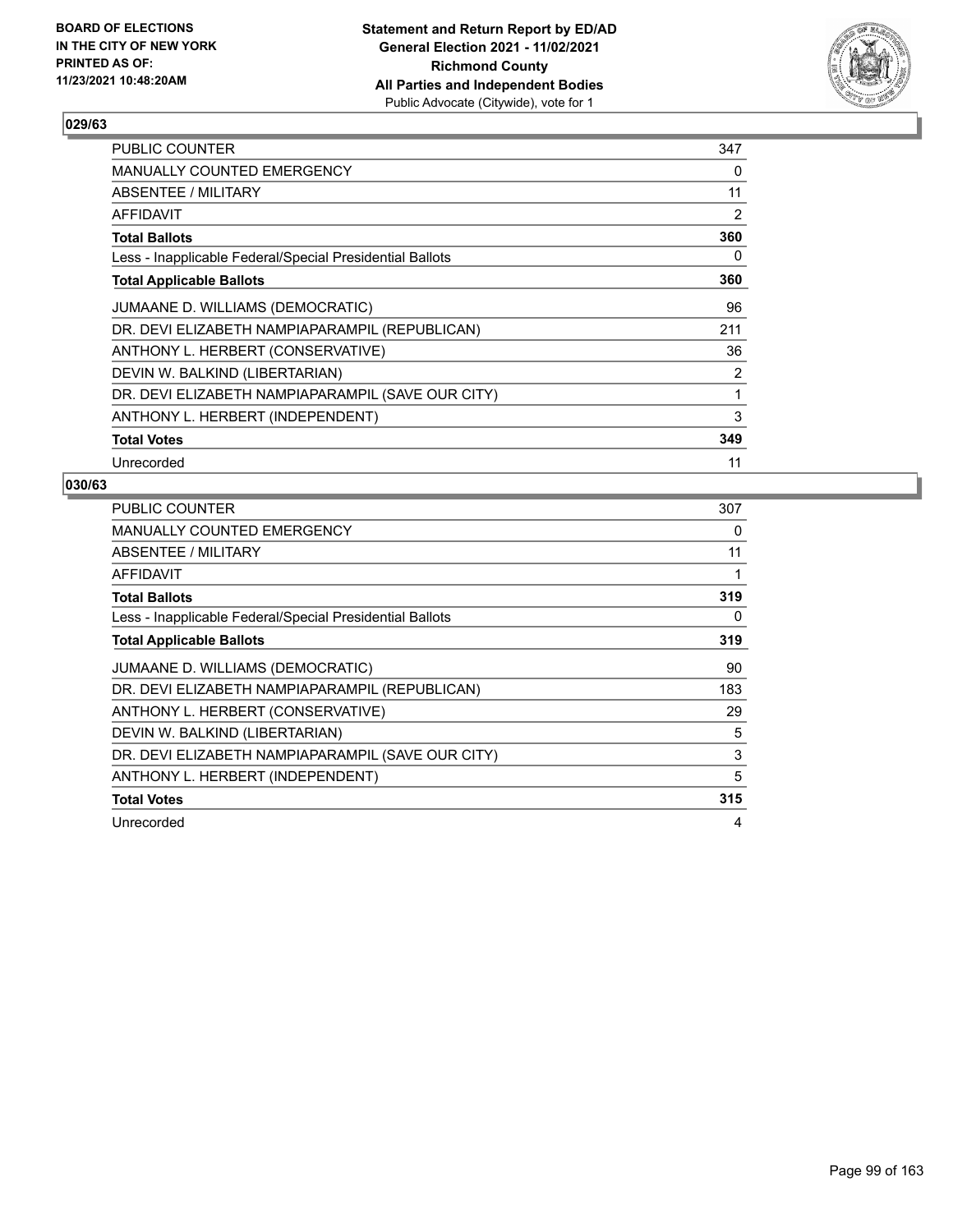

| PUBLIC COUNTER                                           | 320 |
|----------------------------------------------------------|-----|
| <b>MANUALLY COUNTED EMERGENCY</b>                        | 0   |
| ABSENTEE / MILITARY                                      | 25  |
| <b>AFFIDAVIT</b>                                         |     |
| <b>Total Ballots</b>                                     | 346 |
| Less - Inapplicable Federal/Special Presidential Ballots | 0   |
| <b>Total Applicable Ballots</b>                          | 346 |
| JUMAANE D. WILLIAMS (DEMOCRATIC)                         | 110 |
| DR. DEVI ELIZABETH NAMPIAPARAMPIL (REPUBLICAN)           | 177 |
| ANTHONY L. HERBERT (CONSERVATIVE)                        | 27  |
| DEVIN W. BALKIND (LIBERTARIAN)                           | 4   |
| DR. DEVI ELIZABETH NAMPIAPARAMPIL (SAVE OUR CITY)        | 1   |
| ANTHONY L. HERBERT (INDEPENDENT)                         | 2   |
| EDWARD PERBER (WRITE-IN)                                 | 1   |
| <b>Total Votes</b>                                       | 322 |
| Unrecorded                                               | 24  |

| <b>PUBLIC COUNTER</b>                                    | 368 |
|----------------------------------------------------------|-----|
| <b>MANUALLY COUNTED EMERGENCY</b>                        | 0   |
| ABSENTEE / MILITARY                                      | 18  |
| <b>AFFIDAVIT</b>                                         | 0   |
| <b>Total Ballots</b>                                     | 386 |
| Less - Inapplicable Federal/Special Presidential Ballots | 0   |
| <b>Total Applicable Ballots</b>                          | 386 |
| JUMAANE D. WILLIAMS (DEMOCRATIC)                         | 114 |
| DR. DEVI ELIZABETH NAMPIAPARAMPIL (REPUBLICAN)           | 191 |
| ANTHONY L. HERBERT (CONSERVATIVE)                        | 53  |
| DEVIN W. BALKIND (LIBERTARIAN)                           | 8   |
| DR. DEVI ELIZABETH NAMPIAPARAMPIL (SAVE OUR CITY)        | 5   |
| ANTHONY L. HERBERT (INDEPENDENT)                         | 0   |
| TIMOTHY GIONET (WRITE-IN)                                | 1   |
| <b>Total Votes</b>                                       | 372 |
| Unrecorded                                               | 14  |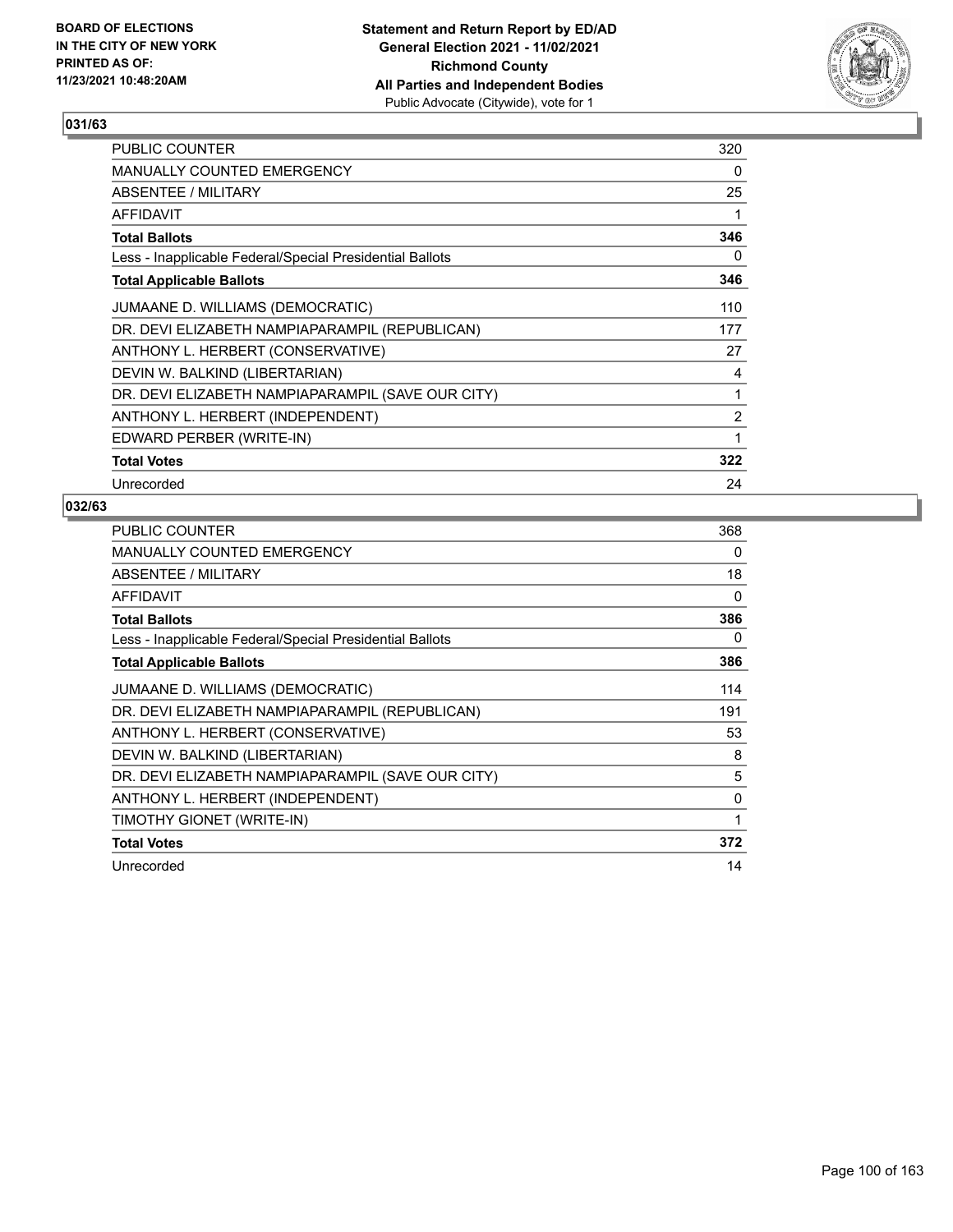

| <b>PUBLIC COUNTER</b>                                    | 454 |
|----------------------------------------------------------|-----|
| MANUALLY COUNTED EMERGENCY                               | 0   |
| ABSENTEE / MILITARY                                      | 14  |
| AFFIDAVIT                                                | 2   |
| <b>Total Ballots</b>                                     | 470 |
| Less - Inapplicable Federal/Special Presidential Ballots | 0   |
| <b>Total Applicable Ballots</b>                          | 470 |
| JUMAANE D. WILLIAMS (DEMOCRATIC)                         | 122 |
| DR. DEVI ELIZABETH NAMPIAPARAMPIL (REPUBLICAN)           | 289 |
| ANTHONY L. HERBERT (CONSERVATIVE)                        | 39  |
| DEVIN W. BALKIND (LIBERTARIAN)                           | 4   |
| DR. DEVI ELIZABETH NAMPIAPARAMPIL (SAVE OUR CITY)        | 4   |
| ANTHONY L. HERBERT (INDEPENDENT)                         | 5   |
| <b>Total Votes</b>                                       | 463 |
| Unrecorded                                               | 7   |

| <b>PUBLIC COUNTER</b>                                    | 397 |
|----------------------------------------------------------|-----|
| <b>MANUALLY COUNTED EMERGENCY</b>                        | 0   |
| ABSENTEE / MILITARY                                      | 16  |
| <b>AFFIDAVIT</b>                                         | 0   |
| <b>Total Ballots</b>                                     | 413 |
| Less - Inapplicable Federal/Special Presidential Ballots | 0   |
| <b>Total Applicable Ballots</b>                          | 413 |
| JUMAANE D. WILLIAMS (DEMOCRATIC)                         | 79  |
| DR. DEVI ELIZABETH NAMPIAPARAMPIL (REPUBLICAN)           | 269 |
| ANTHONY L. HERBERT (CONSERVATIVE)                        | 42  |
| DEVIN W. BALKIND (LIBERTARIAN)                           | 3   |
| DR. DEVI ELIZABETH NAMPIAPARAMPIL (SAVE OUR CITY)        | 0   |
| ANTHONY L. HERBERT (INDEPENDENT)                         | 5   |
| <b>Total Votes</b>                                       | 398 |
| Unrecorded                                               | 15  |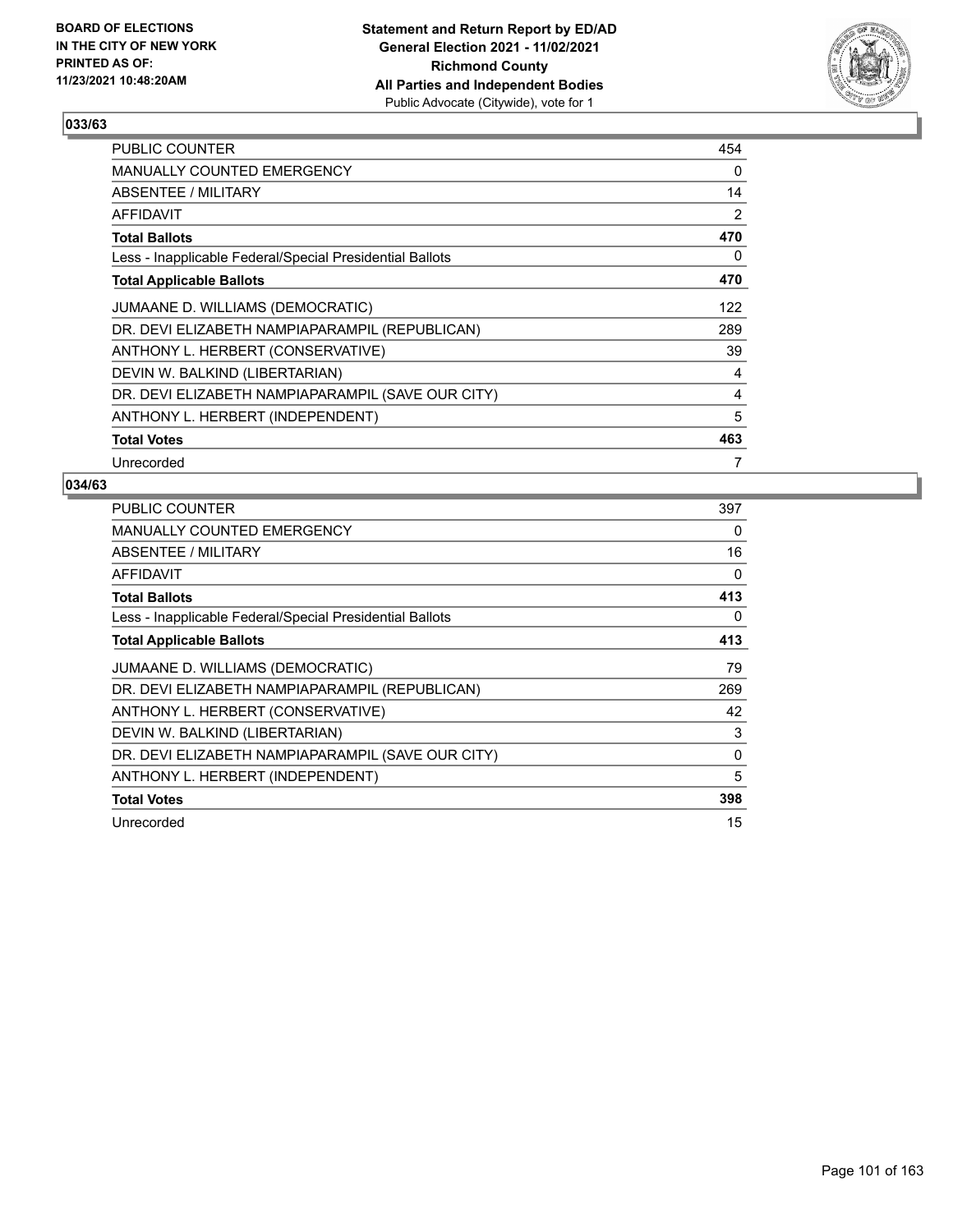

| <b>PUBLIC COUNTER</b>                                    | 461            |
|----------------------------------------------------------|----------------|
| <b>MANUALLY COUNTED EMERGENCY</b>                        | 0              |
| ABSENTEE / MILITARY                                      | 17             |
| AFFIDAVIT                                                | 2              |
| <b>Total Ballots</b>                                     | 480            |
| Less - Inapplicable Federal/Special Presidential Ballots | 0              |
| <b>Total Applicable Ballots</b>                          | 480            |
| JUMAANE D. WILLIAMS (DEMOCRATIC)                         | 107            |
| DR. DEVI ELIZABETH NAMPIAPARAMPIL (REPUBLICAN)           | 236            |
| ANTHONY L. HERBERT (CONSERVATIVE)                        | 86             |
| DEVIN W. BALKIND (LIBERTARIAN)                           | $\overline{7}$ |
| DR. DEVI ELIZABETH NAMPIAPARAMPIL (SAVE OUR CITY)        | $\overline{2}$ |
| ANTHONY L. HERBERT (INDEPENDENT)                         | 7              |
| <b>Total Votes</b>                                       | 445            |
| Unrecorded                                               | 35             |

| <b>PUBLIC COUNTER</b>                                    | 415 |
|----------------------------------------------------------|-----|
| MANUALLY COUNTED EMERGENCY                               | 0   |
| ABSENTEE / MILITARY                                      | 17  |
| <b>AFFIDAVIT</b>                                         | 2   |
| <b>Total Ballots</b>                                     | 434 |
| Less - Inapplicable Federal/Special Presidential Ballots | 0   |
| <b>Total Applicable Ballots</b>                          | 434 |
| JUMAANE D. WILLIAMS (DEMOCRATIC)                         | 135 |
| DR. DEVI ELIZABETH NAMPIAPARAMPIL (REPUBLICAN)           | 217 |
| ANTHONY L. HERBERT (CONSERVATIVE)                        | 49  |
| DEVIN W. BALKIND (LIBERTARIAN)                           | 6   |
| DR. DEVI ELIZABETH NAMPIAPARAMPIL (SAVE OUR CITY)        | 3   |
| ANTHONY L. HERBERT (INDEPENDENT)                         | 5   |
| UNATTRIBUTABLE WRITE-IN (WRITE-IN)                       | 1   |
| <b>Total Votes</b>                                       | 416 |
| Unrecorded                                               | 18  |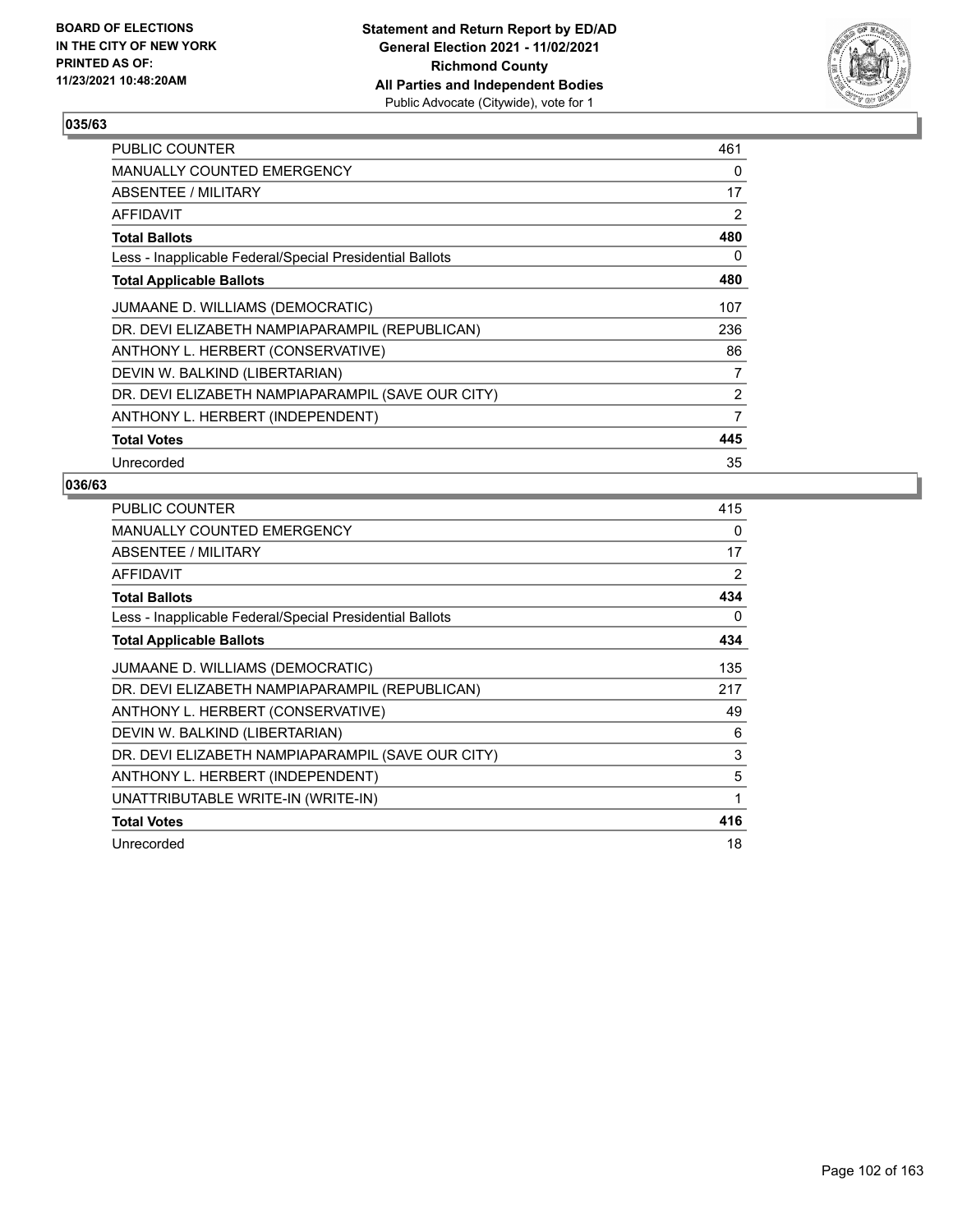

| PUBLIC COUNTER                                           | 287 |
|----------------------------------------------------------|-----|
| MANUALLY COUNTED EMERGENCY                               | 0   |
| ABSENTEE / MILITARY                                      | 16  |
| AFFIDAVIT                                                |     |
| <b>Total Ballots</b>                                     | 304 |
| Less - Inapplicable Federal/Special Presidential Ballots | 0   |
| <b>Total Applicable Ballots</b>                          | 304 |
| JUMAANE D. WILLIAMS (DEMOCRATIC)                         | 149 |
| DR. DEVI ELIZABETH NAMPIAPARAMPIL (REPUBLICAN)           | 113 |
| ANTHONY L. HERBERT (CONSERVATIVE)                        | 26  |
| DEVIN W. BALKIND (LIBERTARIAN)                           | 4   |
| DR. DEVI ELIZABETH NAMPIAPARAMPIL (SAVE OUR CITY)        | 1   |
| ANTHONY L. HERBERT (INDEPENDENT)                         | 1   |
| THEO CHINO TAVAREZ (WRITE-IN)                            | 1   |
| <b>Total Votes</b>                                       | 295 |
| Unrecorded                                               | 9   |

| <b>PUBLIC COUNTER</b>                                    | 279 |
|----------------------------------------------------------|-----|
| <b>MANUALLY COUNTED EMERGENCY</b>                        | 0   |
| ABSENTEE / MILITARY                                      | 19  |
| <b>AFFIDAVIT</b>                                         | 1   |
| <b>Total Ballots</b>                                     | 299 |
| Less - Inapplicable Federal/Special Presidential Ballots | 0   |
| <b>Total Applicable Ballots</b>                          | 299 |
| JUMAANE D. WILLIAMS (DEMOCRATIC)                         | 179 |
| DR. DEVI ELIZABETH NAMPIAPARAMPIL (REPUBLICAN)           | 87  |
| ANTHONY L. HERBERT (CONSERVATIVE)                        | 17  |
| DEVIN W. BALKIND (LIBERTARIAN)                           | 2   |
| DR. DEVI ELIZABETH NAMPIAPARAMPIL (SAVE OUR CITY)        | 1   |
| ANTHONY L. HERBERT (INDEPENDENT)                         | 4   |
| DONNA FREIDKIN SALTZ (WRITE-IN)                          | 1   |
| JON STEWART (WRITE-IN)                                   | 1   |
| <b>Total Votes</b>                                       | 292 |
| Unrecorded                                               | 7   |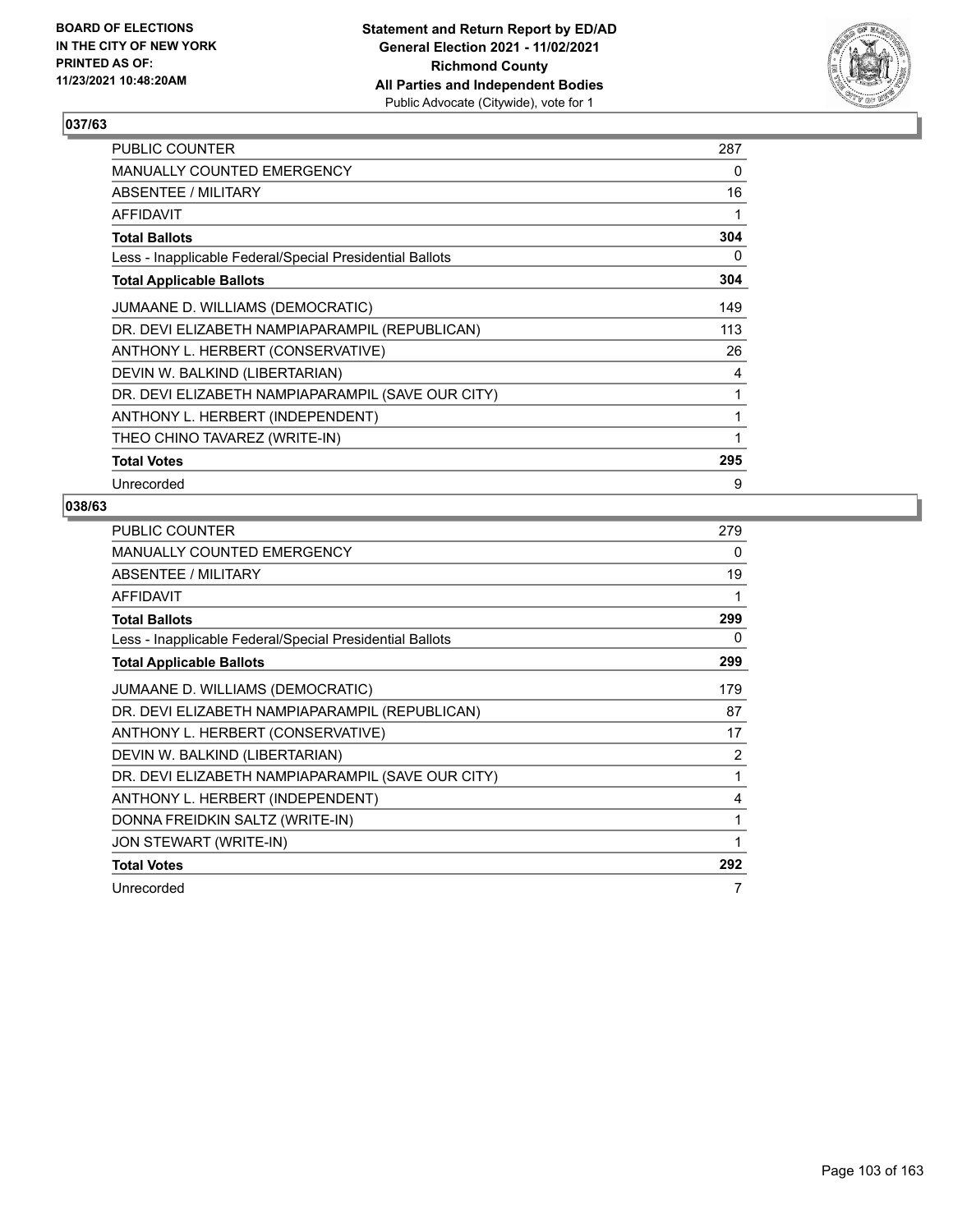

| <b>PUBLIC COUNTER</b>                                    | 189            |
|----------------------------------------------------------|----------------|
| MANUALLY COUNTED EMERGENCY                               | $\Omega$       |
| ABSENTEE / MILITARY                                      | 7              |
| AFFIDAVIT                                                | 1              |
| <b>Total Ballots</b>                                     | 197            |
| Less - Inapplicable Federal/Special Presidential Ballots | 0              |
| <b>Total Applicable Ballots</b>                          | 197            |
| JUMAANE D. WILLIAMS (DEMOCRATIC)                         | 124            |
| DR. DEVI ELIZABETH NAMPIAPARAMPIL (REPUBLICAN)           | 52             |
| ANTHONY L. HERBERT (CONSERVATIVE)                        | 10             |
| DEVIN W. BALKIND (LIBERTARIAN)                           | $\overline{2}$ |
| DR. DEVI ELIZABETH NAMPIAPARAMPIL (SAVE OUR CITY)        | 0              |
| ANTHONY L. HERBERT (INDEPENDENT)                         | 3              |
| <b>Total Votes</b>                                       | 191            |
| Unrecorded                                               | 6              |

| <b>PUBLIC COUNTER</b>                                    | 158      |
|----------------------------------------------------------|----------|
| <b>MANUALLY COUNTED EMERGENCY</b>                        | 0        |
| ABSENTEE / MILITARY                                      | 7        |
| AFFIDAVIT                                                | 0        |
| <b>Total Ballots</b>                                     | 165      |
| Less - Inapplicable Federal/Special Presidential Ballots | 0        |
| <b>Total Applicable Ballots</b>                          | 165      |
| JUMAANE D. WILLIAMS (DEMOCRATIC)                         | 110      |
| DR. DEVI ELIZABETH NAMPIAPARAMPIL (REPUBLICAN)           | 39       |
| ANTHONY L. HERBERT (CONSERVATIVE)                        | 10       |
| DEVIN W. BALKIND (LIBERTARIAN)                           | 1        |
| DR. DEVI ELIZABETH NAMPIAPARAMPIL (SAVE OUR CITY)        | 0        |
| ANTHONY L. HERBERT (INDEPENDENT)                         | $\Omega$ |
| <b>Total Votes</b>                                       | 160      |
| Unrecorded                                               | 5        |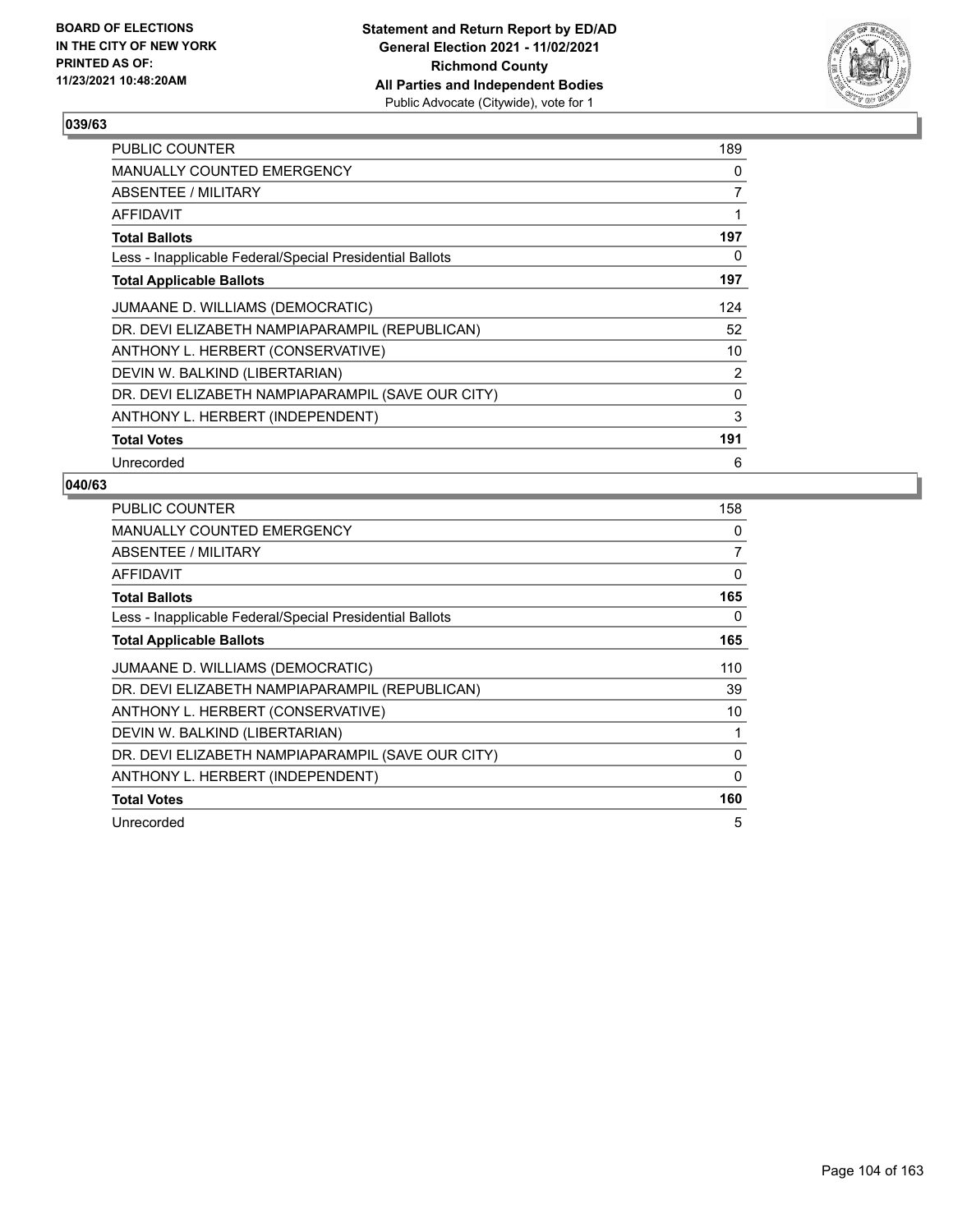

| PUBLIC COUNTER                                           | 109 |
|----------------------------------------------------------|-----|
| <b>MANUALLY COUNTED EMERGENCY</b>                        | 0   |
| ABSENTEE / MILITARY                                      | 11  |
| <b>AFFIDAVIT</b>                                         | 1   |
| <b>Total Ballots</b>                                     | 121 |
| Less - Inapplicable Federal/Special Presidential Ballots | 0   |
| <b>Total Applicable Ballots</b>                          | 121 |
| JUMAANE D. WILLIAMS (DEMOCRATIC)                         | 98  |
| DR. DEVI ELIZABETH NAMPIAPARAMPIL (REPUBLICAN)           | 9   |
| ANTHONY L. HERBERT (CONSERVATIVE)                        | 4   |
| DEVIN W. BALKIND (LIBERTARIAN)                           | 0   |
| DR. DEVI ELIZABETH NAMPIAPARAMPIL (SAVE OUR CITY)        | 1   |
| ANTHONY L. HERBERT (INDEPENDENT)                         | 1   |
| SHIRLEY SPRIGGS (WRITE-IN)                               | 1   |
| UNATTRIBUTABLE WRITE-IN (WRITE-IN)                       | 1   |
| <b>Total Votes</b>                                       | 115 |
| Unrecorded                                               | 6   |

| PUBLIC COUNTER                                           | 131 |
|----------------------------------------------------------|-----|
| <b>MANUALLY COUNTED EMERGENCY</b>                        | 0   |
| <b>ABSENTEE / MILITARY</b>                               | 9   |
| AFFIDAVIT                                                | 1   |
| <b>Total Ballots</b>                                     | 141 |
| Less - Inapplicable Federal/Special Presidential Ballots | 0   |
| <b>Total Applicable Ballots</b>                          | 141 |
| JUMAANE D. WILLIAMS (DEMOCRATIC)                         | 122 |
| DR. DEVI ELIZABETH NAMPIAPARAMPIL (REPUBLICAN)           | 9   |
| ANTHONY L. HERBERT (CONSERVATIVE)                        | 3   |
| DEVIN W. BALKIND (LIBERTARIAN)                           | 0   |
| DR. DEVI ELIZABETH NAMPIAPARAMPIL (SAVE OUR CITY)        | 1   |
| ANTHONY L. HERBERT (INDEPENDENT)                         | 0   |
| <b>Total Votes</b>                                       | 135 |
| Unrecorded                                               | 6   |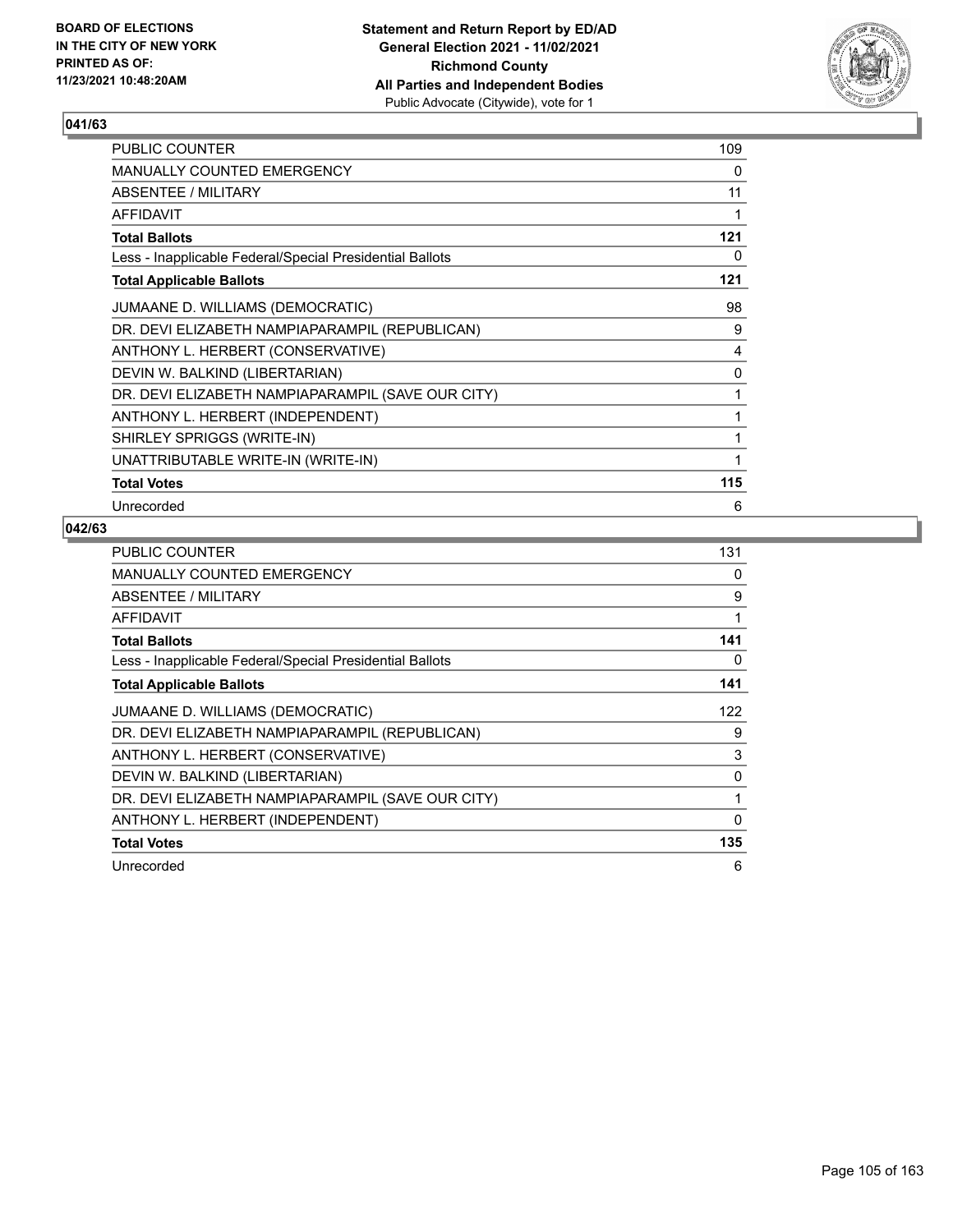

| PUBLIC COUNTER                                           | 240 |
|----------------------------------------------------------|-----|
| <b>MANUALLY COUNTED EMERGENCY</b>                        | 0   |
| ABSENTEE / MILITARY                                      | 16  |
| AFFIDAVIT                                                | 1   |
| <b>Total Ballots</b>                                     | 257 |
| Less - Inapplicable Federal/Special Presidential Ballots | 0   |
| <b>Total Applicable Ballots</b>                          | 257 |
| JUMAANE D. WILLIAMS (DEMOCRATIC)                         | 207 |
| DR. DEVI ELIZABETH NAMPIAPARAMPIL (REPUBLICAN)           | 34  |
| ANTHONY L. HERBERT (CONSERVATIVE)                        | 7   |
| DEVIN W. BALKIND (LIBERTARIAN)                           | 3   |
| DR. DEVI ELIZABETH NAMPIAPARAMPIL (SAVE OUR CITY)        | 0   |
| ANTHONY L. HERBERT (INDEPENDENT)                         | 5   |
| <b>Total Votes</b>                                       | 256 |
| Unrecorded                                               |     |

| <b>PUBLIC COUNTER</b>                                    | 256      |
|----------------------------------------------------------|----------|
| <b>MANUALLY COUNTED EMERGENCY</b>                        | $\Omega$ |
| ABSENTEE / MILITARY                                      | 12       |
| AFFIDAVIT                                                | 2        |
| <b>Total Ballots</b>                                     | 270      |
| Less - Inapplicable Federal/Special Presidential Ballots | 0        |
| <b>Total Applicable Ballots</b>                          | 270      |
| JUMAANE D. WILLIAMS (DEMOCRATIC)                         | 211      |
| DR. DEVI ELIZABETH NAMPIAPARAMPIL (REPUBLICAN)           | 31       |
| ANTHONY L. HERBERT (CONSERVATIVE)                        | 13       |
| DEVIN W. BALKIND (LIBERTARIAN)                           | 2        |
| DR. DEVI ELIZABETH NAMPIAPARAMPIL (SAVE OUR CITY)        | 1        |
| ANTHONY L. HERBERT (INDEPENDENT)                         | 1        |
| <b>Total Votes</b>                                       | 259      |
| Unrecorded                                               | 11       |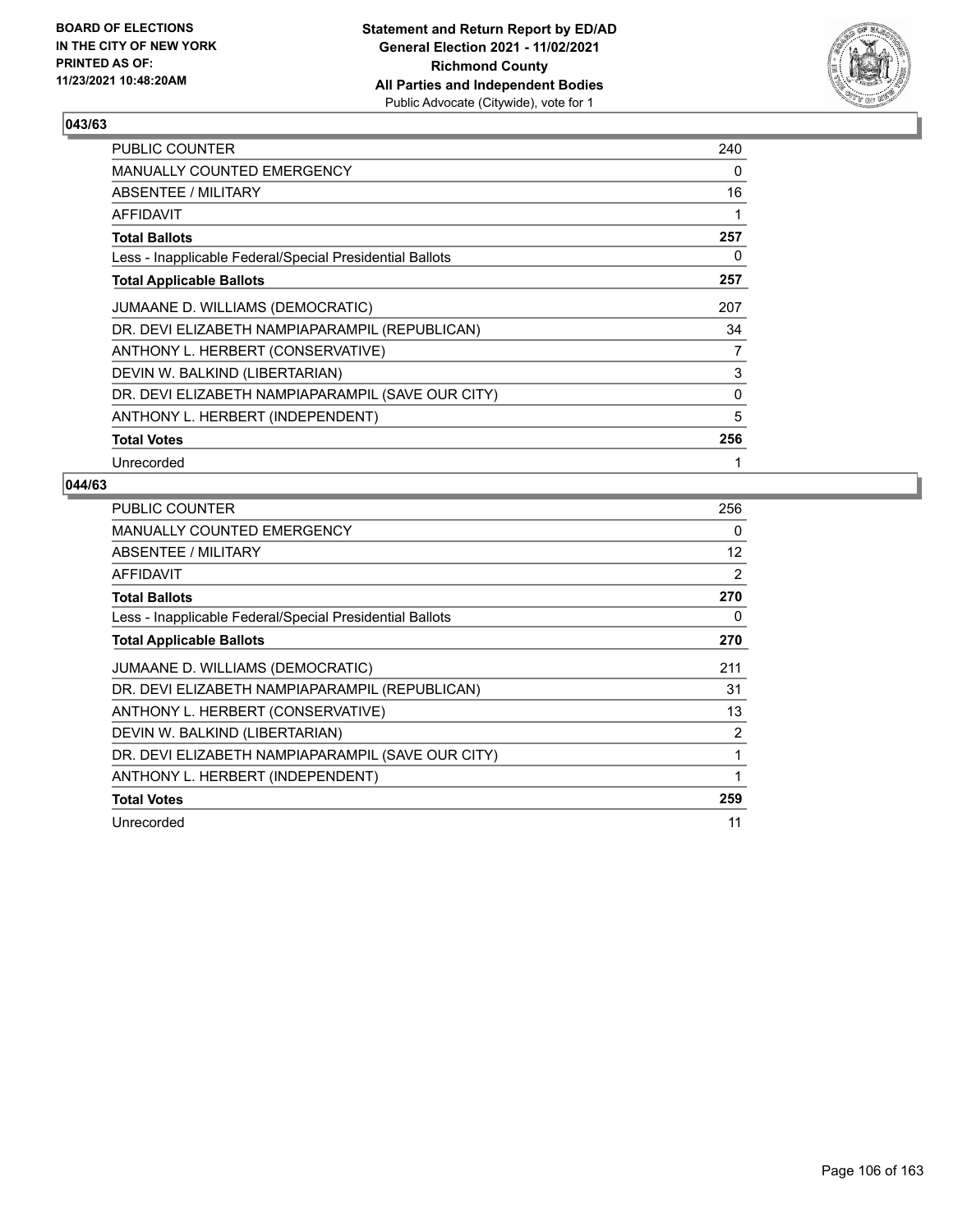

| <b>PUBLIC COUNTER</b>                                    | 136            |
|----------------------------------------------------------|----------------|
| <b>MANUALLY COUNTED EMERGENCY</b>                        | $\Omega$       |
| <b>ABSENTEE / MILITARY</b>                               | 18             |
| AFFIDAVIT                                                | 0              |
| <b>Total Ballots</b>                                     | 154            |
| Less - Inapplicable Federal/Special Presidential Ballots | 0              |
| <b>Total Applicable Ballots</b>                          | 154            |
| JUMAANE D. WILLIAMS (DEMOCRATIC)                         | 126            |
| DR. DEVI ELIZABETH NAMPIAPARAMPIL (REPUBLICAN)           | 14             |
| ANTHONY L. HERBERT (CONSERVATIVE)                        | 4              |
| DEVIN W. BALKIND (LIBERTARIAN)                           | $\overline{2}$ |
| DR. DEVI ELIZABETH NAMPIAPARAMPIL (SAVE OUR CITY)        | 2              |
| ANTHONY L. HERBERT (INDEPENDENT)                         | 1              |
| <b>Total Votes</b>                                       | 149            |
| Unrecorded                                               | 5              |

| <b>PUBLIC COUNTER</b>                                    | 429 |
|----------------------------------------------------------|-----|
| <b>MANUALLY COUNTED EMERGENCY</b>                        | 0   |
| ABSENTEE / MILITARY                                      | 14  |
| AFFIDAVIT                                                | 2   |
| <b>Total Ballots</b>                                     | 445 |
| Less - Inapplicable Federal/Special Presidential Ballots | 0   |
| <b>Total Applicable Ballots</b>                          | 445 |
| JUMAANE D. WILLIAMS (DEMOCRATIC)                         | 82  |
| DR. DEVI ELIZABETH NAMPIAPARAMPIL (REPUBLICAN)           | 267 |
| ANTHONY L. HERBERT (CONSERVATIVE)                        | 64  |
| DEVIN W. BALKIND (LIBERTARIAN)                           | 8   |
| DR. DEVI ELIZABETH NAMPIAPARAMPIL (SAVE OUR CITY)        | 1   |
| ANTHONY L. HERBERT (INDEPENDENT)                         | 5   |
| <b>Total Votes</b>                                       | 427 |
| Unrecorded                                               | 18  |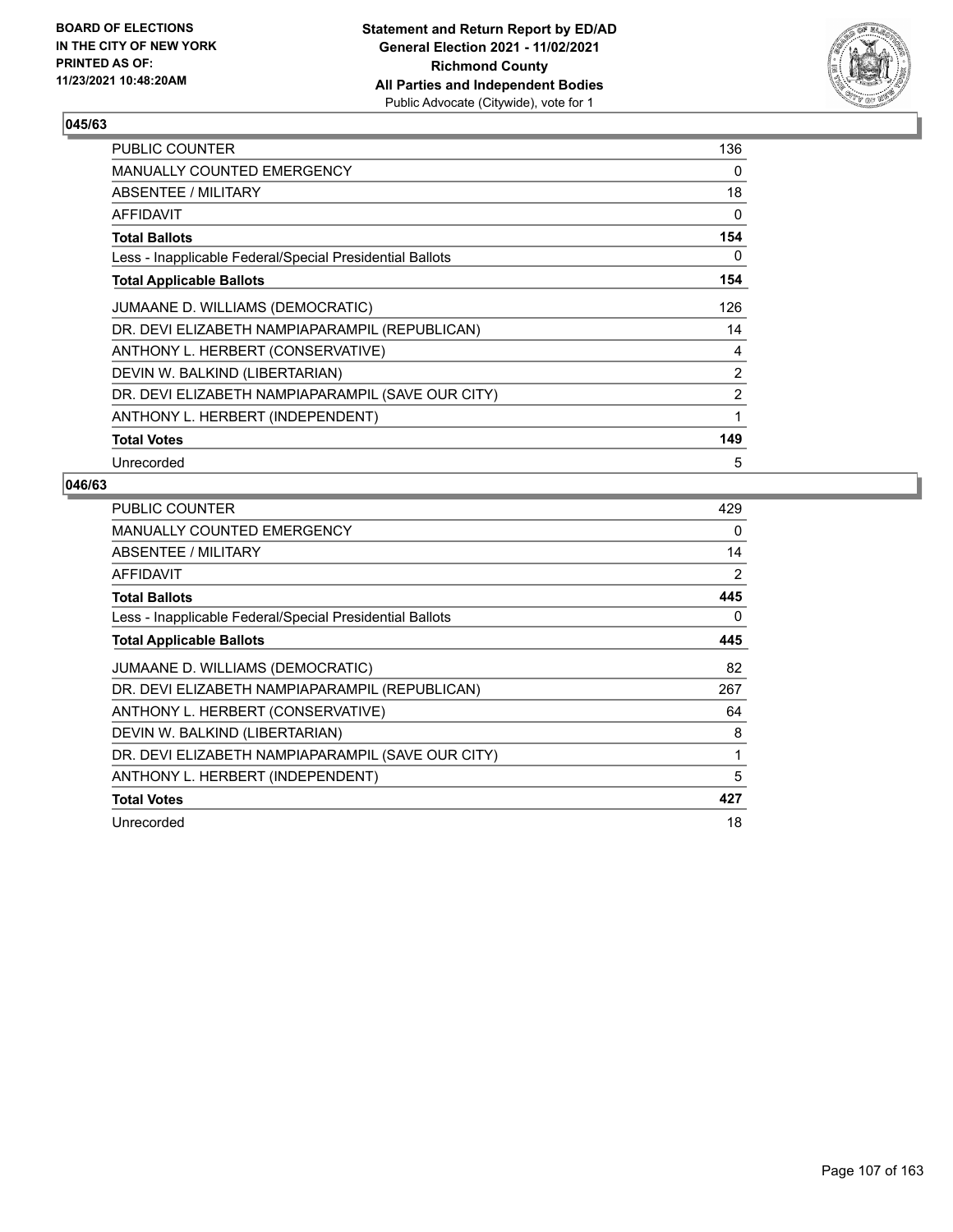

| PUBLIC COUNTER                                           | 345            |
|----------------------------------------------------------|----------------|
| MANUALLY COUNTED EMERGENCY                               | 0              |
| ABSENTEE / MILITARY                                      | 20             |
| <b>AFFIDAVIT</b>                                         | $\overline{2}$ |
| <b>Total Ballots</b>                                     | 367            |
| Less - Inapplicable Federal/Special Presidential Ballots | 0              |
| <b>Total Applicable Ballots</b>                          | 367            |
| JUMAANE D. WILLIAMS (DEMOCRATIC)                         | 74             |
| DR. DEVI ELIZABETH NAMPIAPARAMPIL (REPUBLICAN)           | 213            |
| ANTHONY L. HERBERT (CONSERVATIVE)                        | 51             |
| DEVIN W. BALKIND (LIBERTARIAN)                           | 8              |
| DR. DEVI ELIZABETH NAMPIAPARAMPIL (SAVE OUR CITY)        | 1              |
| ANTHONY L. HERBERT (INDEPENDENT)                         | $\overline{c}$ |
| ANDREW S. LANZA (WRITE-IN)                               | 1              |
| ARIANA FRANZA (WRITE-IN)                                 | 1              |
| HESHY TISCHLER (WRITE-IN)                                | 1              |
| TERESA REED (WRITE-IN)                                   | 1              |
| <b>Total Votes</b>                                       | 353            |
| Unrecorded                                               | 14             |

| <b>PUBLIC COUNTER</b>                                    | 416            |
|----------------------------------------------------------|----------------|
| <b>MANUALLY COUNTED EMERGENCY</b>                        | 0              |
| ABSENTEE / MILITARY                                      | 25             |
| AFFIDAVIT                                                |                |
| <b>Total Ballots</b>                                     | 442            |
| Less - Inapplicable Federal/Special Presidential Ballots | 0              |
| <b>Total Applicable Ballots</b>                          | 442            |
| JUMAANE D. WILLIAMS (DEMOCRATIC)                         | 100            |
| DR. DEVI ELIZABETH NAMPIAPARAMPIL (REPUBLICAN)           | 287            |
| ANTHONY L. HERBERT (CONSERVATIVE)                        | 30             |
| DEVIN W. BALKIND (LIBERTARIAN)                           | 7              |
| DR. DEVI ELIZABETH NAMPIAPARAMPIL (SAVE OUR CITY)        |                |
| ANTHONY L. HERBERT (INDEPENDENT)                         | $\overline{2}$ |
| <b>Total Votes</b>                                       | 427            |
| Unrecorded                                               | 15             |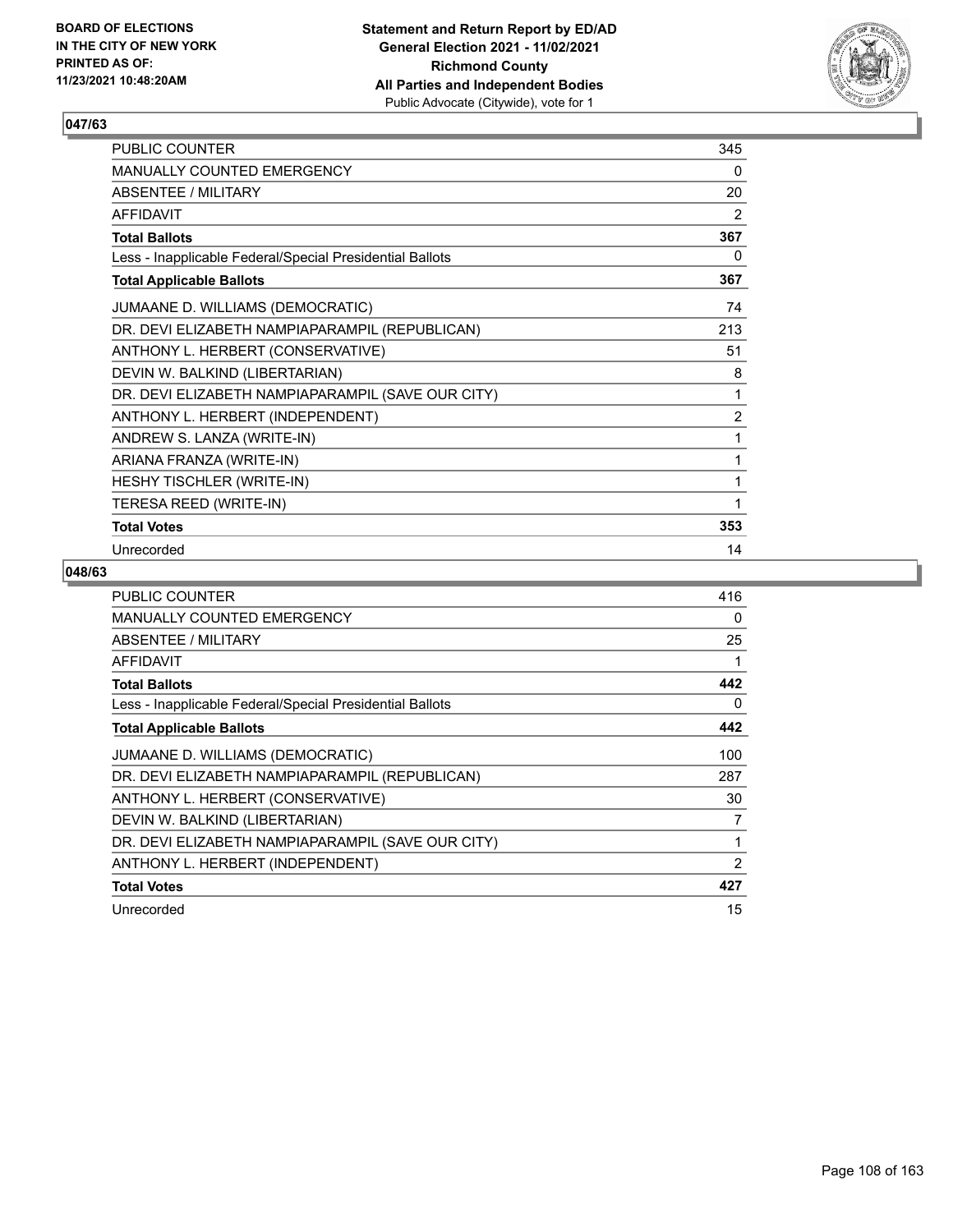

| PUBLIC COUNTER                                           | 467 |
|----------------------------------------------------------|-----|
| MANUALLY COUNTED EMERGENCY                               | 0   |
| ABSENTEE / MILITARY                                      | 21  |
| AFFIDAVIT                                                | 0   |
| <b>Total Ballots</b>                                     | 488 |
| Less - Inapplicable Federal/Special Presidential Ballots | 0   |
| <b>Total Applicable Ballots</b>                          | 488 |
| JUMAANE D. WILLIAMS (DEMOCRATIC)                         | 83  |
| DR. DEVI ELIZABETH NAMPIAPARAMPIL (REPUBLICAN)           | 314 |
| ANTHONY L. HERBERT (CONSERVATIVE)                        | 61  |
| DEVIN W. BALKIND (LIBERTARIAN)                           | 6   |
| DR. DEVI ELIZABETH NAMPIAPARAMPIL (SAVE OUR CITY)        | 2   |
| ANTHONY L. HERBERT (INDEPENDENT)                         | 0   |
| STEVEN MATTEO (WRITE-IN)                                 | 1   |
| <b>Total Votes</b>                                       | 467 |
| Unrecorded                                               | 21  |

| <b>PUBLIC COUNTER</b>                                    | 486 |
|----------------------------------------------------------|-----|
| MANUALLY COUNTED EMERGENCY                               | 0   |
| ABSENTEE / MILITARY                                      | 17  |
| AFFIDAVIT                                                | 1   |
| <b>Total Ballots</b>                                     | 504 |
| Less - Inapplicable Federal/Special Presidential Ballots | 0   |
| <b>Total Applicable Ballots</b>                          | 504 |
| JUMAANE D. WILLIAMS (DEMOCRATIC)                         | 134 |
| DR. DEVI ELIZABETH NAMPIAPARAMPIL (REPUBLICAN)           | 282 |
| ANTHONY L. HERBERT (CONSERVATIVE)                        | 46  |
| DEVIN W. BALKIND (LIBERTARIAN)                           | 11  |
| DR. DEVI ELIZABETH NAMPIAPARAMPIL (SAVE OUR CITY)        | 3   |
| ANTHONY L. HERBERT (INDEPENDENT)                         | 4   |
| <b>Total Votes</b>                                       | 480 |
| Unrecorded                                               | 24  |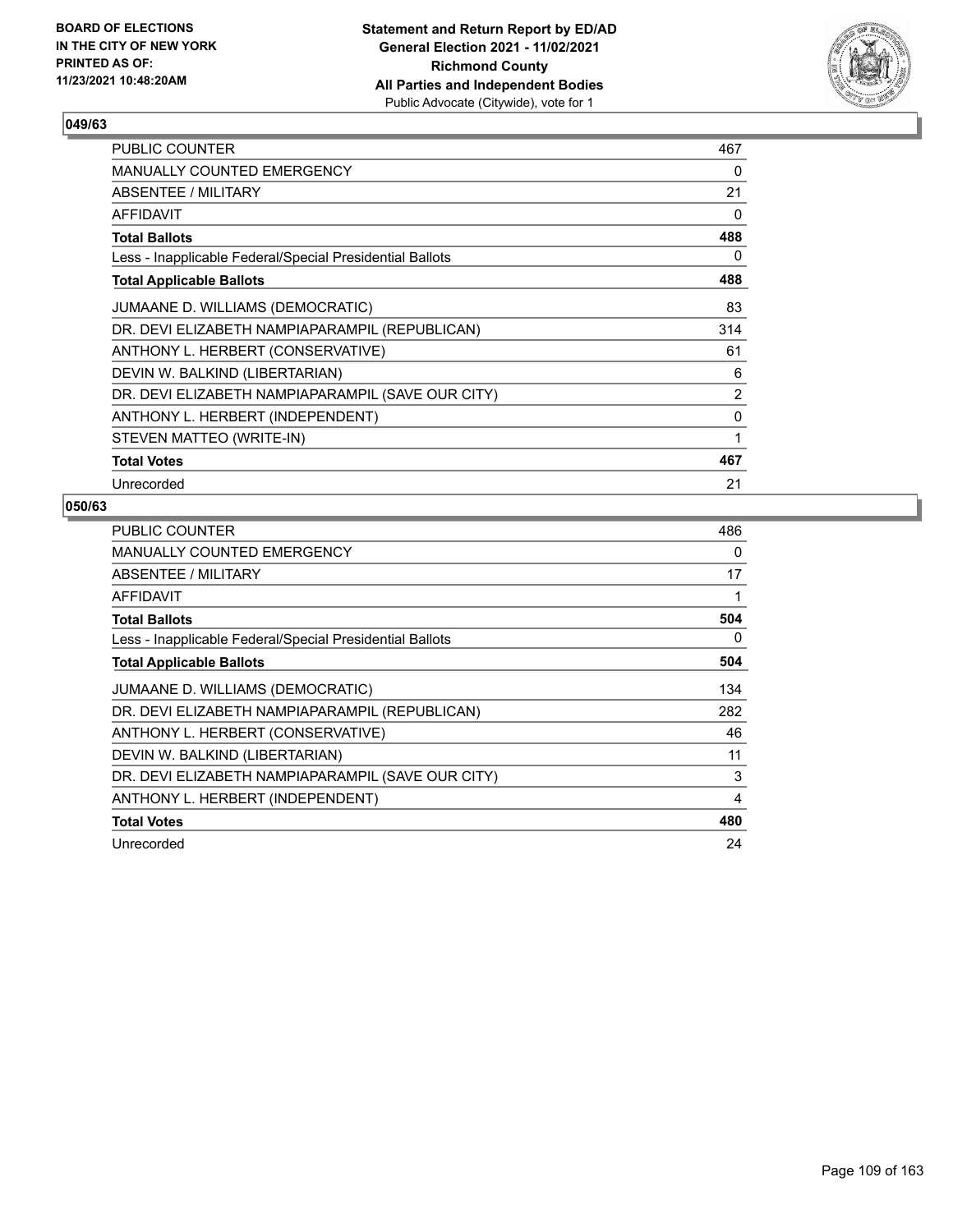

| <b>PUBLIC COUNTER</b>                                    | 418            |
|----------------------------------------------------------|----------------|
| MANUALLY COUNTED EMERGENCY                               | $\Omega$       |
| ABSENTEE / MILITARY                                      | 19             |
| <b>AFFIDAVIT</b>                                         | $\overline{2}$ |
| <b>Total Ballots</b>                                     | 439            |
| Less - Inapplicable Federal/Special Presidential Ballots | 0              |
| <b>Total Applicable Ballots</b>                          | 439            |
| JUMAANE D. WILLIAMS (DEMOCRATIC)                         | 114            |
| DR. DEVI ELIZABETH NAMPIAPARAMPIL (REPUBLICAN)           | 248            |
| ANTHONY L. HERBERT (CONSERVATIVE)                        | 39             |
| DEVIN W. BALKIND (LIBERTARIAN)                           | 7              |
| DR. DEVI ELIZABETH NAMPIAPARAMPIL (SAVE OUR CITY)        | 1              |
| ANTHONY L. HERBERT (INDEPENDENT)                         | 6              |
| <b>Total Votes</b>                                       | 415            |
| Unrecorded                                               | 24             |

| <b>PUBLIC COUNTER</b>                                    | 261 |
|----------------------------------------------------------|-----|
| <b>MANUALLY COUNTED EMERGENCY</b>                        | 0   |
| ABSENTEE / MILITARY                                      | 7   |
| AFFIDAVIT                                                | 1   |
| <b>Total Ballots</b>                                     | 269 |
| Less - Inapplicable Federal/Special Presidential Ballots | 0   |
| <b>Total Applicable Ballots</b>                          | 269 |
| JUMAANE D. WILLIAMS (DEMOCRATIC)                         | 53  |
| DR. DEVI ELIZABETH NAMPIAPARAMPIL (REPUBLICAN)           | 167 |
| ANTHONY L. HERBERT (CONSERVATIVE)                        | 25  |
| DEVIN W. BALKIND (LIBERTARIAN)                           | 4   |
| DR. DEVI ELIZABETH NAMPIAPARAMPIL (SAVE OUR CITY)        | 3   |
| ANTHONY L. HERBERT (INDEPENDENT)                         | 1   |
| <b>Total Votes</b>                                       | 253 |
| Unrecorded                                               | 16  |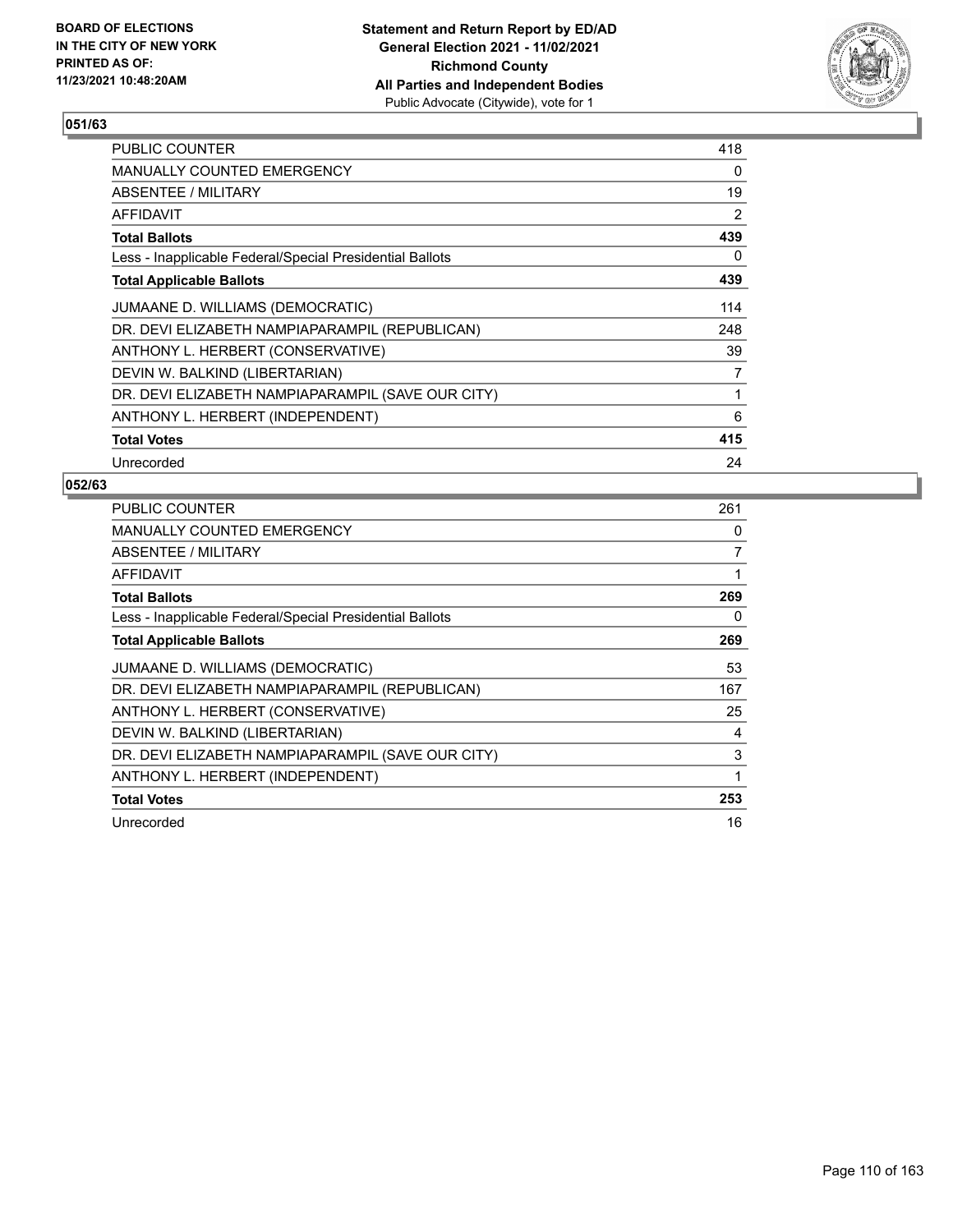

| <b>PUBLIC COUNTER</b>                                    | 262 |
|----------------------------------------------------------|-----|
| <b>MANUALLY COUNTED EMERGENCY</b>                        | 0   |
| ABSENTEE / MILITARY                                      | 21  |
| AFFIDAVIT                                                | 5   |
| <b>Total Ballots</b>                                     | 288 |
| Less - Inapplicable Federal/Special Presidential Ballots | 0   |
| <b>Total Applicable Ballots</b>                          | 288 |
| JUMAANE D. WILLIAMS (DEMOCRATIC)                         | 94  |
| DR. DEVI ELIZABETH NAMPIAPARAMPIL (REPUBLICAN)           | 150 |
| ANTHONY L. HERBERT (CONSERVATIVE)                        | 31  |
| DEVIN W. BALKIND (LIBERTARIAN)                           | 3   |
| DR. DEVI ELIZABETH NAMPIAPARAMPIL (SAVE OUR CITY)        | 0   |
| ANTHONY L. HERBERT (INDEPENDENT)                         | 2   |
| <b>Total Votes</b>                                       | 280 |
| Unrecorded                                               | 8   |

| <b>PUBLIC COUNTER</b>                                    | 222            |
|----------------------------------------------------------|----------------|
| <b>MANUALLY COUNTED EMERGENCY</b>                        | 0              |
| ABSENTEE / MILITARY                                      | 51             |
| <b>AFFIDAVIT</b>                                         | 3              |
| <b>Total Ballots</b>                                     | 276            |
| Less - Inapplicable Federal/Special Presidential Ballots | 0              |
| <b>Total Applicable Ballots</b>                          | 276            |
| JUMAANE D. WILLIAMS (DEMOCRATIC)                         | 105            |
| DR. DEVI ELIZABETH NAMPIAPARAMPIL (REPUBLICAN)           | 139            |
| ANTHONY L. HERBERT (CONSERVATIVE)                        | 15             |
| DEVIN W. BALKIND (LIBERTARIAN)                           | 3              |
| DR. DEVI ELIZABETH NAMPIAPARAMPIL (SAVE OUR CITY)        | 0              |
| ANTHONY L. HERBERT (INDEPENDENT)                         | $\overline{2}$ |
| CHAIM KOPCIEL (WRITE-IN)                                 | 1              |
| <b>Total Votes</b>                                       | 265            |
| Unrecorded                                               | 11             |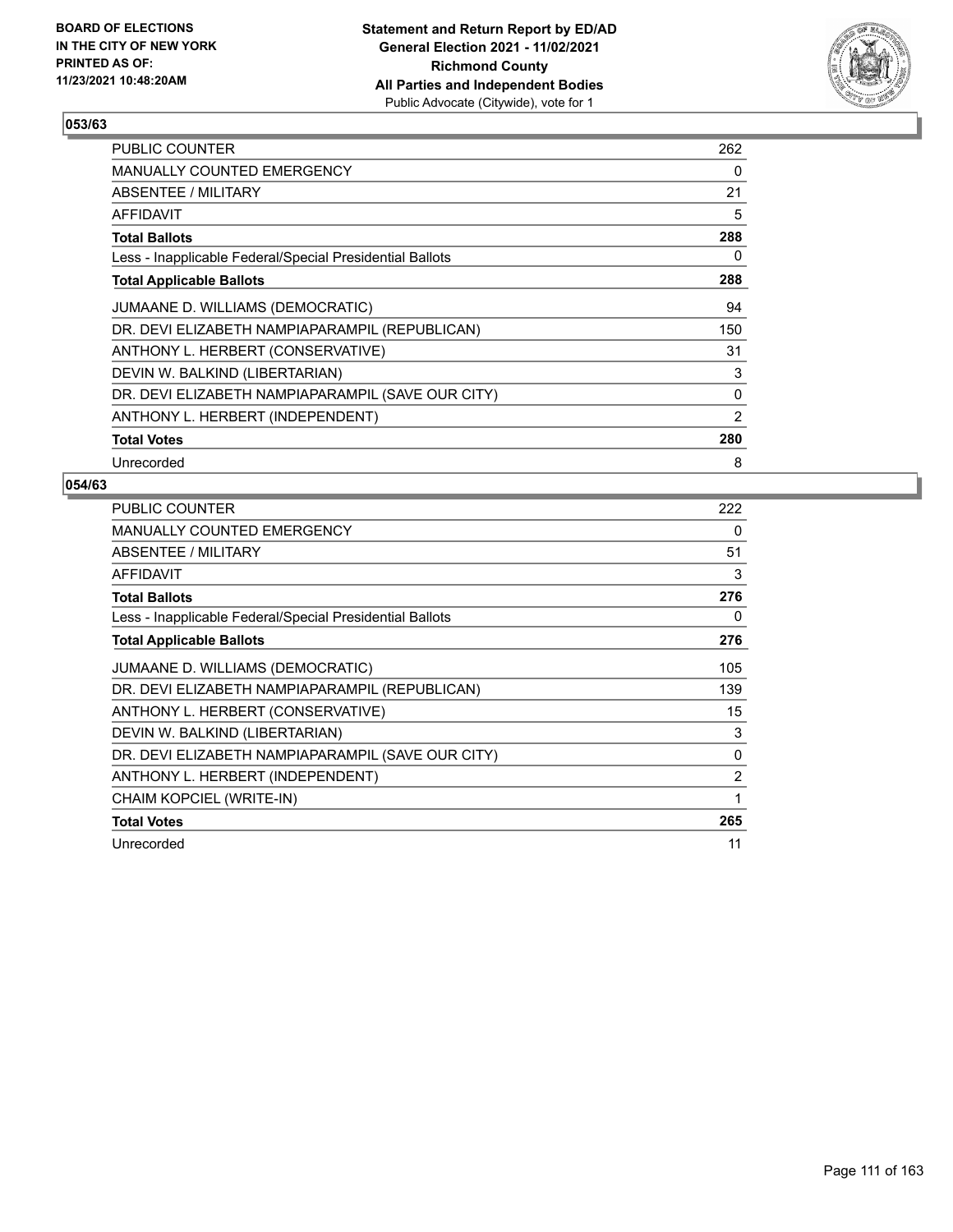

| PUBLIC COUNTER                                           | 250 |
|----------------------------------------------------------|-----|
| MANUALLY COUNTED EMERGENCY                               | 0   |
| ABSENTEE / MILITARY                                      | 30  |
| AFFIDAVIT                                                | 3   |
| Total Ballots                                            | 283 |
| Less - Inapplicable Federal/Special Presidential Ballots | 0   |
| <b>Total Applicable Ballots</b>                          | 283 |
| JUMAANE D. WILLIAMS (DEMOCRATIC)                         | 89  |
| DR. DEVI ELIZABETH NAMPIAPARAMPIL (REPUBLICAN)           | 138 |
| ANTHONY L. HERBERT (CONSERVATIVE)                        | 22  |
| DEVIN W. BALKIND (LIBERTARIAN)                           | 7   |
| DR. DEVI ELIZABETH NAMPIAPARAMPIL (SAVE OUR CITY)        | 1   |
| ANTHONY L. HERBERT (INDEPENDENT)                         | 6   |
| DIANE J. SAVINO (WRITE-IN)                               | 1   |
| <b>Total Votes</b>                                       | 264 |
| Unrecorded                                               | 19  |

| <b>PUBLIC COUNTER</b>                                    | 230 |
|----------------------------------------------------------|-----|
| MANUALLY COUNTED EMERGENCY                               | 0   |
| ABSENTEE / MILITARY                                      | 7   |
| AFFIDAVIT                                                | 3   |
| <b>Total Ballots</b>                                     | 240 |
| Less - Inapplicable Federal/Special Presidential Ballots | 0   |
| <b>Total Applicable Ballots</b>                          | 240 |
| JUMAANE D. WILLIAMS (DEMOCRATIC)                         | 80  |
| DR. DEVI ELIZABETH NAMPIAPARAMPIL (REPUBLICAN)           | 119 |
| ANTHONY L. HERBERT (CONSERVATIVE)                        | 22  |
| DEVIN W. BALKIND (LIBERTARIAN)                           | 4   |
| DR. DEVI ELIZABETH NAMPIAPARAMPIL (SAVE OUR CITY)        | 0   |
| ANTHONY L. HERBERT (INDEPENDENT)                         | 3   |
| <b>Total Votes</b>                                       | 228 |
| Unrecorded                                               | 12  |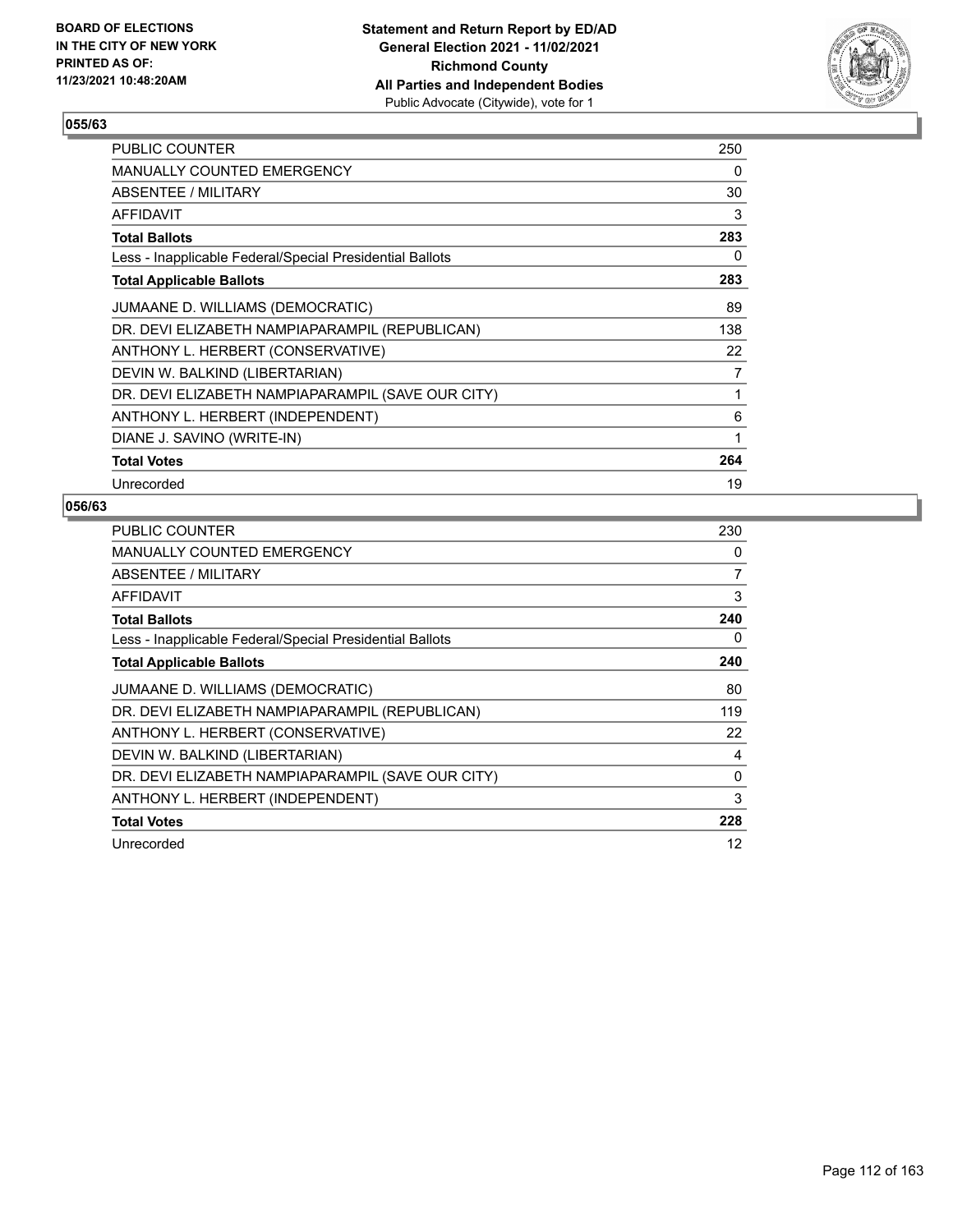

| <b>PUBLIC COUNTER</b>                                    | 409          |
|----------------------------------------------------------|--------------|
| MANUALLY COUNTED EMERGENCY                               | 0            |
| ABSENTEE / MILITARY                                      | 20           |
| AFFIDAVIT                                                | 1            |
| <b>Total Ballots</b>                                     | 430          |
| Less - Inapplicable Federal/Special Presidential Ballots | 0            |
| <b>Total Applicable Ballots</b>                          | 430          |
| JUMAANE D. WILLIAMS (DEMOCRATIC)                         | 104          |
| DR. DEVI ELIZABETH NAMPIAPARAMPIL (REPUBLICAN)           | 248          |
| ANTHONY L. HERBERT (CONSERVATIVE)                        | 47           |
| DEVIN W. BALKIND (LIBERTARIAN)                           | 6            |
| DR. DEVI ELIZABETH NAMPIAPARAMPIL (SAVE OUR CITY)        | 1            |
| ANTHONY L. HERBERT (INDEPENDENT)                         | 3            |
| MATTHEW GUTMAJER (WRITE-IN)                              | $\mathbf{1}$ |
| SHALOM DORON (WRITE-IN)                                  | 1            |
| <b>Total Votes</b>                                       | 411          |
| Unrecorded                                               | 19           |

| <b>PUBLIC COUNTER</b>                                    | 332 |
|----------------------------------------------------------|-----|
| <b>MANUALLY COUNTED EMERGENCY</b>                        | 0   |
| ABSENTEE / MILITARY                                      | 17  |
| <b>AFFIDAVIT</b>                                         | 4   |
| <b>Total Ballots</b>                                     | 353 |
| Less - Inapplicable Federal/Special Presidential Ballots | 0   |
| <b>Total Applicable Ballots</b>                          | 353 |
| JUMAANE D. WILLIAMS (DEMOCRATIC)                         | 86  |
| DR. DEVI ELIZABETH NAMPIAPARAMPIL (REPUBLICAN)           | 213 |
| ANTHONY L. HERBERT (CONSERVATIVE)                        | 28  |
| DEVIN W. BALKIND (LIBERTARIAN)                           | 10  |
| DR. DEVI ELIZABETH NAMPIAPARAMPIL (SAVE OUR CITY)        | 1   |
| ANTHONY L. HERBERT (INDEPENDENT)                         | 3   |
| SHLOMA FRIEDMAN (WRITE-IN)                               | 1   |
| <b>Total Votes</b>                                       | 342 |
| Unrecorded                                               | 11  |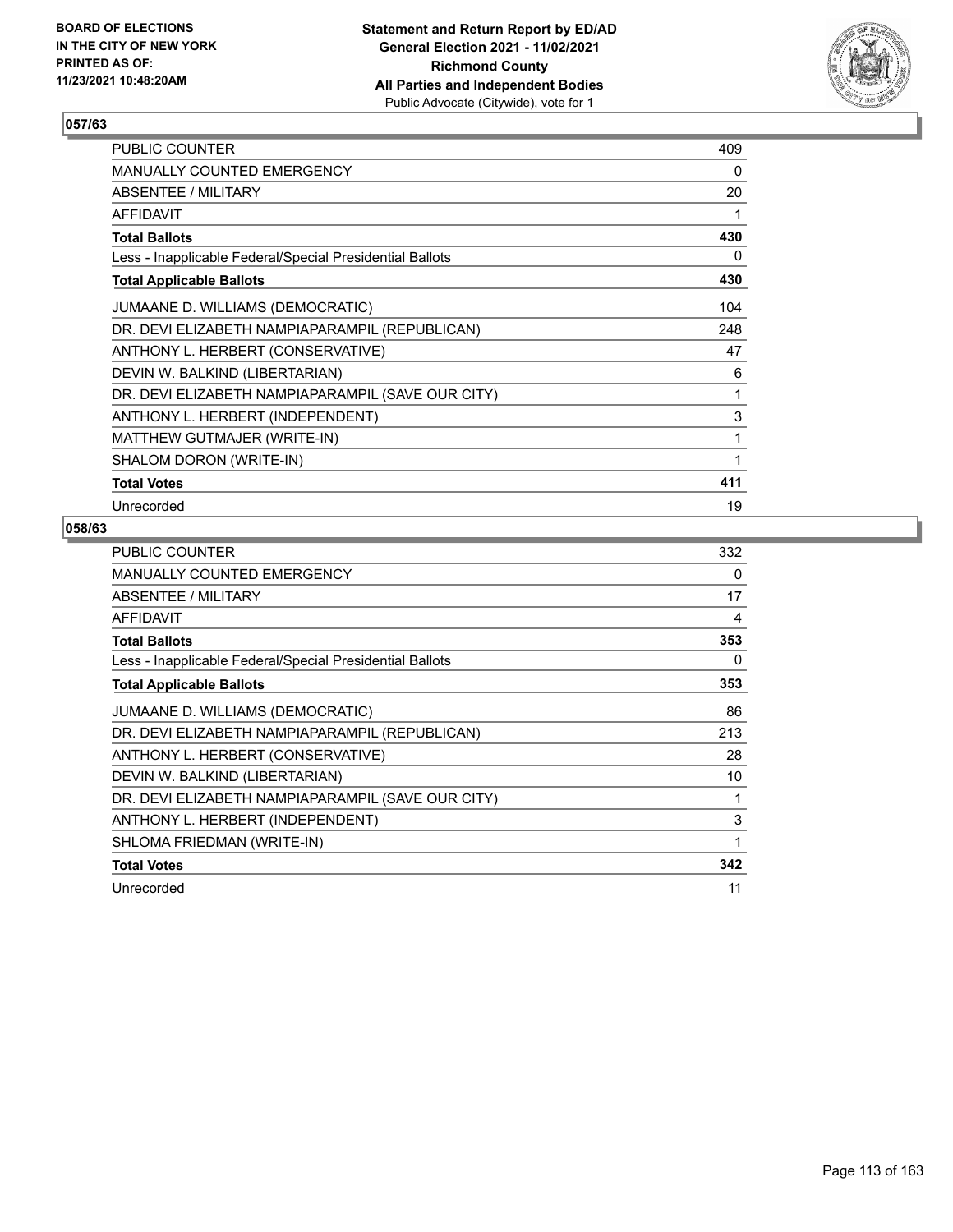

| <b>PUBLIC COUNTER</b>                                    | 377      |
|----------------------------------------------------------|----------|
| <b>MANUALLY COUNTED EMERGENCY</b>                        | $\Omega$ |
| ABSENTEE / MILITARY                                      | 18       |
| AFFIDAVIT                                                | 1        |
| <b>Total Ballots</b>                                     | 396      |
| Less - Inapplicable Federal/Special Presidential Ballots | 0        |
| <b>Total Applicable Ballots</b>                          | 396      |
| JUMAANE D. WILLIAMS (DEMOCRATIC)                         | 101      |
| DR. DEVI ELIZABETH NAMPIAPARAMPIL (REPUBLICAN)           | 218      |
| ANTHONY L. HERBERT (CONSERVATIVE)                        | 46       |
| DEVIN W. BALKIND (LIBERTARIAN)                           | 9        |
| DR. DEVI ELIZABETH NAMPIAPARAMPIL (SAVE OUR CITY)        | 3        |
| ANTHONY L. HERBERT (INDEPENDENT)                         | 3        |
| <b>Total Votes</b>                                       | 380      |
| Unrecorded                                               | 16       |

| <b>PUBLIC COUNTER</b>                                    | 205      |
|----------------------------------------------------------|----------|
| <b>MANUALLY COUNTED EMERGENCY</b>                        | 0        |
| ABSENTEE / MILITARY                                      | 7        |
| <b>AFFIDAVIT</b>                                         | $\Omega$ |
| <b>Total Ballots</b>                                     | 212      |
| Less - Inapplicable Federal/Special Presidential Ballots | 0        |
| <b>Total Applicable Ballots</b>                          | 212      |
| JUMAANE D. WILLIAMS (DEMOCRATIC)                         | 59       |
| DR. DEVI ELIZABETH NAMPIAPARAMPIL (REPUBLICAN)           | 116      |
| ANTHONY L. HERBERT (CONSERVATIVE)                        | 19       |
| DEVIN W. BALKIND (LIBERTARIAN)                           | 7        |
| DR. DEVI ELIZABETH NAMPIAPARAMPIL (SAVE OUR CITY)        | $\Omega$ |
| ANTHONY L. HERBERT (INDEPENDENT)                         | 3        |
| <b>Total Votes</b>                                       | 204      |
| Unrecorded                                               | 8        |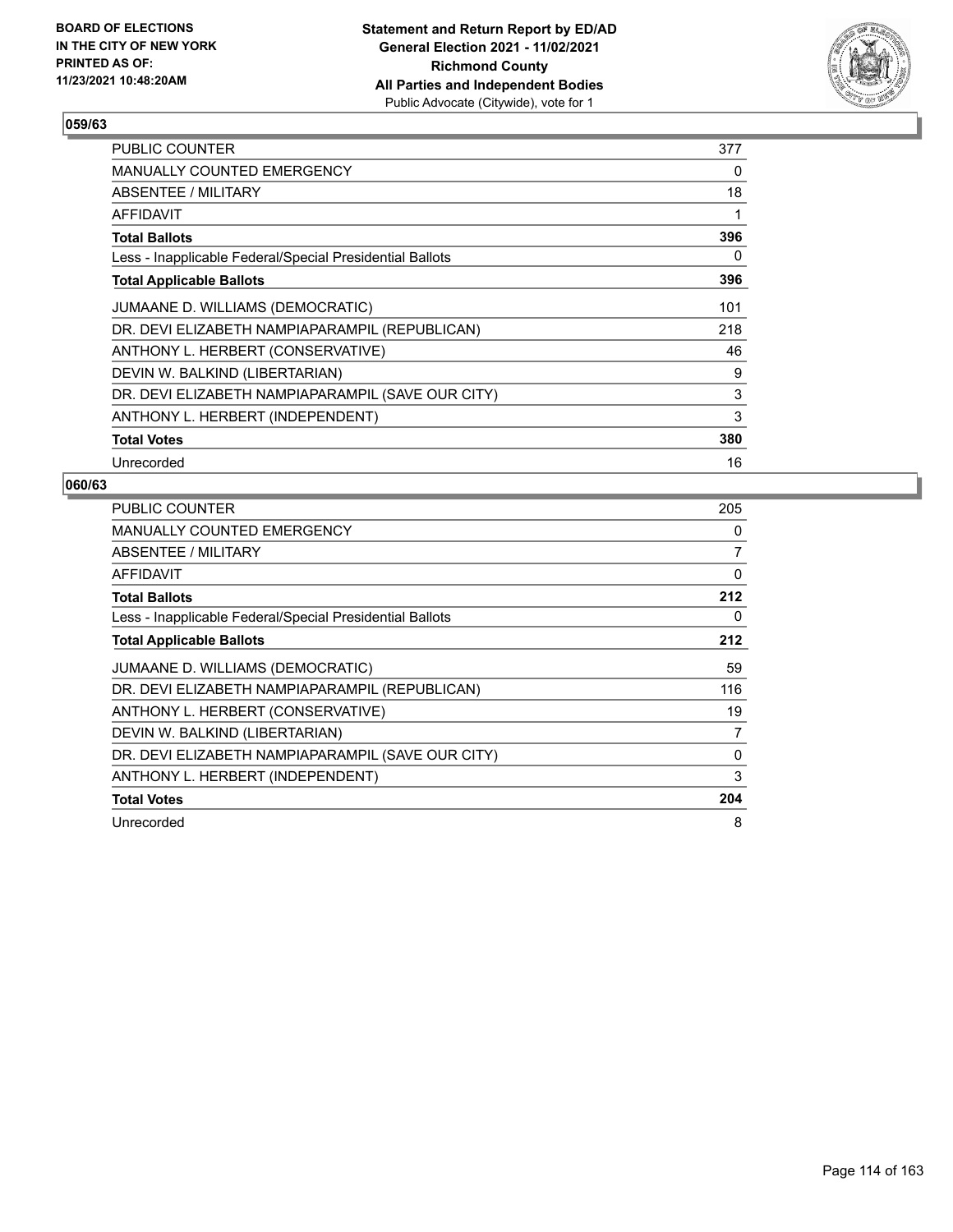

| PUBLIC COUNTER                                           | 320 |
|----------------------------------------------------------|-----|
| <b>MANUALLY COUNTED EMERGENCY</b>                        | 0   |
| ABSENTEE / MILITARY                                      | 35  |
| AFFIDAVIT                                                | 2   |
| <b>Total Ballots</b>                                     | 357 |
| Less - Inapplicable Federal/Special Presidential Ballots | 0   |
| <b>Total Applicable Ballots</b>                          | 357 |
| JUMAANE D. WILLIAMS (DEMOCRATIC)                         | 139 |
| DR. DEVI ELIZABETH NAMPIAPARAMPIL (REPUBLICAN)           | 151 |
| ANTHONY L. HERBERT (CONSERVATIVE)                        | 39  |
| DEVIN W. BALKIND (LIBERTARIAN)                           | 4   |
| DR. DEVI ELIZABETH NAMPIAPARAMPIL (SAVE OUR CITY)        | 3   |
| ANTHONY L. HERBERT (INDEPENDENT)                         | 5   |
| MICHAEL SMITH (WRITE-IN)                                 | 1   |
| TERESA REID (WRITE-IN)                                   | 1   |
| UNATTRIBUTABLE WRITE-IN (WRITE-IN)                       | 1   |
| <b>Total Votes</b>                                       | 344 |
| Unrecorded                                               | 13  |

| <b>PUBLIC COUNTER</b>                                    | 280      |
|----------------------------------------------------------|----------|
| <b>MANUALLY COUNTED EMERGENCY</b>                        | 0        |
| ABSENTEE / MILITARY                                      | 13       |
| <b>AFFIDAVIT</b>                                         | $\Omega$ |
| <b>Total Ballots</b>                                     | 293      |
| Less - Inapplicable Federal/Special Presidential Ballots | 0        |
| <b>Total Applicable Ballots</b>                          | 293      |
| JUMAANE D. WILLIAMS (DEMOCRATIC)                         | 89       |
| DR. DEVI ELIZABETH NAMPIAPARAMPIL (REPUBLICAN)           | 155      |
| ANTHONY L. HERBERT (CONSERVATIVE)                        | 34       |
| DEVIN W. BALKIND (LIBERTARIAN)                           | 0        |
| DR. DEVI ELIZABETH NAMPIAPARAMPIL (SAVE OUR CITY)        | 0        |
| ANTHONY L. HERBERT (INDEPENDENT)                         | 1        |
| <b>Total Votes</b>                                       | 279      |
| Unrecorded                                               | 14       |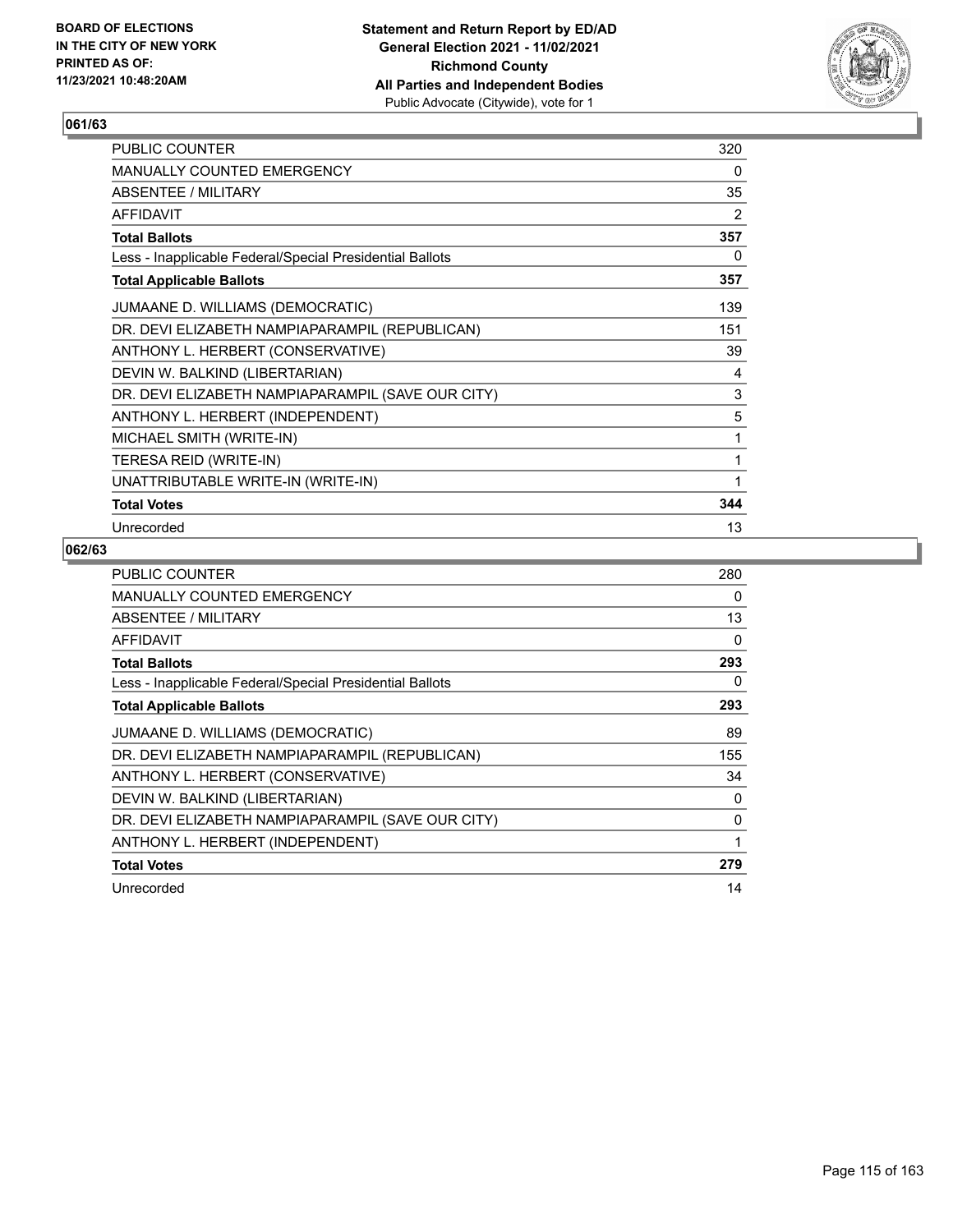

| <b>PUBLIC COUNTER</b>                                    | 450 |
|----------------------------------------------------------|-----|
| <b>MANUALLY COUNTED EMERGENCY</b>                        | 0   |
| ABSENTEE / MILITARY                                      | 16  |
| AFFIDAVIT                                                | 0   |
| <b>Total Ballots</b>                                     | 466 |
| Less - Inapplicable Federal/Special Presidential Ballots | 0   |
| <b>Total Applicable Ballots</b>                          | 466 |
| JUMAANE D. WILLIAMS (DEMOCRATIC)                         | 139 |
| DR. DEVI ELIZABETH NAMPIAPARAMPIL (REPUBLICAN)           | 230 |
| ANTHONY L. HERBERT (CONSERVATIVE)                        | 61  |
| DEVIN W. BALKIND (LIBERTARIAN)                           | 5   |
| DR. DEVI ELIZABETH NAMPIAPARAMPIL (SAVE OUR CITY)        | 0   |
| ANTHONY L. HERBERT (INDEPENDENT)                         | 4   |
| <b>Total Votes</b>                                       | 439 |
| Unrecorded                                               | 27  |

| <b>PUBLIC COUNTER</b>                                    | 451            |
|----------------------------------------------------------|----------------|
| <b>MANUALLY COUNTED EMERGENCY</b>                        | 0              |
| ABSENTEE / MILITARY                                      | 12             |
| <b>AFFIDAVIT</b>                                         | 0              |
| <b>Total Ballots</b>                                     | 463            |
| Less - Inapplicable Federal/Special Presidential Ballots | 0              |
| <b>Total Applicable Ballots</b>                          | 463            |
| JUMAANE D. WILLIAMS (DEMOCRATIC)                         | 128            |
| DR. DEVI ELIZABETH NAMPIAPARAMPIL (REPUBLICAN)           | 235            |
| ANTHONY L. HERBERT (CONSERVATIVE)                        | 68             |
| DEVIN W. BALKIND (LIBERTARIAN)                           | 7              |
| DR. DEVI ELIZABETH NAMPIAPARAMPIL (SAVE OUR CITY)        | $\overline{2}$ |
| ANTHONY L. HERBERT (INDEPENDENT)                         | 4              |
| UNCOUNTED WRITE-IN PER STATUTE (WRITE-IN)                | 1              |
| <b>Total Votes</b>                                       | 445            |
| Unrecorded                                               | 18             |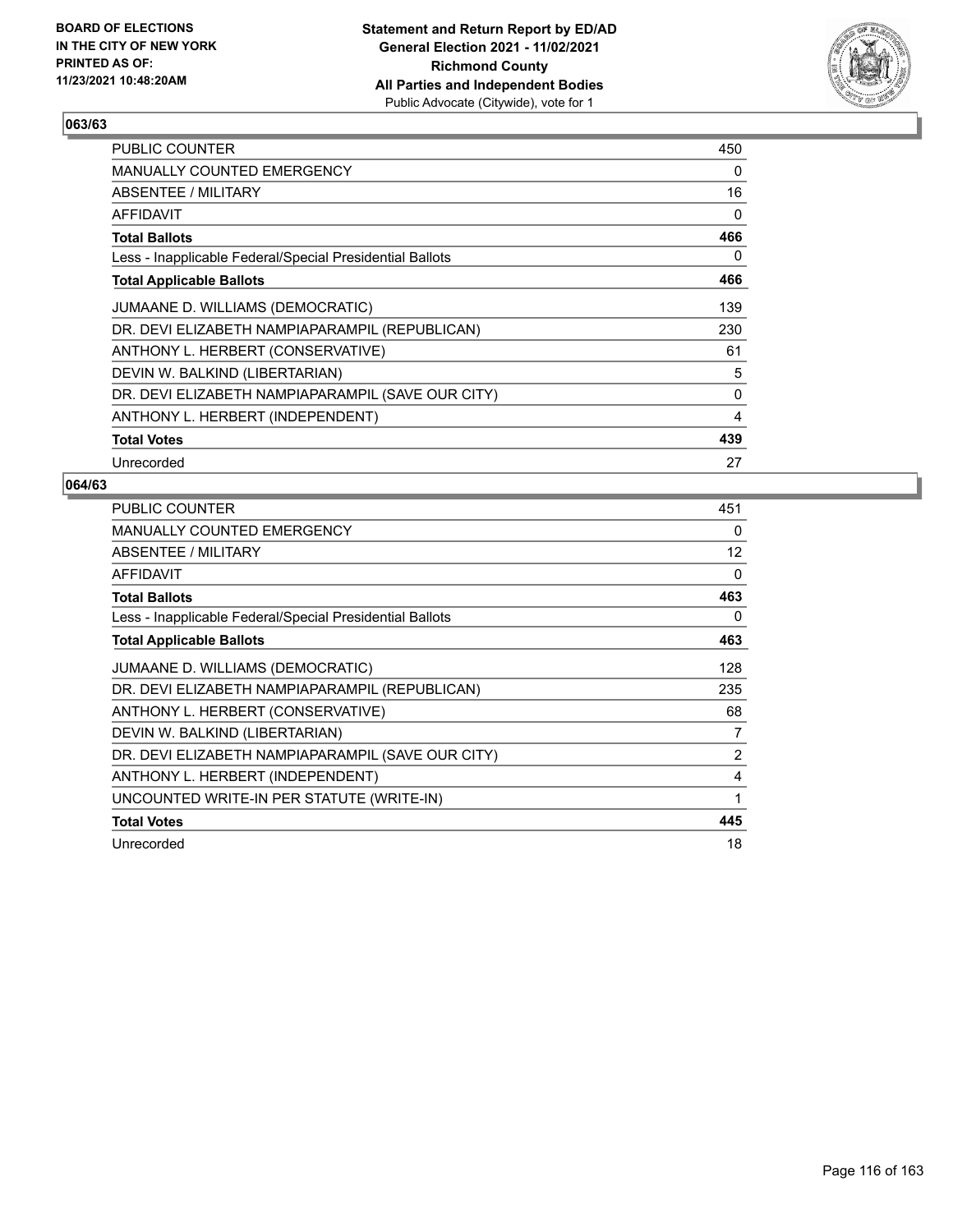

| <b>PUBLIC COUNTER</b>                                    | 385            |
|----------------------------------------------------------|----------------|
| <b>MANUALLY COUNTED EMERGENCY</b>                        | 0              |
| ABSENTEE / MILITARY                                      | 17             |
| AFFIDAVIT                                                | 2              |
| <b>Total Ballots</b>                                     | 404            |
| Less - Inapplicable Federal/Special Presidential Ballots | 0              |
| <b>Total Applicable Ballots</b>                          | 404            |
| JUMAANE D. WILLIAMS (DEMOCRATIC)                         | 111            |
| DR. DEVI ELIZABETH NAMPIAPARAMPIL (REPUBLICAN)           | 210            |
| ANTHONY L. HERBERT (CONSERVATIVE)                        | 56             |
| DEVIN W. BALKIND (LIBERTARIAN)                           | 3              |
| DR. DEVI ELIZABETH NAMPIAPARAMPIL (SAVE OUR CITY)        | $\overline{2}$ |
| ANTHONY L. HERBERT (INDEPENDENT)                         | 3              |
| <b>Total Votes</b>                                       | 385            |
| Unrecorded                                               | 19             |

| <b>PUBLIC COUNTER</b>                                    | 418 |
|----------------------------------------------------------|-----|
| <b>MANUALLY COUNTED EMERGENCY</b>                        | 0   |
| ABSENTEE / MILITARY                                      | 9   |
| <b>AFFIDAVIT</b>                                         | 2   |
| <b>Total Ballots</b>                                     | 429 |
| Less - Inapplicable Federal/Special Presidential Ballots | 0   |
| <b>Total Applicable Ballots</b>                          | 429 |
| JUMAANE D. WILLIAMS (DEMOCRATIC)                         | 105 |
| DR. DEVI ELIZABETH NAMPIAPARAMPIL (REPUBLICAN)           | 233 |
| ANTHONY L. HERBERT (CONSERVATIVE)                        | 63  |
| DEVIN W. BALKIND (LIBERTARIAN)                           | 8   |
| DR. DEVI ELIZABETH NAMPIAPARAMPIL (SAVE OUR CITY)        | 3   |
| ANTHONY L. HERBERT (INDEPENDENT)                         | 1   |
| <b>Total Votes</b>                                       | 413 |
| Unrecorded                                               | 16  |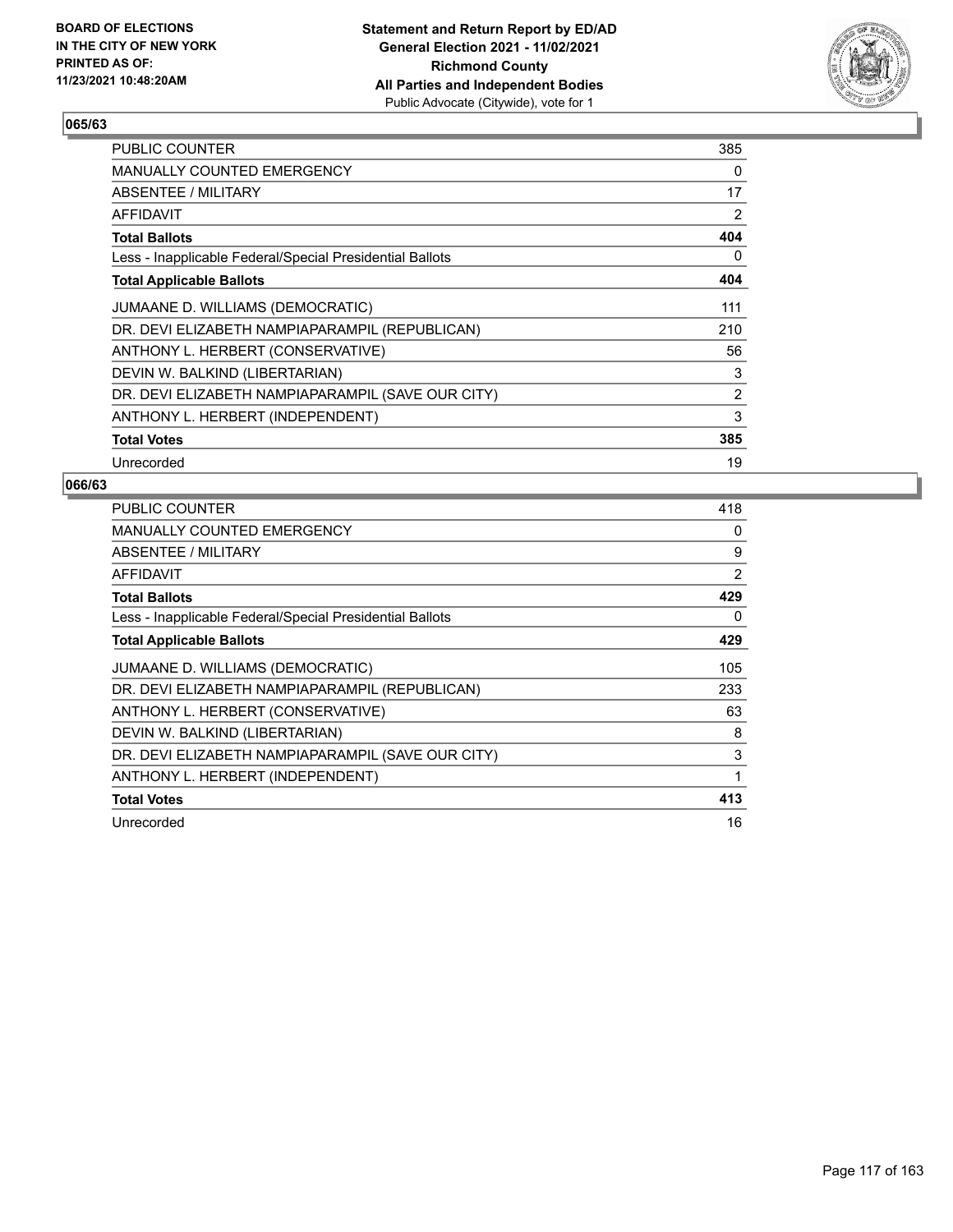

| PUBLIC COUNTER                                           | 468 |
|----------------------------------------------------------|-----|
| <b>MANUALLY COUNTED EMERGENCY</b>                        | 0   |
| ABSENTEE / MILITARY                                      | 13  |
| AFFIDAVIT                                                | 1   |
| <b>Total Ballots</b>                                     | 482 |
| Less - Inapplicable Federal/Special Presidential Ballots | 0   |
| <b>Total Applicable Ballots</b>                          | 482 |
| JUMAANE D. WILLIAMS (DEMOCRATIC)                         | 105 |
| DR. DEVI ELIZABETH NAMPIAPARAMPIL (REPUBLICAN)           | 283 |
| ANTHONY L. HERBERT (CONSERVATIVE)                        | 61  |
| DEVIN W. BALKIND (LIBERTARIAN)                           | 5   |
| DR. DEVI ELIZABETH NAMPIAPARAMPIL (SAVE OUR CITY)        | 5   |
| ANTHONY L. HERBERT (INDEPENDENT)                         | 4   |
| <b>Total Votes</b>                                       | 463 |
| Unrecorded                                               | 19  |

| <b>PUBLIC COUNTER</b>                                    | 60             |
|----------------------------------------------------------|----------------|
| <b>MANUALLY COUNTED EMERGENCY</b>                        | 0              |
| ABSENTEE / MILITARY                                      | 18             |
| <b>AFFIDAVIT</b>                                         | 0              |
| <b>Total Ballots</b>                                     | 78             |
| Less - Inapplicable Federal/Special Presidential Ballots | 0              |
| <b>Total Applicable Ballots</b>                          | 78             |
| JUMAANE D. WILLIAMS (DEMOCRATIC)                         | 43             |
| DR. DEVI ELIZABETH NAMPIAPARAMPIL (REPUBLICAN)           | 27             |
| ANTHONY L. HERBERT (CONSERVATIVE)                        | 6              |
| DEVIN W. BALKIND (LIBERTARIAN)                           | 0              |
| DR. DEVI ELIZABETH NAMPIAPARAMPIL (SAVE OUR CITY)        | 0              |
| ANTHONY L. HERBERT (INDEPENDENT)                         | 0              |
| <b>Total Votes</b>                                       | 76             |
| Unrecorded                                               | $\overline{2}$ |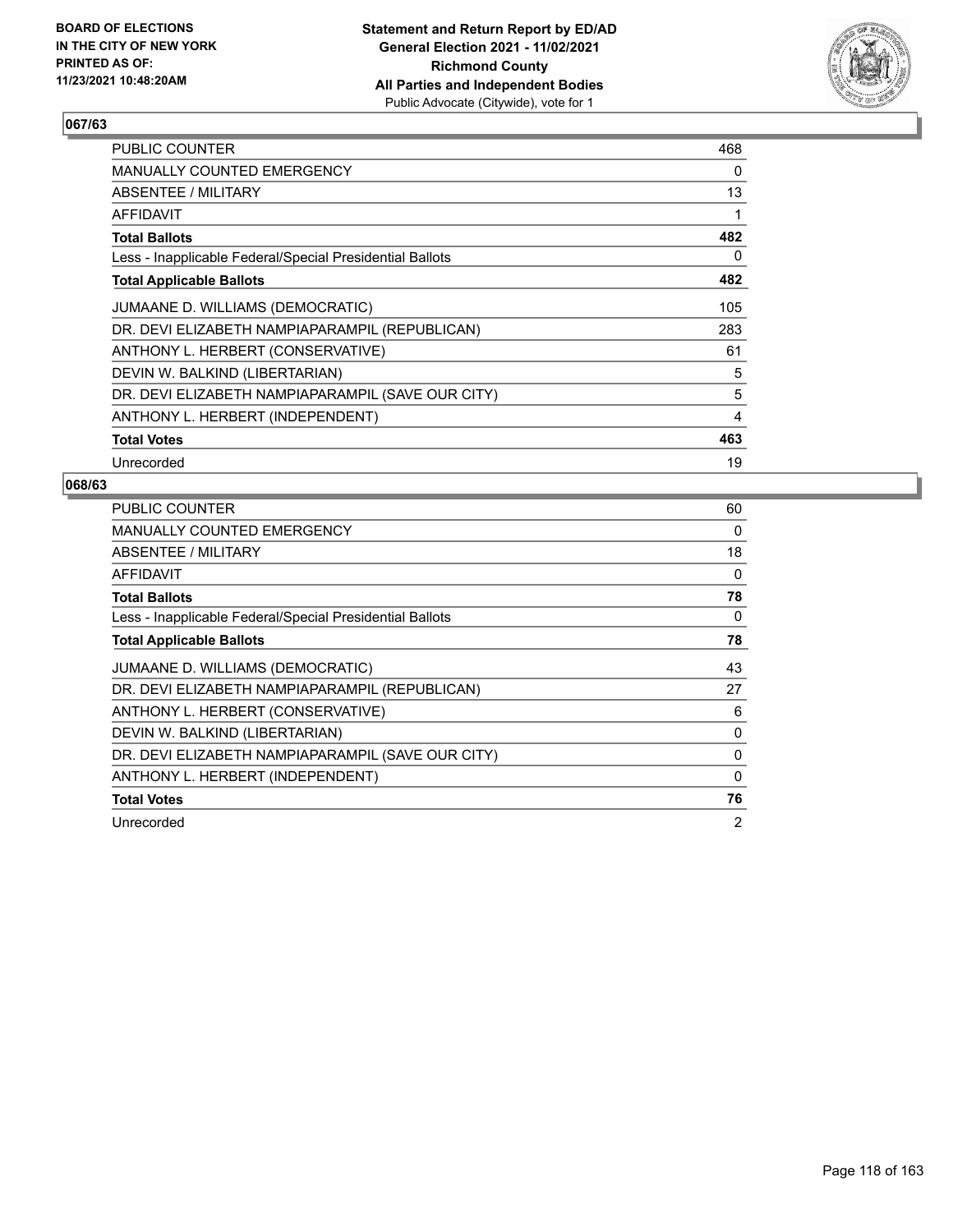

| <b>PUBLIC COUNTER</b>                                    | 203      |
|----------------------------------------------------------|----------|
| MANUALLY COUNTED EMERGENCY                               | $\Omega$ |
| <b>ABSENTEE / MILITARY</b>                               | 63       |
| AFFIDAVIT                                                | 4        |
| <b>Total Ballots</b>                                     | 270      |
| Less - Inapplicable Federal/Special Presidential Ballots | 0        |
| <b>Total Applicable Ballots</b>                          | 270      |
| JUMAANE D. WILLIAMS (DEMOCRATIC)                         | 76       |
| DR. DEVI ELIZABETH NAMPIAPARAMPIL (REPUBLICAN)           | 134      |
| ANTHONY L. HERBERT (CONSERVATIVE)                        | 33       |
| DEVIN W. BALKIND (LIBERTARIAN)                           | 7        |
| DR. DEVI ELIZABETH NAMPIAPARAMPIL (SAVE OUR CITY)        | 0        |
| ANTHONY L. HERBERT (INDEPENDENT)                         | 6        |
| <b>Total Votes</b>                                       | 256      |
| Unrecorded                                               | 14       |

| <b>PUBLIC COUNTER</b>                                    | 206            |
|----------------------------------------------------------|----------------|
| <b>MANUALLY COUNTED EMERGENCY</b>                        | 0              |
| ABSENTEE / MILITARY                                      | 16             |
| <b>AFFIDAVIT</b>                                         |                |
| <b>Total Ballots</b>                                     | 223            |
| Less - Inapplicable Federal/Special Presidential Ballots | 0              |
| <b>Total Applicable Ballots</b>                          | 223            |
| JUMAANE D. WILLIAMS (DEMOCRATIC)                         | 67             |
| DR. DEVI ELIZABETH NAMPIAPARAMPIL (REPUBLICAN)           | 116            |
| ANTHONY L. HERBERT (CONSERVATIVE)                        | 21             |
| DEVIN W. BALKIND (LIBERTARIAN)                           | 3              |
| DR. DEVI ELIZABETH NAMPIAPARAMPIL (SAVE OUR CITY)        | $\overline{2}$ |
| ANTHONY L. HERBERT (INDEPENDENT)                         | $\overline{2}$ |
| UNATTRIBUTABLE WRITE-IN (WRITE-IN)                       | 1              |
| <b>Total Votes</b>                                       | 212            |
| Unrecorded                                               | 11             |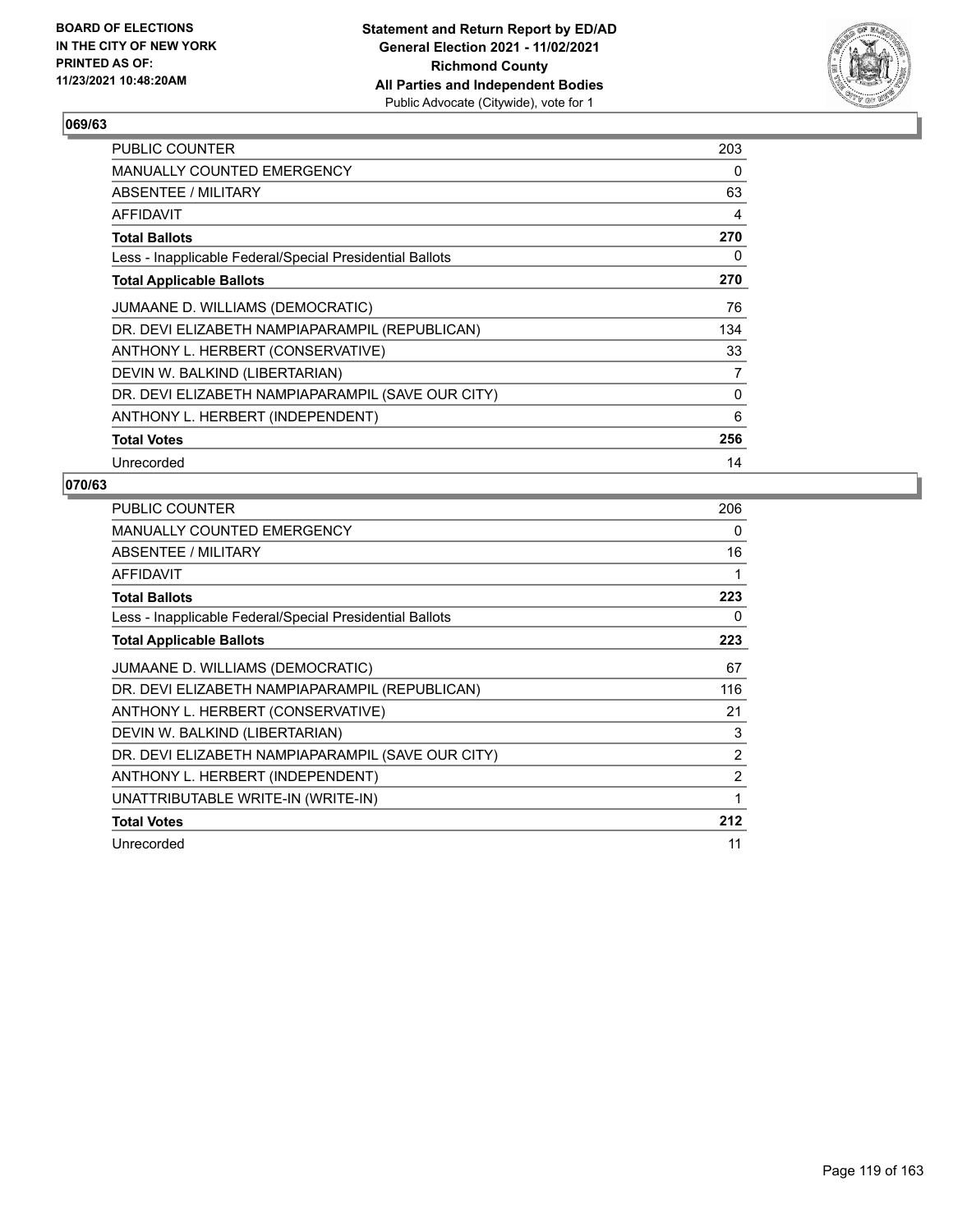

| <b>PUBLIC COUNTER</b>                                    | 170 |
|----------------------------------------------------------|-----|
| <b>MANUALLY COUNTED EMERGENCY</b>                        | 0   |
| ABSENTEE / MILITARY                                      | 6   |
| AFFIDAVIT                                                | 0   |
| <b>Total Ballots</b>                                     | 176 |
| Less - Inapplicable Federal/Special Presidential Ballots | 0   |
| <b>Total Applicable Ballots</b>                          | 176 |
| JUMAANE D. WILLIAMS (DEMOCRATIC)                         | 127 |
| DR. DEVI ELIZABETH NAMPIAPARAMPIL (REPUBLICAN)           | 35  |
| ANTHONY L. HERBERT (CONSERVATIVE)                        | 7   |
| DEVIN W. BALKIND (LIBERTARIAN)                           | 0   |
| DR. DEVI ELIZABETH NAMPIAPARAMPIL (SAVE OUR CITY)        | 0   |
| ANTHONY L. HERBERT (INDEPENDENT)                         | 1   |
| <b>Total Votes</b>                                       | 170 |
| Unrecorded                                               | 6   |

| <b>PUBLIC COUNTER</b>                                    | 336      |
|----------------------------------------------------------|----------|
| <b>MANUALLY COUNTED EMERGENCY</b>                        | 0        |
| ABSENTEE / MILITARY                                      | 23       |
| AFFIDAVIT                                                | 3        |
| <b>Total Ballots</b>                                     | 362      |
| Less - Inapplicable Federal/Special Presidential Ballots | 0        |
| <b>Total Applicable Ballots</b>                          | 362      |
| JUMAANE D. WILLIAMS (DEMOCRATIC)                         | 97       |
| DR. DEVI ELIZABETH NAMPIAPARAMPIL (REPUBLICAN)           | 189      |
| ANTHONY L. HERBERT (CONSERVATIVE)                        | 55       |
| DEVIN W. BALKIND (LIBERTARIAN)                           | 6        |
| DR. DEVI ELIZABETH NAMPIAPARAMPIL (SAVE OUR CITY)        | 1        |
| ANTHONY L. HERBERT (INDEPENDENT)                         | $\Omega$ |
| <b>Total Votes</b>                                       | 348      |
| Unrecorded                                               | 14       |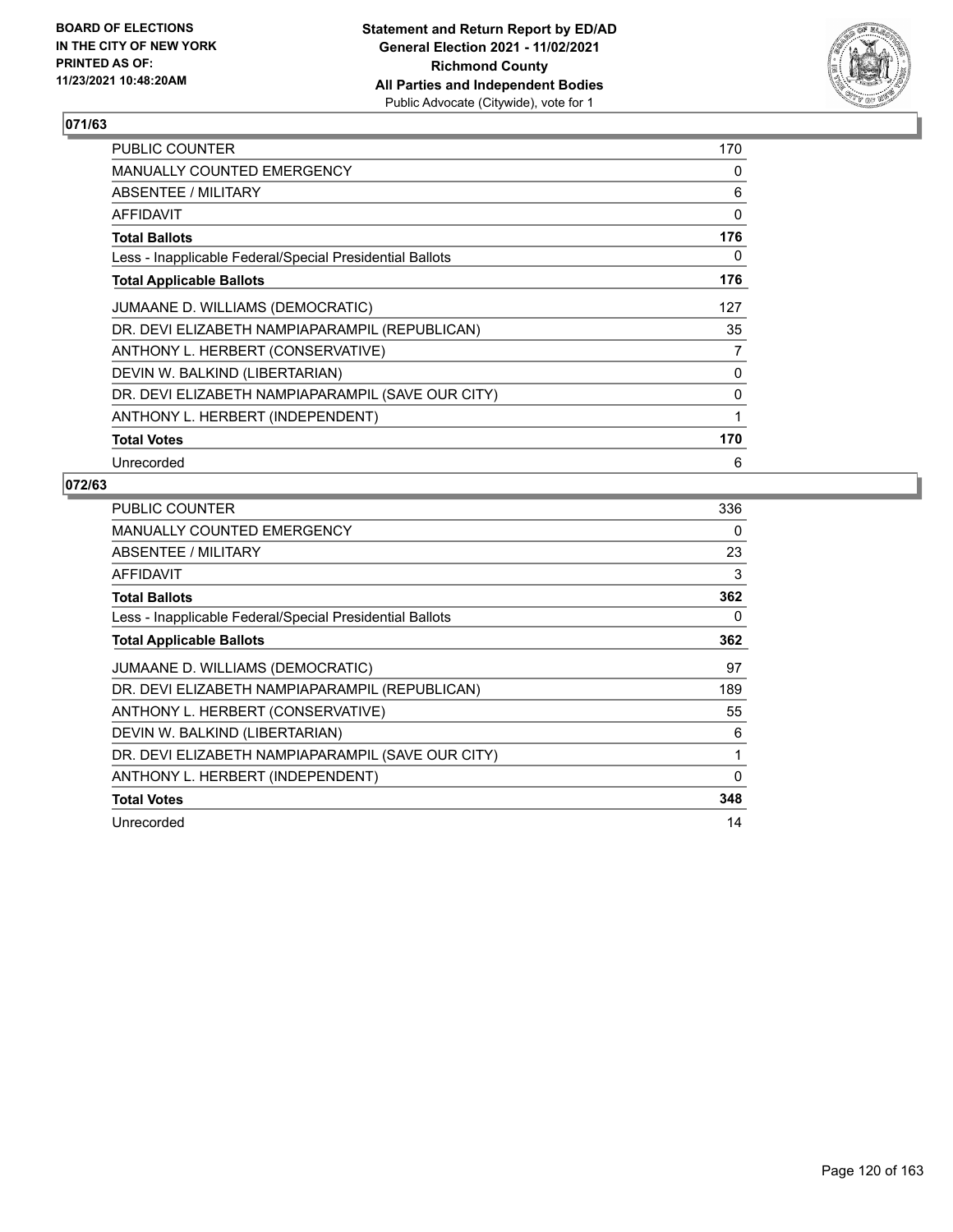

| <b>PUBLIC COUNTER</b>                                    | 307            |
|----------------------------------------------------------|----------------|
| MANUALLY COUNTED EMERGENCY                               | 0              |
| ABSENTEE / MILITARY                                      | 21             |
| AFFIDAVIT                                                | 0              |
| <b>Total Ballots</b>                                     | 328            |
| Less - Inapplicable Federal/Special Presidential Ballots | 0              |
| <b>Total Applicable Ballots</b>                          | 328            |
| JUMAANE D. WILLIAMS (DEMOCRATIC)                         | 73             |
| DR. DEVI ELIZABETH NAMPIAPARAMPIL (REPUBLICAN)           | 200            |
| ANTHONY L. HERBERT (CONSERVATIVE)                        | 31             |
| DEVIN W. BALKIND (LIBERTARIAN)                           | 4              |
| DR. DEVI ELIZABETH NAMPIAPARAMPIL (SAVE OUR CITY)        | $\overline{2}$ |
| ANTHONY L. HERBERT (INDEPENDENT)                         | 5              |
| <b>Total Votes</b>                                       | 315            |
| Unrecorded                                               | 13             |

| <b>PUBLIC COUNTER</b>                                    | 191            |
|----------------------------------------------------------|----------------|
| <b>MANUALLY COUNTED EMERGENCY</b>                        | 0              |
| ABSENTEE / MILITARY                                      | 12             |
| <b>AFFIDAVIT</b>                                         | 0              |
| <b>Total Ballots</b>                                     | 203            |
| Less - Inapplicable Federal/Special Presidential Ballots | 0              |
| <b>Total Applicable Ballots</b>                          | 203            |
| JUMAANE D. WILLIAMS (DEMOCRATIC)                         | 73             |
| DR. DEVI ELIZABETH NAMPIAPARAMPIL (REPUBLICAN)           | 85             |
| ANTHONY L. HERBERT (CONSERVATIVE)                        | 24             |
| DEVIN W. BALKIND (LIBERTARIAN)                           | 3              |
| DR. DEVI ELIZABETH NAMPIAPARAMPIL (SAVE OUR CITY)        | $\overline{2}$ |
| ANTHONY L. HERBERT (INDEPENDENT)                         | 1              |
| <b>Total Votes</b>                                       | 188            |
| Unrecorded                                               | 15             |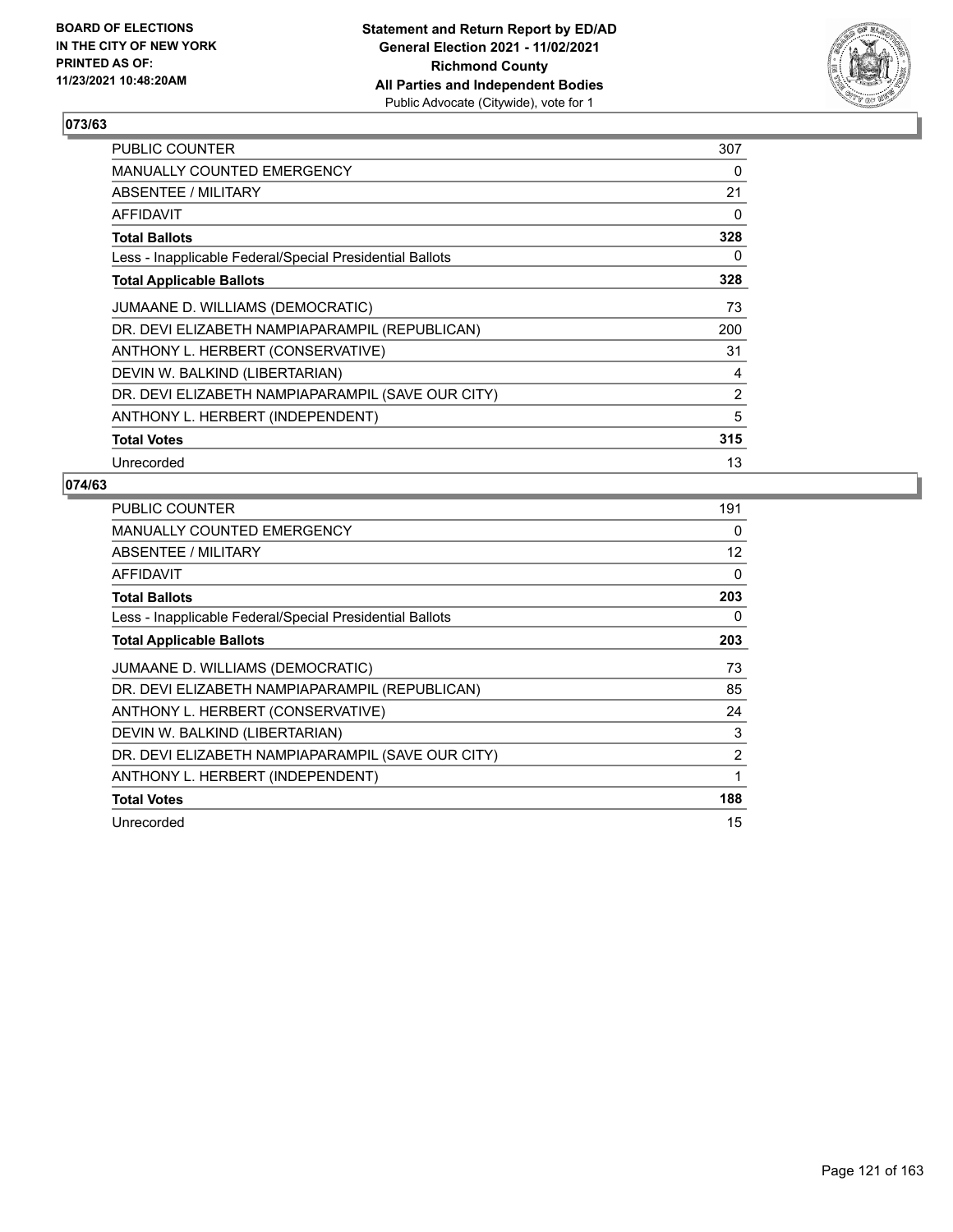

| <b>PUBLIC COUNTER</b>                                    | 129      |
|----------------------------------------------------------|----------|
| <b>MANUALLY COUNTED EMERGENCY</b>                        | $\Omega$ |
| ABSENTEE / MILITARY                                      | 15       |
| AFFIDAVIT                                                | $\Omega$ |
| <b>Total Ballots</b>                                     | 144      |
| Less - Inapplicable Federal/Special Presidential Ballots | 0        |
| <b>Total Applicable Ballots</b>                          | 144      |
| JUMAANE D. WILLIAMS (DEMOCRATIC)                         | 87       |
| DR. DEVI ELIZABETH NAMPIAPARAMPIL (REPUBLICAN)           | 31       |
| ANTHONY L. HERBERT (CONSERVATIVE)                        | 11       |
| DEVIN W. BALKIND (LIBERTARIAN)                           | 1        |
| DR. DEVI ELIZABETH NAMPIAPARAMPIL (SAVE OUR CITY)        | 1        |
| ANTHONY L. HERBERT (INDEPENDENT)                         | $\Omega$ |
| <b>Total Votes</b>                                       | 131      |
| Unrecorded                                               | 13       |

| <b>PUBLIC COUNTER</b>                                    | 397      |
|----------------------------------------------------------|----------|
| <b>MANUALLY COUNTED EMERGENCY</b>                        | 0        |
| ABSENTEE / MILITARY                                      | 25       |
| <b>AFFIDAVIT</b>                                         | 1        |
| <b>Total Ballots</b>                                     | 423      |
| Less - Inapplicable Federal/Special Presidential Ballots | 0        |
| <b>Total Applicable Ballots</b>                          | 423      |
| JUMAANE D. WILLIAMS (DEMOCRATIC)                         | 126      |
| DR. DEVI ELIZABETH NAMPIAPARAMPIL (REPUBLICAN)           | 240      |
| ANTHONY L. HERBERT (CONSERVATIVE)                        | 32       |
| DEVIN W. BALKIND (LIBERTARIAN)                           | 3        |
| DR. DEVI ELIZABETH NAMPIAPARAMPIL (SAVE OUR CITY)        | $\Omega$ |
| ANTHONY L. HERBERT (INDEPENDENT)                         | 3        |
| <b>Total Votes</b>                                       | 404      |
| Unrecorded                                               | 19       |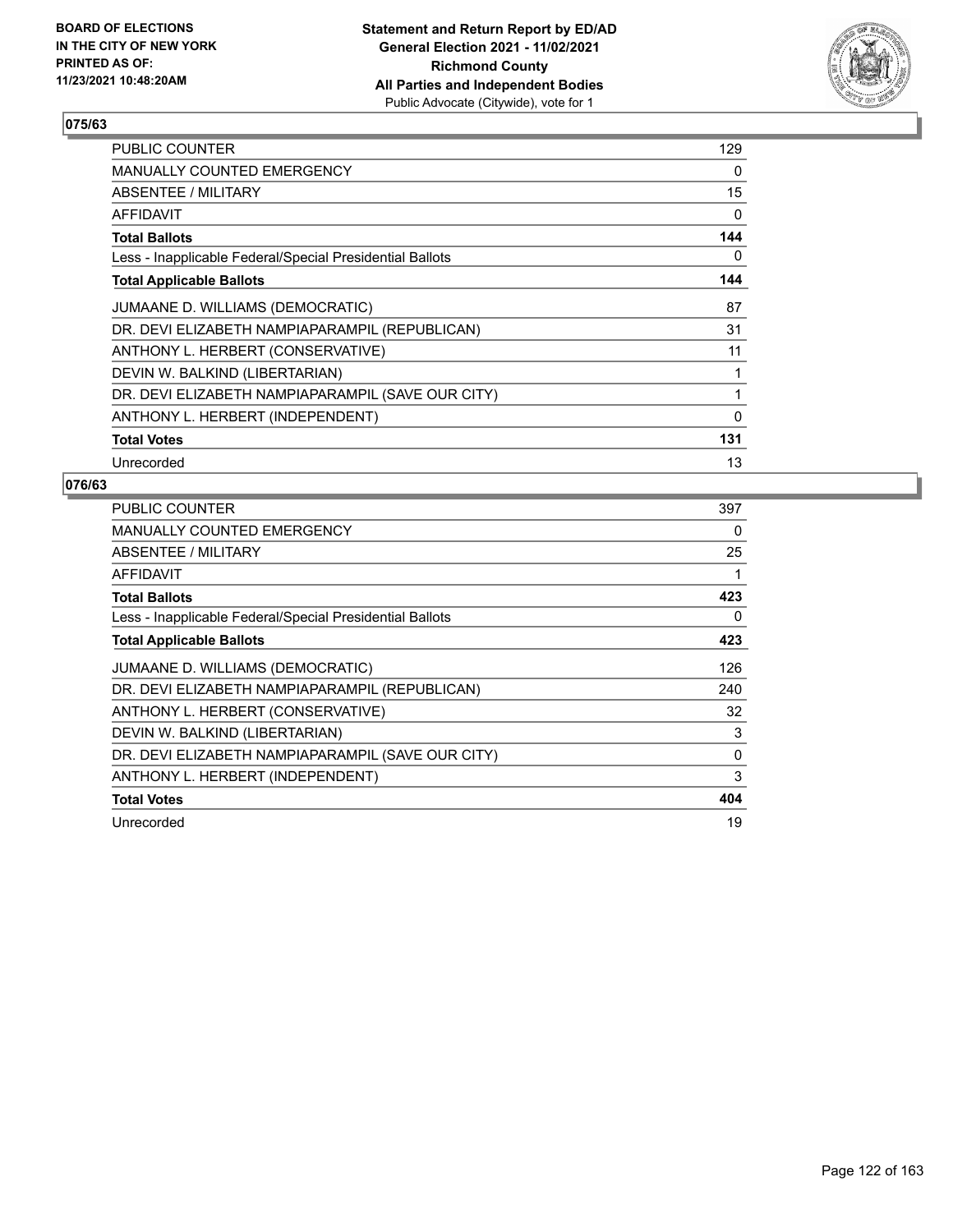

| PUBLIC COUNTER                                           | 246 |
|----------------------------------------------------------|-----|
| <b>MANUALLY COUNTED EMERGENCY</b>                        | 0   |
| ABSENTEE / MILITARY                                      | 31  |
| AFFIDAVIT                                                | 1   |
| <b>Total Ballots</b>                                     | 278 |
| Less - Inapplicable Federal/Special Presidential Ballots | 0   |
| <b>Total Applicable Ballots</b>                          | 278 |
| JUMAANE D. WILLIAMS (DEMOCRATIC)                         | 96  |
| DR. DEVI ELIZABETH NAMPIAPARAMPIL (REPUBLICAN)           | 134 |
| ANTHONY L. HERBERT (CONSERVATIVE)                        | 27  |
| DEVIN W. BALKIND (LIBERTARIAN)                           | 5   |
| DR. DEVI ELIZABETH NAMPIAPARAMPIL (SAVE OUR CITY)        | 0   |
| ANTHONY L. HERBERT (INDEPENDENT)                         | 4   |
| <b>Total Votes</b>                                       | 266 |
| Unrecorded                                               | 12  |

| <b>PUBLIC COUNTER</b>                                    | 192            |
|----------------------------------------------------------|----------------|
| <b>MANUALLY COUNTED EMERGENCY</b>                        | 0              |
| ABSENTEE / MILITARY                                      | 12             |
| <b>AFFIDAVIT</b>                                         | $\Omega$       |
| <b>Total Ballots</b>                                     | 204            |
| Less - Inapplicable Federal/Special Presidential Ballots | 0              |
| <b>Total Applicable Ballots</b>                          | 204            |
| JUMAANE D. WILLIAMS (DEMOCRATIC)                         | 52             |
| DR. DEVI ELIZABETH NAMPIAPARAMPIL (REPUBLICAN)           | 116            |
| ANTHONY L. HERBERT (CONSERVATIVE)                        | 21             |
| DEVIN W. BALKIND (LIBERTARIAN)                           | $\overline{2}$ |
| DR. DEVI ELIZABETH NAMPIAPARAMPIL (SAVE OUR CITY)        | 0              |
| ANTHONY L. HERBERT (INDEPENDENT)                         | 1              |
| <b>Total Votes</b>                                       | 192            |
| Unrecorded                                               | 12             |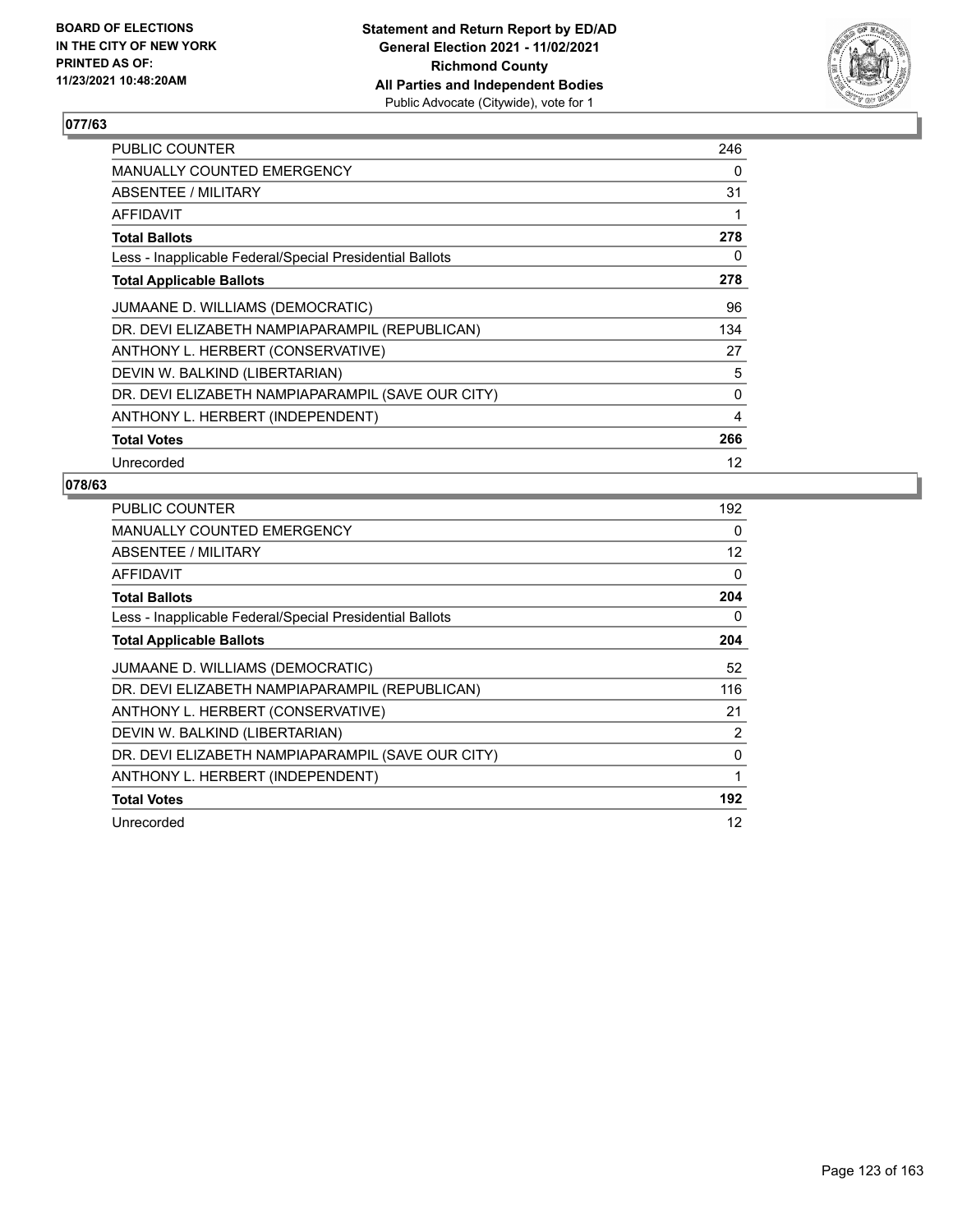

| <b>PUBLIC COUNTER</b>                                    | 287      |
|----------------------------------------------------------|----------|
| <b>MANUALLY COUNTED EMERGENCY</b>                        | $\Omega$ |
| ABSENTEE / MILITARY                                      | 20       |
| AFFIDAVIT                                                | $\Omega$ |
| <b>Total Ballots</b>                                     | 307      |
| Less - Inapplicable Federal/Special Presidential Ballots | 0        |
| <b>Total Applicable Ballots</b>                          | 307      |
| JUMAANE D. WILLIAMS (DEMOCRATIC)                         | 87       |
| DR. DEVI ELIZABETH NAMPIAPARAMPIL (REPUBLICAN)           | 175      |
| ANTHONY L. HERBERT (CONSERVATIVE)                        | 27       |
| DEVIN W. BALKIND (LIBERTARIAN)                           |          |
| DR. DEVI ELIZABETH NAMPIAPARAMPIL (SAVE OUR CITY)        | 3        |
| ANTHONY L. HERBERT (INDEPENDENT)                         | 3        |
| <b>Total Votes</b>                                       | 296      |
| Unrecorded                                               | 11       |

| <b>PUBLIC COUNTER</b>                                    | 257            |
|----------------------------------------------------------|----------------|
| <b>MANUALLY COUNTED EMERGENCY</b>                        | 0              |
| ABSENTEE / MILITARY                                      | 9              |
| AFFIDAVIT                                                |                |
| <b>Total Ballots</b>                                     | 267            |
| Less - Inapplicable Federal/Special Presidential Ballots | 0              |
| <b>Total Applicable Ballots</b>                          | 267            |
| JUMAANE D. WILLIAMS (DEMOCRATIC)                         | 144            |
| DR. DEVI ELIZABETH NAMPIAPARAMPIL (REPUBLICAN)           | 83             |
| ANTHONY L. HERBERT (CONSERVATIVE)                        | 22             |
| DEVIN W. BALKIND (LIBERTARIAN)                           | 1              |
| DR. DEVI ELIZABETH NAMPIAPARAMPIL (SAVE OUR CITY)        | $\overline{2}$ |
| ANTHONY L. HERBERT (INDEPENDENT)                         | 3              |
| UNATTRIBUTABLE WRITE-IN (WRITE-IN)                       | 1              |
| <b>Total Votes</b>                                       | 256            |
| Unrecorded                                               | 11             |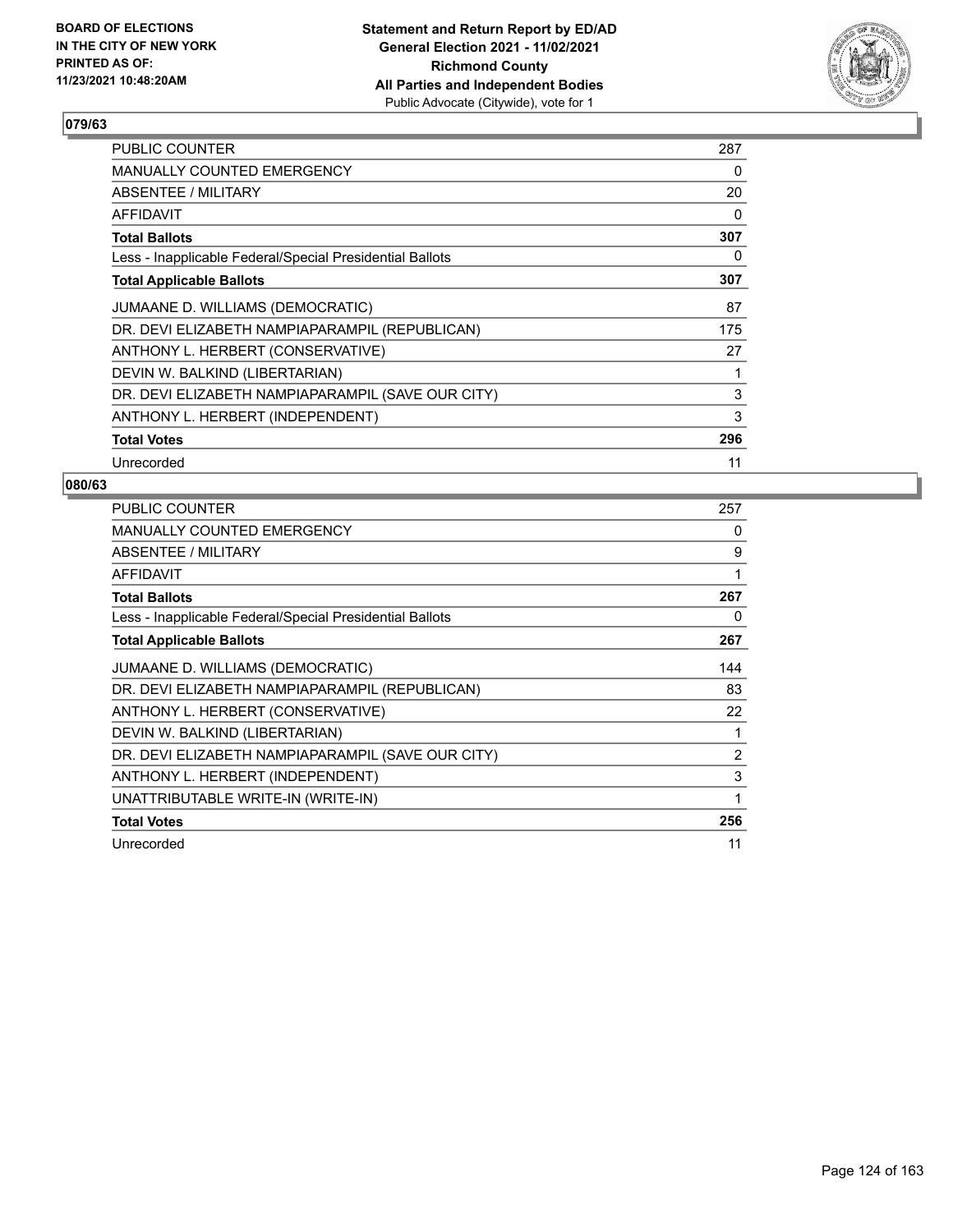

| <b>PUBLIC COUNTER</b>                                    | 229      |
|----------------------------------------------------------|----------|
| MANUALLY COUNTED EMERGENCY                               | $\Omega$ |
| <b>ABSENTEE / MILITARY</b>                               | 7        |
| AFFIDAVIT                                                | 1        |
| <b>Total Ballots</b>                                     | 237      |
| Less - Inapplicable Federal/Special Presidential Ballots | 0        |
| <b>Total Applicable Ballots</b>                          | 237      |
| JUMAANE D. WILLIAMS (DEMOCRATIC)                         | 62       |
| DR. DEVI ELIZABETH NAMPIAPARAMPIL (REPUBLICAN)           | 137      |
| ANTHONY L. HERBERT (CONSERVATIVE)                        | 27       |
| DEVIN W. BALKIND (LIBERTARIAN)                           | 3        |
| DR. DEVI ELIZABETH NAMPIAPARAMPIL (SAVE OUR CITY)        | 0        |
| ANTHONY L. HERBERT (INDEPENDENT)                         | 3        |
| <b>Total Votes</b>                                       | 232      |
| Unrecorded                                               | 5        |

| PUBLIC COUNTER                                           | 201 |
|----------------------------------------------------------|-----|
| <b>MANUALLY COUNTED EMERGENCY</b>                        | 0   |
| ABSENTEE / MILITARY                                      | 13  |
| AFFIDAVIT                                                | 0   |
| <b>Total Ballots</b>                                     | 214 |
| Less - Inapplicable Federal/Special Presidential Ballots | 0   |
| <b>Total Applicable Ballots</b>                          | 214 |
| JUMAANE D. WILLIAMS (DEMOCRATIC)                         | 62  |
| DR. DEVI ELIZABETH NAMPIAPARAMPIL (REPUBLICAN)           | 113 |
| ANTHONY L. HERBERT (CONSERVATIVE)                        | 28  |
| DEVIN W. BALKIND (LIBERTARIAN)                           | 1   |
| DR. DEVI ELIZABETH NAMPIAPARAMPIL (SAVE OUR CITY)        | 0   |
| ANTHONY L. HERBERT (INDEPENDENT)                         | 1   |
| <b>Total Votes</b>                                       | 205 |
| Unrecorded                                               | 9   |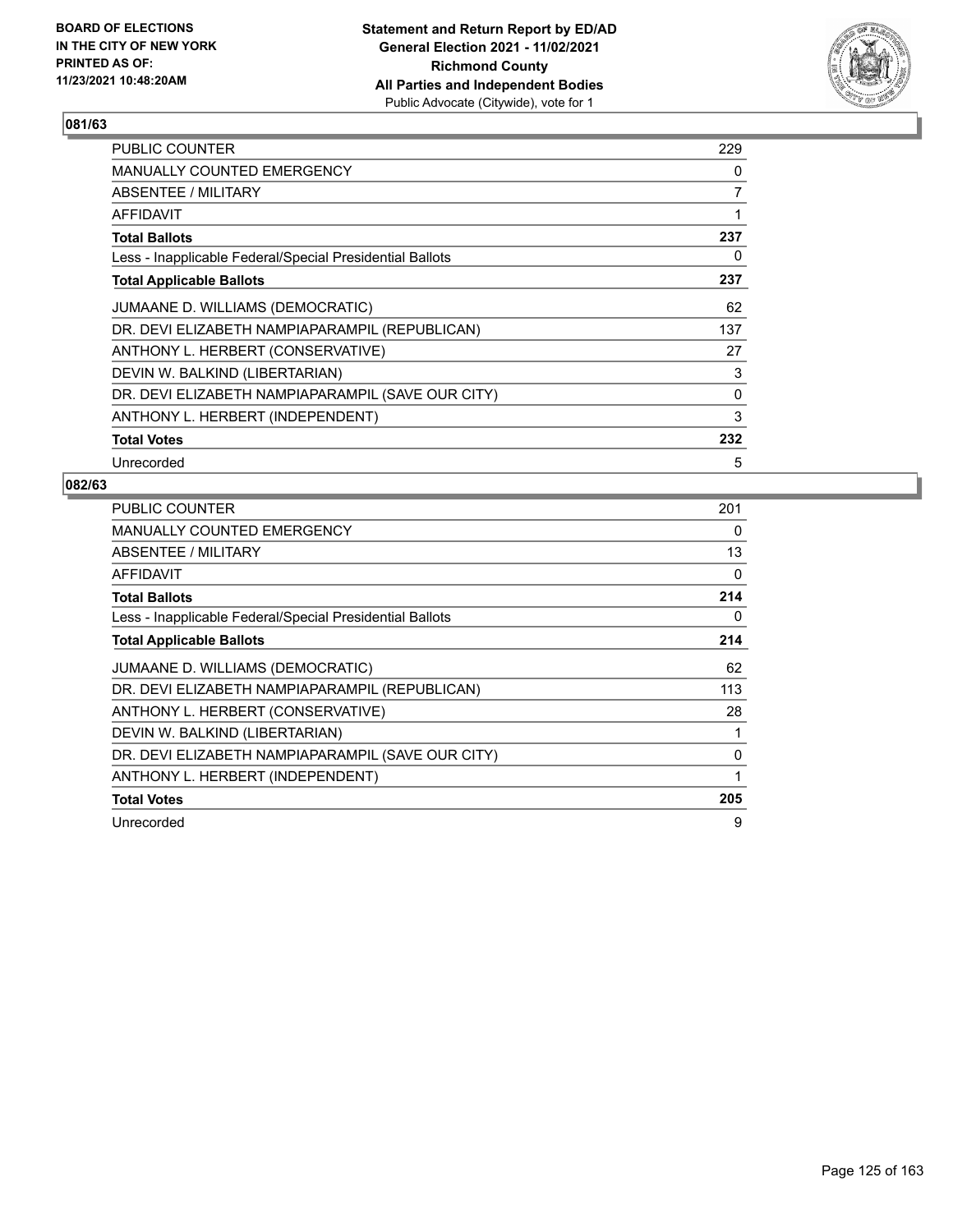

| <b>PUBLIC COUNTER</b>                                    | 194      |
|----------------------------------------------------------|----------|
| MANUALLY COUNTED EMERGENCY                               | $\Omega$ |
| ABSENTEE / MILITARY                                      | 27       |
| <b>AFFIDAVIT</b>                                         | 1        |
| <b>Total Ballots</b>                                     | 222      |
| Less - Inapplicable Federal/Special Presidential Ballots | 0        |
| <b>Total Applicable Ballots</b>                          | 222      |
| JUMAANE D. WILLIAMS (DEMOCRATIC)                         | 109      |
| DR. DEVI ELIZABETH NAMPIAPARAMPIL (REPUBLICAN)           | 87       |
| ANTHONY L. HERBERT (CONSERVATIVE)                        | 14       |
| DEVIN W. BALKIND (LIBERTARIAN)                           | 1        |
| DR. DEVI ELIZABETH NAMPIAPARAMPIL (SAVE OUR CITY)        | 1        |
| ANTHONY L. HERBERT (INDEPENDENT)                         | 2        |
| <b>Total Votes</b>                                       | 214      |
| Unrecorded                                               | 8        |

| <b>PUBLIC COUNTER</b>                                    | 280      |
|----------------------------------------------------------|----------|
| <b>MANUALLY COUNTED EMERGENCY</b>                        | $\Omega$ |
| ABSENTEE / MILITARY                                      | 24       |
| AFFIDAVIT                                                | 1        |
| <b>Total Ballots</b>                                     | 305      |
| Less - Inapplicable Federal/Special Presidential Ballots | 0        |
| <b>Total Applicable Ballots</b>                          | 305      |
| JUMAANE D. WILLIAMS (DEMOCRATIC)                         | 96       |
| DR. DEVI ELIZABETH NAMPIAPARAMPIL (REPUBLICAN)           | 157      |
| ANTHONY L. HERBERT (CONSERVATIVE)                        | 33       |
| DEVIN W. BALKIND (LIBERTARIAN)                           | 3        |
| DR. DEVI ELIZABETH NAMPIAPARAMPIL (SAVE OUR CITY)        | 0        |
| ANTHONY L. HERBERT (INDEPENDENT)                         | 3        |
| <b>Total Votes</b>                                       | 292      |
| Unrecorded                                               | 13       |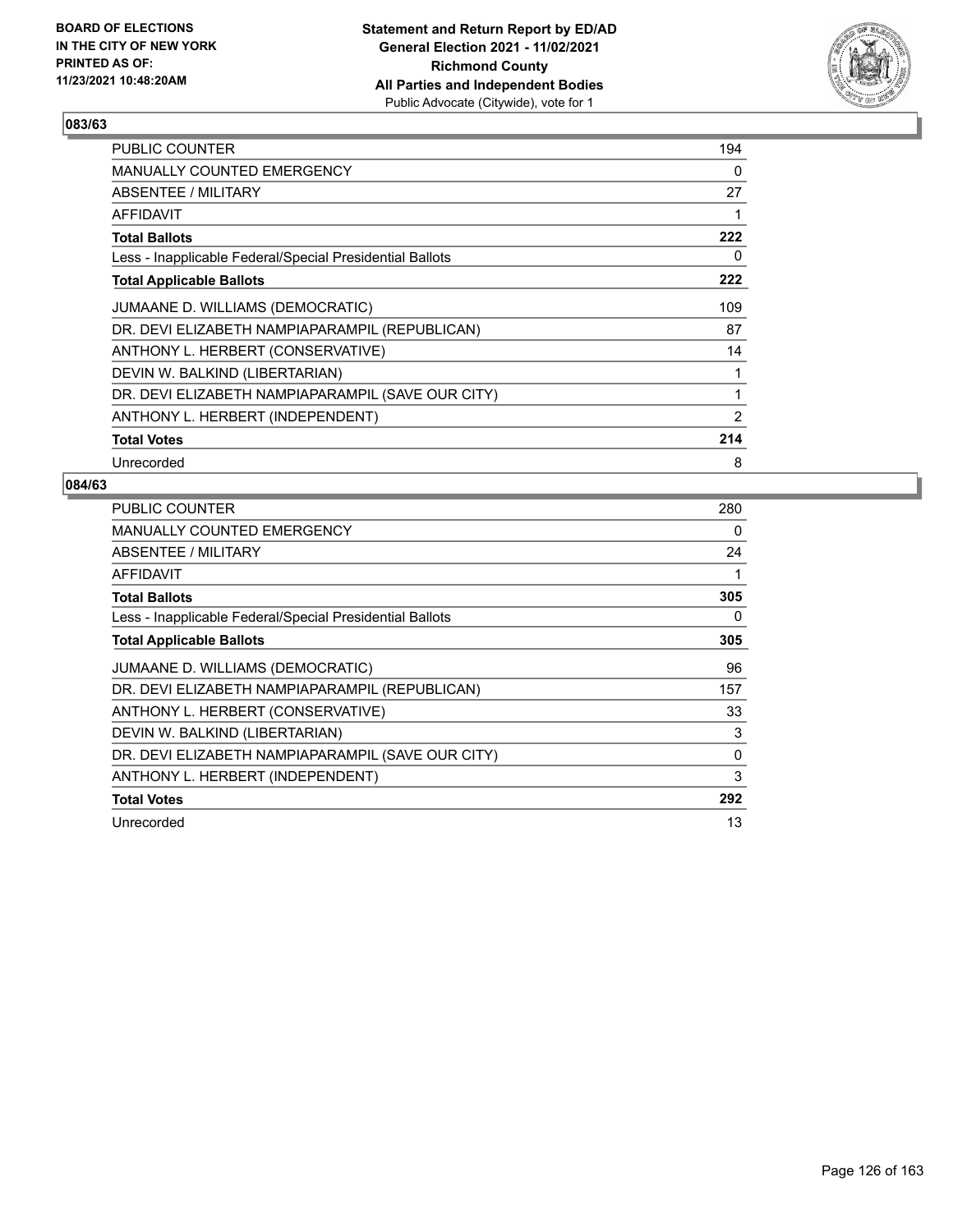

| PUBLIC COUNTER                                           | 307            |
|----------------------------------------------------------|----------------|
| <b>MANUALLY COUNTED EMERGENCY</b>                        | 0              |
| ABSENTEE / MILITARY                                      | 3              |
| <b>AFFIDAVIT</b>                                         | 0              |
| <b>Total Ballots</b>                                     | 310            |
| Less - Inapplicable Federal/Special Presidential Ballots | 0              |
| <b>Total Applicable Ballots</b>                          | 310            |
| JUMAANE D. WILLIAMS (DEMOCRATIC)                         | 52             |
| DR. DEVI ELIZABETH NAMPIAPARAMPIL (REPUBLICAN)           | 221            |
| ANTHONY L. HERBERT (CONSERVATIVE)                        | 27             |
| DEVIN W. BALKIND (LIBERTARIAN)                           | 1              |
| DR. DEVI ELIZABETH NAMPIAPARAMPIL (SAVE OUR CITY)        | 0              |
| ANTHONY L. HERBERT (INDEPENDENT)                         | $\overline{2}$ |
| <b>Total Votes</b>                                       | 303            |
| Unrecorded                                               | 7              |

## **086/63**

| <b>PUBLIC COUNTER</b>                                    | 0 |
|----------------------------------------------------------|---|
| MANUALLY COUNTED EMERGENCY                               | 0 |
| ABSENTEE / MILITARY                                      | 0 |
| AFFIDAVIT                                                | 0 |
| <b>Total Ballots</b>                                     | 0 |
| Less - Inapplicable Federal/Special Presidential Ballots | 0 |
| <b>Total Applicable Ballots</b>                          | 0 |
| JUMAANE D. WILLIAMS (DEMOCRATIC)                         | 0 |
| DR. DEVI ELIZABETH NAMPIAPARAMPIL (REPUBLICAN)           | 0 |
| ANTHONY L. HERBERT (CONSERVATIVE)                        | 0 |
| DEVIN W. BALKIND (LIBERTARIAN)                           | 0 |
| DR. DEVI ELIZABETH NAMPIAPARAMPIL (SAVE OUR CITY)        | 0 |
| ANTHONY L. HERBERT (INDEPENDENT)                         | 0 |
| <b>Total Votes</b>                                       | 0 |
|                                                          |   |

| <b>PUBLIC COUNTER</b>                                    | 0 |
|----------------------------------------------------------|---|
| MANUALLY COUNTED EMERGENCY                               | 0 |
| ABSENTEE / MILITARY                                      | 0 |
| <b>AFFIDAVIT</b>                                         | 0 |
| <b>Total Ballots</b>                                     | 0 |
| Less - Inapplicable Federal/Special Presidential Ballots | 0 |
| <b>Total Applicable Ballots</b>                          | 0 |
| JUMAANE D. WILLIAMS (DEMOCRATIC)                         | 0 |
| DR. DEVI ELIZABETH NAMPIAPARAMPIL (REPUBLICAN)           | 0 |
| ANTHONY L. HERBERT (CONSERVATIVE)                        | 0 |
| DEVIN W. BALKIND (LIBERTARIAN)                           | 0 |
| DR. DEVI ELIZABETH NAMPIAPARAMPIL (SAVE OUR CITY)        | 0 |
| ANTHONY L. HERBERT (INDEPENDENT)                         | 0 |
| <b>Total Votes</b>                                       | 0 |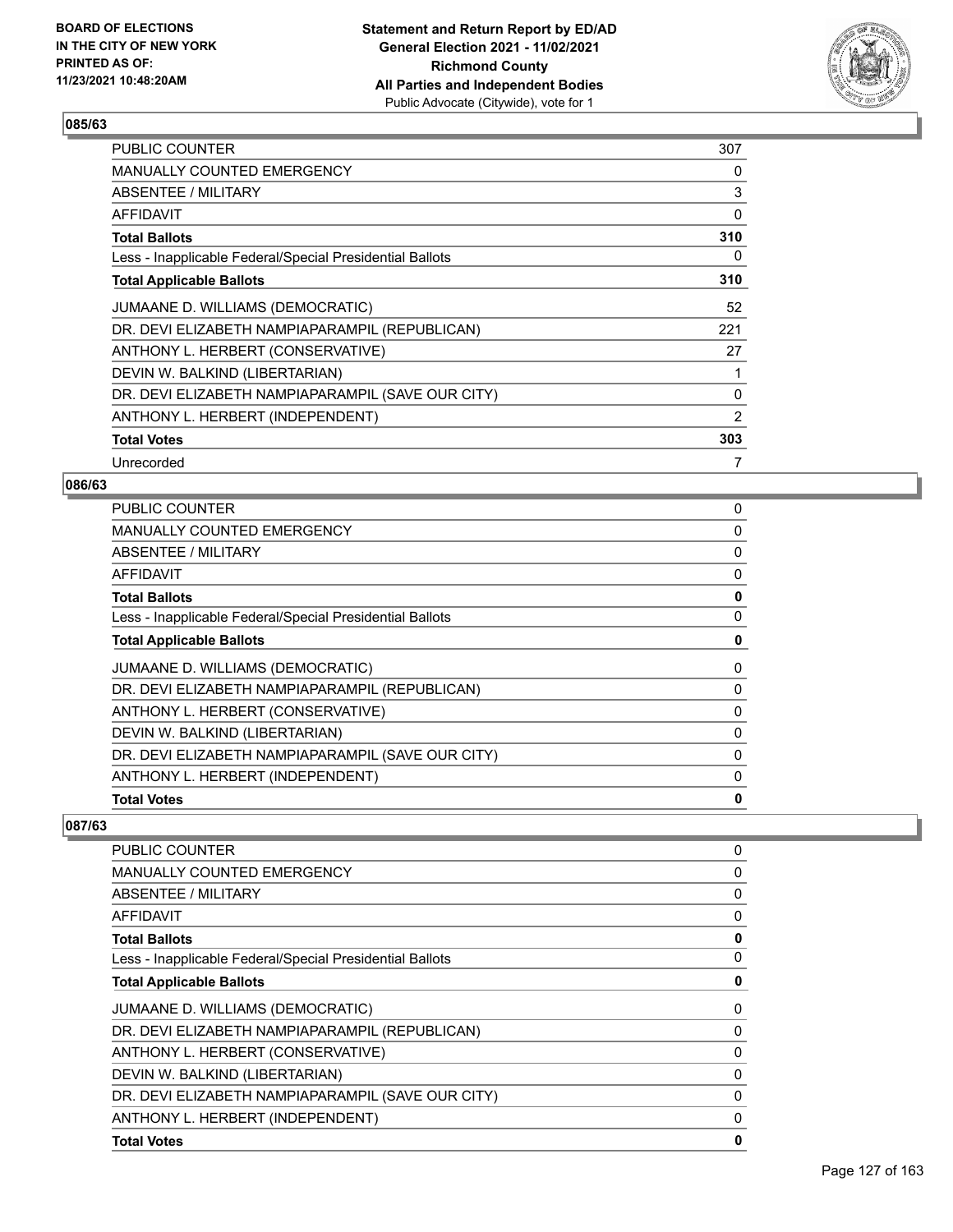

| <b>PUBLIC COUNTER</b>                                    | 0 |
|----------------------------------------------------------|---|
| <b>MANUALLY COUNTED EMERGENCY</b>                        | 0 |
| <b>ABSENTEE / MILITARY</b>                               | 0 |
| <b>AFFIDAVIT</b>                                         | 0 |
| <b>Total Ballots</b>                                     | 0 |
| Less - Inapplicable Federal/Special Presidential Ballots | 0 |
| <b>Total Applicable Ballots</b>                          | 0 |
| JUMAANE D. WILLIAMS (DEMOCRATIC)                         | 0 |
| DR. DEVI ELIZABETH NAMPIAPARAMPIL (REPUBLICAN)           | 0 |
| ANTHONY L. HERBERT (CONSERVATIVE)                        | 0 |
| DEVIN W. BALKIND (LIBERTARIAN)                           | 0 |
| DR. DEVI ELIZABETH NAMPIAPARAMPIL (SAVE OUR CITY)        | 0 |
| ANTHONY L. HERBERT (INDEPENDENT)                         | 0 |
| <b>Total Votes</b>                                       | 0 |

#### **089/63**

| 0 |
|---|
| 0 |
| 0 |
| 0 |
| 0 |
| 0 |
| 0 |
| 0 |
| 0 |
| 0 |
| 0 |
| 0 |
| 0 |
| 0 |
|   |

| PUBLIC COUNTER                                           | 0        |
|----------------------------------------------------------|----------|
| <b>MANUALLY COUNTED EMERGENCY</b>                        | 0        |
| ABSENTEE / MILITARY                                      | 0        |
| AFFIDAVIT                                                | 0        |
| <b>Total Ballots</b>                                     | 0        |
| Less - Inapplicable Federal/Special Presidential Ballots | 0        |
| <b>Total Applicable Ballots</b>                          | 0        |
| JUMAANE D. WILLIAMS (DEMOCRATIC)                         | $\Omega$ |
| DR. DEVI ELIZABETH NAMPIAPARAMPIL (REPUBLICAN)           | 0        |
| ANTHONY L. HERBERT (CONSERVATIVE)                        | 0        |
| DEVIN W. BALKIND (LIBERTARIAN)                           | 0        |
| DR. DEVI ELIZABETH NAMPIAPARAMPIL (SAVE OUR CITY)        | 0        |
| ANTHONY L. HERBERT (INDEPENDENT)                         | 0        |
| <b>Total Votes</b>                                       | 0        |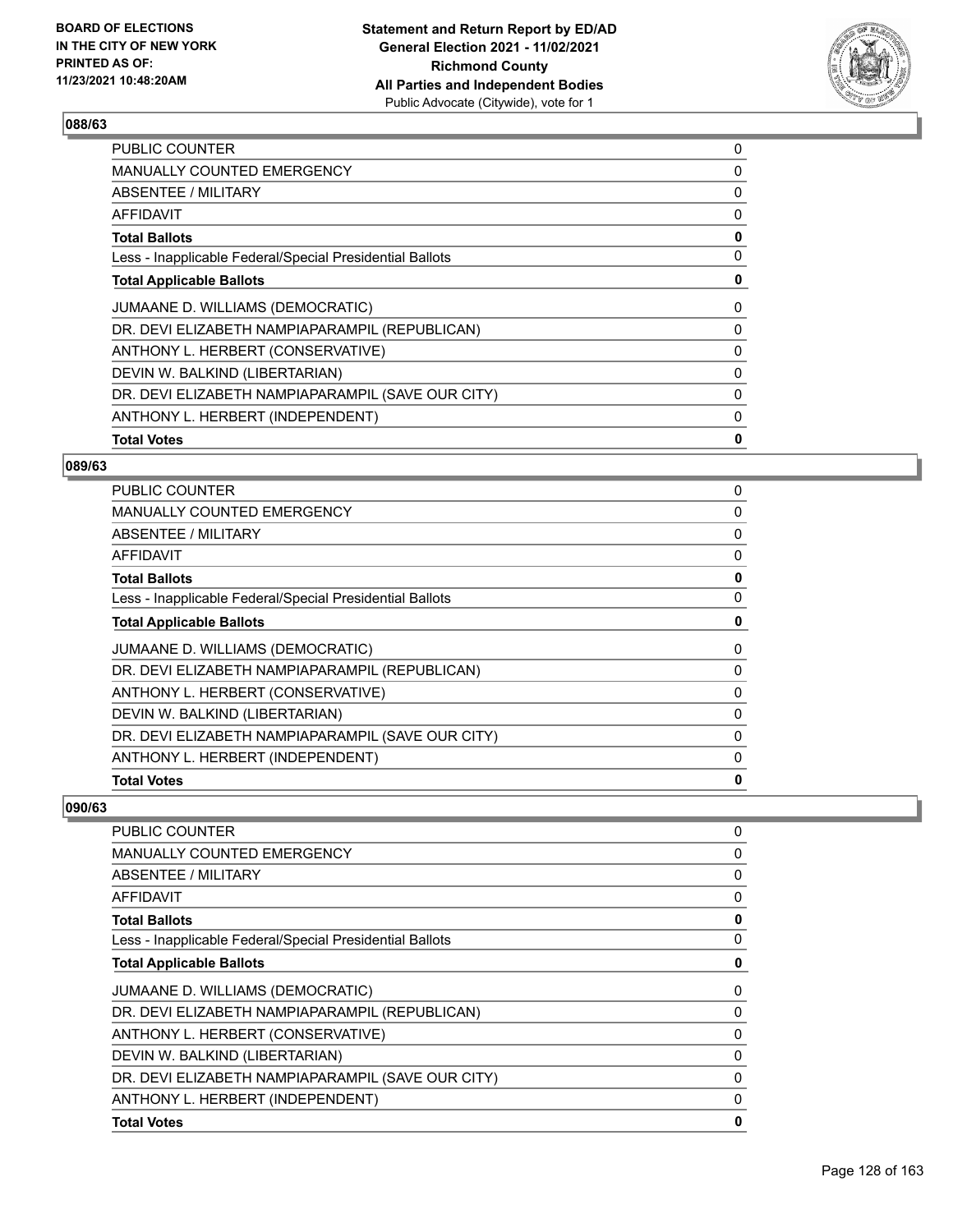

| PUBLIC COUNTER                                           | 348 |
|----------------------------------------------------------|-----|
| <b>MANUALLY COUNTED EMERGENCY</b>                        | 0   |
| ABSENTEE / MILITARY                                      | 9   |
| AFFIDAVIT                                                | 1   |
| <b>Total Ballots</b>                                     | 358 |
| Less - Inapplicable Federal/Special Presidential Ballots | 0   |
| <b>Total Applicable Ballots</b>                          | 358 |
| JUMAANE D. WILLIAMS (DEMOCRATIC)                         | 46  |
| DR. DEVI ELIZABETH NAMPIAPARAMPIL (REPUBLICAN)           | 248 |
| ANTHONY L. HERBERT (CONSERVATIVE)                        | 47  |
| DEVIN W. BALKIND (LIBERTARIAN)                           | 5   |
| DR. DEVI ELIZABETH NAMPIAPARAMPIL (SAVE OUR CITY)        | 1   |
| ANTHONY L. HERBERT (INDEPENDENT)                         | 1   |
| <b>Total Votes</b>                                       | 348 |
| Unrecorded                                               | 10  |

| <b>PUBLIC COUNTER</b>                                    | 430      |
|----------------------------------------------------------|----------|
| <b>MANUALLY COUNTED EMERGENCY</b>                        | $\Omega$ |
| ABSENTEE / MILITARY                                      | 18       |
| AFFIDAVIT                                                | 7        |
| <b>Total Ballots</b>                                     | 455      |
| Less - Inapplicable Federal/Special Presidential Ballots | 0        |
| <b>Total Applicable Ballots</b>                          | 455      |
| JUMAANE D. WILLIAMS (DEMOCRATIC)                         | 71       |
| DR. DEVI ELIZABETH NAMPIAPARAMPIL (REPUBLICAN)           | 286      |
| ANTHONY L. HERBERT (CONSERVATIVE)                        | 67       |
| DEVIN W. BALKIND (LIBERTARIAN)                           | 5        |
| DR. DEVI ELIZABETH NAMPIAPARAMPIL (SAVE OUR CITY)        | 0        |
| ANTHONY L. HERBERT (INDEPENDENT)                         | 6        |
| <b>Total Votes</b>                                       | 435      |
| Unrecorded                                               | 20       |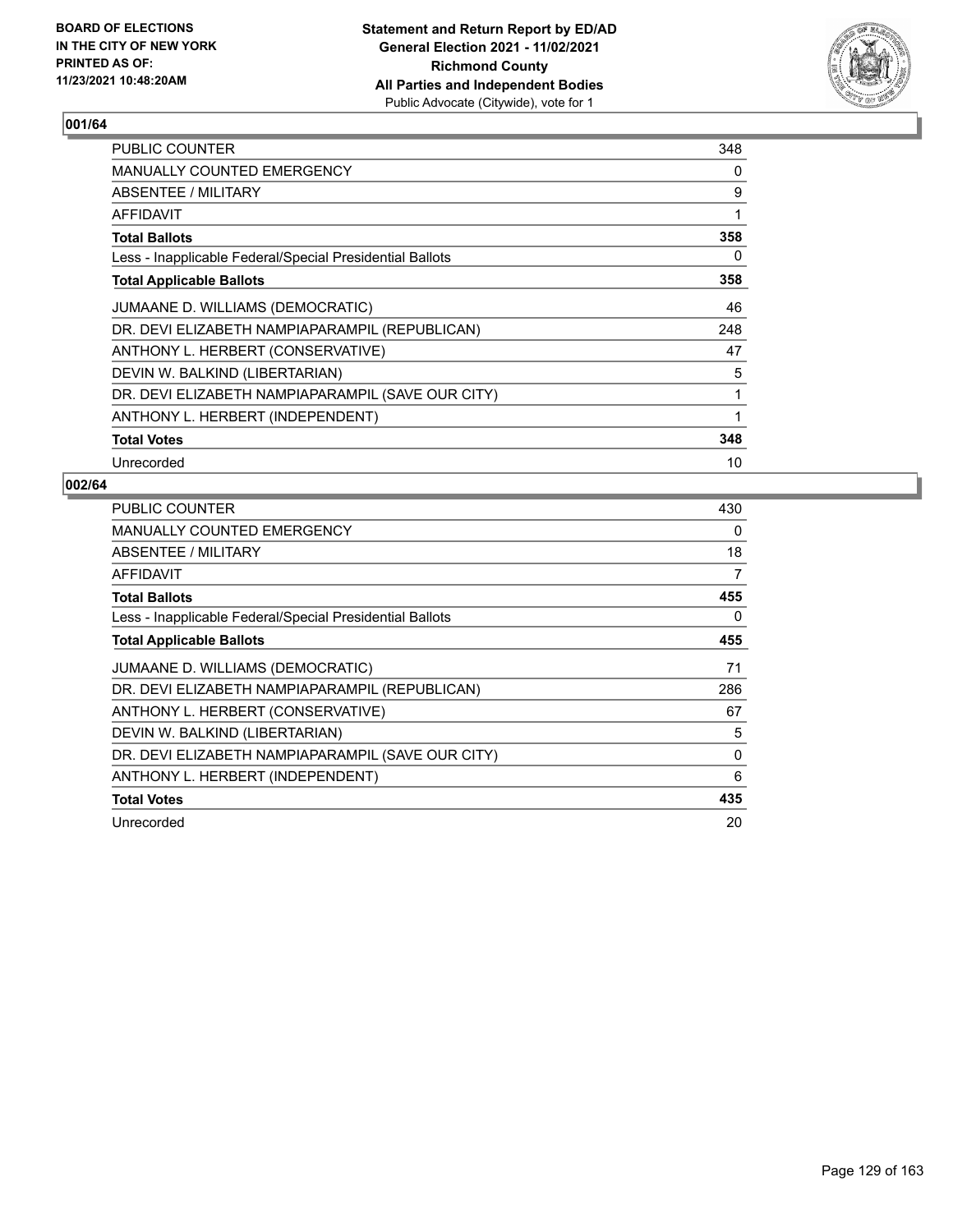

| <b>PUBLIC COUNTER</b>                                    | 417            |
|----------------------------------------------------------|----------------|
| <b>MANUALLY COUNTED EMERGENCY</b>                        | 0              |
| ABSENTEE / MILITARY                                      | 17             |
| AFFIDAVIT                                                | 4              |
| <b>Total Ballots</b>                                     | 438            |
| Less - Inapplicable Federal/Special Presidential Ballots | 0              |
| <b>Total Applicable Ballots</b>                          | 438            |
| JUMAANE D. WILLIAMS (DEMOCRATIC)                         | 52             |
| DR. DEVI ELIZABETH NAMPIAPARAMPIL (REPUBLICAN)           | 292            |
| ANTHONY L. HERBERT (CONSERVATIVE)                        | 65             |
| DEVIN W. BALKIND (LIBERTARIAN)                           | 8              |
| DR. DEVI ELIZABETH NAMPIAPARAMPIL (SAVE OUR CITY)        | 0              |
| ANTHONY L. HERBERT (INDEPENDENT)                         | $\overline{7}$ |
| UNCOUNTED WRITE-IN PER STATUTE (WRITE-IN)                | 1              |
| <b>Total Votes</b>                                       | 425            |
| Unrecorded                                               | 13             |

| PUBLIC COUNTER                                           | 363 |
|----------------------------------------------------------|-----|
| <b>MANUALLY COUNTED EMERGENCY</b>                        | 0   |
| ABSENTEE / MILITARY                                      | 18  |
| AFFIDAVIT                                                | 1   |
| <b>Total Ballots</b>                                     | 382 |
| Less - Inapplicable Federal/Special Presidential Ballots | 0   |
| <b>Total Applicable Ballots</b>                          | 382 |
| JUMAANE D. WILLIAMS (DEMOCRATIC)                         | 46  |
| DR. DEVI ELIZABETH NAMPIAPARAMPIL (REPUBLICAN)           | 272 |
| ANTHONY L. HERBERT (CONSERVATIVE)                        | 42  |
| DEVIN W. BALKIND (LIBERTARIAN)                           | 7   |
| DR. DEVI ELIZABETH NAMPIAPARAMPIL (SAVE OUR CITY)        | 0   |
| ANTHONY L. HERBERT (INDEPENDENT)                         | 3   |
| <b>HERMAN EDWARDS (WRITE-IN)</b>                         | 1   |
| <b>Total Votes</b>                                       | 371 |
| Unrecorded                                               | 11  |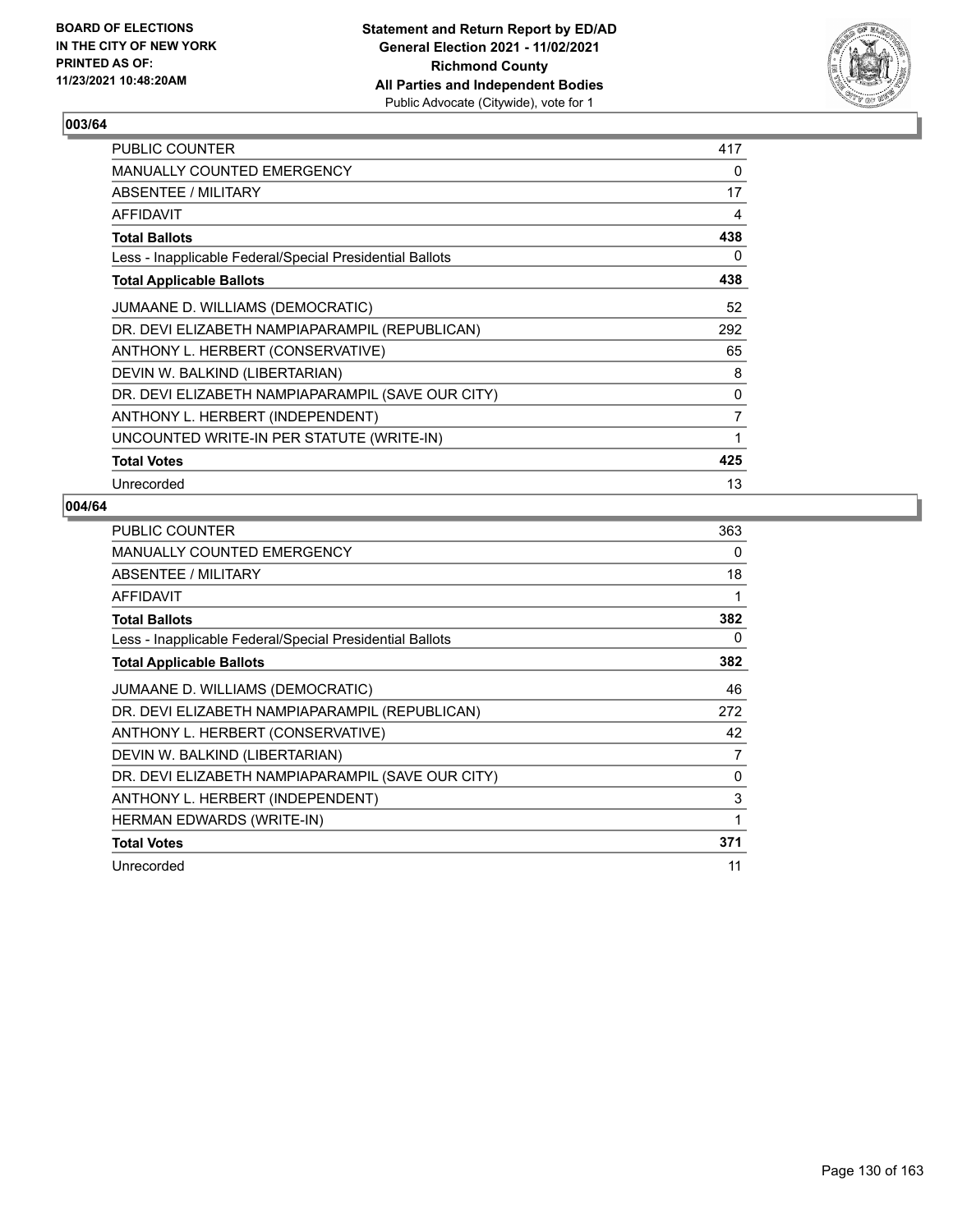

| <b>PUBLIC COUNTER</b>                                    | 443            |
|----------------------------------------------------------|----------------|
| <b>MANUALLY COUNTED EMERGENCY</b>                        | $\Omega$       |
| ABSENTEE / MILITARY                                      | 17             |
| <b>AFFIDAVIT</b>                                         | $\overline{2}$ |
| <b>Total Ballots</b>                                     | 462            |
| Less - Inapplicable Federal/Special Presidential Ballots | 0              |
| <b>Total Applicable Ballots</b>                          | 462            |
| JUMAANE D. WILLIAMS (DEMOCRATIC)                         | 73             |
| DR. DEVI ELIZABETH NAMPIAPARAMPIL (REPUBLICAN)           | 284            |
| ANTHONY L. HERBERT (CONSERVATIVE)                        | 63             |
| DEVIN W. BALKIND (LIBERTARIAN)                           | 8              |
| DR. DEVI ELIZABETH NAMPIAPARAMPIL (SAVE OUR CITY)        | 0              |
| ANTHONY L. HERBERT (INDEPENDENT)                         | 4              |
| <b>Total Votes</b>                                       | 432            |
| Unrecorded                                               | 30             |

| <b>PUBLIC COUNTER</b>                                    | 482 |
|----------------------------------------------------------|-----|
| <b>MANUALLY COUNTED EMERGENCY</b>                        | 0   |
| <b>ABSENTEE / MILITARY</b>                               | 15  |
| <b>AFFIDAVIT</b>                                         | 4   |
| <b>Total Ballots</b>                                     | 501 |
| Less - Inapplicable Federal/Special Presidential Ballots | 0   |
| <b>Total Applicable Ballots</b>                          | 501 |
| JUMAANE D. WILLIAMS (DEMOCRATIC)                         | 72  |
| DR. DEVI ELIZABETH NAMPIAPARAMPIL (REPUBLICAN)           | 341 |
| ANTHONY L. HERBERT (CONSERVATIVE)                        | 51  |
| DEVIN W. BALKIND (LIBERTARIAN)                           | 5   |
| DR. DEVI ELIZABETH NAMPIAPARAMPIL (SAVE OUR CITY)        | 3   |
| ANTHONY L. HERBERT (INDEPENDENT)                         | 7   |
| <b>Total Votes</b>                                       | 479 |
| Unrecorded                                               | 22  |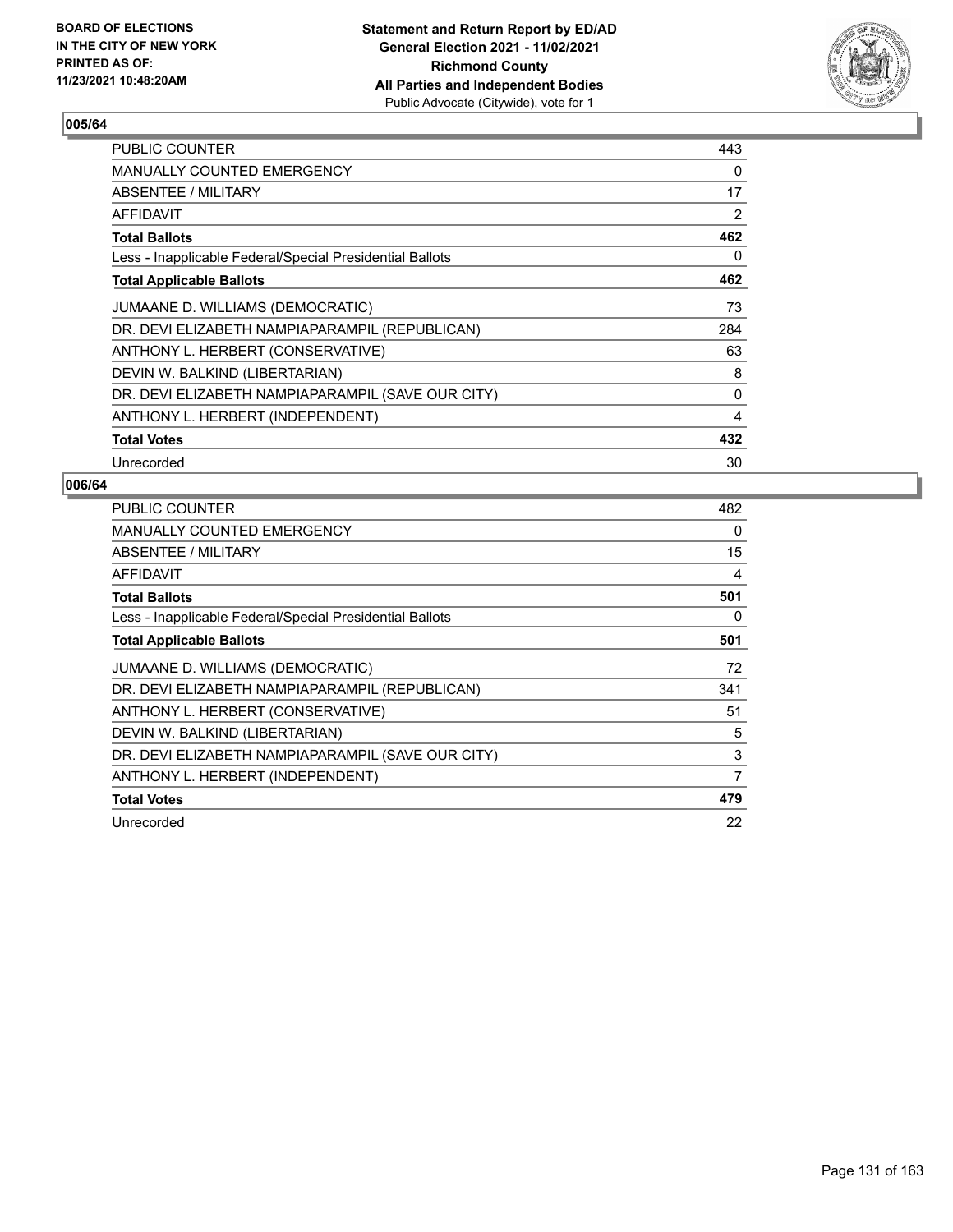

| PUBLIC COUNTER                                           | 495            |
|----------------------------------------------------------|----------------|
| <b>MANUALLY COUNTED EMERGENCY</b>                        | 0              |
| ABSENTEE / MILITARY                                      | 20             |
| AFFIDAVIT                                                | 5              |
| <b>Total Ballots</b>                                     | 520            |
| Less - Inapplicable Federal/Special Presidential Ballots | 0              |
| <b>Total Applicable Ballots</b>                          | 520            |
| JUMAANE D. WILLIAMS (DEMOCRATIC)                         | 91             |
| DR. DEVI ELIZABETH NAMPIAPARAMPIL (REPUBLICAN)           | 348            |
| ANTHONY L. HERBERT (CONSERVATIVE)                        | 61             |
| DEVIN W. BALKIND (LIBERTARIAN)                           | 5              |
| DR. DEVI ELIZABETH NAMPIAPARAMPIL (SAVE OUR CITY)        | 1              |
| ANTHONY L. HERBERT (INDEPENDENT)                         | $\overline{2}$ |
| <b>Total Votes</b>                                       | 508            |
| Unrecorded                                               | 12             |

| <b>PUBLIC COUNTER</b>                                    | 385 |
|----------------------------------------------------------|-----|
| <b>MANUALLY COUNTED EMERGENCY</b>                        | 0   |
| ABSENTEE / MILITARY                                      | 23  |
| <b>AFFIDAVIT</b>                                         |     |
| <b>Total Ballots</b>                                     | 409 |
| Less - Inapplicable Federal/Special Presidential Ballots | 0   |
| <b>Total Applicable Ballots</b>                          | 409 |
| JUMAANE D. WILLIAMS (DEMOCRATIC)                         | 62  |
| DR. DEVI ELIZABETH NAMPIAPARAMPIL (REPUBLICAN)           | 269 |
| ANTHONY L. HERBERT (CONSERVATIVE)                        | 46  |
| DEVIN W. BALKIND (LIBERTARIAN)                           | 6   |
| DR. DEVI ELIZABETH NAMPIAPARAMPIL (SAVE OUR CITY)        | 1   |
| ANTHONY L. HERBERT (INDEPENDENT)                         | 9   |
| <b>Total Votes</b>                                       | 393 |
| Unrecorded                                               | 16  |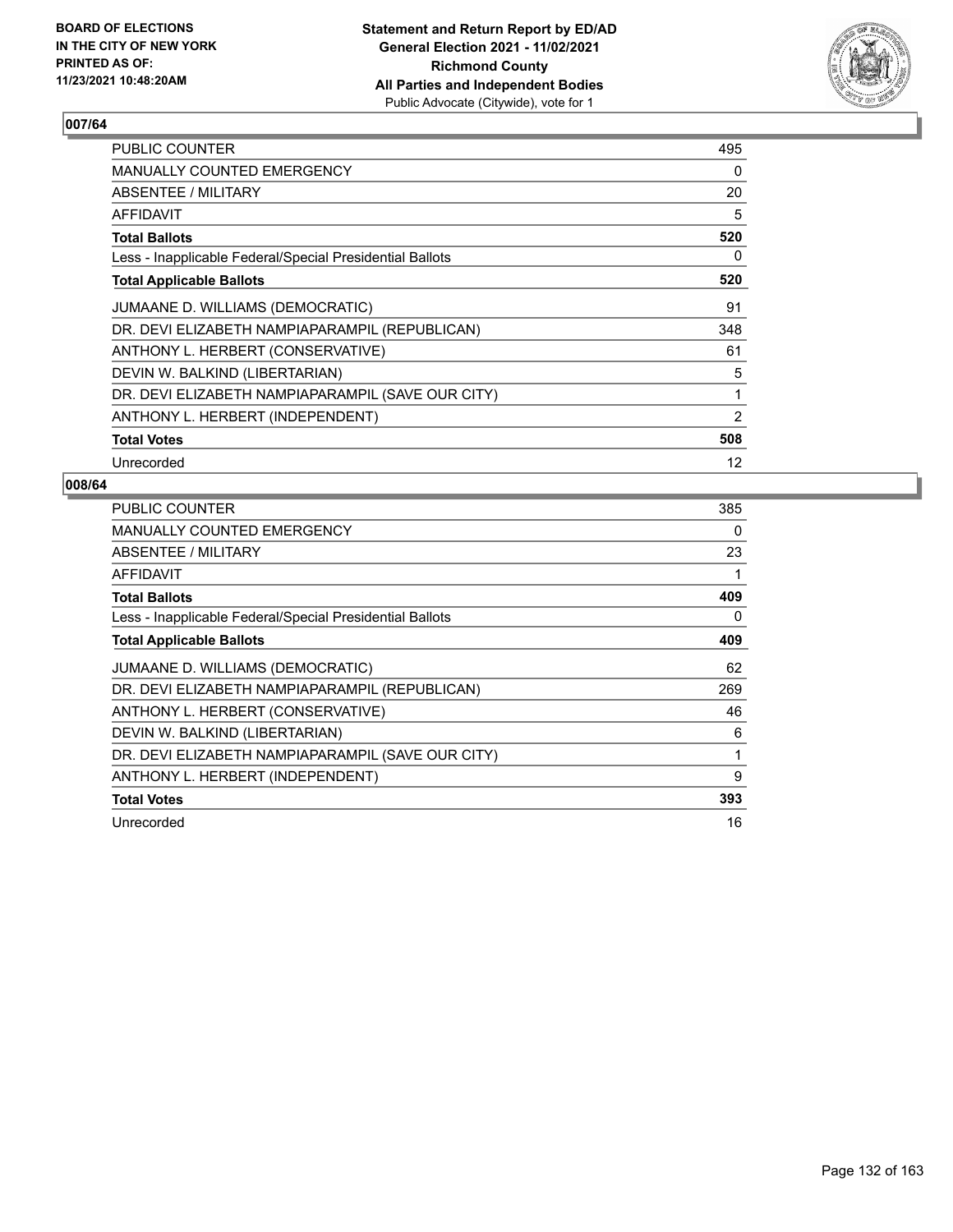

| <b>PUBLIC COUNTER</b>                                    | 308 |
|----------------------------------------------------------|-----|
| <b>MANUALLY COUNTED EMERGENCY</b>                        | 0   |
| <b>ABSENTEE / MILITARY</b>                               | 12  |
| AFFIDAVIT                                                | 1   |
| <b>Total Ballots</b>                                     | 321 |
| Less - Inapplicable Federal/Special Presidential Ballots | 0   |
| <b>Total Applicable Ballots</b>                          | 321 |
| JUMAANE D. WILLIAMS (DEMOCRATIC)                         | 40  |
| DR. DEVI ELIZABETH NAMPIAPARAMPIL (REPUBLICAN)           | 210 |
| ANTHONY L. HERBERT (CONSERVATIVE)                        | 42  |
| DEVIN W. BALKIND (LIBERTARIAN)                           | 5   |
| DR. DEVI ELIZABETH NAMPIAPARAMPIL (SAVE OUR CITY)        | 0   |
| ANTHONY L. HERBERT (INDEPENDENT)                         | 4   |
| <b>Total Votes</b>                                       | 301 |
| Unrecorded                                               | 20  |

| PUBLIC COUNTER                                           | 315            |
|----------------------------------------------------------|----------------|
| <b>MANUALLY COUNTED EMERGENCY</b>                        | 0              |
| ABSENTEE / MILITARY                                      | 19             |
| AFFIDAVIT                                                | 2              |
| <b>Total Ballots</b>                                     | 336            |
| Less - Inapplicable Federal/Special Presidential Ballots | 0              |
| <b>Total Applicable Ballots</b>                          | 336            |
| JUMAANE D. WILLIAMS (DEMOCRATIC)                         | 49             |
| DR. DEVI ELIZABETH NAMPIAPARAMPIL (REPUBLICAN)           | 219            |
| ANTHONY L. HERBERT (CONSERVATIVE)                        | 45             |
| DEVIN W. BALKIND (LIBERTARIAN)                           | $\overline{2}$ |
| DR. DEVI ELIZABETH NAMPIAPARAMPIL (SAVE OUR CITY)        | $\Omega$       |
| ANTHONY L. HERBERT (INDEPENDENT)                         | 4              |
| <b>Total Votes</b>                                       | 319            |
| Unrecorded                                               | 17             |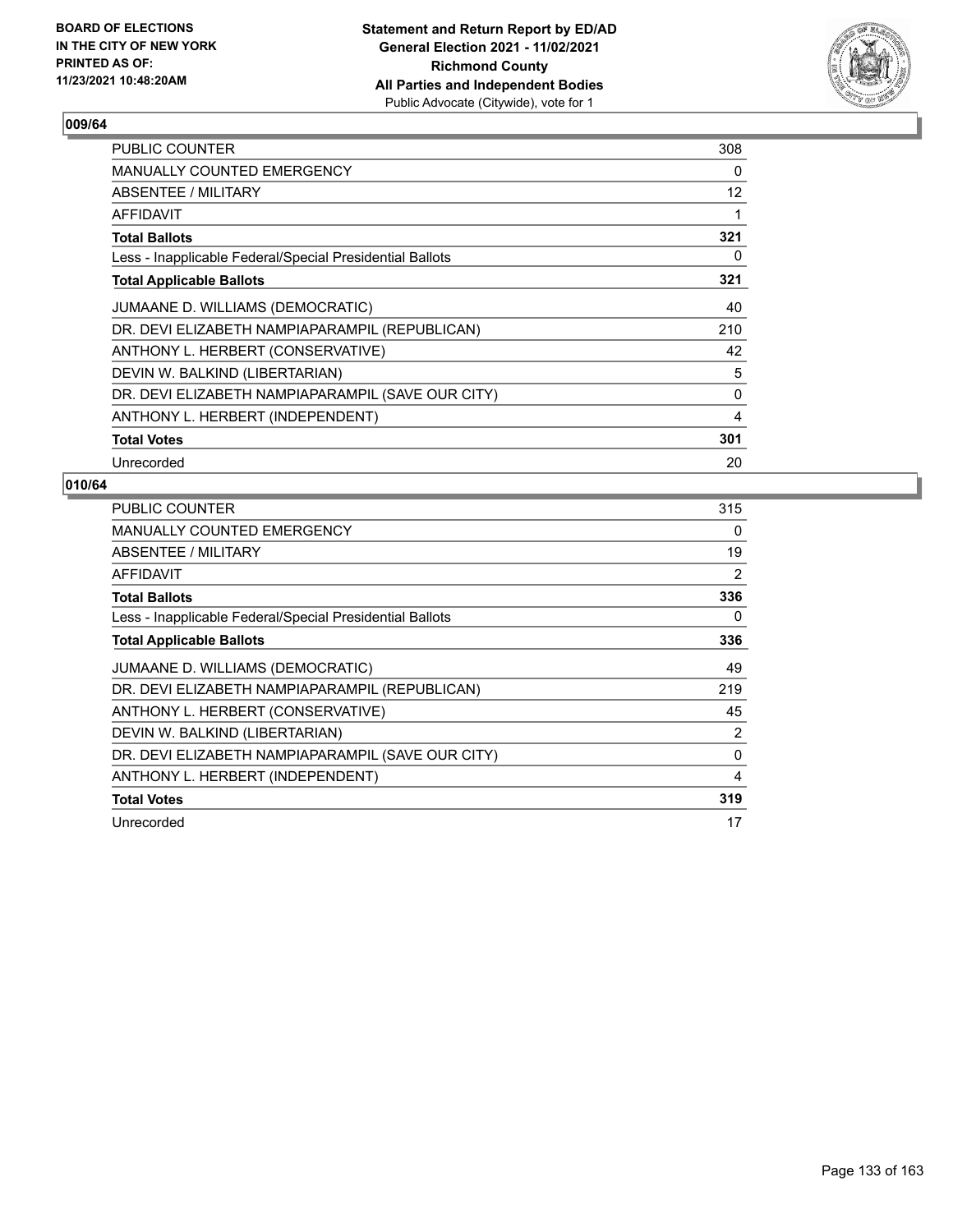

| PUBLIC COUNTER                                           | 134 |
|----------------------------------------------------------|-----|
| <b>MANUALLY COUNTED EMERGENCY</b>                        | 0   |
| ABSENTEE / MILITARY                                      | 6   |
| AFFIDAVIT                                                | 1   |
| <b>Total Ballots</b>                                     | 141 |
| Less - Inapplicable Federal/Special Presidential Ballots | 0   |
| <b>Total Applicable Ballots</b>                          | 141 |
| JUMAANE D. WILLIAMS (DEMOCRATIC)                         | 26  |
| DR. DEVI ELIZABETH NAMPIAPARAMPIL (REPUBLICAN)           | 84  |
| ANTHONY L. HERBERT (CONSERVATIVE)                        | 22  |
| DEVIN W. BALKIND (LIBERTARIAN)                           | 2   |
| DR. DEVI ELIZABETH NAMPIAPARAMPIL (SAVE OUR CITY)        | 1   |
| ANTHONY L. HERBERT (INDEPENDENT)                         | 2   |
| <b>Total Votes</b>                                       | 137 |
| Unrecorded                                               | 4   |

| PUBLIC COUNTER                                           | 295          |
|----------------------------------------------------------|--------------|
| <b>MANUALLY COUNTED EMERGENCY</b>                        | 0            |
| ABSENTEE / MILITARY                                      | 14           |
| <b>AFFIDAVIT</b>                                         | 1            |
| <b>Total Ballots</b>                                     | 310          |
| Less - Inapplicable Federal/Special Presidential Ballots | 0            |
| <b>Total Applicable Ballots</b>                          | 310          |
| JUMAANE D. WILLIAMS (DEMOCRATIC)                         | 53           |
| DR. DEVI ELIZABETH NAMPIAPARAMPIL (REPUBLICAN)           | 205          |
| ANTHONY L. HERBERT (CONSERVATIVE)                        | 32           |
| DEVIN W. BALKIND (LIBERTARIAN)                           | 1            |
| DR. DEVI ELIZABETH NAMPIAPARAMPIL (SAVE OUR CITY)        | $\mathbf{0}$ |
| ANTHONY L. HERBERT (INDEPENDENT)                         | 3            |
| HEDEKI MATSUI (WRITE-IN)                                 | 1            |
| UNATTRIBUTABLE WRITE-IN (WRITE-IN)                       | 1            |
| <b>Total Votes</b>                                       | 296          |
| Unrecorded                                               | 14           |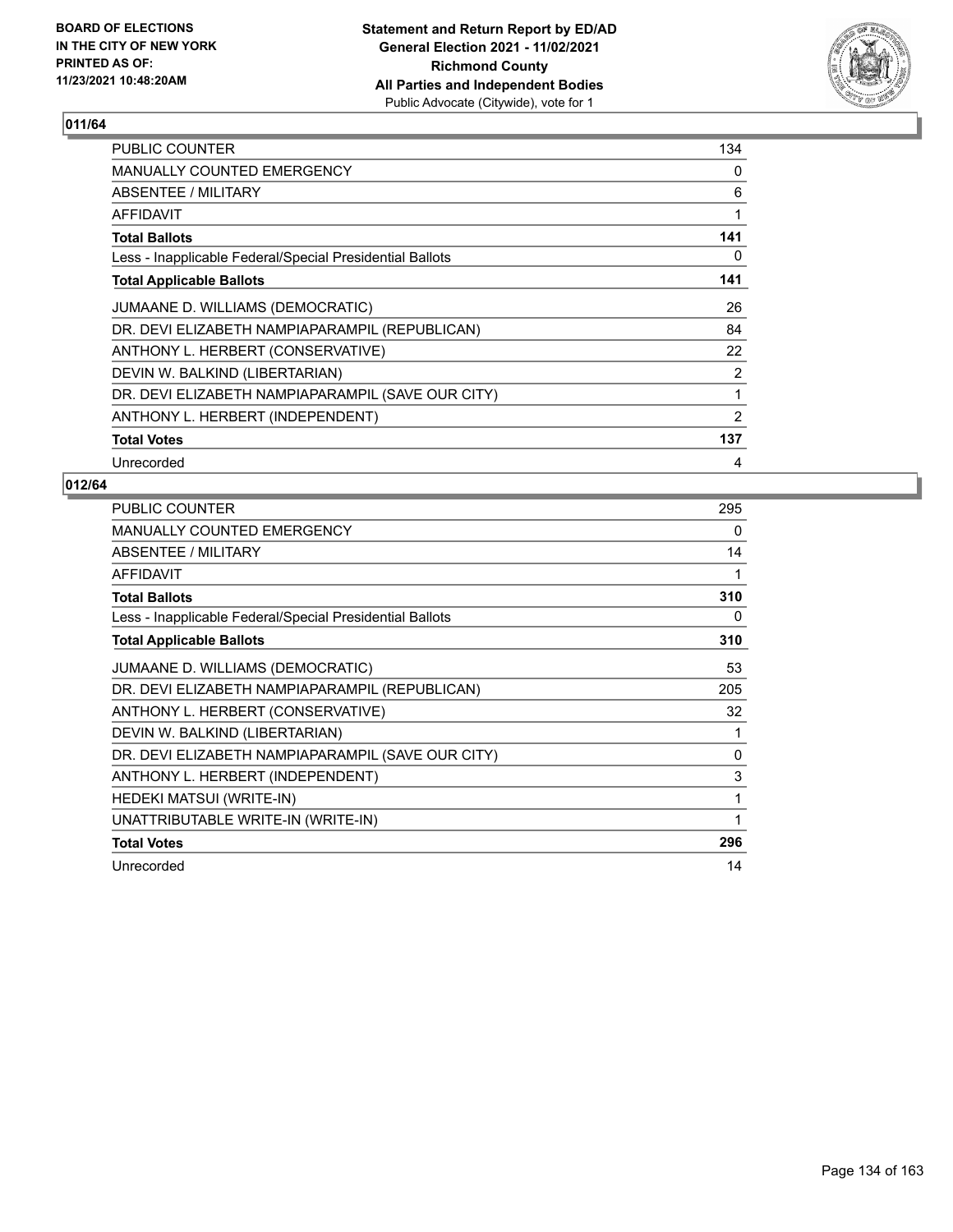

| <b>PUBLIC COUNTER</b>                                    | 124            |
|----------------------------------------------------------|----------------|
| MANUALLY COUNTED EMERGENCY                               | 0              |
| ABSENTEE / MILITARY                                      | 7              |
| AFFIDAVIT                                                | 0              |
| <b>Total Ballots</b>                                     | 131            |
| Less - Inapplicable Federal/Special Presidential Ballots | 0              |
| <b>Total Applicable Ballots</b>                          | 131            |
| JUMAANE D. WILLIAMS (DEMOCRATIC)                         | 23             |
| DR. DEVI ELIZABETH NAMPIAPARAMPIL (REPUBLICAN)           | 86             |
| ANTHONY L. HERBERT (CONSERVATIVE)                        | 14             |
| DEVIN W. BALKIND (LIBERTARIAN)                           | $\overline{2}$ |
| DR. DEVI ELIZABETH NAMPIAPARAMPIL (SAVE OUR CITY)        | 0              |
| ANTHONY L. HERBERT (INDEPENDENT)                         | $\mathbf{0}$   |
| <b>Total Votes</b>                                       | 125            |
| Unrecorded                                               | 6              |

| PUBLIC COUNTER                                           | 398 |
|----------------------------------------------------------|-----|
| MANUALLY COUNTED EMERGENCY                               | 0   |
| ABSENTEE / MILITARY                                      | 18  |
| <b>AFFIDAVIT</b>                                         | 0   |
| <b>Total Ballots</b>                                     | 416 |
| Less - Inapplicable Federal/Special Presidential Ballots | 0   |
| <b>Total Applicable Ballots</b>                          | 416 |
| JUMAANE D. WILLIAMS (DEMOCRATIC)                         | 66  |
| DR. DEVI ELIZABETH NAMPIAPARAMPIL (REPUBLICAN)           | 267 |
| ANTHONY L. HERBERT (CONSERVATIVE)                        | 51  |
| DEVIN W. BALKIND (LIBERTARIAN)                           | 9   |
| DR. DEVI ELIZABETH NAMPIAPARAMPIL (SAVE OUR CITY)        | 1   |
| ANTHONY L. HERBERT (INDEPENDENT)                         | 4   |
| SCOTT R. BROWN (WRITE-IN)                                | 1   |
| <b>Total Votes</b>                                       | 399 |
| Unrecorded                                               | 17  |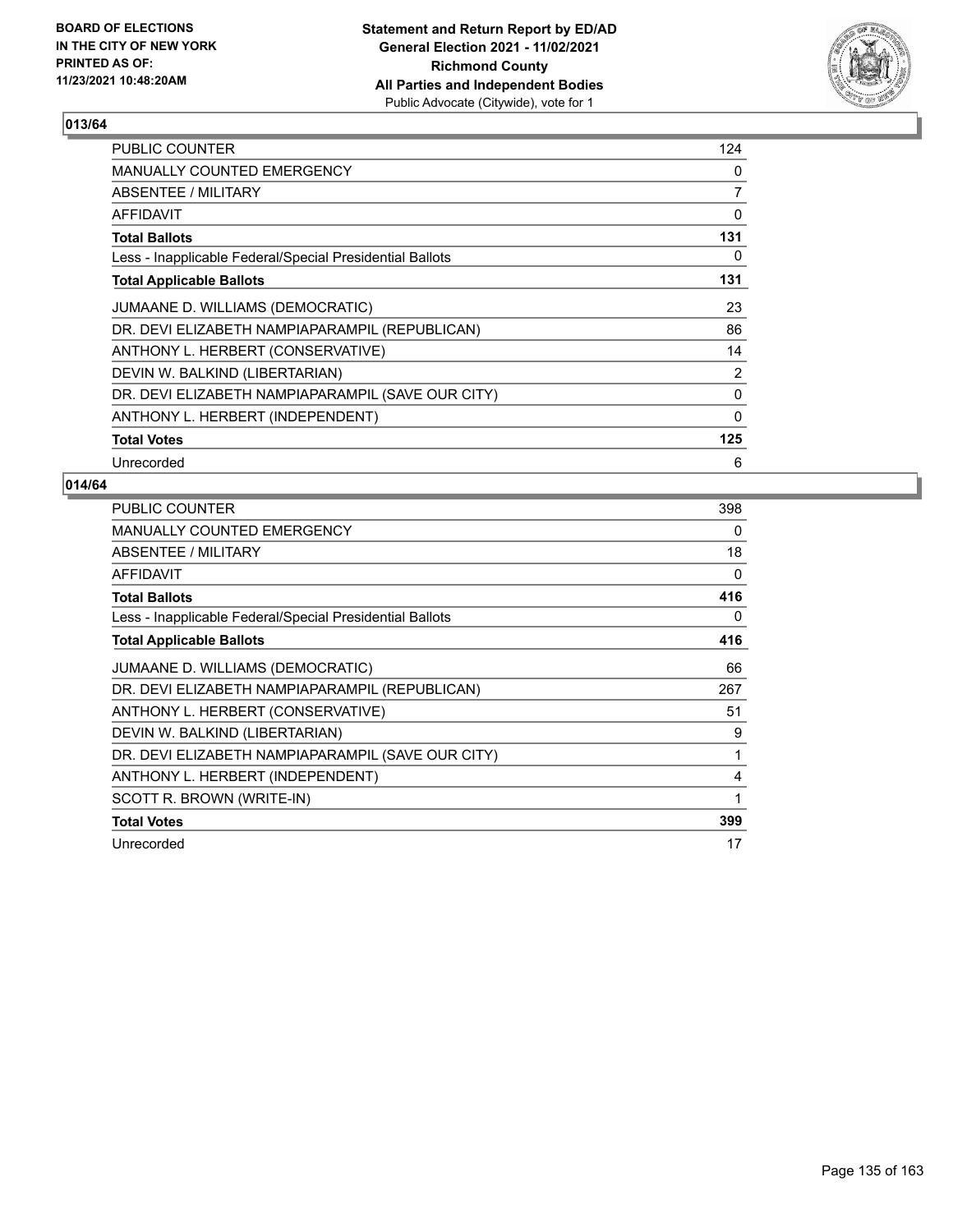

| PUBLIC COUNTER                                           | 446 |
|----------------------------------------------------------|-----|
| MANUALLY COUNTED EMERGENCY                               | 0   |
| ABSENTEE / MILITARY                                      | 22  |
| <b>AFFIDAVIT</b>                                         | 0   |
| <b>Total Ballots</b>                                     | 468 |
| Less - Inapplicable Federal/Special Presidential Ballots | 0   |
| <b>Total Applicable Ballots</b>                          | 468 |
| JUMAANE D. WILLIAMS (DEMOCRATIC)                         | 80  |
| DR. DEVI ELIZABETH NAMPIAPARAMPIL (REPUBLICAN)           | 300 |
| ANTHONY L. HERBERT (CONSERVATIVE)                        | 55  |
| DEVIN W. BALKIND (LIBERTARIAN)                           | 2   |
| DR. DEVI ELIZABETH NAMPIAPARAMPIL (SAVE OUR CITY)        | 2   |
| ANTHONY L. HERBERT (INDEPENDENT)                         | 6   |
| ROBERT LEVY (WRITE-IN)                                   | 1   |
| <b>Total Votes</b>                                       | 446 |
| Unrecorded                                               | 22  |

| PUBLIC COUNTER                                           | 374 |
|----------------------------------------------------------|-----|
| <b>MANUALLY COUNTED EMERGENCY</b>                        | 0   |
| <b>ABSENTEE / MILITARY</b>                               | 20  |
| AFFIDAVIT                                                | 1   |
| <b>Total Ballots</b>                                     | 395 |
| Less - Inapplicable Federal/Special Presidential Ballots | 0   |
| <b>Total Applicable Ballots</b>                          | 395 |
| JUMAANE D. WILLIAMS (DEMOCRATIC)                         | 64  |
| DR. DEVI ELIZABETH NAMPIAPARAMPIL (REPUBLICAN)           | 260 |
| ANTHONY L. HERBERT (CONSERVATIVE)                        | 50  |
| DEVIN W. BALKIND (LIBERTARIAN)                           | 1   |
| DR. DEVI ELIZABETH NAMPIAPARAMPIL (SAVE OUR CITY)        | 3   |
| ANTHONY L. HERBERT (INDEPENDENT)                         | 2   |
| <b>Total Votes</b>                                       | 380 |
| Unrecorded                                               | 15  |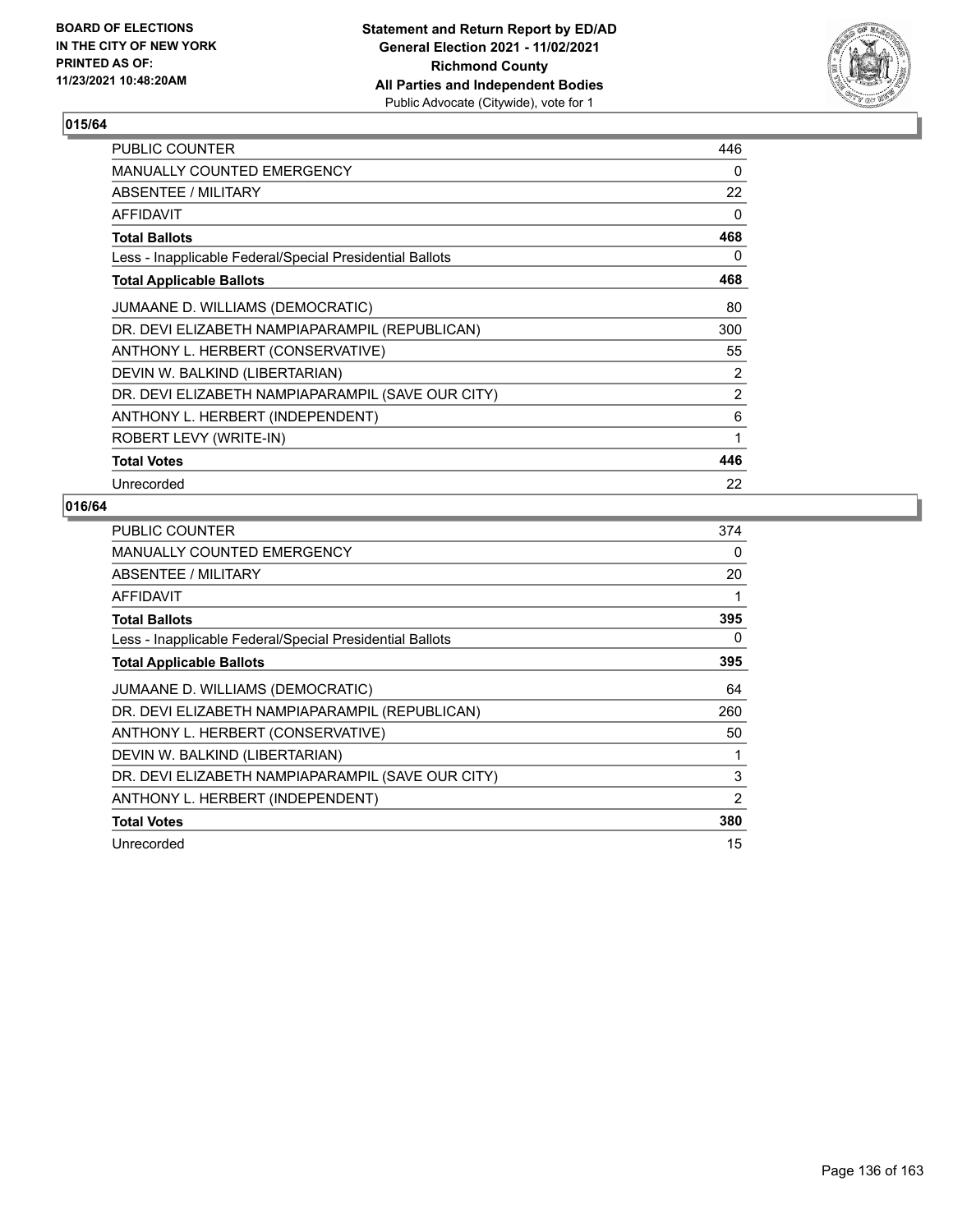

| PUBLIC COUNTER                                           | 376 |
|----------------------------------------------------------|-----|
| <b>MANUALLY COUNTED EMERGENCY</b>                        | 0   |
| ABSENTEE / MILITARY                                      | 29  |
| AFFIDAVIT                                                | 0   |
| <b>Total Ballots</b>                                     | 405 |
| Less - Inapplicable Federal/Special Presidential Ballots | 0   |
| <b>Total Applicable Ballots</b>                          | 405 |
| JUMAANE D. WILLIAMS (DEMOCRATIC)                         | 77  |
| DR. DEVI ELIZABETH NAMPIAPARAMPIL (REPUBLICAN)           | 235 |
| ANTHONY L. HERBERT (CONSERVATIVE)                        | 61  |
| DEVIN W. BALKIND (LIBERTARIAN)                           | 5   |
| DR. DEVI ELIZABETH NAMPIAPARAMPIL (SAVE OUR CITY)        | 1   |
| ANTHONY L. HERBERT (INDEPENDENT)                         | 3   |
| <b>Total Votes</b>                                       | 382 |
| Unrecorded                                               | 23  |

| <b>PUBLIC COUNTER</b>                                    | 312      |
|----------------------------------------------------------|----------|
| <b>MANUALLY COUNTED EMERGENCY</b>                        | $\Omega$ |
| ABSENTEE / MILITARY                                      | 13       |
| <b>AFFIDAVIT</b>                                         | $\Omega$ |
| <b>Total Ballots</b>                                     | 325      |
| Less - Inapplicable Federal/Special Presidential Ballots | 0        |
| <b>Total Applicable Ballots</b>                          | 325      |
| JUMAANE D. WILLIAMS (DEMOCRATIC)                         | 48       |
| DR. DEVI ELIZABETH NAMPIAPARAMPIL (REPUBLICAN)           | 217      |
| ANTHONY L. HERBERT (CONSERVATIVE)                        | 24       |
| DEVIN W. BALKIND (LIBERTARIAN)                           | 7        |
| DR. DEVI ELIZABETH NAMPIAPARAMPIL (SAVE OUR CITY)        | 4        |
| ANTHONY L. HERBERT (INDEPENDENT)                         | 7        |
| <b>Total Votes</b>                                       | 307      |
| Unrecorded                                               | 18       |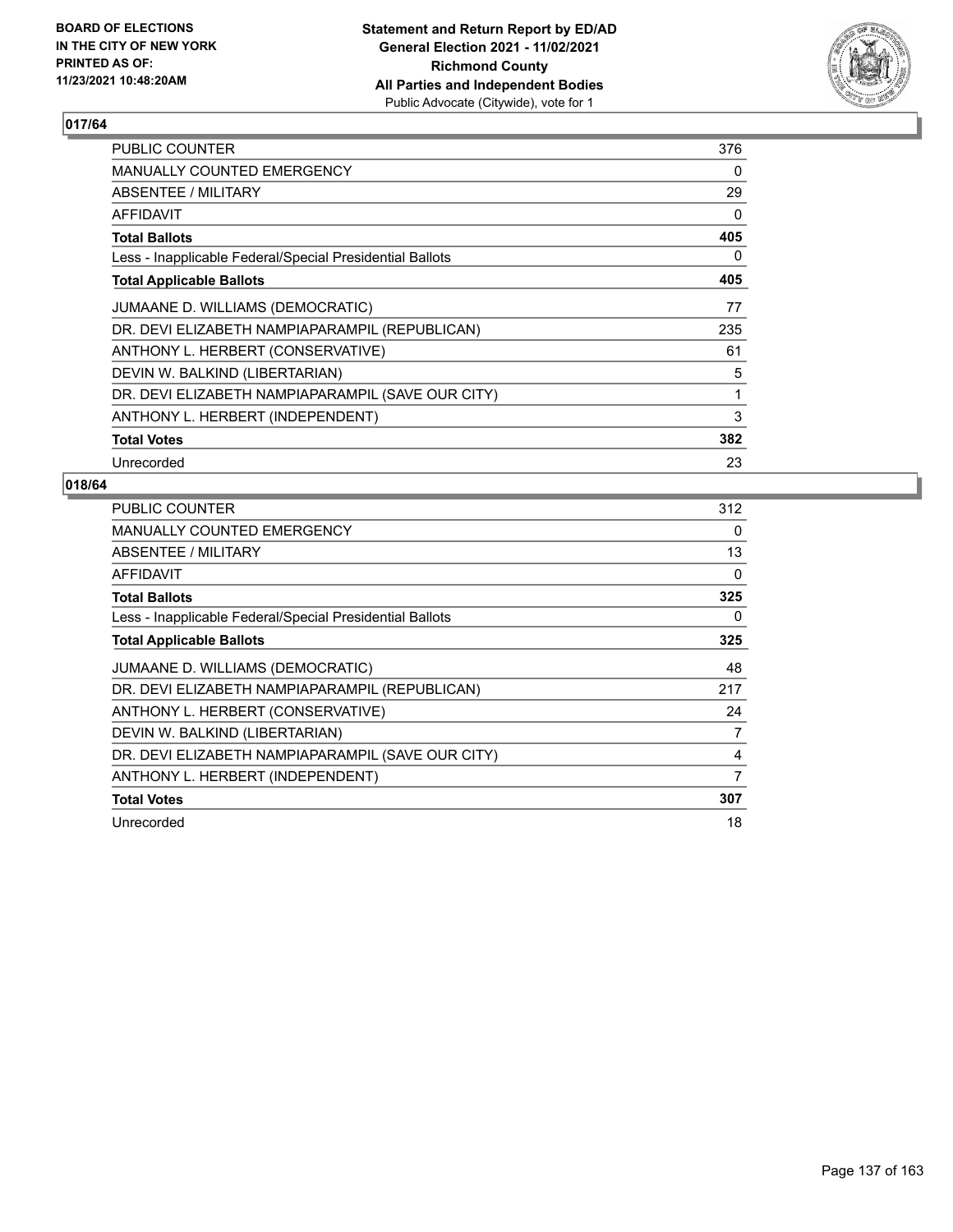

| <b>PUBLIC COUNTER</b>                                    | 207 |
|----------------------------------------------------------|-----|
| <b>MANUALLY COUNTED EMERGENCY</b>                        | 0   |
| ABSENTEE / MILITARY                                      | 50  |
| <b>AFFIDAVIT</b>                                         | 3   |
| <b>Total Ballots</b>                                     | 260 |
| Less - Inapplicable Federal/Special Presidential Ballots | 0   |
| <b>Total Applicable Ballots</b>                          | 260 |
| JUMAANE D. WILLIAMS (DEMOCRATIC)                         | 131 |
| DR. DEVI ELIZABETH NAMPIAPARAMPIL (REPUBLICAN)           | 87  |
| ANTHONY L. HERBERT (CONSERVATIVE)                        | 20  |
| DEVIN W. BALKIND (LIBERTARIAN)                           | 1   |
| DR. DEVI ELIZABETH NAMPIAPARAMPIL (SAVE OUR CITY)        | 0   |
| ANTHONY L. HERBERT (INDEPENDENT)                         | 3   |
| JAMES A. ALFANO (WRITE-IN)                               | 1   |
| <b>Total Votes</b>                                       | 243 |
| Unrecorded                                               | 17  |

| <b>PUBLIC COUNTER</b>                                    | 317            |
|----------------------------------------------------------|----------------|
| <b>MANUALLY COUNTED EMERGENCY</b>                        | 0              |
| ABSENTEE / MILITARY                                      | 22             |
| <b>AFFIDAVIT</b>                                         | 2              |
| <b>Total Ballots</b>                                     | 341            |
| Less - Inapplicable Federal/Special Presidential Ballots | 0              |
| <b>Total Applicable Ballots</b>                          | 341            |
| JUMAANE D. WILLIAMS (DEMOCRATIC)                         | 71             |
| DR. DEVI ELIZABETH NAMPIAPARAMPIL (REPUBLICAN)           | 209            |
| ANTHONY L. HERBERT (CONSERVATIVE)                        | 40             |
| DEVIN W. BALKIND (LIBERTARIAN)                           | 4              |
| DR. DEVI ELIZABETH NAMPIAPARAMPIL (SAVE OUR CITY)        | $\overline{2}$ |
| ANTHONY L. HERBERT (INDEPENDENT)                         | 4              |
| <b>Total Votes</b>                                       | 330            |
| Unrecorded                                               | 11             |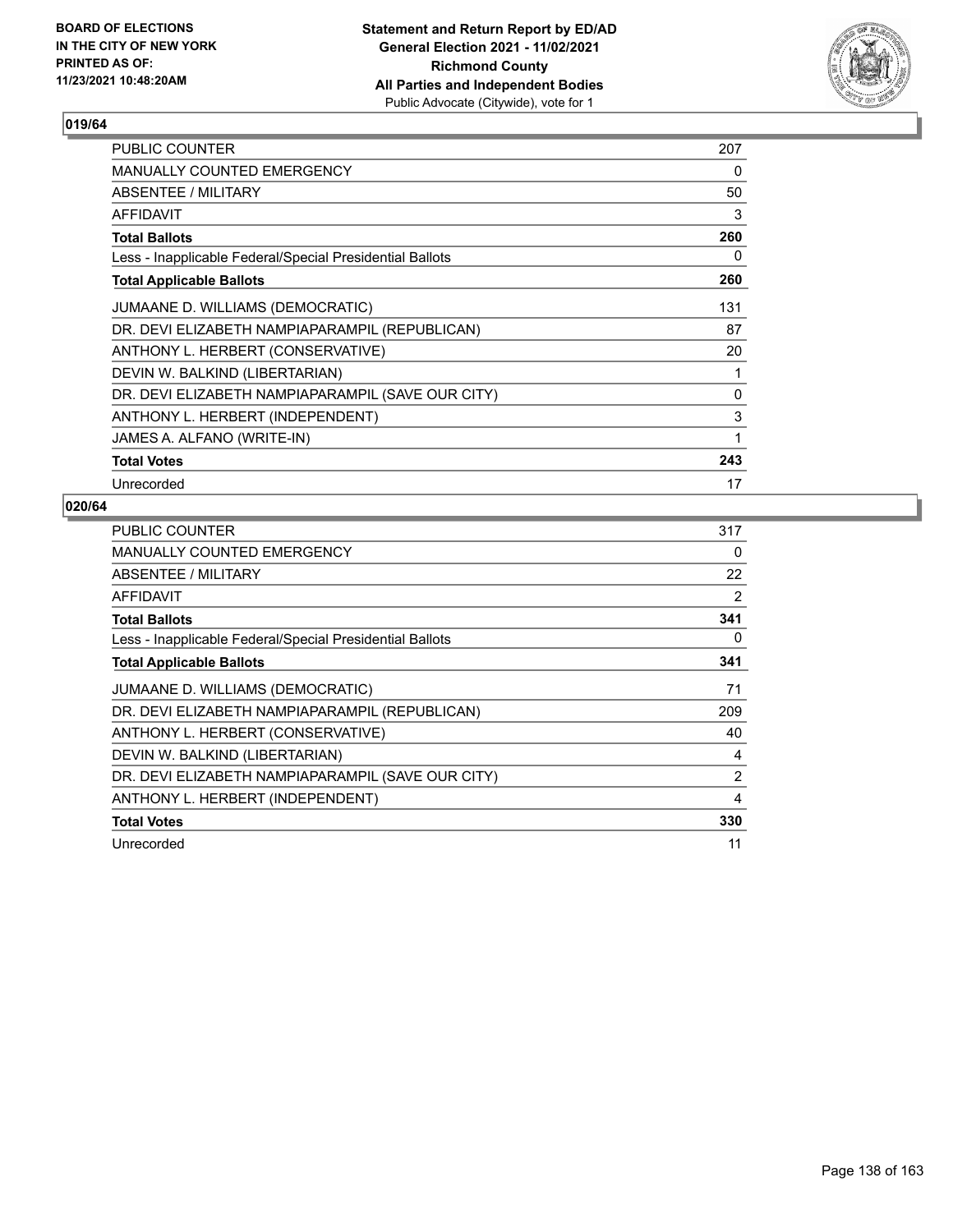

| <b>PUBLIC COUNTER</b>                                    | 318            |
|----------------------------------------------------------|----------------|
| <b>MANUALLY COUNTED EMERGENCY</b>                        | 0              |
| ABSENTEE / MILITARY                                      | 15             |
| <b>AFFIDAVIT</b>                                         | 1              |
| <b>Total Ballots</b>                                     | 334            |
| Less - Inapplicable Federal/Special Presidential Ballots | 0              |
| <b>Total Applicable Ballots</b>                          | 334            |
| JUMAANE D. WILLIAMS (DEMOCRATIC)                         | 66             |
| DR. DEVI ELIZABETH NAMPIAPARAMPIL (REPUBLICAN)           | 216            |
| ANTHONY L. HERBERT (CONSERVATIVE)                        | 39             |
| DEVIN W. BALKIND (LIBERTARIAN)                           | 3              |
| DR. DEVI ELIZABETH NAMPIAPARAMPIL (SAVE OUR CITY)        | 0              |
| ANTHONY L. HERBERT (INDEPENDENT)                         | $\overline{2}$ |
| <b>Total Votes</b>                                       | 326            |
| Unrecorded                                               | 8              |

| <b>PUBLIC COUNTER</b>                                    | 360 |
|----------------------------------------------------------|-----|
| <b>MANUALLY COUNTED EMERGENCY</b>                        | 0   |
| ABSENTEE / MILITARY                                      | 30  |
| <b>AFFIDAVIT</b>                                         | 0   |
| <b>Total Ballots</b>                                     | 390 |
| Less - Inapplicable Federal/Special Presidential Ballots | 0   |
| <b>Total Applicable Ballots</b>                          | 390 |
| JUMAANE D. WILLIAMS (DEMOCRATIC)                         | 88  |
| DR. DEVI ELIZABETH NAMPIAPARAMPIL (REPUBLICAN)           | 235 |
| ANTHONY L. HERBERT (CONSERVATIVE)                        | 39  |
| DEVIN W. BALKIND (LIBERTARIAN)                           | 7   |
| DR. DEVI ELIZABETH NAMPIAPARAMPIL (SAVE OUR CITY)        | 0   |
| ANTHONY L. HERBERT (INDEPENDENT)                         | 5   |
| <b>Total Votes</b>                                       | 374 |
| Unrecorded                                               | 16  |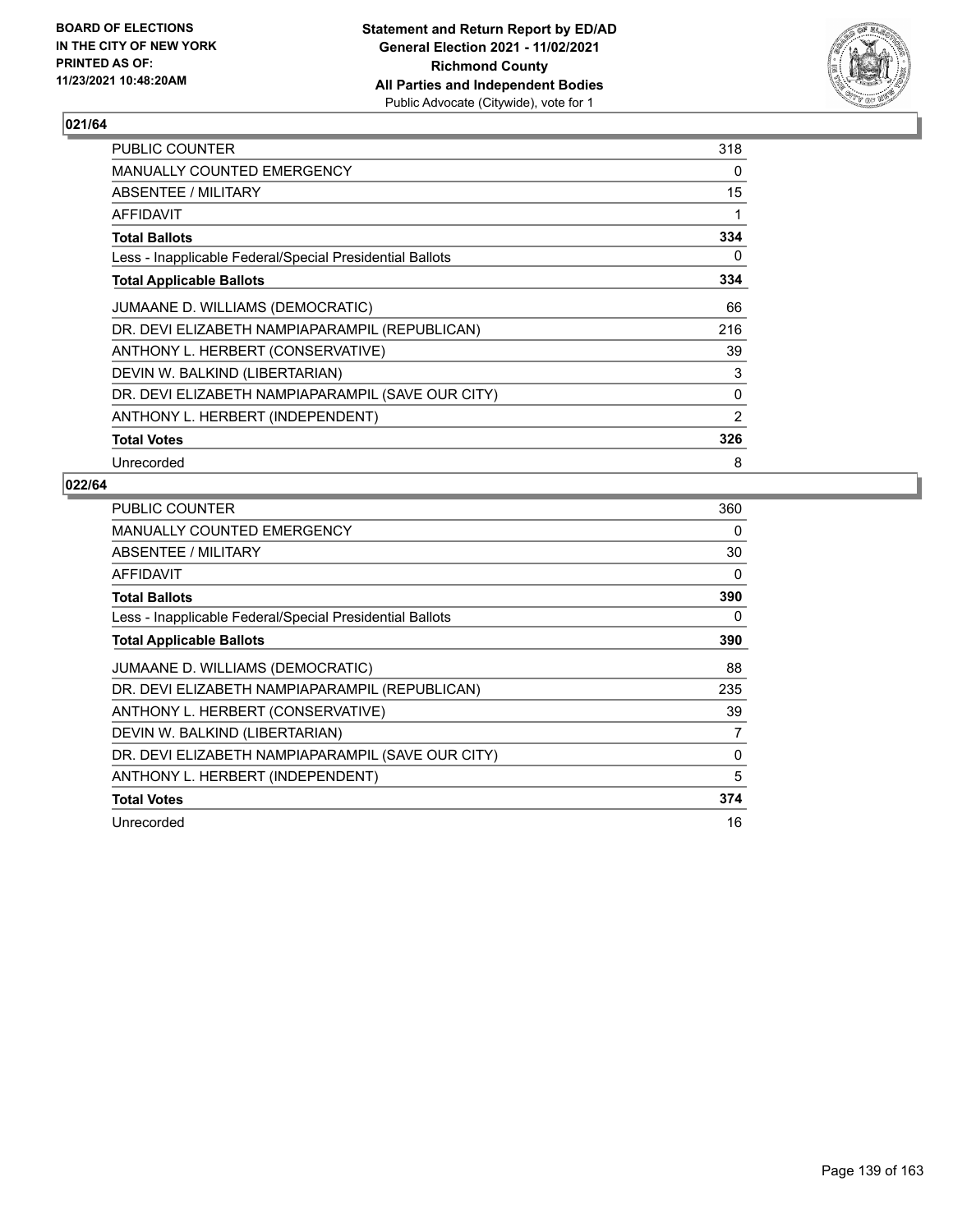

| PUBLIC COUNTER                                           | 307            |
|----------------------------------------------------------|----------------|
| <b>MANUALLY COUNTED EMERGENCY</b>                        | 0              |
| ABSENTEE / MILITARY                                      | 9              |
| AFFIDAVIT                                                | 1              |
| <b>Total Ballots</b>                                     | 317            |
| Less - Inapplicable Federal/Special Presidential Ballots | 0              |
| <b>Total Applicable Ballots</b>                          | 317            |
| JUMAANE D. WILLIAMS (DEMOCRATIC)                         | 45             |
| DR. DEVI ELIZABETH NAMPIAPARAMPIL (REPUBLICAN)           | 200            |
| ANTHONY L. HERBERT (CONSERVATIVE)                        | 54             |
| DEVIN W. BALKIND (LIBERTARIAN)                           | 0              |
| DR. DEVI ELIZABETH NAMPIAPARAMPIL (SAVE OUR CITY)        | $\overline{2}$ |
| ANTHONY L. HERBERT (INDEPENDENT)                         | 3              |
| <b>Total Votes</b>                                       | 304            |
| Unrecorded                                               | 13             |

| <b>PUBLIC COUNTER</b>                                    | 331 |
|----------------------------------------------------------|-----|
| <b>MANUALLY COUNTED EMERGENCY</b>                        | 0   |
| ABSENTEE / MILITARY                                      | 12  |
| <b>AFFIDAVIT</b>                                         | 0   |
| <b>Total Ballots</b>                                     | 343 |
| Less - Inapplicable Federal/Special Presidential Ballots | 0   |
| <b>Total Applicable Ballots</b>                          | 343 |
| JUMAANE D. WILLIAMS (DEMOCRATIC)                         | 71  |
| DR. DEVI ELIZABETH NAMPIAPARAMPIL (REPUBLICAN)           | 193 |
| ANTHONY L. HERBERT (CONSERVATIVE)                        | 52  |
| DEVIN W. BALKIND (LIBERTARIAN)                           | 8   |
| DR. DEVI ELIZABETH NAMPIAPARAMPIL (SAVE OUR CITY)        | 0   |
| ANTHONY L. HERBERT (INDEPENDENT)                         | 4   |
| <b>Total Votes</b>                                       | 328 |
| Unrecorded                                               | 15  |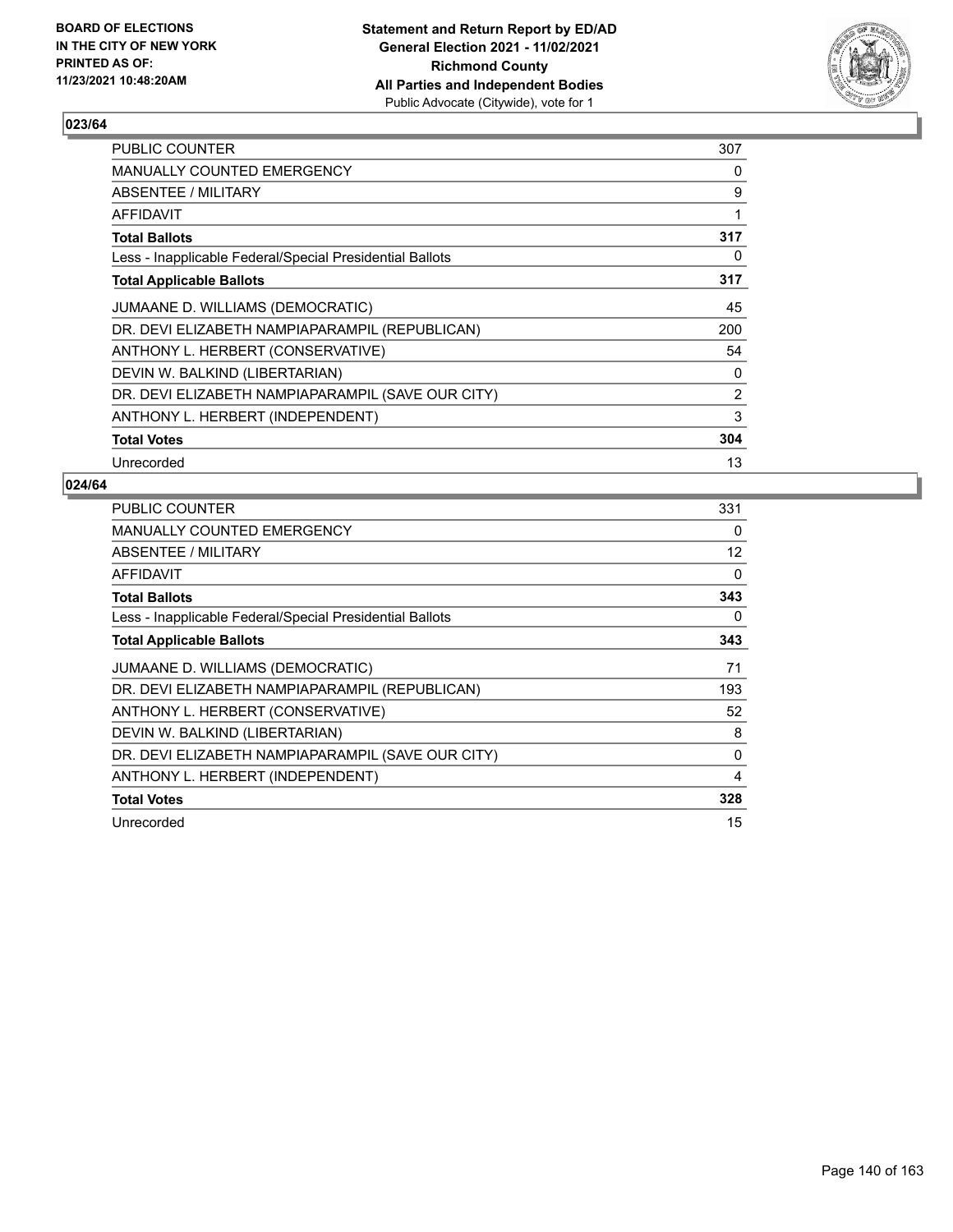

| PUBLIC COUNTER                                           | 336            |
|----------------------------------------------------------|----------------|
| <b>MANUALLY COUNTED EMERGENCY</b>                        | $\Omega$       |
| ABSENTEE / MILITARY                                      | 22             |
| AFFIDAVIT                                                | 0              |
| <b>Total Ballots</b>                                     | 358            |
| Less - Inapplicable Federal/Special Presidential Ballots | 0              |
| <b>Total Applicable Ballots</b>                          | 358            |
| JUMAANE D. WILLIAMS (DEMOCRATIC)                         | 66             |
| DR. DEVI ELIZABETH NAMPIAPARAMPIL (REPUBLICAN)           | 232            |
| ANTHONY L. HERBERT (CONSERVATIVE)                        | 39             |
| DEVIN W. BALKIND (LIBERTARIAN)                           | 4              |
| DR. DEVI ELIZABETH NAMPIAPARAMPIL (SAVE OUR CITY)        | 1              |
| ANTHONY L. HERBERT (INDEPENDENT)                         | $\overline{2}$ |
| <b>Total Votes</b>                                       | 344            |
| Unrecorded                                               | 14             |

| <b>PUBLIC COUNTER</b>                                    | 292      |
|----------------------------------------------------------|----------|
| <b>MANUALLY COUNTED EMERGENCY</b>                        | $\Omega$ |
| ABSENTEE / MILITARY                                      | 12       |
| AFFIDAVIT                                                | 4        |
| <b>Total Ballots</b>                                     | 308      |
| Less - Inapplicable Federal/Special Presidential Ballots | 0        |
| <b>Total Applicable Ballots</b>                          | 308      |
| JUMAANE D. WILLIAMS (DEMOCRATIC)                         | 66       |
| DR. DEVI ELIZABETH NAMPIAPARAMPIL (REPUBLICAN)           | 189      |
| ANTHONY L. HERBERT (CONSERVATIVE)                        | 34       |
| DEVIN W. BALKIND (LIBERTARIAN)                           | 4        |
| DR. DEVI ELIZABETH NAMPIAPARAMPIL (SAVE OUR CITY)        | 0        |
| ANTHONY L. HERBERT (INDEPENDENT)                         | 3        |
| <b>Total Votes</b>                                       | 296      |
| Unrecorded                                               | 12       |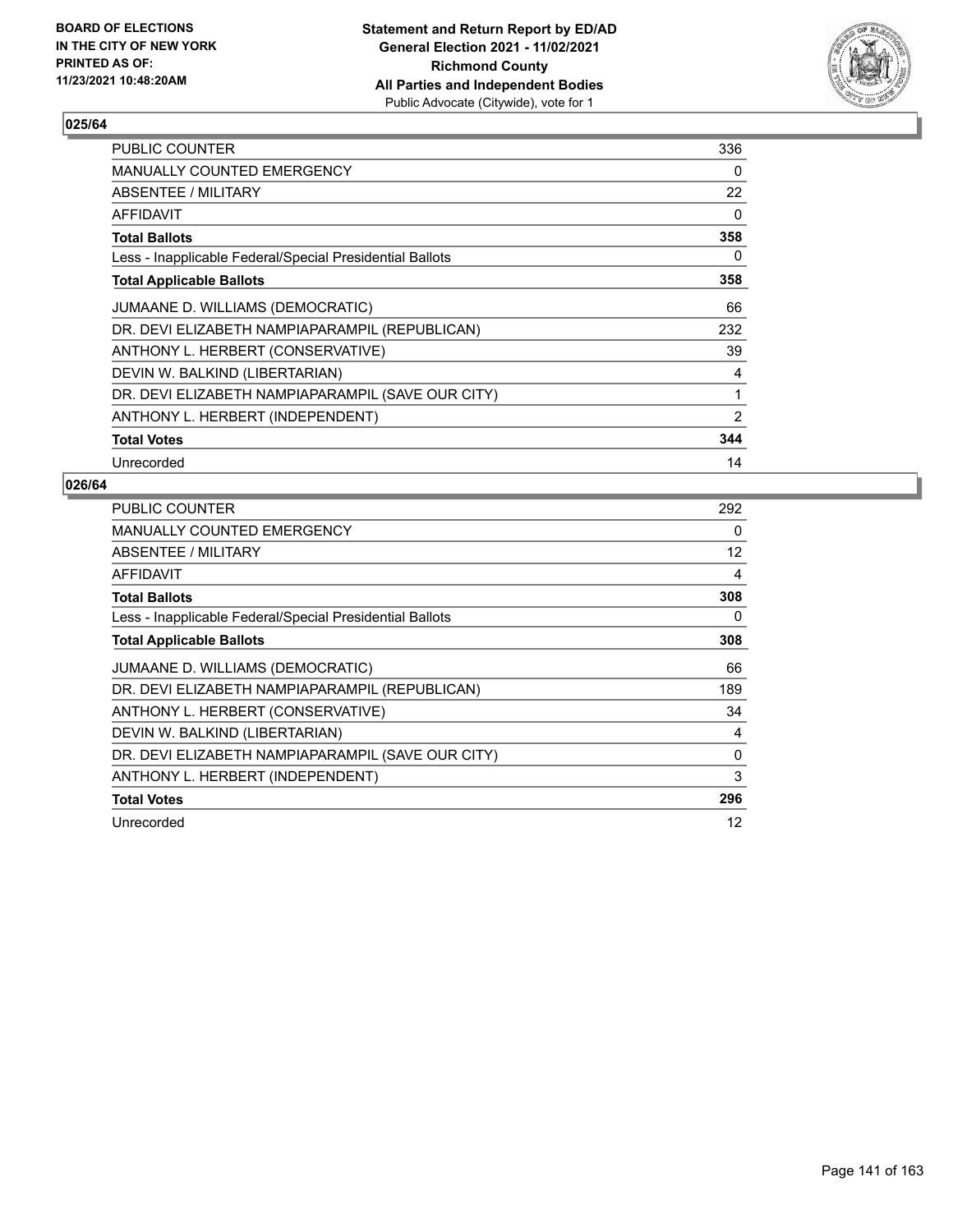

| <b>PUBLIC COUNTER</b>                                    | 309            |
|----------------------------------------------------------|----------------|
| MANUALLY COUNTED EMERGENCY                               | $\Omega$       |
| ABSENTEE / MILITARY                                      | 13             |
| <b>AFFIDAVIT</b>                                         | $\overline{2}$ |
| <b>Total Ballots</b>                                     | 324            |
| Less - Inapplicable Federal/Special Presidential Ballots | 0              |
| <b>Total Applicable Ballots</b>                          | 324            |
| JUMAANE D. WILLIAMS (DEMOCRATIC)                         | 67             |
| DR. DEVI ELIZABETH NAMPIAPARAMPIL (REPUBLICAN)           | 203            |
| ANTHONY L. HERBERT (CONSERVATIVE)                        | 35             |
| DEVIN W. BALKIND (LIBERTARIAN)                           | 2              |
| DR. DEVI ELIZABETH NAMPIAPARAMPIL (SAVE OUR CITY)        | 3              |
| ANTHONY L. HERBERT (INDEPENDENT)                         | 3              |
| <b>Total Votes</b>                                       | 313            |
| Unrecorded                                               | 11             |

| <b>PUBLIC COUNTER</b>                                    | 230 |
|----------------------------------------------------------|-----|
| <b>MANUALLY COUNTED EMERGENCY</b>                        | 0   |
| ABSENTEE / MILITARY                                      | 8   |
| <b>AFFIDAVIT</b>                                         | 1   |
| <b>Total Ballots</b>                                     | 239 |
| Less - Inapplicable Federal/Special Presidential Ballots | 0   |
| <b>Total Applicable Ballots</b>                          | 239 |
| JUMAANE D. WILLIAMS (DEMOCRATIC)                         | 41  |
| DR. DEVI ELIZABETH NAMPIAPARAMPIL (REPUBLICAN)           | 151 |
| ANTHONY L. HERBERT (CONSERVATIVE)                        | 25  |
| DEVIN W. BALKIND (LIBERTARIAN)                           | 4   |
| DR. DEVI ELIZABETH NAMPIAPARAMPIL (SAVE OUR CITY)        | 2   |
| ANTHONY L. HERBERT (INDEPENDENT)                         | 4   |
| <b>Total Votes</b>                                       | 227 |
| Unrecorded                                               | 12  |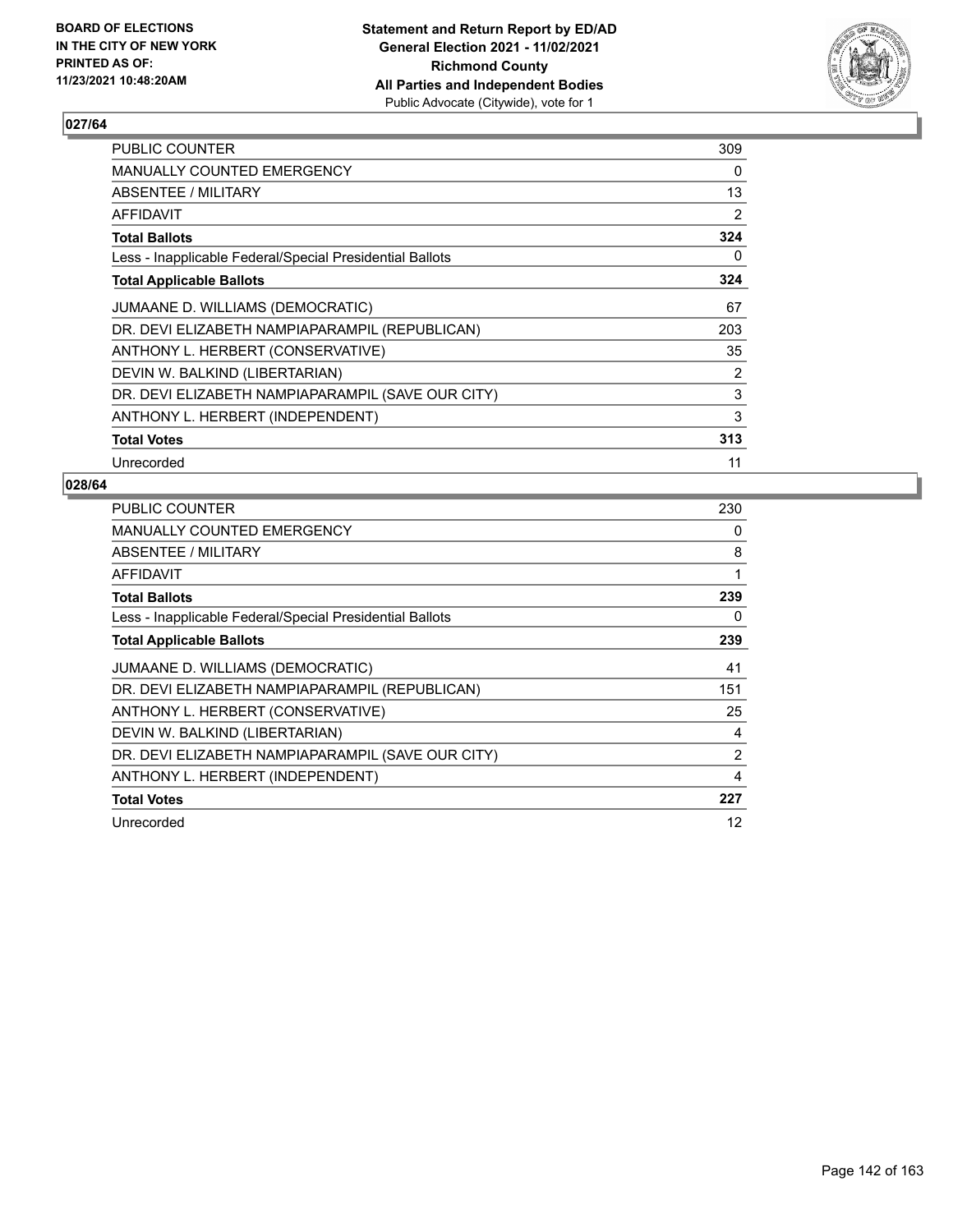

| PUBLIC COUNTER                                           | 341 |
|----------------------------------------------------------|-----|
| MANUALLY COUNTED EMERGENCY                               | 0   |
| ABSENTEE / MILITARY                                      | 19  |
| AFFIDAVIT                                                | 0   |
| <b>Total Ballots</b>                                     | 360 |
| Less - Inapplicable Federal/Special Presidential Ballots | 0   |
| <b>Total Applicable Ballots</b>                          | 360 |
| JUMAANE D. WILLIAMS (DEMOCRATIC)                         | 72  |
| DR. DEVI ELIZABETH NAMPIAPARAMPIL (REPUBLICAN)           | 207 |
| ANTHONY L. HERBERT (CONSERVATIVE)                        | 48  |
| DEVIN W. BALKIND (LIBERTARIAN)                           | 6   |
| DR. DEVI ELIZABETH NAMPIAPARAMPIL (SAVE OUR CITY)        | 0   |
| ANTHONY L. HERBERT (INDEPENDENT)                         | 6   |
| SAMUEL STEINBERG (WRITE-IN)                              | 1   |
| <b>Total Votes</b>                                       | 340 |
| Unrecorded                                               | 20  |

| <b>PUBLIC COUNTER</b>                                    | 331 |
|----------------------------------------------------------|-----|
| MANUALLY COUNTED EMERGENCY                               | 0   |
| ABSENTEE / MILITARY                                      | 4   |
| AFFIDAVIT                                                | 6   |
| <b>Total Ballots</b>                                     | 341 |
| Less - Inapplicable Federal/Special Presidential Ballots | 0   |
| <b>Total Applicable Ballots</b>                          | 341 |
| JUMAANE D. WILLIAMS (DEMOCRATIC)                         | 69  |
| DR. DEVI ELIZABETH NAMPIAPARAMPIL (REPUBLICAN)           | 214 |
| ANTHONY L. HERBERT (CONSERVATIVE)                        | 35  |
| DEVIN W. BALKIND (LIBERTARIAN)                           | 4   |
| DR. DEVI ELIZABETH NAMPIAPARAMPIL (SAVE OUR CITY)        | 0   |
| ANTHONY L. HERBERT (INDEPENDENT)                         | 3   |
| <b>Total Votes</b>                                       | 325 |
| Unrecorded                                               | 16  |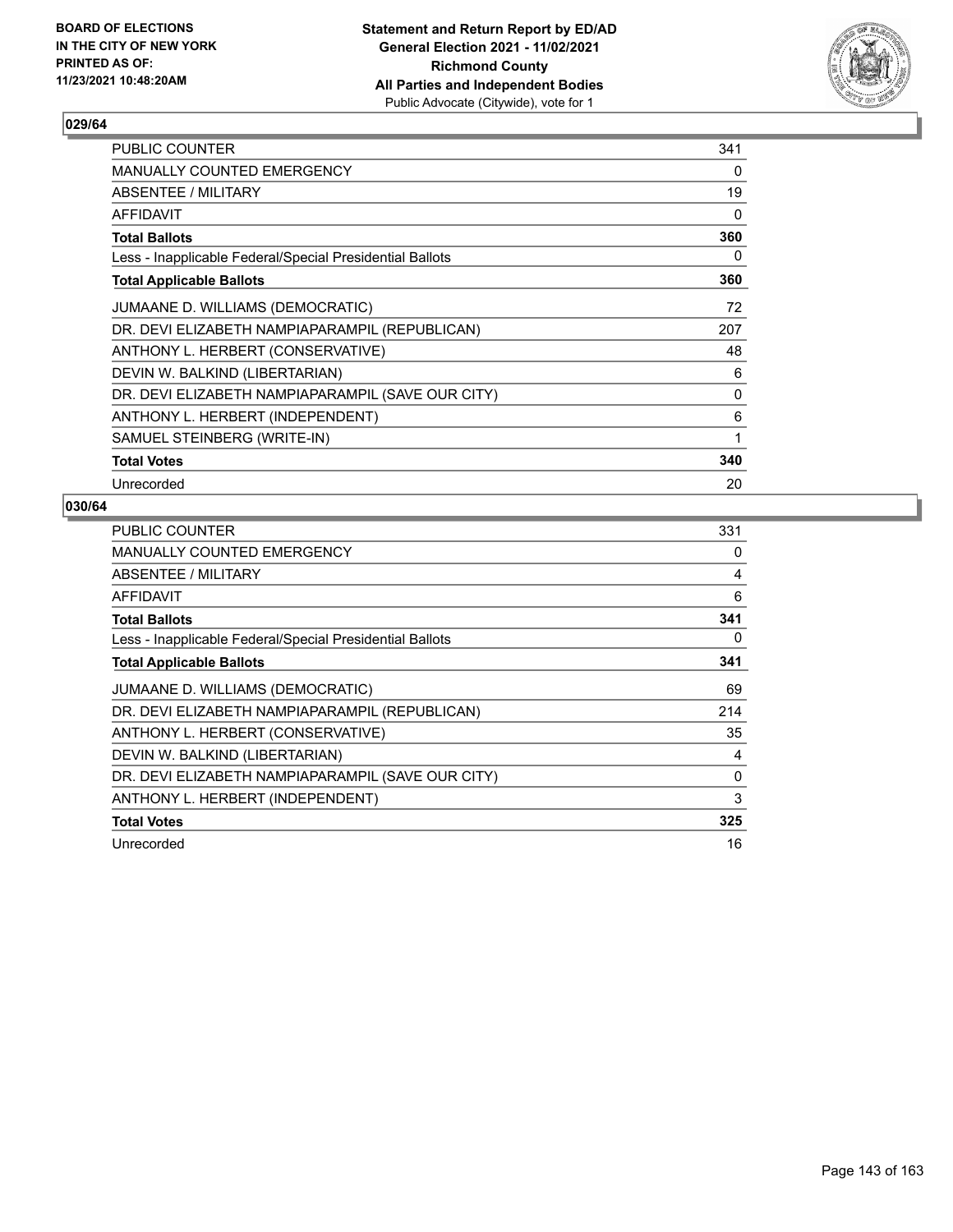

| <b>PUBLIC COUNTER</b>                                    | 272      |
|----------------------------------------------------------|----------|
| <b>MANUALLY COUNTED EMERGENCY</b>                        | 0        |
| ABSENTEE / MILITARY                                      | 7        |
| AFFIDAVIT                                                | 1        |
| <b>Total Ballots</b>                                     | 280      |
| Less - Inapplicable Federal/Special Presidential Ballots | 0        |
| <b>Total Applicable Ballots</b>                          | 280      |
| JUMAANE D. WILLIAMS (DEMOCRATIC)                         | 59       |
| DR. DEVI ELIZABETH NAMPIAPARAMPIL (REPUBLICAN)           | 170      |
| ANTHONY L. HERBERT (CONSERVATIVE)                        | 28       |
| DEVIN W. BALKIND (LIBERTARIAN)                           | 0        |
| DR. DEVI ELIZABETH NAMPIAPARAMPIL (SAVE OUR CITY)        | $\Omega$ |
| ANTHONY L. HERBERT (INDEPENDENT)                         | 5        |
| <b>Total Votes</b>                                       | 262      |
| Unrecorded                                               | 18       |

| <b>PUBLIC COUNTER</b>                                    | 349 |
|----------------------------------------------------------|-----|
| <b>MANUALLY COUNTED EMERGENCY</b>                        | 0   |
| ABSENTEE / MILITARY                                      | 13  |
| AFFIDAVIT                                                |     |
| <b>Total Ballots</b>                                     | 363 |
| Less - Inapplicable Federal/Special Presidential Ballots | 0   |
| <b>Total Applicable Ballots</b>                          | 363 |
| JUMAANE D. WILLIAMS (DEMOCRATIC)                         | 99  |
| DR. DEVI ELIZABETH NAMPIAPARAMPIL (REPUBLICAN)           | 194 |
| ANTHONY L. HERBERT (CONSERVATIVE)                        | 45  |
| DEVIN W. BALKIND (LIBERTARIAN)                           | 2   |
| DR. DEVI ELIZABETH NAMPIAPARAMPIL (SAVE OUR CITY)        | 0   |
| ANTHONY L. HERBERT (INDEPENDENT)                         | 4   |
| ROBERT LEVY (WRITE-IN)                                   | 1   |
| <b>Total Votes</b>                                       | 345 |
| Unrecorded                                               | 18  |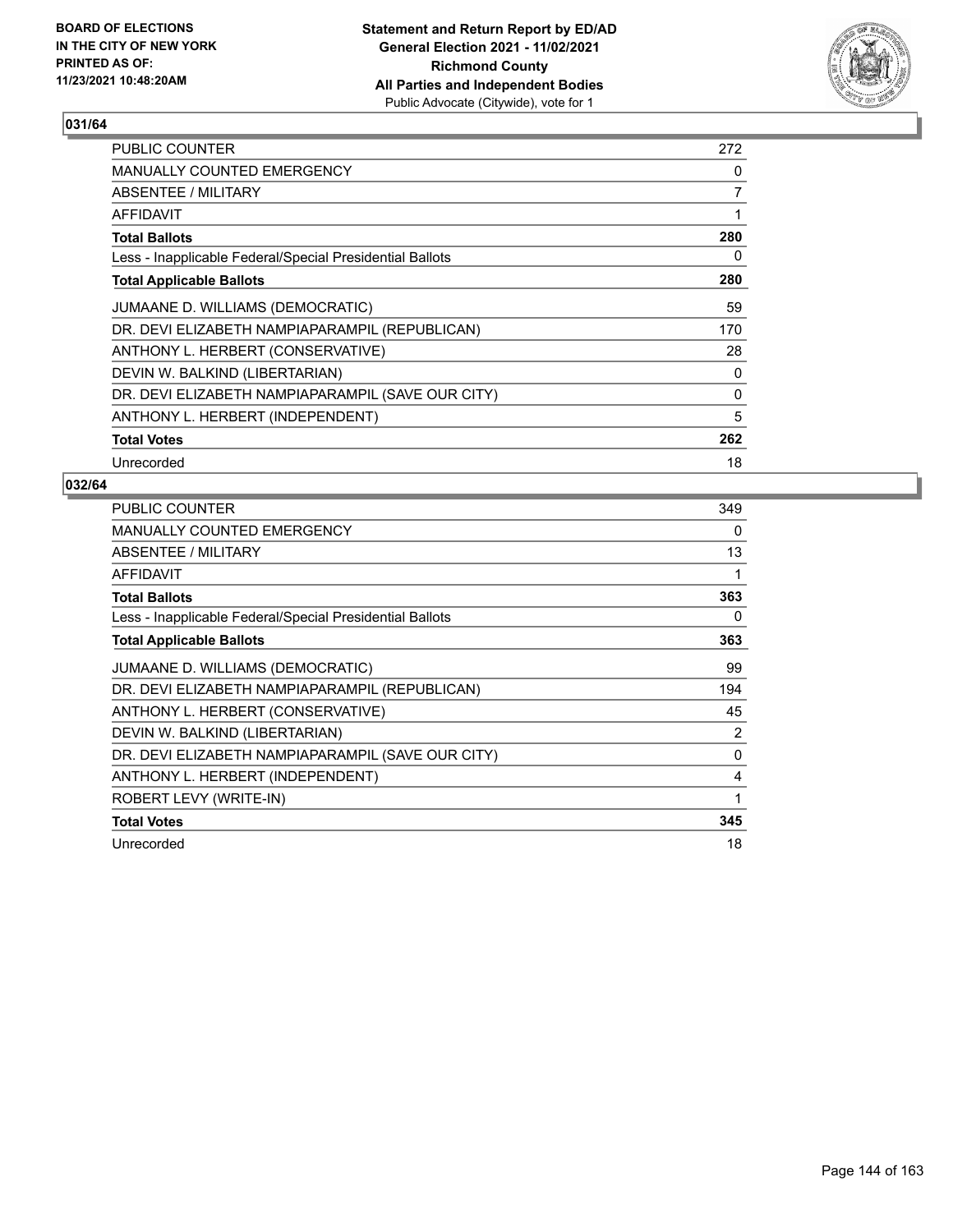

| PUBLIC COUNTER                                           | 317 |
|----------------------------------------------------------|-----|
| <b>MANUALLY COUNTED EMERGENCY</b>                        | 0   |
| <b>ABSENTEE / MILITARY</b>                               | 12  |
| AFFIDAVIT                                                | 3   |
| <b>Total Ballots</b>                                     | 332 |
| Less - Inapplicable Federal/Special Presidential Ballots | 0   |
| <b>Total Applicable Ballots</b>                          | 332 |
| JUMAANE D. WILLIAMS (DEMOCRATIC)                         | 58  |
| DR. DEVI ELIZABETH NAMPIAPARAMPIL (REPUBLICAN)           | 204 |
| ANTHONY L. HERBERT (CONSERVATIVE)                        | 39  |
| DEVIN W. BALKIND (LIBERTARIAN)                           | 3   |
| DR. DEVI ELIZABETH NAMPIAPARAMPIL (SAVE OUR CITY)        | 2   |
| ANTHONY L. HERBERT (INDEPENDENT)                         | 1   |
| ALYSANDRA M. PUGLISI (WRITE-IN)                          | 1   |
| ANTHONY VINCI (WRITE-IN)                                 | 1   |
| <b>Total Votes</b>                                       | 309 |
| Unrecorded                                               | 23  |

| PUBLIC COUNTER                                           | 312 |
|----------------------------------------------------------|-----|
| MANUALLY COUNTED EMERGENCY                               | 0   |
| ABSENTEE / MILITARY                                      | 32  |
| AFFIDAVIT                                                | 2   |
| <b>Total Ballots</b>                                     | 346 |
| Less - Inapplicable Federal/Special Presidential Ballots | 0   |
| <b>Total Applicable Ballots</b>                          | 346 |
| JUMAANE D. WILLIAMS (DEMOCRATIC)                         | 80  |
| DR. DEVI ELIZABETH NAMPIAPARAMPIL (REPUBLICAN)           | 178 |
| ANTHONY L. HERBERT (CONSERVATIVE)                        | 47  |
| DEVIN W. BALKIND (LIBERTARIAN)                           | 5   |
| DR. DEVI ELIZABETH NAMPIAPARAMPIL (SAVE OUR CITY)        | 1   |
| ANTHONY L. HERBERT (INDEPENDENT)                         | 1   |
| <b>Total Votes</b>                                       | 312 |
| Unrecorded                                               | 34  |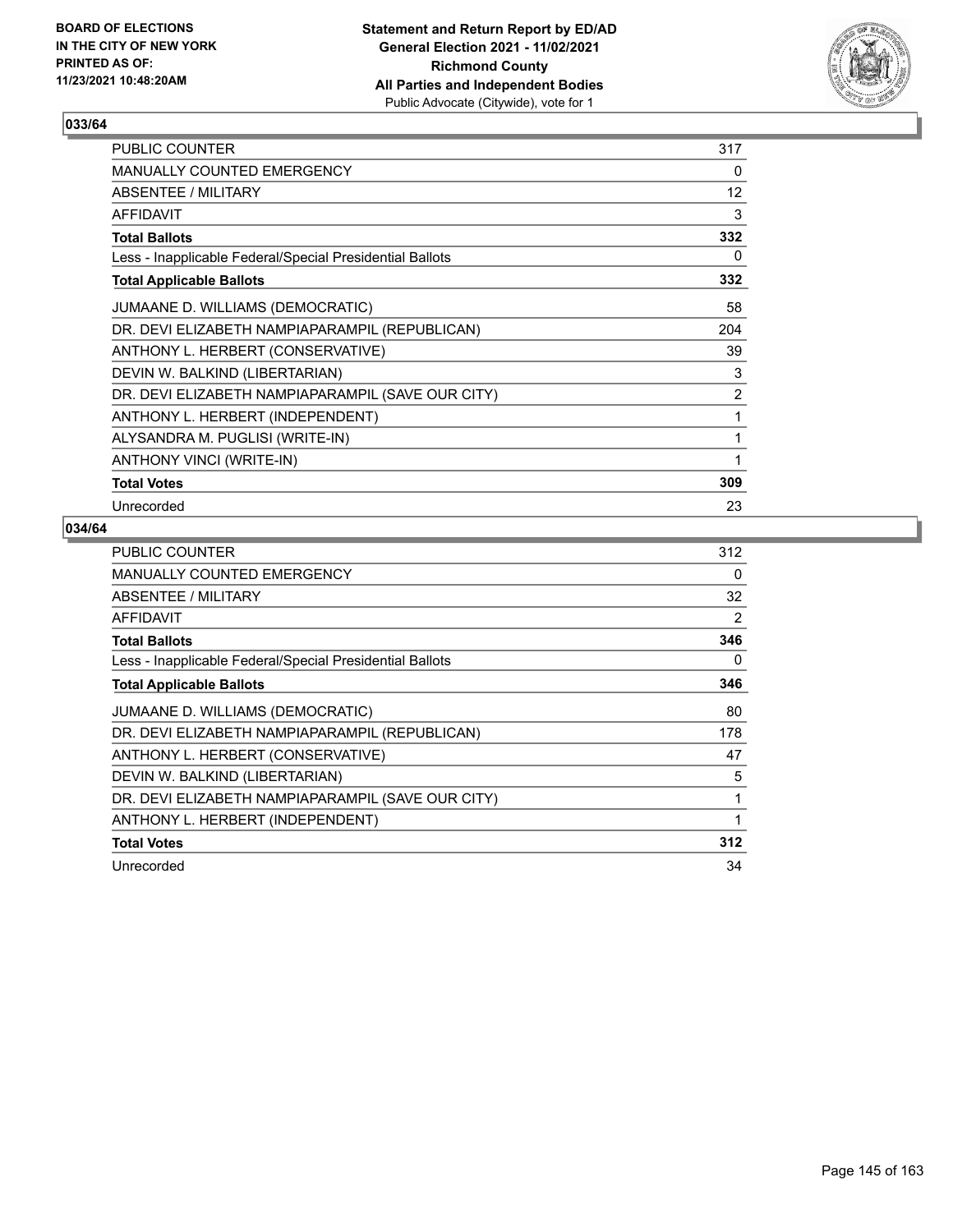

| PUBLIC COUNTER                                           | 346 |
|----------------------------------------------------------|-----|
| <b>MANUALLY COUNTED EMERGENCY</b>                        | 0   |
| ABSENTEE / MILITARY                                      | 19  |
| AFFIDAVIT                                                | 1   |
| <b>Total Ballots</b>                                     | 366 |
| Less - Inapplicable Federal/Special Presidential Ballots | 0   |
| <b>Total Applicable Ballots</b>                          | 366 |
| JUMAANE D. WILLIAMS (DEMOCRATIC)                         | 83  |
| DR. DEVI ELIZABETH NAMPIAPARAMPIL (REPUBLICAN)           | 222 |
| ANTHONY L. HERBERT (CONSERVATIVE)                        | 29  |
| DEVIN W. BALKIND (LIBERTARIAN)                           | 5   |
| DR. DEVI ELIZABETH NAMPIAPARAMPIL (SAVE OUR CITY)        | 0   |
| ANTHONY L. HERBERT (INDEPENDENT)                         | 4   |
| <b>Total Votes</b>                                       | 343 |
| Unrecorded                                               | 23  |

| <b>PUBLIC COUNTER</b>                                    | 368            |
|----------------------------------------------------------|----------------|
| <b>MANUALLY COUNTED EMERGENCY</b>                        | 0              |
| ABSENTEE / MILITARY                                      | 28             |
| <b>AFFIDAVIT</b>                                         |                |
| <b>Total Ballots</b>                                     | 397            |
| Less - Inapplicable Federal/Special Presidential Ballots | 0              |
| <b>Total Applicable Ballots</b>                          | 397            |
| JUMAANE D. WILLIAMS (DEMOCRATIC)                         | 108            |
| DR. DEVI ELIZABETH NAMPIAPARAMPIL (REPUBLICAN)           | 224            |
| ANTHONY L. HERBERT (CONSERVATIVE)                        | 43             |
| DEVIN W. BALKIND (LIBERTARIAN)                           | $\overline{2}$ |
| DR. DEVI ELIZABETH NAMPIAPARAMPIL (SAVE OUR CITY)        | 1              |
| ANTHONY L. HERBERT (INDEPENDENT)                         | 3              |
| <b>Total Votes</b>                                       | 381            |
| Unrecorded                                               | 16             |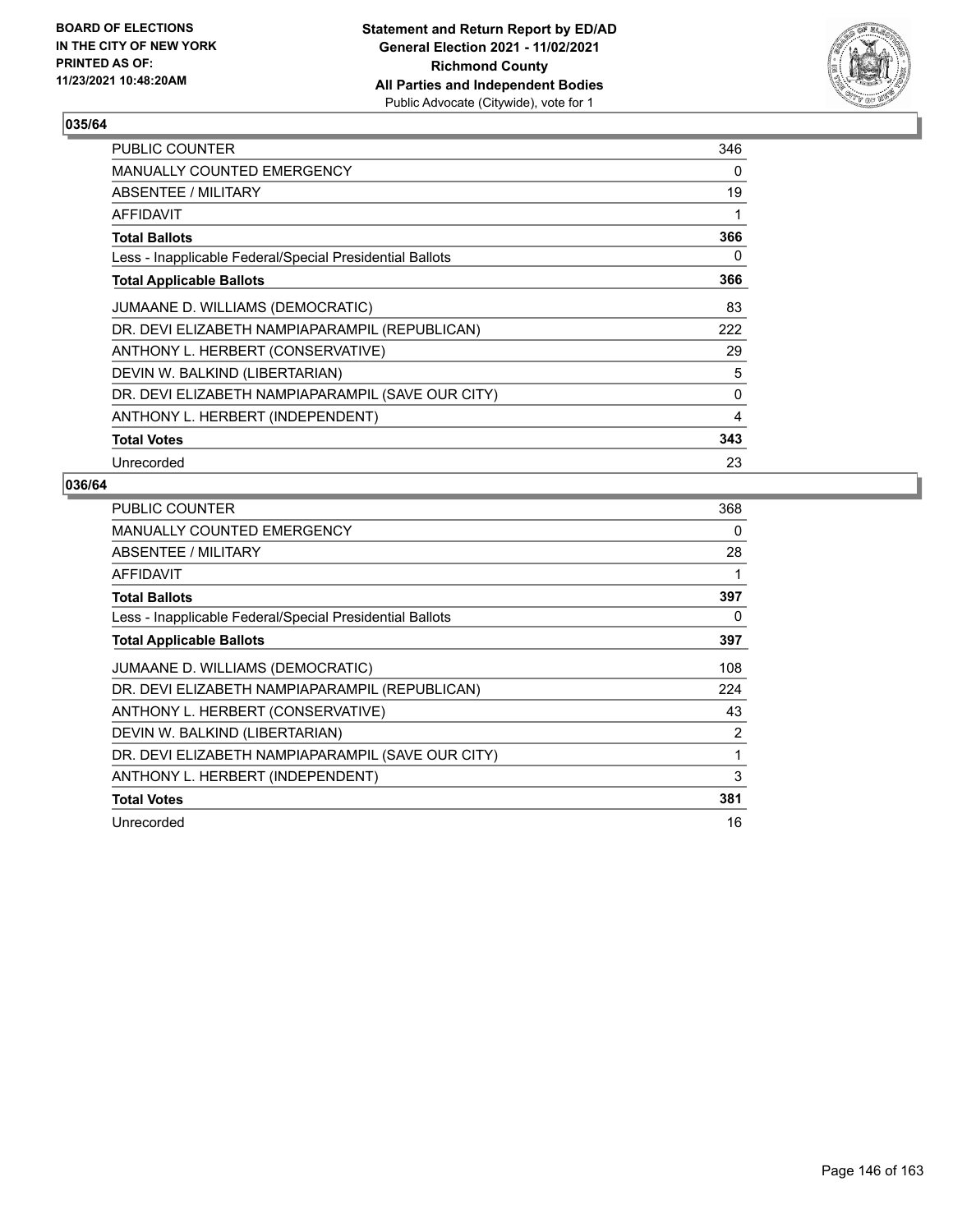

| <b>PUBLIC COUNTER</b>                                    | 313 |
|----------------------------------------------------------|-----|
| <b>MANUALLY COUNTED EMERGENCY</b>                        | 0   |
| ABSENTEE / MILITARY                                      | 8   |
| <b>AFFIDAVIT</b>                                         | 1   |
| <b>Total Ballots</b>                                     | 322 |
| Less - Inapplicable Federal/Special Presidential Ballots | 0   |
| <b>Total Applicable Ballots</b>                          | 322 |
| JUMAANE D. WILLIAMS (DEMOCRATIC)                         | 79  |
| DR. DEVI ELIZABETH NAMPIAPARAMPIL (REPUBLICAN)           | 180 |
| ANTHONY L. HERBERT (CONSERVATIVE)                        | 32  |
| DEVIN W. BALKIND (LIBERTARIAN)                           | 7   |
| DR. DEVI ELIZABETH NAMPIAPARAMPIL (SAVE OUR CITY)        | 3   |
| ANTHONY L. HERBERT (INDEPENDENT)                         | 1   |
| <b>Total Votes</b>                                       | 302 |
| Unrecorded                                               | 20  |

| PUBLIC COUNTER                                           | 307            |
|----------------------------------------------------------|----------------|
| <b>MANUALLY COUNTED EMERGENCY</b>                        | 0              |
| ABSENTEE / MILITARY                                      | 14             |
| <b>AFFIDAVIT</b>                                         | 0              |
| <b>Total Ballots</b>                                     | 321            |
| Less - Inapplicable Federal/Special Presidential Ballots | 0              |
| <b>Total Applicable Ballots</b>                          | 321            |
| JUMAANE D. WILLIAMS (DEMOCRATIC)                         | 98             |
| DR. DEVI ELIZABETH NAMPIAPARAMPIL (REPUBLICAN)           | 167            |
| ANTHONY L. HERBERT (CONSERVATIVE)                        | 36             |
| DEVIN W. BALKIND (LIBERTARIAN)                           | 4              |
| DR. DEVI ELIZABETH NAMPIAPARAMPIL (SAVE OUR CITY)        | $\Omega$       |
| ANTHONY L. HERBERT (INDEPENDENT)                         | $\overline{2}$ |
| UNATTRIBUTABLE WRITE-IN (WRITE-IN)                       | 1              |
| UNCOUNTED WRITE-IN PER STATUTE (WRITE-IN)                | 1              |
| <b>Total Votes</b>                                       | 309            |
| Unrecorded                                               | 12             |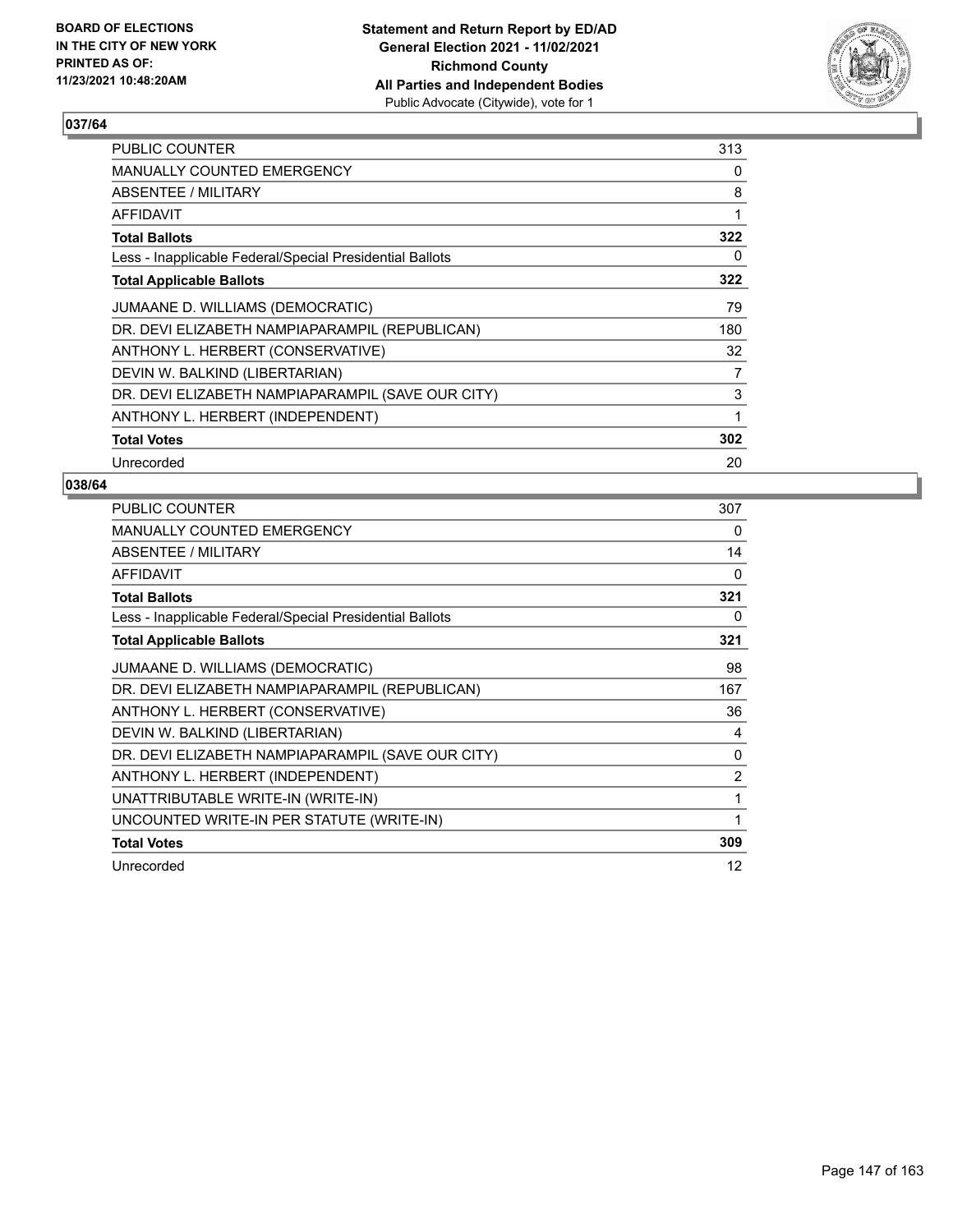

| <b>PUBLIC COUNTER</b>                                    | 266            |
|----------------------------------------------------------|----------------|
| <b>MANUALLY COUNTED EMERGENCY</b>                        | 0              |
| ABSENTEE / MILITARY                                      | 6              |
| AFFIDAVIT                                                | 0              |
| <b>Total Ballots</b>                                     | 272            |
| Less - Inapplicable Federal/Special Presidential Ballots | 0              |
| <b>Total Applicable Ballots</b>                          | 272            |
| JUMAANE D. WILLIAMS (DEMOCRATIC)                         | 67             |
| DR. DEVI ELIZABETH NAMPIAPARAMPIL (REPUBLICAN)           | 163            |
| ANTHONY L. HERBERT (CONSERVATIVE)                        | 23             |
| DEVIN W. BALKIND (LIBERTARIAN)                           | $\overline{2}$ |
| DR. DEVI ELIZABETH NAMPIAPARAMPIL (SAVE OUR CITY)        | 1              |
| ANTHONY L. HERBERT (INDEPENDENT)                         | 2              |
| <b>Total Votes</b>                                       | 258            |
| Unrecorded                                               | 14             |

| <b>PUBLIC COUNTER</b>                                    | 211      |
|----------------------------------------------------------|----------|
| <b>MANUALLY COUNTED EMERGENCY</b>                        | $\Omega$ |
| ABSENTEE / MILITARY                                      | 15       |
| AFFIDAVIT                                                | 0        |
| <b>Total Ballots</b>                                     | 226      |
| Less - Inapplicable Federal/Special Presidential Ballots | 0        |
| <b>Total Applicable Ballots</b>                          | 226      |
| JUMAANE D. WILLIAMS (DEMOCRATIC)                         | 101      |
| DR. DEVI ELIZABETH NAMPIAPARAMPIL (REPUBLICAN)           | 86       |
| ANTHONY L. HERBERT (CONSERVATIVE)                        | 18       |
| DEVIN W. BALKIND (LIBERTARIAN)                           | 5        |
| DR. DEVI ELIZABETH NAMPIAPARAMPIL (SAVE OUR CITY)        | 1        |
| ANTHONY L. HERBERT (INDEPENDENT)                         | 1        |
| <b>Total Votes</b>                                       | 212      |
| Unrecorded                                               | 14       |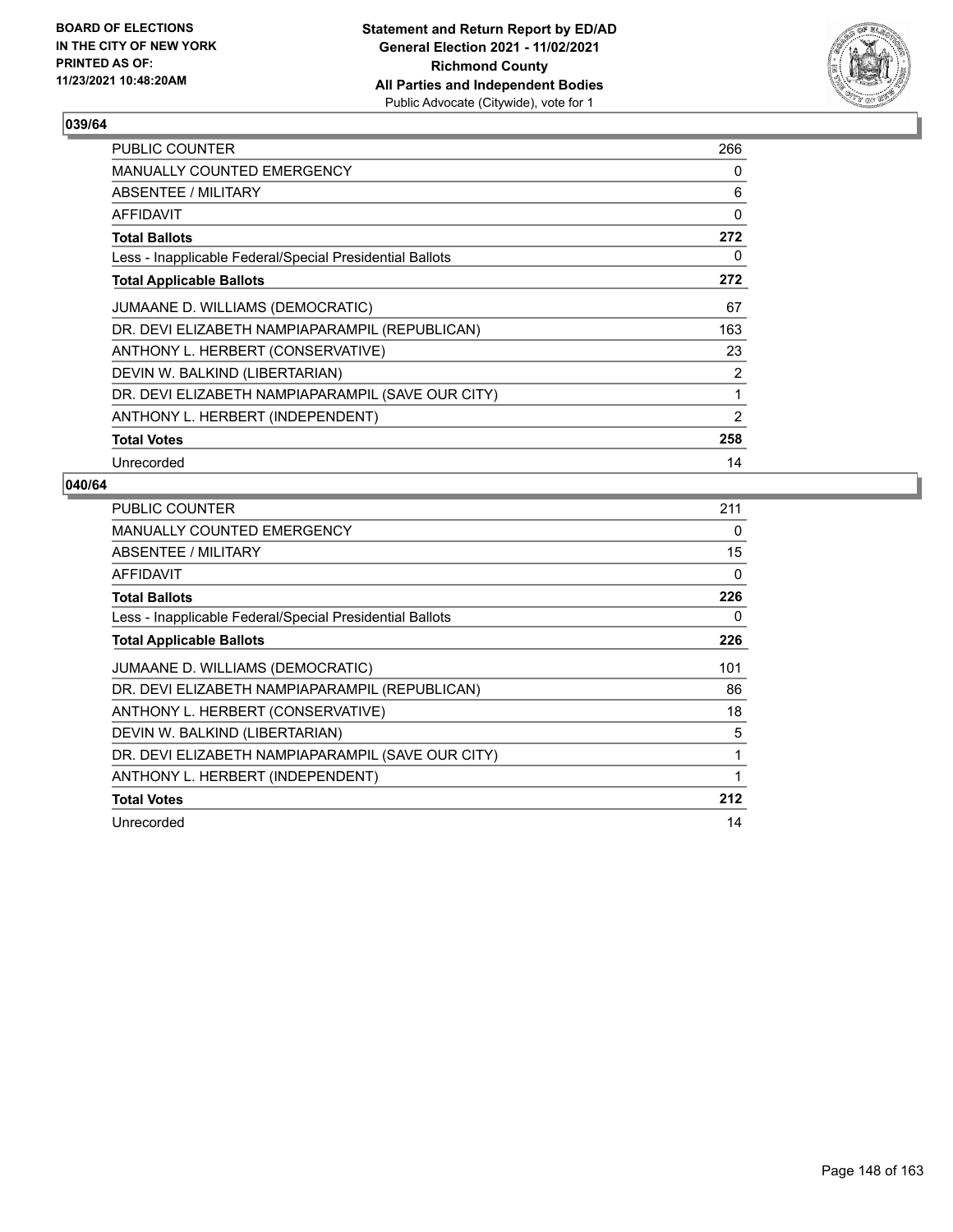

| PUBLIC COUNTER                                           | 309 |
|----------------------------------------------------------|-----|
| <b>MANUALLY COUNTED EMERGENCY</b>                        | 0   |
| ABSENTEE / MILITARY                                      | 6   |
| <b>AFFIDAVIT</b>                                         | 0   |
| <b>Total Ballots</b>                                     | 315 |
| Less - Inapplicable Federal/Special Presidential Ballots | 0   |
| <b>Total Applicable Ballots</b>                          | 315 |
| JUMAANE D. WILLIAMS (DEMOCRATIC)                         | 62  |
| DR. DEVI ELIZABETH NAMPIAPARAMPIL (REPUBLICAN)           | 198 |
| ANTHONY L. HERBERT (CONSERVATIVE)                        | 28  |
| DEVIN W. BALKIND (LIBERTARIAN)                           | 2   |
| DR. DEVI ELIZABETH NAMPIAPARAMPIL (SAVE OUR CITY)        | 1   |
| ANTHONY L. HERBERT (INDEPENDENT)                         | 5   |
| JAMES S. ODDO (WRITE-IN)                                 | 1   |
| <b>Total Votes</b>                                       | 297 |
| Unrecorded                                               | 18  |

| <b>PUBLIC COUNTER</b>                                    | 268 |
|----------------------------------------------------------|-----|
| MANUALLY COUNTED EMERGENCY                               | 0   |
| ABSENTEE / MILITARY                                      | 10  |
| <b>AFFIDAVIT</b>                                         | 0   |
| <b>Total Ballots</b>                                     | 278 |
| Less - Inapplicable Federal/Special Presidential Ballots | 0   |
| <b>Total Applicable Ballots</b>                          | 278 |
| JUMAANE D. WILLIAMS (DEMOCRATIC)                         | 74  |
| DR. DEVI ELIZABETH NAMPIAPARAMPIL (REPUBLICAN)           | 161 |
| ANTHONY L. HERBERT (CONSERVATIVE)                        | 23  |
| DEVIN W. BALKIND (LIBERTARIAN)                           | 5   |
| DR. DEVI ELIZABETH NAMPIAPARAMPIL (SAVE OUR CITY)        | 0   |
| ANTHONY L. HERBERT (INDEPENDENT)                         | 2   |
| <b>Total Votes</b>                                       | 265 |
| Unrecorded                                               | 13  |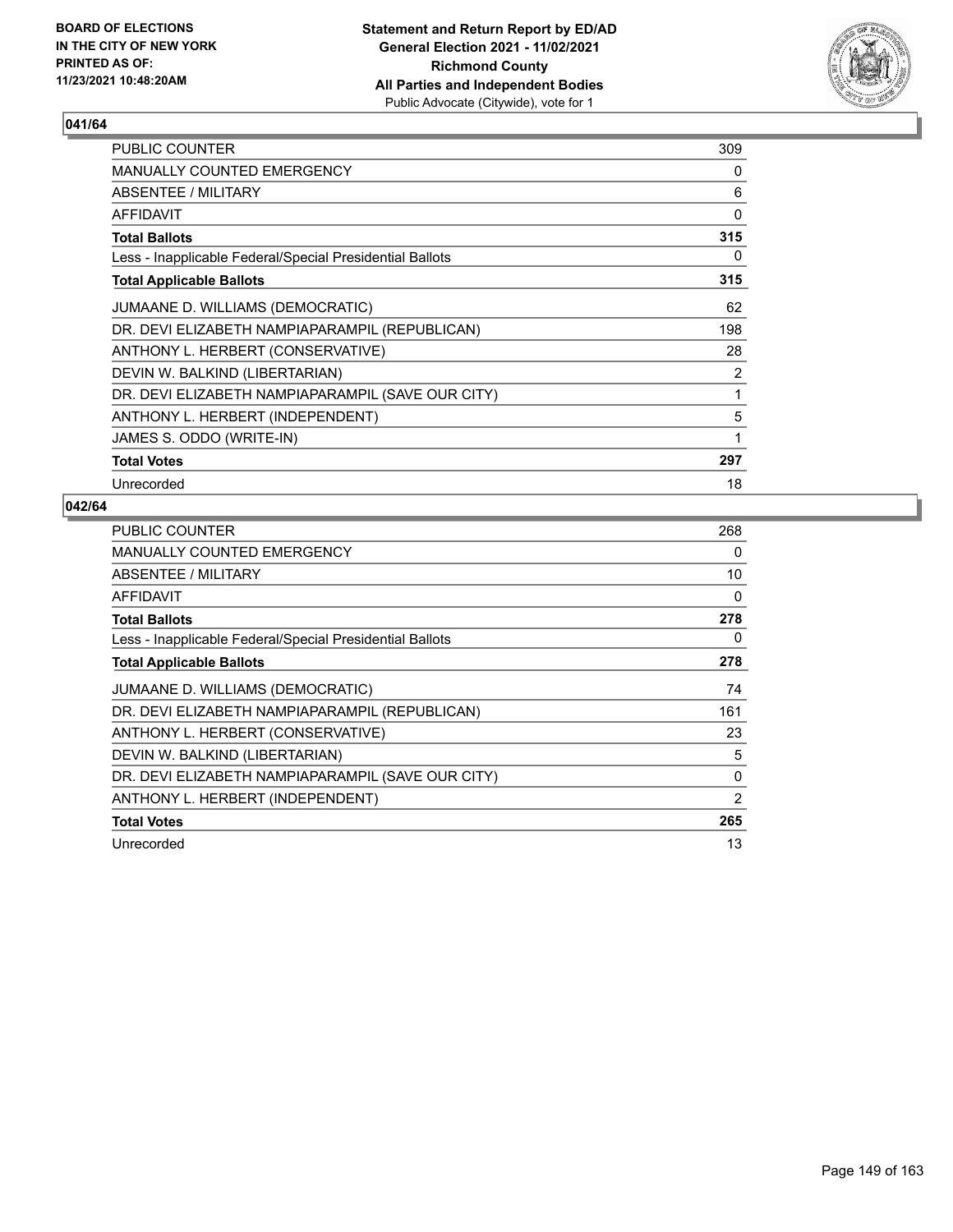

| PUBLIC COUNTER                                           | 198 |
|----------------------------------------------------------|-----|
| <b>MANUALLY COUNTED EMERGENCY</b>                        | 0   |
| ABSENTEE / MILITARY                                      | 9   |
| AFFIDAVIT                                                | 0   |
| <b>Total Ballots</b>                                     | 207 |
| Less - Inapplicable Federal/Special Presidential Ballots | 0   |
| <b>Total Applicable Ballots</b>                          | 207 |
| JUMAANE D. WILLIAMS (DEMOCRATIC)                         | 55  |
| DR. DEVI ELIZABETH NAMPIAPARAMPIL (REPUBLICAN)           | 126 |
| ANTHONY L. HERBERT (CONSERVATIVE)                        | 13  |
| DEVIN W. BALKIND (LIBERTARIAN)                           | 3   |
| DR. DEVI ELIZABETH NAMPIAPARAMPIL (SAVE OUR CITY)        | 0   |
| ANTHONY L. HERBERT (INDEPENDENT)                         | 1   |
| <b>Total Votes</b>                                       | 198 |
| Unrecorded                                               | 9   |

| <b>PUBLIC COUNTER</b>                                    | 308      |
|----------------------------------------------------------|----------|
| <b>MANUALLY COUNTED EMERGENCY</b>                        | $\Omega$ |
| ABSENTEE / MILITARY                                      | 13       |
| AFFIDAVIT                                                | 3        |
| <b>Total Ballots</b>                                     | 324      |
| Less - Inapplicable Federal/Special Presidential Ballots | 0        |
| <b>Total Applicable Ballots</b>                          | 324      |
| JUMAANE D. WILLIAMS (DEMOCRATIC)                         | 73       |
| DR. DEVI ELIZABETH NAMPIAPARAMPIL (REPUBLICAN)           | 197      |
| ANTHONY L. HERBERT (CONSERVATIVE)                        | 23       |
| DEVIN W. BALKIND (LIBERTARIAN)                           | 12       |
| DR. DEVI ELIZABETH NAMPIAPARAMPIL (SAVE OUR CITY)        | 0        |
| ANTHONY L. HERBERT (INDEPENDENT)                         | 2        |
| <b>Total Votes</b>                                       | 307      |
| Unrecorded                                               | 17       |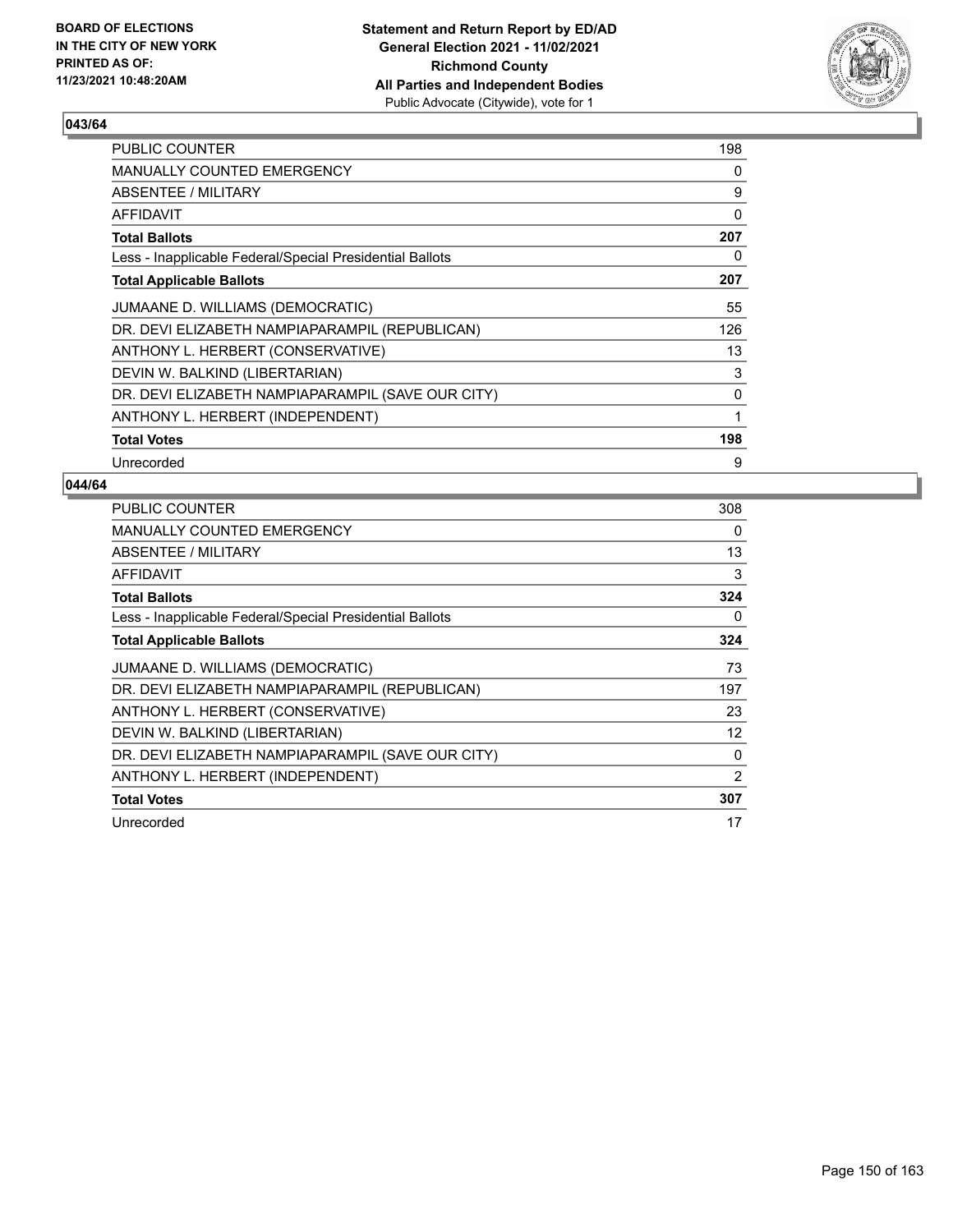

| <b>PUBLIC COUNTER</b>                                    | 280            |
|----------------------------------------------------------|----------------|
| <b>MANUALLY COUNTED EMERGENCY</b>                        | 0              |
| ABSENTEE / MILITARY                                      | 26             |
| AFFIDAVIT                                                | $\overline{2}$ |
| <b>Total Ballots</b>                                     | 308            |
| Less - Inapplicable Federal/Special Presidential Ballots | 0              |
| <b>Total Applicable Ballots</b>                          | 308            |
| JUMAANE D. WILLIAMS (DEMOCRATIC)                         | 110            |
| DR. DEVI ELIZABETH NAMPIAPARAMPIL (REPUBLICAN)           | 138            |
| ANTHONY L. HERBERT (CONSERVATIVE)                        | 37             |
| DEVIN W. BALKIND (LIBERTARIAN)                           | 6              |
| DR. DEVI ELIZABETH NAMPIAPARAMPIL (SAVE OUR CITY)        | 1              |
| ANTHONY L. HERBERT (INDEPENDENT)                         | 6              |
| <b>Total Votes</b>                                       | 298            |
| Unrecorded                                               | 10             |

| <b>PUBLIC COUNTER</b>                                    | 269      |
|----------------------------------------------------------|----------|
| <b>MANUALLY COUNTED EMERGENCY</b>                        | $\Omega$ |
| <b>ABSENTEE / MILITARY</b>                               | 20       |
| AFFIDAVIT                                                | 1        |
| <b>Total Ballots</b>                                     | 290      |
| Less - Inapplicable Federal/Special Presidential Ballots | 0        |
| <b>Total Applicable Ballots</b>                          | 290      |
| JUMAANE D. WILLIAMS (DEMOCRATIC)                         | 79       |
| DR. DEVI ELIZABETH NAMPIAPARAMPIL (REPUBLICAN)           | 157      |
| ANTHONY L. HERBERT (CONSERVATIVE)                        | 39       |
| DEVIN W. BALKIND (LIBERTARIAN)                           | 3        |
| DR. DEVI ELIZABETH NAMPIAPARAMPIL (SAVE OUR CITY)        | $\Omega$ |
| ANTHONY L. HERBERT (INDEPENDENT)                         | 3        |
| <b>Total Votes</b>                                       | 281      |
| Unrecorded                                               | 9        |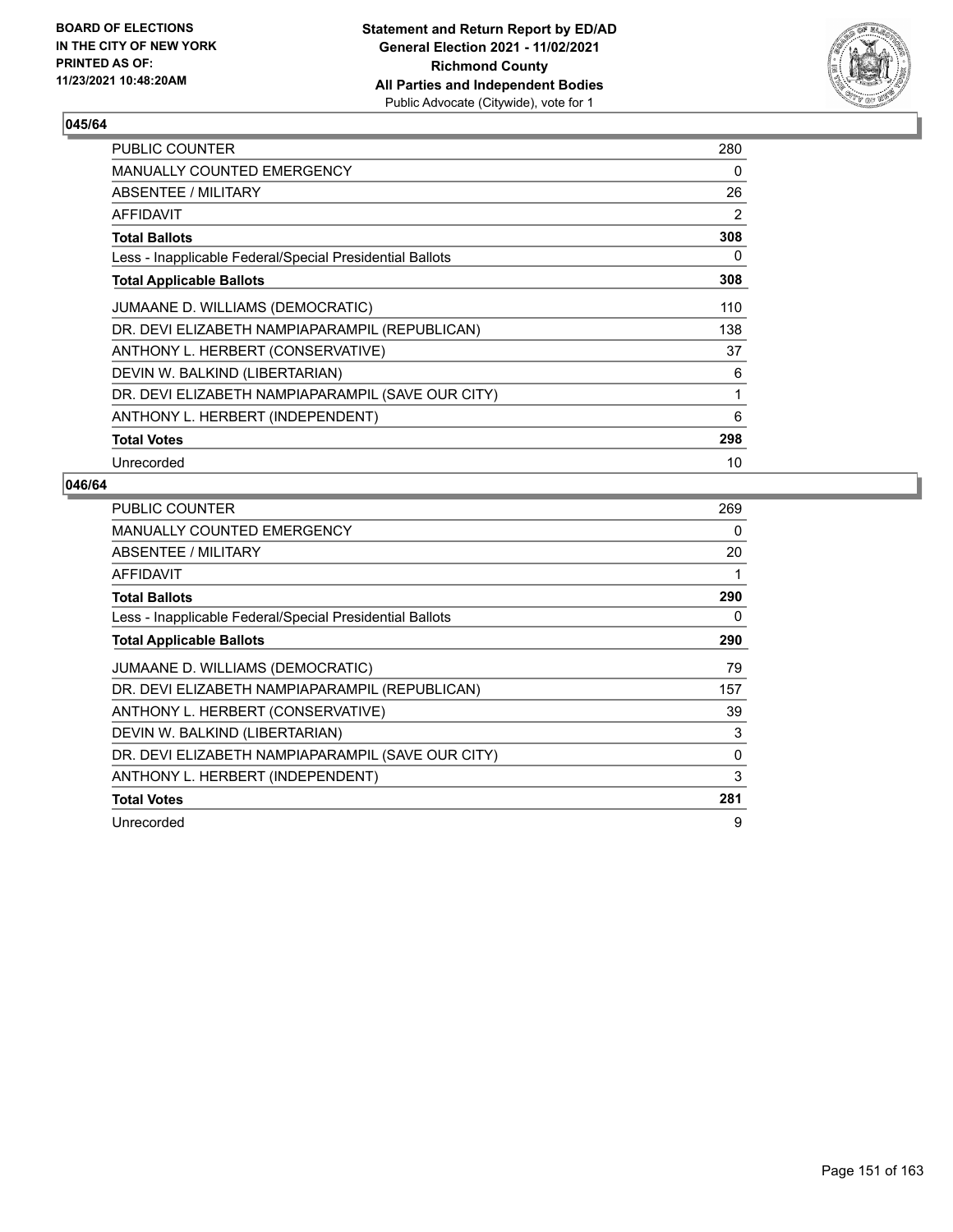

| <b>PUBLIC COUNTER</b>                                    | 320      |
|----------------------------------------------------------|----------|
| <b>MANUALLY COUNTED EMERGENCY</b>                        | 0        |
| <b>ABSENTEE / MILITARY</b>                               | 19       |
| AFFIDAVIT                                                | 1        |
| <b>Total Ballots</b>                                     | 340      |
| Less - Inapplicable Federal/Special Presidential Ballots | 0        |
| <b>Total Applicable Ballots</b>                          | 340      |
| JUMAANE D. WILLIAMS (DEMOCRATIC)                         | 109      |
| DR. DEVI ELIZABETH NAMPIAPARAMPIL (REPUBLICAN)           | 167      |
| ANTHONY L. HERBERT (CONSERVATIVE)                        | 45       |
| DEVIN W. BALKIND (LIBERTARIAN)                           | 3        |
| DR. DEVI ELIZABETH NAMPIAPARAMPIL (SAVE OUR CITY)        | $\Omega$ |
| ANTHONY L. HERBERT (INDEPENDENT)                         | 4        |
| <b>Total Votes</b>                                       | 328      |
| Unrecorded                                               | 12       |

| <b>PUBLIC COUNTER</b>                                    | 443 |
|----------------------------------------------------------|-----|
| MANUALLY COUNTED EMERGENCY                               | 0   |
| ABSENTEE / MILITARY                                      | 18  |
| AFFIDAVIT                                                | 6   |
| <b>Total Ballots</b>                                     | 467 |
| Less - Inapplicable Federal/Special Presidential Ballots | 0   |
| <b>Total Applicable Ballots</b>                          | 467 |
| JUMAANE D. WILLIAMS (DEMOCRATIC)                         | 82  |
| DR. DEVI ELIZABETH NAMPIAPARAMPIL (REPUBLICAN)           | 286 |
| ANTHONY L. HERBERT (CONSERVATIVE)                        | 68  |
| DEVIN W. BALKIND (LIBERTARIAN)                           | 10  |
| DR. DEVI ELIZABETH NAMPIAPARAMPIL (SAVE OUR CITY)        | 1   |
| ANTHONY L. HERBERT (INDEPENDENT)                         | 2   |
| <b>Total Votes</b>                                       | 449 |
| Unrecorded                                               | 18  |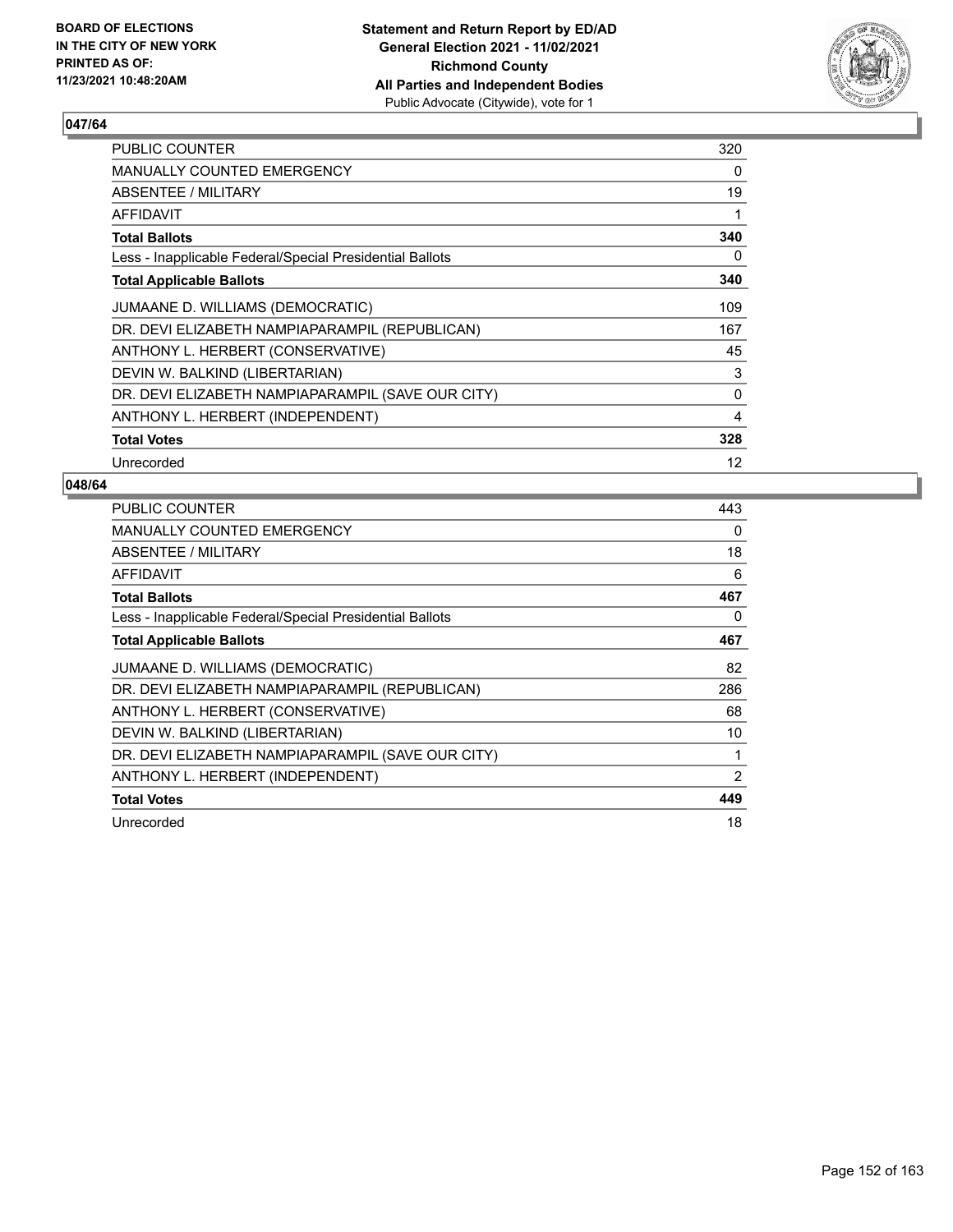

| <b>PUBLIC COUNTER</b>                                    | 315 |
|----------------------------------------------------------|-----|
| <b>MANUALLY COUNTED EMERGENCY</b>                        | 0   |
| ABSENTEE / MILITARY                                      | 26  |
| AFFIDAVIT                                                | 0   |
| <b>Total Ballots</b>                                     | 341 |
| Less - Inapplicable Federal/Special Presidential Ballots | 0   |
| <b>Total Applicable Ballots</b>                          | 341 |
| JUMAANE D. WILLIAMS (DEMOCRATIC)                         | 133 |
| DR. DEVI ELIZABETH NAMPIAPARAMPIL (REPUBLICAN)           | 142 |
| ANTHONY L. HERBERT (CONSERVATIVE)                        | 30  |
| DEVIN W. BALKIND (LIBERTARIAN)                           | 3   |
| DR. DEVI ELIZABETH NAMPIAPARAMPIL (SAVE OUR CITY)        | 1   |
| ANTHONY L. HERBERT (INDEPENDENT)                         | 4   |
| HENNY GLICK (WRITE-IN)                                   | 1   |
| <b>Total Votes</b>                                       | 314 |
| Unrecorded                                               | 27  |

| <b>PUBLIC COUNTER</b>                                    | 332 |
|----------------------------------------------------------|-----|
| <b>MANUALLY COUNTED EMERGENCY</b>                        | 0   |
| ABSENTEE / MILITARY                                      | 14  |
| <b>AFFIDAVIT</b>                                         | 0   |
| <b>Total Ballots</b>                                     | 346 |
| Less - Inapplicable Federal/Special Presidential Ballots | 0   |
| <b>Total Applicable Ballots</b>                          | 346 |
| JUMAANE D. WILLIAMS (DEMOCRATIC)                         | 132 |
| DR. DEVI ELIZABETH NAMPIAPARAMPIL (REPUBLICAN)           | 162 |
| ANTHONY L. HERBERT (CONSERVATIVE)                        | 29  |
| DEVIN W. BALKIND (LIBERTARIAN)                           | 8   |
| DR. DEVI ELIZABETH NAMPIAPARAMPIL (SAVE OUR CITY)        | 0   |
| ANTHONY L. HERBERT (INDEPENDENT)                         | 4   |
| ANTONIO ANDOLINI (WRITE-IN)                              | 1   |
| JEFFREY GARTNER (WRITE-IN)                               | 1   |
| <b>Total Votes</b>                                       | 337 |
| Unrecorded                                               | 9   |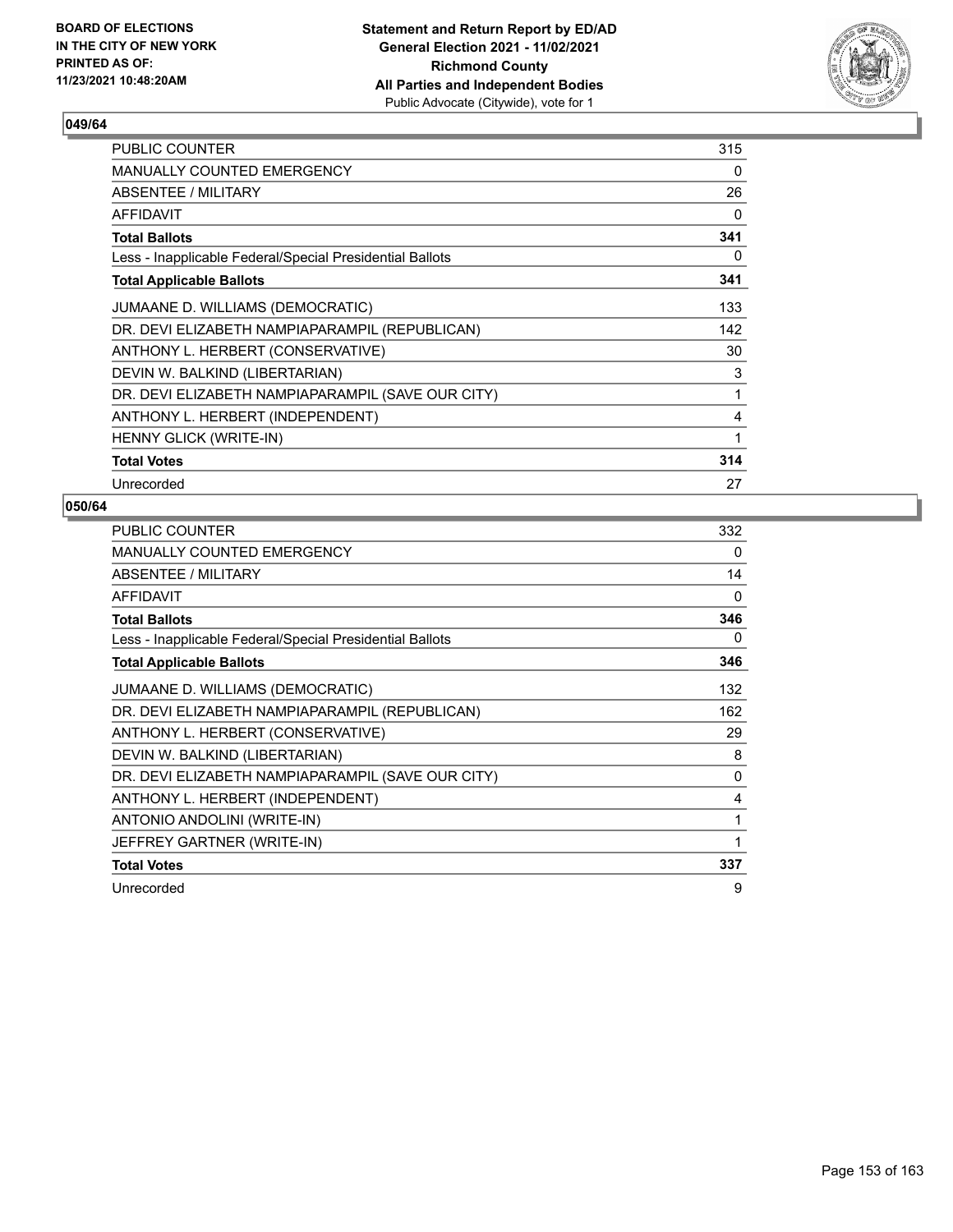

| PUBLIC COUNTER                                           | 255      |
|----------------------------------------------------------|----------|
| <b>MANUALLY COUNTED EMERGENCY</b>                        | $\Omega$ |
| ABSENTEE / MILITARY                                      | 7        |
| AFFIDAVIT                                                | 0        |
| <b>Total Ballots</b>                                     | 262      |
| Less - Inapplicable Federal/Special Presidential Ballots | 0        |
| <b>Total Applicable Ballots</b>                          | 262      |
| JUMAANE D. WILLIAMS (DEMOCRATIC)                         | 100      |
| DR. DEVI ELIZABETH NAMPIAPARAMPIL (REPUBLICAN)           | 115      |
| ANTHONY L. HERBERT (CONSERVATIVE)                        | 27       |
| DEVIN W. BALKIND (LIBERTARIAN)                           | 3        |
| DR. DEVI ELIZABETH NAMPIAPARAMPIL (SAVE OUR CITY)        | 0        |
| ANTHONY L. HERBERT (INDEPENDENT)                         | 2        |
| <b>Total Votes</b>                                       | 247      |
| Unrecorded                                               | 15       |

| <b>PUBLIC COUNTER</b>                                    | 292      |
|----------------------------------------------------------|----------|
| <b>MANUALLY COUNTED EMERGENCY</b>                        | $\Omega$ |
| ABSENTEE / MILITARY                                      | 16       |
| <b>AFFIDAVIT</b>                                         | 2        |
| <b>Total Ballots</b>                                     | 310      |
| Less - Inapplicable Federal/Special Presidential Ballots | 0        |
| <b>Total Applicable Ballots</b>                          | 310      |
| JUMAANE D. WILLIAMS (DEMOCRATIC)                         | 99       |
| DR. DEVI ELIZABETH NAMPIAPARAMPIL (REPUBLICAN)           | 159      |
| ANTHONY L. HERBERT (CONSERVATIVE)                        | 26       |
| DEVIN W. BALKIND (LIBERTARIAN)                           | 7        |
| DR. DEVI ELIZABETH NAMPIAPARAMPIL (SAVE OUR CITY)        | 1        |
| ANTHONY L. HERBERT (INDEPENDENT)                         | 4        |
| <b>Total Votes</b>                                       | 296      |
| Unrecorded                                               | 14       |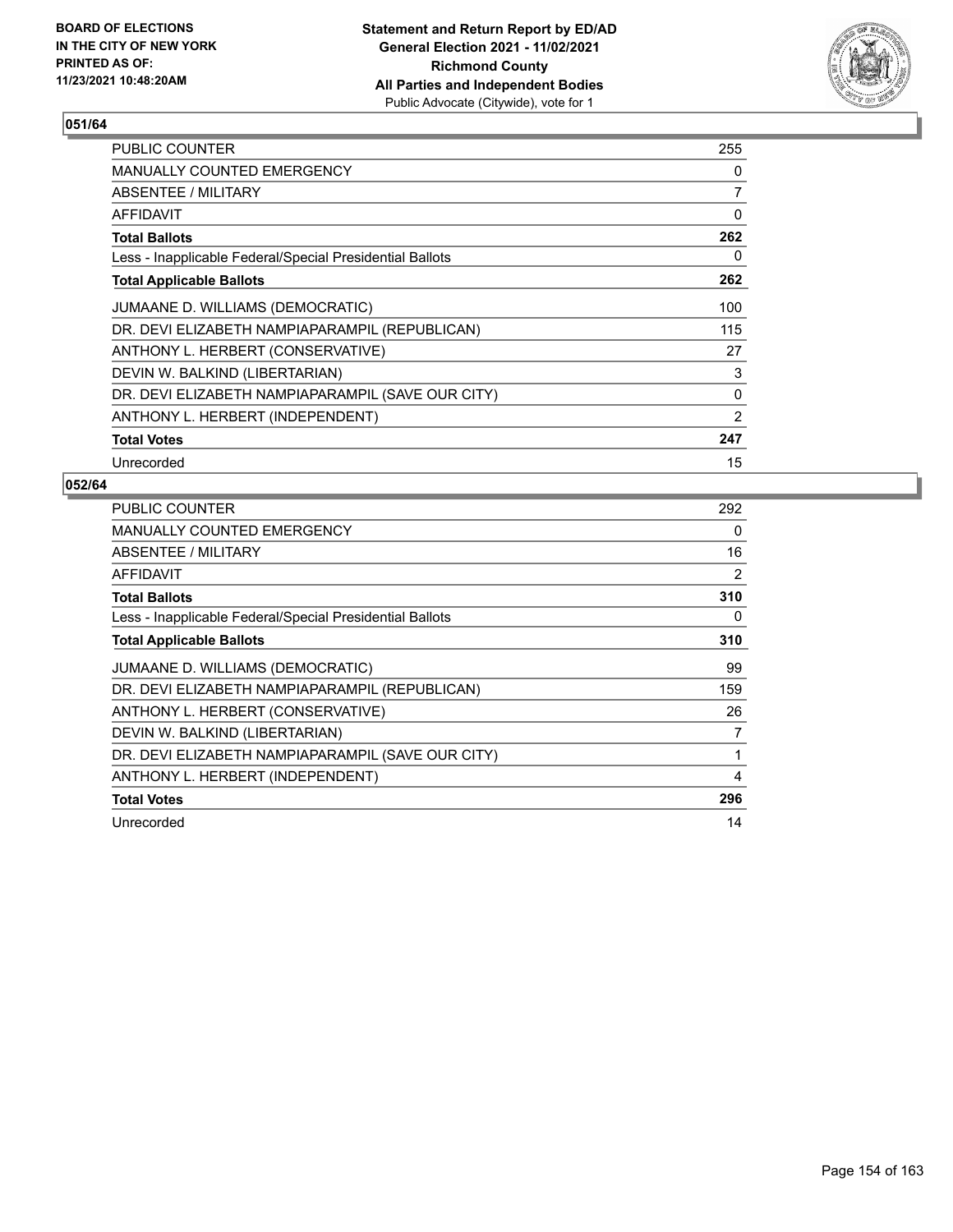

| PUBLIC COUNTER                                           | 352 |
|----------------------------------------------------------|-----|
| <b>MANUALLY COUNTED EMERGENCY</b>                        | 0   |
| ABSENTEE / MILITARY                                      | 19  |
| AFFIDAVIT                                                | 1   |
| <b>Total Ballots</b>                                     | 372 |
| Less - Inapplicable Federal/Special Presidential Ballots | 0   |
| <b>Total Applicable Ballots</b>                          | 372 |
| JUMAANE D. WILLIAMS (DEMOCRATIC)                         | 130 |
| DR. DEVI ELIZABETH NAMPIAPARAMPIL (REPUBLICAN)           | 179 |
| ANTHONY L. HERBERT (CONSERVATIVE)                        | 33  |
| DEVIN W. BALKIND (LIBERTARIAN)                           | 7   |
| DR. DEVI ELIZABETH NAMPIAPARAMPIL (SAVE OUR CITY)        | 1   |
| ANTHONY L. HERBERT (INDEPENDENT)                         | 6   |
| <b>Total Votes</b>                                       | 356 |
| Unrecorded                                               | 16  |

| PUBLIC COUNTER                                           | 395 |
|----------------------------------------------------------|-----|
| <b>MANUALLY COUNTED EMERGENCY</b>                        | 0   |
| ABSENTEE / MILITARY                                      | 17  |
| <b>AFFIDAVIT</b>                                         | 1   |
| <b>Total Ballots</b>                                     | 413 |
| Less - Inapplicable Federal/Special Presidential Ballots | 0   |
| <b>Total Applicable Ballots</b>                          | 413 |
| JUMAANE D. WILLIAMS (DEMOCRATIC)                         | 98  |
| DR. DEVI ELIZABETH NAMPIAPARAMPIL (REPUBLICAN)           | 229 |
| ANTHONY L. HERBERT (CONSERVATIVE)                        | 50  |
| DEVIN W. BALKIND (LIBERTARIAN)                           | 7   |
| DR. DEVI ELIZABETH NAMPIAPARAMPIL (SAVE OUR CITY)        | 6   |
| ANTHONY L. HERBERT (INDEPENDENT)                         | 5   |
| ABDALLAH M. DOLAH (WRITE-IN)                             | 1   |
| UNATTRIBUTABLE WRITE-IN (WRITE-IN)                       | 1   |
| <b>Total Votes</b>                                       | 397 |
| Unrecorded                                               | 16  |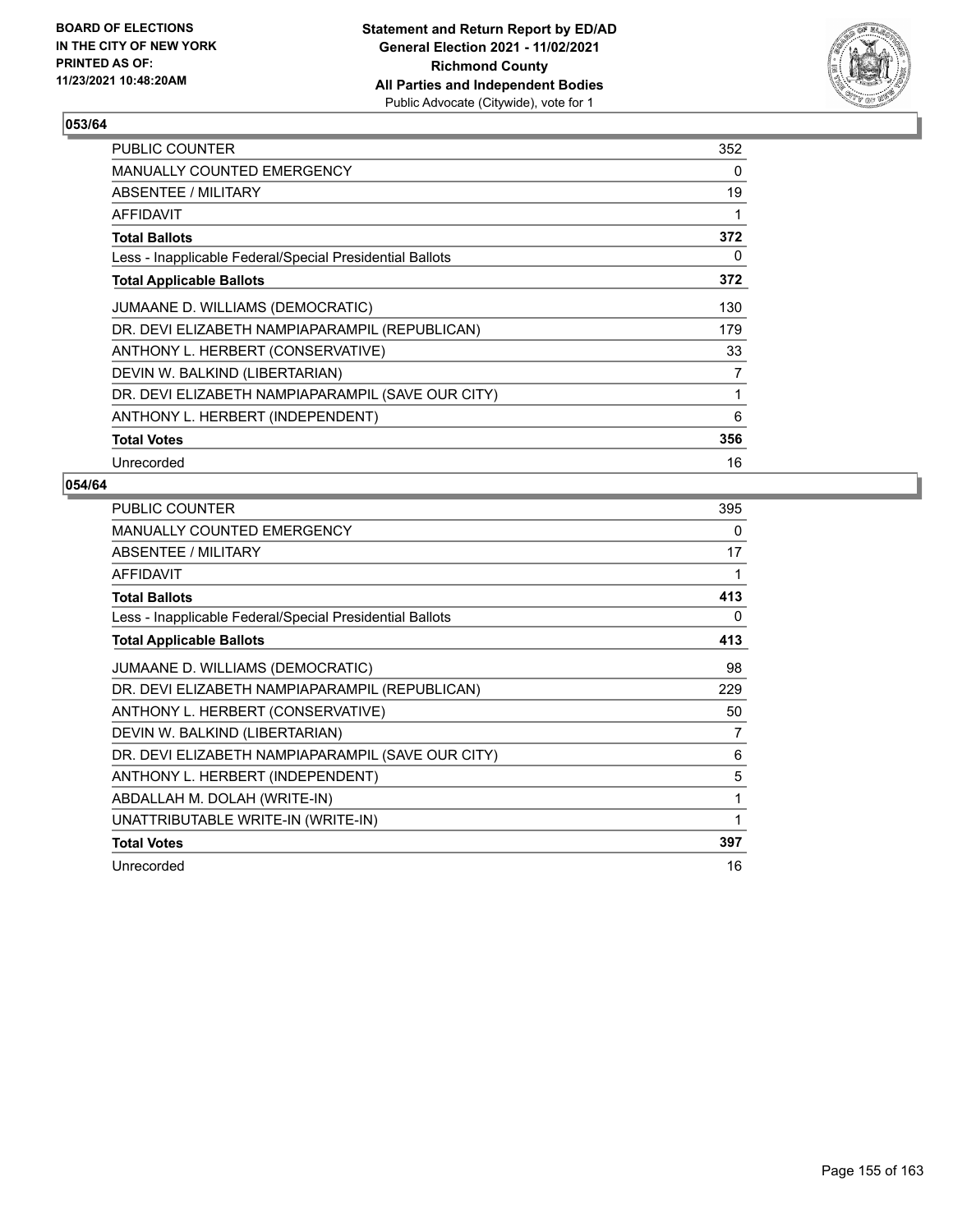

| PUBLIC COUNTER                                           | 348            |
|----------------------------------------------------------|----------------|
| <b>MANUALLY COUNTED EMERGENCY</b>                        | 0              |
| ABSENTEE / MILITARY                                      | 10             |
| <b>AFFIDAVIT</b>                                         | $\overline{2}$ |
| <b>Total Ballots</b>                                     | 360            |
| Less - Inapplicable Federal/Special Presidential Ballots | 0              |
| <b>Total Applicable Ballots</b>                          | 360            |
| JUMAANE D. WILLIAMS (DEMOCRATIC)                         | 85             |
| DR. DEVI ELIZABETH NAMPIAPARAMPIL (REPUBLICAN)           | 200            |
| ANTHONY L. HERBERT (CONSERVATIVE)                        | 45             |
| DEVIN W. BALKIND (LIBERTARIAN)                           | 2              |
| DR. DEVI ELIZABETH NAMPIAPARAMPIL (SAVE OUR CITY)        | 2              |
| ANTHONY L. HERBERT (INDEPENDENT)                         | 4              |
| <b>Total Votes</b>                                       | 338            |
| Unrecorded                                               | 22             |

| <b>PUBLIC COUNTER</b>                                    | 381      |
|----------------------------------------------------------|----------|
| <b>MANUALLY COUNTED EMERGENCY</b>                        | $\Omega$ |
| ABSENTEE / MILITARY                                      | 23       |
| <b>AFFIDAVIT</b>                                         | 2        |
| <b>Total Ballots</b>                                     | 406      |
| Less - Inapplicable Federal/Special Presidential Ballots | 0        |
| <b>Total Applicable Ballots</b>                          | 406      |
| JUMAANE D. WILLIAMS (DEMOCRATIC)                         | 92       |
| DR. DEVI ELIZABETH NAMPIAPARAMPIL (REPUBLICAN)           | 243      |
| ANTHONY L. HERBERT (CONSERVATIVE)                        | 48       |
| DEVIN W. BALKIND (LIBERTARIAN)                           | 4        |
| DR. DEVI ELIZABETH NAMPIAPARAMPIL (SAVE OUR CITY)        | 0        |
| ANTHONY L. HERBERT (INDEPENDENT)                         | 4        |
| <b>Total Votes</b>                                       | 391      |
| Unrecorded                                               | 15       |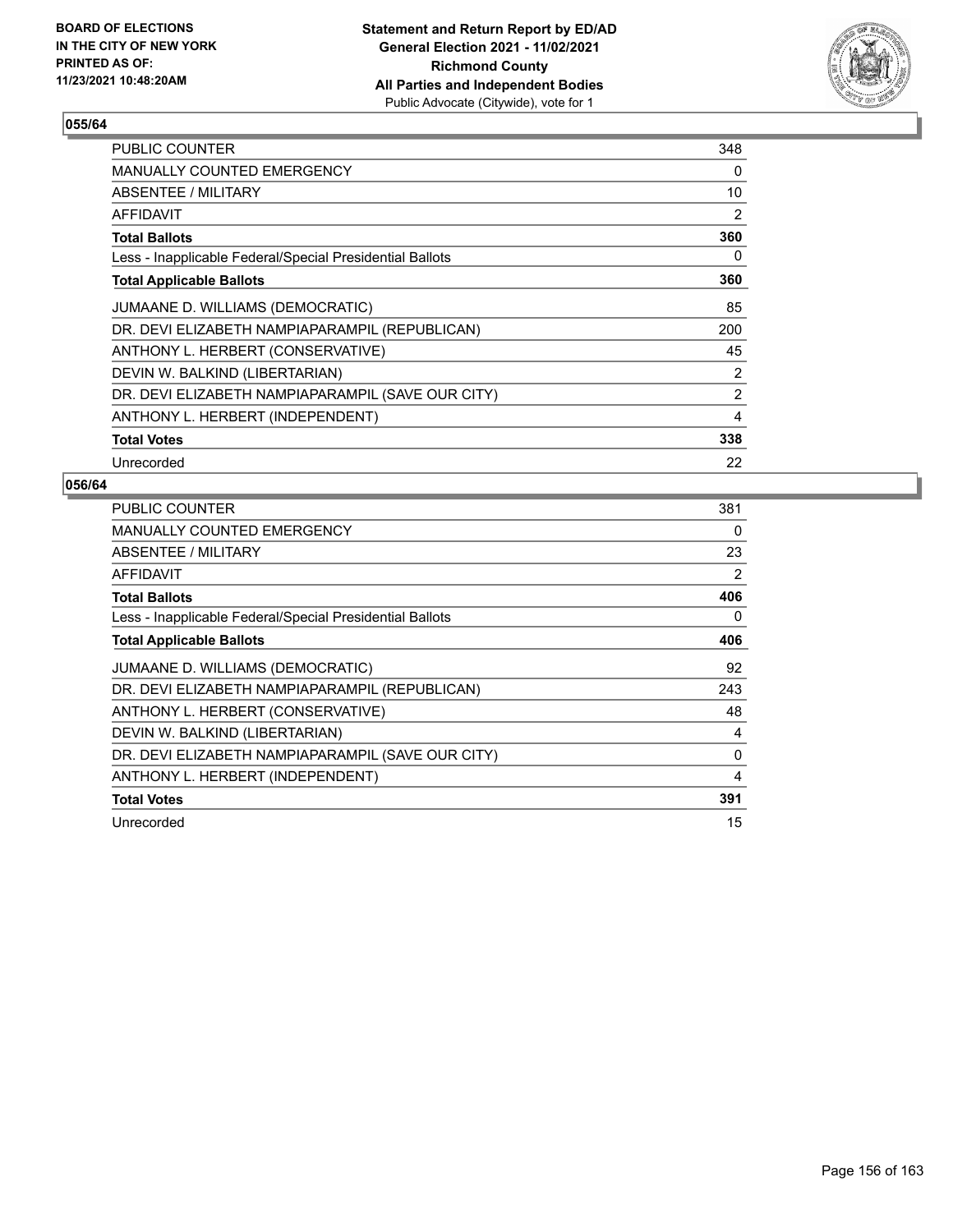

| PUBLIC COUNTER                                           | 228 |
|----------------------------------------------------------|-----|
| <b>MANUALLY COUNTED EMERGENCY</b>                        | 0   |
| ABSENTEE / MILITARY                                      | 7   |
| AFFIDAVIT                                                | 1   |
| <b>Total Ballots</b>                                     | 236 |
| Less - Inapplicable Federal/Special Presidential Ballots | 0   |
| <b>Total Applicable Ballots</b>                          | 236 |
| JUMAANE D. WILLIAMS (DEMOCRATIC)                         | 52  |
| DR. DEVI ELIZABETH NAMPIAPARAMPIL (REPUBLICAN)           | 145 |
| ANTHONY L. HERBERT (CONSERVATIVE)                        | 28  |
| DEVIN W. BALKIND (LIBERTARIAN)                           | 4   |
| DR. DEVI ELIZABETH NAMPIAPARAMPIL (SAVE OUR CITY)        | 0   |
| ANTHONY L. HERBERT (INDEPENDENT)                         | 1   |
| <b>Total Votes</b>                                       | 230 |
| Unrecorded                                               | 6   |

| <b>PUBLIC COUNTER</b>                                    | 364            |
|----------------------------------------------------------|----------------|
| <b>MANUALLY COUNTED EMERGENCY</b>                        | 0              |
| ABSENTEE / MILITARY                                      | 8              |
| <b>AFFIDAVIT</b>                                         | 1              |
| <b>Total Ballots</b>                                     | 373            |
| Less - Inapplicable Federal/Special Presidential Ballots | 0              |
| <b>Total Applicable Ballots</b>                          | 373            |
| JUMAANE D. WILLIAMS (DEMOCRATIC)                         | 69             |
| DR. DEVI ELIZABETH NAMPIAPARAMPIL (REPUBLICAN)           | 234            |
| ANTHONY L. HERBERT (CONSERVATIVE)                        | 43             |
| DEVIN W. BALKIND (LIBERTARIAN)                           | 5              |
| DR. DEVI ELIZABETH NAMPIAPARAMPIL (SAVE OUR CITY)        | $\overline{2}$ |
| ANTHONY L. HERBERT (INDEPENDENT)                         | 1              |
| <b>Total Votes</b>                                       | 354            |
| Unrecorded                                               | 19             |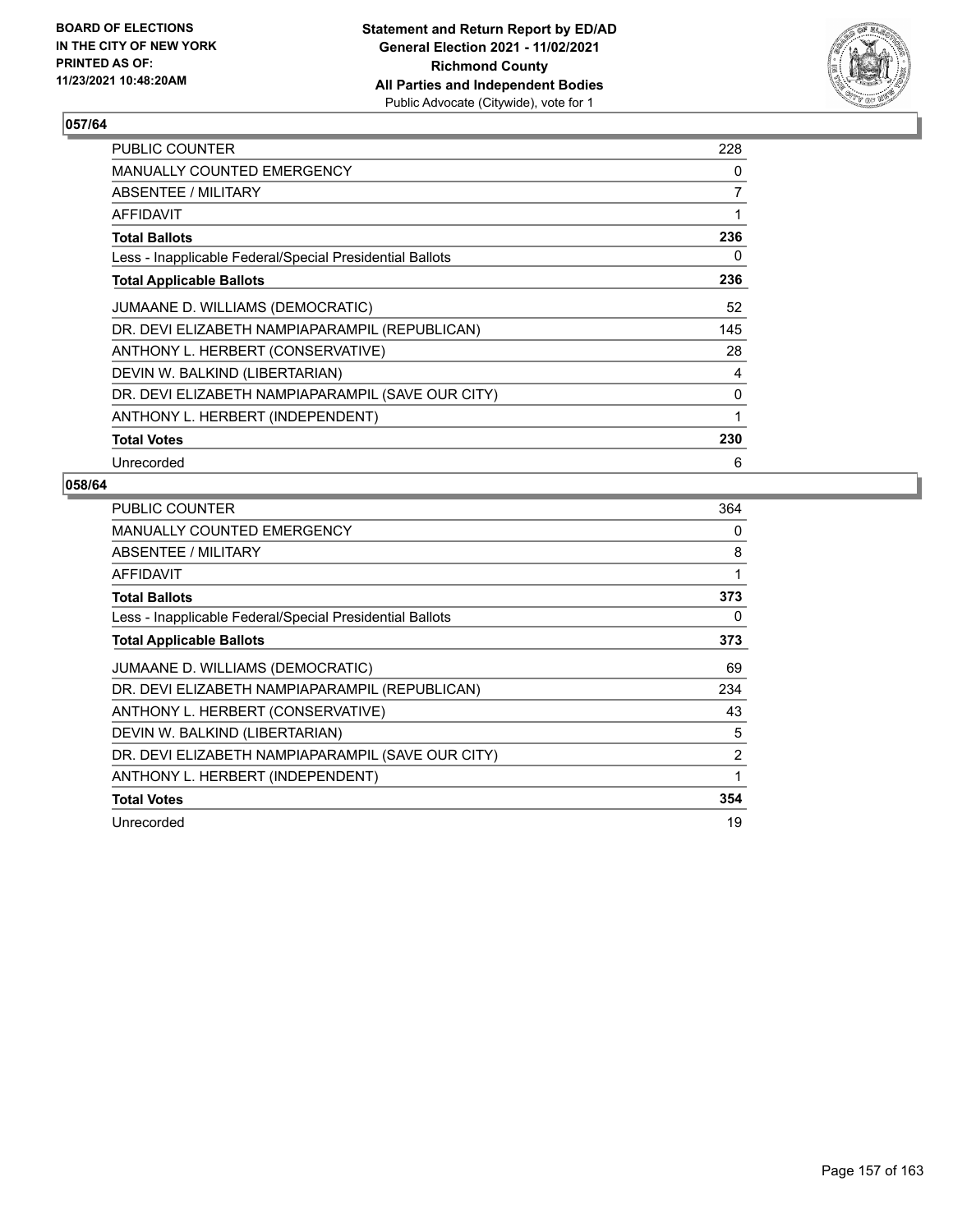

| <b>PUBLIC COUNTER</b>                                    | 281 |
|----------------------------------------------------------|-----|
| MANUALLY COUNTED EMERGENCY                               | 0   |
| ABSENTEE / MILITARY                                      | 8   |
| AFFIDAVIT                                                | 1   |
| <b>Total Ballots</b>                                     | 290 |
| Less - Inapplicable Federal/Special Presidential Ballots | 0   |
| <b>Total Applicable Ballots</b>                          | 290 |
| JUMAANE D. WILLIAMS (DEMOCRATIC)                         | 57  |
| DR. DEVI ELIZABETH NAMPIAPARAMPIL (REPUBLICAN)           | 189 |
| ANTHONY L. HERBERT (CONSERVATIVE)                        | 24  |
| DEVIN W. BALKIND (LIBERTARIAN)                           | 3   |
| DR. DEVI ELIZABETH NAMPIAPARAMPIL (SAVE OUR CITY)        | 2   |
| ANTHONY L. HERBERT (INDEPENDENT)                         | 2   |
| <b>Total Votes</b>                                       | 277 |
| Unrecorded                                               | 13  |

| <b>PUBLIC COUNTER</b>                                    | 178 |
|----------------------------------------------------------|-----|
| <b>MANUALLY COUNTED EMERGENCY</b>                        | 0   |
| ABSENTEE / MILITARY                                      | 9   |
| AFFIDAVIT                                                | 1   |
| <b>Total Ballots</b>                                     | 188 |
| Less - Inapplicable Federal/Special Presidential Ballots | 0   |
| <b>Total Applicable Ballots</b>                          | 188 |
| JUMAANE D. WILLIAMS (DEMOCRATIC)                         | 37  |
| DR. DEVI ELIZABETH NAMPIAPARAMPIL (REPUBLICAN)           | 112 |
| ANTHONY L. HERBERT (CONSERVATIVE)                        | 21  |
| DEVIN W. BALKIND (LIBERTARIAN)                           | 4   |
| DR. DEVI ELIZABETH NAMPIAPARAMPIL (SAVE OUR CITY)        | 2   |
| ANTHONY L. HERBERT (INDEPENDENT)                         | 1   |
| <b>Total Votes</b>                                       | 177 |
| Unrecorded                                               | 11  |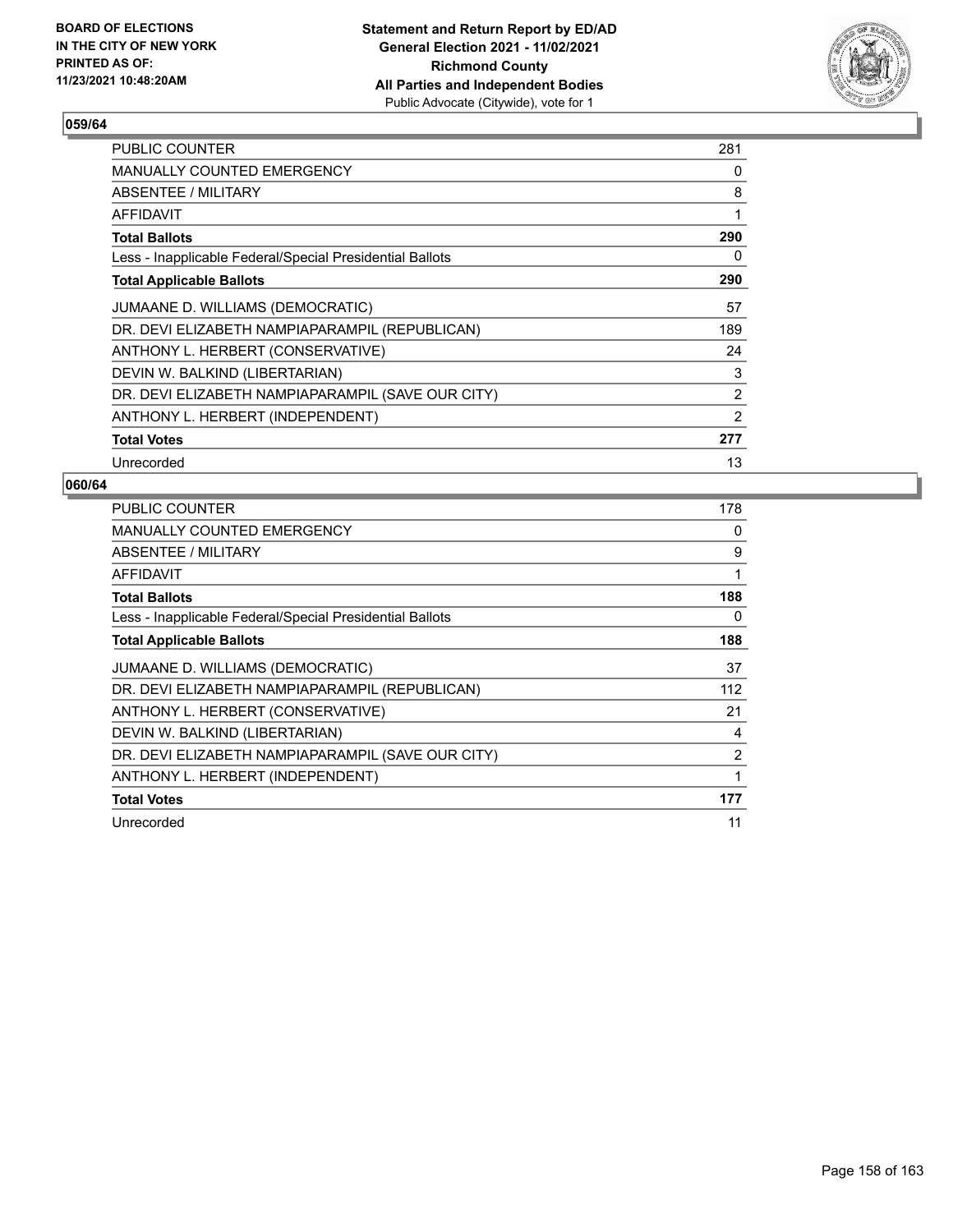

| <b>PUBLIC COUNTER</b>                                    | 215 |
|----------------------------------------------------------|-----|
| <b>MANUALLY COUNTED EMERGENCY</b>                        | 0   |
| ABSENTEE / MILITARY                                      | 28  |
| <b>AFFIDAVIT</b>                                         | 0   |
| <b>Total Ballots</b>                                     | 243 |
| Less - Inapplicable Federal/Special Presidential Ballots | 0   |
| <b>Total Applicable Ballots</b>                          | 243 |
| JUMAANE D. WILLIAMS (DEMOCRATIC)                         | 91  |
| DR. DEVI ELIZABETH NAMPIAPARAMPIL (REPUBLICAN)           | 112 |
| ANTHONY L. HERBERT (CONSERVATIVE)                        | 22  |
| DEVIN W. BALKIND (LIBERTARIAN)                           | 4   |
| DR. DEVI ELIZABETH NAMPIAPARAMPIL (SAVE OUR CITY)        | 1   |
| ANTHONY L. HERBERT (INDEPENDENT)                         | 3   |
| <b>Total Votes</b>                                       | 233 |
| Unrecorded                                               | 10  |

| PUBLIC COUNTER                                           | 312            |
|----------------------------------------------------------|----------------|
| <b>MANUALLY COUNTED EMERGENCY</b>                        | 0              |
| ABSENTEE / MILITARY                                      | 22             |
| <b>AFFIDAVIT</b>                                         | 3              |
| <b>Total Ballots</b>                                     | 337            |
| Less - Inapplicable Federal/Special Presidential Ballots | 0              |
| <b>Total Applicable Ballots</b>                          | 337            |
| JUMAANE D. WILLIAMS (DEMOCRATIC)                         | 66             |
| DR. DEVI ELIZABETH NAMPIAPARAMPIL (REPUBLICAN)           | 222            |
| ANTHONY L. HERBERT (CONSERVATIVE)                        | 32             |
| DEVIN W. BALKIND (LIBERTARIAN)                           | $\overline{2}$ |
| DR. DEVI ELIZABETH NAMPIAPARAMPIL (SAVE OUR CITY)        | $\overline{2}$ |
| ANTHONY L. HERBERT (INDEPENDENT)                         | $\overline{2}$ |
| ASHLEY CANNING (WRITE-IN)                                | 1              |
| SCOTT J. LOBAIDO (WRITE-IN)                              | 1              |
| <b>Total Votes</b>                                       | 328            |
| Unrecorded                                               | 9              |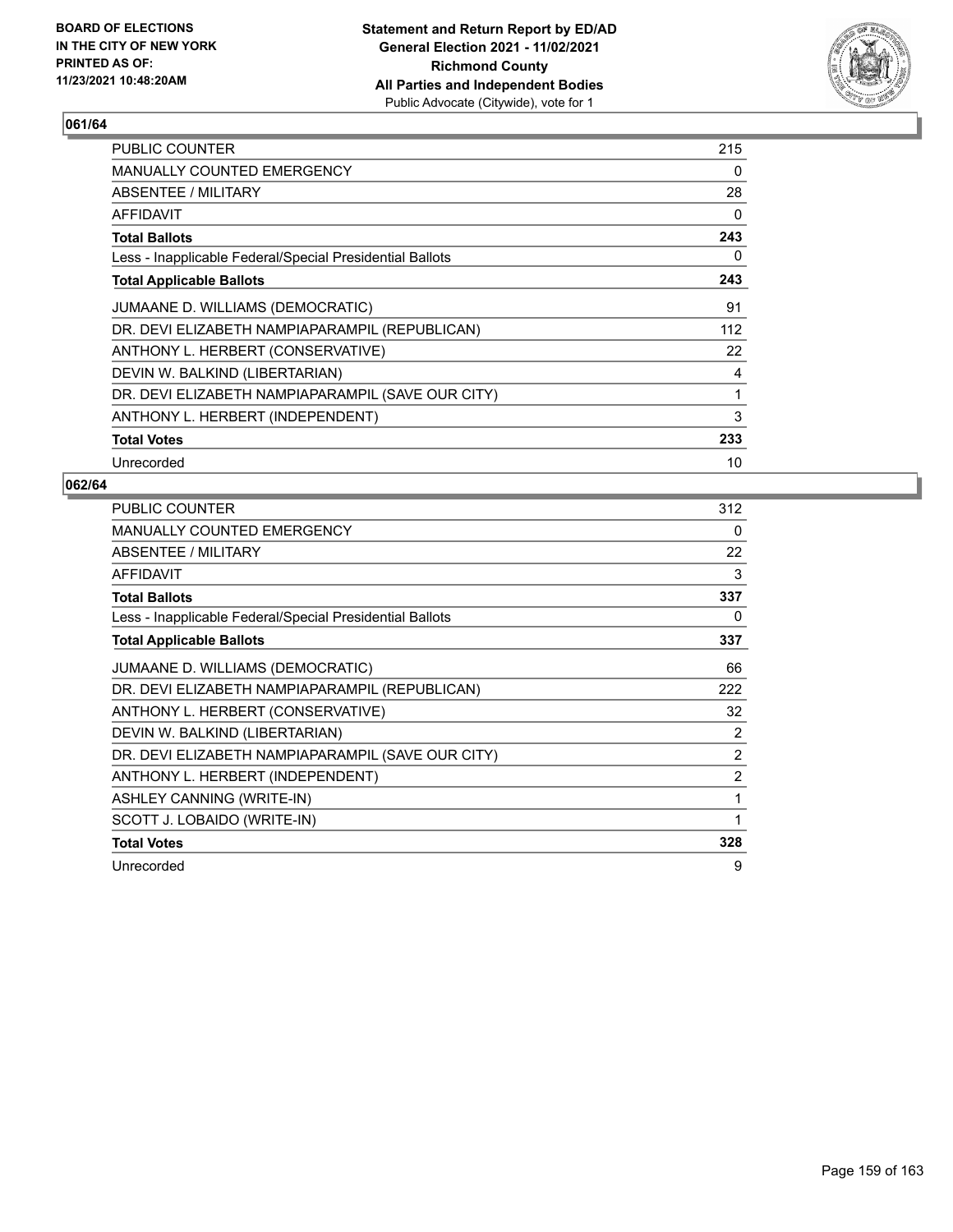

| <b>PUBLIC COUNTER</b>                                    | 269 |
|----------------------------------------------------------|-----|
| <b>MANUALLY COUNTED EMERGENCY</b>                        | 0   |
| ABSENTEE / MILITARY                                      | 17  |
| AFFIDAVIT                                                | 1   |
| <b>Total Ballots</b>                                     | 287 |
| Less - Inapplicable Federal/Special Presidential Ballots | 0   |
| <b>Total Applicable Ballots</b>                          | 287 |
| JUMAANE D. WILLIAMS (DEMOCRATIC)                         | 69  |
| DR. DEVI ELIZABETH NAMPIAPARAMPIL (REPUBLICAN)           | 146 |
| ANTHONY L. HERBERT (CONSERVATIVE)                        | 48  |
| DEVIN W. BALKIND (LIBERTARIAN)                           | 4   |
| DR. DEVI ELIZABETH NAMPIAPARAMPIL (SAVE OUR CITY)        | 0   |
| ANTHONY L. HERBERT (INDEPENDENT)                         | 3   |
| <b>Total Votes</b>                                       | 270 |
| Unrecorded                                               | 17  |

#### **064/64**

| <b>PUBLIC COUNTER</b>                                    | 0            |
|----------------------------------------------------------|--------------|
| MANUALLY COUNTED EMERGENCY                               | 0            |
| ABSENTEE / MILITARY                                      | 0            |
| AFFIDAVIT                                                | 0            |
| <b>Total Ballots</b>                                     | 0            |
| Less - Inapplicable Federal/Special Presidential Ballots | 0            |
| <b>Total Applicable Ballots</b>                          | 0            |
| JUMAANE D. WILLIAMS (DEMOCRATIC)                         | 0            |
| DR. DEVI ELIZABETH NAMPIAPARAMPIL (REPUBLICAN)           | 0            |
| ANTHONY L. HERBERT (CONSERVATIVE)                        | 0            |
| DEVIN W. BALKIND (LIBERTARIAN)                           | 0            |
| DR. DEVI ELIZABETH NAMPIAPARAMPIL (SAVE OUR CITY)        | 0            |
| ANTHONY L. HERBERT (INDEPENDENT)                         | 0            |
| <b>Total Votes</b>                                       | $\mathbf{0}$ |
|                                                          |              |

| <b>PUBLIC COUNTER</b>                                    | 0            |
|----------------------------------------------------------|--------------|
| MANUALLY COUNTED EMERGENCY                               | 0            |
| ABSENTEE / MILITARY                                      | $\Omega$     |
| <b>AFFIDAVIT</b>                                         | 0            |
| <b>Total Ballots</b>                                     | 0            |
| Less - Inapplicable Federal/Special Presidential Ballots | 0            |
| <b>Total Applicable Ballots</b>                          | 0            |
| JUMAANE D. WILLIAMS (DEMOCRATIC)                         | 0            |
| DR. DEVI ELIZABETH NAMPIAPARAMPIL (REPUBLICAN)           | 0            |
| ANTHONY L. HERBERT (CONSERVATIVE)                        | 0            |
| DEVIN W. BALKIND (LIBERTARIAN)                           | 0            |
| DR. DEVI ELIZABETH NAMPIAPARAMPIL (SAVE OUR CITY)        | 0            |
| ANTHONY L. HERBERT (INDEPENDENT)                         | 0            |
| <b>Total Votes</b>                                       | $\mathbf{0}$ |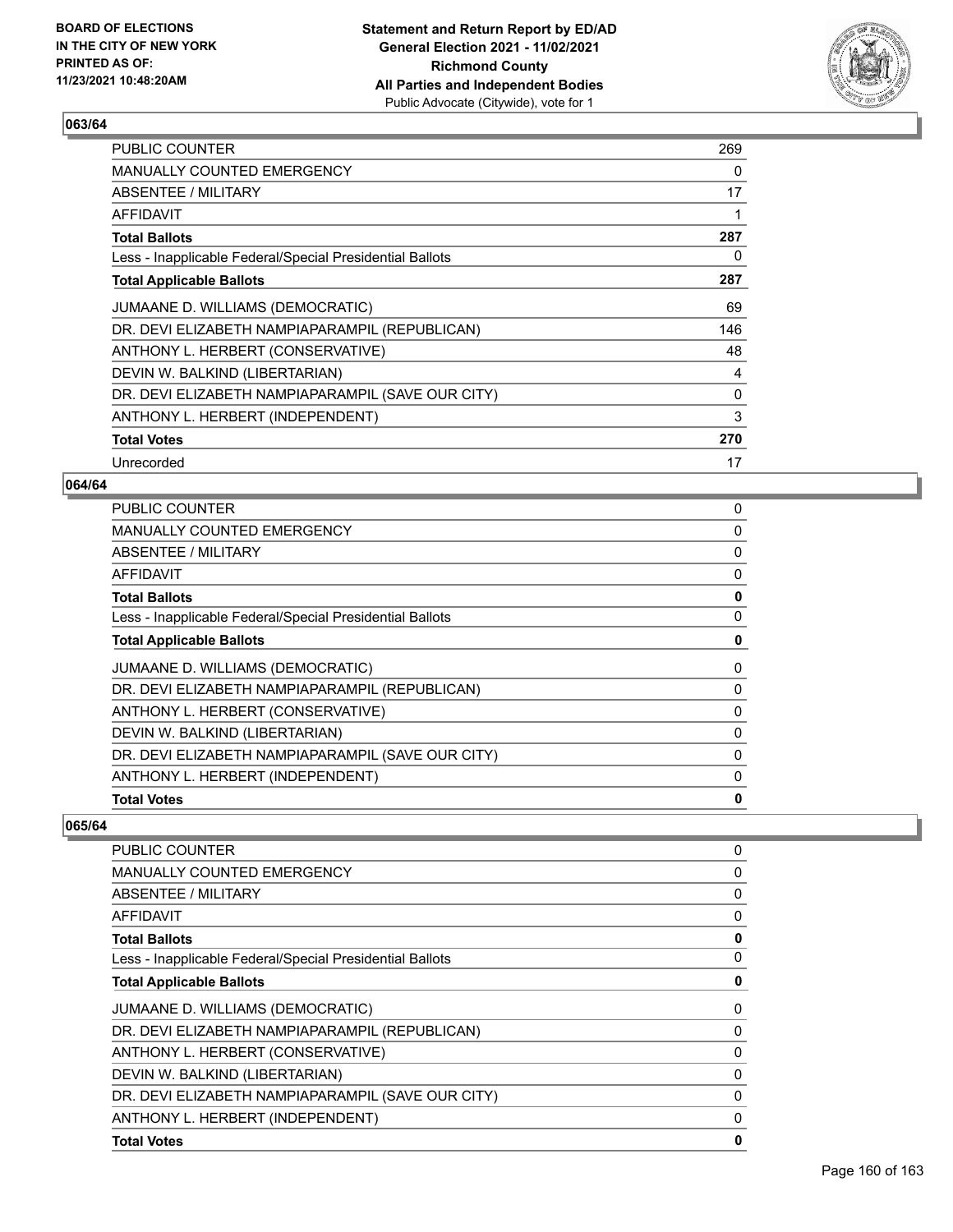

| <b>PUBLIC COUNTER</b>                                    | 0 |
|----------------------------------------------------------|---|
| <b>MANUALLY COUNTED EMERGENCY</b>                        | 0 |
| ABSENTEE / MILITARY                                      | 0 |
| <b>AFFIDAVIT</b>                                         | 0 |
| <b>Total Ballots</b>                                     | 0 |
| Less - Inapplicable Federal/Special Presidential Ballots | 0 |
| <b>Total Applicable Ballots</b>                          | 0 |
| JUMAANE D. WILLIAMS (DEMOCRATIC)                         | 0 |
| DR. DEVI ELIZABETH NAMPIAPARAMPIL (REPUBLICAN)           | 0 |
| ANTHONY L. HERBERT (CONSERVATIVE)                        | 0 |
| DEVIN W. BALKIND (LIBERTARIAN)                           | 0 |
| DR. DEVI ELIZABETH NAMPIAPARAMPIL (SAVE OUR CITY)        | 0 |
| ANTHONY L. HERBERT (INDEPENDENT)                         | 0 |
| <b>Total Votes</b>                                       | 0 |

# **067/64**

| 0 |
|---|
| 0 |
| 0 |
| 0 |
| 0 |
| 0 |
| 0 |
| 0 |
| 0 |
| 0 |
| 0 |
| 0 |
| 0 |
| 0 |
|   |

| <b>PUBLIC COUNTER</b>                                    | 0            |
|----------------------------------------------------------|--------------|
| <b>MANUALLY COUNTED EMERGENCY</b>                        | 0            |
| <b>ABSENTEE / MILITARY</b>                               | 0            |
| AFFIDAVIT                                                | $\mathbf{0}$ |
| <b>Total Ballots</b>                                     | 0            |
| Less - Inapplicable Federal/Special Presidential Ballots | 0            |
| <b>Total Applicable Ballots</b>                          | 0            |
| JUMAANE D. WILLIAMS (DEMOCRATIC)                         | 0            |
| DR. DEVI ELIZABETH NAMPIAPARAMPIL (REPUBLICAN)           | $\mathbf{0}$ |
| ANTHONY L. HERBERT (CONSERVATIVE)                        | 0            |
| DEVIN W. BALKIND (LIBERTARIAN)                           | 0            |
| DR. DEVI ELIZABETH NAMPIAPARAMPIL (SAVE OUR CITY)        | 0            |
| ANTHONY L. HERBERT (INDEPENDENT)                         | 0            |
| <b>Total Votes</b>                                       | 0            |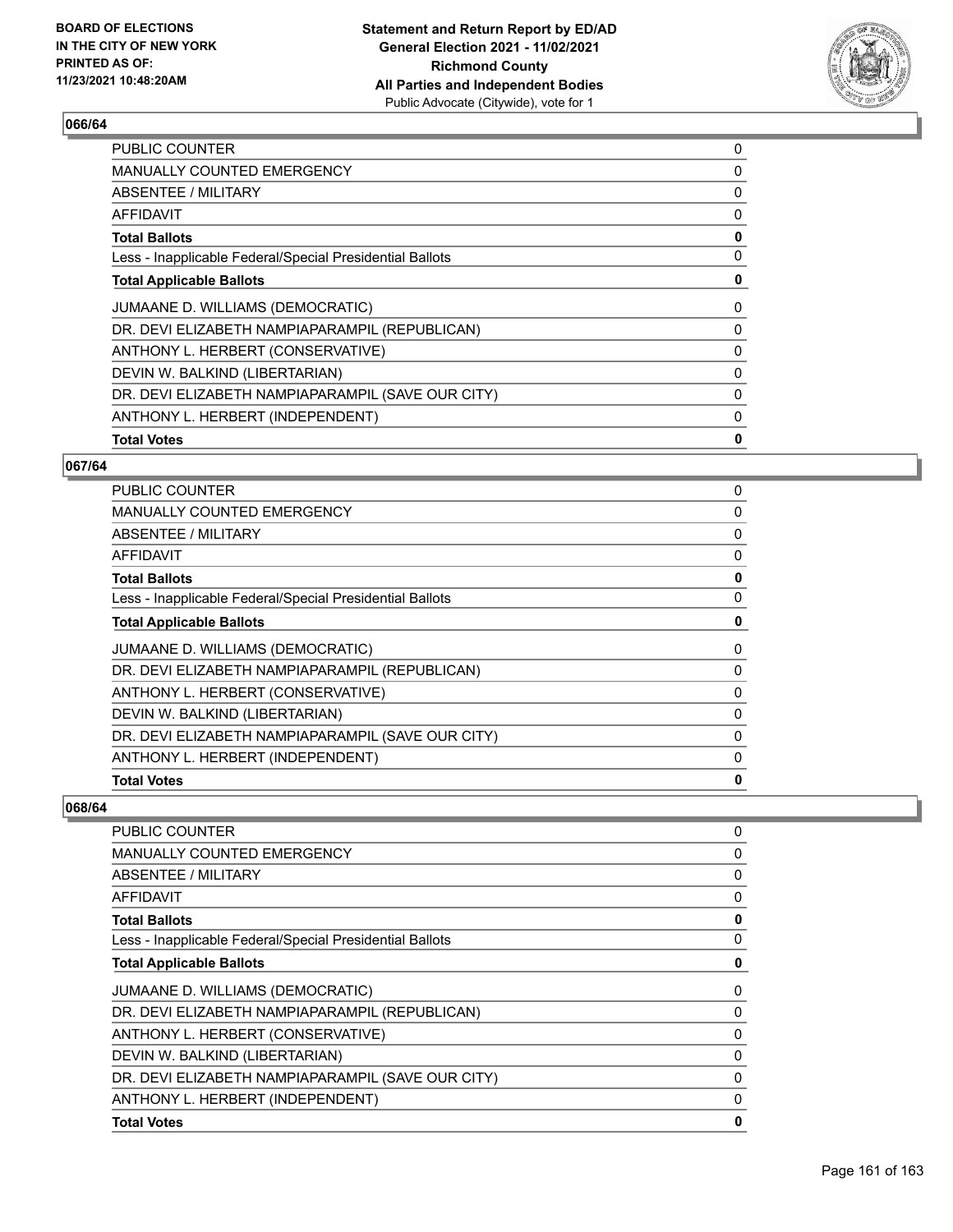

| <b>PUBLIC COUNTER</b>                                    | 0 |
|----------------------------------------------------------|---|
| <b>MANUALLY COUNTED EMERGENCY</b>                        | 0 |
| ABSENTEE / MILITARY                                      | 0 |
| AFFIDAVIT                                                | 0 |
| <b>Total Ballots</b>                                     | 0 |
| Less - Inapplicable Federal/Special Presidential Ballots | 0 |
| <b>Total Applicable Ballots</b>                          | 0 |
| JUMAANE D. WILLIAMS (DEMOCRATIC)                         | 0 |
| DR. DEVI ELIZABETH NAMPIAPARAMPIL (REPUBLICAN)           | 0 |
| ANTHONY L. HERBERT (CONSERVATIVE)                        | 0 |
| DEVIN W. BALKIND (LIBERTARIAN)                           | 0 |
| DR. DEVI ELIZABETH NAMPIAPARAMPIL (SAVE OUR CITY)        | 0 |
| ANTHONY L. HERBERT (INDEPENDENT)                         | 0 |
| <b>Total Votes</b>                                       | 0 |

| <b>PUBLIC COUNTER</b>                                    | 0 |
|----------------------------------------------------------|---|
| MANUALLY COUNTED EMERGENCY                               | 0 |
| ABSENTEE / MILITARY                                      | 0 |
| AFFIDAVIT                                                | 0 |
| <b>Total Ballots</b>                                     | 0 |
| Less - Inapplicable Federal/Special Presidential Ballots | 0 |
| <b>Total Applicable Ballots</b>                          | 0 |
| JUMAANE D. WILLIAMS (DEMOCRATIC)                         | 0 |
| DR. DEVI ELIZABETH NAMPIAPARAMPIL (REPUBLICAN)           | 0 |
| ANTHONY L. HERBERT (CONSERVATIVE)                        | 0 |
| DEVIN W. BALKIND (LIBERTARIAN)                           | 0 |
| DR. DEVI ELIZABETH NAMPIAPARAMPIL (SAVE OUR CITY)        | 0 |
| ANTHONY L. HERBERT (INDEPENDENT)                         | 0 |
| <b>Total Votes</b>                                       | 0 |